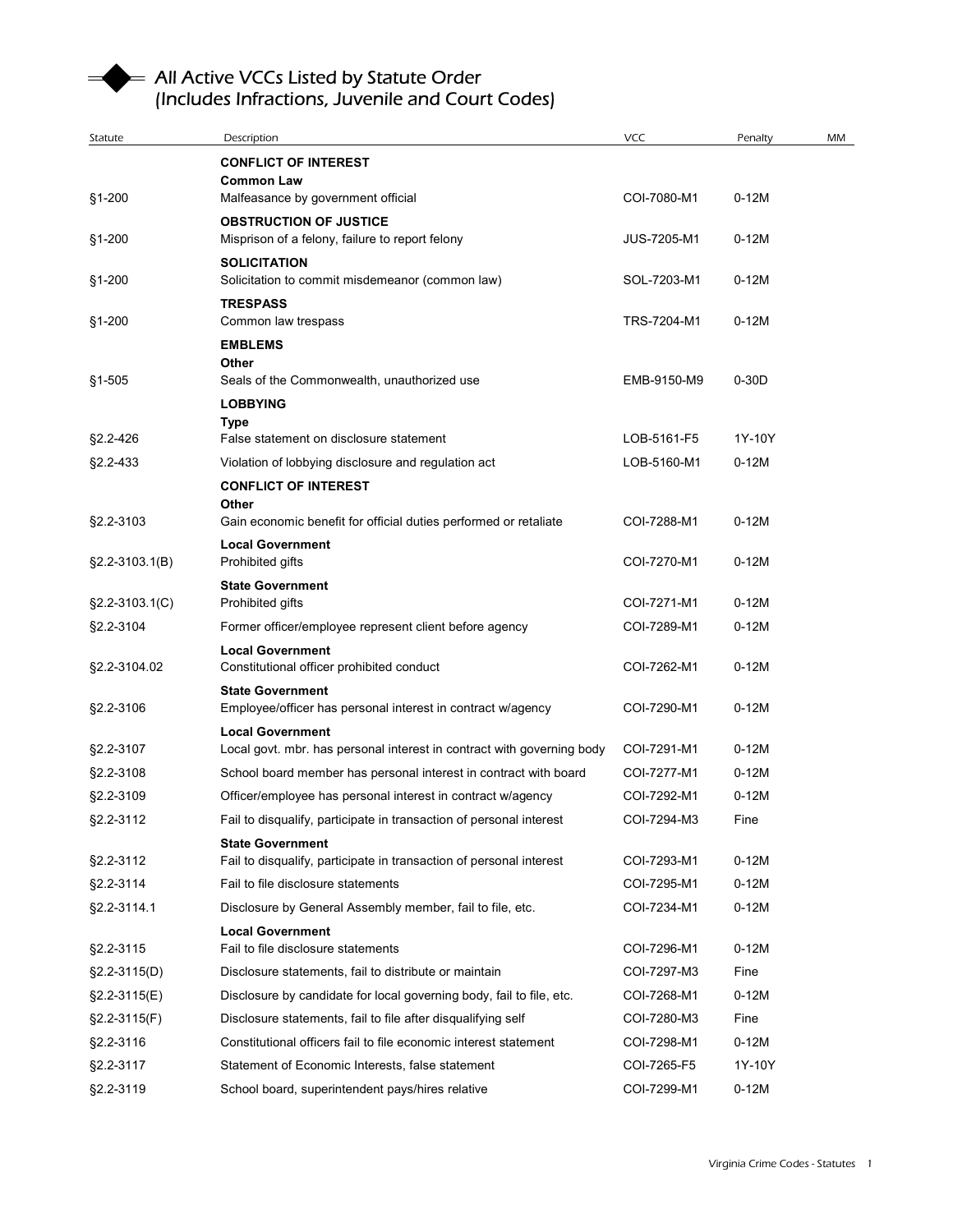| Statute        | Description                                                                      | VCC         | Penalty | MM |  |
|----------------|----------------------------------------------------------------------------------|-------------|---------|----|--|
|                | <b>GOVERNMENT</b>                                                                |             |         |    |  |
|                | <b>Data Collection and Dissemination</b>                                         |             |         |    |  |
| §2.2-3808      | Social security number disclosed, required, etc.                                 | GOV-8806-M9 | 0-90D   |    |  |
|                | PROCUREMENT ACT VIOLATION<br>Prevailing wage (5-01-2021)                         |             |         |    |  |
| §2.2-4321.3    | Contractor, etc., fails to pay prevailing wage                                   | PPA-7261-M1 | $0-12M$ |    |  |
|                | <b>Public</b>                                                                    |             |         |    |  |
| §2.2-4377      | <b>Public Procurement Act Violation</b>                                          | PPA-7260-M1 | $0-12M$ |    |  |
|                | <b>AGRICULTURE, HORTICULTURE &amp; FOOD</b><br><b>Endangered Plant or Insect</b> |             |         |    |  |
| §3.2-1003      | Possession of endangered or threatened species                                   | AGR-3565-M1 | $0-12M$ |    |  |
| $$3.2-1006(A)$ | Buy any threatened species without a license                                     | AGR-3566-M1 | $0-12M$ |    |  |
| $$3.2-1006(B)$ | Records, fail to maintain purchase                                               | AGR-3567-M1 | $0-12M$ |    |  |
| §3.2-1007      | Ginseng, harvest out of season                                                   | AGR-3568-M1 | $0-12M$ |    |  |
| §3.2-1011      | See specific statute for VCC                                                     |             |         |    |  |
| §3.2-1217      | <b>Apples</b><br>Falsification of records by apple producer                      | AGR-3546-M1 | $0-12M$ |    |  |
|                | Cattle                                                                           |             |         |    |  |
| §3.2-1308      | Falsification of cattle handler's records                                        | AGR-4693-M1 | $0-12M$ |    |  |
|                | Corn                                                                             |             |         |    |  |
| §3.2-1414      | Falsification of corn handler's records, etc.                                    | AGR-4694-M1 | $0-12M$ |    |  |
| §3.2-1514      | <b>Cotton Handler</b><br>Falsification of cotton handler's records               | AGR-4695-M1 | $0-12M$ |    |  |
|                | Eggs                                                                             |             |         |    |  |
| §3.2-1610      | Falsification of egg handler's records                                           | AGR-4696-M1 | $0-12M$ |    |  |
| §3.2-1722      | <b>Horses</b><br>Feed manufacturer, falsification of records, fail to report     | AGR-3548-M1 | $0-12M$ |    |  |
|                | <b>Potatoes</b>                                                                  |             |         |    |  |
| §3.2-1814      | Falsification of potato handler's records                                        | AGR-4697-M1 | $0-12M$ |    |  |
|                | <b>Peanuts</b>                                                                   |             |         |    |  |
| §3.2-1909      | Falsification of peanut processor's records                                      | AGR-4698-M1 | $0-12M$ |    |  |
| §3.2-2009      | Swine<br>Falsification of records on slaughter hogs/feeder pigs                  | AGR-4699-M1 | $0-12M$ |    |  |
|                | Sheep                                                                            |             |         |    |  |
| §3.2-2114      | Falsification of sheep handler's records                                         | AGR-4640-M1 | $0-12M$ |    |  |
|                | Grain                                                                            |             |         |    |  |
| §3.2-2214      | Falsification of small grains handler's records                                  | AGR-4641-M1 | $0-12M$ |    |  |
| §3.2-2314      | Soybeans<br>Falsification of soybean handler's records                           | AGR-4642-M1 | $0-12M$ |    |  |
|                | <b>Tobacco</b>                                                                   |             |         |    |  |
| §3.2-2411      | Bright flue-cured tobacco violation                                              | AGR-4635-M1 | $0-12M$ |    |  |
|                | <b>Milk &amp; Dairies</b>                                                        |             |         |    |  |
| §3.2-3218      | Fail to comply with Milk Commission's subpoena                                   | AGR-4637-M2 | 0-6M    |    |  |
| §3.2-3222      | Milk provision violation                                                         | AGR-4638-M2 | $0-6M$  |    |  |
| §3.2-3606      | Fertilizer<br>Distribute regulated product without a license                     | AGR-4626-M3 | Fine    |    |  |
| §3.2-3608      | Apply regulated fertilizer product without permit                                | AGR-4627-M3 | Fine    |    |  |
| §3.2-3612      | Distribute misbranded regulated fertilizer product                               | AGR-4628-M3 | Fine    |    |  |
| §3.2-3613      | Distribute adulterated regulated fertilizer product                              | AGR-4629-M3 | Fine    |    |  |
| §3.2-3625      | Fertilizer violation                                                             | AGR-4639-M3 | Fine    |    |  |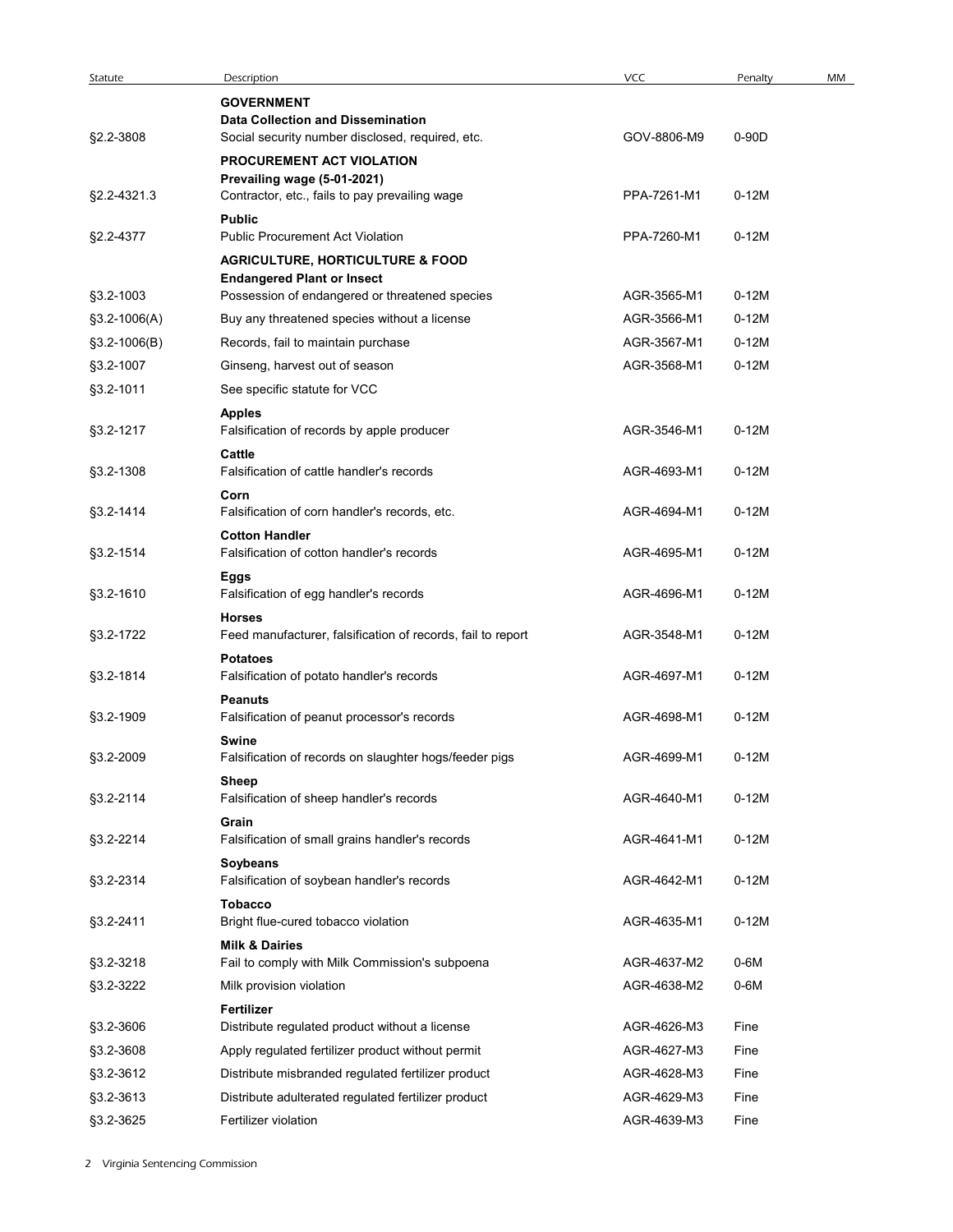| Statute          | Description<br><b>AGRICULTURE, HORTICULTURE &amp; FOOD</b>                                              | <b>VCC</b>  | Penalty | MM  |
|------------------|---------------------------------------------------------------------------------------------------------|-------------|---------|-----|
| $§3.2-3715(A,1)$ | <b>Liming Material</b><br>Sell noncompliant liming material                                             | AGR-4643-M3 | Fine    |     |
| $$3.2-3715(A,2)$ | Sell liming material that contains toxins                                                               | AGR-4644-M3 | Fine    |     |
| $§3.2-3715(A,3)$ | Obstruct investigation, etc. - liming material                                                          | AGR-4645-M3 | Fine    |     |
| §3.2-3810        | <b>Plants</b><br>Plant or plant product violation                                                       | AGR-4647-M1 | $0-12M$ |     |
|                  | <b>Pesticide</b><br>Formulas, reveal information about                                                  | AGR-3499-F6 | 1Y-5Y   |     |
| §3.2-3908        |                                                                                                         |             |         |     |
| $$3.2-3939(A)$   | Unlawfully manufacture, distribute, sell pesticides                                                     | AGR-3552-M1 | $0-12M$ |     |
| $$3.2-3939(B)$   | Use of pesticide inconsistent with label, etc.                                                          | AGR-3551-M1 | $0-12M$ |     |
| $$3.2-3939(C)$   | Containers, unlawful disposal of pesticide                                                              | AGR-3584-M1 | $0-12M$ |     |
| $$3.2-3939(D)$   | Protected organism, use pesticide against                                                               | AGR-3588-M1 | $0-12M$ |     |
| §3.2-3939(E)     | Alter, deface, etc., label                                                                              | AGR-3550-M1 | $0-12M$ |     |
| §3.2-3939(F)     | Fail to furnish business transactions                                                                   | AGR-3502-M1 | $0-12M$ |     |
| §3.2-3939(G)     | Give false guaranty related to possession, sale, etc., of pesticides                                    | AGR-3501-M1 | $0-12M$ |     |
| §3.2-3939(H)     | Interfere w/Commissioner of Pesticide Control Board                                                     | AGR-3500-M1 | $0-12M$ |     |
| §3.2-3947        | Violation of pesticide regulations                                                                      | AGR-3553-M1 | $0-12M$ |     |
| §3.2-4020        | Seeds<br>Violation of seed law                                                                          | AGR-3589-M3 | Fine    |     |
| §3.2-4111        | Violation of seed potato law                                                                            | AGR-3592-M1 | $0-12M$ |     |
|                  | <b>Tobacco Product Manufacturers</b>                                                                    |             |         |     |
| §3.2-4209.1      | False information on any return by Tobacco manufacturer/importer                                        | AGR-3572-F6 | 1Y-5Y   |     |
| §3.2-4212(D,i)   | Sell or distribute cigarettes not in directory, < 3000 pkgs.                                            | AGR-4631-M1 | $0-12M$ |     |
| $$3.2-4212(D,i)$ | Sell or distribute cigarettes not in directory, $\geq$ 3000 pkgs.                                       | AGR-4632-M1 | $0-12M$ | 90D |
| §3.2-4212(D,ii)  | Possess, import, etc., cigarettes not in directory, < 3000 pkgs.                                        | AGR-4633-M1 | $0-12M$ |     |
| §3.2-4212(D,ii)  | Possess, import, etc., cigarettes not in directory, ≥ 3000 pkgs.                                        | AGR-4634-M1 | $0-12M$ | 90D |
| §3.2-4219        | False statement in record required by Tobacco Settlement Agreement<br><b>Grades, Marks &amp; Brands</b> | AGR-4630-F6 | 1Y-5Y   |     |
| §3.2-4310        | Removal of grades, marks or brands, etc.                                                                | AGR-3593-M3 | Fine    |     |
| §3.2-4321        | Virginia Quality label misuse                                                                           | AGR-3594-M3 | Fine    |     |
| §3.2-4327        | Grain<br>Grain handler violation                                                                        | AGR-3595-M1 | $0-12M$ |     |
|                  | <b>Bees</b>                                                                                             |             |         |     |
| §3.2-4414        | Beekeeping violation<br><b>Controlled Atmosphere Storage</b>                                            | AGR-3596-M1 | $0-12M$ |     |
| §3.2-4613        | Controlled atmosphere apple/peach storage violation                                                     | AGR-3597-M1 | $0-12M$ |     |
| §3.2-4708        | Produce, Dealers, Merchants, Etc.<br>Farm produce regulation/marketing agreement violation              | AGR-3598-M3 | Fine    |     |
| §3.2-4736        | Act as commission produce merchant without a license                                                    | AGR-4650-M1 | $0-12M$ |     |
| §3.2-4737        | Commission produce merchant violation                                                                   | AGR-4651-M1 | $0-12M$ |     |
| §3.2-4751        | Produce dealer violation                                                                                | AGR-4652-M1 | $0-12M$ |     |
|                  | Grain                                                                                                   |             |         |     |
| $$3.2-4763(A)$   | Grain dealer violation                                                                                  | AGR-4653-M1 | $0-12M$ |     |
| §3.2-4763(B)     | Grain dealer fraud                                                                                      | AGR-5654-F6 | 1Y-5Y   |     |
| §3.2-4775        | <b>Cotton Handler</b><br>Cotton handler violation                                                       | AGR-4654-M1 | $0-12M$ |     |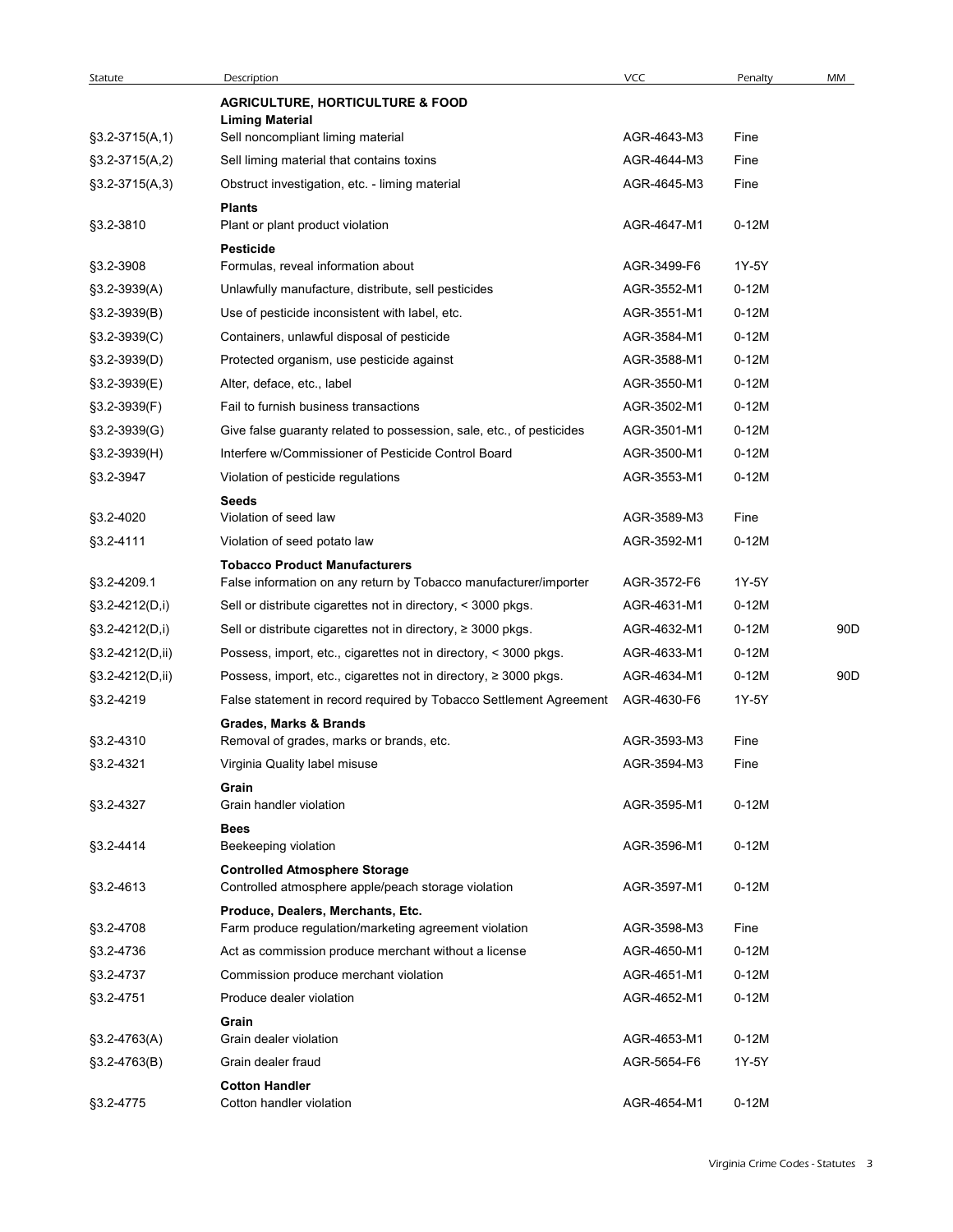| Statute          | Description                                                                                  | <b>VCC</b>  | Penalty | MM |
|------------------|----------------------------------------------------------------------------------------------|-------------|---------|----|
|                  | <b>AGRICULTURE, HORTICULTURE &amp; FOOD</b>                                                  |             |         |    |
| §3.2-4775        | <b>Cotton Handler</b><br>Violation of sale, record keeping or Commissioner's regulations     | AGR-3498-M1 | $0-12M$ |    |
|                  | Feed, Commercial                                                                             |             |         |    |
| §3.2-4817        | Commercial feed violation                                                                    | AGR-4649-M3 | Fine    |    |
|                  | <b>Animal Remedies</b>                                                                       |             |         |    |
| §3.2-4909        | Obstruct investigation, etc., of animal remedies                                             | AGR-4655-M3 | Fine    |    |
| §3.2-4914        | Animal remedy violation                                                                      | AGR-4656-M1 | $0-12M$ |    |
| §3.2-5000        | <b>Farm Equipment</b><br>Alter farm equipment serial number                                  | AGR-4657-M2 | 0-6M    |    |
| §3.2-5000        | Alter farm equipment serial number - 2nd or subsequent                                       | AGR-4658-M1 | $0-12M$ |    |
|                  | <b>Food and Drink</b>                                                                        |             |         |    |
| §3.2-5117        | Sanitation violation, food establishment                                                     | AGR-4659-M3 | Fine    |    |
| §3.2-5118        | Sterilization violation, bottles & containers                                                | AGR-4660-M1 | $0-12M$ |    |
| §3.2-5119        | Transportation or storage of food under unsanitary conditions                                | AGR-3569-M2 | $0-6M$  |    |
| $$3.2-5119(C)$   | Obstruct investigation, etc., of food storage/transportation                                 | AGR-4661-M2 | 0-6M    |    |
|                  | <b>FRAUD</b><br>Kosher or Halal                                                              |             |         |    |
| §3.2-5124        | Misrepresentation as kosher or halal food                                                    | FRD-2658-M3 | Fine    |    |
|                  | <b>AGRICULTURE, HORTICULTURE &amp; FOOD</b>                                                  |             |         |    |
|                  | <b>Food and Drink</b>                                                                        |             |         |    |
| $$3.2-5126(A,1)$ | Sale, etc., of food that is adulterated or misbranded                                        | AGR-3554-M1 | $0-12M$ |    |
| $$3.2-5126(A,2)$ | Adulteration or misbranding food                                                             | AGR-3555-M1 | $0-12M$ |    |
| $$3.2-5126(A,3)$ | Receipt of adulterated, etc., food and the delivery for pay                                  | AGR-3556-M1 | $0-12M$ |    |
| $$3.2-5126(A,4)$ | Dissemination of any false advertisement                                                     | AGR-3557-M1 | $0-12M$ |    |
| $$3.2-5126(A,5)$ | Refusal to permit entry, inspection, etc.                                                    | AGR-3558-M1 | $0-12M$ |    |
| $$3.2-5126(A,6)$ | False guaranty or undertaking concerning food                                                | AGR-3559-M1 | $0-12M$ |    |
| $$3.2-5126(A,7)$ | Removal, etc., of food label while for sale                                                  | AGR-3560-M1 | $0-12M$ |    |
| $$3.2-5126(A,8)$ | Forging, etc., mark, stamp, tag, or food label                                               | AGR-3561-M1 | $0-12M$ |    |
| $$3.2-5126(A,9)$ | Use of sulfiting agents as preservatives in food                                             | AGR-3562-M1 | $0-12M$ |    |
| §3.2-5127        | Remove labels from meat packaging                                                            | AGR-3570-M3 | Fine    |    |
| §3.2-5130        | Operate food establishment without an inspection, statement or permit                        | AGR-4662-M1 | $0-12M$ |    |
| §3.2-5133        | Unsanitary conditions, fail to obey warning for                                              | AGR-4663-M1 | $0-12M$ |    |
| §3.2-5142        | Obstruct inspection, etc., of food establishment                                             | AGR-4664-M2 | 0-6M    |    |
| §3.2-5145        | Meat product violation                                                                       | AGR-4666-M2 | 0-6M    |    |
| §3.2-5145        | Milk product violation                                                                       | AGR-4665-M2 | 0-6M    |    |
|                  | <b>Milk &amp; Dairies</b>                                                                    |             |         |    |
| §3.2-5204        | Furnish impure milk after warning                                                            | AGR-4667-M2 | 0-6M    |    |
| §3.2-5217        | Ice cream, etc., product violation                                                           | AGR-4669-M1 | $0-12M$ |    |
| §3.2-5217        | Milk standards violation                                                                     | AGR-4668-M1 | $0-12M$ |    |
| §3.2-5229        | Manipulate Babcock test for milk fat/cream                                                   | AGR-4670-M1 | $0-12M$ |    |
| §3.2-5312        | Eggs<br>Egg or hatchery product violation                                                    | AGR-4671-M1 | $0-12M$ |    |
| §3.2-5407        | <b>Meat and Poultry Products</b><br>Distribute adulterated, misbranded, uninspected products | AGR-3494-M1 | $0-12M$ |    |
| §3.2-5407        | Distribute adulterated, misbranded, uninspected products - to defraud                        | AGR-3495-F6 | 1Y-5Y   |    |
| §3.2-5408        | False representation regarding inspection, etc.                                              | AGR-3496-M1 | $0-12M$ |    |
|                  |                                                                                              |             |         |    |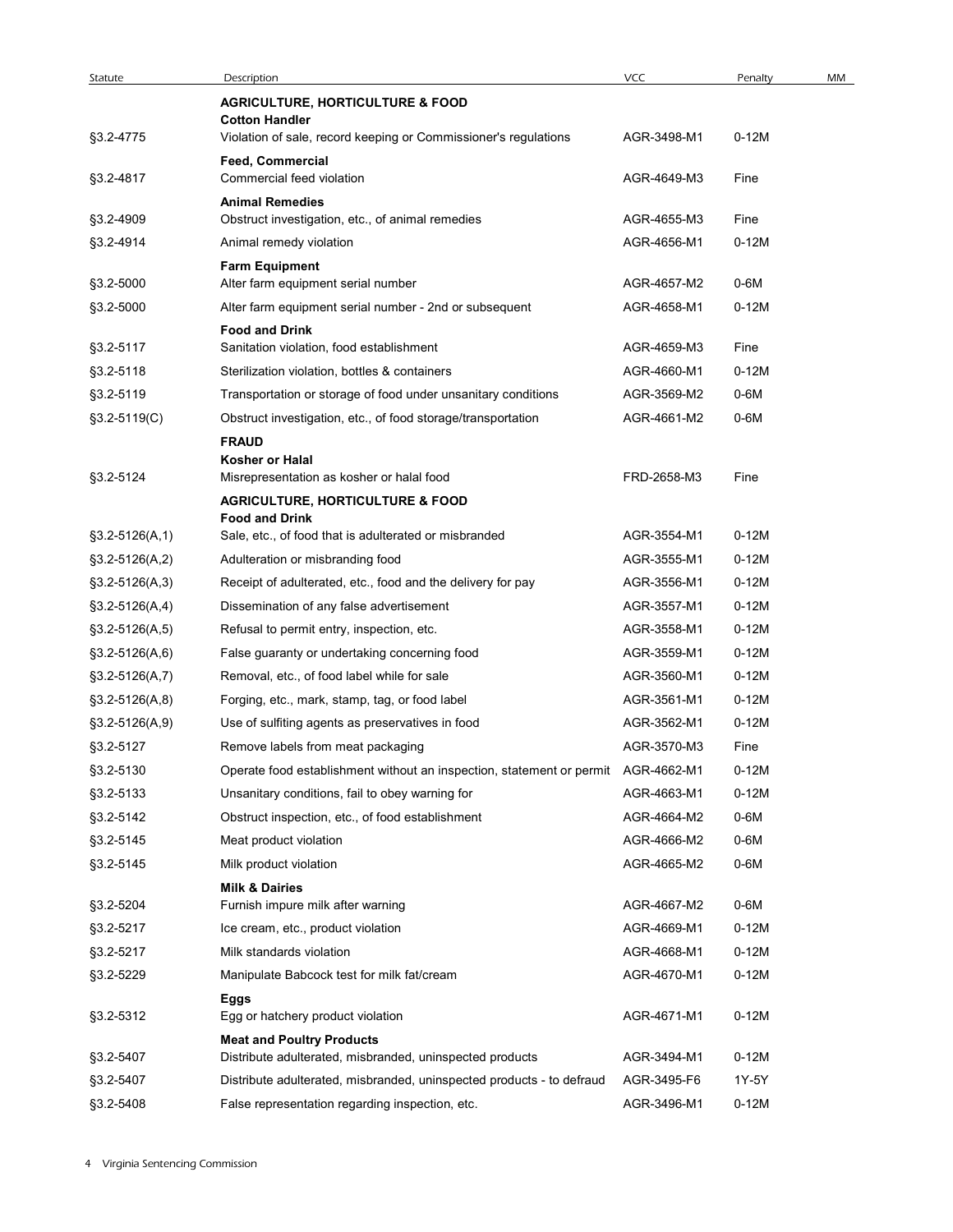| Statute          | Description<br><b>AGRICULTURE, HORTICULTURE &amp; FOOD</b>                                    | <b>VCC</b>                 | Penalty | MM |
|------------------|-----------------------------------------------------------------------------------------------|----------------------------|---------|----|
|                  | <b>Meat and Poultry Products</b>                                                              |                            |         |    |
| §3.2-5408        | False representation regarding inspection, etc. - to defraud                                  | AGR-3497-F6                | 1Y-5Y   |    |
| §3.2-5409        | Distribution of equine, or dead, etc., livestock/poultry                                      | AGR-3492-M1                | $0-12M$ |    |
| §3.2-5409        | Distribution of equine, or dead, etc., livestock/poultry - to defraud                         | AGR-3493-F6                | 1Y-5Y   |    |
| $$3.2 - 5410(A)$ | Accept bribe, employee of Board of Agriculture & Consumer Services                            | AGR-3489-F6                | 1Y-5Y   |    |
| §3.2-5410(A)     | Bribery of employee of Board of Agriculture & Consumer Services                               | AGR-3491-F6                | 1Y-5Y   |    |
| §3.2-5410(B)     | Assault, etc., employee of Board of Agriculture & Consumer Services                           | AGR-3490-F6                | 1Y-5Y   |    |
| §3.2-5415        | Other felony violation of slaughterhouse, meat & poultry chapter                              | AGR-4621-F6                | 1Y-5Y   |    |
| §3.2-5415        | Other misdemeanor violation of slaughterhouse, meat & poultry chapter AGR-4622-M1             |                            | $0-12M$ |    |
| $§3.2 - 5416(g)$ | Fail to obey subpoena, investigation of meat and slaughterhouse, etc.                         | AGR-4672-M1                | $0-12M$ |    |
| $$3.2 - 5416(h)$ | Fraud related to meat and slaughterhouse regulations                                          | AGR-4673-F6                | 1Y-5Y   |    |
| $$3.2 - 5416(j)$ | Release meat and slaughterhouse information, unauthorized                                     | AGR-4674-M1                | $0-12M$ |    |
| §3.2-5421        | Hams, Smithfield<br>"Smithfield" ham, use of name violation                                   | AGR-4675-M4                | Fine    |    |
|                  | Vinegar                                                                                       |                            |         |    |
| §3.2-5507        | Vinegar violation<br><b>Waste Kitchen Grease</b>                                              | AGR-3599-M3                | Fine    |    |
| §3.2-5509        | See § 3.2-5515                                                                                |                            |         |    |
| §3.2-5515        | Transport waste kitchen grease, fail to register                                              | AGR-4620-M3                | Fine    |    |
|                  | <b>WEIGHTS AND MEASURES</b><br><b>Pricing</b>                                                 |                            |         |    |
| §3.2-5627        | Fail to post a price                                                                          | WGT-4676-M4                | Fine    |    |
|                  | General                                                                                       |                            |         |    |
| §3.2-5643        | Obstructing Commissioner, sealer, etc., in performance of duties                              | WGT-7395-M1                | $0-12M$ |    |
| §3.2-5644        | Impersonating Commissioner, sealer, etc.                                                      | WGT-7396-M1                | $0-12M$ |    |
| §3.2-5645        | Use, possess incorrect weight or measure device                                               | WGT-5425-M1                | $0-12M$ |    |
| §3.2-5713        | Weights and measures violation                                                                | WGT-4677-M1                | $0-12M$ |    |
|                  | Weighmaster                                                                                   | WGT-4678-M4                |         |    |
| §3.2-5818        | Request false weighing                                                                        |                            | Fine    |    |
| §3.2-5818        | Request false weighing - 2nd or subsequent                                                    | WGT-4679-M2                | $0-6M$  |    |
| §3.2-5819        | Falsify weigh certificates                                                                    | WGT-4680-M2<br>WGT-4681-M4 | $0-6M$  |    |
| §3.2-5820        | Weighmaster regulation violation                                                              |                            | Fine    |    |
|                  | <b>ANIMALS</b><br>Import                                                                      |                            |         |    |
| §3.2-5902        | Import animal without certification                                                           | ANM-4682-M1                | $0-12M$ |    |
| §3.2-6017        | <b>Contagious/Infectious Diseases</b><br>Possession of anthrax, virus, etc., w/out permission | ANM-4701-M1                | $0-12M$ |    |
|                  | <b>Poultry</b>                                                                                |                            |         |    |
| §3.2-6025        | Dead poultry, fail to provide for disposal of                                                 | ANM-4688-M1                | $0-12M$ |    |
| §3.2-6026        | Dead poultry, unlawful disposal of                                                            | ANM-4689-M1                | $0-12M$ |    |
| §3.2-6029        | Violation of Board's regulations                                                              | ANM-4700-M1                | $0-12M$ |    |
| §3.2-6032        | <b>Swine</b><br>Feed garbage to swine                                                         | ANM-4690-M1                | $0-12M$ |    |
|                  | <b>Shooting Enclosures</b>                                                                    |                            |         |    |
| §3.2-6036        | Operate shooting enclosure without a license                                                  | ANM-3523-M1                | $0-12M$ |    |
| $$3.2-6036(F)$   | Provide livestock to unlicensed shooting enclosure                                            | ANM-3524-M1                | $0-12M$ |    |
|                  | Violation of Board's regulations                                                              | ANM-3392-M1                | $0-12M$ |    |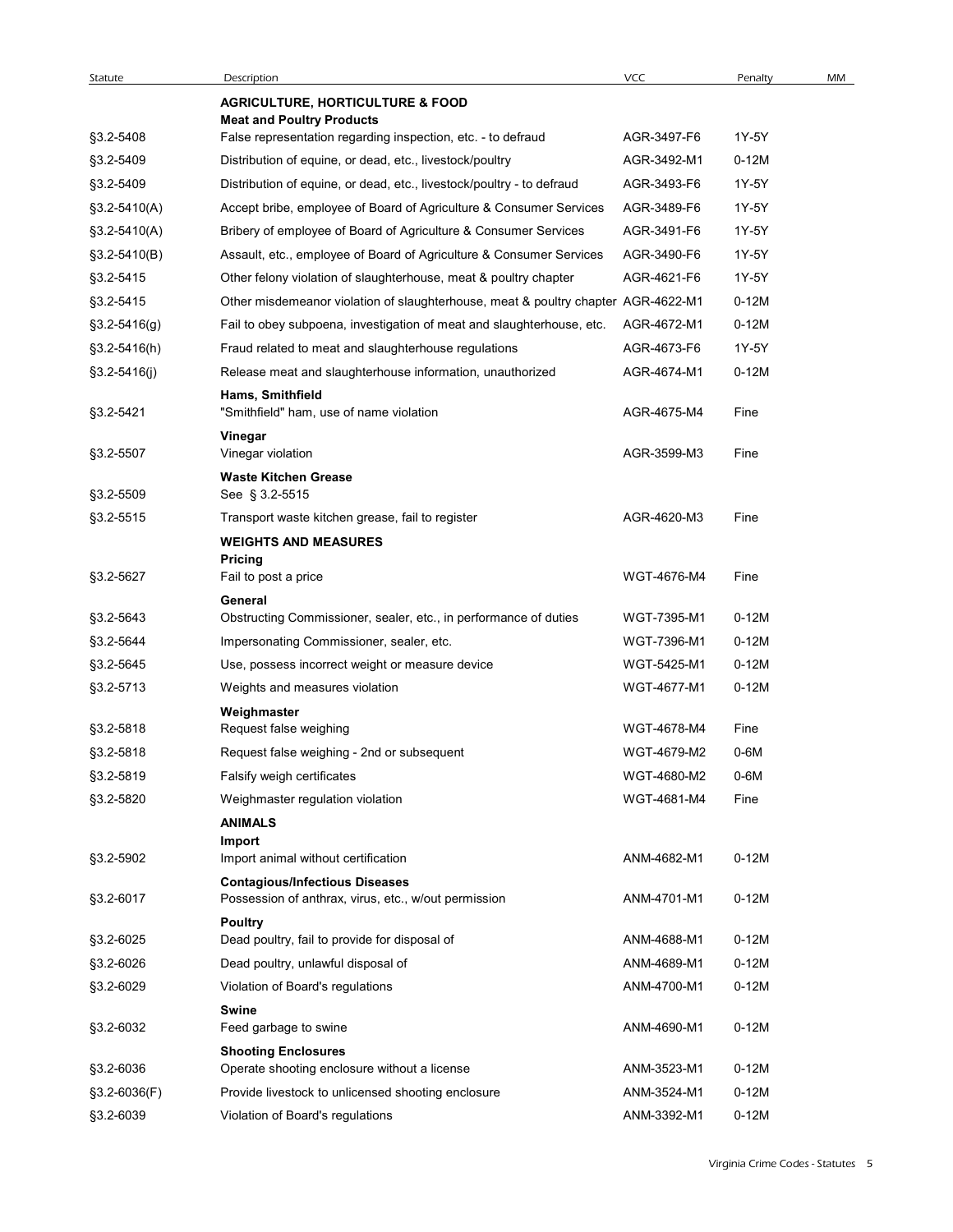| Statute<br>§3.2-6040<br>§3.2-6043(A)<br>§3.2-6043(B) | Description<br><b>ANIMALS</b><br><b>Shooting Enclosures</b><br>Species of goat, sheep, hog held not approved | <b>VCC</b>  |         |    |
|------------------------------------------------------|--------------------------------------------------------------------------------------------------------------|-------------|---------|----|
|                                                      |                                                                                                              |             | Penalty | MM |
|                                                      |                                                                                                              |             |         |    |
|                                                      |                                                                                                              |             |         |    |
|                                                      |                                                                                                              | ANM-3391-M1 | $0-12M$ |    |
|                                                      | <b>Contagious/Infectious Diseases</b><br>Livestock/poultry, violate prevention/control measures              | ANM-4646-M1 | $0-12M$ |    |
|                                                      | Veterinarian                                                                                                 |             |         |    |
|                                                      | Fail to allow state veterinarian to perform duty                                                             | ANM-4648-M1 | $0-12M$ |    |
|                                                      | Cattle                                                                                                       |             |         |    |
| §3.2-6109                                            | Cattle branding/registration violation                                                                       | ANM-4691-M1 | $0-12M$ |    |
|                                                      | <b>Abandonment or Cruelty</b>                                                                                |             |         |    |
| §3.2-6503                                            | Inadequate care by owner                                                                                     | ANM-3332-M4 | Fine    |    |
| §3.2-6503                                            | Inadequate food, water, shelter, veterinary care, 2nd or subsequent                                          | ANM-4592-M2 | 0-6M    |    |
| §3.2-6503                                            | Inadequate space, exercise, animal care, 2nd or subsequent                                                   | ANM-4593-M3 | Fine    |    |
| §3.2-6503.1                                          | Inadequate care of agricultural animals by owner                                                             | ANM-4600-M4 | Fine    |    |
| §3.2-6504                                            | Abandonment of animals                                                                                       | ANM-3300-M1 | $0-12M$ |    |
|                                                      | Dog, Breeders                                                                                                |             |         |    |
| §3.2-6507.1                                          | No commercial dog breeder's license                                                                          | DOG-3522-M1 | $0-12M$ |    |
| §3.2-6507.2                                          | Violate commercial dog breeding requirements                                                                 | DOG-3543-M1 | $0-12M$ |    |
| §3.2-6507.4                                          | Commercial dog breeder with controlling interest in releasing agency                                         | DOG-3544-M1 | $0-12M$ |    |
| §3.2-6508                                            | <b>Transport</b><br>Transport animals under certain conditions                                               | ANM-3317-M1 | $0-12M$ |    |
| §3.2-6508.1                                          | Dog/Cat, Sale of<br>Sell, display etc., dog or cat on roadside, parking lot, etc.                            | ANM-4585-M1 | $0-12M$ |    |
| §3.2-6509                                            | <b>Dealer</b><br>Also see § 59.1-200, Consumer Protection                                                    |             |         |    |
| §3.2-6509                                            | Misrepresentation of animal's condition by pet dealer                                                        | ANM-3319-M3 | Fine    |    |
| §3.2-6509.1                                          | Dog/Cat, Bite History<br>Fail to disclose dog or cat bite history                                            | ANM-4584-M3 | Fine    |    |
|                                                      | Immature                                                                                                     |             |         |    |
| §3.2-6510(A)                                         | Sale of, give away baby fowl under two months old                                                            | ANM-3320-M3 | Fine    |    |
| $§3.2-6510(A)$                                       | Sale of, give away unweaned or certain immature animals                                                      | ANM-3323-M3 | Fine    |    |
|                                                      | <b>Dealer</b>                                                                                                |             |         |    |
| $$3.2-6510(B)$                                       | Dealers fail to provide vaccinations                                                                         | ANM-3329-M3 | Fine    |    |
| §3.2-6511                                            | Failure of pet dealer to care for animals                                                                    | ANM-3318-M3 | Fine    |    |
|                                                      | <b>Pet Shops</b>                                                                                             |             |         |    |
| $$3.2-6511.1(A)$                                     | Pet shop offers dog procured from unlicensed dog breeder                                                     | DOG-3520-M1 | $0-12M$ |    |
| $$3.2-6511.1(B)$                                     | Unlicensed dog breeder or dealer sells dog to pet shop                                                       | DOG-3521-M1 | $0-12M$ |    |
| $$3.2-6511.1(C)$                                     | Pet shop, failure to retain records by                                                                       | DOG-4586-M1 | 0-12M   |    |
| $$3.2-6511.1(D)$                                     | Owner, staff, etc., with animal cruelty conviction                                                           | ANM-4574-M1 | $0-12M$ |    |
| $$3.2-6511.1(E)$                                     | Fail to obtain statement of no animal cruelty conviction                                                     | DOG-4576-M1 | $0-12M$ |    |
|                                                      | Dog/Cat, Breeders                                                                                            |             |         |    |
| $$3.2-6511.2(A)$                                     | Offer dog or cat for sale, etc., in violation of Animal Welfare Act                                          | ANM-4702-M1 | $0-12M$ |    |
| $$3.2-6511.2(B)$                                     | Owner, staff, etc., with animal cruelty conviction                                                           | ANM-4575-M1 | $0-12M$ |    |
|                                                      | <b>Boarding Establishments/Groomer</b>                                                                       |             |         |    |
| $§3.2-6518(A)$                                       | Fail to provide care                                                                                         | ANM-3333-M1 | $0-12M$ |    |
| $$3.2-6518(B)$                                       | Fail to provide emergency veterinary care                                                                    | ANM-3334-M1 | $0-12M$ |    |
| §3.2-6519                                            | Fail to provide consumer with required notice                                                                | ANM-3335-M3 | Fine    |    |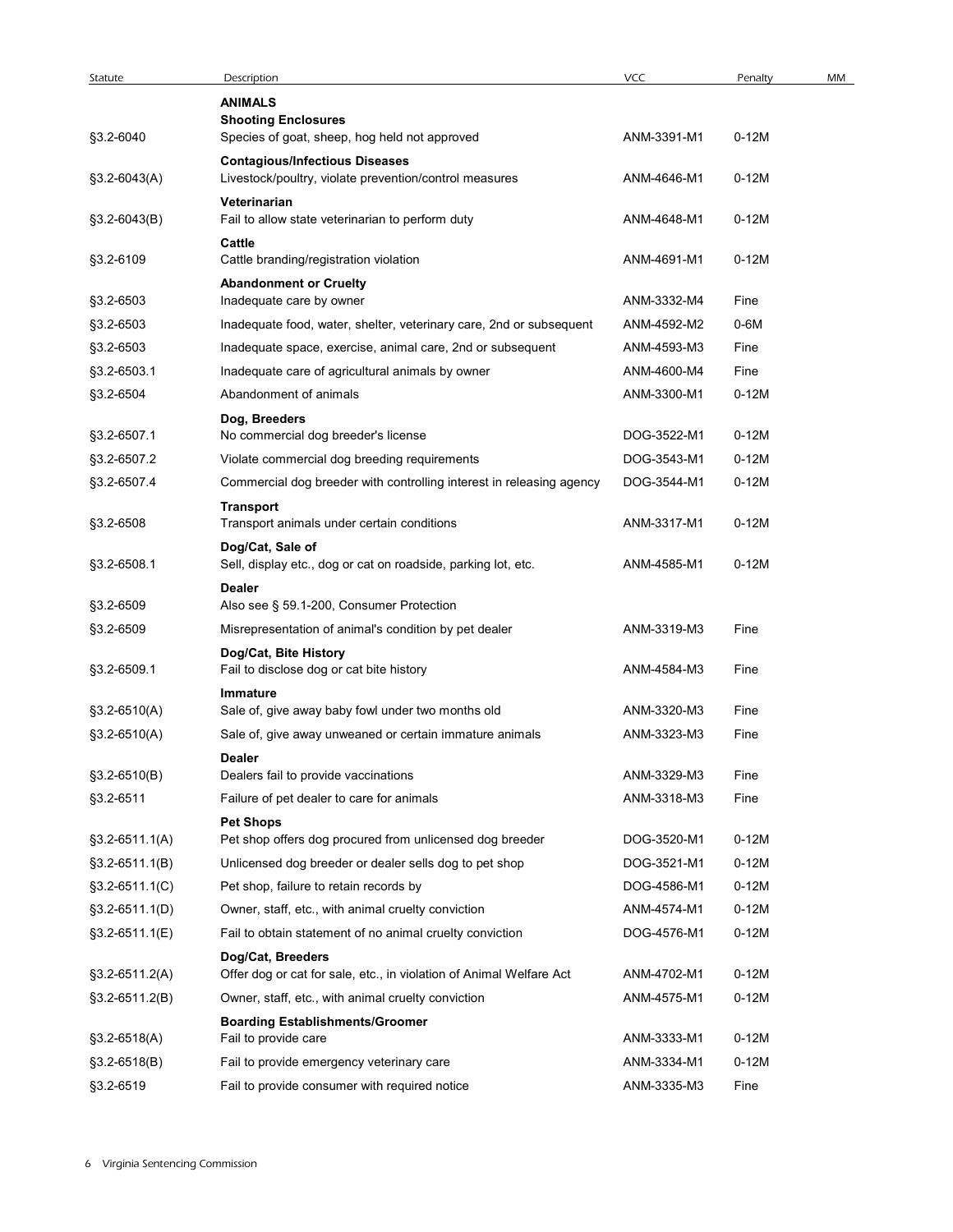| Statute            | Description                                                                               | <b>VCC</b>                 | Penalty            | MM |
|--------------------|-------------------------------------------------------------------------------------------|----------------------------|--------------------|----|
|                    | <b>ANIMALS</b><br>Dog/Cat, Vaccinations                                                   |                            |                    |    |
| $$3.2-6521(A)$     | Fail to have dog/cat vaccinated for rabies                                                | ANM-3531-M4                | Fine               |    |
|                    | <b>Contagious/Infectious Diseases</b>                                                     |                            |                    |    |
| §3.2-6522          | Rabid dog violations, vicious dog at large                                                | DOG-3315-M4                | Fine               |    |
| $$3.2-6524(A)$     | Dog/Cat, License<br>No dog license, ordinance                                             | DOG-4624-M4                | Fine               |    |
| $$3.2-6524(B)$     | No cat license, ordinance                                                                 | ANM-4625-M4                | Fine               |    |
|                    | <b>Contagious/Infectious Diseases</b>                                                     |                            |                    |    |
| §3.2-6525          | Rabies ordinance                                                                          | DOG-3542-M4                | Fine               |    |
| §3.2-6525          | Dog/Cat, Leash Law<br>Dog/cat running at large, not vaccinated, etc.                      | DOG-3541-M4                | Fine               |    |
|                    | Dog/Cat, License                                                                          |                            |                    |    |
| §3.2-6530          | License tax, failure to pay                                                               | DOG-3313-M4                | Fine               |    |
| §3.2-6531          | Dog/Cat., License<br>Dog running at large without tag                                     | DOG-4602-M4                | Fine               |    |
|                    | Dog/Cat, Leash Law                                                                        |                            |                    |    |
| §3.2-6538          | Dog running at large ordinance violation                                                  | DOG-4601-M4                | Fine               |    |
| §3.2-6539          | Leash ordinance violation                                                                 | DOG-3311-M4                | Fine               |    |
| §3.2-6540.02       | Dog, Dangerous<br>Fail to notify receiver of dangerous dog finding                        | DOG-4573-M3                | Fine               |    |
| §3.2-6540.03       | Fail to comply with dangerous dog requirement(s)                                          | DOG-4572-M1                | $0-12M$            |    |
| §3.2-6540.04       | Declared dangerous dog injures/bites human                                                | DOG-3537-M1                | $0-12M$            |    |
| §3.2-6540.04       | Declared dangerous dog injures/kills cat or dog                                           | DOG-3536-M2                | $0-6M$             |    |
|                    | Dog, Vicious                                                                              |                            |                    |    |
| §3.2-6540.1(D)     | Fail to care, control, contain dog, results in serious human injury                       | DOG-4588-F6                | 1Y-5Y              |    |
| §3.2-6540.1(E)     | Local ordinance violation, vicious dog                                                    | DOG-4587-M1                | $0-12M$            |    |
| §3.2-6543.1        | Dog, Dangerous<br>Dangerous dog ordinance violation                                       | DOG-3393-S9                |                    |    |
|                    | Dog/Cat, Shelter                                                                          |                            |                    |    |
| §3.2-6545          | Sell animal obtained from shelter                                                         | ANM-4692-M1                | $0-12M$            |    |
| §3.2-6553          | <b>Dealer</b><br>False claim in livestock compensation                                    | ANM-3310-M1                | $0-12M$            |    |
|                    | Dog/Companion Animal, Dispose of                                                          |                            |                    |    |
| §3.2-6554          | Dead dog/companion animal, failure to dispose                                             | DOG-3307-M4                | Fine               |    |
|                    | Animal Control Officer, Etc.                                                              |                            |                    |    |
| $$3.2-6557(A,i)$   | Obtain release or transfer of animal for personal gain                                    | ANM-3526-M1                | $0-12M$            |    |
| $$3.2-6557(A,ii)$  | Sell, etc., animal obtained in course of official duties<br><b>Obstruction of Justice</b> | ANM-3525-M1                | $0-12M$            |    |
| §3.2-6566          | Interfere with humane investigator or state veterinarian                                  | ANM-3303-M4                | Fine               |    |
|                    | <b>Abandonment or Cruelty</b>                                                             |                            |                    |    |
| $$3.2-6570(A)$     | Cruelty to animals - Type not clear from record                                           | ANM-3302-M1                | $0-12M$            |    |
| $$3.2-6570(A,i)$   | Override, overload, etc., ill-treat animal                                                | ANM-4582-M1                | $0-12M$            |    |
| §3.2-6570(A,ii)    | Torture animal<br>Deprive animal of food, shelter or treatment                            | ANM-4583-M1<br>ANM-4581-M1 | $0-12M$<br>$0-12M$ |    |
| $$3.2-6570(A,iii)$ | <b>Horses</b>                                                                             |                            |                    |    |
| $$3.2-6570(A,iv)$  | Soring horses (affecting its gait)                                                        | ANM-3305-M1                | $0-12M$            |    |
| $§3.2-6570(A,v)$   | Equine, intentionally trip                                                                | ANM-4580-M1                | $0-12M$            |    |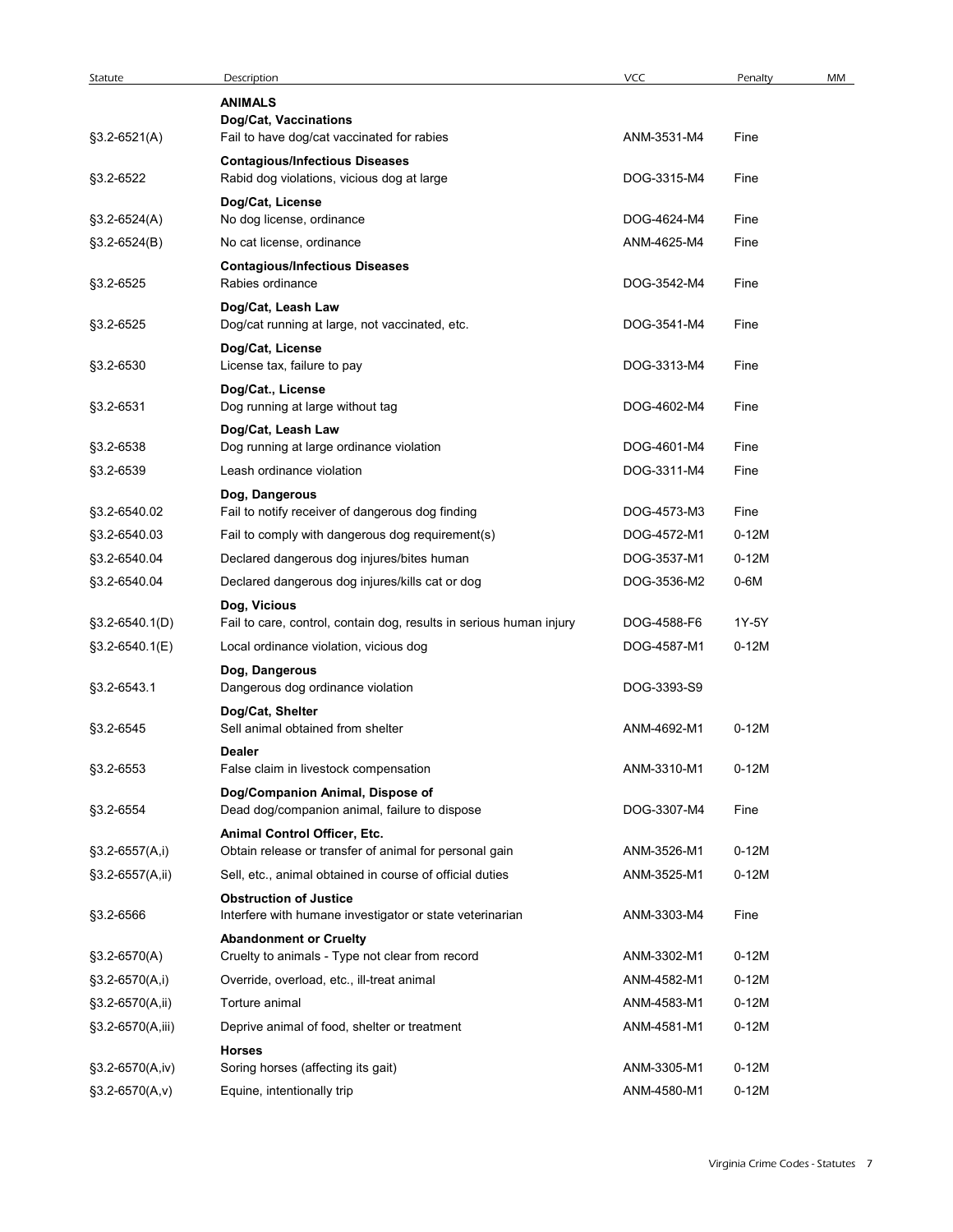| Statute           | Description                                                                                           | VCC         | Penalty | MM |
|-------------------|-------------------------------------------------------------------------------------------------------|-------------|---------|----|
|                   | <b>ANIMALS</b>                                                                                        |             |         |    |
|                   | <b>Abandonment or Cruelty</b>                                                                         |             |         |    |
| $§3.2-6570(A,vi)$ | Further act of cruelty to animal, willfully set on foot                                               | ANM-4579-M1 | $0-12M$ |    |
| §3.2-6570(A,vii)  | Carry animal in cruel, inhumane manner                                                                | ANM-4578-M1 | $0-12M$ |    |
| §3.2-6570(A,viii) | Cause or permit cruelty to animals                                                                    | ANM-4577-M1 | $0-12M$ |    |
| §3.2-6570(B)      | Cruelty to animals, 2nd/subsq., (one act resulted in death)                                           | ANM-3324-F6 | 1Y-5Y   |    |
| $$3.2-6570(E)$    | Fur / Hide<br>Kill dog or cat for hide, fur or pelt                                                   | ANM-3396-M1 | $0-12M$ |    |
| §3.2-6570(E)      | Kill dog or cat for hide, fur or pelt - 2nd or subsequent                                             | ANM-3395-F6 | 1Y-5Y   |    |
|                   | <b>Abandonment or Cruelty</b>                                                                         |             |         |    |
| $$3.2-6570(F)$    | Torture/mutilate dog or cat causing death or serious injury                                           | ANM-3349-F6 | 1Y-5Y   |    |
| §3.2-6570.1       | Sell animal after cruelty or neglect conviction                                                       | ANM-3545-M1 | $0-12M$ |    |
|                   | <b>Fighting</b>                                                                                       |             |         |    |
| $$3.2-6571(A,1)$  | Promote or engage in animal fighting                                                                  | ANM-3516-M1 | $0-12M$ |    |
| $$3.2-6571(A,2)$  | Attend animal fighting                                                                                | ANM-3517-M1 | $0-12M$ |    |
| $§3.2-6571(A,3)$  | Allow animal fighting on premises                                                                     | ANM-3518-M1 | $0-12M$ |    |
| $§3.2-6571(A,4)$  | Aid or abet animal fighting                                                                           | ANM-3519-M1 | $0-12M$ |    |
|                   | Fighting - In Combination with § 3.2-6571(A) Offense                                                  |             |         |    |
| $§3.2-6571(B,1)$  | Dogfighting activity                                                                                  | ANM-3573-F6 | 1Y-5Y   |    |
| $§3.2-6571(B,2)$  | Device or substance used to enhance animal's ability to fight                                         | ANM-3574-F6 | 1Y-5Y   |    |
| $§3.2-6571(B,3)$  | Wager money, etc., on animal fighting                                                                 | ANM-3575-F6 | 1Y-5Y   |    |
| $§3.2-6571(B,4)$  | Pay or receive admission for animal fighting                                                          | ANM-3576-F6 | 1Y-5Y   |    |
| $§3.2-6571(B,5)$  | Possess, etc., animal for fighting                                                                    | ANM-3577-F6 | 1Y-5Y   |    |
| $§3.2-6571(B,6)$  | Minor child allowed to attend or be involved in animal fighting                                       | ANM-3578-F6 | 1Y-5Y   |    |
|                   | <b>Birds</b>                                                                                          |             |         |    |
| §3.2-6573         | Shooting birds for amusement                                                                          | ANM-3304-M4 | Fine    |    |
|                   | Dog, Hybrid Canine                                                                                    |             |         |    |
| §3.2-6582         | Violation of hybrid canine requirements                                                               | DOG-9931-M3 | Fine    |    |
| §3.2-6582         | Violation of hybrid canine requirements - 2nd or subsequent                                           | DOG-9930-M1 | $0-12M$ |    |
|                   | Dog/Cat, License                                                                                      | DOG-3325-M4 |         |    |
| $§3.2-6587(A,1)$  | License application - false statement to secure a dog or cat license                                  |             | Fine    |    |
| $$3.2-6587(A,2)$  | License tax, failure to pay                                                                           | DOG-3540-M4 | Fine    |    |
| $$3.2-6587(A,3)$  | Dog/Cat, Leash Law<br>Leash ordinance violation                                                       | DOG-4595-M4 | Fine    |    |
|                   | <b>Contagious/Infectious Diseases</b>                                                                 |             |         |    |
| $§3.2-6587(A,4)$  | Rabid dog violations, vicious dog at large                                                            | DOG-4596-M4 | Fine    |    |
| $$3.2-6587(A,4)$  | Rabies ordinance                                                                                      | DOG-4597-M4 | Fine    |    |
|                   | Dog/Cat, Leash Law                                                                                    |             |         |    |
| $§3.2-6587(A,4)$  | Dog/cat running at large, not vaccinated, etc.                                                        | DOG-4598-M4 | Fine    |    |
|                   | Dog/Companion Animal, Dispose of                                                                      |             |         |    |
| $§3.2-6587(A,5)$  | Dead dog/companion animal, failure to dispose                                                         | DOG-4599-M4 | Fine    |    |
| §3.2-6587(A,6)    | <b>Contagious/Infectious Diseases</b><br>Allow dog/cat with contagious or infectious disease to stray | ANM-3528-M4 | Fine    |    |
|                   | Dog/Cat, License                                                                                      |             |         |    |
| $§3.2-6587(A,7)$  | Concealing unlicensed dog or cat                                                                      | ANM-3529-M4 | Fine    |    |
|                   | Dog/Cat, Collar                                                                                       |             |         |    |
| $§3.2-6587(A,8)$  | Remove dog or cat collar and tag                                                                      | ANM-3530-M4 | Fine    |    |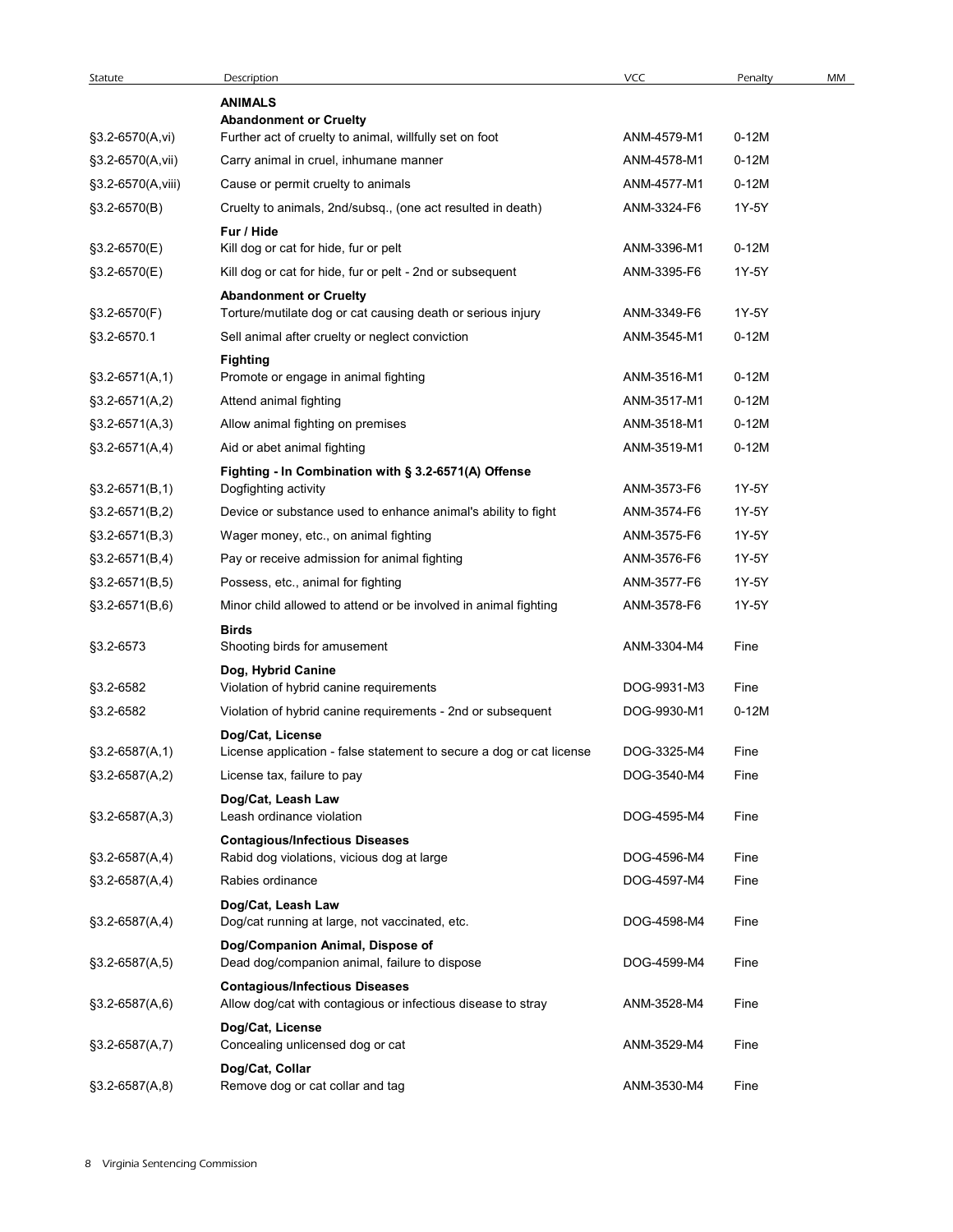| Description                                                | VCC                                                                                                                                                                                                                                                                                                                                                                                                                                                                                                                                                                                                                                                                                                                                                                                                    | Penalty                                                                                                                                                                                         | MM                                                                                                          |
|------------------------------------------------------------|--------------------------------------------------------------------------------------------------------------------------------------------------------------------------------------------------------------------------------------------------------------------------------------------------------------------------------------------------------------------------------------------------------------------------------------------------------------------------------------------------------------------------------------------------------------------------------------------------------------------------------------------------------------------------------------------------------------------------------------------------------------------------------------------------------|-------------------------------------------------------------------------------------------------------------------------------------------------------------------------------------------------|-------------------------------------------------------------------------------------------------------------|
| <b>ANIMALS</b>                                             |                                                                                                                                                                                                                                                                                                                                                                                                                                                                                                                                                                                                                                                                                                                                                                                                        |                                                                                                                                                                                                 |                                                                                                             |
| <b>Dealer</b>                                              |                                                                                                                                                                                                                                                                                                                                                                                                                                                                                                                                                                                                                                                                                                                                                                                                        |                                                                                                                                                                                                 |                                                                                                             |
|                                                            |                                                                                                                                                                                                                                                                                                                                                                                                                                                                                                                                                                                                                                                                                                                                                                                                        |                                                                                                                                                                                                 |                                                                                                             |
| Impersonate humane investigator                            | ANM-3527-M1                                                                                                                                                                                                                                                                                                                                                                                                                                                                                                                                                                                                                                                                                                                                                                                            | $0-12M$                                                                                                                                                                                         |                                                                                                             |
| Dog/Cat, Rabies                                            |                                                                                                                                                                                                                                                                                                                                                                                                                                                                                                                                                                                                                                                                                                                                                                                                        |                                                                                                                                                                                                 |                                                                                                             |
|                                                            |                                                                                                                                                                                                                                                                                                                                                                                                                                                                                                                                                                                                                                                                                                                                                                                                        |                                                                                                                                                                                                 |                                                                                                             |
| Impede/interfere with duties performed by dog              | DOG-3330-M3                                                                                                                                                                                                                                                                                                                                                                                                                                                                                                                                                                                                                                                                                                                                                                                            | Fine                                                                                                                                                                                            |                                                                                                             |
| Injure guide/leader dog                                    | DOG-3331-M1                                                                                                                                                                                                                                                                                                                                                                                                                                                                                                                                                                                                                                                                                                                                                                                            | $0-12M$                                                                                                                                                                                         |                                                                                                             |
| Fur / Hide                                                 |                                                                                                                                                                                                                                                                                                                                                                                                                                                                                                                                                                                                                                                                                                                                                                                                        |                                                                                                                                                                                                 |                                                                                                             |
|                                                            |                                                                                                                                                                                                                                                                                                                                                                                                                                                                                                                                                                                                                                                                                                                                                                                                        |                                                                                                                                                                                                 |                                                                                                             |
| Allow direct contact with dangerous captive animal         | ANM-4571-M3                                                                                                                                                                                                                                                                                                                                                                                                                                                                                                                                                                                                                                                                                                                                                                                            | Fine                                                                                                                                                                                            |                                                                                                             |
| Captive Dangerous Animals (7-1-2021)                       |                                                                                                                                                                                                                                                                                                                                                                                                                                                                                                                                                                                                                                                                                                                                                                                                        |                                                                                                                                                                                                 |                                                                                                             |
|                                                            |                                                                                                                                                                                                                                                                                                                                                                                                                                                                                                                                                                                                                                                                                                                                                                                                        | Fine                                                                                                                                                                                            |                                                                                                             |
| Cigarettes & Tobacco / ABC Agent                           |                                                                                                                                                                                                                                                                                                                                                                                                                                                                                                                                                                                                                                                                                                                                                                                                        |                                                                                                                                                                                                 |                                                                                                             |
| Dealers fail to allow inspection of records                | TAX-6139-M2                                                                                                                                                                                                                                                                                                                                                                                                                                                                                                                                                                                                                                                                                                                                                                                            | $0-6M$                                                                                                                                                                                          |                                                                                                             |
| Divulge information provided by tax commissioner           | TAX-6140-M2                                                                                                                                                                                                                                                                                                                                                                                                                                                                                                                                                                                                                                                                                                                                                                                            | $0-6M$                                                                                                                                                                                          |                                                                                                             |
| <b>ALCOHOL</b>                                             |                                                                                                                                                                                                                                                                                                                                                                                                                                                                                                                                                                                                                                                                                                                                                                                                        |                                                                                                                                                                                                 |                                                                                                             |
| Outdoor advertising, fail to bring into compliance         | ALC-4188-M4                                                                                                                                                                                                                                                                                                                                                                                                                                                                                                                                                                                                                                                                                                                                                                                            | Fine                                                                                                                                                                                            |                                                                                                             |
| Manufacture                                                |                                                                                                                                                                                                                                                                                                                                                                                                                                                                                                                                                                                                                                                                                                                                                                                                        |                                                                                                                                                                                                 |                                                                                                             |
|                                                            |                                                                                                                                                                                                                                                                                                                                                                                                                                                                                                                                                                                                                                                                                                                                                                                                        |                                                                                                                                                                                                 |                                                                                                             |
|                                                            |                                                                                                                                                                                                                                                                                                                                                                                                                                                                                                                                                                                                                                                                                                                                                                                                        |                                                                                                                                                                                                 |                                                                                                             |
| Sale, illegal alcohol                                      | ALC-4132-M1                                                                                                                                                                                                                                                                                                                                                                                                                                                                                                                                                                                                                                                                                                                                                                                            | $0-12M$                                                                                                                                                                                         |                                                                                                             |
| Sale, illegal alcohol - subsequent                         | ALC-4163-M1                                                                                                                                                                                                                                                                                                                                                                                                                                                                                                                                                                                                                                                                                                                                                                                            | $0-12M$                                                                                                                                                                                         | 30D                                                                                                         |
| <b>Vaporizing Devices</b>                                  |                                                                                                                                                                                                                                                                                                                                                                                                                                                                                                                                                                                                                                                                                                                                                                                                        |                                                                                                                                                                                                 |                                                                                                             |
|                                                            |                                                                                                                                                                                                                                                                                                                                                                                                                                                                                                                                                                                                                                                                                                                                                                                                        |                                                                                                                                                                                                 |                                                                                                             |
| <b>Powdered or Crystalline</b>                             |                                                                                                                                                                                                                                                                                                                                                                                                                                                                                                                                                                                                                                                                                                                                                                                                        |                                                                                                                                                                                                 |                                                                                                             |
| Possess, purchase, sell etc., powdered/crystalline alcohol | ALC-4100-M1                                                                                                                                                                                                                                                                                                                                                                                                                                                                                                                                                                                                                                                                                                                                                                                            | $0-12M$                                                                                                                                                                                         |                                                                                                             |
| <b>Purchase</b>                                            |                                                                                                                                                                                                                                                                                                                                                                                                                                                                                                                                                                                                                                                                                                                                                                                                        |                                                                                                                                                                                                 |                                                                                                             |
|                                                            |                                                                                                                                                                                                                                                                                                                                                                                                                                                                                                                                                                                                                                                                                                                                                                                                        |                                                                                                                                                                                                 |                                                                                                             |
| Sell to person intoxicated, interdicted, or less than 21   | ALC-4135-M1                                                                                                                                                                                                                                                                                                                                                                                                                                                                                                                                                                                                                                                                                                                                                                                            | $0-12M$                                                                                                                                                                                         |                                                                                                             |
| <b>Under 21 Years Old</b>                                  |                                                                                                                                                                                                                                                                                                                                                                                                                                                                                                                                                                                                                                                                                                                                                                                                        |                                                                                                                                                                                                 |                                                                                                             |
|                                                            |                                                                                                                                                                                                                                                                                                                                                                                                                                                                                                                                                                                                                                                                                                                                                                                                        |                                                                                                                                                                                                 |                                                                                                             |
|                                                            |                                                                                                                                                                                                                                                                                                                                                                                                                                                                                                                                                                                                                                                                                                                                                                                                        |                                                                                                                                                                                                 |                                                                                                             |
|                                                            |                                                                                                                                                                                                                                                                                                                                                                                                                                                                                                                                                                                                                                                                                                                                                                                                        | $0-12M$                                                                                                                                                                                         |                                                                                                             |
| <b>Purchase</b>                                            |                                                                                                                                                                                                                                                                                                                                                                                                                                                                                                                                                                                                                                                                                                                                                                                                        |                                                                                                                                                                                                 |                                                                                                             |
| Purchase alcohol for intoxicated or interdicted person     | ALC-4183-M1                                                                                                                                                                                                                                                                                                                                                                                                                                                                                                                                                                                                                                                                                                                                                                                            | $0-12M$                                                                                                                                                                                         |                                                                                                             |
| Purchase, give, etc., alcohol to person less than age 21   | ALC-4184-M1                                                                                                                                                                                                                                                                                                                                                                                                                                                                                                                                                                                                                                                                                                                                                                                            | $0-12M$                                                                                                                                                                                         |                                                                                                             |
| Sell<br>Sale/serve alcohol by improper person              | ALC-4130-M1                                                                                                                                                                                                                                                                                                                                                                                                                                                                                                                                                                                                                                                                                                                                                                                            | $0-12M$                                                                                                                                                                                         |                                                                                                             |
|                                                            |                                                                                                                                                                                                                                                                                                                                                                                                                                                                                                                                                                                                                                                                                                                                                                                                        |                                                                                                                                                                                                 |                                                                                                             |
| <b>Mixed Beverage Law</b>                                  |                                                                                                                                                                                                                                                                                                                                                                                                                                                                                                                                                                                                                                                                                                                                                                                                        |                                                                                                                                                                                                 |                                                                                                             |
|                                                            | False claim in livestock compensation<br>Animal Control Officer, Etc.<br>Rabies exposure, allow dog/cat to stray<br>Dog, Guide / Leader<br>Sell garments containing dog or cat fur<br><b>Dangerous Captive Animal Exhibits</b><br>Offer direct contact with dangerous animal<br><b>TAX LAWS</b><br><b>Advertising</b><br>Manufacture, Illegal<br>Conspire to manufacture<br>Sell<br>Offer for sale or sell alcohol vaporizing device<br>Purchase or use alcohol vaporizing device<br>Purchase alcohol from unauthorized seller<br>Sell<br>Fail to require proof of legal age for purchase of alcohol<br>Purchase, possession or consumption by person less than age 21<br>False identification used to purchase, attempt to purchase or consume<br>First offender violation; possession, etc., alcohol | ANM-4594-M1<br>ANM-4603-M1<br>ANM-3394-M9<br>ANM-4604-M3<br>ALC-4119-F6<br>ALC-4110-F6<br>ALC-4105-M1<br>ALC-4104-M1<br>ALC-4129-M1<br>ALC-4189-M3<br>ALC-4165-M1<br>ALC-4178-M1<br>ALC-4185-M1 | $0-12M$<br>$0-12M$<br>Fine<br>1Y-5Y<br>1Y-5Y<br>$0-12M$<br>$0-12M$<br>$0-12M$<br>Fine<br>$0-12M$<br>$0-12M$ |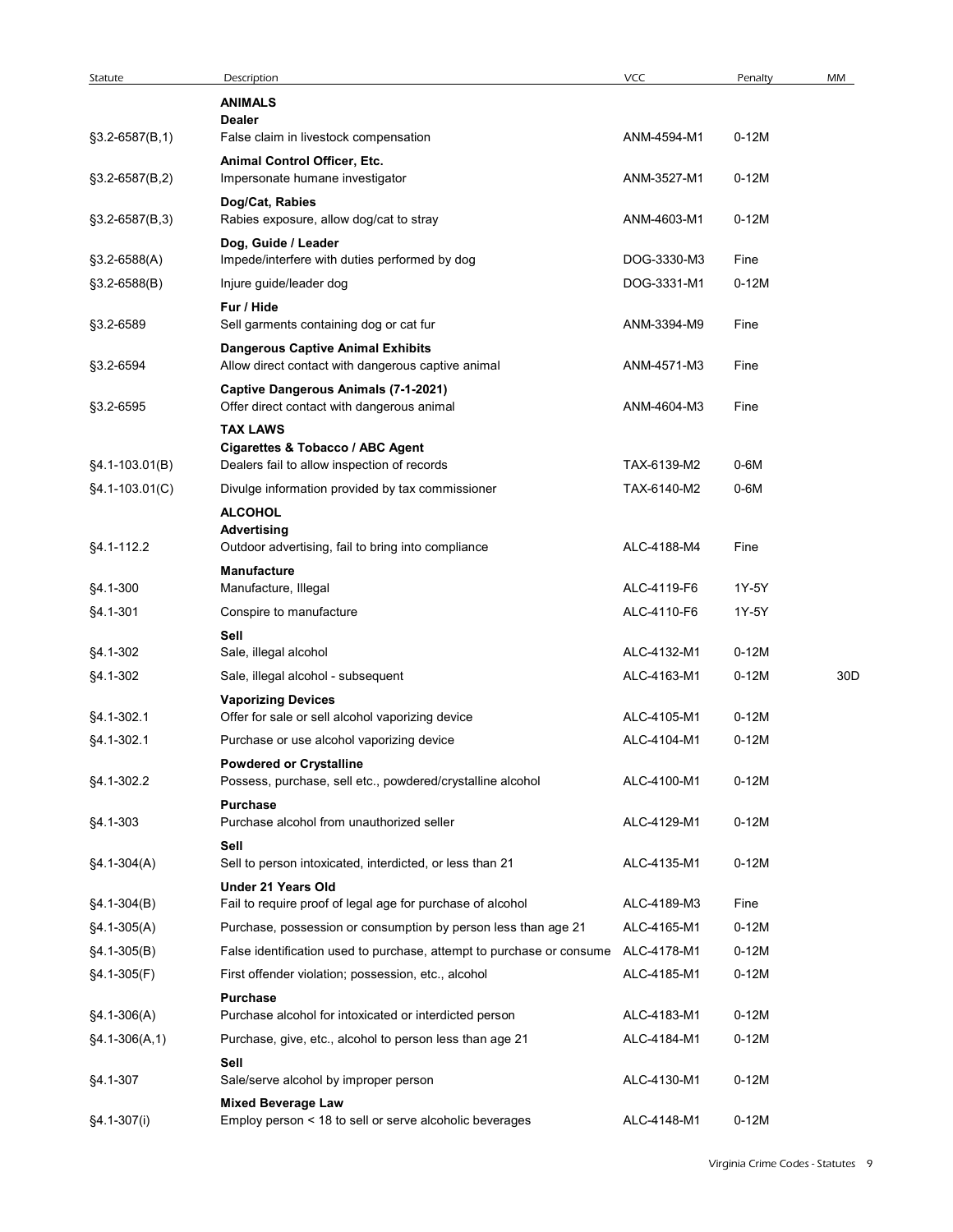|                 |                                                                           | <b>VCC</b>  |         |    |
|-----------------|---------------------------------------------------------------------------|-------------|---------|----|
| Statute         | Description<br><b>ALCOHOL</b>                                             |             | Penalty | MM |
|                 | <b>Mixed Beverage Law</b>                                                 |             |         |    |
| §4.1-307(ii)    | Employ person < 21 as bartender in preparing mixed drinks                 | ALC-4149-M1 | $0-12M$ |    |
| §4.1-308        | <b>Drinking</b><br>Drinking in public or offering drink to another        | ALC-4112-M4 | Fine    |    |
|                 | <b>School Property</b>                                                    |             |         |    |
| $§4.1-309(A)$   | School grounds, drinking alcohol on                                       | ALC-4134-M2 | 0-6M    |    |
| $§4.1-309(B)$   | Possess or drink alcohol during or after school hours                     | ALC-4118-M2 | 0-6M    |    |
| §4.1-309.1      | School bus, possess or consume alcohol while transporting children        | ALC-4187-M1 | $0-12M$ |    |
| §4.1-311        | <b>Transport</b><br>Transport in excess of limits, illegal                | ALC-4140-M1 | $0-12M$ |    |
| §4.1-312        | Other<br>Carry alcohol in vehicle transporting passengers for hire        | ALC-4109-M1 | $0-12M$ |    |
|                 | Possession                                                                |             |         |    |
| §4.1-313        | Possessing/transporting illegally acquired alcohol                        | ALC-4124-M1 | $0-12M$ |    |
| §4.1-314        | Manufacture<br>Still, possessing                                          | ALC-4137-M1 | $0-12M$ |    |
| §4.1-315        | Possession<br>Restaurant, possession of alcohol without license           | ALC-4125-M1 | $0-12M$ |    |
|                 | <b>Mixed Beverage Law</b>                                                 |             |         |    |
| §4.1-316        | Owner keeps or drinks alcohol upon premises of club                       | ALC-4172-M1 | $0-12M$ |    |
|                 | <b>Common Nuisance</b>                                                    |             |         |    |
| §4.1-317        | Maintain common nuisance                                                  | ALC-4123-M1 | $0-12M$ |    |
| §4.1-318        | Manufacture<br>Manufacture, transport by armed person                     | ALC-4120-F6 | 1Y-5Y   |    |
|                 | <b>Mixed Beverage Law</b>                                                 |             |         |    |
| §4.1-319        | Board subpoena; disobey, hinder conduct of hearing                        | ALC-4173-M1 | $0-12M$ |    |
|                 | Advertising                                                               |             |         |    |
| §4.1-320        | Also see § 4.1-112.2, outdoor advertising                                 |             |         |    |
| §4.1-320        | Advertising, illegal                                                      | ALC-4106-M1 | $0-12M$ |    |
| §4.1-321        | <b>Prisoners</b><br>Prisoners in jail, deliver alcohol to                 | ALC-4126-M1 | $0-12M$ |    |
|                 | <b>Interdicted Person</b>                                                 |             |         |    |
| §4.1-322        | Drunk in Public, interdicted person found                                 | ALC-4176-M1 | $0-12M$ |    |
| §4.1-322        | Possession of alcohol by interdicted persons                              | ALC-4174-M1 | $0-12M$ |    |
| §4.1-323        | <b>Attempt to Violate Alcohol Law</b><br>Use code for violation attempted |             |         |    |
| §4.1-324        | Sell<br>Sale by licensee, illegal alcohol                                 | ALC-4131-M1 | $0-12M$ |    |
|                 | <b>Mixed Beverage Law</b>                                                 |             |         |    |
| §4.1-325        | Mixed beverage law violation - General                                    | ALC-4121-M1 | $0-12M$ |    |
| $§4.1 - 325(1)$ | Sell or serve unauthorized alcoholic beverage                             | ALC-4142-M1 | $0-12M$ |    |
| $§4.1-325(2)$   | Sell at unauthorized location                                             | ALC-4167-M1 | $0-12M$ |    |
| $§4.1 - 325(3)$ | Consumption of alcohol on premises, licensed place                        | ALC-4181-M1 | $0-12M$ |    |
| $§4.1 - 325(4)$ | Unauthorized alcoholic beverages, keep                                    | ALC-4143-M1 | $0-12M$ |    |
| $§4.1 - 325(5)$ | Misrepresent brand, keep in unauth. container, tampering                  | ALC-4144-M1 | $0-12M$ |    |
| $§4.1 - 325(6)$ | Container, keep in unauthorized                                           | ALC-4168-M1 | $0-12M$ |    |
| $§4.1 - 325(7)$ | Refill, dilute, or tamper with contents                                   | ALC-4170-M1 | $0-12M$ |    |
| $§4.1 - 325(8)$ | Sell/serve alcoholic brand not ordered by purchaser                       | ALC-4145-M1 | $0-12M$ |    |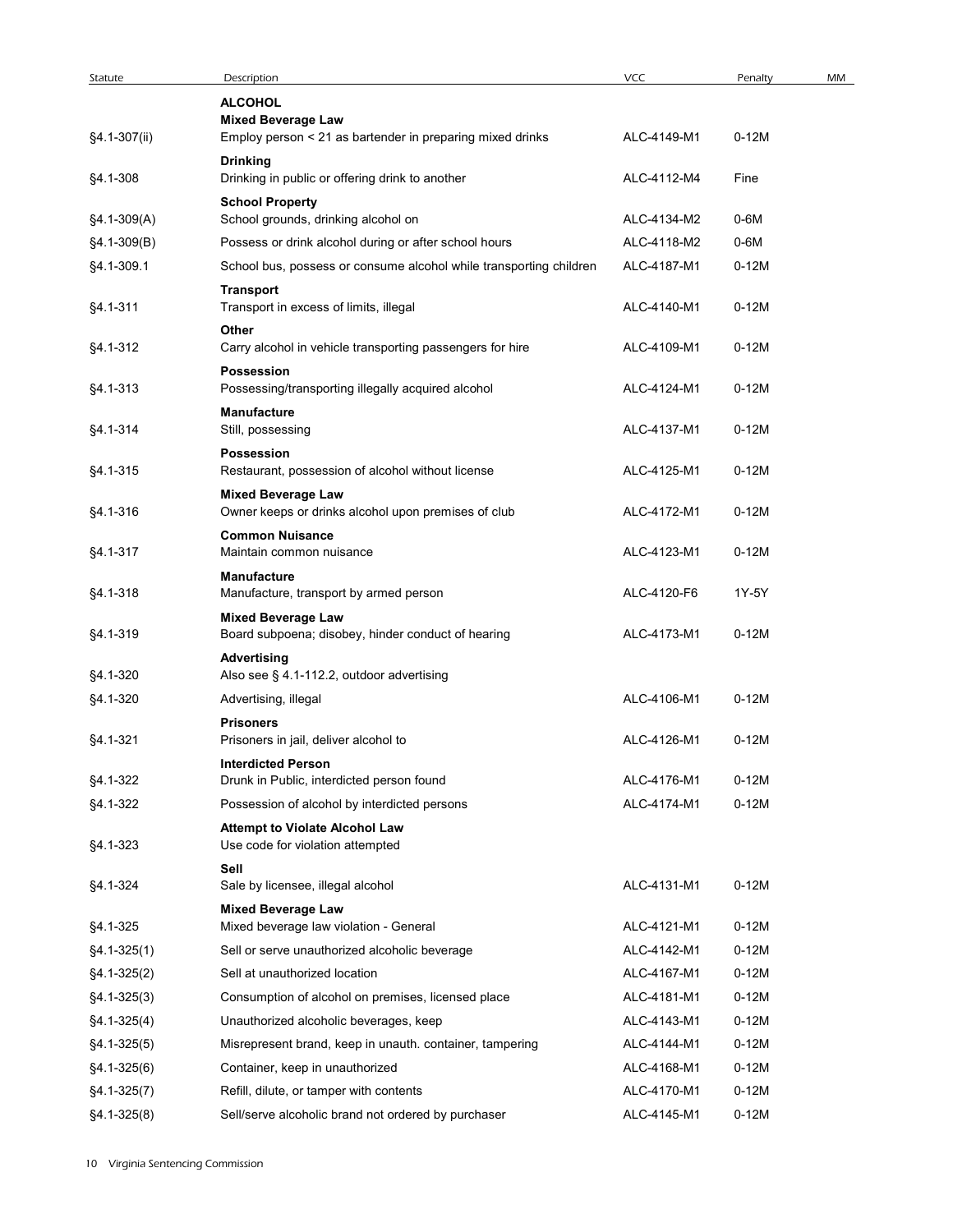| Statute            | Description<br><b>ALCOHOL</b>                                             | VCC         | Penalty<br>MM     |
|--------------------|---------------------------------------------------------------------------|-------------|-------------------|
|                    | <b>Mixed Beverage Law</b>                                                 |             |                   |
| $§4.1 - 325(9)$    | Remove, destroy label, mark, stamp affixed to beverage                    | ALC-4146-M1 | $0-12M$           |
| §4.1-325(10)       | Deliver/sell w/o label, mark, or stamp                                    | ALC-4169-M1 | $0-12M$           |
| $§4.1 - 325(11)$   | Immoral, obscene conduct or performance, allow                            | ALC-4150-M1 | $0-12M$           |
| $§4.1 - 325(12)$   | Striptease act, allow any                                                 | ALC-4151-M1 | $0-12M$           |
| $§4.1 - 325(13)$   | Nude, allow person connected to business to appear                        | ALC-4152-M1 | $0-12M$           |
| $§4.1 - 325(14)$   | Consumption of mixed beverage by employee on duty                         | ALC-4153-M1 | $0-12M$           |
| $§4.1 - 325(15)$   | Deliver to consumer original bottle purchased under license               | ALC-4154-M1 | $0-12M$           |
| $§4.1 - 325(16)$   | Intoxicated employee on duty                                              | ALC-4155-M1 | $0-12M$           |
| $§4.1 - 325(17)$   | Conceal sale or consumption of mixed beverage                             | ALC-4156-M1 | $0-12M$           |
| $§4.1 - 325(18)$   | Refuse ABC sample request, obstruct ABC agents                            | ALC-4157-M1 | $0-12M$           |
| §4.1-325(19)       | Store beverages in unauthorized place                                     | ALC-4158-M1 | $0-12M$           |
| §4.1-325(20)       | Prostitute, person of ill repute, etc., knowingly employ                  | ALC-4160-M1 | $0-12M$           |
| §4.1-325(21)       | Slot machine or other gaming device, keep                                 | ALC-4161-M1 | $0-12M$           |
| $§4.1-325(22)$     | Give alcohol as gift in violation of restrictions                         | ALC-4182-M1 | $0-12M$           |
| $§4.1 - 325(23)$   | Evade "Happy Hour" regulations                                            | ALC-4186-M1 | $0-12M$           |
| §4.1-325.1         | False application to obtain license                                       | ALC-4180-M3 | Fine              |
| §4.1-326           | <b>Purchase</b><br>Purchase for resale; wine/beer from person w/o license | ALC-4141-M1 | $0-12M$           |
| §4.1-327           | <b>Mixed Beverage Law</b><br>Transfer wine or beer licenses illegally     | ALC-4171-M1 | $0-12M$           |
|                    | Other                                                                     |             |                   |
| §4.1-328           | Prohibited trade practices viol. of §4.1-111 or §4.1-216                  | ALC-4175-M1 | $0-12M$           |
| §4.1-330           | Solicitation by interested party                                          | ALC-4136-M1 | $0-12M$           |
| §4.1-331           | <b>Taxes</b><br>Taxes on alcohol, fail to pay, keep records               | ALC-4138-M1 | $0-12M$           |
| §4.1-332           | Excise tax on beer and wine coolers; fail to pay                          | ALC-4164-M1 | $0-12M$           |
|                    | <b>MARIJUANA</b><br><b>Possession</b>                                     |             |                   |
| $§4.1 - 1100(B)$   | Possess more than 1 ounce to 1 pound of marijuana                         | MRJ-1900-S9 | <b>Civil Fine</b> |
| §4.1-1100(C)       | Possess more than 1 pound of marijuana                                    | MRJ-1901-F9 | 1Y-10Y            |
| §4.1-1100(C)       | Possess more than 4 ounces of marijuana                                   | MRJ-1921-M3 | Fine              |
| $§4.1 - 1100(C)$   | Possess more than 4 ounces of marijuana, subsequent                       | MRJ-1922-M2 | 0-6M              |
| §4.1-1101          | Cultivation<br>Possess between 5 to 10 marijuana plants, first offense    | MRJ-1902-S9 | Civil Fine        |
|                    |                                                                           |             |                   |
| §4.1-1101          | Possess between 5 to 10 marijuana plants, second offense                  | MRJ-1903-M3 | Fine              |
| §4.1-1101          | Possess between 5 to 10 marijuana plants, third/subsequent offense        | MRJ-1904-M2 | 0-6M              |
| §4.1-1101          | Possess between 11 to 49 marijuana plants                                 | MRJ-1905-M1 | $0-12M$           |
| §4.1-1101          | Possess between 50 to 100 marijuana plants                                | MRJ-1906-F6 | 1Y-5Y             |
| §4.1-1101          | Possess more than 100 marijuana plants<br>Under 21 Years Old              | MRJ-1907-F9 | 1Y-10Y            |
| $§4.1 - 1105.1(B)$ | Possess, consume, etc., marijuana under age 21                            | MRJ-1908-S9 | Civil Fine        |
| $§4.1 - 1105.1(C)$ | Possess, consume, etc., marijuana under age 18                            | MRJ-1909-J9 |                   |
|                    | <b>Motor Vehicle</b>                                                      |             |                   |
| §4.1-1107          | Driving, consume or use marijuana while                                   | MRJ-1910-M4 | Fine              |
| §4.1-1107          | Passenger in vehicle, consume or use marijuana while a                    | MRJ-1911-M4 | Fine              |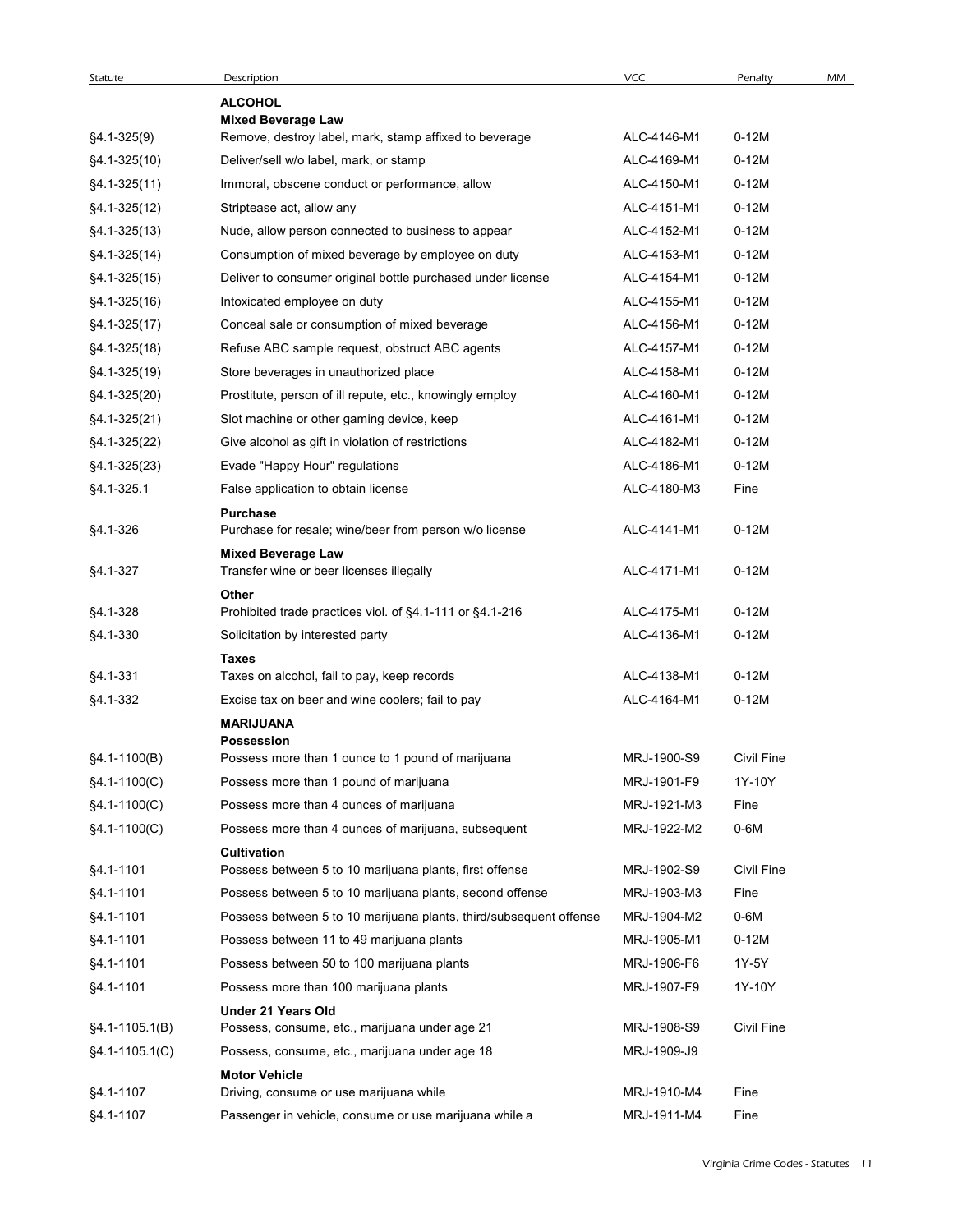| Statute          | Description                                                                                                            | VCC         | Penalty           | MM |
|------------------|------------------------------------------------------------------------------------------------------------------------|-------------|-------------------|----|
|                  | <b>MARIJUANA</b>                                                                                                       |             |                   |    |
| §4.1-1108        | <b>Public Place</b><br>Use marijuana in public place, first offense                                                    | MRJ-1912-S9 | <b>Civil Fine</b> |    |
| §4.1-1108        | Use marijuana in public place, second offense                                                                          | MRJ-1913-S9 | <b>Civil Fine</b> |    |
| §4.1-1108        | Use marijuana in public place, third/subsquent offense                                                                 | MRJ-1914-M4 | Fine              |    |
|                  | <b>School Property</b>                                                                                                 |             |                   |    |
| §4.1-1109(A)     | Possess or consume marijuana on school grounds during school hours MRJ-1915-M2                                         |             | 0-6M              |    |
| $§4.1 - 1109(B)$ | Consume or serve marijuana on school grounds after school hours                                                        | MRJ-1916-M2 | 0-6M              |    |
| §4.1-1110        | <b>School Bus</b><br>Possess or consume marijuana on school bus while transporting                                     | MRJ-1917-M1 | $0-12M$           |    |
| §4.1-1112        | Motor Vehicle, For Hire                                                                                                | MRJ-1918-M1 | $0-12M$           |    |
|                  | Carry marijuana in vehicle used for transporting passengers<br><b>First Offender Statute</b>                           |             |                   |    |
| §4.1-1120        | Violation of § 4.1-1120; original offense - felony                                                                     | MRJ-1920-F9 |                   |    |
| §4.1-1120        | Violation of § 4.1-1120; original offense - misdemeanor                                                                | MRJ-1919-M9 |                   |    |
|                  | <b>AIRCRAFT / AVIATION</b>                                                                                             |             |                   |    |
|                  | <b>Type</b>                                                                                                            |             |                   |    |
| $§5.1 - 9.8$     | Failure of carrier to maintain adequate insurance, etc.                                                                | AIR-7310-M1 | $0-12M$           |    |
| §5.1-9.9         | Misrepresentation to obtain carrier permit                                                                             | AIR-7311-M1 | $0-12M$           |    |
| $§5.1 - 13$      | Operating under the influence                                                                                          | AIR-7301-F6 | 1Y-5Y             |    |
| $§5.1 - 13$      | Reckless operation                                                                                                     | AIR-7302-M9 | $0-1M$            |    |
| $§5.1 - 14$      | Operate unlicensed aircraft                                                                                            | AIR-7303-M9 | $0-1M$            |    |
| $§5.1 - 15$      | Operate aircraft without valid license                                                                                 | AIR-7304-M1 | $0-12M$           |    |
| $§5.1 - 16$      | Tamper with airplanes, marking of airports, landing fields                                                             | AIR-7305-M9 | $0-1M$            |    |
| $§5.1 - 16.1$    | Misuse of licensed airport                                                                                             | AIR-7306-M9 | $0-1M$            |    |
| $§5.1 - 17$      | Hunting from aircraft                                                                                                  | AIR-7307-M9 | $0-1M$            |    |
| $§5.1 - 22$      | Interfere with operation of an aircraft                                                                                | AIR-7308-M1 | $0-12M$           |    |
| $§5.1 - 22$      | Interfere with operation of an aircraft - endangerment                                                                 | AIR-7309-F6 | 1Y-5Y             |    |
| $§5.1 - 22$      | Point light from laser, etc., at aircraft                                                                              | AIR-7312-M1 | $0-12M$           |    |
| §5.1-157         | <b>AUTHORITIES</b><br><b>Metropolitan Washington Airport Authority</b><br>Use appropriate state or local ordinance VCC |             |                   |    |
|                  | <b>PERJURY</b>                                                                                                         |             |                   |    |
|                  | <b>Banking, Trusts and Finance</b>                                                                                     |             |                   |    |
| §6.2-864         | Make false statement in report on a bank                                                                               | PER-5040-F5 | 1Y-10Y            |    |
|                  | <b>BANKING, TRUSTS AND FINANCE</b><br><b>Bank</b>                                                                      |             |                   |    |
| §6.2-865         | Acting after removal from management                                                                                   | BNK-5884-F6 | 1Y-5Y             |    |
| §6.2-938         | Banking business without authority, doing                                                                              | BNK-5910-F6 | 1Y-5Y             |    |
| §6.2-939         | Bank terms, unlawful use of                                                                                            | BNK-5911-F6 | 1Y-5Y             |    |
| §6.2-940         | Derogatory statements affecting banks, make, etc.                                                                      | BNK-5912-M1 | $0-12M$           |    |
| §6.2-941         | Logo or symbol deceptively used for marketing                                                                          | BNK-5913-M1 | $0-12M$           |    |
| §6.2-942         | False certification of bank checks                                                                                     | BNK-5869-M1 | $0-12M$           |    |
| $$6.2-943(A)$    | Employee, etc., of bank misapplies, etc., < \$1000                                                                     | BNK-5914-M1 | $0-12M$           |    |
| $§6.2-943(A)$    | Employee, etc., of bank misapplies, etc., $\geq$ \$1000                                                                | BNK-5915-F9 | 1Y-20Y            |    |
| $§6.2-943(B)$    | False entry to defraud other company or person                                                                         | BNK-5916-F5 | 1Y-10Y            |    |
| §6.2-943(C)      | False statement on the condition of bank                                                                               | BNK-5917-F5 | 1Y-10Y            |    |
|                  | Violating or causing bank to violate laws                                                                              | BNK-5918-M1 | $0-12M$           |    |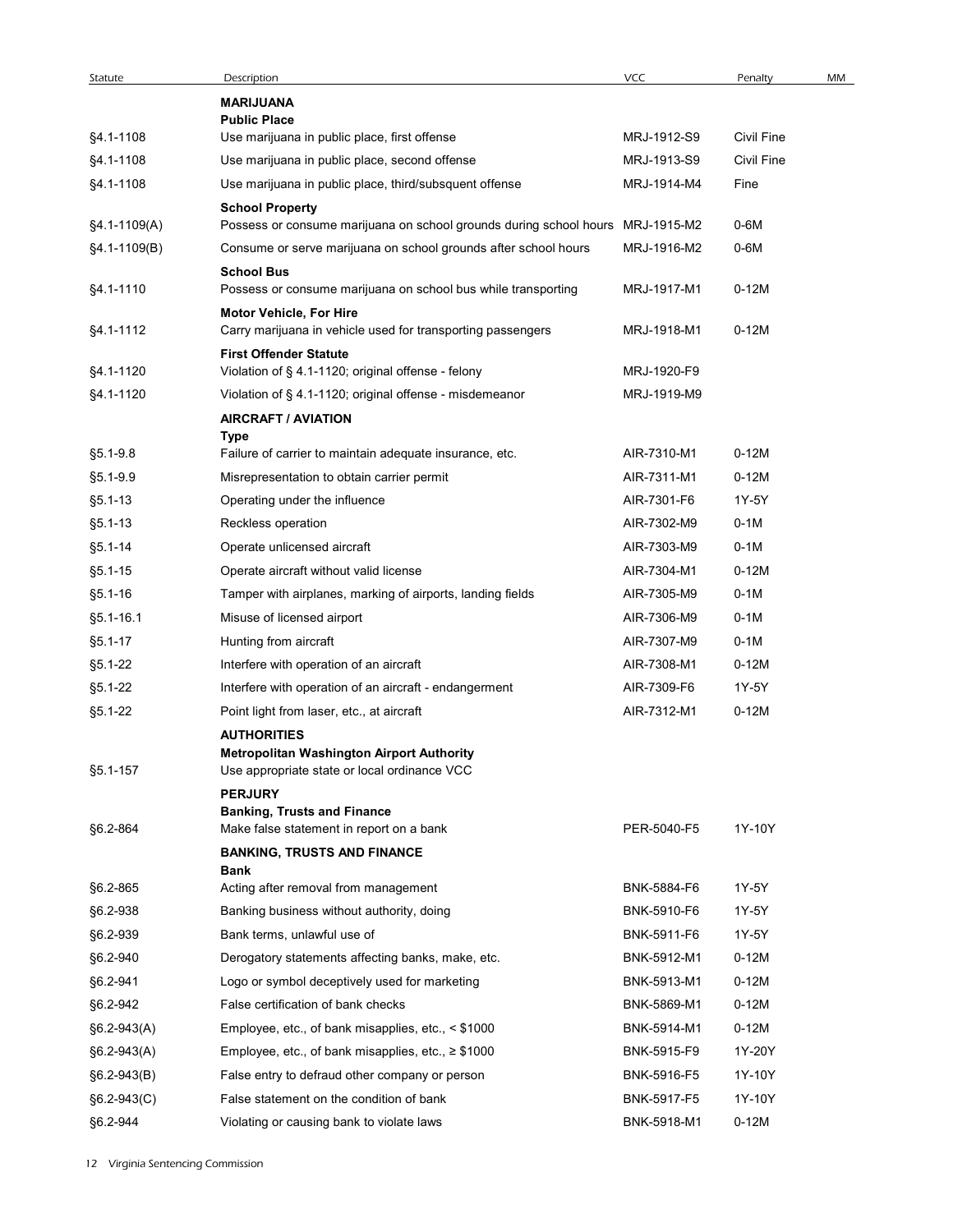| Statute        |                                                                                               |             |         |    |
|----------------|-----------------------------------------------------------------------------------------------|-------------|---------|----|
|                | Description                                                                                   | <b>VCC</b>  | Penalty | MM |
|                | <b>BANKING, TRUSTS AND FINANCE</b>                                                            |             |         |    |
| §6.2-945       | Bank<br>Receive deposit knowing bank/broker to be insolvent                                   | BNK-5873-F9 | 1Y-3Y   |    |
|                | <b>PERJURY</b>                                                                                |             |         |    |
|                | <b>Banking, Trusts and Finance</b>                                                            |             |         |    |
| §6.2-1025      | Make false statement in report on a trust company                                             | PER-5042-F5 | 1Y-10Y  |    |
|                | <b>BANKING, TRUSTS AND FINANCE</b>                                                            |             |         |    |
| §6.2-1026      | <b>Trust Business</b>                                                                         | BNK-5919-F6 | 1Y-5Y   |    |
|                | Acting after removal from trust management<br><b>PERJURY</b>                                  |             |         |    |
|                | <b>Banking, Trusts and Finance</b>                                                            |             |         |    |
| §6.2-1029      | Make false statement in report on a trust company                                             | PER-5041-F5 | 1Y-10Y  |    |
|                | <b>BANKING, TRUSTS AND FINANCE</b>                                                            |             |         |    |
|                | <b>Trust Business</b>                                                                         |             | 1Y-5Y   |    |
| §6.2-1039      | Trust business without authority, doing                                                       | BNK-5920-F6 | 1Y-5Y   |    |
| §6.2-1040      | Trust terms, unlawful use of                                                                  | BNK-5921-F6 |         |    |
| \$6.2-1042     | Derogatory statements affecting trust, make, etc.                                             | BNK-5922-M1 | $0-12M$ |    |
| §6.2-1043      | Logo or symbol deceptively used for marketing                                                 | BNK-5923-M1 | $0-12M$ |    |
| $§6.2-1044(A)$ | Employee, etc., of trust misapplies, etc., < \$1000                                           | BNK-5924-M1 | $0-12M$ |    |
| $$6.2-1044(A)$ | Employee, etc., of trust misapplies, etc., $\geq$ \$1000                                      | BNK-5925-F9 | 1Y-20Y  |    |
| $$6.2-1044(B)$ | False entry to defraud other company or person                                                | BNK-5926-F5 | 1Y-10Y  |    |
| $§6.2-1044(C)$ | False statement on the condition of trust business                                            | BNK-5927-F5 | 1Y-10Y  |    |
| §6.2-1045      | Violating or causing trust business to violate laws                                           | BNK-5928-M1 | $0-12M$ |    |
|                | <b>PERJURY</b>                                                                                |             |         |    |
| §6.2-1051      | <b>Banking, Trusts and Finance</b><br>Make false statement in report on a trust subsidiary    | PER-5929-F5 | 1Y-10Y  |    |
|                | <b>BANKING, TRUSTS AND FINANCE</b>                                                            |             |         |    |
|                | <b>Trust Subsidiaries</b>                                                                     |             |         |    |
| §6.2-1052      | Acting after removal from trust subsidiary management                                         | BNK-5930-F6 | 1Y-5Y   |    |
| §6.2-1062(A)   | Employee, etc., of trust subsidiary misapplies, etc., < \$1000                                | BNK-5932-M1 | $0-12M$ |    |
| $$6.2-1062(A)$ | Employee, etc., of trust subsidiary misapplies, etc., ≥ \$1000                                | BNK-5931-F9 | 1Y-20Y  |    |
| $§6.2-1062(B)$ | False entry to defraud other company or person                                                | BNK-5933-F5 | 1Y-10Y  |    |
| $§6.2-1062(C)$ | False statement on the condition of trust subsidiary                                          | BNK-5934-F5 | 1Y-10Y  |    |
| §6.2-1063      | Violating or causing trust subsidiary to violate laws                                         | BNK-5935-M1 | $0-12M$ |    |
|                | <b>Savings Institution</b>                                                                    |             |         |    |
| §6.2-1103      | Engage in savings institution without authority                                               | BNK-5877-F6 | 1Y-5Y   |    |
| §6.2-1104      | False statement affecting savings institution                                                 | BNK-5936-M1 | $0-12M$ |    |
| §6.2-1105      | Logo or symbol deceptively used for marketing                                                 | BNK-5908-M1 | $0-12M$ |    |
| §6.2-1106      | Savings bank terms, unlawful use of                                                           | BNK-5878-F6 | 1Y-5Y   |    |
| §6.2-1107      | Defamation of savings institution                                                             | BNK-5937-M2 | 0-6M    |    |
|                | <b>PERJURY</b>                                                                                |             |         |    |
| §6.2-1121      | <b>Banking, Trusts and Finance</b><br>Make false statement in report on a savings institution | PER-5043-F5 | 1Y-10Y  |    |
|                |                                                                                               |             |         |    |
|                | <b>BANKING, TRUSTS AND FINANCE</b><br><b>Savings Institution</b>                              |             |         |    |
| §6.2-1197      | False statement on condition of institution                                                   | BNK-5874-F6 | 1Y-5Y   |    |
| §6.2-1200      | Acting after removal from savings institution management                                      | BNK-5938-F6 | 1Y-5Y   |    |
|                | Fail to produce documents for examination                                                     | BNK-5875-M1 | $0-12M$ |    |
| §6.2-1203(A)   |                                                                                               |             |         |    |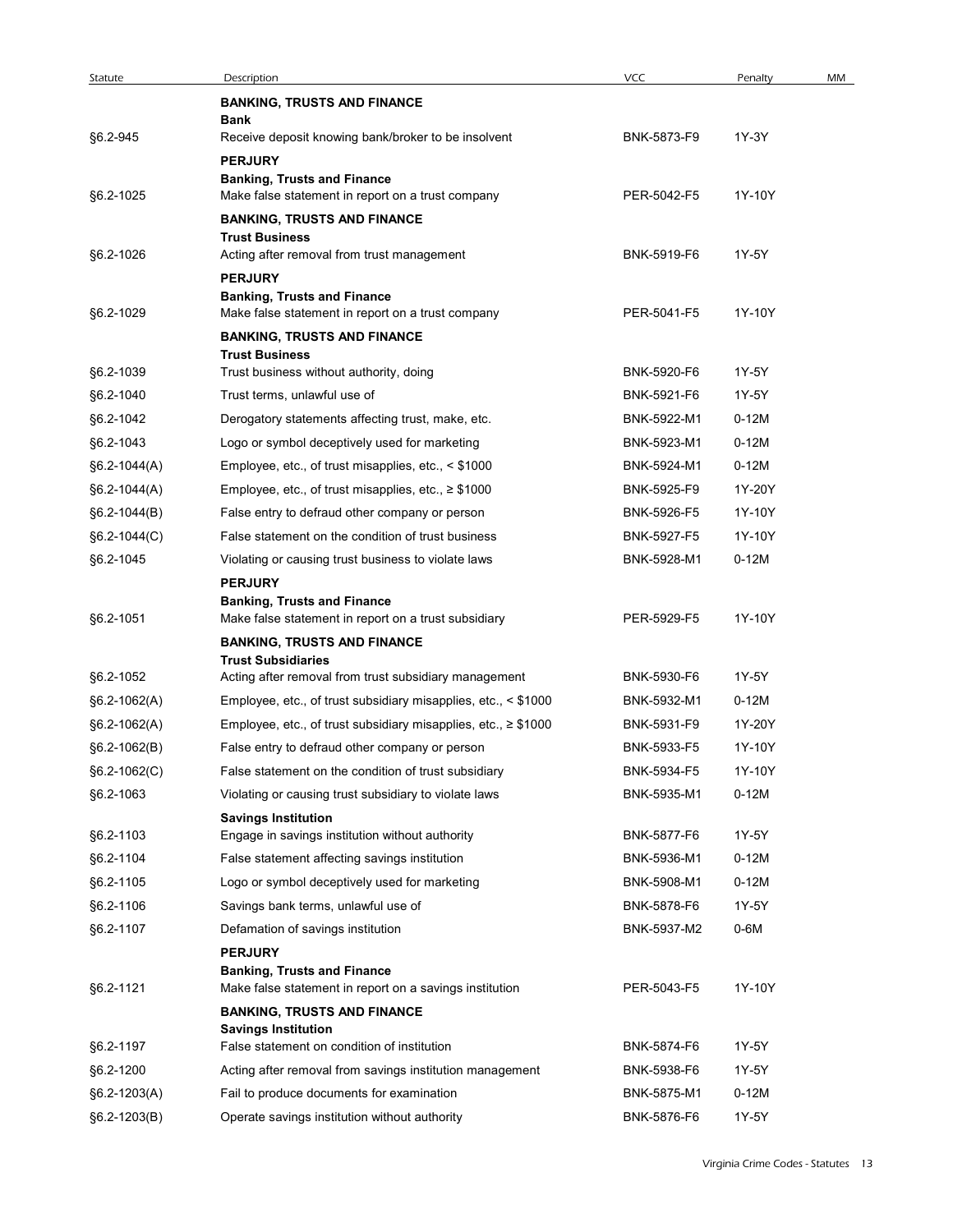| Statute        | Description                                                                        | VCC         | Penalty | MM |
|----------------|------------------------------------------------------------------------------------|-------------|---------|----|
|                | <b>BANKING, TRUSTS AND FINANCE</b><br><b>Credit Union</b>                          |             |         |    |
| §6.2-1305      | Derogatory statements affecting credit union, make, etc.                           | BNK-5939-M3 | Fine    |    |
| §6.2-1306      | Unlawful use of words "credit union"                                               | BNK-5904-M1 | $0-12M$ |    |
| §6.2-1307      | Logo or symbol deceptively used for marketing                                      | BNK-5909-M1 | $0-12M$ |    |
| §6.2-1315      | Acting after removal from credit union management                                  | BNK-5940-F6 | 1Y-5Y   |    |
| $§6.2-1316(1)$ | Falsify book of accounts by alteration, false entry, omission, etc.                | BNK-5879-F6 | 1Y-5Y   |    |
| $§6.2-1316(2)$ | Transmit false document to government agency                                       | BNK-5880-F6 | 1Y-5Y   |    |
| §6.2-1316(3)   | Obtain signature by deceit                                                         | BNK-5881-F6 | 1Y-5Y   |    |
| $§6.2-1316(4)$ | Destroy book of account, report, statement, etc.                                   | BNK-5882-F6 | 1Y-5Y   |    |
| $§6.2-1316(5)$ | Receive money, etc., through transaction of credit union                           | BNK-5883-F6 | 1Y-5Y   |    |
|                | <b>Consumer Finance</b>                                                            |             |         |    |
| §6.2-1501      | Engage in lending without a license                                                | BNK-5901-M2 | 0-6M    |    |
| §6.2-1540      | Use VCC for § 6.2-1501                                                             |             |         |    |
| §6.2-1625      | <b>Mortgage Lender and Broker</b><br>Act as mortgage lender, etc., without license | BNK-5900-F6 | 1Y-5Y   |    |
|                | Short-Term / Payday Loans                                                          |             |         |    |
| §6.2-1801      | Arrange or broker payday loan                                                      | BNK-5906-F6 | 1Y-5Y   |    |
| §6.2-1801      | Make payday loan without license, in violation of provisions                       | BNK-5905-F6 | 1Y-5Y   |    |
| §6.2-1825      | Use VCC for § 6.2-1801                                                             |             |         |    |
|                | <b>Money Orders</b>                                                                |             |         |    |
| §6.2-1901      | Sale of money orders/transmissions without a license                               | BNK-5903-M1 | $0-12M$ |    |
| §6.2-1921      | Use VCC for § 6.2-1901                                                             |             |         |    |
| §6.2-2001      | <b>Credit Counseling</b><br>Provide debt management planning without a license     | BNK-5810-M1 | $0-12M$ |    |
| §6.2-2022      | Use VCC for § 6.2-2001                                                             |             |         |    |
|                | <b>Debt Settlement Services</b>                                                    |             |         |    |
| §6.2-2027      | No license, debt settlement services                                               | BNK-5943-M1 | $0-12M$ |    |
| §6.2-2050      | Use VCC for § 59.1-200                                                             |             | $0-12M$ |    |
|                | <b>Check Casher</b>                                                                |             |         |    |
| §6.2-2101      | Check casher fail to obtain registration                                           | CHK-2561-M1 | $0-12M$ |    |
| §6.2-2109      | Use VCC for § 6.2-2101                                                             |             |         |    |
| §6.2-2201      | <b>Motor Vehicle Title Loans</b><br>Title loan, violation of license provisions    | BNK-5941-M1 | $0-12M$ |    |
| §6.2-2223      | Use VCC for § 6.2-2201                                                             |             |         |    |
|                | <b>EDUCATION LOAN SERVICES</b>                                                     |             |         |    |
|                | <b>Violations</b>                                                                  |             |         |    |
| §6.2-2621      | Use VCC for § 59.1-200                                                             |             |         |    |
|                | <b>FRAUD</b>                                                                       |             |         |    |
| §8.01-391.1    | <b>Substitute Check</b><br>See Fraud, Forging or Uttering                          |             |         |    |
|                | <b>CIVIL REMEDIES AND PROCEDURE</b>                                                |             |         |    |
|                | Type                                                                               |             |         |    |
| §8.01-498      | Property under writ of fieri facias, prohibited purchasers                         | CIV-7251-M1 | $0-12M$ |    |
|                | PRISONERS (For Use by LIDS Only)                                                   |             |         |    |
|                | <b>Court/DOC (Compensation Board)</b>                                              |             |         |    |
| §8.01-508      | Debtor held until offender answers or makes conveyance/delivery                    | PRI-9915-S9 |         |    |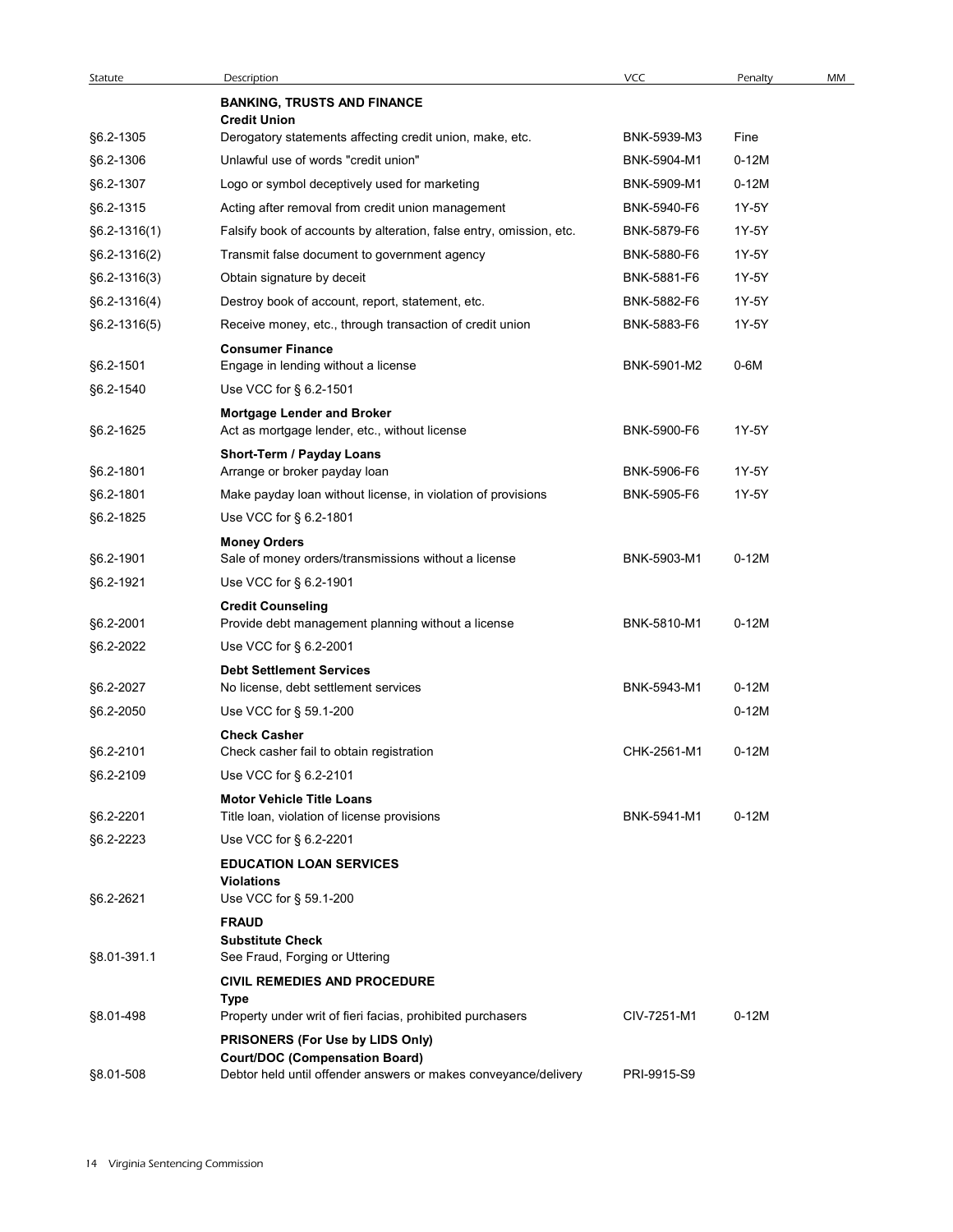| Statute                | Description                                                                                                    | <b>VCC</b>                 | Penalty            | MM |
|------------------------|----------------------------------------------------------------------------------------------------------------|----------------------------|--------------------|----|
|                        | <b>CIVIL REMEDIES AND PROCEDURE</b>                                                                            |                            |                    |    |
| §8.01-511              | Type<br>False information by judgment creditor                                                                 | CIV-7250-M1                | $0-12M$            |    |
|                        | <b>COMMISSIONS, BOARDS, AND INSTITUTIONS</b>                                                                   |                            |                    |    |
|                        | <b>Criminal Justice Services</b>                                                                               |                            |                    |    |
| §9.1-115               | DCJS - failure to meet training standards                                                                      | CBI-8998-M3                | Fine               |    |
| $§9.1 - 136$           | DCJS - obtain/disseminate criminal history                                                                     | CBI-8997-M2                | $0-6M$             |    |
| §9.1-145               | <b>SECURITY SERVICES</b><br>False statement on fingerprint card                                                | SES-5897-F5                | 1Y-10Y             |    |
|                        | Type                                                                                                           |                            |                    |    |
| $\S9.1 - 147(A)(1)$    | Practicing without a license or registration                                                                   | SES-5890-M1                | $0-12M$            |    |
| $\S9.1 - 147(A)(2)$    | Misrepresenting facts in application for license/registration                                                  | SES-5891-M1                | $0-12M$            |    |
| $\S9.1 - 147(A)(3)$    | Refuse to furnish records                                                                                      | SES-5892-M1                | $0-12M$            |    |
| $\S9.1 - 147(A)(4)$    | Violation of statute/regulations for private security services                                                 | SES-5893-M1                | $0-12M$            |    |
| $\S9.1 - 147(B)$       | Third or subsequent conviction in 36 months                                                                    | SES-5894-F6                | 1Y-5Y              |    |
| §9.1-148               | Unlawful procurement of a license                                                                              | SES-5889-M2                | $0-6M$             |    |
| $§9.1-149(A)(1)$       | No valid registration, security officer, pvt. detective, etc.                                                  | SES-5885-M1                | $0-12M$            |    |
| $\S9.1 - 149(A)(2)$    | Employ security officer, etc., w/out valid registration                                                        | SES-5886-M1                | $0-12M$            |    |
| $\S9.1 - 149(A)(3)$    | No valid private security instructor certification                                                             | SES-5896-M1                | $0-12M$            |    |
| $\S9.1 - 149(A)(4)$    | Training school utilized instructor without certification                                                      | SES-5895-M1                | $0-12M$            |    |
| $§9.1-149(B)(1)$       | Use unarmed security officer w/out proper training                                                             | SES-5887-M1                | $0-12M$            |    |
| $\S9.1 - 149(B)(2)$    | Use electronic security technician w/out proper training                                                       | SES-5888-M1                | $0-12M$            |    |
| §9.1-149.1             | Advertisement of security services, unlawful                                                                   | SES-5898-M1                | $0-12M$            |    |
| §9.1-150.4(A,i)        | <b>CONSERVATOR OF THE PEACE, SPECIAL</b><br>Conservator of the peace, misrepresenting facts for license        | SCP-8980-M1                | $0-12M$            |    |
| §9.1-150.4(A,ii)       | Refuse to furnish records                                                                                      | SCP-8981-M1                | $0-12M$            |    |
| §9.1-150.4(A,iii)      | Violation of conservator of the peace statute                                                                  | SCP-8982-M1                | $0-12M$            |    |
| $\S9.1 - 150.4(C)$     | Violation of conservator of peace statute, 3rd or subsequent                                                   | SCP-8983-F6                | 1Y-5Y              |    |
|                        | <b>BAIL BONDSMAN AND ENFORCEMENT</b>                                                                           |                            |                    |    |
|                        | <b>Bail Bondsman</b>                                                                                           |                            |                    |    |
| §9.1-185.18            | Bail bonding without a license                                                                                 | BND-5950-M1                | $0-12M$            |    |
| §9.1-185.18            | Bail bonding without a license - 3rd conviction                                                                | BND-5951-F6                | 1Y-5Y              |    |
| §9.1-186.13            | <b>Bail Recovery</b><br>Bail recovery without a license                                                        | BND-5952-M1                | $0-12M$            |    |
| §9.1-186.13            | Bail recovery without a license - 3rd conviction                                                               | BND-5953-F6                | 1Y-5Y              |    |
|                        | SEX OFFENDER & CRIMES AGAINST MINORS REGISTRY                                                                  |                            |                    |    |
|                        | <b>Type</b>                                                                                                    |                            |                    |    |
| §9.1-918               | Unauthorized use or dissemination of such info.<br><b>CONSERVATION</b>                                         | SOR-3655-M1                | $0-12M$            |    |
|                        | Other                                                                                                          |                            |                    |    |
| §10.1-104              | Violate Department of Conservation and Recreation regulations                                                  | CNV-7066-M1                | $0-12M$            |    |
| §10.1-104              | Violation of Virginia State Park Regulations                                                                   | CNV-7071-M3                | Fine               |    |
| §10.1-203              | <b>Parks and Recreation</b><br>Use of motorized vehicle along Appalachian Trail                                | CNV-7026-M1                | $0-12M$            |    |
|                        | Soil and Water                                                                                                 |                            |                    |    |
| §10.1-563<br>§10.1-564 | Regulated land-disturbing activities w/o approved plan<br>Land-disturbing activities by state/federal agencies | CNV-7043-M1<br>CNV-7039-M1 | $0-12M$<br>$0-12M$ |    |
| §10.1-566              |                                                                                                                | CNV-7038-M1                | $0-12M$            |    |
|                        | Fail to allow inspection, etc., of land-disturbing activity                                                    |                            |                    |    |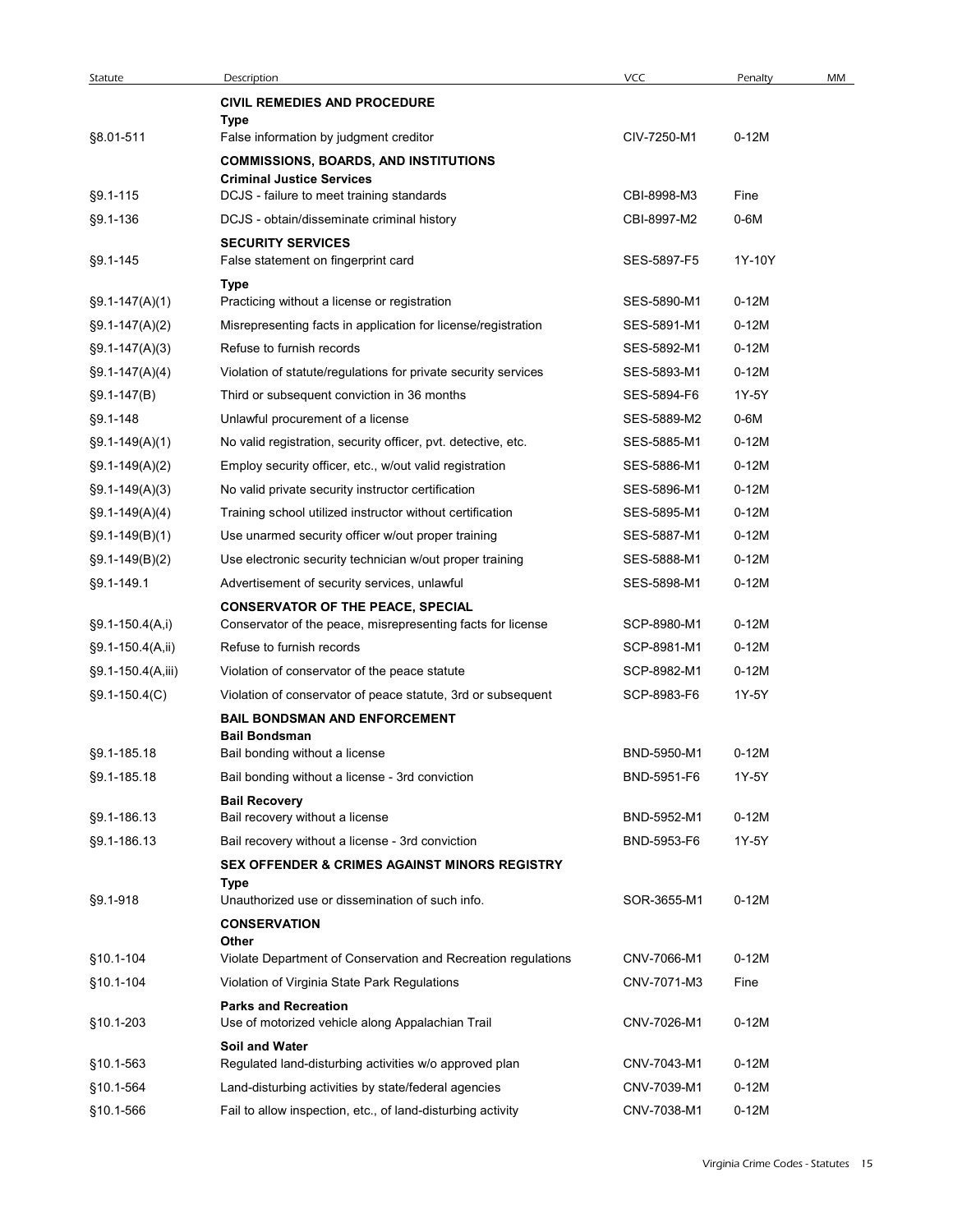| Statute                  | Description<br><b>ORDINANCE, CITY OR COUNTY</b>                                                             | VCC         | Penalty | MM |
|--------------------------|-------------------------------------------------------------------------------------------------------------|-------------|---------|----|
|                          | <b>Stormwater</b>                                                                                           |             |         |    |
| §10.1-603.14:1           | Stormwater, MS4 permit violation                                                                            | ORD-9896-M1 | $0-12M$ |    |
|                          | <b>CONSERVATION</b>                                                                                         |             |         |    |
| $$10.1-613.1(A,1)$       | <b>Dam Safety</b><br>Operate, construct dam without approval                                                | CNV-7022-M3 | Fine    |    |
| $$10.1-613.1(A,2)$       | Violate dam safety order, regulation, etc.                                                                  | CNV-7023-M3 | Fine    |    |
| $$10.1-613.1(A,3)$       | Obstruct, hinder dam safety agents                                                                          | CNV-7024-M3 | Fine    |    |
|                          | <b>Cave Protection Act</b>                                                                                  |             |         |    |
| $§10.1-1003(A)$          | Fail to obtain excavation/removal permit                                                                    | CNV-7033-M1 | $0-12M$ |    |
| §10.1-1003(C)            | Fail to meet conditions to obtain excavation/removal permit                                                 | CNV-7032-M3 | Fine    |    |
| §10.1-1004               | Excavate, etc., without permission of owner                                                                 | CNV-7031-M1 | $0-12M$ |    |
| §10.1-1005               | Dump, etc., without permission of owner                                                                     | CNV-7030-M1 | $0-12M$ |    |
| §10.1-1006               | Remove, etc., organisms from within a cave                                                                  | CNV-7034-M3 | Fine    |    |
| §10.1-1007               | Sale or export of speleothems                                                                               | CNV-7035-M1 | $0-12M$ |    |
| §10.1-1110               | <b>State Forests</b><br>Violation of State Forester regulations                                             | CNV-7049-M4 | Fine    |    |
| §10.1-1111               | Kindle fire or cut/remove timber from state forest                                                          | CNV-7046-M3 | Fine    |    |
| §10.1-1112               | Removal of State Forester notices                                                                           | CNV-7048-M4 | Fine    |    |
|                          | <b>Forest Fires</b>                                                                                         |             |         |    |
| §10.1-1139               | Fail to assist in fighting fire - after summoned                                                            | CNV-7012-M4 | Fine    |    |
| $§10.1-1142(A)$          | Set fire w/out precautions to prevent spread of fire                                                        | CNV-7015-M3 | Fine    |    |
| $$10.1-1142(B)$          | Set fire during restricted hours or days                                                                    | CNV-7016-M3 | Fine    |    |
| §10.1-1142(D)            | Build fire within 150 feet of woodland, brush land, etc.                                                    | CNV-7017-M3 | Fine    |    |
| §10.1-1143               | Throw inflammatory object from vehicle near forest, etc.                                                    | CNV-7061-M2 | $0-6M$  |    |
| §10.1-1144               | Fail to clean premises of saw mill near forest                                                              | CNV-7062-M4 | Fine    |    |
| §10.1-1145               | Fail to maintain logging equipment or locomotives near forest                                               | CNV-7063-M4 | Fine    |    |
|                          | <b>State Forests</b>                                                                                        | CNV-7059-M3 | Fine    |    |
| §10.1-1151<br>§10.1-1152 | Hunting or trapping in state forest without a permit<br>Activity in state forest without special use permit | CNV-7060-M3 | Fine    |    |
| §10.1-1153               | Hunting or trapping in state forest, violation of restrictions                                              | CNV-7045-M3 | Fine    |    |
| §10.1-1158               | Open burning where severe fire hazard exists                                                                | CNV-7047-M3 | Fine    |    |
| §10.1-1159               | Hunt or fish where severe fire hazard exists                                                                | CNV-7044-M2 | 0-6M    |    |
|                          | <b>Trees, for Reseeding</b>                                                                                 |             |         |    |
| §10.1-1164               | Use VCC for § 10.1-1167                                                                                     |             |         |    |
| §10.1-1167               | Pine trees, cut in violation of Article 9                                                                   | CNV-7011-M9 | Fine    |    |
|                          | <b>Electrical Generation Facility</b>                                                                       |             |         |    |
| §10.1-1197.9(D)          | Renewable energy, fail to comply with provisions, etc.                                                      | CNV-7053-M1 | $0-12M$ |    |
| §10.1-1197.9(E)          | Renewable energy, knowingly violate provisions, etc.                                                        | CNV-7054-F9 | 1Y-5Y   |    |
| §10.1-1197.9(F)          | Renewable energy, violation places another in danger                                                        | CNV-7057-F9 | 2Y-15Y  |    |
| §10.1-1197.9(F)          | Renewable energy, violation places another in danger, subsequent                                            | CNV-7058-F9 | 2Y-30Y  |    |
| §10.1-1309               | <b>Air Pollution</b><br>Use VCC for § 10.1-1320                                                             |             |         |    |
| §10.1-1309.1             | Closure plan/lack of funds, threat/harm to humans/environment results CNV-7019-F4                           |             | 2Y-10Y  |    |
| §10.1-1320               | Air Pollution control laws violated                                                                         | CNV-7003-M9 | Fine    |    |
|                          | <b>Waste Water</b>                                                                                          |             |         |    |
| §10.1-1410               | Abandon solid waste facility without proper closure                                                         | CNV-7004-F4 | 2Y-10Y  |    |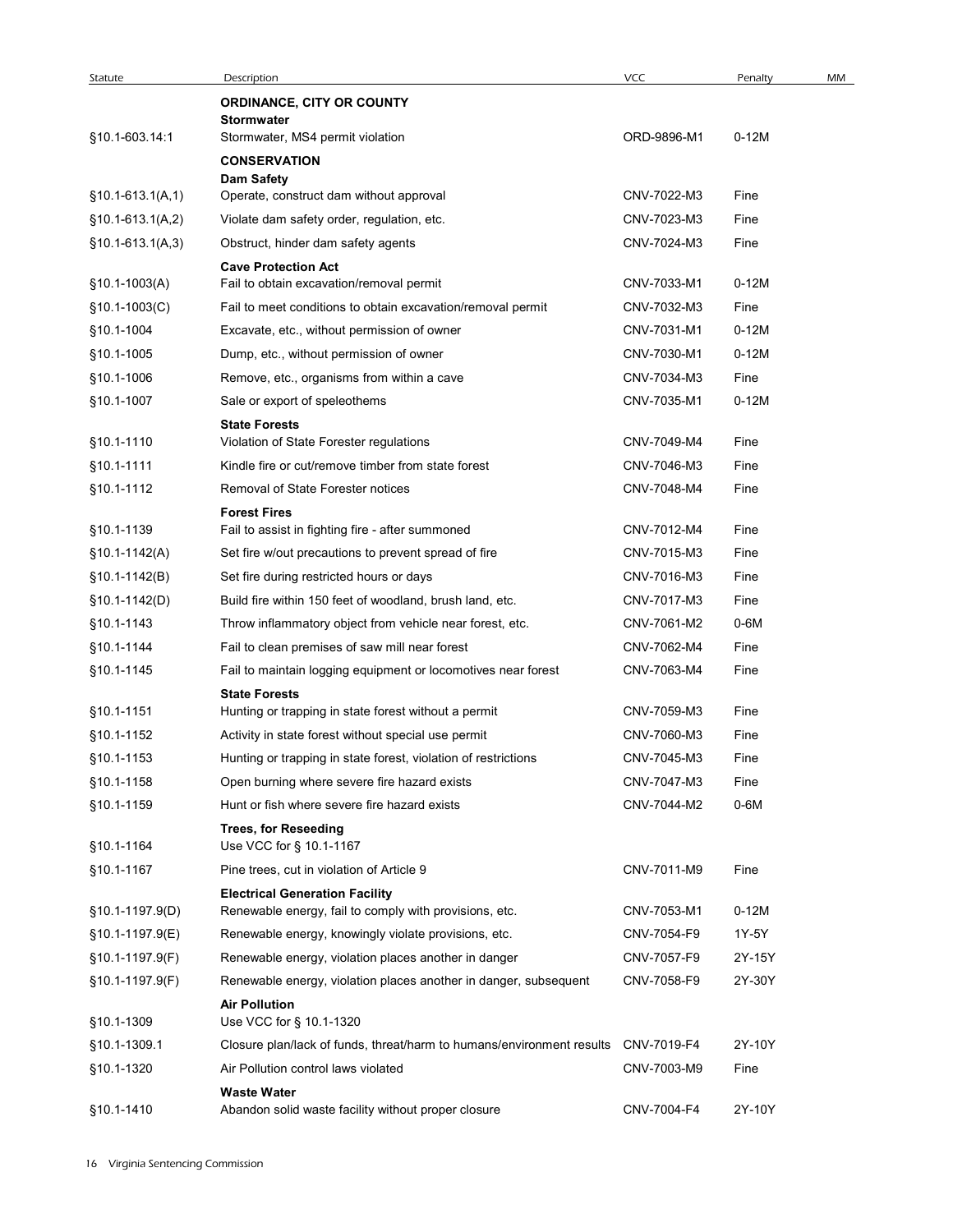| Statute         | Description                                                                               | VCC         | Penalty | MM |
|-----------------|-------------------------------------------------------------------------------------------|-------------|---------|----|
|                 | <b>CONSERVATION</b>                                                                       |             |         |    |
| §10.1-1415.1    | <b>Litter Control/Recycling</b><br>Distribute plastic container without required label    | CNV-7073-M9 | Fine    |    |
| §10.1-1415.2    | Plastic holding device, non-recyclable, sell/offer                                        | CNV-7074-M9 | Fine    |    |
| §10.1-1418      | Litter, recycling, violation of Article 3                                                 | CNV-7076-M9 | Fine    |    |
|                 | Tires                                                                                     |             |         |    |
| §10.1-1418.2    | Improper disposal of 101 to 499 tires                                                     | CNV-7009-M1 | $0-12M$ |    |
| §10.1-1418.2    | Improper disposal of 500 or more tires                                                    | CNV-7010-F6 | 1Y-5Y   |    |
| §10.1-1422.6    | <b>Litter Control/Recycling</b>                                                           | CNV-7013-M9 | Fine    |    |
| §10.1-1424      | Used motor oil/antifreeze, fail to post sign<br>Allow load to escape from vehicle         | CNV-7050-M1 | $0-12M$ |    |
| §10.1-1424.1    | Sell materials containing fully halogenated chloro-fluorocarbons                          | CNV-7018-M3 | Fine    |    |
| §10.1-1424.2    | Sell, etc., for retail, product containing trichloroethylene                              | CNV-7014-M3 | Fine    |    |
|                 | <b>Batteries</b>                                                                          |             |         |    |
| §10.1-1425.1    | Disposal of lead acid battery, prohibited                                                 | CNV-7077-M9 | Fine    |    |
| §10.1-1425.4    | Refuse to accept or remove used lead acid batteries                                       | CNV-7078-M9 | Fine    |    |
|                 | <b>Hazardous Waste</b>                                                                    |             |         |    |
| §10.1-1428      | Abandon hazardous waste management facility - threat to health                            | CNV-7036-F4 | 2Y-10Y  |    |
| §10.1-1437      | False information on application for site approval                                        | CNV-7037-F9 | 1D-1Y   |    |
| §10.1-1454.1    | <b>Waste Management</b><br>Waste transported by water, regulation violation               | CNV-7064-M1 | $0-12M$ |    |
| $$10.1-1455(B)$ | <b>Hazardous Waste</b><br>Transport, treat, dispose, w/out permit or valid documents      | CNV-7007-F6 | 1Y-5Y   |    |
| §10.1-1455(D)   | Fail to comply w/order, permit, or certification provisions                               | CNV-7008-M1 | $0-12M$ |    |
| §10.1-1455(I)   | Transport, treat, dispose, endangerment to others                                         | CNV-7006-F9 | 2Y-15Y  |    |
|                 | <b>Historic</b>                                                                           |             |         |    |
| §10.1-2214      | Underwater recovery of historic property without permit<br><b>Antiquities Act</b>         | CNV-7025-M1 | $0-12M$ |    |
| §10.1-2302      | Exploration/recovery of antiquity, state-controlled land, no permit                       | CNV-7029-M1 | 0-12M   |    |
| §10.1-2302      | False information for archaeological permit                                               | CNV-7081-M1 | $0-12M$ |    |
| §10.1-2302      | Misrepresent results from archaeological investigation                                    | CNV-7082-M1 | $0-12M$ |    |
| §10.1-2305      | Archaeological excavation of human remains without permit                                 | CNV-7027-M1 | 0-12M   |    |
| §10.1-2306      | Damage, etc., any object of antiquity on state land/preservation org.                     | CNV-7028-M1 | 0-12M   |    |
| §13.1-336       | <b>CORPORATIONS</b><br><b>Miscellaneous</b><br>Misuse of "cooperative" as business name   | COR-9001-M9 | Fine    |    |
|                 | <b>SECURITIES ACT</b>                                                                     |             |         |    |
|                 | Type                                                                                      |             |         |    |
| §13.1-502       | Unlawful offers and sales with intent to defraud/deceive                                  | SEC-7041-F4 | 2Y-10Y  |    |
| §13.1-502       | Unlawful offers and sales; knowingly make false statement                                 | SEC-7042-M1 | $0-12M$ |    |
| §13.1-507       | Security not registered, intent to defraud/deceive                                        | SEC-7055-F4 | 2Y-10Y  |    |
| §13.1-507       | Security not registered, knowingly make false statements                                  | SEC-7056-M1 | $0-12M$ |    |
| $$13.1-520(A)$  | False statement to defraud purchaser or deceive SCC                                       | SEC-7000-F4 | 2Y-10Y  |    |
| $$13.1-520(B)$  | False statement in book of account, etc., knowingly make<br><b>RETAIL FRANCHISING ACT</b> | SEC-7040-M1 | $0-12M$ |    |
| §13.1-569       | Felony Violations of §13.1-557 thru §13.1-574                                             | RET-7051-F4 | 2Y-10Y  |    |
| §13.1-569       | Misdemeanor Violations of §13.1-557 thru §13.1-574                                        | RET-7052-M9 | 30D-1Y  |    |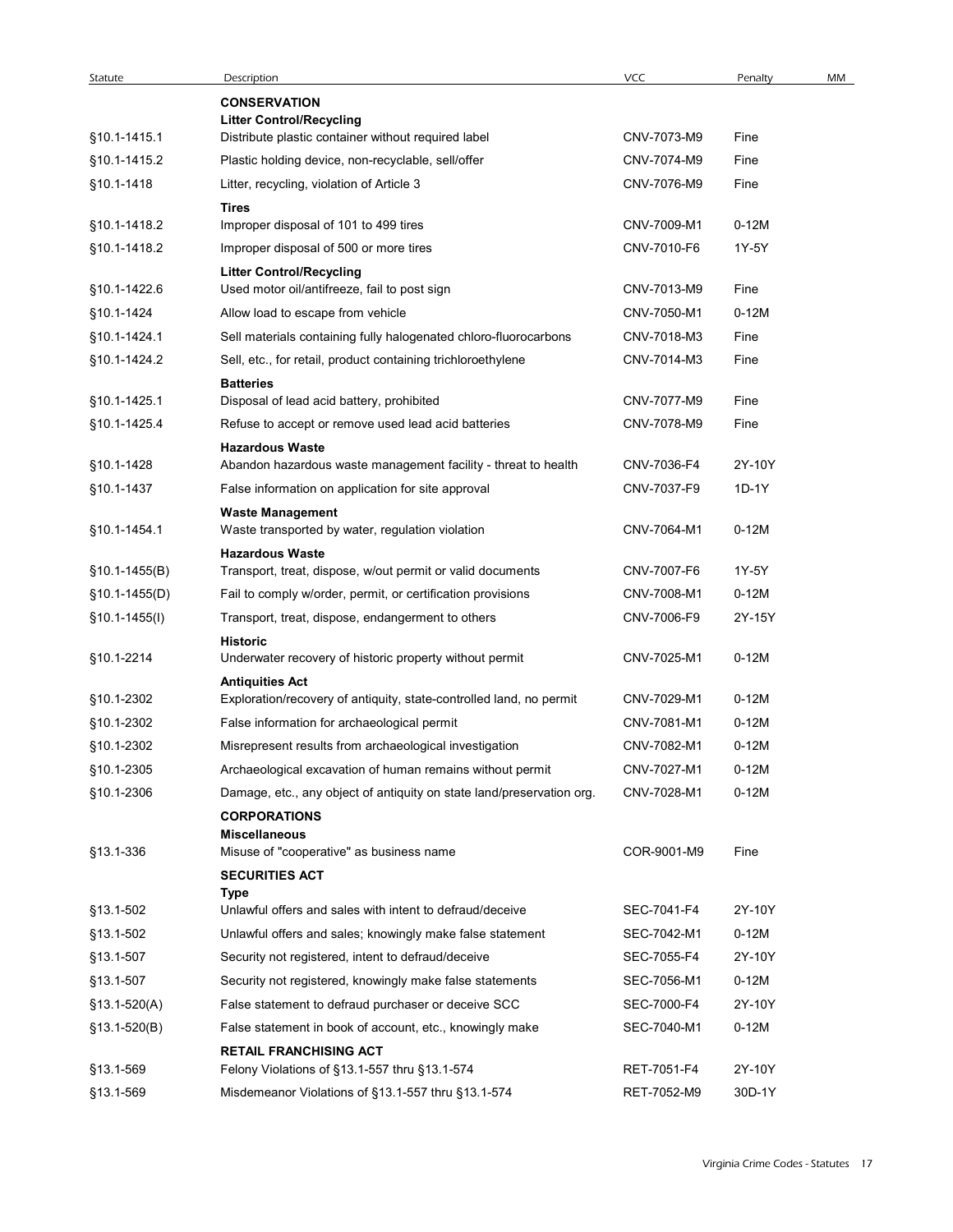| Statute      | Description                                                                           | VCC         | Penalty | MM |
|--------------|---------------------------------------------------------------------------------------|-------------|---------|----|
|              | <b>CORPORATIONS</b>                                                                   |             |         |    |
| §13.1-612    | <b>State Corporation Commission</b><br>Sign false SCC document - Stock Corporation    | COR-9005-M1 | $0-12M$ |    |
|              | <b>Miscellaneous</b>                                                                  |             |         |    |
| §13.1-613    | Unauthorized transaction of business as a Stock Corporation                           | COR-9002-M1 | $0-12M$ |    |
| §13.1-811    | <b>State Corporation Commission</b><br>Sign false SCC document - Nonstock Corporation | COR-9004-M1 | $0-12M$ |    |
| §13.1-812    | Unauthorized transaction of business as a Nonstock Corporation                        | COR-9007-M1 | $0-12M$ |    |
| §13.1-1006   | Sign false SCC document - Limited Liability Company                                   | COR-9003-M1 | $0-12M$ |    |
| §13.1-1007   | Unauthorized transaction of business as a Limited Liability Company                   | COR-9006-M1 | $0-12M$ |    |
|              | <b>CONFLICT OF INTEREST</b>                                                           |             |         |    |
| §15.2-852    | <b>Land Use</b><br>Land use proceedings, officials fail to disclose involvement       | COI-7278-M1 | $0-12M$ |    |
|              | ORDINANCE, CITY OR COUNTY                                                             |             |         |    |
|              | Removal of Trash, Grass or Weeds                                                      |             |         |    |
| §15.2-901    | Fourth violation for failure to remove grass, bamboo, trash, etc.                     | ORD-9891-M3 | Fine    |    |
| §15.2-904(D) | Vehicle<br>Keep inoperable vehicle after 3 previous civil penalties                   | ORD-9897-M3 | Fine    |    |
|              | <b>Liquid Fertilizer Tank</b>                                                         |             |         |    |
| §15.2-906.1  | Liquid fertilizer storage tank violation                                              | ORD-9890-M1 | $0-12M$ |    |
| §15.2-912.3  | <b>Dance Halls</b><br>Violation of dance hall regulations                             | ORD-9938-M3 | Fine    |    |
|              | Weapons                                                                               |             |         |    |
| §15.2-915    | Firearms, ammunition, etc., prohibition by locality                                   | ORD-9882-M9 | $0-12M$ |    |
| §15.2-915.2  | Carry loaded shotgun, etc., in vehicle, street, road or highway                       | ORD-9886-M9 | Fine    |    |
| §15.2-915.4  | Pneumatic gun restriction violation                                                   | ORD-9937-M9 | Fine    |    |
| §15.2-916    | Shoot bow, arrowgun in prohibited area                                                | ORD-9884-M3 | Fine    |    |
|              | <b>Fires</b>                                                                          |             |         |    |
| §15.2-922.1  | Making fires illegally                                                                | ORD-9997-M9 |         |    |
| §15.2-926    | <b>Juvenile and Domestic</b><br>Curfew violation between 10 PM and 6 AM               | ORD-9995-J9 |         |    |
|              | Loitering                                                                             |             |         |    |
| §15.2-926    | Loitering in or around public place                                                   | ORD-9994-M9 | Fine    |    |
| §15.2-926(B) | Loitering in public places of amusement                                               | ORD-9976-M3 | Fine    |    |
| §15.2-926.2  | <b>Obscenity</b><br>Local obscenity ordinance violation                               | ORD-9977-M1 | $0-12M$ |    |
|              | <b>Scalping - Resell Tickets</b>                                                      |             |         |    |
| §15.2-969    | Resell tickets for profit                                                             | ORD-9944-M3 | Fine    |    |
|              | Cemeteries                                                                            |             |         |    |
| §15.2-978    | Fail to register private cemeteries                                                   | ORD-9893-M9 |         |    |
| §15.2-1209   | Weapons<br>Shoot firearm, bow, arrow, arrowgun in prohibited area                     | ORD-9885-M3 | Fine    |    |
| §15.2-1209.1 | Carry loaded firearm on public highways                                               | ORD-9978-M9 | Fine    |    |
|              | ORDINANCE, CITY OR COUNTY (FOR Use by LIDS Only)                                      |             |         |    |
|              | <b>Trespassing</b>                                                                    |             |         |    |
| §15.2-1218   | Ordinance, Trespassing by Animal Violation                                            | ORD-9989-S9 |         |    |
|              | <b>FRAUD</b><br>Impersonation                                                         |             |         |    |
| §15.2-1612   | Sheriff, unauthorized person wears uniform to impersonate                             | FRD-2791-M1 | $0-12M$ |    |
|              |                                                                                       |             |         |    |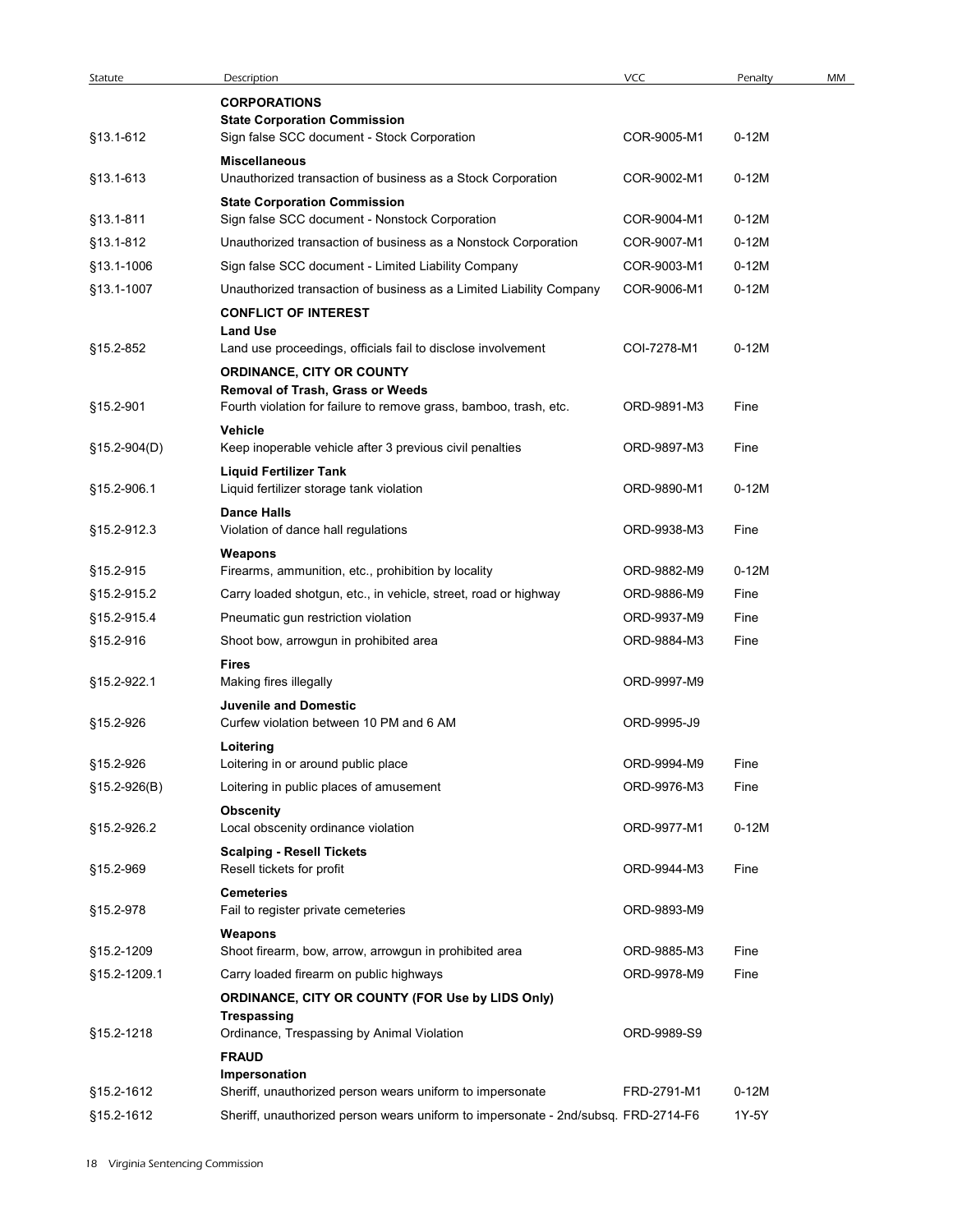| Statute             | Description                                                                                                     | VCC         | Penalty     | MM   |
|---------------------|-----------------------------------------------------------------------------------------------------------------|-------------|-------------|------|
|                     | <b>FACIAL RECOGNITION TECHNOLOGY</b>                                                                            |             |             |      |
| §15.2-1723.2        | <b>Local Law Enforcement</b><br>Violate facial recognition policy                                               | FRT-0100-M3 | Fine        |      |
| §15.2-1723.2        | Violate facial recognition policy - subsequent                                                                  | FRT-0101-M1 | $0-12M$     |      |
|                     | ORDINANCE, CITY OR COUNTY                                                                                       |             |             |      |
|                     | Vandalism                                                                                                       |             |             |      |
| §15.2-1812.2        | First offender violation; damage/deface property                                                                | ORD-9996-M1 | $0-12M$     |      |
| $$15.2 - 1812.2(A)$ | Damage, deface public or private property                                                                       | ORD-9979-M1 | $0-12M$     |      |
| §15.2-1812.2(A,i)   | Damage, deface public or private property, > 20 feet off the ground                                             | ORD-9934-M1 | $0-12M$     | Fine |
| §15.2-1812.2(A,ii)  | Damage, deface public or private property: railroad/highway overpass                                            | ORD-9935-M1 | $0-12M$     | Fine |
| §15.2-1812.2(A,iii) | Damage, deface public or private property - street gang                                                         | ORD-9936-M1 | $0-12M$     | Fine |
| §15.2-2107          | <b>Public Places</b><br>Occupy streets, etc., without consent of city/town                                      | ORD-9939-M4 | Fine        |      |
| §15.2-2286(A)(5)    | Zoning<br>Fail to correct violation w/in period specified by court                                              | ORD-9972-M9 | Fine        |      |
| §15.2-2286(A)(5)    | Violation of zoning ordinance                                                                                   | ORD-9971-M9 | Fine        |      |
|                     | <b>Disclosures</b>                                                                                              |             |             |      |
| §15.2-2287.1        | Fail to disclose business/financial relationship - land use proceeding                                          | ORD-9895-M1 | $0-12M$     |      |
| §15.2-5704          | <b>Park Authority</b><br>Violation of Park Authorities Act rules or regulations                                 | ORD-9875-M4 | Fine        |      |
|                     | <b>CONTEMPT OF COURT</b>                                                                                        |             |             |      |
| §16.1-69.24         | <b>General District Court</b><br>General - jury impaneled                                                       | CON-3285-S9 | Set by Jury |      |
| §16.1-69.24         | General - without jury                                                                                          | CON-3286-S9 | $0-10D$     |      |
|                     | <b>JUVENILE &amp; DOMESTIC COURT - OTHER</b>                                                                    |             |             |      |
|                     | Confidentiality                                                                                                 |             |             |      |
| §16.1-225           | Confidentiality of juvenile justice information system records                                                  | JUV-3770-M2 | $0-6M$      |      |
|                     | <b>CUSTODY</b><br><b>Juvenile and Domestic</b>                                                                  |             |             |      |
| $§16.1-241(A,1)$    | Abused and neglected                                                                                            | CUS-3812-J9 |             |      |
|                     | <b>STATUS OFFENSES - CHINS SUPERVISION</b>                                                                      |             |             |      |
| $§16.1-241(A,1)$    | Runaway, child in need of supervision                                                                           | STA-3842-J9 |             |      |
| $§16.1-241(A,1)$    | Services, child in need of                                                                                      | STA-3844-J9 |             |      |
| $§16.1-241(A,1)$    | Truancy, child in need of supervision                                                                           | STA-3845-J9 |             |      |
|                     | <b>CUSTODY</b>                                                                                                  |             |             |      |
| $§16.1-241(A,2)$    | Abandonment                                                                                                     | CUS-3801-J9 |             |      |
| $§16.1-241(A,3)$    | Consent order, custody                                                                                          | CUS-3813-J9 |             |      |
| $$16.1-241(A,3)$    | Controversy, custody                                                                                            | CUS-3814-J9 |             |      |
| $§16.1-241(A,3)$    | Determination of custody required                                                                               | CUS-3815-J9 |             |      |
| $§16.1-241(A,3)$    | Visitation controversy                                                                                          | CUS-3820-J9 |             |      |
| $§16.1-241(A,3)$    | <b>DESERTION AND NONSUPPORT</b><br>Support is subject of controversy / requires determination<br><b>CUSTODY</b> | DES-3825-J9 |             |      |
| $$16.1-241(A,4)$    | Entrustment agreement                                                                                           | CUS-3816-J9 |             |      |
| $$16.1-241(A,4)$    | Relief of custody                                                                                               | CUS-3817-J9 |             |      |
|                     | PSYCHIATRIC INPATIENT TREATMENT (MINORS)                                                                        |             |             |      |
| $$16.1-241(B)$      | Commitment of mentally ill for admission to treatment<br><b>CUSTODY</b>                                         | PSY-3828-J9 |             |      |
| $$16.1-241(D)$      | Emergency treatment, judicial consent for                                                                       | CUS-3818-J9 |             |      |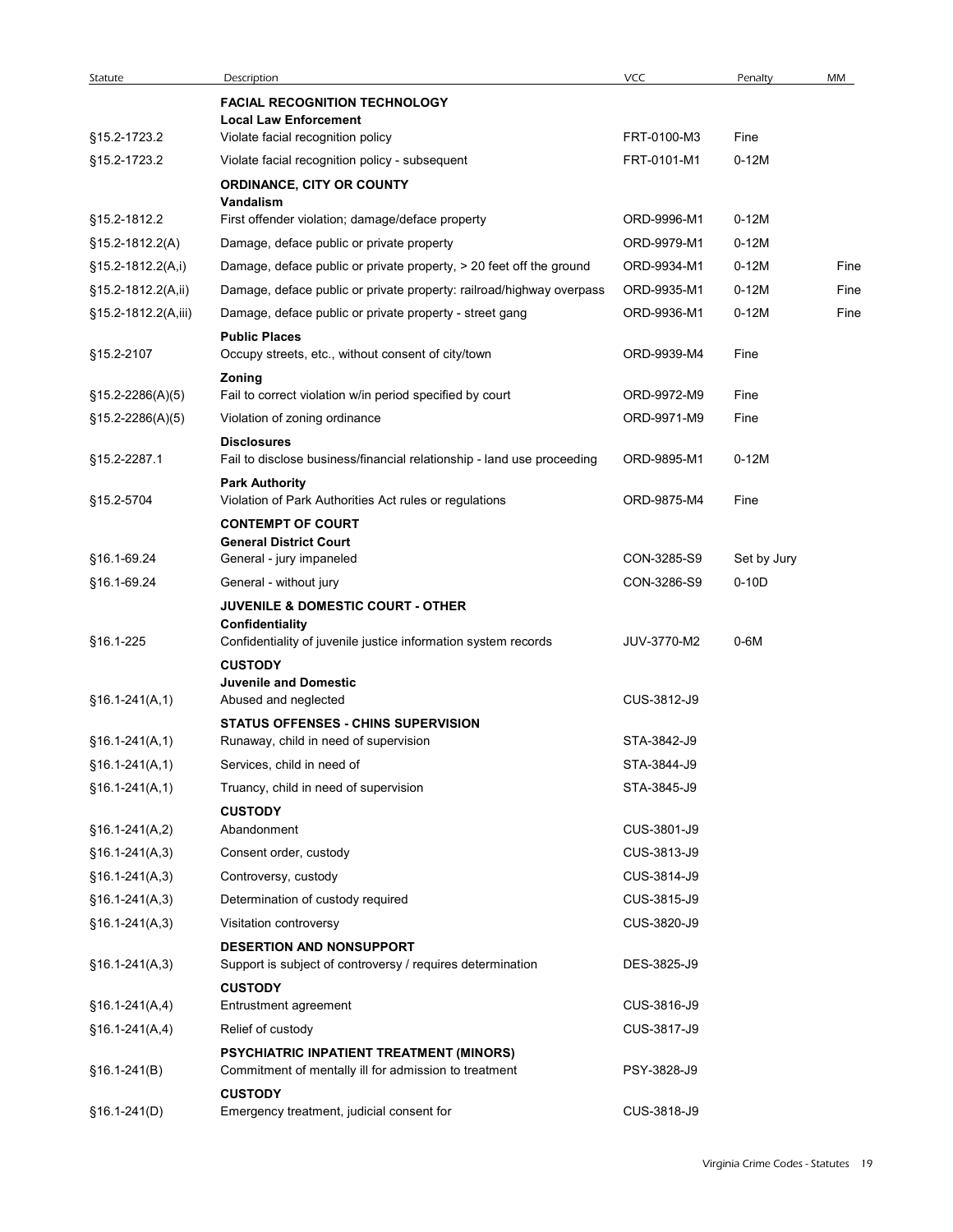| Statute            | Description                                                                | VCC         | Penalty    | MM  |
|--------------------|----------------------------------------------------------------------------|-------------|------------|-----|
|                    | <b>JUVENILE &amp; DOMESTIC COURT - OTHER</b>                               |             |            |     |
|                    | <b>Juvenile and Domestic</b>                                               |             |            |     |
| $$16.1-241(G)$     | Rehabilitation, treatment or services required                             | JUV-3834-J9 |            |     |
|                    | <b>DESERTION AND NONSUPPORT</b>                                            |             |            |     |
| $$16.1-241(l)$     | Spousal support, spouse seeks after separated                              | DES-3824-J9 |            |     |
|                    | <b>PATERNITY</b>                                                           |             |            |     |
| $$16.1-241(Q)$     | Determination of paternity                                                 | JUV-3872-J9 |            |     |
|                    | <b>ADOPTION</b>                                                            |             |            |     |
| $$16.1-241(V)$     | Petition filed for judicial assistance with adoption                       | ADO-1411-J9 |            |     |
|                    | <b>ABORTION</b>                                                            |             |            |     |
|                    | Type                                                                       |             |            |     |
| §16.1-241(W)       | Minor w/o parent/guardian notification/court authorization                 | ABO-1407-M3 | Fine       |     |
| §16.1-241(W)       | Physician performs abortion without consent                                | ABO-1410-M3 | Fine       |     |
|                    | <b>JUVENILE &amp; DOMESTIC COURT - OTHER</b>                               |             |            |     |
|                    | Sex Offenders/Schools Etc.                                                 |             |            |     |
| $$16.1-241(X)$     | Petition to allow sex offender on school property, etc.                    | JUV-3866-J9 |            |     |
|                    | <b>SCHOOL - STUDENT'S BEHAVIOR</b>                                         |             |            |     |
| $$16.1-241.2(1)$   | Type<br>Order parent to meet with principal                                | SCH-3190-J9 |            |     |
|                    |                                                                            |             |            |     |
| $$16.1-241.2(2,i)$ | Order student or parent to participate in programs/treatment               | SCH-3189-J9 |            |     |
| §16.1-241.2(2,ii)  | Student/parent subject to conditions set by the court                      | SCH-3188-J9 |            |     |
|                    | <b>VENUE</b>                                                               |             |            |     |
|                    | <b>Juvenile and Domestic</b>                                               |             |            |     |
| $$16.1-243(B)$     | Transfer of venue                                                          | VEN-3860-J9 |            |     |
|                    | <b>CUSTODY</b>                                                             |             |            |     |
| §16.1-246          | Child taken into custody according to statute                              | CUS-3782-S9 |            |     |
|                    | JUVENILE & DOMESTIC COURT - OTHER<br><b>Violations</b>                     |             |            |     |
| $$16.1-248.1(A,5)$ | Detained, violation of court, intake, or magistrate release conditions     | JUV-5036-J9 |            |     |
|                    | <b>JUVENILE &amp; DOMESTIC COURT - OTHER</b>                               |             |            |     |
|                    | <b>Juvenile and Domestic</b>                                               |             |            |     |
| §16.1-250          | Violate conditions of release from detention                               | JUV-3826-J9 |            |     |
| §16.1-251          | Emergency removal                                                          | JUV-3830-J9 |            |     |
| §16.1-252          | Preliminary removal order                                                  | JUV-3870-J9 |            |     |
|                    |                                                                            |             |            |     |
|                    | <b>PROTECTIVE ORDERS</b><br>Juvenile & Domestic Court                      |             |            |     |
| §16.1-253          | Also see Contempt of Court                                                 |             |            |     |
| §16.1-253          | Preliminary protective order violation child's life, etc., endangered      | PRT-5077-M1 | $0-12M$    |     |
|                    |                                                                            |             |            |     |
| §16.1-253          | <b>Juvenile and Domestic</b><br>Preliminary protective order, family abuse | PRT-3833-J9 |            |     |
|                    | Juvenile & Domestic Court                                                  |             |            |     |
| §16.1-253.1        | Preliminary protective order violation, family abuse                       | PRT-5069-M1 | $0-12M$    |     |
|                    |                                                                            |             |            |     |
| §16.1-253.1        | <b>Juvenile and Domestic</b><br>Protection order, family abuse             | PRT-3836-J9 |            |     |
|                    | Juvenile & Domestic Court                                                  |             |            |     |
| $$16.1-253.2(A)$   | Violation of a protective order                                            | PRT-5007-M1 | $0-12M$    |     |
| §16.1-253.2(A)     | Violation of protective order (violence) 2nd w/in 5 yrs.                   | PRT-5001-M1 | $0-12M$    | 60D |
|                    |                                                                            |             |            |     |
| $$16.1-253.2(A)$   | Violation of protective order (violence) 3rd w/in 20 yrs.                  | PRT-5002-F6 | 1Y-5Y (II) | 6M  |
| §16.1-253.2(B)     | Armed with deadly weapon, violation of protective order while              | PRT-5073-F6 | 1Y-5Y (II) |     |
| $$16.1-253.2(C)$   | Assault with injury to person with protective order                        | PRT-5004-F6 | 1Y-5Y (II) |     |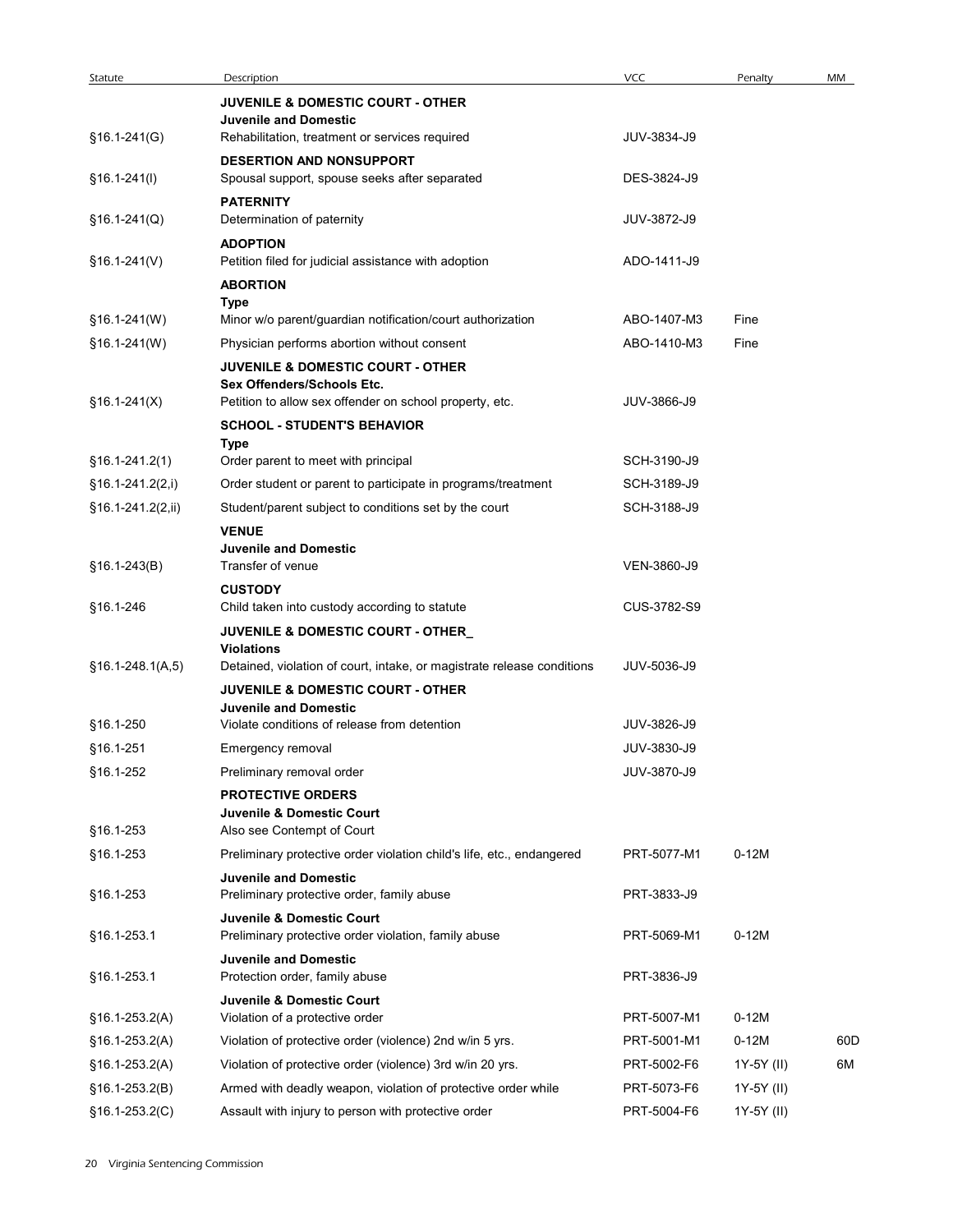| Statute          | Description<br><b>PROTECTIVE ORDERS</b>                                                                       | VCC         | Penalty    | MM |
|------------------|---------------------------------------------------------------------------------------------------------------|-------------|------------|----|
|                  | Juvenile & Domestic Court                                                                                     |             |            |    |
| $§16.1-253.2(C)$ | Enter home of person with protective order                                                                    | PRT-5003-F6 | 1Y-5Y (II) |    |
| $§16.1-253.2(C)$ | Stalk person with protective order                                                                            | PRT-5065-F6 | 1Y-5Y (II) |    |
| §16.1-253.4      | Also see Contempt of Court                                                                                    |             |            |    |
| §16.1-253.4      | Emergency protective order violation                                                                          | PRT-5070-M1 | $0-12M$    |    |
|                  | <b>JUVENILE &amp; DOMESTIC COURT - OTHER</b>                                                                  |             |            |    |
| §16.1-257        | <b>Juvenile and Domestic</b><br>Interference/obstruction of officer in the removal of a child                 | JUV-3773-M1 | $0-12M$    |    |
|                  | <b>CONTEMPT OF COURT</b>                                                                                      |             |            |    |
| §16.1-264        | Failure to obey summons                                                                                       | CON-5014-S9 | $0-10D$    |    |
|                  | <b>TRAFFIC - OPERATOR'S LICENSE</b>                                                                           |             |            |    |
|                  | Juvenile                                                                                                      |             |            |    |
| §16.1-278.8      | Motion for a restricted operator's license                                                                    | LIC-6869-J9 |            |    |
| §16.1-278.9      | Motion for a restricted operator's license<br><b>PROTECTIVE ORDERS</b>                                        | LIC-6870-J9 |            |    |
|                  | Juvenile & Domestic Court                                                                                     |             |            |    |
| §16.1-278.14     | Family offense protective order violation                                                                     | PRT-5071-M1 | $0-12M$    |    |
|                  | DESERTION AND NONSUPPORT                                                                                      |             |            |    |
| §16.1-278.16     | <b>Juvenile and Domestic</b>                                                                                  | DES-3237-M1 | $0-12M$    |    |
| §16.1-278.16     | Fail to comply with support obligation, payroll deduction<br>Motion to show cause (DCSE administrative order) | DES-3880-J9 |            |    |
|                  | <b>PROTECTIVE ORDERS</b>                                                                                      |             |            |    |
|                  | Juvenile & Domestic Court                                                                                     |             |            |    |
| §16.1-279.1      | Also see Contempt of Court                                                                                    |             |            |    |
| §16.1-279.1      | Violation of a protective order, family abuse                                                                 | PRT-3864-M1 | $0-12M$    |    |
|                  | <b>Juvenile and Domestic</b>                                                                                  |             |            |    |
| §16.1-279.1(F)   | Motion to amend a protective order                                                                            | PRT-3867-J9 |            |    |
|                  | JUVENILE & DOMESTIC COURT - OTHER                                                                             |             |            |    |
| §16.1-282        | Foster care plan review                                                                                       | JUV-3831-J9 |            |    |
| §16.1-283        | Termination of parental rights                                                                                | JUV-3835-J9 |            |    |
| §16.1-283.2      | Restoration of parental rights petition                                                                       | JUS-4271-J9 |            |    |
| §16.1-284        | <b>Adult Sentenced for Juvenile Offense</b><br>Use VCC for offense and change "F" to "J"                      |             |            |    |
|                  | <b>SERIOUS JUVENILE OFFENDER</b>                                                                              |             |            |    |
|                  | <b>Juvenile and Domestic</b>                                                                                  |             |            |    |
| §16.1-285.1      | Commitment - Use VCC for specific offense, change F to Y                                                      |             |            |    |
| §16.1-285.2      | Release and review hearing                                                                                    | SJO-3853-J9 |            |    |
|                  | <b>JUVENILE &amp; DOMESTIC COURT - OTHER</b>                                                                  |             |            |    |
| §16.1-289        | Judicial review of probation or parole case                                                                   | JUV-3879-J9 |            |    |
| §16.1-289.2      | Motion to amend - order to attend counseling                                                                  | JUV-3878-J9 |            |    |
| §16.1-291        | <b>SUPERVISION VIOLATION</b><br>Parole violation - Juvenile and Domestic                                      | PAR-5011-S9 |            |    |
| §16.1-291        | Probation violation - Juvenile and Domestic                                                                   | PRB-5012-S9 |            |    |
| $$16.1-291(A)$   | Dispositional order violation - Juvenile and Domestic                                                         | CON-5033-S9 |            |    |
|                  | <b>CONTEMPT OF COURT</b>                                                                                      |             |            |    |
| $$16.1-292(A)$   | Violation of juvenile court order                                                                             | CON-5008-S9 | $0-10D$    |    |
| §16.1-292(A)     | Violation of juvenile court order (status offender)                                                           | CON-5038-S9 | $0-7D$     |    |
|                  | Fail, refuse to comply with order for spousal/child support                                                   | CON-5006-S9 | $0-12M$    |    |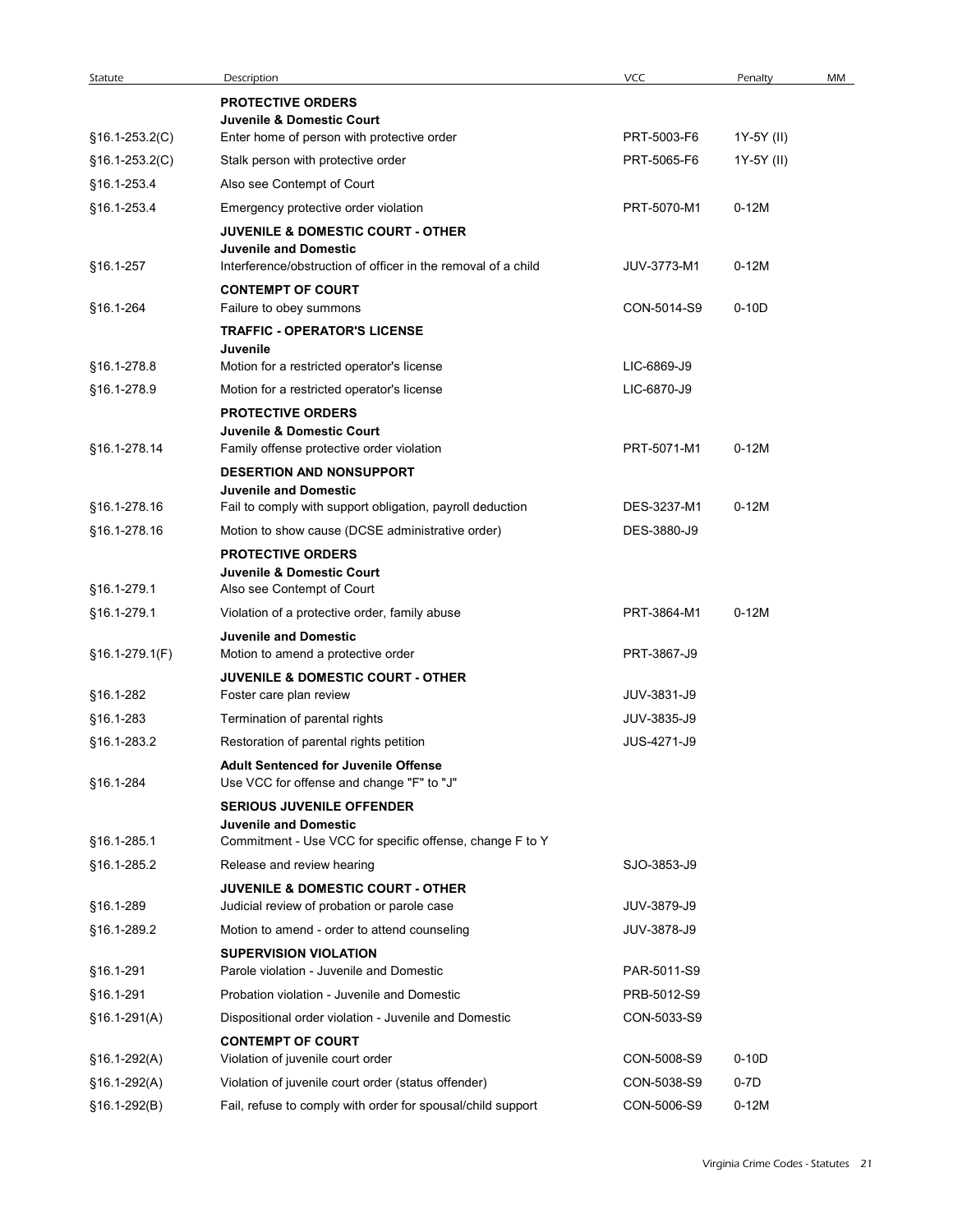| Statute          | Description                                                                                                                          | VCC         | Penalty | MM |
|------------------|--------------------------------------------------------------------------------------------------------------------------------------|-------------|---------|----|
|                  | <b>CONTEMPT OF COURT</b>                                                                                                             |             |         |    |
|                  | <b>Juvenile and Domestic</b>                                                                                                         |             |         |    |
| §16.1-292(D)     | Child in need of services violates court order (subsequent)                                                                          | CON-5005-J9 |         |    |
| §16.1-292(E)     | Child in need of supervision violates court order                                                                                    | CON-5009-J9 |         |    |
| §16.1-295        | <b>JUVENILE &amp; DOMESTIC COURT - OTHER</b><br><b>Transfer Supervision</b><br>Transfer supervision to another city, county or state | JUV-5013-J9 |         |    |
|                  | <b>Expunge Record</b>                                                                                                                |             |         |    |
| §16.1-306        | Motion to expunge record                                                                                                             | JUV-3774-J9 |         |    |
| §16.1-309        | Confidentiality<br>Disclose confidential information                                                                                 | JUV-3772-M3 | Fine    |    |
|                  | <b>Funding</b>                                                                                                                       |             |         |    |
| §16.1-322.3      | Falsify report to Department of Juvenile Justice                                                                                     | JUV-3771-M1 | $0-12M$ |    |
|                  | <b>INTERSTATE COMPACT</b><br><b>Juvenile and Domestic</b>                                                                            |             |         |    |
| §16.1-323        | Cooperative Supervision Probationers and Parolees - Article I(i)                                                                     | ICJ-8103-J9 |         |    |
| §16.1-323        | Return of Absconders, Escapees, Accused Delinquents - Article I(iii)                                                                 | ICJ-8101-J9 |         |    |
| §16.1-323        | Return of Runaway - Article I(iii)                                                                                                   | ICJ-8100-J9 |         |    |
|                  | <b>JUVENILE &amp; DOMESTIC COURT - OTHER</b>                                                                                         |             |         |    |
| §16.1-333        | Emancipation                                                                                                                         | JUV-3829-J9 |         |    |
|                  | PSYCHIATRIC INPATIENT TREATMENT (MINORS)                                                                                             |             |         |    |
| §16.1-337        | Inpatient treatment of minors                                                                                                        | PSY-3839-J9 |         |    |
| §16.1-338        | Parental admit less than 14; non-objecting minor 14 or older                                                                         | PSY-3846-J9 |         |    |
| §16.1-339        | Parental admission of objecting minor 14 yrs. or older                                                                               | PSY-3841-J9 |         |    |
| §16.1-340        | Emergency admission                                                                                                                  | PSY-3837-J9 |         |    |
| §16.1-341        | Involuntary commitment                                                                                                               | PSY-3838-J9 |         |    |
| §16.1-342        | Involuntary commitment - clinical evaluation                                                                                         | PSY-3840-J9 |         |    |
|                  | <b>CUSTODY</b>                                                                                                                       |             |         |    |
| §16.1-350        | Standby guardianship - petition                                                                                                      | CUS-3871-J9 |         |    |
|                  | <b>FRAUD</b>                                                                                                                         |             |         |    |
|                  | Courts                                                                                                                               |             |         |    |
| §17.1-271        | Clerk intermingles court's funds with personal funds                                                                                 | FRD-2790-M1 | $0-12M$ |    |
|                  | <b>ACCOMPLICE</b><br><b>Before the Fact</b>                                                                                          |             |         |    |
| §18.2-18         | Before the fact - Use code for crime committed                                                                                       |             |         |    |
| §18.2-18         | Before the fact to aggravated murder, See §18.2-31 Murder                                                                            |             |         |    |
|                  | <b>After the Fact</b>                                                                                                                |             |         |    |
| §18.2-19(i)      | Accessory after the fact - Class 1 or 2 felony homicide                                                                              | ACC-0900-F6 | 1Y-5Y   |    |
| §18.2-19(ii)     | Accessory after the fact - Felony                                                                                                    | ACC-3202-M1 | $0-12M$ |    |
|                  | <b>CONSPIRACY</b>                                                                                                                    |             |         |    |
|                  | <b>Type Not Clear</b>                                                                                                                |             |         |    |
| §18.2-22         | Conspiracy to commit a crime, type unknown                                                                                           | CNS-3182-S9 |         |    |
|                  | <b>CONSPIRACY, FELONY</b>                                                                                                            |             |         |    |
|                  | Type                                                                                                                                 |             |         |    |
| §18.2-22         | Use VCC for actual offense and change "F" to "C"                                                                                     |             |         |    |
|                  | <b>Type Not Clear</b>                                                                                                                | CNS-3181-F9 |         |    |
| §18.2-22         | Conspiracy to commit felony, type of felony unknown                                                                                  |             |         |    |
| §18.2-22(a)(1)   | Type<br>Use VCC for actual offense and change "F" to "C"                                                                             |             |         |    |
| $$18.2-22(a)(2)$ | Use VCC for actual offense and change "F" to "C"                                                                                     |             |         |    |
|                  |                                                                                                                                      |             |         |    |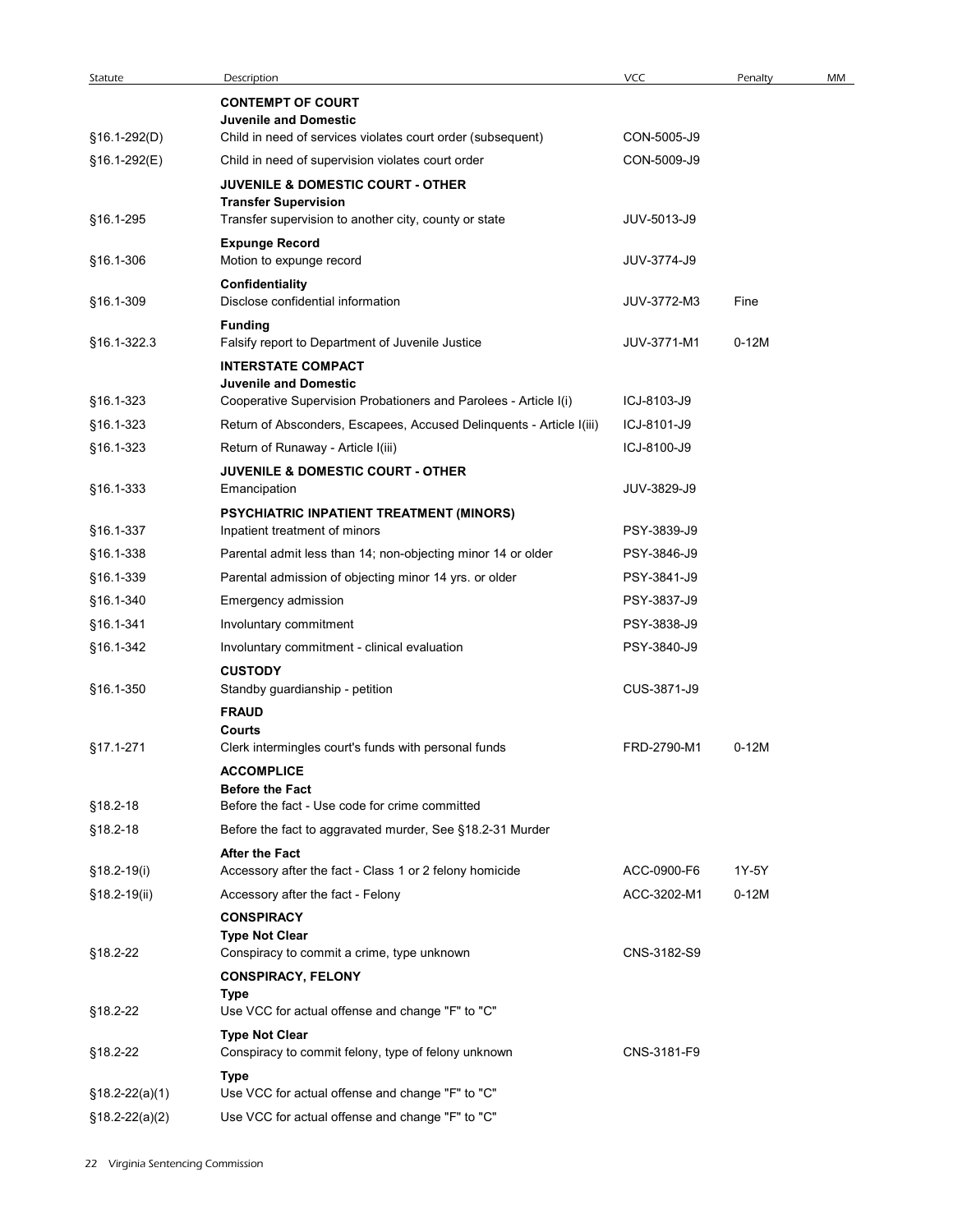| Statute          | Description                                                                                                        | VCC         | Penalty       | MM   |
|------------------|--------------------------------------------------------------------------------------------------------------------|-------------|---------------|------|
|                  | <b>CONSPIRACY, FELONY</b>                                                                                          |             |               |      |
|                  | Type                                                                                                               |             |               |      |
| $$18.2-22(a)(3)$ | Use VCC for actual offense and change "F" to "C"<br><b>TRESPASS</b>                                                |             |               |      |
|                  | Conspiring                                                                                                         |             |               |      |
| $$18.2-23(A)$    | Conspire to trespass on posted property or after forbidden                                                         | TRS-5706-M3 | Fine          |      |
| $§18.2-23(B)$    | <b>LARCENY</b><br>Conspire to commit or assist in larceny with aggregate value $\geq$ \$1000                       | LAR-2304-F9 | 1Y-20Y        |      |
| $$18.2-23(B)$    | Conspire to commit larceny, change "F" to "C" only for § 18.2-22                                                   |             |               |      |
|                  | <b>ATTEMPTED FELONY</b>                                                                                            |             |               |      |
| §18.2-26         | Type<br>Use VCC for actual offense and change "F" to "A"                                                           |             |               |      |
|                  | <b>MISDEMEANORS, ATTEMPTED</b>                                                                                     |             |               |      |
| §18.2-27         | Use VCC for misdemeanor attempted                                                                                  |             |               |      |
|                  | <b>SOLICITATION</b>                                                                                                |             |               |      |
| §18.2-29         | Solicitation to commit a felony<br>Use VCC for actual offense change "F" to "T"                                    |             | 1Y-5Y         |      |
|                  | Solicitation to commit a murder                                                                                    |             |               |      |
| §18.2-29         | Solicitation to commit murder                                                                                      | SOL-7202-F9 | 5Y-40Y (I)    |      |
| §18.2-29         | Solicitation to commit felony - adult solicits juvenile<br>Use VCC for actual offense change "F" to "V"            |             | 1Y-10Y        |      |
|                  | <b>Type Not Clear</b>                                                                                              |             |               |      |
| §18.2-29         | Solicitation to commit a felony                                                                                    | SOL-7200-F6 | 1Y-5Y         |      |
| §18.2-29         | Solicitation to commit felony - adult solicits juvenile                                                            | SOL-7201-F5 | 1Y-10Y        |      |
|                  | <b>MURDER</b><br>Aggravated                                                                                        |             |               |      |
| $$18.2-31(1)$    | Abduction, in commission of                                                                                        | MUR-0913-F1 | Life-Life (I) |      |
|                  | Aggravated - Accessory Before the Fact / Principal 2nd Deg.                                                        |             |               |      |
| $$18.2-31(1)$    | Abduction, in commission of                                                                                        | MUR-0980-F2 | 20Y-Life (I)  |      |
| $$18.2-31(2)$    | Aggravated<br>Killing for hire                                                                                     | MUR-0922-F1 | Life-Life (I) |      |
|                  | Aggravated - Accessory Before the Fact / Principal 2nd Deg.                                                        |             |               |      |
| $$18.2-31(2)$    | Killing for hire                                                                                                   | MUR-0909-F1 | Life-Life (I) |      |
| $$18.2-31(3)$    | Aggravated<br>Prisoner                                                                                             | MUR-0932-F1 | Life-Life (I) |      |
|                  | Aggravated - Accessory Before the Fact / Principal 2nd Deg.                                                        |             |               |      |
| $$18.2 - 31(3)$  | Prisoner                                                                                                           | MUR-0988-F2 | 20Y-Life (I)  |      |
| $$18.2-31(4)$    | Aggravated<br>Robbery or attempted robbery, during                                                                 | MUR-0933-F1 | Life-Life (I) |      |
|                  | Aggravated - Accessory Before the Fact / Principal 2nd Deg.                                                        |             |               |      |
| $$18.2-31(4)$    | Robbery or attempted robbery, during                                                                               | MUR-0989-F2 | 20Y-Life (I)  |      |
|                  | Aggravated                                                                                                         |             |               |      |
| $$18.2-31(5)$    | Rape, sodomy, object penetration or attempt, during<br>Aggravated - Accessory Before the Fact / Principal 2nd Deg. | MUR-0914-F1 | Life-Life (I) |      |
| $$18.2-31(5)$    | Rape, sodomy, object penetration or attempt, during                                                                | MUR-0982-F2 | 20Y-Life (I)  |      |
|                  | Aggravated                                                                                                         |             |               |      |
| $$18.2 - 31(6)$  | Law enforcement officer                                                                                            | MUR-0923-F1 | Life-Life (I) | Life |
| $$18.2-31(6)$    | Aggravated - Accessory Before the Fact / Principal 2nd Deg.<br>Law enforcement officer                             | MUR-0984-F2 | 20Y-Life (I)  |      |
|                  | Aggravated                                                                                                         |             |               |      |
| $$18.2 - 31(7)$  | More than one person                                                                                               | MUR-0924-F1 | Life-Life (I) |      |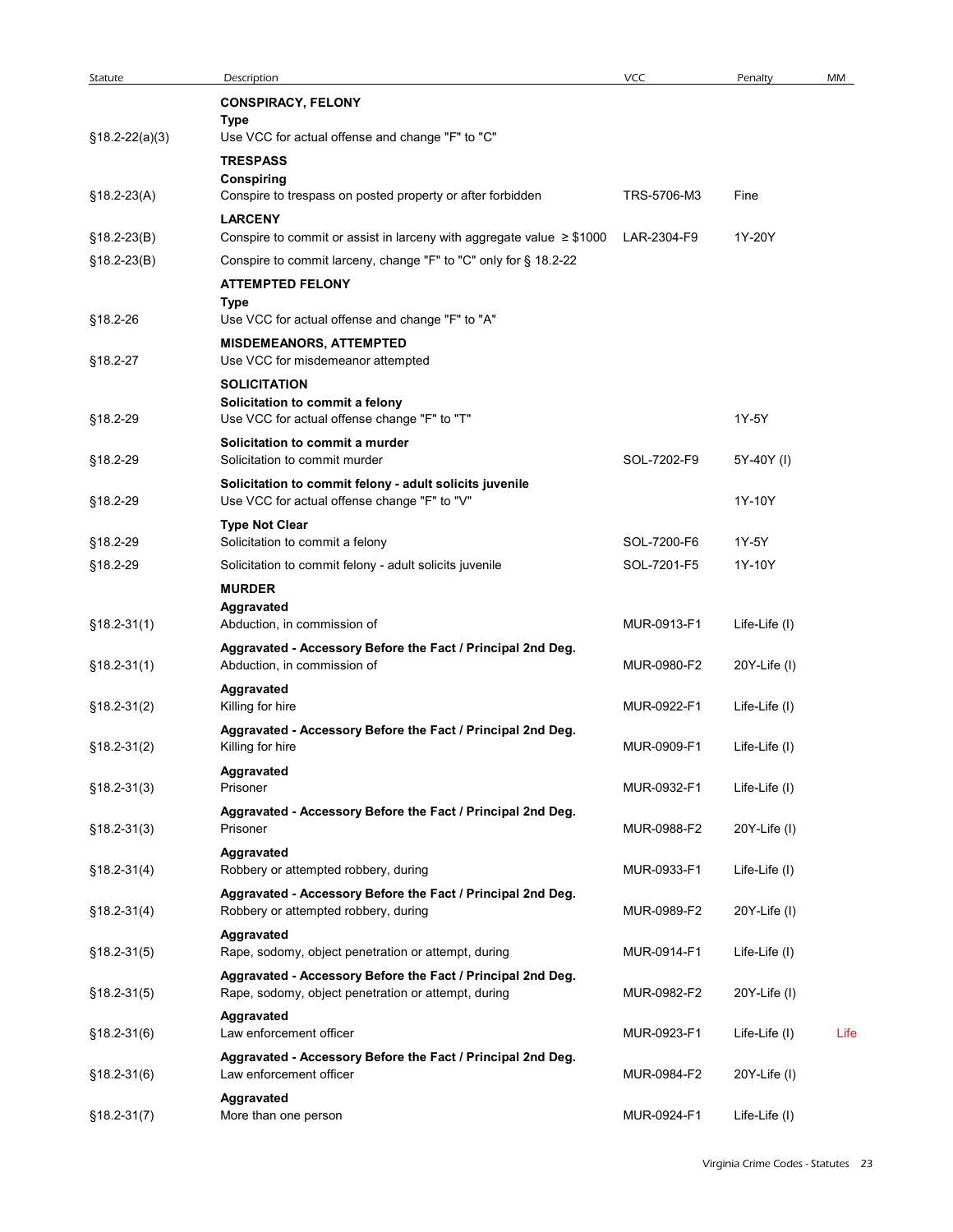| Statute                | Description                                                                                                                | VCC                        | Penalty                   | MM |
|------------------------|----------------------------------------------------------------------------------------------------------------------------|----------------------------|---------------------------|----|
|                        | <b>MURDER</b><br>Aggravated - Accessory Before the Fact / Principal 2nd Deg.                                               |                            |                           |    |
| $$18.2-31(7)$          | More than one person                                                                                                       | MUR-0985-F2                | $20Y$ -Life $(1)$         |    |
| $§18.2-31(8)$          | Aggravated<br>More than one person in a 3 year period                                                                      | MUR-0961-F1                | Life-Life (I)             |    |
|                        | Aggravated - Accessory Before the Fact / Principal 2nd Deg.                                                                |                            |                           |    |
| $§18.2-31(8)$          | More than one person in a 3 year period                                                                                    | MUR-0986-F2                | 20Y-Life (I)              |    |
|                        | Aggravated                                                                                                                 |                            |                           |    |
| $$18.2-31(9)$          | Drug distribution involv. Sch. I or II, in furtherance of                                                                  | MUR-0921-F1                | Life-Life (I)             |    |
| $§18.2-31(9)$          | Aggravated - Accessory Before the Fact / Principal 2nd Deg.<br>Drug distribution involv. Sch. I or II, in furtherance of   | MUR-0981-F2                | 20Y-Life (I)              |    |
|                        | Aggravated                                                                                                                 |                            |                           |    |
| $$18.2-31(10)$         | Continuing criminal drug enterprise, by person engaged in a                                                                | MUR-0926-F1                | Life-Life (I)             |    |
| $§18.2-31(10)$         | Aggravated - Accessory Before the Fact / Principal 2nd Deg.<br>Continuing criminal drug enterprise, by person engaged in a | MUR-0908-F1                | Life-Life (I)             |    |
|                        | Aggravated                                                                                                                 |                            |                           |    |
| $$18.2-31(11)$         | Pregnant victim                                                                                                            | MUR-0920-F1                | Life-Life (I)             |    |
| $$18.2-31(11)$         | Aggravated - Accessory Before the Fact / Principal 2nd Deg.<br>Pregnant victim                                             | MUR-0987-F2                | 20Y-Life (I)              |    |
|                        | Aggravated                                                                                                                 |                            |                           |    |
| $$18.2-31(12)$         | Killing person under age 14 by person 21 or older                                                                          | MUR-0927-F1                | Life-Life (I)             |    |
|                        | Aggravated - Accessory Before the Fact / Principal 2nd Deg.                                                                |                            |                           |    |
| $$18.2-31(12)$         | Killing person under age 14 by person 21 or older<br>Aggravated                                                            | MUR-0983-F2                | 20Y-Life (I)              |    |
| $$18.2-31(13)$         | Killing in the commission of terroristic act                                                                               | MUR-0911-F1                | Life-Life (I)             |    |
|                        | Aggravated - Accessory Before the Fact / Principal 2nd Deg.                                                                |                            |                           |    |
| $$18.2-31(13)$         | Killing in the commission of terroristic act                                                                               | MUR-0910-F1                | Life-Life (I)             |    |
| $$18.2-31(14)$         | Aggravated<br>Judge                                                                                                        | MUR-0990-F1                | Life-Life (I)             |    |
|                        | Aggravated - Accessory Before the Fact / Principal 2nd Deg.                                                                |                            |                           |    |
| $$18.2-31(14)$         | Judge                                                                                                                      | MUR-0991-F2                | 20Y-Life (I)              |    |
| $$18.2-31(15)$         | Aggravated<br>Witness                                                                                                      | MUR-0992-F1                | Life-Life (I)             |    |
|                        | Aggravated - Accessory Before the Fact / Principal 2nd Deg.                                                                |                            |                           |    |
| $$18.2-31(15)$         | Witness                                                                                                                    | MUR-0993-F2                | 20Y-Life (I)              |    |
|                        | Non Aggravated Murder                                                                                                      |                            |                           |    |
| §18.2-32               | First degree                                                                                                               | MUR-0925-F2                | $20Y$ -Life $(1)$         |    |
| §18.2-32<br>§18.2-32.1 | Second degree<br>Pregnant victim, without premeditation                                                                    | MUR-0935-F9<br>MUR-0936-F9 | 5Y-40Y (I)<br>10Y-40Y (I) |    |
| $$18.2-32.2(A)$        | Fetus of another, kill with premeditation                                                                                  | MUR-0937-F2                | 20Y-Life (I)              |    |
| $$18.2-32.2(B)$        | Fetus of another, unlawfully and maliciously kill                                                                          | MUR-0938-F9                | 5Y-40Y (I)                |    |
| §18.2-33               | Felony                                                                                                                     | MUR-0934-F9                | 5Y-40Y (I)                |    |
|                        | <b>Manslaughter</b>                                                                                                        |                            |                           |    |
| §18.2-35               | Voluntary manslaughter                                                                                                     | <b>MUR-0944-F5</b>         | 1Y-10Y (II)               |    |
| §18.2-36               | Involuntary manslaughter                                                                                                   | <b>MUR-0942-F5</b>         | 1Y-10Y                    |    |
| $$18.2 - 36.1(A)$      | Involuntary manslaughter, under the influence - vehicular                                                                  | <b>MUR-0947-F5</b>         | 1Y-10Y                    |    |
| $$18.2-36.1(B)$        | Involuntary manslaughter, under the influence - vehicular, aggravated                                                      | <b>MUR-0948-F9</b>         | 1Y-20Y (II)               | 1Y |
| $$18.2-36.2(A)$        | Involuntary manslaughter, under the influence - watercraft                                                                 | MUR-0946-F5                | 1Y-10Y                    |    |
| $$18.2-36.2(B)$        | Involuntary manslaughter, under the influence - watercraft, aggravated                                                     | MUR-0949-F9                | 1Y-20Y (II)               | 1Y |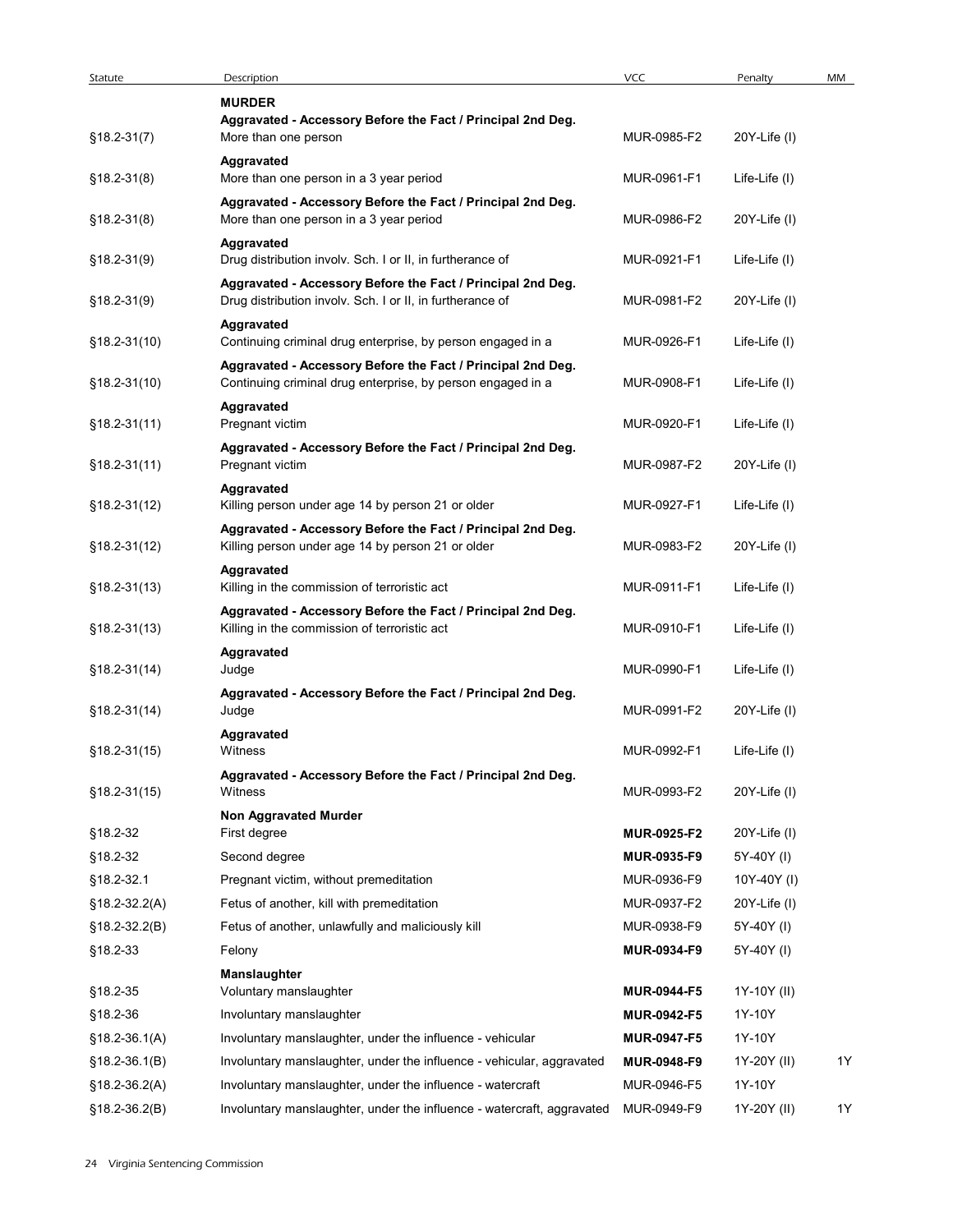| Statute<br>§18.2-40 | Description                                                                                                       |             |                 |    |
|---------------------|-------------------------------------------------------------------------------------------------------------------|-------------|-----------------|----|
|                     |                                                                                                                   |             |                 |    |
|                     |                                                                                                                   | <b>VCC</b>  | Penalty         | MM |
|                     | <b>LYNCHING</b><br><b>Refer To</b>                                                                                |             |                 |    |
|                     | Murder                                                                                                            |             | Varies (I / II) |    |
|                     | <b>ASSAULT</b>                                                                                                    |             |                 |    |
|                     | Mob                                                                                                               |             |                 |    |
| §18.2-41            | Shoot, cut, stab                                                                                                  | ASL-1328-F3 | 5Y-20Y (II)     |    |
|                     | <b>MOB</b><br>Shooting, Stabbing, Intent to Maim                                                                  |             |                 |    |
| §18.2-41            | See Assault                                                                                                       |             | Varies (I/II)   |    |
|                     | <b>ASSAULT</b>                                                                                                    |             |                 |    |
|                     | Mob                                                                                                               |             |                 |    |
| §18.2-42            | Simple, by mob                                                                                                    | ASL-1329-M1 | $0-12M$         |    |
|                     | <b>MOB</b>                                                                                                        |             |                 |    |
|                     | <b>Simple Assault</b>                                                                                             |             |                 |    |
| §18.2-42            | See Assault                                                                                                       |             |                 |    |
| §18.2-42.1          | <b>Acts of Violence by Mob</b><br>See specific act                                                                |             | Varies (I/II)   |    |
|                     | Death While Attempting to Lynch Another                                                                           |             |                 |    |
| §18.2-45            | See Murder                                                                                                        |             | Varies (I/II)   |    |
|                     | <b>GANGS</b>                                                                                                      |             |                 |    |
|                     | Participation                                                                                                     |             |                 |    |
| §18.2-46.2          | Participation in criminal act for benefit or direction of gang                                                    | MOB-1291-F5 | 1Y-10Y          |    |
| §18.2-46.2          | Participation in criminal act to benefit gang that includes juvenile                                              | MOB-1292-F4 | 2Y-10Y          |    |
|                     | Participation - School Zone, Community Center, Etc.                                                               |             |                 |    |
| §18.2-46.2          | Participation in crime for benefit/direction of gang - school, etc.                                               | MOB-1280-F5 | 1Y-10Y          | 2Y |
| §18.2-46.2          | Participation in crime for gang that includes juvenile - school, etc.                                             | MOB-1281-F4 | 2Y-10Y          | 2Y |
|                     | Recruitment                                                                                                       |             |                 |    |
| $§18.2-46.3(A)$     | Juvenile recruited by an adult for street gang                                                                    | MOB-1290-F6 | 1Y-5Y           |    |
| $$18.2 - 46.3(A)$   | Solicit, invite, recruit another for street gang                                                                  | MOB-1293-M1 | $0-12M$         |    |
|                     | Recruitment - School Zone, Community Center, Etc.                                                                 |             |                 |    |
| $$18.2 - 46.3(A)$   | Juvenile recruited by an adult for street gang - school, etc.                                                     | MOB-1282-F5 | 1Y-10Y          |    |
| $$18.2 - 46.3(A)$   | Solicit, invite, recruit another for street gang - school, etc.                                                   | MOB-1283-F6 | 1Y-5Y           |    |
|                     | Recruitment                                                                                                       |             |                 |    |
| $$18.2 - 46.3(B,a)$ | Membership, use force or threats to encourage                                                                     | MOB-1294-F6 | 1Y-5Y           |    |
| $§18.2-46.3(B,a)$   | Recruitment - School Zone, Community Center, Etc.<br>Membership, use force or threats to encourage - school, etc. | MOB-1284-F5 | 1Y-10Y          |    |
|                     |                                                                                                                   |             |                 |    |
| $$18.2 - 46.3(B,b)$ | Recruitment<br>Membership, use force or threats to encourage continued                                            | MOB-1295-F6 | 1Y-5Y           |    |
|                     | Recruitment - School Zone, Community Center, Etc.                                                                 |             |                 |    |
| $§18.2-46.3(B,b)$   | Membership, use force or threats to encourage continued - school, etc. MOB-1285-F5                                |             | 1Y-10Y          |    |
|                     | <b>Recruitment</b>                                                                                                |             |                 |    |
| $§18.2-46.3(B,c)$   | Felony, use force/threats to encourage person to commit a                                                         | MOB-1296-F6 | 1Y-5Y (II)      |    |
|                     | Recruitment - School Zone, Community Center, Etc.                                                                 |             |                 |    |
| $$18.2 - 46.3(B,c)$ | Felony, use force/threats to encourage person to commit - school, etc. MOB-1286-F5                                |             | 1Y-10Y (II)     |    |
|                     | <b>Third or Subsequent</b>                                                                                        |             |                 |    |
| §18.2-46.3:1        | Criminal street gang, third or subsequent conviction                                                              | MOB-1297-F3 | 5Y-20Y          |    |
|                     | School Zone, Community Center, Recreation Center                                                                  |             |                 |    |
| §18.2-46.3:3        | See Gangs, Participation or Gangs, Recruitment                                                                    |             |                 |    |
|                     | <b>TERRORISM</b>                                                                                                  |             |                 |    |
|                     | Type                                                                                                              |             |                 |    |
| §18.2-46.5(A)       | Act of terrorism - base offense 20 years or more                                                                  | TER-8000-F2 | 20Y-Life (I)    |    |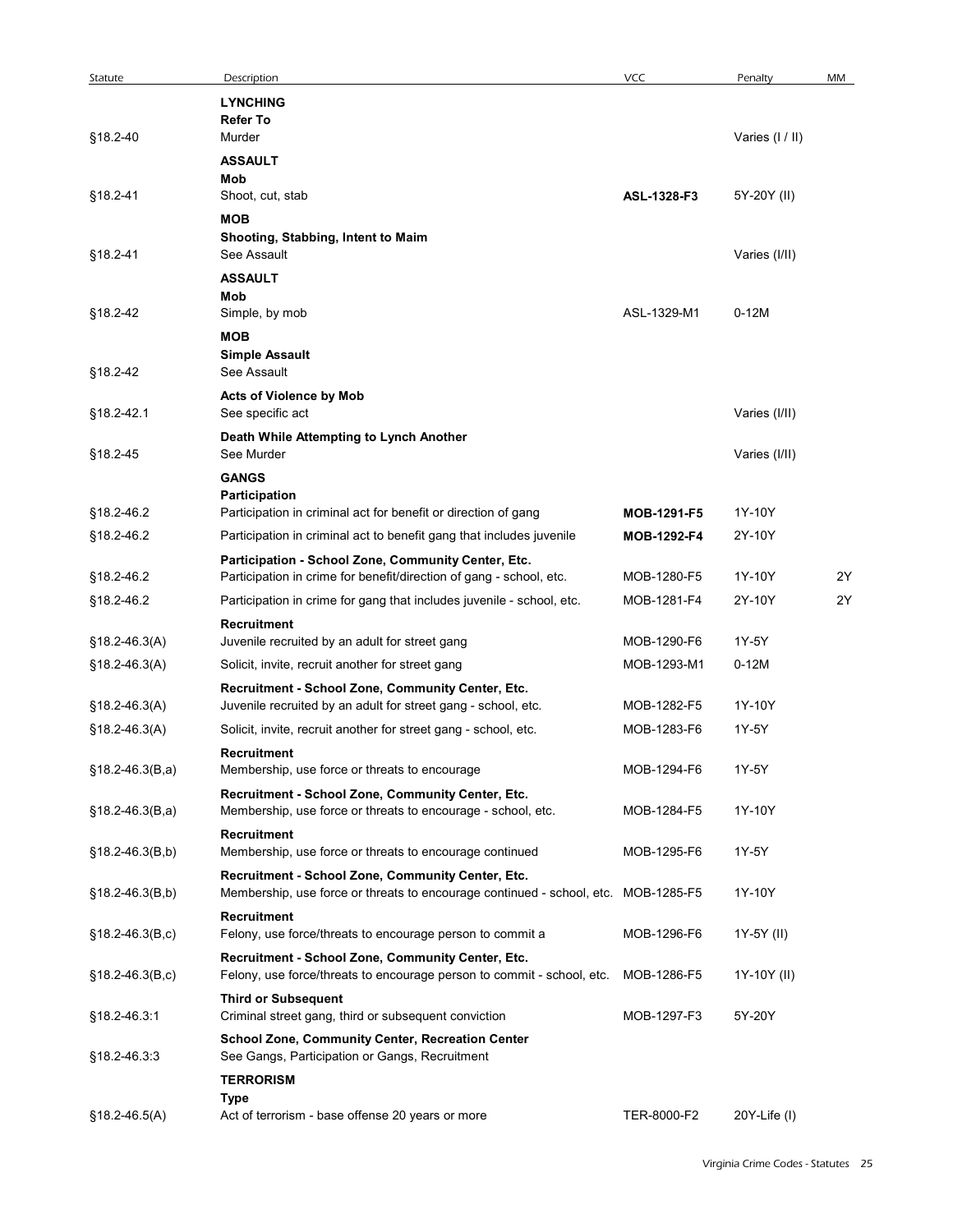| Statute                          | Description                                                                                                         | VCC                        | Penalty                      | MM |
|----------------------------------|---------------------------------------------------------------------------------------------------------------------|----------------------------|------------------------------|----|
|                                  | <b>TERRORISM</b>                                                                                                    |                            |                              |    |
|                                  | Type                                                                                                                |                            |                              |    |
| §18.2-46.5(B)                    | Act of terrorism - base offense less than 20 years                                                                  | TER-8001-F3                | 5Y-20Y (II)                  |    |
| §18.2-46.5(C)                    | Solicit, recruit, etc., another for act of terrorism                                                                | TER-8006-F4                | 2Y-10Y (II)                  |    |
| §18.2-46.5(D)                    | Provide material support to terrorist                                                                               | TER-8008-F3<br>TER-8009-F2 | 5Y-20Y (II)                  |    |
| §18.2-46.5(D)<br>$§18.2-46.6(A)$ | Provide material support to terrorist, results in death<br>Possess, etc., weapon of terrorism w/intent to terrorize | TER-8002-F2                | 20Y-Life (I)<br>20Y-Life (I) |    |
| $§18.2-46.6(B)$                  | Possess, etc., imitation weapon of terror w/intent to terrorize                                                     | TER-8003-F3                | 5Y-20Y (II)                  |    |
| $§18.2-46.6(C)$                  | Possess, etc., imitation weapon of terror with intent to intimidate                                                 | TER-8004-F6                | 1Y-5Y (II)                   |    |
| §18.2-46.7                       | Malicious biological destruction of crops/animals value \$2500 or more                                              | TER-8005-F3                | 5Y-20Y (II)                  |    |
|                                  | <b>KIDNAPPING</b>                                                                                                   |                            |                              |    |
|                                  | Force, Deception or Intimidation                                                                                    |                            |                              |    |
| §18.2-47(A)                      | Abduct by force without justification                                                                               | KID-1010-F5                | 1Y-10Y (II)                  |    |
| $$18.2-47(B)$                    | Forced labor or service                                                                                             | KID-1021-F5                | 1Y-10Y (II)                  |    |
| §18.2-47(D)                      | Parent<br>Kidnapping by parent                                                                                      | KID-1014-M1                | $0-12M$                      |    |
| $$18.2-47(D)$                    | Kidnapping by parent removing from state                                                                            | KID-1015-F6                | 1Y-5Y                        |    |
| §18.2-48(i)                      | <b>Pecuniary Benefit</b><br>Extortion, abduct with intent to gain pecuniary benefit                                 | KID-1012-F2                | 20Y-Life (I)                 |    |
|                                  | <b>Defile</b>                                                                                                       |                            |                              |    |
| §18.2-48(ii)                     | Abduction of person with intent to defile<br><b>Prostitution</b>                                                    | KID-1004-F2                | 20Y-Life (I)                 |    |
| §18.2-48(iii)                    | Abduct child under 16 yrs. of age for concubinage or prostitution                                                   | KID-1003-F2                | 20Y-Life (I)                 |    |
| §18.2-48(iv)                     | Abduct for the purpose of prostitution                                                                              | KID-1023-F2                | 20Y-Life (I)                 |    |
| $$18.2-48(v)$                    | Pornography<br>Abduct minor for the purpose of manufacturing child pornography                                      | KID-1022-F2                | 20Y-Life (I)                 |    |
| §18.2-48.1                       | Prisoner<br>Abduction by prisoner or confined person                                                                | KID-1016-F3                | 5Y-20Y (II)                  |    |
| §18.2-49                         | <b>Assist</b><br>Assist or threaten                                                                                 | KID-1011-F5                | 1Y-10Y (II)                  |    |
|                                  | Violation, Court Order                                                                                              |                            |                              |    |
| §18.2-49.1(A)                    | Child held outside VA, in violation of custody/visitation order                                                     | KID-1017-F6                | 1Y-5Y                        |    |
| §18.2-49.1(B)                    | 2nd convict. of §18.2-49.1(B) w/in 12 mos. of 1st conviction                                                        | KID-1019-M2                | 0-6M                         |    |
| §18.2-49.1(B)                    | 3rd convict. of §18.2-49.1(B) w/in 24 mos. of 1st conviction                                                        | KID-1020-M1                | $0-12M$                      |    |
| §18.2-49.1(B)                    | Violation - custody/visitation court order                                                                          | KID-1018-M3                | Fine                         |    |
|                                  | Assist                                                                                                              |                            |                              |    |
| §18.2-50                         | Fail to disclose or help                                                                                            | KID-1013-M2                | 0-6M                         |    |
|                                  | <b>ENTICE</b><br>Type                                                                                               |                            |                              |    |
| §18.2-50.3                       | Entice etc. into dwelling w/intent to commit a specific felony                                                      | ENT-1099-F6                | 1Y-5Y                        |    |
|                                  | <b>ASSAULT</b>                                                                                                      |                            |                              |    |
| §18.2-51                         | <b>Malicious Wounding</b><br>Stab, cut, wound with malicious intent                                                 | ASL-1334-F3                | 5Y-20Y (II)                  |    |
|                                  | <b>Unlawful Injury</b>                                                                                              |                            |                              |    |
| §18.2-51                         | Stab, cut, wound without malicious intent                                                                           | ASL-1335-F6                | 1Y-5Y (II)                   |    |
|                                  | Law Enforcement, Court, Fire, Medical Services, Etc.                                                                |                            |                              |    |
| §18.2-51.1                       | Malicious bodily injury to law enforcement, fire or EMS                                                             | ASL-1326-F9                | 5Y-30Y (II)                  | 2Y |
| §18.2-51.1                       | Non-malicious injury to law enforcement, fire/EMS personnel, etc.                                                   | ASL-1330-F6                | 1Y-5Y (II)                   | 1Y |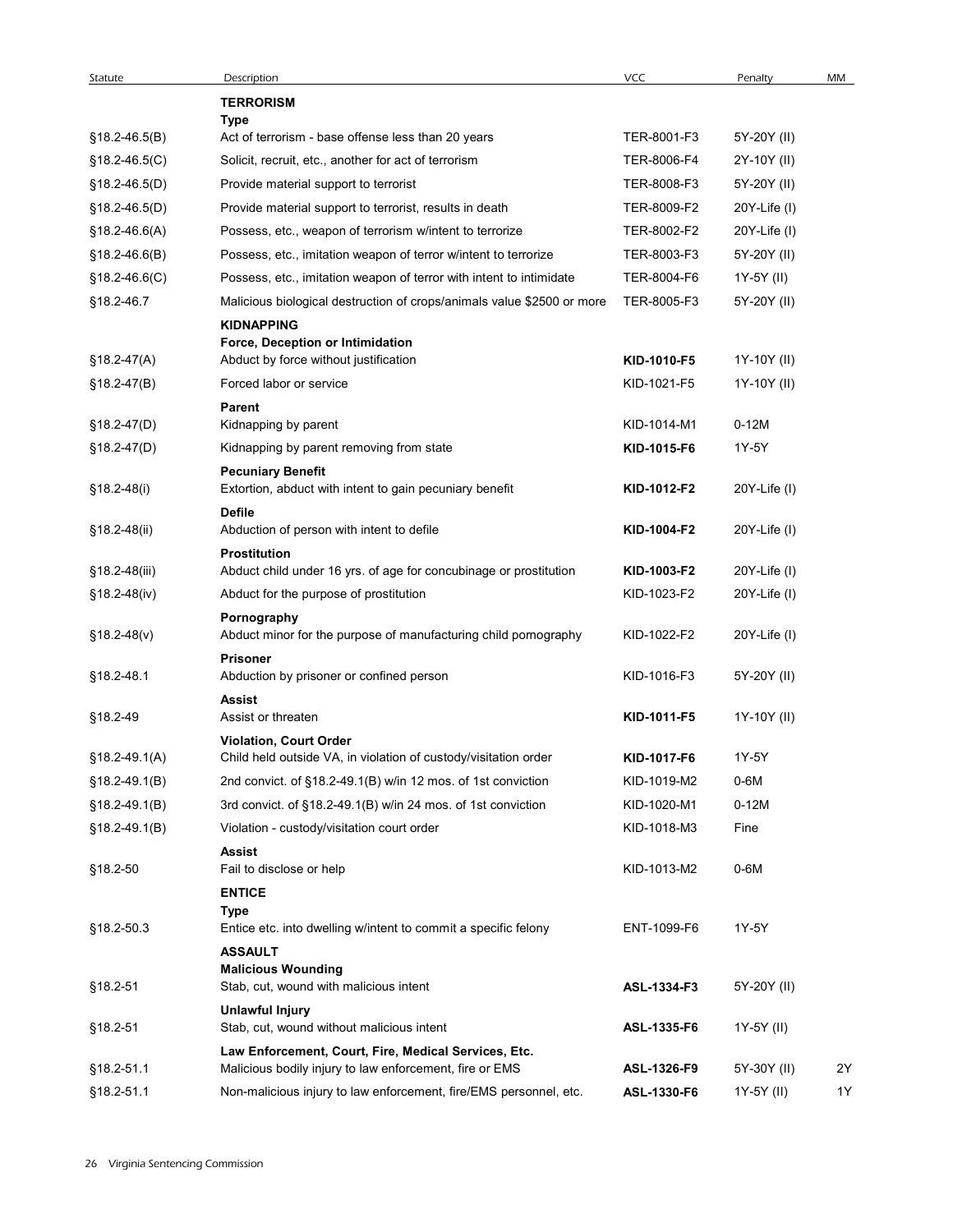| Statute            | Description                                                                                                 | VCC                        | Penalty      | MM |
|--------------------|-------------------------------------------------------------------------------------------------------------|----------------------------|--------------|----|
|                    | <b>ASSAULT</b>                                                                                              |                            |              |    |
| $$18.2 - 51.2(A)$  | <b>Malicious Wounding</b><br>Stab, cut, wound w/malicious intent victim perm. impaired                      | ASL-1336-F2                | 20Y-Life (I) |    |
| $$18.2-51.2(B)$    | Pregnant victim perm. impaired or pregnancy terminated                                                      | ASL-1340-F2                | 20Y-Life (I) |    |
| §18.2-51.3         | <b>Unlawful Injury</b><br>Throw object from roof top, etc., with intent to injure                           | ASL-1355-F6                | 1Y-5Y (II)   |    |
| $$18.2 - 51.4(A)$  | Drive Vehicle / Operate Watercraft While Intoxicated<br>Serious injury, DWI vehicle with reckless disregard | ASL-1360-F6                | 1Y-5Y        |    |
| $§18.2-51.4(B)$    | Victim permanently impaired, DWI vehicle with reckless disregard                                            | ASL-1339-F4                | 2Y-10Y (II)  |    |
| $$18.2 - 51.5(A)$  | Serious injury, operate watercraft while intoxicated                                                        | ASL-1361-F6                | 1Y-5Y        |    |
| $§18.2-51.5(B)$    | Victim permanently impaired, operate watercraft while intoxicated                                           | ASL-1346-F4                | 2Y-10Y       |    |
| §18.2-51.6         | <b>Strangulation</b><br>Strangulation resulting in wounding or bodily injury                                |                            | 1Y-5Y (II)   |    |
| $$18.2 - 51.7(A)$  | <b>Genital Mutilation</b><br>Circumcision, etc., of minor's labia majora, etc.                              | ASL-1347-F6<br>ASL-1348-F2 | 20Y-Life     |    |
|                    |                                                                                                             | ASL-1349-F2                | 20Y-Life     |    |
| $$18.2-51.7(B)$    | Parent, etc., consents to minor's labia majora circumcision, etc.                                           |                            |              |    |
| $$18.2 - 51.7(C)$  | Parent, etc., takes minor from state, labia majora circumcision, etc.<br><b>Caustic Substance</b>           | ASL-1350-F2                | 20Y-Life     |    |
| §18.2-52           | Malicious injury by caustic substance or fire                                                               | ASL-1327-F9                | 5Y-30Y (II)  |    |
| §18.2-52           | Non-malicious injury by caustic substance or fire<br><b>Biological Substances and Radiological Agents</b>   | ASL-1331-F6                | 1Y-5Y (II)   |    |
| $$18.2-52.1(A)$    | Injure w/infectious biological/radiological agent, possession w/intent                                      | ASL-1338-F5                | 1Y-10Y (II)  |    |
| $§18.2-52.1(B)$    | Damage facility involved w/infectious biological/radiological agents                                        | ASL-1337-F4                | 2Y-10Y (II)  |    |
| $$18.2 - 52.1(C)$  | Malicious injury by means of infectious biological/radiological agents<br>Animal, By                        | ASL-1344-F9                | 5Y-30Y (II)  |    |
| §18.2-52.2         | Fail to care, control, contain dog, results in serious human injury<br>Other                                | ASL-3538-F6                | 1Y-5Y        |    |
| §18.2-53           | During commission of a felony<br>Firearm                                                                    | ASL-1318-F6                | 1Y-5Y (II)   |    |
| §18.2-53.1         | Firearm use in commission of felony - first offense                                                         | ASL-1319-F9                | 3Y-3Y (II)   | 3Y |
| §18.2-53.1         | Firearm use in commission of felony - subsequent offense<br>Poisoning                                       | ASL-1323-F9                | 5Y-5Y (II)   | 5Y |
| §18.2-54.1         | Poison food, drugs, water, drinks w/intent to injure or kill                                                | ASL-1332-F3                | 5Y-20Y (II)  |    |
| §18.2-54.1         | Attempt to poison, change "F" to "A" only if under § 18.2-26                                                |                            |              |    |
| §18.2-54.2         | Adulteration of food, drug, etc., w/intent to injure or kill<br>Prisoner, Probationer, Etc.                 | ASL-1317-F3                | 5Y-20Y (II)  |    |
| §18.2-55           | Assault by accused prisoner, probationer, or parolee                                                        | ASL-1333-F5                | 1Y-10Y (II)  |    |
| §18.2-55.1         | Hazing<br>Hazing of gang member or recruit                                                                  | ASL-1345-M1                | $0-12M$      |    |
| §18.2-56           | Hazing of student                                                                                           | ASL-1324-M1                | $0-12M$      |    |
|                    | <b>WEAPONS</b><br><b>Reckless Handling</b>                                                                  |                            |              |    |
| $$18.2 - 56.1(A)$  | Reckless handling of firearm                                                                                | WPN-5232-M1                | $0-12M$      |    |
| $$18.2 - 56.1(A1)$ | Reckless handling of firearm causes serious injury<br><b>Hunting</b>                                        | WPN-5308-F6                | 1Y-5Y        |    |
| $§18.2-56.1(D)$    | Hunt with weapons after license revoked<br><b>Reckless Handling</b>                                         | WPN-5223-M1                | $0-12M$      |    |
| $$18.2 - 56.2(A)$  | Reckless/leave loaded firearm, endangering child age <14                                                    | WPN-5249-M1                | $0-12M$      |    |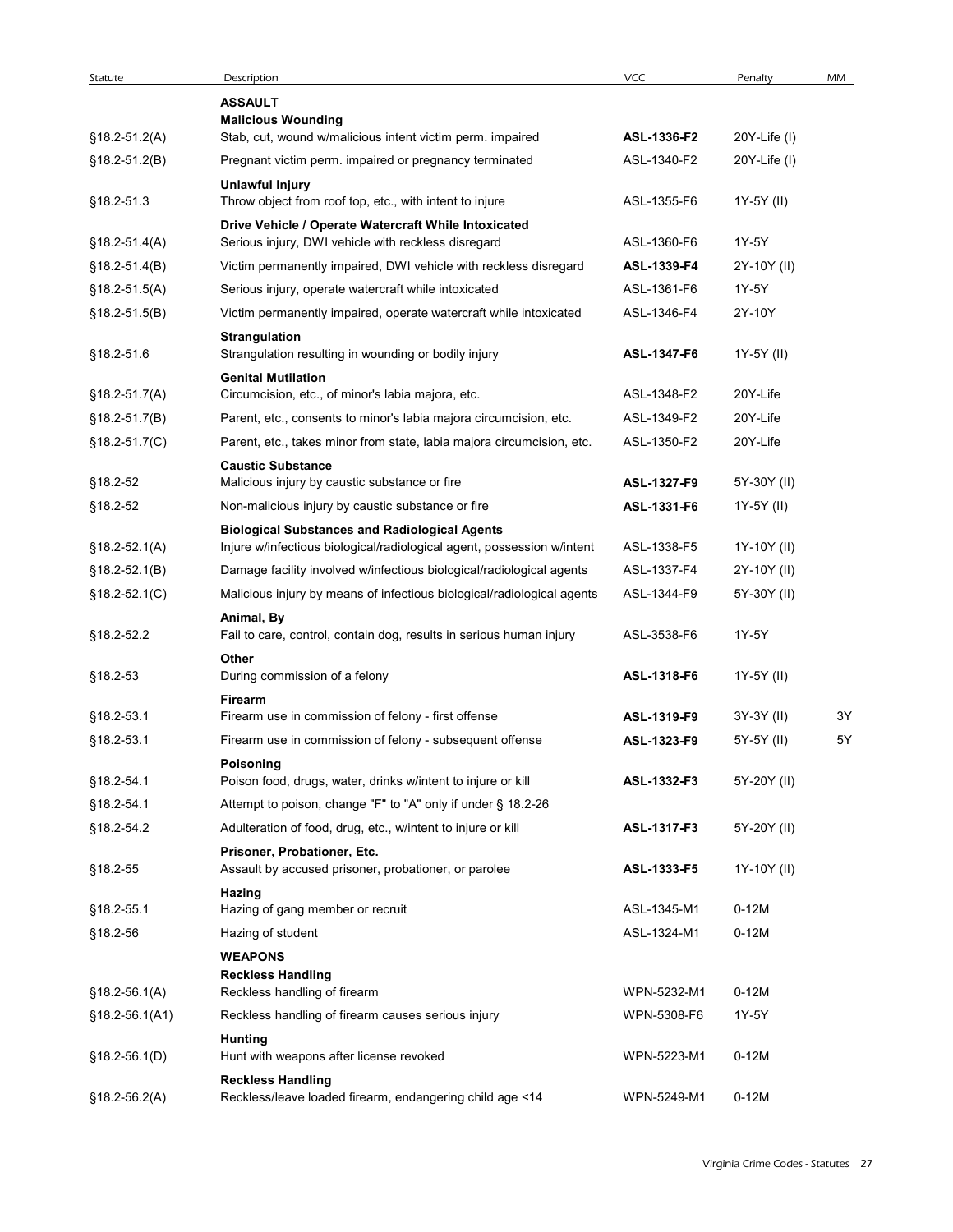| Statute           | Description<br><b>WEAPONS</b>                                                                                             | VCC         | Penalty            | MM |
|-------------------|---------------------------------------------------------------------------------------------------------------------------|-------------|--------------------|----|
|                   | Minors                                                                                                                    |             |                    |    |
| $$18.2-56.2(B)$   | Authorize child<12 to use a firearm w/o adult supervision                                                                 | WPN-5250-M1 | $0-12M$            |    |
|                   | <b>ASSAULT</b><br><b>Simple Assault</b>                                                                                   |             |                    |    |
| $$18.2-57(A)$     | Simple assault, assault and battery                                                                                       | ASL-1313-M1 | $0-12M$            |    |
|                   | Simple Assault - Hate Crime                                                                                               |             |                    |    |
| $$18.2-57(A)$     | Hate crime; simple assault                                                                                                | ASL-1314-M1 | $0-12M$            |    |
| $§18.2-57(B)$     | Hate crime; assault and battery (felony)                                                                                  | ASL-1341-F6 | 1Y-5Y (II)         |    |
| $§18.2-57(C)$     | Law Enforcement, Court, Fire, Medical Services, Etc.<br>Simple assault on law enforcement, court, DOC, fire/medical, etc. | ASL-1342-F6 | 1Y-5Y              | 6M |
| §18.2-57(D)       | Simple Assault - Teacher, School Employee<br>Simple assault, on teacher, principal, school employee, etc.                 | ASL-1312-M1 | $0-12M$            | 2D |
| $$18.2-57(D)$     | Simple assault, on teacher, principal, school employee, etc. w/weapon                                                     | ASL-1311-M1 | $0-12M$            | 6M |
|                   | Simple Assault - Health Care Provider                                                                                     |             |                    |    |
| $$18.2-57(E)$     | Battery against health care provider in an emergency facility                                                             | ASL-1352-M1 | $0 - 12M$          | 2D |
|                   | Law Enforcement, Court, Fire, Medical Services, Etc.                                                                      |             |                    |    |
| §18.2-57.01       | Laser, pointing at law enforcement officer, P&P officer, etc.                                                             | ASL-1343-M2 | 0-6M               |    |
| §18.2-57.02       | Disarm law enforcement/correctional officer of chemical/impact weapon ASL-1357-M1                                         |             | $0-12M$            |    |
| §18.2-57.02       | Disarm law enforcement/correctional officer of firearm/stun-gun                                                           | ASL-1356-F6 | 1Y-5Y              |    |
| $$18.2-57.2(A)$   | <b>Simple Assault - Family</b><br>Simple assault, against family member                                                   | ASL-1315-M1 | $0-12M$            |    |
| $$18.2-57.2(B)$   | Simple assault, against family member, 3rd/subsequent                                                                     | ASL-1316-F6 | 1Y-5Y (II)         |    |
|                   | Simple Assault - Family First Offender Violation                                                                          |             |                    |    |
| §18.2-57.3        | First offender violation; assault against family (Orig. § 18.2-57)                                                        | ASL-1359-M1 | $0-12M$            |    |
| §18.2-57.3        | First offender violation; battery against family (Orig. § 18.2-57.2)                                                      | ASL-1358-M1 | $0-12M$            |    |
|                   | <b>AUTO DEALERS</b>                                                                                                       |             |                    |    |
|                   | <b>Franchises</b>                                                                                                         |             |                    |    |
| §18.2-58          | Also see Motor Vehicle Franchises                                                                                         |             |                    |    |
|                   | <b>ROBBERY</b><br>Type                                                                                                    |             |                    |    |
| $$18.2 - 58(1)$   | Robbery causes death                                                                                                      | ROB-1230-F2 | 20Y-Life(I)        |    |
| $$18.2-58(1)$     | Robbery causes serious bodily injury                                                                                      | ROB-1231-F2 | 20Y-Life(I)        |    |
| $$18.2-58(2)$     | Robbery by using firearm or displaying a firearm                                                                          | ROB-1232-F3 | 5Y-20Y(II)         |    |
| $$18.2 - 58(3)$   | Robbery by using or displaying other deadly weapon (not firearm)                                                          | ROB-1234-F5 | 1Y-10Y(II)         |    |
| $$18.2 - 58(3)$   | Robbery by using physical force, no serious bodily injury                                                                 | ROB-1233-F5 | 1Y-10Y(II)         |    |
| $$18.2-58(4)$     | Robbery by threat etc., no deadly weapon                                                                                  | ROB-1239-F6 | $1Y-5Y(II)$        |    |
| $$18.2 - 58.1(A)$ | Carjacking                                                                                                                | ROB-1217-F9 | 15Y-Life $($ l $)$ |    |
| $$18.2 - 58.1(A)$ | Carjacking with use of gun or simulated gun                                                                               | ROB-1224-F9 | 15Y-Life $($ l $)$ |    |
|                   | <b>EXTORTION</b><br>Threat                                                                                                |             |                    |    |
| §18.2-59(i)       | Threat, intimidation for money or benefit                                                                                 | EXT-2107-F5 | 1Y-10Y             |    |
| §18.2-59(ii)      | Accuse person of an offense, intimidation for money, etc.                                                                 | EXT-2101-F5 | 1Y-10Y             |    |
|                   | <b>Threat - Immigrants</b>                                                                                                | EXT-2103-F5 |                    |    |
| §18.2-59(iii)     | Threat to report as illegally in U.S., for money, etc.                                                                    |             | 1Y-10Y             |    |
| $§18.2-59(iv)$    | Destroy, conceal, etc., immigration document/passport for benefit                                                         | EXT-2102-F5 | 1Y-10Y             |    |
| $$18.2-60(A,3)$   | Threat<br>Threat by letter, etc., intent to intimidate a population, etc.                                                 | EXT-2130-F5 | 1Y-10Y             |    |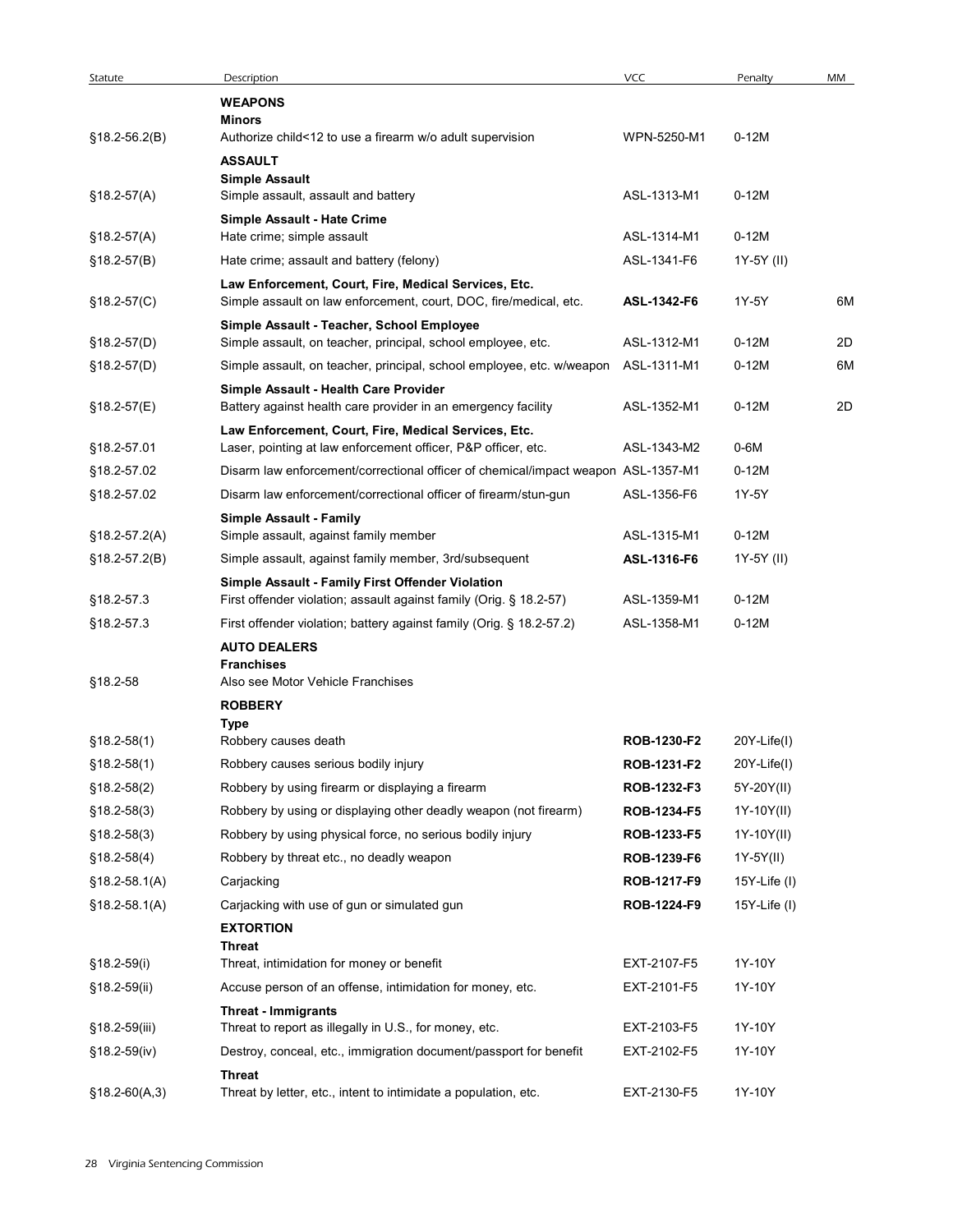| Statute           | Description                                                                                 | <b>VCC</b>         | Penalty           | MM   |
|-------------------|---------------------------------------------------------------------------------------------|--------------------|-------------------|------|
|                   | <b>EXTORTION</b>                                                                            |                    |                   |      |
| $$18.2-60(A,3)$   | Threat - by Minor<br>Threat by letter, etc., intent to intimidate a population, etc., (<18) | EXT-2131-M1        | $0-12M$           |      |
|                   | <b>Threat</b>                                                                               |                    |                   |      |
| $$18.2-60(A,1)$   | Threat by letter, communication, or electronic message                                      | EXT-2106-F6        | 1Y-5Y             |      |
| $§18.2-60(A,1)$   | Threat by letter, etc., with terroristic intent                                             | EXT-2104-F5        | 1Y-10Y            |      |
|                   | School                                                                                      |                    |                   |      |
| $$18.2-60(A,2)$   | Threat by writing or electronic message to kill or do harm                                  | EXT-2105-F6        | 1Y-5Y             |      |
| $$18.2-60(B,i)$   | Orally threaten school employee on school property                                          | EXT-2113-M1        | $0-12M$           |      |
|                   | <b>Health Care Provider</b>                                                                 |                    |                   |      |
| $$18.2-60(B, ii)$ | Orally threaten health care provider engaged in duties                                      | EXT-2117-M1        | $0-12M$           |      |
|                   | Governor                                                                                    |                    |                   |      |
| §18.2-60.1        | Threaten governor or family                                                                 | EXT-2108-F6        | 1Y-5Y (II)        |      |
|                   | <b>STALKING</b><br><b>Type Not Clear</b>                                                    |                    |                   |      |
| §18.2-60.3        | Stalking - Type not clear from record                                                       | STK-2121-S9        |                   |      |
|                   | Type                                                                                        |                    |                   |      |
| $$18.2-60.3(A)$   | Stalking with intent to cause fear, assault or injury                                       | STK-2109-M1        | $0-12M$           |      |
| $$18.2-60.3(B)$   | Stalking with intent to cause fear, etc., 2nd offense w/in 5 years                          | STK-2116-F6        | 1Y-5Y (II)        |      |
|                   | <b>PROTECTIVE ORDERS</b>                                                                    |                    |                   |      |
|                   | Other<br>Violation of a protective order (general)                                          | PRT-2114-M1        | $0-12M$           |      |
| $$18.2-60.4(A)$   |                                                                                             |                    |                   |      |
| $$18.2 - 60.4(A)$ | Violation of protective order (violence) 2nd w/in 5 yrs.                                    | PRT-5066-M1        | $0-12M$           | 60D  |
| $$18.2-60.4(A)$   | Violation of protective order (violence) 3rd w/in 20 yrs.                                   | PRT-5067-F6        | 1Y-5Y (II)        | 6M   |
| $$18.2-60.4(B)$   | Armed with deadly weapon, violation of protective order while                               | PRT-5074-F6        | 1Y-5Y (II)        |      |
| $$18.2-60.4(C)$   | Assault with injury to person with protective order                                         | PRT-5063-F6        | 1Y-5Y (II)        |      |
| $$18.2-60.4(C)$   | Enter home of person with protective order                                                  | PRT-5064-F6        | 1Y-5Y (II)        |      |
| $$18.2-60.4(C)$   | Stalk person with protective order                                                          | PRT-5075-F6        | 1Y-5Y (II)        |      |
|                   | <b>TRACKING DEVICE</b><br><b>Unauthorized Use</b>                                           |                    |                   |      |
| §18.2-60.5        | Unauthorized use of electronic tracking device                                              | TRK-2129-M1        | $0-12M$           |      |
|                   | <b>SEXUAL ASSAULT</b>                                                                       |                    |                   |      |
|                   | Rape, Forcible                                                                              |                    |                   |      |
| §18.2-61          | Rape, Forcible - Type not clear from record                                                 | RAP-1162-F9        |                   |      |
| $$18.2-61(A)$     | Spouse by force, threat, etc.                                                               | RAP-1141-F9        | 5Y-Life (I)       |      |
| $$18.2-61(A,i)$   | Intercourse with victim by force, threat or intimidation                                    | RAP-1129-F9        | 5Y-Life (I)       |      |
| $$18.2-61(A, ii)$ | Intercourse w/victim thru mental incapacity/helplessness                                    | RAP-1128-F9        | 5Y-Life (I)       |      |
| §18.2-61(A,iii)   | Intercourse with victim under age 13                                                        | <b>RAP-1130-F9</b> | 5Y-Life (I)       |      |
| §18.2-61(A,iii)   | Intercourse with victim under age 13 (indicted as an adult)                                 | RAP-1131-F9        | Life-Life (I)     | Life |
| §18.2-61(A,iii)   | Intercourse with victim under age 13, w/kidnapping, burglary, wounding                      | RAP-1150-F9        | $25Y$ -Life $(1)$ | 25Y  |
|                   | <b>Carnal Knowledge/Statutory Rape No Force</b>                                             |                    |                   |      |
| $$18.2-63(A)$     | Age of victim 13, 14                                                                        | <b>RAP-1124-F4</b> | 2Y-10Y (II)       |      |
| $$18.2-63(B)$     | Consenting victim age 13,14 - accused minor 3+ yrs. older                                   | RAP-1123-F6        | 1Y-5Y             |      |
| $$18.2-63(B)$     | Consenting victim age 13,14 - accused minor < 3 yrs. older                                  | RAP-1119-M4        | Fine              |      |
| §18.2-64.1        | Person providing service under purview of court, corrections                                | RAP-1125-F6        | 1Y-5Y (II)        |      |
| §18.2-64.2        | Carnal knowledge by employee of bail bond company                                           | RAP-1117-F6        | 1Y-5Y             |      |
|                   | Carnal knowledge of person detained etc., by DOC, DJJ staff or LEO                          | RAP-1118-F6        |                   |      |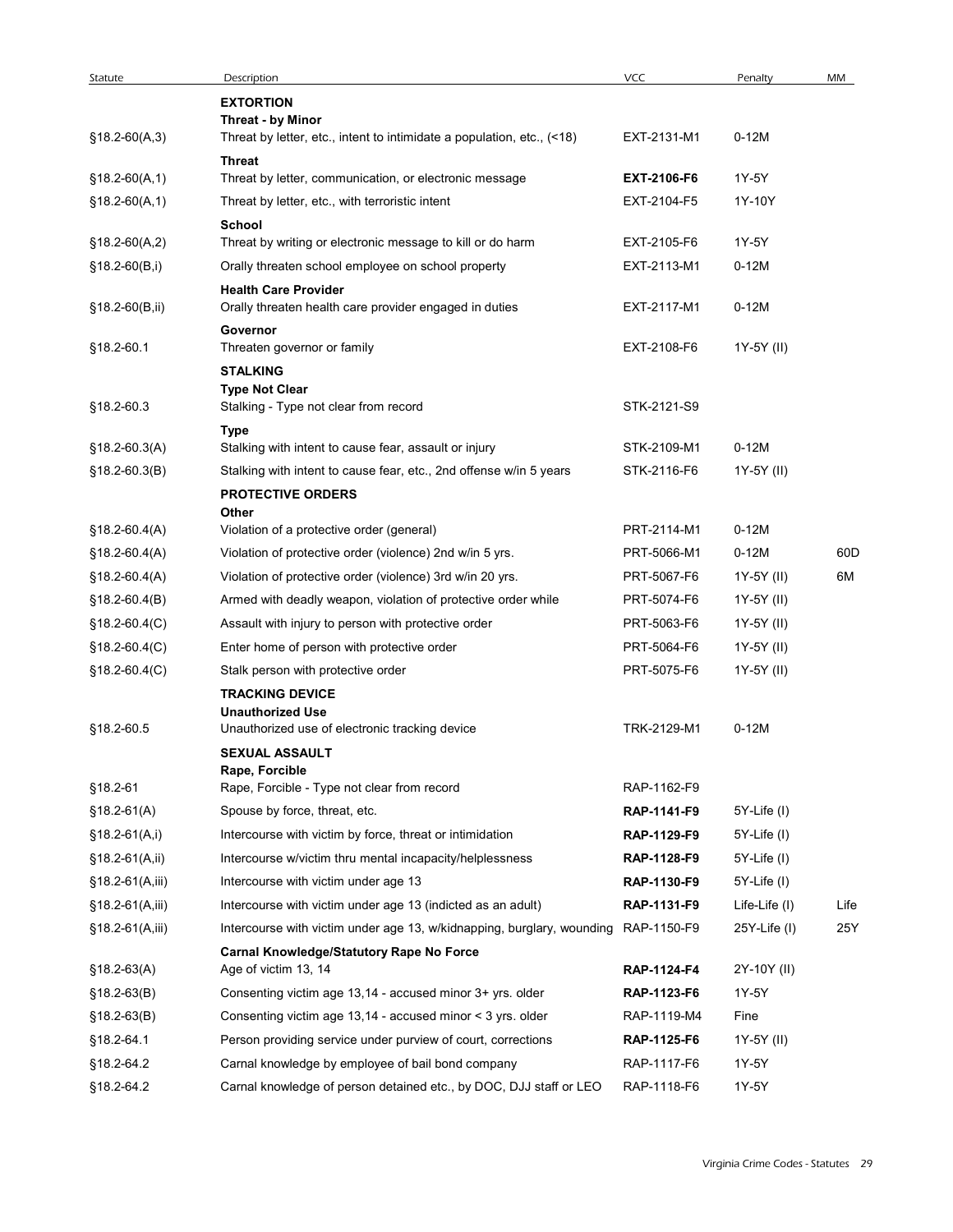| Statute             | Description                                                                                           | VCC                | Penalty           | MM       |
|---------------------|-------------------------------------------------------------------------------------------------------|--------------------|-------------------|----------|
|                     | <b>SEXUAL ASSAULT</b>                                                                                 |                    |                   |          |
|                     | Sodomy, Forcible                                                                                      |                    |                   |          |
| §18.2-67.1          | Sodomy, Forcible - Type not clear from record                                                         | RAP-1165-F9        |                   |          |
| $$18.2-67.1(A)$     | Spouse by force, threat, etc.                                                                         | RAP-1142-F9        | 5Y-Life (I)       |          |
| $§18.2-67.1(A,1)$   | Victim under age 13                                                                                   | RAP-1133-F9        | 5Y-Life (I)       |          |
| $§18.2-67.1(A,1)$   | Victim under age 13 (indicted as an adult)                                                            | RAP-1153-F9        | Life-Life (I)     | Life     |
| $$18.2-67.1(A,1)$   | Victim under age 13, w/kidnapping, burglary, wounding                                                 | RAP-1151-F9        | 25Y-Life (I)      | 25Y      |
| $§18.2-67.1(A,2)$   | By force, threat, mental incap/helplessness of victim age 13+                                         | RAP-1132-F9        | 5Y-Life (I)       |          |
| §18.2-67.2          | <b>Object Sexual Penetration</b><br>Object Sexual Penetration - Type not clear from record            | RAP-1166-F9        |                   |          |
| $$18.2-67.2(A)$     | Spouse by force, threat, etc.                                                                         | RAP-1143-F9        | 5Y-Life (I)       |          |
| $$18.2-67.2(A,1)$   | Victim under age 13 (indicted as an adult)                                                            | RAP-1154-F9        | Life-Life (I)     | Life     |
| $$18.2-67.2(A,1)$   | Victim under age 13                                                                                   | RAP-1136-F9        | 5Y-Life (I)       |          |
| $$18.2-67.2(A,1)$   | Victim under age 13, w/kidnapping, burglary, wounding                                                 | RAP-1152-F9        | $25Y$ -Life $(1)$ | 25Y      |
| §18.2-67.2(A,2)     | By force, threat, intim. or via mental incap/helpless of victim                                       | RAP-1135-F9        | 5Y-Life (I)       |          |
|                     | <b>Aggravated Sexual Battery</b>                                                                      |                    |                   |          |
| §18.2-67.3          | Aggravated Sexual Battery - Type not clear from record                                                | RAP-1159-F9        | 1Y-20Y (II)       |          |
| $$18.2-67.3(A,1)$   | Victim under age 13                                                                                   | RAP-1121-F9        | 1Y-20Y (II)       |          |
| $$18.2-67.3(A,2)$   | Mental incapacity or helplessness, through the use of                                                 | <b>RAP-1144-F9</b> | 1Y-20Y (II)       |          |
| $$18.2-67.3(A,3)$   | Parent/grandparent, etc., with child age 13 to 17                                                     | RAP-1148-F9        | 1Y-20Y (II)       |          |
| $$18.2-67.3(A,4,a)$ | Force, threat, intimidation of victim age 13 or 14                                                    | RAP-1145-F9        | 1Y-20Y (II)       |          |
| $$18.2-67.3(A,4,b)$ | Force, threat, intimidation with serious injury                                                       | RAP-1146-F9        | 1Y-20Y (II)       |          |
| $$18.2-67.3(A,4,c)$ | Force, threat, intimidation with threat of weapon                                                     | RAP-1147-F9        | 1Y-20Y (II)       |          |
| $$18.2-67.3(A,5)$   | Battery as treatment, not recognized in the profession                                                | RAP-1116-F9        | 1Y-20Y (II)       |          |
|                     | <b>Battery</b>                                                                                        |                    |                   |          |
| $$18.2-67.4(A,i)$   | Battery, sexual                                                                                       | RAP-1122-M1        | $0-12M$           |          |
| §18.2-67.4(A,ii)    | Battery, sexual w/in 2 yrs., > 1 occasion or > 1 complaining witness                                  | RAP-1180-M1        | $0-12M$           |          |
| §18.2-67.4(A,iii)   | Battery, sexual of inmate, etc., by DOC/jail, etc., employee                                          | RAP-1175-M1        | $0-12M$           |          |
| $$18.2-67.4(A,iv)$  | Battery, sexual of probationer, parolee, pretrial, etc., by employee                                  | RAP-1177-M1        | $0-12M$           |          |
| $$18.2-67.4:1(A)$   | <b>Battery, Infected Sexual</b><br>Sexual behavior with intent to transmit and transmits infection    | RAP-1174-F6        | 1Y-5Y (II)        |          |
|                     | <b>Sexual Abuse</b>                                                                                   |                    |                   |          |
| §18.2-67.4:2        | Sexual abuse of child age 13, 14                                                                      | RAP-1179-M1        | $0-12M$           |          |
|                     | <b>Attempts, Felony</b>                                                                               |                    |                   |          |
| §18.2-67.5          | Use VCC for actual crime & change "F" to "A" in code                                                  |                    | Varies (II)       |          |
| §18.2-67.5:1        | <b>Third Conviction, Sexual Abuse</b><br>3rd conviction, consensual intercourse, sodomy, with a child | RAP-1139-F6        | 1Y-5Y             |          |
| §18.2-67.5:1        | 3rd conviction, indecent exposure                                                                     | RAP-1140-F6        | 1Y-5Y             |          |
| §18.2-67.5:1        | 3rd conviction, peeping                                                                               | RAP-1149-F6        | 1Y-5Y             |          |
| §18.2-67.5:1        | 3rd conviction, sexual battery                                                                        | RAP-1137-F6        | 1Y-5Y (II)        |          |
| §18.2-67.5:1        | 3rd conviction, sexual battery, attempted                                                             | RAP-1138-F6        | 1Y-5Y (II)        |          |
|                     |                                                                                                       |                    |                   |          |
| §18.2-67.5:2        | <b>Subsequent Violent Felony</b><br>Use VCC for offense & change position 8 of VCC to "X"             |                    | Max. (II)         | $5 - 20$ |
| §18.2-67.5:3        | Use VCC for offense & change position 8 of VCC to "X"                                                 |                    | Max. $(1/11)$     | 10Y-     |
|                     | <b>ABORTION</b>                                                                                       |                    |                   |          |
|                     | Type                                                                                                  |                    |                   |          |
| §18.2-71            | Producing                                                                                             | ABO-1405-F4        | 2Y-10Y            |          |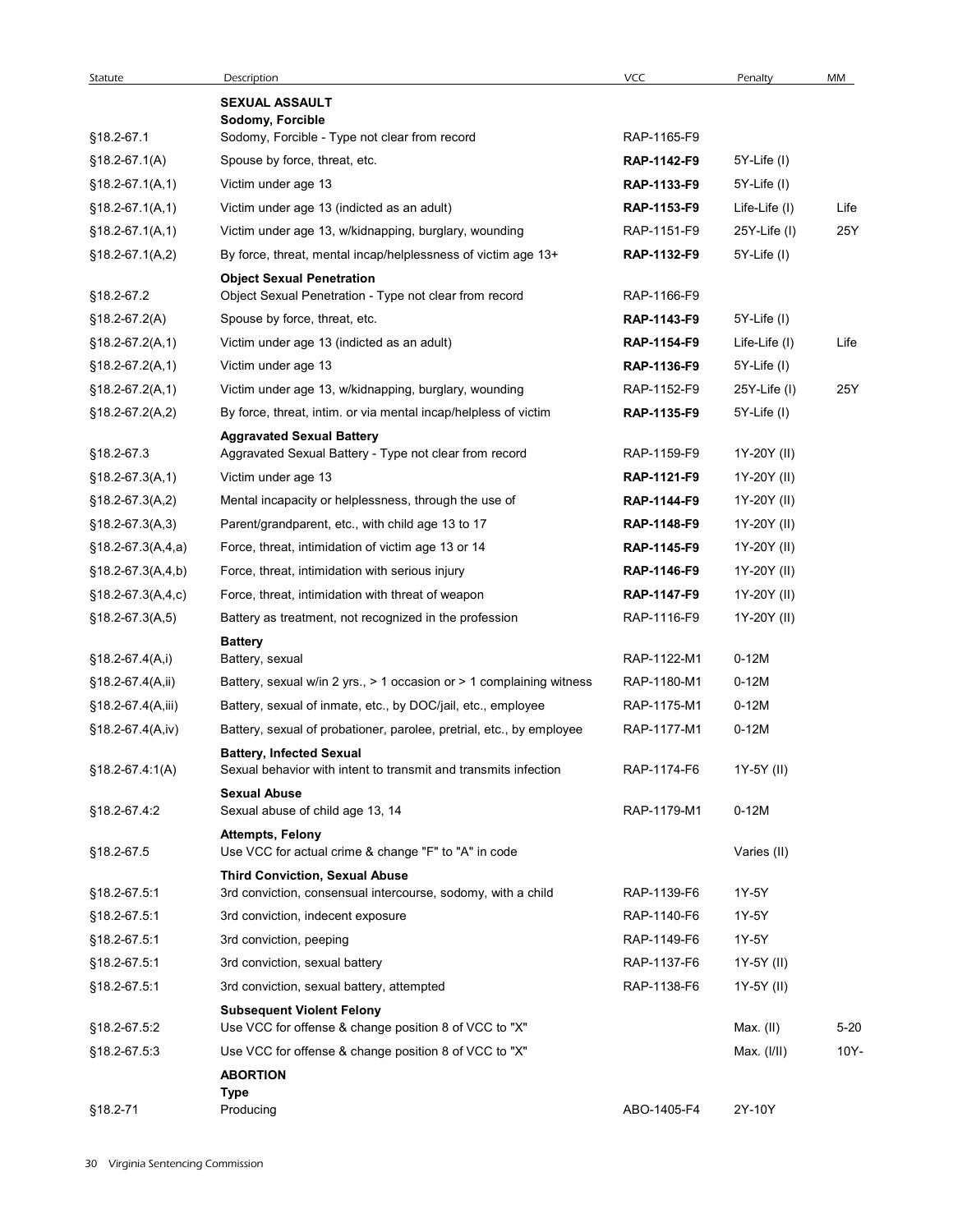| Statute              | Description                                                                                                                   | <b>VCC</b>                               | Penalty                        | MM |
|----------------------|-------------------------------------------------------------------------------------------------------------------------------|------------------------------------------|--------------------------------|----|
|                      | <b>ABORTION</b><br>Type                                                                                                       |                                          |                                |    |
| §18.2-71.1           | Partial birth infanticide, perform                                                                                            | ABO-1404-F4                              | 2Y-10Y                         |    |
| §18.2-76.1           | Encourage, promote, advertise                                                                                                 | ABO-1406-M3                              | Fine                           |    |
|                      | ARSON, EXPLOSIVES, BOMBS                                                                                                      |                                          |                                |    |
| §18.2-77(A,i)        | <b>Building, Dwelling Place/Church</b><br>Occupied dwelling/church, burn                                                      | ARS-2003-F9                              | 5Y-Life (I)                    |    |
| §18.2-77(A,ii)       | Occupied dwelling/church, aid or procure burning                                                                              | ARS-2004-F9                              | 5Y-Life (I)                    |    |
| $$18.2-77(B)$        | Unoccupied dwelling/church, burn                                                                                              | ARS-2005-F4                              | 2Y-10Y                         |    |
|                      | <b>Building, Public</b>                                                                                                       |                                          |                                |    |
| §18.2-79<br>§18.2-79 | Occupied<br>Unoccupied                                                                                                        | ARS-2008-F3<br>ARS-2009-F4               | 5Y-20Y (II)<br>2Y-10Y          |    |
|                      | <b>Building, Other</b>                                                                                                        |                                          |                                |    |
| §18.2-80             | Occupied                                                                                                                      | ARS-2001-F3                              | 5Y-20Y (II)                    |    |
| §18.2-80             | Unoccupied - value less than \$1000                                                                                           | ARS-2013-M1                              | $0-12M$                        |    |
| §18.2-80             | Unoccupied - value \$1000 or more                                                                                             | ARS-2012-F4                              | 2Y-10Y                         |    |
| §18.2-81             | Personal Property, Standing Grain, Etc.<br>Value less than \$1000, destroy maliciously or w/intent to defraud                 | ARS-2019-M1                              | $0-12M$                        |    |
| §18.2-81             | Value \$1000 or more, destroy maliciously or w/intent to defraud                                                              | ARS-2018-F4                              | 2Y-10Y                         |    |
|                      | Other                                                                                                                         |                                          |                                |    |
| §18.2-82             | During felony                                                                                                                 | ARS-2017-F4                              | 2Y-10Y                         |    |
| §18.2-83             | <b>Threat or False Communication</b><br>Offender under 15                                                                     | ARS-2024-M1                              | $0-12M$                        |    |
| §18.2-83             | Offender 15 or over                                                                                                           | ARS-2023-F5                              | 1Y-10Y                         |    |
|                      | <b>Bomb</b>                                                                                                                   |                                          |                                |    |
| §18.2-84             | Enticement to bomb                                                                                                            | ARS-2015-F5                              | 1Y-10Y                         |    |
| §18.2-85<br>§18.2-85 | Hoax firebomb, explosive, construct, use or send<br>Manufacture or possession of firebomb, explosive, etc.                    | ARS-2025-F6<br>ARS-2016-F5               | 1Y-5Y (II)<br>1Y-10Y (II)      |    |
|                      | Fire - Woods, Etc.                                                                                                            |                                          |                                |    |
| §18.2-86             | Set fire to woods, grass, fence, land - maliciously                                                                           | ARS-2020-F6                              | 1Y-5Y                          |    |
| §18.2-87             | Set fire to woods, grass, fence damaging other                                                                                | ARS-2021-M1                              | $0-12M$                        |    |
|                      | <b>Bomb</b>                                                                                                                   |                                          |                                |    |
| §18.2-87.1           | Smoke bomb in public building<br>Fire - Woods, Etc.                                                                           | ARS-2022-M2                              | 0-6M                           |    |
| §18.2-88             | Carelessly cause brush fire                                                                                                   | ARS-2014-M4                              | Fine                           |    |
|                      | <b>BURGLARY</b>                                                                                                               |                                          |                                |    |
| §18.2-89             | Common Law - Larceny, Other Felony/Night<br>Dwelling at night w/intent to commit felony or larceny                            | <b>BUR-2221-F3</b>                       | 5Y-20Y (II)                    |    |
| §18.2-89             | Dwelling at night w/intent to commit felony/larceny - deadly weapon                                                           | <b>BUR-2222-F2</b>                       | $20Y$ -Life (I)                |    |
|                      | Statutory - Murder, Rape, Rob, Arson                                                                                          |                                          |                                |    |
| §18.2-90             | Dwelling house with intent to commit murder, rape, rob, arson                                                                 | BUR-2211-F3                              | 5Y-20Y (II)                    |    |
| §18.2-90             | Dwelling house with intent to murder, etc. - deadly weapon                                                                    | <b>BUR-2212-F2</b>                       | $20Y$ -Life (I)                |    |
| §18.2-90<br>§18.2-90 | Other structure with intent to commit murder, rape, rob, arson<br>Other structure with intent to murder, etc. - deadly weapon | <b>BUR-2218-F3</b><br><b>BUR-2215-F2</b> | 5Y-20Y (II)<br>$20Y$ -Life (I) |    |
|                      | Statutory - Other Felony, Assault & Batter                                                                                    |                                          |                                |    |
| §18.2-91             | Dwelling house with intent to commit larceny, A&B, etc.                                                                       | <b>BUR-2213-F9</b>                       | 1Y-20Y (II)                    |    |
| §18.2-91             | Dwelling with intent to commit larceny, A&B, etc. - deadly weapon                                                             | <b>BUR-2214-F2</b>                       | $20Y$ -Life (I)                |    |
| §18.2-91             | Other structure with intent to commit larceny, A&B, etc.                                                                      | <b>BUR-2216-F9</b>                       | 1Y-20Y (II)                    |    |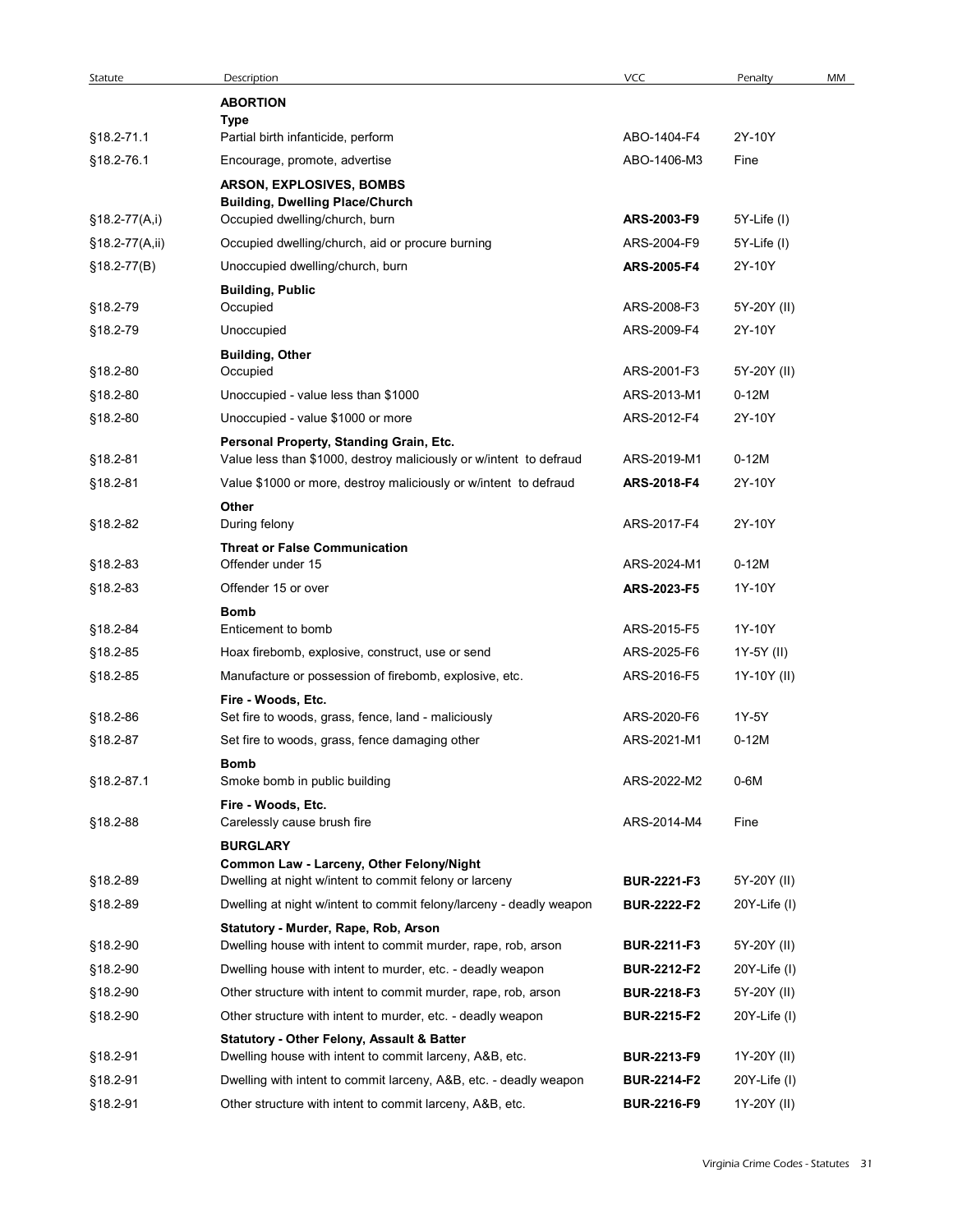| Statute                          | Description                                                                                             | VCC                        | Penalty            | MM |
|----------------------------------|---------------------------------------------------------------------------------------------------------|----------------------------|--------------------|----|
|                                  | <b>BURGLARY</b><br>Statutory - Other Felony, Assault & Batter                                           |                            |                    |    |
| §18.2-91                         | Other structure with intent to commit larceny, A&B, etc. - weapon                                       | <b>BUR-2217-F2</b>         | 20Y-Life (I)       |    |
| §18.2-92                         | <b>Breaking &amp; Entering - Other Misdemeanors</b><br>Occupied dwelling, enter, intent to commit misd. | <b>BUR-2219-F6</b>         | 1Y-5Y (II)         |    |
| §18.2-92                         | Occupied dwelling, enter, intent to commit misd. - deadly weapon                                        | <b>BUR-2220-F2</b>         | 20Y-Life (I)       |    |
| §18.2-93                         | <b>Bank</b><br>Entering bank armed with intent to commit larceny                                        | <b>BUR-2207-F2</b>         | 20Y-Life (I)       |    |
| §18.2-94                         | Tools, Burglarious, Etc.<br>Possession of tools w/intent to commit burglary, robbery or larceny         | <b>BUR-2206-F5</b>         | 1Y-10Y             |    |
|                                  | <b>LARCENY</b><br>Grand                                                                                 |                            |                    |    |
| §18.2-95(i)                      | \$5 or more from person                                                                                 | LAR-2361-F9                | 1Y-20Y             |    |
| §18.2-95(ii)                     | <b>Auto or Motor Vehicle</b><br>Auto theft - grand larceny                                              | LAR-2404-F9                | 1Y-20Y             |    |
| §18.2-95(ii)                     | Grand<br>\$1000 or more not from person                                                                 | LAR-2359-F9                | 1Y-20Y             |    |
| §18.2-95(iii)                    | Firearm<br>Firearms, regardless of value, not from person                                               | LAR-2383-F9                | 1Y-20Y             |    |
|                                  | Petit                                                                                                   |                            |                    |    |
| §18.2-96(1)<br>§18.2-96(2)       | Less than \$5 from person<br>Less than \$1000 not from person                                           | LAR-2367-M1<br>LAR-2366-M1 | $0-12M$<br>$0-12M$ |    |
|                                  | <b>Serial Number</b>                                                                                    |                            |                    |    |
| §18.2-96.1                       | Altering, defacing, removing, possessing serial no. < \$1000                                            | LAR-2371-M1                | $0-12M$            |    |
| §18.2-96.1                       | Altering, defacing, removing, possessing serial no. ≥ \$1000                                            | LAR-2372-F5                | 1Y-10Y             |    |
| §18.2-97                         | <b>Animals</b><br>Animals (dog, horse, pony, mule, cow, steer, bull, calf)                              | LAR-2317-F5                | 1Y-10Y             |    |
| §18.2-97                         | Certain animals and poultry worth less than \$1000                                                      | LAR-2318-F6                | 1Y-5Y              |    |
| §18.2-97.1                       | Removal of electronic/radio transmitter from: dog, hawk, owl, falcon                                    | LAR-2316-M1                | $0-12M$            |    |
|                                  | Bank Notes, Checks, Etc.                                                                                |                            |                    |    |
| §18.2-98                         | Or any book of accounts - value < \$1000                                                                | LAR-2335-M1                | $0-12M$            |    |
| §18.2-98                         | Or any book of accounts - value \$1000 or more                                                          | LAR-2334-F9                | 1Y-20Y             |    |
| §18.2-100                        | <b>Agriculture</b><br>Crops by tenant                                                                   | LAR-2357-M3                | Fine               |    |
|                                  | <b>Levied Goods</b>                                                                                     |                            |                    |    |
| §18.2-101                        | Fraudulently sell, remove, etc., less than \$1000                                                       | LAR-2396-M1                | $0-12M$            |    |
| §18.2-101                        | Fraudulently sell, remove, etc., \$1000 or more<br><b>Unauthorized Use</b>                              | LAR-2395-F9                | 1Y-20Y             |    |
| §18.2-102                        | Unauthorized use of animal, auto, boat worth < \$1000                                                   | LAR-2413-M1                | $0-12M$            |    |
| §18.2-102                        | Unauthorized use of animal, auto, boat worth \$1000 or more<br>Other                                    | LAR-2412-F6                | 1Y-5Y              |    |
| §18.2-102.1                      | Shopping cart, removal from store premises                                                              | LAR-2374-M3                | Fine               |    |
|                                  | <b>Milk Crates</b>                                                                                      |                            |                    |    |
| §18.2-102.2(1)                   | Take, buy, sell, or dispose of w/out consent of owner                                                   | LAR-2305-M4<br>LAR-2306-M4 | Fine               |    |
| §18.2-102.2(2)<br>§18.2-102.2(3) | Refuse to return to owner/agent<br>Deface, erase, cover up, insignia or label of owner                  | LAR-2307-M4                | Fine<br>Fine       |    |
|                                  | <b>Concealing, Possessing Merchandise</b>                                                               |                            |                    |    |
| §18.2-103                        | Shoplift, alter price tags, < \$1000                                                                    | LAR-2337-M1                | $0-12M$            |    |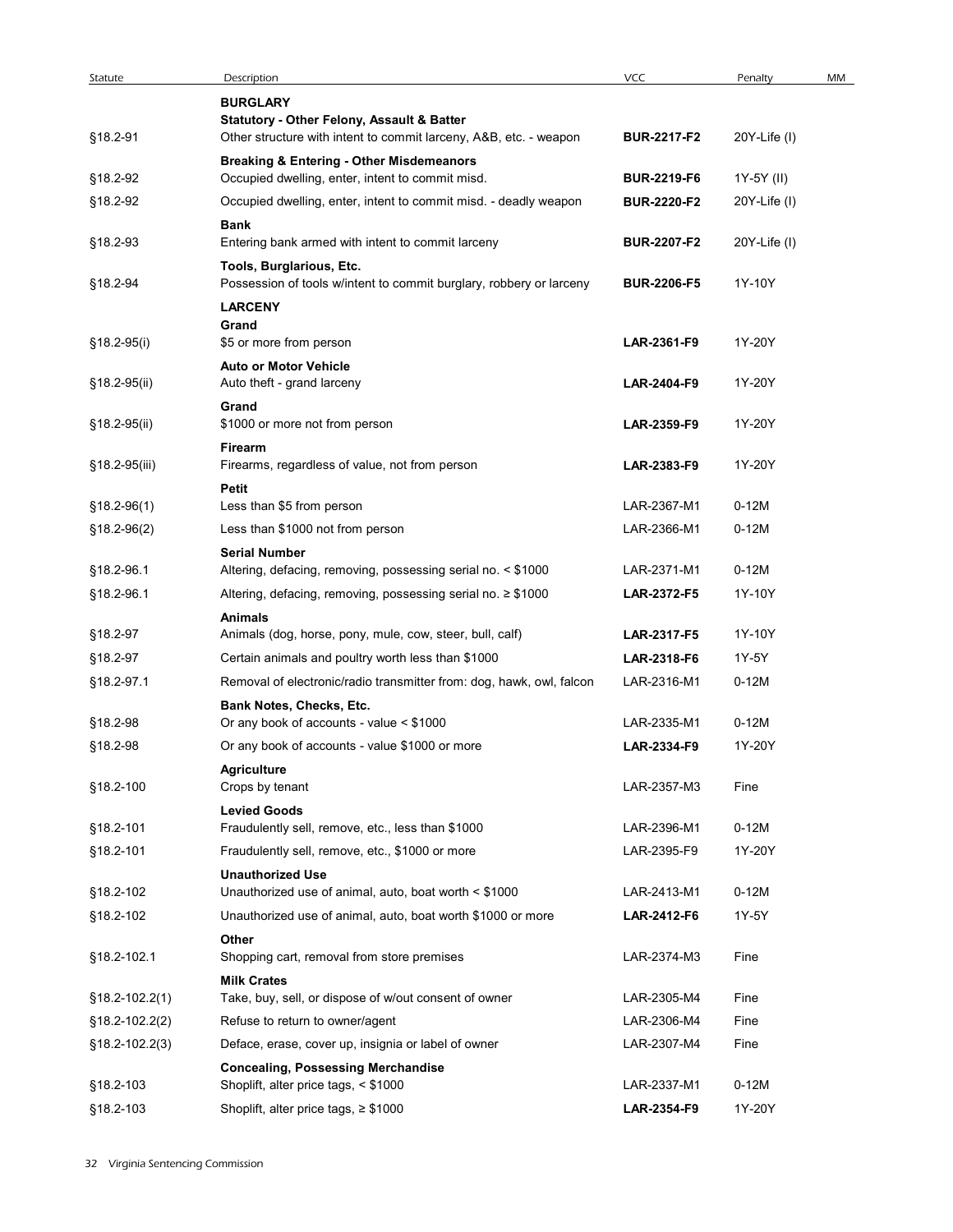| Statute             | Description                                                                                                      | <b>VCC</b>                 | Penalty           | MM |
|---------------------|------------------------------------------------------------------------------------------------------------------|----------------------------|-------------------|----|
|                     | <b>LARCENY</b>                                                                                                   |                            |                   |    |
| §18.2-103           | <b>Shoplifting</b><br>See Larceny, concealing, etc.                                                              |                            |                   |    |
|                     |                                                                                                                  |                            |                   |    |
| §18.2-105.2         | <b>Concealing, Possessing Merchandise - Device</b><br>Make, sell, possess device made to shield shoplifted goods | LAR-2377-M1                | $0-12M$           |    |
|                     | Other                                                                                                            |                            |                   |    |
| §18.2-107           | Public record, theft or destruction of                                                                           | LAR-2373-F6                | 1Y-5Y             |    |
|                     | <b>Receiving/Possession</b>                                                                                      |                            |                   |    |
| $$18.2-108(A)$      | Receive stolen property/goods - less than \$1000                                                                 | LAR-2809-M1                | $0-12M$           |    |
| $$18.2 - 108(A)$    | Receive stolen property/goods - \$1000 or more                                                                   | LAR-2808-F9                | 1Y-20Y            |    |
| $$18.2 - 108(B)$    | Receive goods used in an investigation valued at less than \$1000                                                | LAR-2352-M1                | $0-12M$           |    |
| $$18.2 - 108(B)$    | Receive goods used in an investigation valued at \$1000 or more                                                  | LAR-2353-F9                | 1Y-20Y            |    |
| $$18.2 - 108.01(A)$ | Receiving/Possession - Intent to Sell<br>Intent to sell/distribute stolen property valued at \$1000 or more      | LAR-2302-F9                | 2Y-20Y            |    |
| §18.2-108.01(B)     | Intent to sell/distribute stolen property aggregate value \$1000 +                                               | LAR-2303-F5                | 1Y-10Y            |    |
|                     | Firearm                                                                                                          |                            |                   |    |
| §18.2-108.1         | Receive stolen firearm                                                                                           | LAR-2817-F6                | 1Y-5Y             |    |
|                     | <b>Receiving/Possession</b>                                                                                      |                            |                   |    |
| §18.2-109           | Receipt or transfer of stolen - vehicle, aircraft, or boat                                                       | LAR-2810-F6                | 1Y-5Y             |    |
|                     | <b>Embezzlement</b>                                                                                              |                            |                   |    |
| §18.2-111           | Embezzlement, less than \$1000                                                                                   | LAR-2708-M1                | $0-12M$           |    |
| §18.2-111           | Embezzlement, \$1000 or more                                                                                     | LAR-2707-F9                | 1Y-20Y            |    |
| §18.2-111.2         | Employer fails to pay withheld child support, < \$1000                                                           | LAR-2398-M1                | $0-12M$           |    |
| §18.2-111.2         | Employer fails to pay withheld child support, $\geq$ \$1000                                                      | LAR-2397-F9                | 1Y-20Y            |    |
| §18.2-112           | Embezzlement by public officer                                                                                   | LAR-2706-F4                | 2Y-10Y            |    |
|                     | Public Assets - Full-time Employee, Etc.<br>Full-time officer etc., use of public assets, > \$1000 in 12 mos.    | LAR-2705-F4                | 2Y-10Y            |    |
| $$18.2 - 112.1(B)$  | Public Assets - Non-full-time Employee, Etc.                                                                     |                            |                   |    |
| $$18.2 - 112.1(C)$  | Non-full-time officer etc., use of public assets, > \$1000 in 12 months                                          | LAR-2715-M1                | $0-12M$           |    |
|                     | <b>Embezzlement</b>                                                                                              |                            |                   |    |
| §18.2-113           | Financial officer, fraudulent entry by                                                                           | LAR-2336-F4                | 2Y-10Y            |    |
|                     | <b>Special Commissioner</b>                                                                                      |                            |                   |    |
| §18.2-114.1         | Special commissioner, fail to account for money - < \$1000                                                       | LAR-2375-M1                | $0-12M$           |    |
| §18.2-114.1         | Special commissioner, fail to account for money - \$1000 or more                                                 | LAR-2382-F9                | 1Y-20Y            |    |
| §18.2-115           | <b>Titled to Another</b><br>Conversion by fraud, of property titled to other - < \$1000                          | LAR-2356-M1                | $0-12M$           |    |
| §18.2-115           | Conversion by fraud, of property titled to other - $\geq$ \$1000                                                 | LAR-2379-F9                | 1Y-20Y            |    |
|                     | <b>Auto or Motor Vehicle</b>                                                                                     |                            |                   |    |
| §18.2-115.1         | Motor vehicle, unlawful sublease                                                                                 | LAR-2414-M3                | Fine              |    |
|                     | <b>Approval or Selection Goods</b>                                                                               |                            |                   |    |
| §18.2-116           | Goods on approval, fail to pay or return goods - < \$1000                                                        | LAR-2358-M1                | $0-12M$           |    |
| §18.2-116           | Goods on approval, fail to pay or return goods - $\geq$ \$1000                                                   | LAR-2380-F9                | 1Y-20Y            |    |
|                     | <b>Fail to Return</b>                                                                                            |                            |                   |    |
| §18.2-117           | Bailee - fail to return animal, auto, etc., < \$1000                                                             | LAR-2320-M1                | $0-12M$           |    |
| §18.2-117           | Bailee - fail to return animal, auto, etc., ≥ \$1000                                                             | LAR-2321-F9                | 1Y-20Y            |    |
| §18.2-117           | Bailee - fail to return animal, auto, etc. - Type not clear                                                      | LAR-2319-S9                |                   |    |
|                     | <b>Rental Property</b>                                                                                           |                            |                   |    |
| §18.2-118           | Leased personal property, fail to return, < \$1000<br>Leased personal property, fail to return, ≥ \$1000         | LAR-2362-M1<br>LAR-2381-F9 | $0-12M$<br>1Y-20Y |    |
| §18.2-118           |                                                                                                                  |                            |                   |    |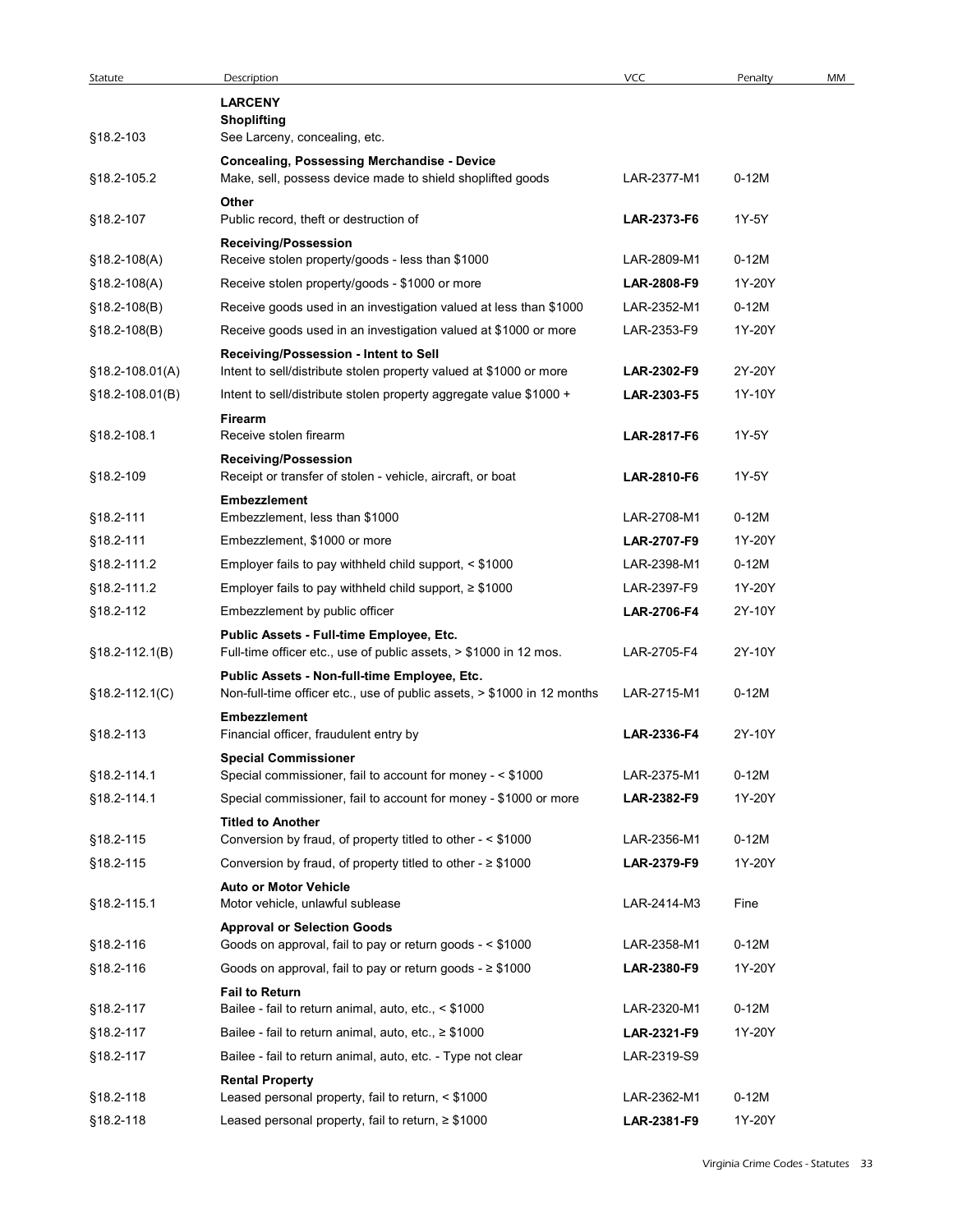| Statute            | Description                                                     | VCC         | Penalty | MM |
|--------------------|-----------------------------------------------------------------|-------------|---------|----|
|                    | <b>TRESPASS</b>                                                 |             |         |    |
| §18.2-119          | Other<br>After being forbidden to do so                         | TRS-5709-M1 | $0-12M$ |    |
|                    |                                                                 |             |         |    |
| §18.2-119.1        | Post no trespassing signs on land of another                    | TRS-5701-M3 | Fine    |    |
| §18.2-120          | Incite, instigate                                               | TRS-5715-M1 | $0-12M$ |    |
|                    | <b>Hate Crime</b>                                               |             |         |    |
| §18.2-121          | Hate crime; intent to damage property                           | TRS-5728-F6 | 1Y-5Y   |    |
|                    | <b>Interfere With Property</b>                                  |             |         |    |
| §18.2-121          | Intent to damage property/interfere w/property rights           | TRS-5717-M1 | $0-12M$ |    |
|                    | <b>Animals</b>                                                  |             |         |    |
| §18.2-121.1        | Permitting animals to run loose                                 | TRS-5719-M4 | Fine    |    |
|                    | Other                                                           |             |         |    |
| §18.2-121.2        | Spotlight on agricultural land                                  | TRS-5723-M3 | Fine    |    |
|                    | Aircraft, Unmanned (Drones)                                     |             |         |    |
| $§18.2-121.3(A,i)$ | Enter property of another to harass, etc., with a drone         | TRS-5745-M1 | $0-12M$ |    |
| §18.2-121.3(A,ii)  | Take off/land in violation of FAA/UAS restrictions              | TRS-5744-M1 | $0-12M$ |    |
|                    | Cemetery/Church                                                 |             |         |    |
| §18.2-125          | At night in cemetery                                            | TRS-5710-M4 | Fine    |    |
|                    | Dead Human Body, Displace or Defile                             |             |         |    |
| $$18.2-126(A)$     | Disinter, displace body from vault, grave, other burial place   | TRS-5726-F4 | 2Y-10Y  |    |
| $$18.2-126(B)$     | Physically defile dead human body                               | TRS-5729-F6 | 1Y-5Y   |    |
|                    | Cemetery/Church                                                 |             |         |    |
| $$18.2-127(A)$     | Injury to cemetery, church property                             | TRS-5716-M1 | $0-12M$ |    |
|                    |                                                                 | TRS-5743-M1 | $0-12M$ |    |
| $§18.2-127(B)$     | Dead animal placed on church property                           |             |         |    |
| $$18.2-127(C)$     | Injury to cemetery, church property, or affixed object          | TRS-5727-F6 | 1Y-5Y   |    |
|                    | <b>School Property/Church Property</b>                          |             |         |    |
| $$18.2-128(A)$     | School property or church property at night                     | TRS-5722-M3 | Fine    |    |
|                    | <b>School Property</b>                                          |             |         |    |
| $$18.2 - 128(B)$   | Intent to abduct from school property/bus, (not parent)         | TRS-5707-F6 | 1Y-5Y   |    |
|                    | <b>School Property/Church Property</b>                          |             |         |    |
| $$18.2 - 128(B)$   | Remain on school/church property, bus after being told to leave | TRS-5708-M1 | $0-12M$ |    |
|                    | Peeping                                                         |             |         |    |
| $$18.2-130(A)$     | Peep or spy into dwelling place                                 | TRS-5718-M1 | $0-12M$ |    |
| $$18.2-130(B)$     | Use peephole or other aperture to view nonconsenting person     | TRS-5700-M1 | $0-12M$ |    |
| §18.2-130.1        | Peep or spy into dwelling by electronic device                  | TRS-5747-M1 | $0-12M$ |    |
|                    | Other                                                           |             |         |    |
| §18.2-131          | Upon licensed shooting preserve                                 | TRS-5725-M4 | Fine    |    |
|                    | <b>Hunt or Fish</b>                                             |             |         |    |
| §18.2-132          | Hunt or fish without consent of owner                           | TRS-5714-M3 | Fine    |    |
| §18.2-132.1        | Hunting dogs released on posted land                            | TRS-5748-M3 | Fine    |    |
|                    |                                                                 |             |         |    |
| §18.2-132.1        | Hunting dogs released on posted land - subsequent               | TRS-5749-M1 | $0-12M$ |    |
| §18.2-133          | Refusal to identify self on another's land                      | TRS-5721-M4 | Fine    |    |
|                    | <b>Posted</b>                                                   |             |         |    |
| §18.2-134          | Posted property                                                 | TRS-5720-M1 | $0-12M$ |    |
| §18.2-135          | Destruction of posted sign                                      | TRS-5711-M3 | Fine    |    |
|                    | <b>Hunt or Fish</b>                                             |             |         |    |
| §18.2-136          | Refuse to identify self when retrieving dog                     | TRS-5704-M4 | Fine    |    |
| §18.2-136          | Retrieve or follow dog(s) on prohibited land, unlawfully        | TRS-5705-M1 | $0-12M$ |    |
|                    |                                                                 |             |         |    |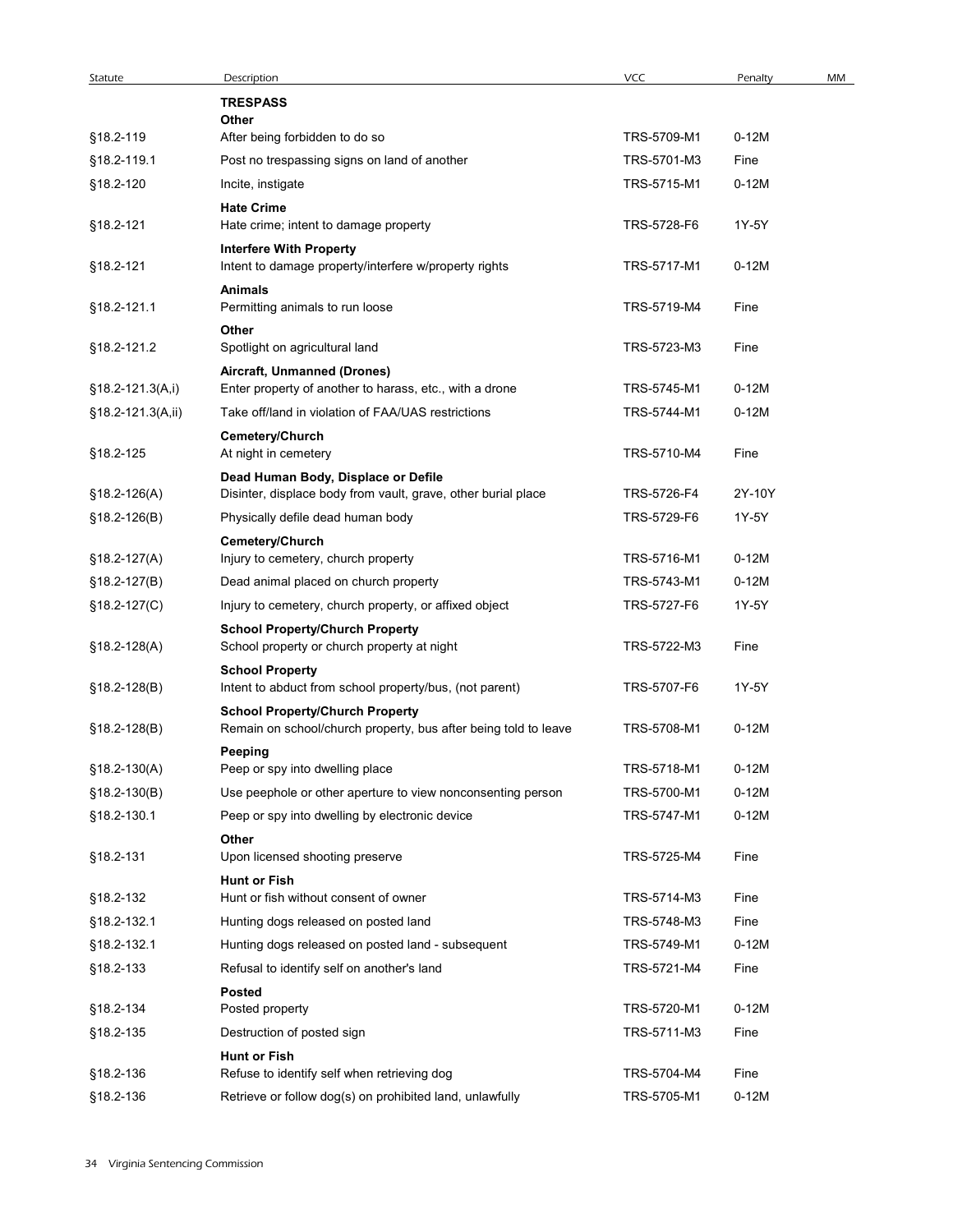| Statute            | Description                                                              | VCC                        | Penalty          | MM |
|--------------------|--------------------------------------------------------------------------|----------------------------|------------------|----|
|                    | VANDALISM, DAMAGE PROPERTY                                               |                            |                  |    |
| §18.2-137(A)       | <b>Property</b><br>Unlawfully deface or destroy any property or monument | VAN-2900-M3                | Fine             |    |
| §18.2-137(B,i)     | Intentionally, damage/destroy any property or monument < \$1000          | VAN-2922-M1                | $0-12M$          |    |
| §18.2-137(B,ii)    | Intentionally, damage/destroy any property or monument ≥ \$1000          | <b>VAN-2956-F6</b>         | 1Y-5Y            |    |
|                    | Book, Newspaper, Etc.                                                    |                            |                  |    |
| §18.2-138          | Located in library, museum, etc., damage less than \$1000                | VAN-2903-M1                | $0-12M$          |    |
| §18.2-138          | Located in library, museum, etc., damage \$1000 or more                  | VAN-2902-F6                | 1Y-5Y            |    |
|                    | <b>Public Building</b>                                                   |                            |                  |    |
| §18.2-138          | Damage to public building, less than \$1000                              | VAN-2923-M1                | $0-12M$          |    |
| §18.2-138          | Damage to public building, \$1000 or more<br><b>Trees</b>                | VAN-2955-F6                | 1Y-5Y            |    |
| §18.2-139          | Damage to trees in public square                                         | VAN-2925-M3                | Fine             |    |
| §18.2-140          | Damage to trees, etc., in park or on state land                          | VAN-2926-M3                | Fine             |    |
|                    | <b>Hunting</b>                                                           |                            |                  |    |
| §18.2-141          | Carry axe or saw while hunting                                           | VAN-2909-M3                | Fine             |    |
| §18.2-143          | Fence<br>Pull down fence or open gate                                    | VAN-2936-M4                | Fine             |    |
|                    | Animals                                                                  |                            |                  |    |
| §18.2-144          | Maiming, etc., current/previous act resulted in death - 2nd/subsq.       | VAN-2901-F6                | 1Y-5Y            |    |
| §18.2-144          | Poison or maim animals                                                   | VAN-2934-F5                | 1Y-10Y           |    |
| §18.2-144          | Poison or maim fowl                                                      | VAN-2935-M1                | $0-12M$          |    |
| §18.2-144.1        | Law enforcement animal, maliciously kill or injure                       | VAN-2957-F5                | 1Y-10Y           |    |
| §18.2-144.2        | False represent. of ownership of animal to a shelter/pound               | VAN-2992-M1                | $0-12M$          |    |
| §18.2-145          | Hunt homing pigeons                                                      | VAN-2916-M3                | Fine             |    |
|                    | <b>Farm Product</b>                                                      |                            |                  |    |
| §18.2-145.1        | Destroy or damage farm product grown for research, < \$1000              | VAN-2995-M1<br>VAN-2996-F6 | $0-12M$<br>1Y-5Y |    |
| §18.2-145.1        | Destroy or damage farm product grown for research, ≥ \$1000<br>Vehicle   |                            |                  |    |
| §18.2-146          | Catalytic coverter, damage, etc., vehicle, aircraft or boat for          | VAN-0192-F6                | 1Y-5Y            |    |
| §18.2-146          | Vehicle, aircraft or boat                                                | VAN-2949-M1                | $0-12M$          |    |
| §18.2-147          | Tamper, enter/set vehicle into motion, break & enter auto                | VAN-2938-M1                | $0-12M$          |    |
|                    | <b>Storage Vehicle</b>                                                   |                            |                  |    |
| §18.2-147.1        | Breaking & entering railroad car, storage vehicle                        | VAN-2908-F4                | 2Y-10Y           |    |
| §18.2-147.1        | Breaking & entering railroad car, storage vehicle w/firearm              | VAN-2907-F3                | 5Y-20Y           |    |
| §18.2-147.2        | Tires<br>Manufacture or possess tire puncture (jack rocks)               | VAN-2928-M1                | $0-12M$          |    |
|                    | <b>Rental Property</b>                                                   |                            |                  |    |
| §18.2-149          | Damage to hired animal or damage to vehicle                              | VAN-2921-M3                | Fine             |    |
|                    | Boat, Ship, Etc.                                                         |                            |                  |    |
| §18.2-150          | Willfully destroy vessel valued at under \$1000                          | VAN-2952-M1                | $0-12M$          |    |
| §18.2-150          | Willfully destroy vessel valued at \$1000 or more                        | VAN-2951-F4                | 2Y-10Y           |    |
| §18.2-151          | <b>Gasoline Pump</b><br>Open or carry away gasoline pumps                | VAN-2931-F6                | 1Y-5Y            |    |
|                    | <b>Firefighting Equipment</b>                                            |                            |                  |    |
| §18.2-151.1(i)     | Firefighting equipment, tamper, destroy, remove, etc.                    | VAN-0190-M1                | $0-12M$          |    |
| $$18.2 - 151.1(i)$ | <b>Emergency Medical Services</b>                                        |                            |                  |    |
|                    | EMS vehicle, tamper, destroy, remove, etc.                               | VAN-0191-M1                | $0-12M$          |    |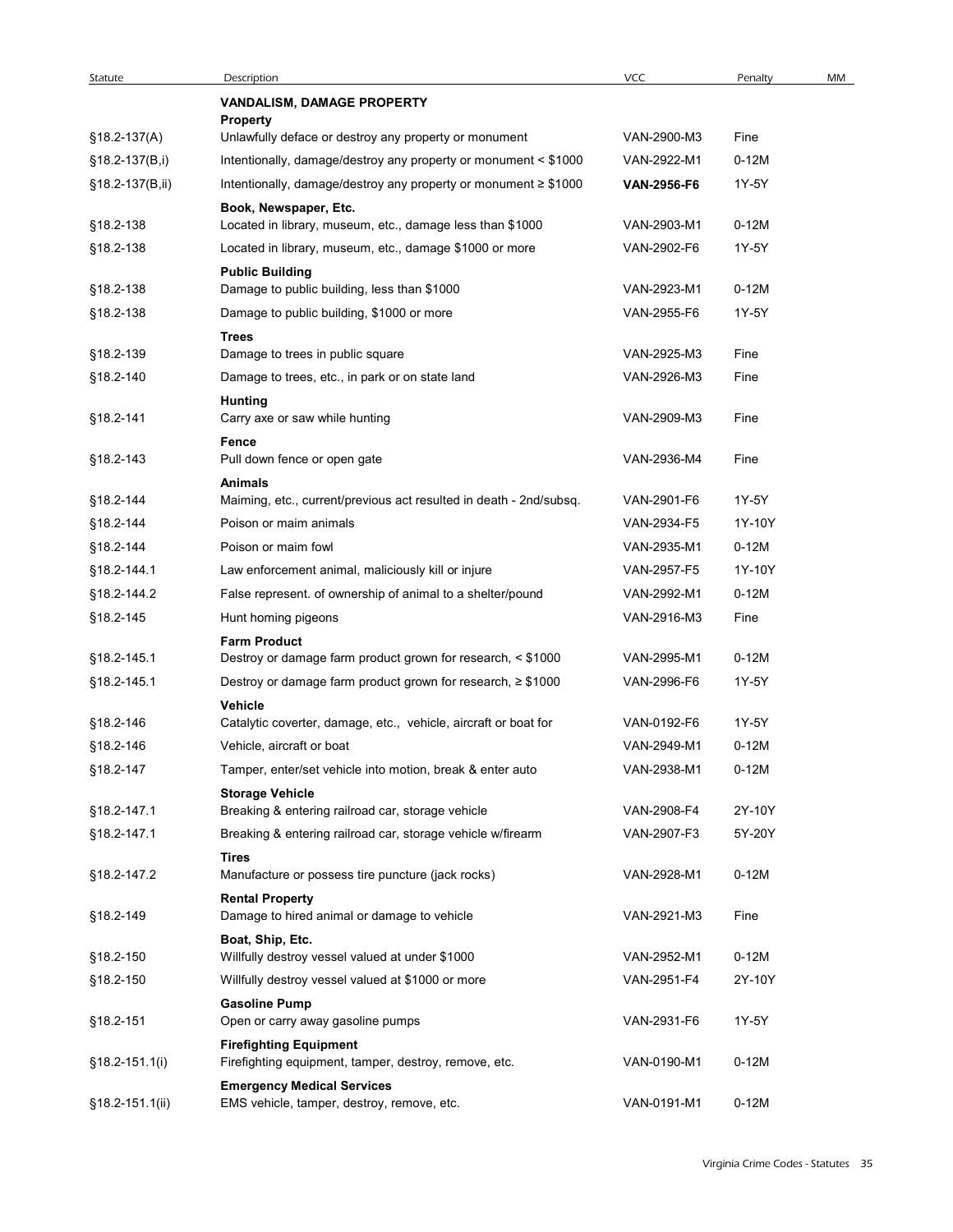| Statute                    | Description                                                                                  | <b>VCC</b>  | Penalty | MM |
|----------------------------|----------------------------------------------------------------------------------------------|-------------|---------|----|
|                            | <b>VANDALISM, DAMAGE PROPERTY</b>                                                            |             |         |    |
| §18.2-152                  | Vending Machines, Meters, Etc.<br>Tamper with parking meter, pay phone, etc. (first offense) | VAN-2933-M1 | $0-12M$ |    |
| §18.2-152                  | Tamper with parking meter, pay phone, etc. (subsequent offense)                              | VAN-2932-F6 | 1Y-5Y   |    |
|                            | <b>COMPUTER CRIME</b>                                                                        |             |         |    |
|                            | <b>Computer Fraud</b>                                                                        |             |         |    |
| §18.2-152.3(1)             | Use of computer w/o auth. to obtain service, etc., < \$1000                                  | COM-2961-M1 | $0-12M$ |    |
| §18.2-152.3(1)             | Use of computer w/o auth. to obtain service, etc., $\geq$ \$1000                             | COM-2960-F5 | 1Y-10Y  |    |
| $§18.2-152.3(2)$           | Use of computer to embezzle or commit larceny, < \$1000                                      | COM-2968-M1 | $0-12M$ |    |
| §18.2-152.3(2)             | Use of computer to embezzle or commit larceny, $\geq$ \$1000                                 | COM-2967-F5 | 1Y-10Y  |    |
| $$18.2 - 152.3(3)$         | Use of computer to convert another's property, < \$1000                                      | COM-2973-M1 | $0-12M$ |    |
| $$18.2 - 152.3(3)$         | Use of computer to convert another's property, $\geq$ \$1000                                 | COM-2969-F5 | 1Y-10Y  |    |
|                            | <b>Computer Electronic Mail (SPAM)</b>                                                       |             |         |    |
| $§18.2 - 152.3:1(A,1)$     | Falsify, forge e-mail transmission or routing information                                    | COM-2260-M1 | 0-12M   |    |
| §18.2-152.3:1(A,2)         | Distribute software designed to falsify transmission/routing info.                           | COM-2261-M1 | 0-12M   |    |
| §18.2-152.3:1(B,i)         | SPAM exceeds established limits                                                              | COM-2262-F6 | 1Y-5Y   |    |
| $§18.2-152.3:1(B, ii)$     | Revenue from SPAM exceeds established limits                                                 | COM-2263-F6 | 1Y-5Y   |    |
| $$18.2 - 152.3 \cdot 1(C)$ | Minor used in transmission of SPAM                                                           | COM-2264-F6 | 1Y-5Y   |    |
| $§18.2-152.4(A,1)$         | <b>Computer Trespass - Disable</b><br>Remove w/o authority computer data, programs, etc.     | COM-2974-M1 | $0-12M$ |    |
| $§18.2-152.4(A,1)$         | Remove w/o authority computer data, programs, etc. $\geq$ \$1000                             | COM-2980-F6 | 1Y-5Y   |    |
| $§18.2-152.4(A,1)$         | Remove w/o authority computer data, programs, etc., government                               | COM-2238-F6 | 1Y-5Y   |    |
| $§18.2-152.4(A,1)$         | Remove w/o authority computer data, programs, etc., public utility                           | COM-2239-F6 | 1Y-5Y   |    |
|                            | <b>Computer Trespass - Malfunction</b>                                                       |             |         |    |
| $$18.2-152.4(A,2)$         | Cause computer malfunction                                                                   | COM-2975-M1 | $0-12M$ |    |
| $$18.2 - 152.4(A,2)$       | Cause computer malfunction $\geq$ \$1000                                                     | COM-2981-F6 | 1Y-5Y   |    |
| $$18.2-152.4(A,2)$         | Cause computer malfunction, government                                                       | COM-2241-F6 | 1Y-5Y   |    |
| $§18.2-152.4(A,2)$         | Cause computer malfunction, public utility                                                   | COM-2242-F6 | 1Y-5Y   |    |
|                            | <b>Computer Trespass - Alter or Erase</b>                                                    |             |         |    |
| $$18.2 - 152.4(A,3)$       | Alter or erase computer data, programs, etc.                                                 | COM-2976-M1 | $0-12M$ |    |
| $§18.2-152.4(A,3)$         | Alter or erase computer data, programs, etc. $\geq$ \$1000                                   | COM-2982-F6 | 1Y-5Y   |    |
| $§18.2-152.4(A,3)$         | Alter or erase computer data, programs, etc., government                                     | COM-2243-F6 | 1Y-5Y   |    |
| $§18.2-152.4(A,3)$         | Alter or erase computer data, programs, etc., public utility                                 | COM-2244-F6 | 1Y-5Y   |    |
|                            | <b>Computer Trespass - Transfers</b>                                                         |             |         |    |
| $$18.2 - 152.4(A, 4)$      | Effect creation, alteration of elect. fund transfer                                          | COM-2977-M1 | $0-12M$ |    |
| $$18.2 - 152.4(A, 4)$      | Effect creation, alteration of elect. fund transfer $\geq$ \$1000                            | COM-2983-F6 | 1Y-5Y   |    |
| $$18.2-152.4(A,4)$         | Effect creation, alteration of elect. fund transfer, government                              | COM-2245-F6 | 1Y-5Y   |    |
| $$18.2 - 152.4(A, 4)$      | Effect creation, alteration of elect. fund transfer, public utility                          | COM-2246-F6 | 1Y-5Y   |    |
|                            | <b>Computer Trespass - Injury to Property</b>                                                |             |         |    |
| $§18.2-152.4(A,5)$         | Cause physical injury to property                                                            | COM-2978-M1 | $0-12M$ |    |
| §18.2-152.4(A,5)           | Cause physical injury to property, $\geq$ \$1000                                             | COM-2984-F6 | 1Y-5Y   |    |
| $$18.2 - 152.4(A, 5)$      | Cause physical injury to property, government                                                | COM-2247-F6 | 1Y-5Y   |    |
| §18.2-152.4(A,5)           | Cause physical injury to property, public utility                                            | COM-2248-F6 | 1Y-5Y   |    |
|                            | <b>Computer Trespass - Copy</b>                                                              |             |         |    |
| $$18.2 - 152.4(A, 6)$      | Make unauth. copy of computer data, programs, etc.                                           | COM-2979-M1 | $0-12M$ |    |
| $$18.2 - 152.4(A, 6)$      | Make unauth. copy of computer data, programs, etc. $\geq$ \$1000                             | COM-2985-F6 | 1Y-5Y   |    |
| $§18.2-152.4(A,6)$         | Make unauth. copy of computer data, programs, etc., government                               | COM-2249-F6 | 1Y-5Y   |    |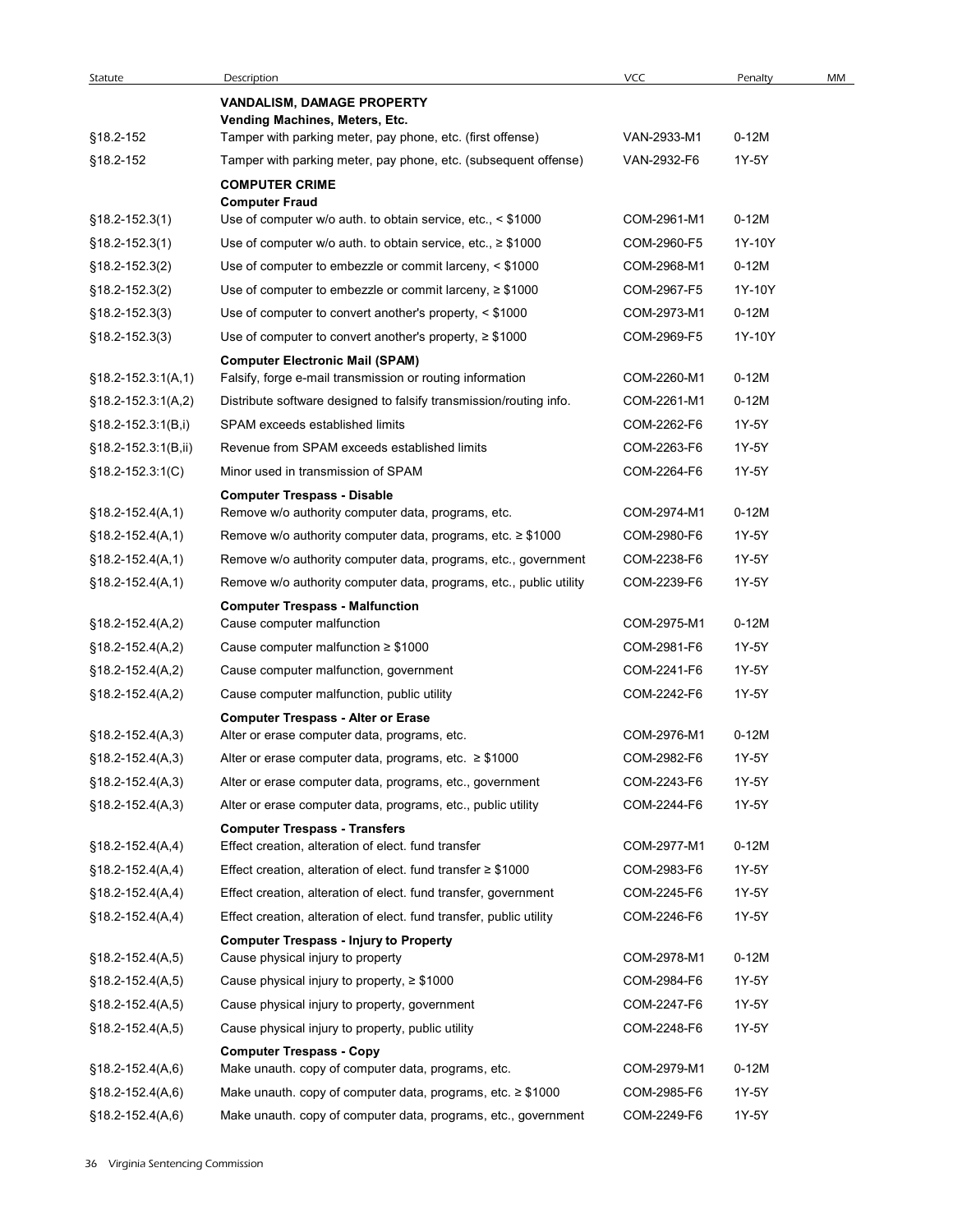| Statute                      | Description                                                                                              | <b>VCC</b>                 | Penalty          | MM |
|------------------------------|----------------------------------------------------------------------------------------------------------|----------------------------|------------------|----|
|                              | <b>COMPUTER CRIME</b><br><b>Computer Trespass - Copy</b>                                                 |                            |                  |    |
| §18.2-152.4(A,6)             | Make unauth. copy of computer data, programs, etc., public utility<br><b>Computer Trespass - Spyware</b> | COM-2255-F6                | 1Y-5Y            |    |
| $$18.2-152.4(A, 8)$          | Install software, etc., to collect keystrokes without malicious intent                                   | COM-2258-M1                | $0-12M$          |    |
| $$18.2 - 152.4(A, 8)$        | Install software, etc., to collect keystrokes with malicious intent                                      | COM-2250-F6                | 1Y-5Y            |    |
| $$18.2-152.4(A, 8)$          | Install software, etc., to collect keystrokes, 6+ computers                                              | COM-2251-F6                | 1Y-5Y            |    |
| §18.2-152.4(A,9)             | <b>Computer Trespass - Malware</b><br>Install software to take control/disable computer                  | COM-2252-M1                | $0-12M$          |    |
| $$18.2 - 152.4(A, 9)$        | Install software to take control/disable computer $\geq$ \$1000                                          | COM-2253-F6                | 1Y-5Y            |    |
| $$18.2 - 152.4(A, 9)$        | Install software to take control/disable computer, 6+ computers                                          | COM-2254-F6                | 1Y-5Y            |    |
| §18.2-152.4(A,9)             | Install software to take control/disable computer, government                                            | COM-2256-F6                | 1Y-5Y            |    |
| §18.2-152.4(A,9)             | Install software to take control/disable computer, public utility                                        | COM-2257-F6                | 1Y-5Y            |    |
| §18.2-152.5(A)               | <b>Computer Invasion of Privacy</b><br>Examine w/o authority employment, credit, etc., info              | COM-2963-M1                | $0-12M$          |    |
| $§18.2-152.5(C)$             | Examine w/o authority employment, credit, etc., subsequent offense                                       | COM-2287-F6                | 1Y-5Y            |    |
| $$18.2 - 152.5(D)$           | Sell or distribute employment, credit, etc., info                                                        | COM-2288-F6                | 1Y-5Y            |    |
| $$18.2 - 152.5(E)$           | Use employment, credit, etc., info. in commission of another crime                                       | COM-2289-F6                | 1Y-5Y            |    |
| §18.2-152.5:1(A)             | Use computer to gather identifying information                                                           | COM-2290-F6                | 1Y-5Y            |    |
| $§18.2-152.5:1(B)$           | Sell or distribute identifying information gathered by computer                                          | COM-2291-F5                | 1Y-10Y           |    |
| $§18.2 - 152.5:1(C)$         | Use identifying info. gathered by computer in another crime                                              | COM-2292-F5                | 1Y-10Y           |    |
| §18.2-152.6                  | <b>Computer Theft of Services</b><br>Use computer to obtain computer services w/o authority              | COM-2964-M1                | $0-12M$          |    |
| §18.2-152.6                  | Use computer to obtain computer services $w/o$ authority, $\geq$ \$2500                                  | COM-2268-F6                | 1Y-5Y            |    |
|                              | <b>Computer Trespass - Injury to Person</b>                                                              |                            |                  |    |
| §18.2-152.7                  | Malicious computer use - intent physical injury to individual                                            | COM-2965-F3                | 5Y-20Y (II)      |    |
| §18.2-152.7                  | Unlawful computer use - intent physical injury to individual                                             | COM-2966-F6                | 1Y-5Y (II)       |    |
| §18.2-152.7:1                | <b>Computer Harassment</b><br>Coerce, intimidate or harass person by computer                            | COM-2997-M1                | $0-12M$          |    |
|                              | <b>Computer False Representation</b>                                                                     |                            |                  |    |
| §18.2-152.7:2                | Electronic message causes another to spend money, no benefit                                             | COM-2258-M1                | $0-12M$          |    |
| §18.2-152.8                  | <b>Computer Larceny / Embezzlement</b><br>Use VCC for §§ 18.2-95, 19.2-96, 18.2-108 or 18.2-111          |                            |                  |    |
|                              | <b>Computer Fraud - Forgery Instrument</b>                                                               |                            |                  |    |
| §18.2-152.14                 | Violation of §18.2-168 by computer- forging public record                                                | COM-2278-F4                | 2Y-10Y           |    |
| §18.2-152.14                 | Violation of §18.2-168 by computer- uttering public record                                               | COM-2277-F4                | 2Y-10Y           |    |
| §18.2-152.14                 | Violation of §18.2-169 by computer- official seal                                                        | COM-2279-F4                | 2Y-10Y           |    |
| §18.2-152.14                 | Violation of §18.2-170 by computer- coins or bank notes                                                  | COM-2280-F4                | 2Y-10Y           |    |
| §18.2-152.14                 | Violation of §18.2-171 by computer- possess, etc., forging instrument                                    | COM-2281-F4                | 2Y-10Y           |    |
| §18.2-152.14<br>§18.2-152.14 | Violation of §18.2-172 by computer-forgery<br>Violation of §18.2-172 by computer- uttering               | COM-2282-F5<br>COM-2283-F5 | 1Y-10Y<br>1Y-10Y |    |
| §18.2-152.14                 | Violation of §18.2-172.1 by computer- transcripts or diplomas                                            | COM-2284-M3                | Fine             |    |
| §18.2-152.14                 | Violation of §18.2-173 by computer - forged bank notes less than 10                                      | COM-2286-M3                | Fine             |    |
| §18.2-152.14                 | Violation of §18.2-173 by computer - forged bank notes 10 or more                                        | COM-2285-F6                | 1Y-5Y            |    |
|                              | <b>Computer Encryption</b>                                                                               |                            |                  |    |
| §18.2-152.15                 | Use encryption to further criminal activity                                                              | COM-2276-M1                | $0-12M$          |    |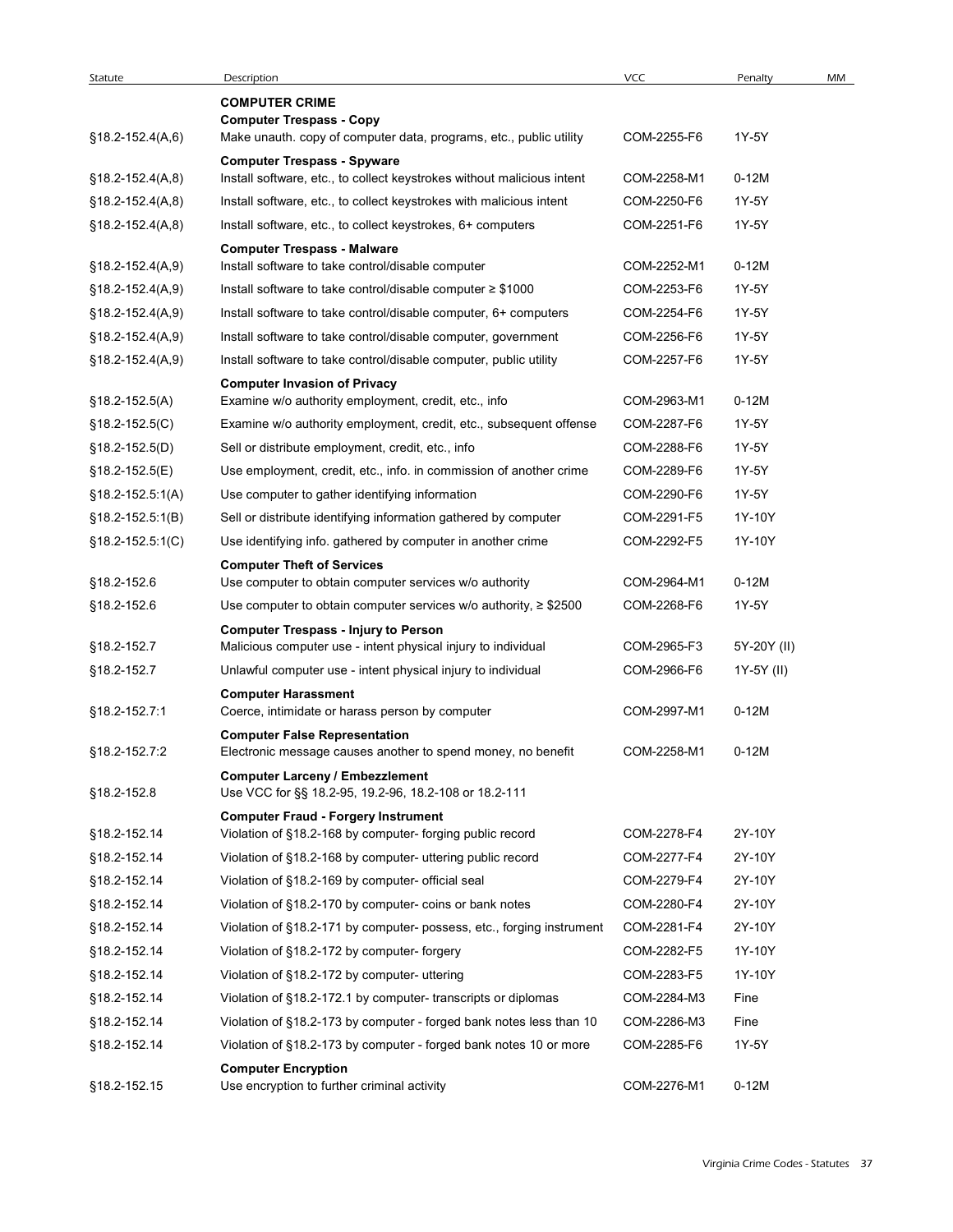| Statute                | Description                                                                                                              | VCC                        | Penalty      | MM |
|------------------------|--------------------------------------------------------------------------------------------------------------------------|----------------------------|--------------|----|
|                        | <b>TELEPHONE</b>                                                                                                         |                            |              |    |
| $§18.2-152.17(A,i)$    | <b>Records</b><br>Procure telephone record by fraud                                                                      | TEL-3193-M1                | $0-12M$      |    |
| §18.2-152.17(A,ii)     | Sell telephone record without authorization                                                                              | TEL-3194-M1                | $0-12M$      |    |
| §18.2-152.17(A, iii)   | Receive telephone record obtained by fraud                                                                               | TEL-3195-M1                | $0-12M$      |    |
|                        | VANDALISM, DAMAGE PROPERTY                                                                                               |                            |              |    |
|                        | Railroad, Canal, Electric Line, Etc.                                                                                     |                            |              |    |
| §18.2-153              | Obstruct or injure canal, railroad without malice                                                                        | VAN-2930-F6                | 1Y-5Y        |    |
| §18.2-153              | Obstruct or injure canal, railroad - malicious                                                                           | VAN-2929-F4                | 2Y-10Y (II)  |    |
| §18.2-154              | Vehicle<br>Shoot or throw missile at train, car, vessel w/o malice                                                       | VAN-2940-F6                | 1Y-5Y        |    |
| §18.2-154              | Shoot or throw missile at train, car, vessel w/malice                                                                    | VAN-2939-F4                | 2Y-10Y (II)  |    |
| §18.2-154              | If death results, see Murder for VCC                                                                                     |                            |              |    |
|                        | Vehicle - Law Enforcement/Emergency                                                                                      |                            |              |    |
| §18.2-154              | Shoot or throw missile at law enforc./emerg. veh. w/malice                                                               | VAN-2905-F4                | 2Y-10Y (II)  | 1Y |
| §18.2-154              | Shoot or throw missile at law enforc./emerg. veh. w/o malice                                                             | VAN-2906-F6                | 1Y-5Y        | 1Y |
|                        | Railroad                                                                                                                 |                            |              |    |
| §18.2-155              | Injure railroad signal maliciously                                                                                       | VAN-2917-F4                | 2Y-10Y (II)  |    |
| §18.2-155              | Injure railroad signal without malice                                                                                    | VAN-2918-M1                | $0-12M$      |    |
| §18.2-156              | Take or remove waste from journal boxes                                                                                  | VAN-2941-F6                | 1Y-5Y        |    |
| §18.2-157              | Damage to railroad cattle fences                                                                                         | VAN-2924-M3                | Fine         |    |
| §18.2-158              | Drive animals on railroad track to recover damages                                                                       | VAN-2910-M3                | Fine         |    |
|                        | <b>TRESPASS</b>                                                                                                          |                            |              |    |
| §18.2-159              | Trespass on railroad track                                                                                               | TRS-2946-M4<br>TRS-2990-M3 | Fine<br>Fine |    |
| §18.2-159              | Trespass on railroad track, 2nd viol. w/in 2 yrs.<br>Trespass on railroad track, 3rd viol. w/in 2 yrs. of 2nd            | TRS-2991-M1                | $0-12M$      |    |
| §18.2-159<br>§18.2-160 | Trespass on railroad train                                                                                               | TRS-2947-M4                | Fine         |    |
|                        | FARE, FAIL TO PAY, ETC.                                                                                                  |                            |              |    |
|                        | Note:                                                                                                                    |                            |              |    |
| §18.2-160.1            | Fail to pay train fare, civil penalty only                                                                               |                            |              |    |
|                        | Ticket                                                                                                                   |                            |              |    |
| §18.2-160.1(C)         | Use fraudulent/counterfeit train ticket                                                                                  | TRN-5699-M2                | $0-6M$       |    |
| $$18.2 - 160.1(C)$     | Use fraudulent/counterfeit train ticket, second or subsequent                                                            | TRN-5698-M2                | $0-6M$       |    |
|                        | <b>TRESPASS</b><br><b>Public Transportation</b>                                                                          |                            |              |    |
| §18.2-160.2            | Enter or remain in public transportation vehicle                                                                         | TRS-5703-M4                | Fine         |    |
|                        | VANDALISM, DAMAGE PROPERTY                                                                                               |                            |              |    |
|                        | Elec., Oil, Phone, Gas, Water Facility                                                                                   |                            |              |    |
| §18.2-162              | Damage to public utilities or services < \$1000                                                                          | VAN-2913-M3<br>VAN-2911-F4 | Fine         |    |
| §18.2-162              | Damage to public utilities or services $\geq$ \$1000                                                                     |                            | 2Y-10Y (II)  |    |
| §18.2-162              | Utilities: Electric, Oil, Phone, Gas, Water Facility, Etc.<br>Damage threat release of radioactive materials - no Injury | VAN-2912-F4                | 2Y-10Y (II)  |    |
| §18.2-162              | Radioactive damage resulting in damage or injury                                                                         | VAN-2914-F3                | 5Y-20Y (II)  |    |
| §18.2-162              | Radioactive damage resulting in death                                                                                    | VAN-2915-F2                | 20Y-Life (I) |    |
| $§18.2-162.1(i)$       | Divert public wastewater or sewer line                                                                                   | VAN-2993-M2                | 0-6M         |    |
|                        | <b>Fire Hydrant</b>                                                                                                      |                            |              |    |
| §18.2-162.1(ii)        | Tamper with fire hydrant                                                                                                 | VAN-2944-M2                | $0-6M$       |    |
|                        | Vending Machines, Meters, Etc.                                                                                           |                            |              |    |
| §18.2-163              | Tamper with meter device                                                                                                 | VAN-2945-M1                | $0-12M$      |    |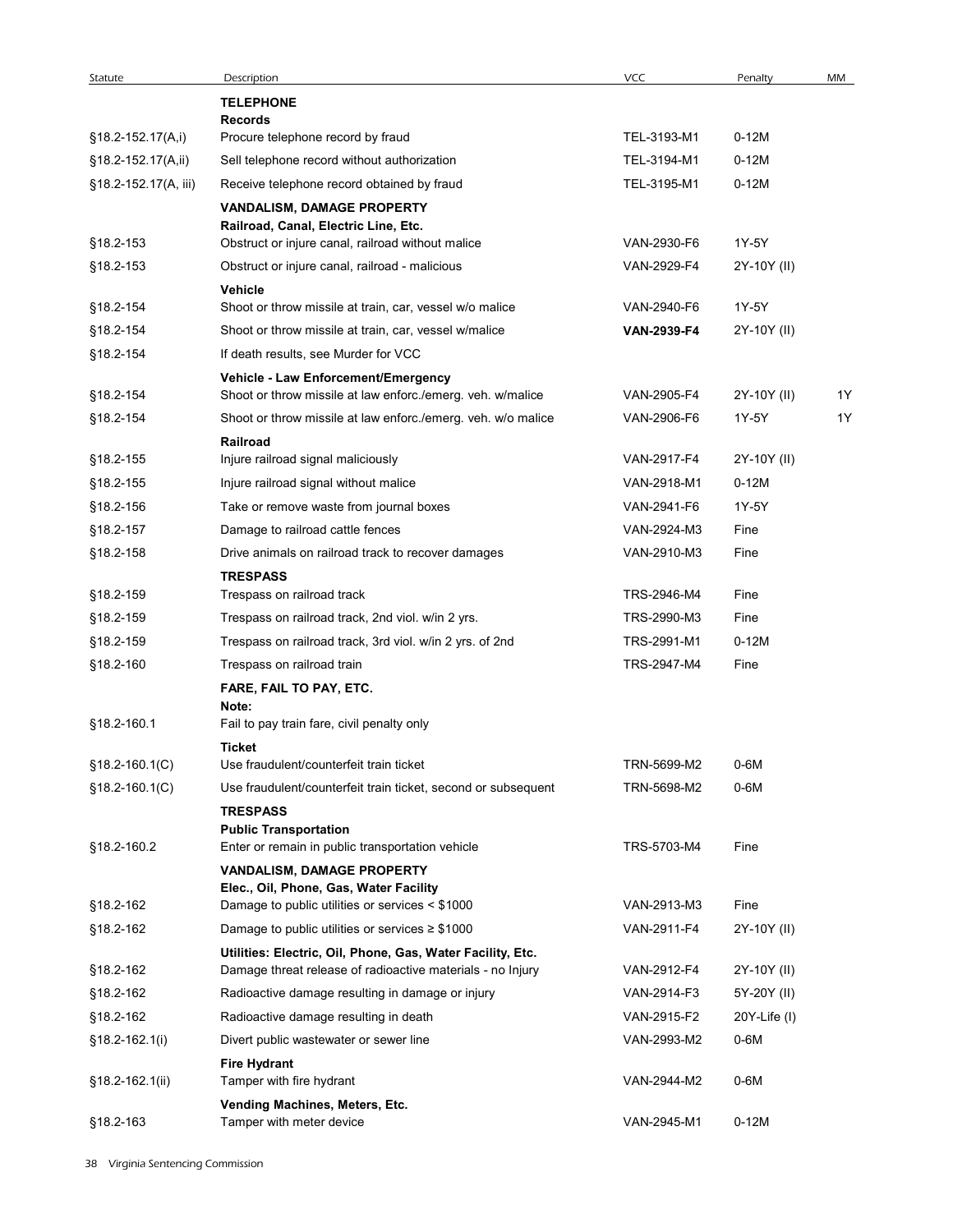| Statute            | Description                                                                                          | VCC         | Penalty | MM |
|--------------------|------------------------------------------------------------------------------------------------------|-------------|---------|----|
|                    | VANDALISM, DAMAGE PROPERTY<br>Utilities: Telephone, Radio                                            |             |         |    |
| $$18.2 - 164(A)$   | Damage telephone line or intercept message                                                           | VAN-2919-M2 | 0-6M    |    |
| $$18.2 - 164(B)$   | Damage telephone line, etc., to prevent summoning law enforcement                                    | VAN-3192-M1 | $0-12M$ |    |
| §18.2-165          | Damage television line, radio                                                                        | VAN-2920-M3 | Fine    |    |
|                    | <b>Utilities: Cable Television</b>                                                                   |             |         |    |
| $$18.2 - 165.1(i)$ | Obtain service w/out payment                                                                         | VAN-2943-M1 | $0-12M$ |    |
| §18.2-165.1(ii)    | Obtain service w/out payment, profit by assisting other to                                           | VAN-2942-F6 | 1Y-5Y   |    |
| §18.2-165.1(iii)   | Device to distribute service, tamper/interfere with                                                  | VAN-2959-M1 | $0-12M$ |    |
| §18.2-165.1(iv)    | Device to obtain service, sell, rent or offer                                                        | VAN-2958-F6 | 1Y-5Y   |    |
| §18.2-165.2        | <b>Communications</b><br>Interfere with emergency two-way radio communications                       | VAN-2953-M1 | $0-12M$ |    |
|                    | Utilities: Telephone, Radio                                                                          |             |         |    |
| §18.2-166          | Violation of phone company confidence                                                                | VAN-2950-M3 | Fine    |    |
| §18.2-167          | Sell, possess illegal telephone equipment                                                            | VAN-2937-M3 | Fine    |    |
| §18.2-167.1        | Intercept and monitor customer telephone calls                                                       | VAN-2927-M4 | Fine    |    |
|                    | <b>FRAUD</b>                                                                                         |             |         |    |
| §18.2-168          | <b>Forging and Uttering</b><br>Forgery, public record                                                | FRD-2519-F4 | 2Y-10Y  |    |
| §18.2-168          | Uttering, public record                                                                              | FRD-2535-F4 | 2Y-10Y  |    |
|                    | <b>Forging - Seal</b>                                                                                |             |         |    |
| §18.2-169          | Official seal                                                                                        | FRD-2516-F4 | 2Y-10Y  |    |
|                    | Forging - Bank Notes, Etc.                                                                           |             |         |    |
| §18.2-170          | Coins or bank notes                                                                                  | FRD-2514-F4 | 2Y-10Y  |    |
| §18.2-171          | <b>Forging - Instruments</b><br>Make or possess forging instruments                                  | FRD-2515-F4 | 2Y-10Y  |    |
|                    | <b>Forging and Uttering</b>                                                                          |             |         |    |
| §18.2-172          | Forgery                                                                                              | FRD-2520-F5 | 1Y-10Y  |    |
| §18.2-172          | Uttering                                                                                             | FRD-2521-F5 | 1Y-10Y  |    |
|                    | Other                                                                                                |             |         |    |
| §18.2-172.1        | Transcripts or diplomas, falsify/alter, fraudulent use                                               | FRD-2687-M3 | Fine    |    |
| §18.2-172.2        | <b>Forging - Signature</b><br>Affix another's signature to writing, maliciously                      | FRD-2541-M1 | $0-12M$ |    |
|                    | Forging - Bank Notes, Etc.                                                                           |             |         |    |
| §18.2-173          | Possess forged bank notes or coins - less than 10                                                    | FRD-2518-M3 | Fine    |    |
| §18.2-173          | Possess forged bank notes or coins - 10 or more                                                      | FRD-2517-F6 | 1Y-5Y   |    |
|                    | Impersonation                                                                                        |             |         |    |
| §18.2-174          | Law enforcement officer, impersonating                                                               | FRD-2659-M1 | $0-12M$ |    |
| §18.2-174          | Law enforcement officer, impersonating - 2nd/subsq.                                                  | FRD-2712-F6 | 1Y-5Y   |    |
| §18.2-174.1        | Firefighter/emergency services personnel, impersonating                                              | FRD-2560-M1 | $0-12M$ |    |
| §18.2-174.1        | Firefighter/emergency services personnel, impersonating - 2nd/subsq.                                 | FRD-2713-F6 | 1Y-5Y   |    |
| §18.2-175          | Police, other officer, uniform / insignia, unlawful wearing of                                       | FRD-2676-M1 | $0-12M$ |    |
| §18.2-176          | Insignia, emblems, certain, unauthorized wearing of                                                  | FRD-2657-M3 | Fine    |    |
| §18.2-177          | Insignia, emblems, certain, other unauthorized use                                                   | FRD-2656-M4 | Fine    |    |
| §18.2-177.1(A)     | <b>Impersonation - Military</b><br>Represent self as veteran, Armed Forces, etc., to obtain services | FRD-2563-M1 | $0-12M$ |    |
| $§18.2-177.1(B)$   | Represent self as recipient of military medal, etc. to obtain services                               | FRD-2564-M1 | $0-12M$ |    |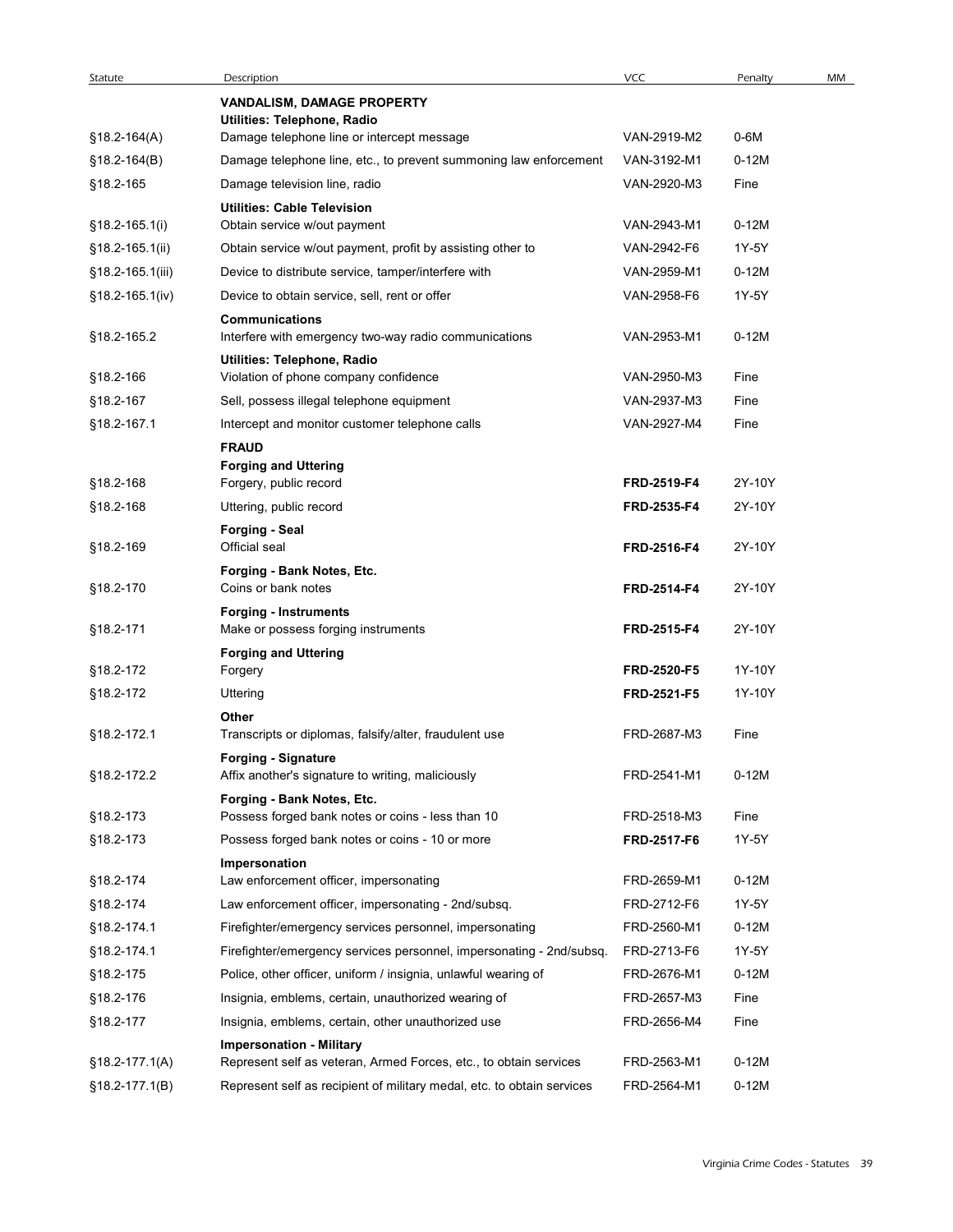| Statute            | Description                                                                     | <b>VCC</b>         | Penalty | MM |
|--------------------|---------------------------------------------------------------------------------|--------------------|---------|----|
|                    | <b>FRAUD</b>                                                                    |                    |         |    |
| §18.2-178          | <b>False Pretenses</b><br>False pretenses, obtain money by, < \$1000            | FRD-2741-M1        | $0-12M$ |    |
| §18.2-178          | False pretenses, obtain money by, $\geq$ \$1000                                 | FRD-2743-F9        | 1Y-20Y  |    |
| §18.2-178          | False pretenses, obtain signature to writing by                                 | FRD-2742-F4        | 2Y-10Y  |    |
|                    | <b>Vulnerable Adult, Exploit</b>                                                |                    |         |    |
| §18.2-178.1        | Financial exploitation of vulnerable adult, < \$1000                            | FRD-2730-M1        | $0-12M$ |    |
| §18.2-178.1        | Financial exploitation of vulnerable adult, $\geq$ \$1000                       | FRD-2731-F9        | 1Y-20Y  |    |
| §18.2-178.2        | Attorney, etc., financial exploitation                                          | FRD-2732-M1        | $0-12M$ |    |
|                    | Slugs                                                                           |                    |         |    |
| §18.2-179          | Coin machine, operating with illegal coin                                       | FRD-2633-M3        | Fine    |    |
| §18.2-180          | Slugs, manufacture or sell with fraudulent intent                               | FRD-2683-M3        | Fine    |    |
|                    | <b>Bad Check</b>                                                                |                    |         |    |
| §18.2-181          | Bad check, less than \$1000                                                     | FRD-2625-M1        | $0-12M$ |    |
| §18.2-181          | Bad check, \$1000 or more                                                       | FRD-2624-F6        | 1Y-5Y   |    |
| §18.2-181.1        | Bad checks, two or more w/in 90 days, $\geq$ \$1000                             | FRD-2699-F6        | 1Y-5Y   |    |
| §18.2-182          | Bad check, payroll less than \$1000                                             | FRD-2704-M1        | $0-12M$ |    |
| §18.2-182          | Bad check, payroll \$1000 or more                                               | FRD-2703-F6        | 1Y-5Y   |    |
| §18.2-182.1        | Bad checks, two or more w/in 90 days, $\geq$ \$1000 - tax payment               | FRD-2606-M1        | $0-12M$ |    |
|                    | <b>False Statements</b>                                                         |                    |         |    |
| $$18.2 - 186(A)$   | False statement to obtain property/credit, make or cause                        | FRD-2818-M1        | $0-12M$ |    |
| $$18.2 - 186(B)$   | False statement to obtain property/credit, < \$1000                             | FRD-2812-M1        | $0-12M$ |    |
| $$18.2 - 186(B)$   | False statement to obtain property/credit, $\geq$ \$1000                        | FRD-2811-F9        | 1Y-20Y  |    |
|                    | <b>Welfare Fraud</b>                                                            |                    |         |    |
| §18.2-186.2        | Housing aid, false statements to obtain                                         | FRD-2652-M1        | $0-12M$ |    |
| §18.2-186.3(A)     | <b>Identity Fraud</b><br>Defraud, etc., obtain identifying info. with intent to | FRD-2507-M1        | $0-12M$ |    |
| §18.2-186.3(B)     | Sell or distribute, obtain identifying info. with intent to                     | FRD-2504-M1        | $0-12M$ |    |
| §18.2-186.3(B1)    | Arrest or impede investigation, obtain identifying info. to avoid               | FRD-2505-M1        | $0-12M$ |    |
| $$18.2 - 186.3(D)$ | 5 or more people, obtain identifying info. of                                   | FRD-2501-F5        | 1Y-10Y  |    |
| §18.2-186.3(D)     | 50 or more people, obtain identifying info. of                                  | FRD-2502-F4        | 2Y-10Y  |    |
| §18.2-186.3(D)     | Defraud, etc., obtain identifying info. with intent to, 2nd/subsequent          | <b>FRD-2510-F6</b> | 1Y-5Y   |    |
|                    |                                                                                 |                    | 1Y-10Y  |    |
| $§18.2-186.3(D)$   | Detention of victim, use of identifying info. to defraud results in             | FRD-2508-F5        |         |    |
| §18.2-186.3(D)     | Financial loss \$1000 or more, use of identifying info. to defraud              | FRD-2509-F6        | 1Y-5Y   |    |
| §18.2-186.4        | Publish name of law-enforcement intent to harass, etc.                          | FRD-2540-F6        | 1Y-5Y   | 6M |
| §18.2-186.4        | Publish name or photo with intent to harass, etc.                               | FRD-2506-M1        | $0-12M$ |    |
| §18.2-187.1        | <b>Utilities</b><br>Utilities, TV, less than \$1000, false statement to obtain  | FRD-2690-M1        | $0-12M$ |    |
| §18.2-187.1        | Utilities, TV, \$1000 or more, false statement to obtain                        | FRD-2689-F6        | 1Y-5Y   |    |
|                    | <b>Motion Picture</b>                                                           |                    |         |    |
| §18.2-187.2        | Record motion picture unlawfully                                                | FRD-2701-M1        | $0-12M$ |    |
|                    | Hotel/Motel/Restaurant/Amusement Park                                           |                    |         |    |
| §18.2-188          | Hotel or Motel service, etc., false statement to obtain, < \$1000               | FRD-2651-M1        | $0-12M$ |    |
| §18.2-188          | Hotel or Motel service, etc., false statement to obtain, $\geq$ \$1000          | <b>FRD-2650-F5</b> | 1Y-10Y  |    |
|                    | Animal                                                                          |                    |         |    |
| §18.2-188.1        | Defraud person having lien on animal                                            | FRD-2608-M2        | 0-6M    |    |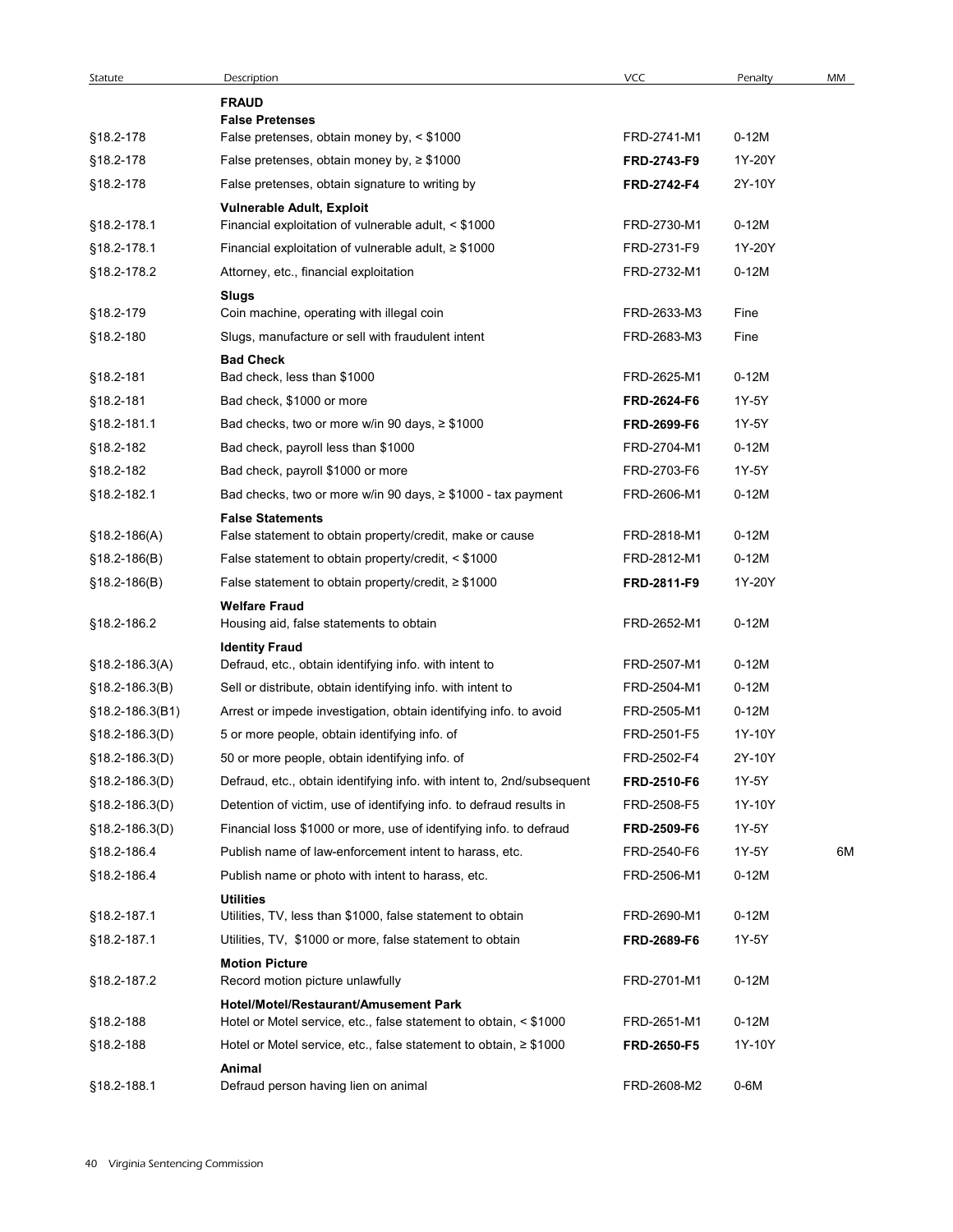| Statute                       | Description                                                                | <b>VCC</b>                 | Penalty        | MM |
|-------------------------------|----------------------------------------------------------------------------|----------------------------|----------------|----|
|                               | <b>FRAUD</b><br>Other                                                      |                            |                |    |
| §18.2-189                     | Defraud garage keeper                                                      | FRD-2641-M2                | 0-6M           |    |
|                               | Animal                                                                     |                            |                |    |
| §18.2-190                     | Cattle or bull, breed of, fraudulent misrepresentation                     | FRD-2630-M1                | $0-12M$        |    |
|                               | <b>Telecommunications Devices</b>                                          |                            |                |    |
| §18.2-190.2<br>§18.2-190.3(i) | Possess an unlawful device<br>Sell unlawful device                         | FRD-2772-F6<br>FRD-2774-F6 | 1Y-5Y<br>1Y-5Y |    |
| §18.2-190.3(ii)               | Sell unlawful materials/parts to make a device                             | FRD-2775-F6                | 1Y-5Y          |    |
| §18.2-190.4                   | Manufacture an unlawful telecommunications device, knowingly               | FRD-2770-F6                | 1Y-5Y          |    |
|                               | <b>Credit Card Theft</b>                                                   |                            |                |    |
| §18.2-192                     | Possession of 2 or more signed credit cards, use VCC for § 18.2-194        |                            |                |    |
| $$18.2-192(1,a)$              | Theft of credit card or credit card numbers                                | FRD-2360-F9                | 1Y-20Y         |    |
| $$18.2-192(1,b)$              | Receive stolen credit card or number                                       | FRD-2795-F9                | 1Y-20Y         |    |
| $$18.2-192(1,c)$              | Sell or buy stolen credit card or number                                   | FRD-2796-F9                | 1Y-20Y         |    |
| $§18.2-192(1,d)$              | Receive 2 or more stolen credit cards within 12 months                     | FRD-2794-F9                | 1Y-20Y         |    |
| §18.2-193                     | <b>Credit Card Forgery/Uttering</b><br>Forgery or uttering of credit card  | FRD-2512-F5                | 1Y-10Y         |    |
|                               | <b>Credit Card Theft</b>                                                   |                            |                |    |
| §18.2-194                     | Possession of 2 or more signed credit cards or numbers                     | FRD-2511-F9                | 1Y-20Y         |    |
|                               | <b>Credit Card Fraud</b>                                                   |                            |                |    |
| $$18.2 - 195(1)$              | Credit card fraud, < \$1000 in 6 month period                              | FRD-2636-M1                | $0-12M$        |    |
| $$18.2 - 195(1)$              | Credit card fraud, $\geq$ \$1000 in 6 month period                         | FRD-2635-F6                | 1Y-5Y          |    |
|                               | <b>Credit Card Fraud - Merchant</b>                                        | FRD-2793-M1                | $0-12M$        |    |
| §18.2-195(2)<br>§18.2-195(2)  | Merchant defraud issuer, < \$1000 in 6 month period                        | FRD-2792-F6                | 1Y-5Y          |    |
|                               | Merchant defraud issuer, $\geq$ \$1000 in 6 month period                   |                            |                |    |
| $$18.2-195(4)$                | <b>Credit Card Fraud</b><br>Credit card fraud, conspire, etc., to commit   | FRD-2789-F6                | 1Y-5Y          |    |
|                               | <b>Credit Card Factoring</b>                                               |                            |                |    |
| $$18.2 - 195.1(A)$            | Present record of sale for sale not made; no intent to defraud             | FRD-2524-M1                | $0-12M$        |    |
| $$18.2 - 195.1(A)$            | Present record of sale for sale not made                                   | FRD-2522-F5                | 1Y-10Y         |    |
| $$18.2 - 195.1(B)$            | Cause a record of sale to be issued - no intent to defraud                 | FRD-2525-M1                | $0-12M$        |    |
| $$18.2 - 195.1(B)$            | Cause a record of sale to be issued for sale not made                      | FRD-2523-F5                | 1Y-10Y         |    |
|                               | <b>Credit Card Application</b>                                             |                            |                |    |
| $$18.2 - 195.2(A)$            | False statements in response to solicitation for credit card               | FRD-2529-M4                | Fine           |    |
| $$18.2 - 195.2(A)$            | False statements to obtain credit card                                     | FRD-2528-M1                | $0-12M$        |    |
| $$18.2-195.2(B)$              | Obtain less than \$1000, credit card obtained by false statements          | FRD-2527-M1                | $0-12M$        |    |
| §18.2-195.2(B)                | Obtain \$1000 or more, credit card obtained by false statements            | FRD-2526-F9                | 1Y-20Y         |    |
| §18.2-196                     | <b>Credit Card Devices, Forgery</b><br>Possess credit card forging devices | FRD-2513-F6                | 1Y-5Y          |    |
|                               | <b>Credit Card Devices, Payment Card Scanning</b>                          |                            |                |    |
| §18.2-196.1(A)                | Use of scanning device/re-encoder on payment card of another               | FRD-2532-M1                | $0-12M$        |    |
| $§18.2-196.1(B)$              | Sell/distribute info. from payment card scanning device/re-encoder         | FRD-2533-F6                | 1Y-5Y          |    |
| §18.2-196.1(C)                | Use payment card scanning device, etc., info. in another crime             | FRD-2534-F6                | 1Y-5Y          |    |
|                               | <b>Credit Card Fraud - Receive Goods</b>                                   |                            |                |    |
| §18.2-197                     | Receive goods from credit card fraud, < \$1000                             | FRD-2806-M1                | $0-12M$        |    |
| §18.2-197                     | Receive goods from credit card fraud, $\geq$ \$1000                        | <b>FRD-2807-F6</b>         | 1Y-5Y          |    |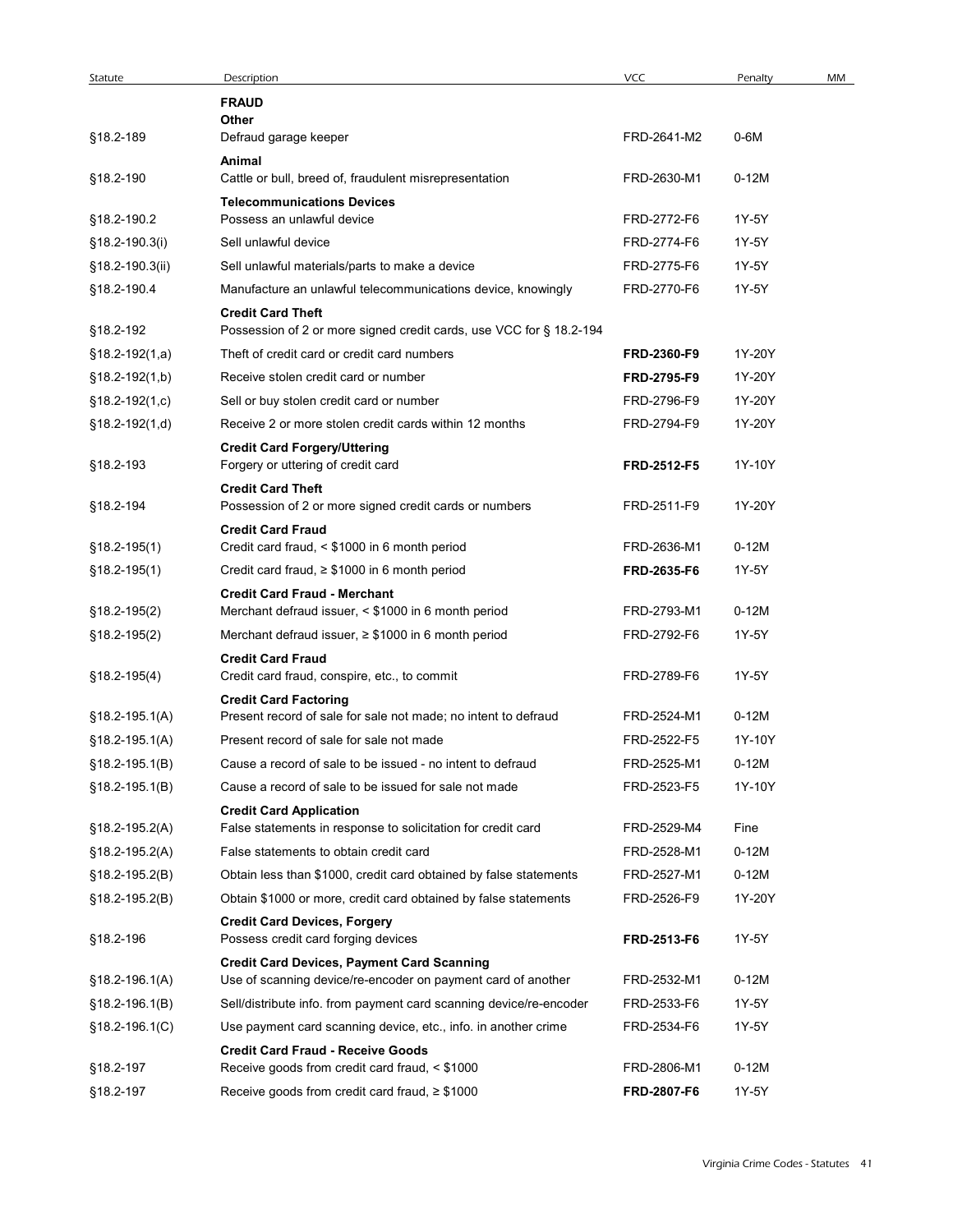| Statute              | Description                                                                                           | VCC         | Penalty | MM |
|----------------------|-------------------------------------------------------------------------------------------------------|-------------|---------|----|
|                      | <b>FRAUD</b>                                                                                          |             |         |    |
| §18.2-198            | Other<br>Airline/railroad ticket-obtain at discount price by fraud                                    | FRD-2622-F6 | 1Y-5Y   |    |
|                      | <b>Agriculture</b>                                                                                    |             |         |    |
| §18.2-200            | Fail to deliver crop, etc., in return for advances, < \$1000                                          | FRD-2710-M1 | $0-12M$ |    |
| §18.2-200            | Fail to deliver crop, etc., in return for advances, $\geq$ \$1000                                     | FRD-2709-F9 | 1Y-20Y  |    |
| §18.2-200.1          | <b>Construction Fraud</b><br>Fail to perform construction in return for advances, < \$1000            | FRD-2804-M1 | $0-12M$ |    |
| §18.2-200.1          | Fail to perform construction in return for advances, $\geq$ \$1000                                    | FRD-2805-F9 | 1Y-20Y  |    |
| §18.2-201            | <b>Agriculture</b><br>Farming-fail to perform labor after receiving advance                           | FRD-2644-M3 | Fine    |    |
|                      | Other                                                                                                 | FRD-2655-M3 | Fine    |    |
| §18.2-204            | Industrial sick benefit comp., false statement to defraud<br><b>Birth Certificates / Documents</b>    |             |         |    |
| §18.2-204.1          | Birth certificate, fraudulently obtain or possess                                                     | FRD-2628-M1 | $0-12M$ |    |
| $$18.2-204.1(A)$     | Birth certificate, manufacture, sell, etc., fictitious                                                | FRD-2549-F6 | 1Y-5Y   |    |
| $$18.2 - 204.1(B)$   | Document to establish false status, ID, obtain, possess, sell, etc.                                   | FRD-2548-M1 | $0-12M$ |    |
| §18.2-204.1(C)       | Firearm<br>Firearm, fraudulent use of birth certificate or document to obtain                         | FRD-2647-F6 | 1Y-5Y   |    |
| §18.2-204.2(B)       | Driver's License, ID, Etc.<br>Manufacture, sell fictitious ID, driver's license, etc.                 | FRD-2645-M1 | $0-12M$ |    |
| §18.2-204.2(C)       | Possess fictitious ID, driver's license, etc.                                                         | FRD-2646-M2 | 0-6M    |    |
| §18.2-204.3(A)       | <b>Unemployment Compensation</b><br>Transfer business, etc., to obtain lower unemployment tax rate    | FRD-2536-M1 | $0-12M$ |    |
| §18.2-204.3(B)       | Advise transfer business, etc., to obtain lower unemployment tax rate                                 | FRD-2537-M1 | $0-12M$ |    |
| §18.2-204.3(C)       | Three or more actions to obtain lower unemployment tax                                                | FRD-2538-F6 | 1Y-5Y   |    |
|                      | Animal                                                                                                |             |         |    |
| §18.2-205            | False pretense in obtaining registration of an animal                                                 | FRD-2631-M3 | Fine    |    |
| §18.2-205            | Give false pedigree of animal                                                                         | FRD-2503-M3 | Fine    |    |
| §18.2-206            | Rental<br>Procure, rent animal, auto, vehicle w/o intent to pay                                       | FRD-2681-M1 | $0-12M$ |    |
| §18.2-207            | <b>Marriage</b><br>Marriage register, enter false statements in                                       | FRD-2661-M3 | Fine    |    |
| §18.2-208            | Marriage record, make false statement for                                                             | FRD-2660-M4 | Fine    |    |
|                      | <b>Publications</b>                                                                                   |             |         |    |
| §18.2-209            | Publication of false statement                                                                        | FRD-2678-M3 | Fine    |    |
| §18.2-209.1          | Other<br>Clerk - make false bond certificate                                                          | FRD-2632-M3 | Fine    |    |
| §18.2-209.1          | Commissioner - act without bond certificate                                                           | FRD-2634-M3 | Fine    |    |
| §18.2-209.2          | Appointment notice, fail to give                                                                      | FRD-2623-M4 | Fine    |    |
| §18.2-210            | <b>Publications</b><br>Newspaper, altering                                                            | FRD-2662-M4 | Fine    |    |
|                      | <b>Fire/Ambulance</b>                                                                                 |             |         |    |
| §18.2-212            | False alarm, ambulance/fire<br>Other                                                                  | FRD-2642-M1 | $0-12M$ |    |
| §18.2-212.1          | Blind person's cane, false use of                                                                     | FRD-2629-M4 | Fine    |    |
| §18.2-213            | Warrants, simulating                                                                                  | FRD-2691-M4 | Fine    |    |
| $$18.2 - 213.1(A,1)$ | Minority, Etc., Owned, Small Business<br>Certificate of minority bus., obtain or possess fraudulently | FRD-2813-M1 | $0-12M$ |    |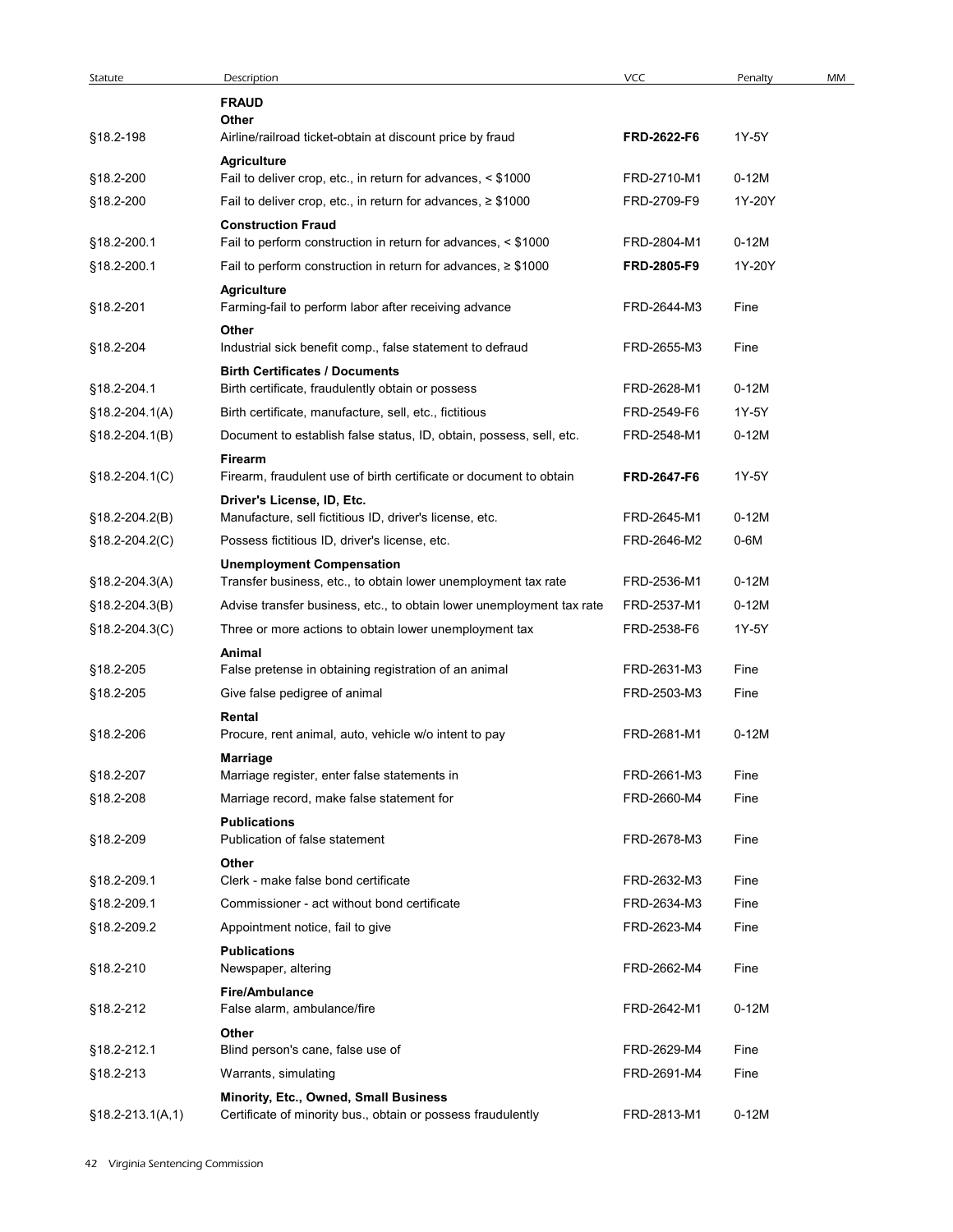| Statute                  | Description                                                                                             | VCC                        | Penalty         | MM |
|--------------------------|---------------------------------------------------------------------------------------------------------|----------------------------|-----------------|----|
|                          | <b>FRAUD</b>                                                                                            |                            |                 |    |
| $$18.2-213.1(A,2)$       | Minority, Etc., Owned, Small Business<br>Certification, false statements to obtain                      | FRD-2814-M1                | $0-12M$         |    |
| $$18.2-213.1(A,3)$       | Certification investigation, obstructing                                                                | FRD-2815-M1                | $0-12M$         |    |
| $$18.2-213.1(A,4)$       | Public moneys, obtain by fraud                                                                          | FRD-2816-M1                | $0-12M$         |    |
|                          | <b>Lien or Encumbrance</b>                                                                              |                            |                 |    |
| §18.2-213.2              | File false lien or encumbrance                                                                          | FRD-2729-F5                | 1Y-10Y          |    |
|                          | I.D./Trademark                                                                                          |                            |                 |    |
| §18.2-214                | Trademark, I.D. - altering                                                                              | FRD-2686-M1                | $0-12M$         |    |
| §18.2-214                | Trademarks, I.D. number, altering                                                                       | FRD-2692-M1<br>FRD-2653-M4 | $0-12M$<br>Fine |    |
| §18.2-214.1<br>§18.2-215 | I.D. number, altered on business machine, fail to rpt.<br>I.D. number, removing from electric appliance | FRD-2654-M1                | $0-12M$         |    |
|                          | <b>Advertising</b>                                                                                      |                            |                 |    |
| §18.2-216                | Deceptive                                                                                               | FRD-2611-M1                | $0-12M$         |    |
| §18.2-216.1              | Unauthorized use of name or picture                                                                     | FRD-2619-M9                | Fine            |    |
| §18.2-217                | No intent to sell as advertised                                                                         | FRD-2614-M1                | $0-12M$         |    |
| §18.2-218                | Seconds (imperfect merchandise) - failure to indicate                                                   | FRD-2618-M1                | 0-12M           |    |
| §18.2-220                | Use of "wholesale"                                                                                      | FRD-2620-M1                | $0-12M$         |    |
| §18.2-221                | Auto or truck without stating certain information                                                       | FRD-2610-M2                | 0-6M            |    |
| §18.2-222                | Army or government - misuse of terms on advertisement                                                   | FRD-2609-M3                | Fine            |    |
| §18.2-223                | Going out of business                                                                                   | FRD-2612-M1                | $0-12M$         |    |
| §18.2-225                | Misrepresentation of agricultural products                                                              | FRD-2613-M3                | Fine            |    |
|                          | <b>Petroleum Products</b>                                                                               |                            |                 |    |
| §18.2-226                | Quality, deceive as to (first offense)                                                                  | FRD-2673-M3                | Fine            |    |
| §18.2-226                | Quality, deceive as to (subsequent offense)                                                             | FRD-2674-M1                | $0-12M$         |    |
| §18.2-227                | Pump indicates wrong brand (first offense)                                                              | FRD-2671-M3                | Fine            |    |
| §18.2-227                | Pump indicates wrong brand (subsequent offense)                                                         | FRD-2672-M1                | $0-12M$         |    |
| §18.2-228                | Imitating design/symbol/trade name (first offense)                                                      | FRD-2669-M3                | Fine            |    |
| §18.2-228                | Imitating design/symbol/trade name (subsequent offense)                                                 | FRD-2670-M1                | $0-12M$         |    |
| §18.2-229                | Mixing brands or false trade name (first offense)                                                       | FRD-2665-M3                | Fine            |    |
| §18.2-229                | Mixing brands or false trade name (subsequent offense)                                                  | FRD-2666-M1                | $0-12M$         |    |
| §18.2-230                | Assisting in fraud (first offense)                                                                      | FRD-2663-M3                | Fine            |    |
| §18.2-230                | Assisting in fraud (subsequent offense)                                                                 | FRD-2664-M1                | $0-12M$         |    |
| §18.2-231                | Oil can, failure to provide label/sign (first offense)                                                  | FRD-2667-M3                | Fine            |    |
| §18.2-231                | Oil can, failure to provide label/sign (subsequent offense)                                             | FRD-2668-M1                | $0-12M$         |    |
| §18.2-233                | Advertising<br>Sale of goods labeled "silver"                                                           | FRD-2616-M2                | 0-6M            |    |
| §18.2-234                | Sale of goods marked "coin" or "coin silver"                                                            | FRD-2617-M2                | 0-6M            |    |
|                          | Other                                                                                                   |                            |                 |    |
| §18.2-235                | Gold items, misrepresentation as                                                                        | FRD-2649-M2                | 0-6M            |    |
| §18.2-237                | Secondhand materials, certain, misrepresentation in sale of                                             | FRD-2682-M2                | 0-6M            |    |
| §18.2-238                | Pig iron, buying with intent to defraud                                                                 | FRD-2675-F6                | 1Y-5Y           |    |
| §18.2-239                | Pyramid promotional schemes                                                                             | FRD-2679-M1                | $0-12M$         |    |
| §18.2-241                | Promissory notes in payment for food, accept                                                            | FRD-2677-M3                | Fine            |    |
| §18.2-242                | Games to promote sales, unlawful use of                                                                 | FRD-2688-M3                | Fine            |    |
|                          | Unlawful sales referral                                                                                 | FRD-2702-M1                | 0-12M           |    |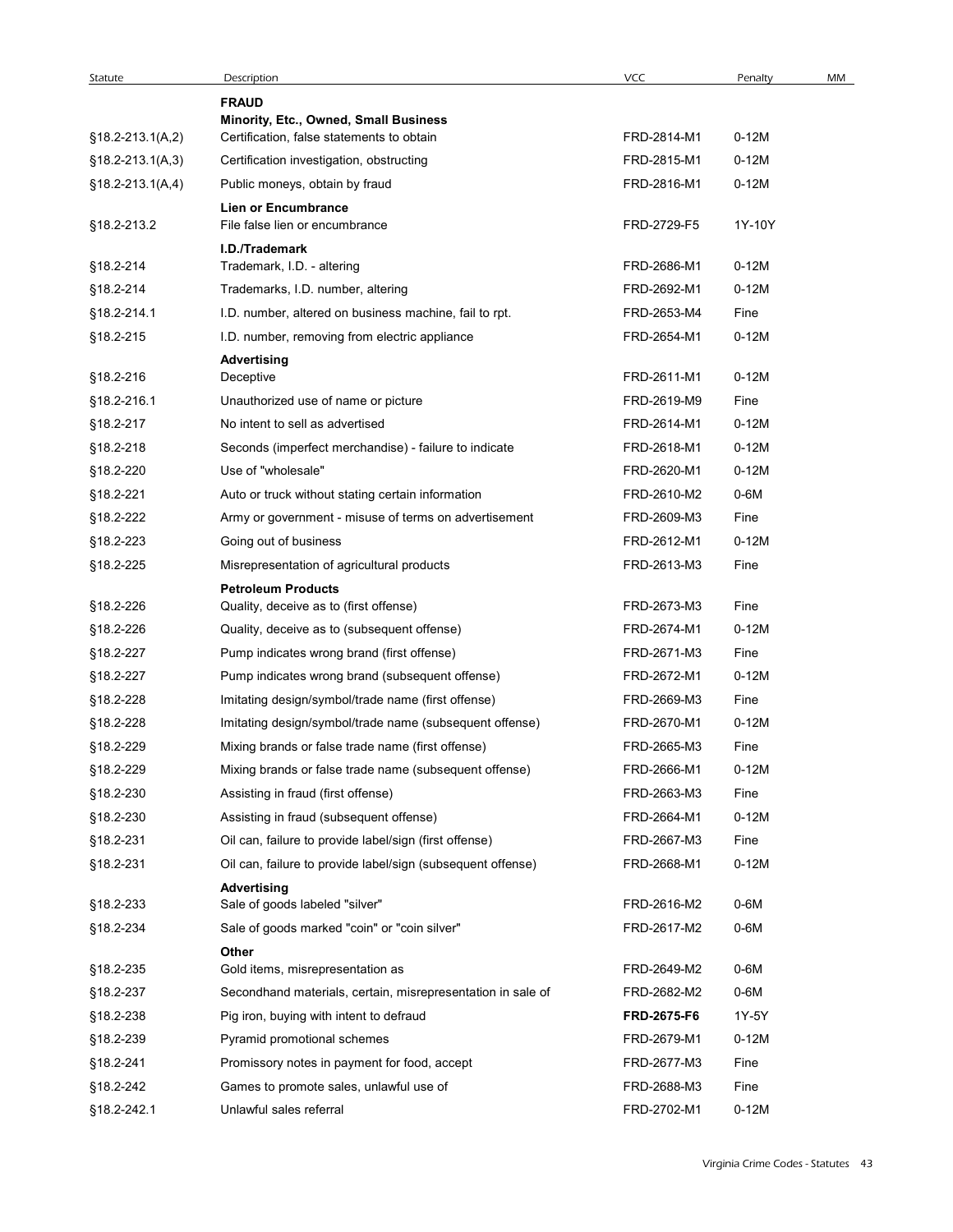| Statute               | Description<br><b>MONEY LAUNDERING</b>                                                                                  | VCC                | Penalty  | MM      |
|-----------------------|-------------------------------------------------------------------------------------------------------------------------|--------------------|----------|---------|
|                       | Type                                                                                                                    |                    |          |         |
| $$18.2 - 246.3(A)$    | Conduct a financial transaction, proceeds from felony activity                                                          | MON-3100-F9        | 1Y-40Y   |         |
| §18.2-246.3(B)        | Convert cash for compensation, into electronic funds, 1st off.                                                          | MON-3102-M1        | $0-12M$  |         |
| §18.2-246.3(B)        | Convert cash for compensation, into electronic funds, 2nd/subsq                                                         | MON-3101-F6        | 1Y-5Y    |         |
|                       | <b>FRAUD</b>                                                                                                            |                    |          |         |
| §18.2-246.13(E)       | <b>Cigarette Delivery</b><br>Fail to register before delivery, etc., of cigarettes                                      | FRD-2720-M1        | $0-12M$  |         |
| §18.2-246.13(E)       | Fail to register before delivery, etc., of cigarettes, subsequent                                                       | FRD-2721-F6        | 1Y-5Y    |         |
| §18.2-246.13(F)       | False statement filed; required before delivery of cigarettes                                                           | FRD-2722-F6        | 1Y-5Y    |         |
| §18.2-246.13(G)       | Fail to report cigarette delivery                                                                                       | FRD-2723-M1        | $0-12M$  |         |
| §18.2-246.13(G)       | Fail to report cigarette delivery, subsequent                                                                           | FRD-2724-F6        | 1Y-5Y    |         |
| §18.2-246.13(H)       | False statement on report required after delivery of cigarettes                                                         | FRD-2725-F6        | 1Y-5Y    |         |
|                       | <b>Cigarettes, Counterfeit</b>                                                                                          |                    |          |         |
| §18.2-246.14          | Distribute, etc., less than 10 cartons counterfeit cigarettes                                                           | FRD-2717-M1        | $0-12M$  |         |
| §18.2-246.14          | Distribute, etc., less than 10 cartons counterfeit cigarettes - subsq                                                   | FRD-2718-F6        | 1Y-5Y    |         |
| §18.2-246.14          | Distribute, etc., 10 or more cartons counterfeit cigarettes                                                             | FRD-2719-F6        | 1Y-5Y    |         |
|                       | <b>NARCOTICS</b>                                                                                                        |                    |          |         |
| §18.2-247             | Note:<br>Use code for specific drug type or activity                                                                    |                    |          |         |
|                       | <b>Counterfeit Controlled Substances</b>                                                                                |                    |          |         |
| §18.2-247             | Use VCC for imitation controlled substance                                                                              |                    |          |         |
|                       | Note:                                                                                                                   |                    |          |         |
| $$18.2 - 248(A)$      | Use code for specific drug type or activity                                                                             |                    |          |         |
| $$18.2 - 248(C)$      | <b>Schedule I or II Drugs - Distribution</b><br>Distribution, provide, give etc., (to be resold by others) Schd. I/II   | NAR-3042-F9        | 5Y-40Y   |         |
| $$18.2 - 248(C)$      | Manufacture (making/producing drugs from raw base products), Schd I/IINAR-3044-F9                                       |                    | 5Y-40Y   |         |
| $$18.2 - 248(C)$      | Possession w/intent to sell, distribute, etc., Schd. I/II                                                               | <b>NAR-3043-F9</b> | 5Y-40Y   |         |
| $$18.2 - 248(C)$      | Sale, distribute, etc. (for profit) Schd. I/II                                                                          | NAR-3045-F9        | 5Y-40Y   |         |
| $$18.2 - 248(C)$      | Type not clear from record - Sell, distribute, manufacture                                                              | NAR-3036-F9        | 5Y-40Y   |         |
|                       | Schedule I or II Drugs - Distribution, 2nd                                                                              |                    |          |         |
| $$18.2 - 248(C)$      | Sell, poss. w/intent, distribute, etc. - second conviction                                                              | NAR-3038-F9        | 5Y-Life  | 3Y      |
| §18.2-248(C)          | Schedule I or II Drugs - Distribution, 3rd & Subsequent<br>Sell, poss. w/intent, distribute, etc. - third or subsequent | NAR-3087-F9        | 10Y-Life | 10Y     |
|                       | Schedule I or II Drugs - Distribution, Quantity                                                                         |                    |          |         |
| $§18.2 - 248(C, 1)$   | Heroin, distribute, etc., 100g or more                                                                                  | NAR-3144-F9        | 5Y-Life  | $5Y^*$  |
| $$18.2 - 248(C, 2)$   | Cocaine mixture, etc., distribute, etc., 500 g or more                                                                  | NAR-3145-F9        | 5Y-Life  | 5Y*     |
| $$18.2 - 248(C, 3)$   | Cocaine base, distribute, etc., 250g or more                                                                            | NAR-3146-F9        | 5Y-Life  | $5Y^*$  |
| §18.2-248(C,4)        | Methamphetamine, distribute, etc., 10g or more (20g mixture)                                                            | NAR-3147-F9        | 5Y-Life  | $5Y^*$  |
| §18.2-248(C,1 et al.) | * If court finds exception, mandatory minimum does not apply                                                            |                    |          | $\star$ |
|                       | Schedule I or II Drugs - Manufacture Methamphetamine                                                                    |                    |          |         |
| $$18.2 - 248(C1)$     | Manufacture methamphetamine                                                                                             | NAR-3131-F9        | 10Y-40Y  |         |
| §18.2-248(C1)         | Manufacture methamphetamine - 2nd conviction                                                                            | NAR-3132-F9        | 10Y-Life |         |
| §18.2-248(C1)         | Manufacture methamphetamine - 3rd or subsequent conviction                                                              | NAR-3133-F9        | 10Y-Life | 3Y      |
|                       | Schedule I or II Drugs - Accommodation                                                                                  |                    |          |         |
| $$18.2 - 248(D)$      | Sale as an accommodation                                                                                                | NAR-3035-F5        | 1Y-10Y   |         |
|                       | <b>Prescription Fraud</b>                                                                                               |                    |          |         |
| $$18.2 - 248(E)$      | Prescription filled without valid written request                                                                       | NAR-3018-M4        | Fine     |         |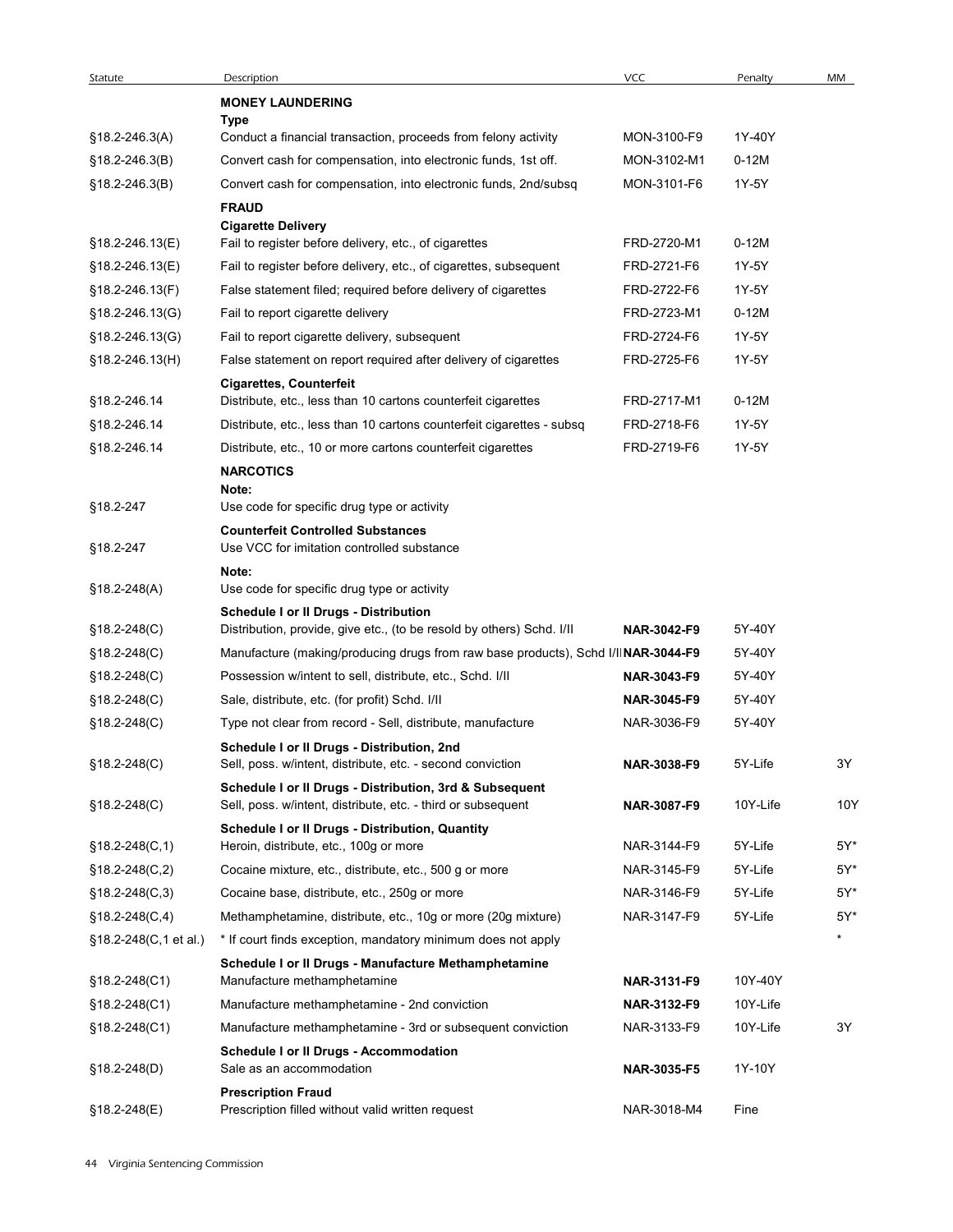| Statute             | Description                                                                                                                       | <b>VCC</b>  | Penalty  | MM     |
|---------------------|-----------------------------------------------------------------------------------------------------------------------------------|-------------|----------|--------|
|                     | <b>NARCOTICS</b>                                                                                                                  |             |          |        |
| §18.2-248(E1)       | <b>Schedule III Drugs</b><br>Sell, distribute, etc., Schedule III drug (Not anabolic steroid)                                     | NAR-3135-F5 | 1Y-10Y   |        |
| §18.2-248(E2)       | <b>Schedule IV Drugs</b><br>Sell, distribute, etc., Schedule IV drug                                                              | NAR-3136-F6 | 1Y-5Y    |        |
| §18.2-248(E3)       | <b>Schedule III Drugs</b><br>Accommodation distribution, etc. Schd. III drug (Not anabolic steroid)                               | NAR-3137-M1 | $0-12M$  |        |
| §18.2-248(E3)       | <b>Schedule IV Drugs</b><br>Accommodation distribution, etc., Schedule IV drug                                                    | NAR-3138-M1 | $0-12M$  |        |
| $$18.2 - 248(F)$    | <b>Imitation Controlled Substances</b><br>Sell, distribute, etc., imitation Schedule V drug                                       | NAR-3142-M1 | $0-12M$  |        |
| §18.2-248(F)        | Sell, distribute, etc., imitation Schedule VI drug                                                                                | NAR-3148-M1 | $0-12M$  |        |
| §18.2-248(F)        | <b>Schedule V Drugs</b><br>Accommodation distribution, etc., Schedule V drug                                                      | NAR-3140-M1 | $0-12M$  |        |
| §18.2-248(F)        | Sell, distribute, etc., Schedule V drug                                                                                           | NAR-3139-M1 | $0-12M$  |        |
|                     | <b>Schedule VI Drugs</b>                                                                                                          |             |          |        |
| §18.2-248(F)        | Accommodation distribution, etc., Schedule VI drug                                                                                | NAR-3077-M1 | $0-12M$  |        |
| §18.2-248(F)        | Sell, distribute, etc., Schedule VI drug                                                                                          | NAR-3059-M1 | $0-12M$  |        |
| §18.2-248(G)        | <b>Imitation Controlled Substances</b><br>Sell, distribute, etc., imitation Schedule I/II drug                                    | NAR-3061-F6 | 1Y-5Y    |        |
| $$18.2 - 248$ (G)   | Sell, distribute, etc., imitation Schedule III drug                                                                               | NAR-3141-F6 | 1Y-5Y    |        |
| §18.2-248(G)        | Sell, distribute, etc., imitation Schedule IV drug                                                                                | NAR-3143-F6 | 1Y-5Y    |        |
| §18.2-248(H)        | Marijuana<br>Also see Marijuana; Dist. Based on Quantity                                                                          |             |          |        |
|                     | <b>Type Not Clear</b>                                                                                                             |             |          |        |
| §18.2-248(H)        | Type Not Clear - Distribute Schd. I/II - quantity defined                                                                         | NAR-3094-F9 | 20Y-Life | 20Y    |
| $$18.2 - 248(H, 1)$ | Schedule I or II Drugs - Distribution, Quantity<br>Heroin mixture, distribute, etc., 1.0 kilograms or more                        | NAR-3111-F9 | 20Y-Life | 20Y*   |
| §18.2-248(H,2)      | Cocaine mixture, etc., distribute, etc., 5.0 kilograms or more                                                                    | NAR-3112-F9 | 20Y-Life | 20Y*   |
| §18.2-248(H,3)      | Cocaine base, distribute, etc., 2.5 kilograms or more                                                                             | NAR-3113-F9 | 20Y-Life | 20Y*   |
| §18.2-248(H,4)      | Marijuana - Distribution Based on Quantity<br>Marijuana mixture, etc., distribute, etc., 100 kilograms or more                    | NAR-3114-F9 | 20Y-Life | 20Y*   |
| $$18.2 - 248(H, 4)$ | * If court finds exception, mandatory minimum does not apply                                                                      |             |          |        |
| $§18.2-248(H,5)$    | Schedule I or II Drugs - Distribution, Quantity<br>Methamphetamine, distribute, etc., 100g or more (200g mixture)                 | NAR-3115-F9 | 20Y-Life | 20Y*   |
| §18.2-248(H1,i)     | <b>Money - Continuing Criminal Enterprise</b><br>Gross \$100,000 to < \$250,000 within 12 month period                            | NAR-3090-F9 | 20Y-Life | 20Y    |
|                     | Schedule I or II Drugs - Continuing Criminal Enterprise                                                                           |             |          |        |
| §18.2-248(H1,ii)    | Type Not Clear - Distribute Schd. I/II or marijuana - quantity defined                                                            | NAR-3091-F9 | 20Y-Life | 20Y    |
| §18.2-248(H1,ii,1)  | Heroin mixture, distribute etc. 1.0 kilograms less than 5.0 kilograms                                                             | NAR-3116-F9 | 20Y-Life | 20Y    |
| §18.2-248(H1,ii,2)  | Cocaine mixture distribute etc. 5.0 kilograms less than 10.0 kilograms                                                            | NAR-3117-F9 | 20Y-Life | 20Y    |
| §18.2-248(H1,ii,3)  | Cocaine base, distribute etc. 2.5 kilograms less than 5.0 kilograms                                                               | NAR-3118-F9 | 20Y-Life | 20Y    |
| §18.2-248(H1,ii,4)  | Marijuana - Continuing Criminal Enterprise<br>Distribute etc., 100 kilograms, less than 250.0 kilograms marijuana mix NAR-3119-F9 |             | 20Y-Life | 20Y    |
| §18.2-248(H1,ii,5)  | Schedule I or II Drugs - Continuing Criminal Enterprise<br>Methamphetamine, distribute etc. 100g < 250g / 200g < 1 kg mixture     | NAR-3120-F9 | 20Y-Life | 20Y    |
| §18.2-248(H2,i)     | <b>Money - Continuing Criminal Enterprise</b><br>Gross \$250,000 or more within 12 month period                                   | NAR-3092-F9 | 40, Life | 40,Lif |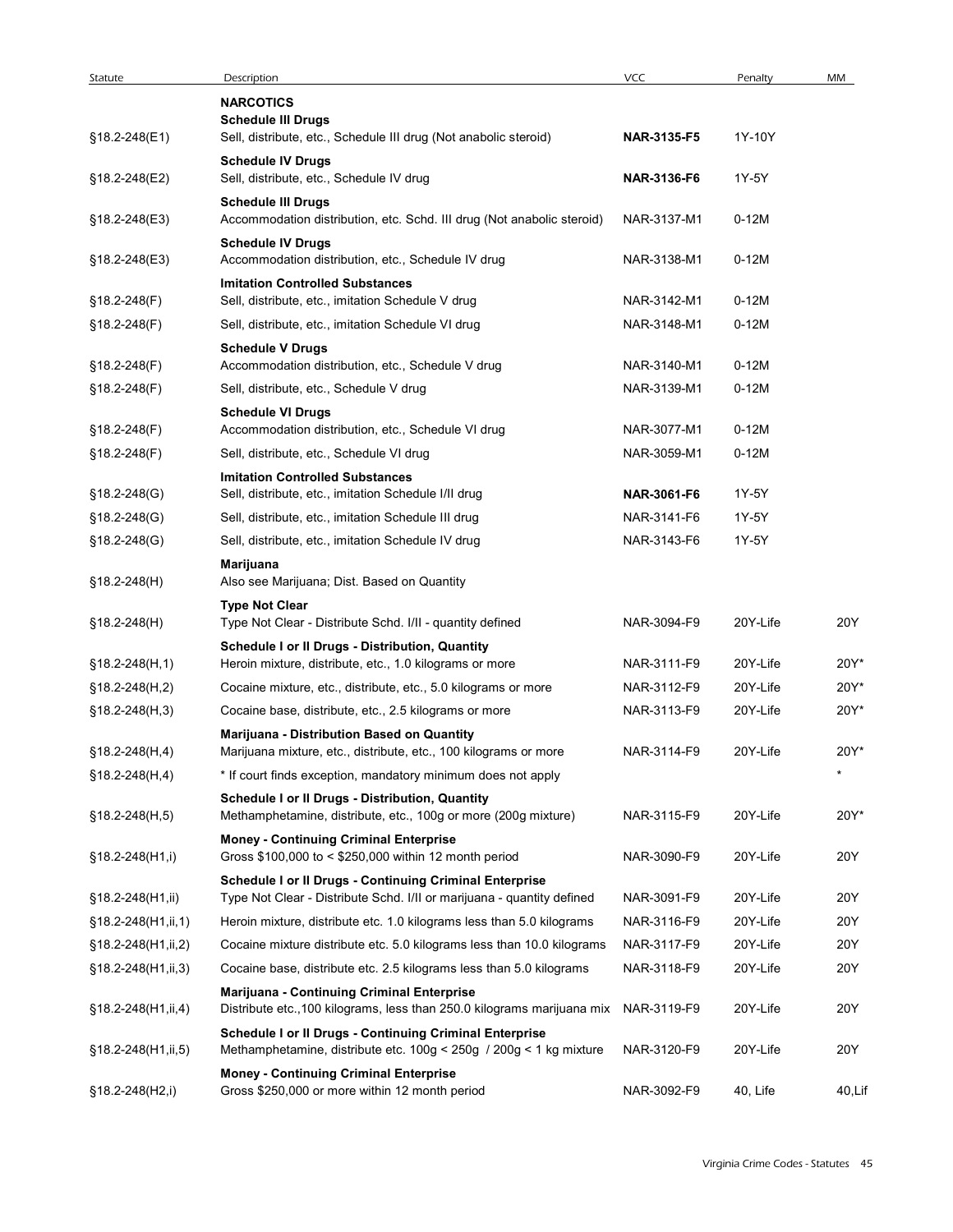| Statute                  | Description<br><b>NARCOTICS</b>                                                                                                            | <b>VCC</b>         | Penalty  | MM            |
|--------------------------|--------------------------------------------------------------------------------------------------------------------------------------------|--------------------|----------|---------------|
|                          | Schedule I or II Drugs - Continuing Criminal Enterprise                                                                                    |                    |          |               |
| §18.2-248(H2,ii)         | Type Not Clear - Distribute Schd. I/II or marijuana - quantity defined                                                                     | NAR-3093-F9        | 40, Life | 40,Lif        |
| $§18.2 - 248(H2, ii, 1)$ | Heroin mixture, distribute etc. 5.0 kilograms or more                                                                                      | NAR-3121-F9        | 40, Life | 40,Lif        |
| §18.2-248(H2,ii,2)       | Cocaine mixture, distribute etc. 10.0 kilograms or more                                                                                    | NAR-3122-F9        | 40, Life | 40,Lif        |
| §18.2-248(H2,ii,3)       | Cocaine base, distribute etc. 5.0 kilograms or more<br>Marijuana - Continuing Criminal Enterprise                                          | NAR-3123-F9        | 40, Life | 40,Lif        |
| §18.2-248(H2,ii,4)       | Distribute etc., 250.0 kilograms or more marijuana mixture<br>Schedule I or II Drugs - Continuing Criminal Enterprise                      | NAR-3124-F9        | 40, Life | 40,Lif        |
| §18.2-248(H2,ii,5)       | Methamphetamine, distribute etc. 250g or more / 1kg or more mixture<br><b>Precursors</b>                                                   | NAR-3125-F9        | 40, Life | 40,Lif        |
| $$18.2 - 248(J)$         | Possess precursors w/intent to manufacture methamphetamine, etc.                                                                           | <b>NAR-3110-F6</b> | 1Y-5Y    |               |
| §18.2-248.01             | Marijuana - Transport<br>Transport into Commonwealth - 5 lbs. or more marij.                                                               | <b>NAR-3067-F9</b> | 5Y-40Y   | 3Y            |
| §18.2-248.01             | Transport into Commonwealth - 5 lbs. or more marij. - 2nd or subsq.                                                                        | NAR-3086-F9        | 5Y-40Y   | 10Y           |
|                          | Schedule I or II Drugs - Transport                                                                                                         |                    |          |               |
| §18.2-248.01             | Transport into Commonwealth - 1 oz. or more of Cocaine                                                                                     | NAR-3065-F9        | 5Y-40Y   | 3Y            |
| §18.2-248.01             | Transport into Commonwealth - 1 oz. or more of Cocaine, 2nd/subsq.                                                                         | NAR-3088-F9        | 5Y-40Y   | 10Y           |
| §18.2-248.01             | Transport into Commonwealth - 1 oz. or more other Sch. I/II                                                                                | NAR-3066-F9        | 5Y-40Y   | 3Y            |
| §18.2-248.01             | Transport into Commonwealth - 1 oz. or more other Sch. I/II, 2nd/subsq. NAR-3089-F9                                                        |                    | 5Y-40Y   | 10Y           |
|                          | Minors - Methamphetamine                                                                                                                   |                    |          |               |
| §18.2-248.02(i)          | Child under age 15, present during manufacture, etc., of meth                                                                              | NAR-3160-F9        | 10Y-40Y  |               |
| §18.2-248.02(ii)         | Custodial child, age $\geq$ 15, present during manufacture, etc., of meth                                                                  | NAR-3161-F9        | 10Y-40Y  |               |
| §18.2-248.02(iii)        | Schedule I or II Drugs - Manufacture Methamphetamine<br>Incapacitated/helpless person present during manufacture, etc. of meth NAR-3162-F9 |                    | 10Y-40Y  |               |
|                          | Schedule I or II Drugs - Distribution, Quantity                                                                                            |                    |          |               |
| §18.2-248.03             | Methamphetamine, distribute, etc., 28g or more                                                                                             | NAR-3149-F9        | 5Y-40Y   | 3Y            |
| §18.2-248.03             | Methamphetamine, distribute, etc., 227g or more                                                                                            | NAR-3151-F9        | 5Y-Life  | 5Y            |
|                          | Marijuana                                                                                                                                  |                    |          |               |
| §18.2-248.1(a,1)         | Sell, distribute, PWI, one ounce or less                                                                                                   | NAR-3031-M1        | $0-12M$  |               |
| $$18.2 - 248.1(a,2)$     | Sell, distribute, PWI, over 1 ounce but not over 5 pounds                                                                                  | <b>NAR-3032-F5</b> | 1Y-10Y   |               |
| $$18.2 - 248.1(a,3)$     | Sell, distribute, PWI, as accommodation                                                                                                    | NAR-3030-M1        | $0-12M$  |               |
| $$18.2 - 248.1(a,3)$     | Sell, distribute, PWI, etc., - over 5 pounds                                                                                               | <b>NAR-3033-F9</b> | 5Y-30Y   |               |
| §18.2-248.1(b)           | Sell, distribute, etc., to inmate as accommodation                                                                                         | <b>NAR-3034-F4</b> | 2Y-10Y   |               |
| $§18.2 - 248.1(c)$       | Manufacture - not for personal use                                                                                                         | <b>NAR-3004-F9</b> | 5Y-30Y   |               |
| §18.2-248.1(d)           | Sell, distribute, etc., marijuana 3rd or subsequent felony                                                                                 | <b>NAR-3085-F9</b> | 5Y-Life  | $5\,\hbox{Y}$ |
| §18.2-248.4              | <b>Imitation Controlled Substances</b><br>Advertise imitation controlled substance/drug                                                    | NAR-3001-M1        | $0-12M$  |               |
|                          | <b>Steroids</b>                                                                                                                            |                    |          |               |
| $$18.2 - 248.5(A)$       | Anabolic steroids - sell, distribute, etc.                                                                                                 | NAR-3041-F9        | 1Y-10Y   | 6M            |
| §18.2-248.5(B)           | Minors - Other<br>Unlaw. sell minor pill with caffeine & ephedrine sulfate                                                                 | NAR-3039-M1        | $0-12M$  |               |
| $§18.2-250(A,a)$         | Gama-Butyrolactone/1,4-Butanediol<br>Possession                                                                                            | NAR-3095-F5        | 1Y-10Y   |               |
| $§18.2-250(A,a)$         | Marijuana - Synthetic (Cannabimimetic Agent)<br>Possession of cannabimimetic agent                                                         | NAR-3163-M1        | $0-12M$  |               |
|                          | Schedule I or II Drugs - Possession                                                                                                        |                    |          |               |
| $$18.2-250(A,a)$         | Possession Schedule I or II drug                                                                                                           | NAR-3022-F5        | 1Y-10Y   |               |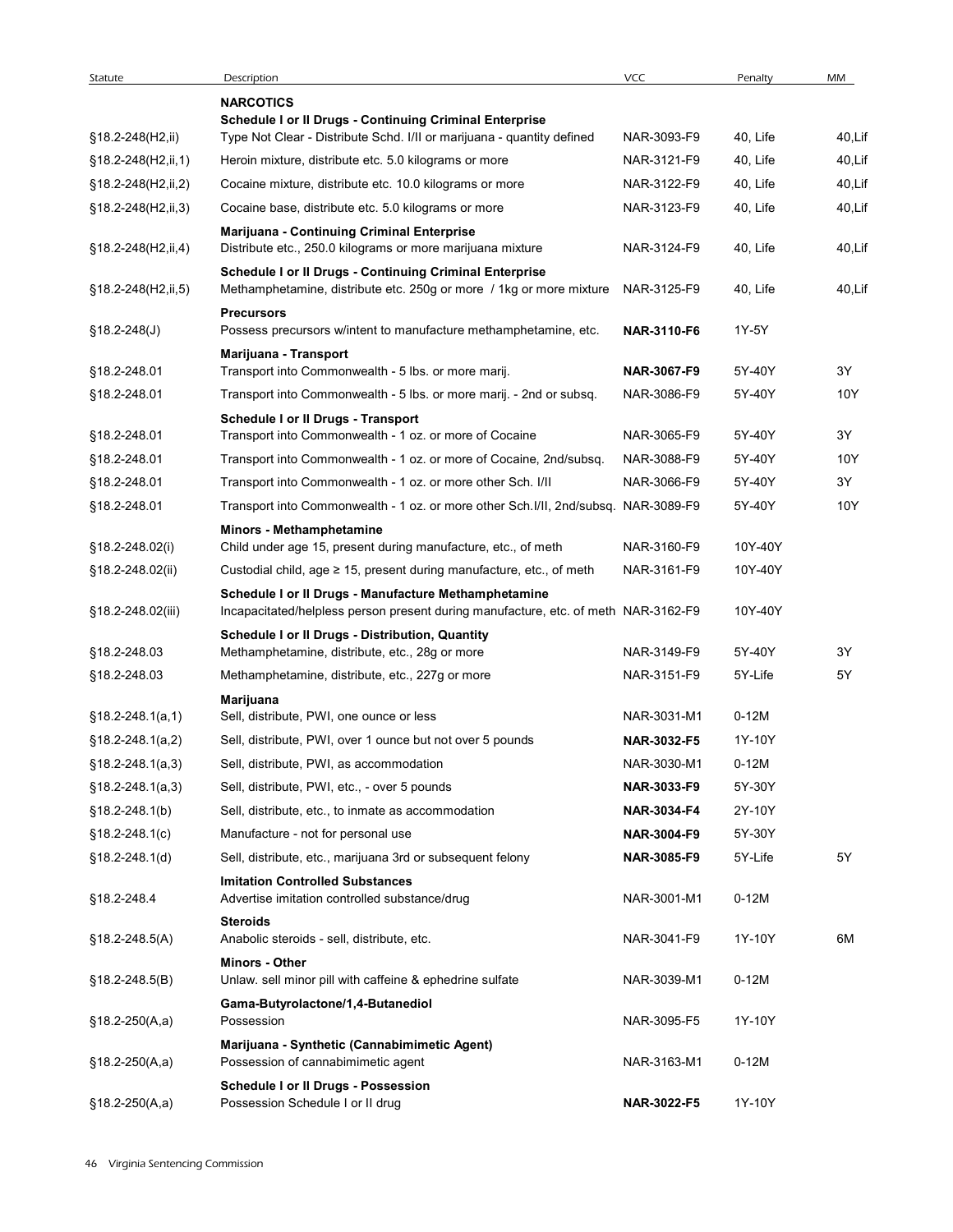| Statute            | Description                                                                                                  | <b>VCC</b>  | Penalty | MM |
|--------------------|--------------------------------------------------------------------------------------------------------------|-------------|---------|----|
|                    | <b>NARCOTICS</b><br><b>Schedule III Drugs</b>                                                                |             |         |    |
| $$18.2-250(A,b)$   | Possess - Schedule III                                                                                       | NAR-3023-M1 | $0-12M$ |    |
| §18.2-250(A,b1)    | <b>Schedule IV Drugs</b><br>Possess - Schedule IV                                                            | NAR-3024-M2 | $0-6M$  |    |
| §18.2-250(A,b2)    | <b>Schedule V Drugs</b><br>Possess - Schedule V                                                              | NAR-3025-M3 | Fine    |    |
|                    | <b>Schedule VI Drugs</b>                                                                                     |             |         |    |
| $§18.2-250(A,c)$   | Possess - Schedule VI                                                                                        | NAR-3026-M4 | Fine    |    |
|                    | <b>First Offender Statute</b>                                                                                |             |         |    |
| §18.2-251          | Violation of §18.2-251; original offense - felony                                                            | NAR-3073-F9 |         |    |
| §18.2-251          | Violation of §18.2-251; original offense - misdemeanor                                                       | NAR-3074-M9 |         |    |
| §18.2-251.2        | Flunitrazepan<br>Possession                                                                                  | NAR-3050-F5 | 1Y-10Y  |    |
| §18.2-251.2        | Sale for accommodation                                                                                       | NAR-3051-F5 | 1Y-10Y  |    |
| §18.2-251.2        | Sell, distribute, possess w/intent to sell, etc.                                                             | NAR-3053-F9 | 5Y-40Y  |    |
| §18.2-251.2        | Sell, distribute, possess w/intent to sell, etc., subsq.                                                     | NAR-3054-F9 | 5Y-Life |    |
|                    | <b>Imitation Controlled Substances</b>                                                                       |             |         |    |
| §18.2-251.2        | Sell, distribute, etc., imitation Flunitrazepan<br>Gama-Butyrolactone/1,4-Butanediol                         | NAR-3052-F6 | 1Y-5Y   |    |
| §18.2-251.3        | Sell, distribute, sell, possess w/intent to sell, etc.<br>DRUG AND ALCOHOL TESTING                           | NAR-3084-F3 | 5Y-20Y  |    |
|                    | Defeating                                                                                                    |             |         |    |
| $$18.2 - 251.4(1)$ | Market urine to defeat drug or alcohol screening tests                                                       | TST-4190-M1 | $0-12M$ |    |
| $$18.2 - 251.4(2)$ | Substitution of sample to defeat drug/alcohol screening test                                                 | TST-4191-M1 | $0-12M$ |    |
| $$18.2 - 251.4(3)$ | Adulterate sample with intent to defraud drug/alcohol screening test                                         | TST-4192-M1 | $0-12M$ |    |
|                    | <b>NARCOTICS</b>                                                                                             |             |         |    |
| $§18.2-255(A,i)$   | Minors - Marijuana<br>Sell <1 oz. of marijuana to minor                                                      | NAR-3063-F9 | 10Y-50Y | 2Y |
| $$18.2-255(A,i)$   | Sell 1 oz. or more of marijuana to minor                                                                     | NAR-3098-F9 | 10Y-50Y | 5Y |
|                    | Minors - Schedule I/II                                                                                       |             |         |    |
| §18.2-255(A,i)     | Sell Sch. I/II drug to minor<br>Minors - Schedule III/IV                                                     | NAR-3097-F9 | 10Y-50Y | 5Y |
| §18.2-255(A,i)     | Sell Schedule III or IV drug to minor                                                                        | NAR-3076-F9 | 10Y-50Y |    |
|                    | <b>Minors - Assist In Distribution</b>                                                                       |             |         |    |
| §18.2-255(A,ii)    | Sell <1 oz. of marijuana, minor assists in distribution                                                      | NAR-3126-F9 | 10Y-50Y | 2Y |
| §18.2-255(A,ii)    | Sell 1 oz. or more of marijuana, minor assists in distribution                                               | NAR-3127-F9 | 10Y-50Y | 5Y |
| §18.2-255(A,ii)    | Sell Sch. I/II drug, minor assists in distribution                                                           | NAR-3128-F9 | 10Y-50Y | 5Y |
| §18.2-255(A,ii)    | Sell Schedule III or IV drug, minor assists in distribution                                                  | NAR-3129-F9 | 10Y-50Y |    |
| $§18.2-255(B,i)$   | Minors - Other<br>Distribute imitation controlled substance to minor                                         | NAR-3002-F6 | 1Y-5Y   |    |
| §18.2-255(B,ii)    | <b>Minors - Assist In Distribution</b><br>Sell imitation controlled substance, minor assists in distribution | NAR-3130-F6 | 1Y-5Y   |    |
| §18.2-255.1        | Paraphernalia, Drug<br>Sell material which advertises paraphernalia to minor                                 | NAR-3007-M1 | $0-12M$ |    |
|                    | School Property, Etc., Possession/Distribution On                                                            |             |         |    |
| §18.2-255.2        | Accommodation distribution, etc., of drugs on school property                                                | NAR-3028-M1 | $0-12M$ |    |
| §18.2-255.2        | Distribute, etc., controlled substance on school property                                                    | NAR-3027-F6 | 1Y-5Y   |    |
| §18.2-255.2        | Distribute, etc., controlled substance on school property - 2nd/Subsq.                                       | NAR-3099-F6 | 1Y-5Y   | 1Y |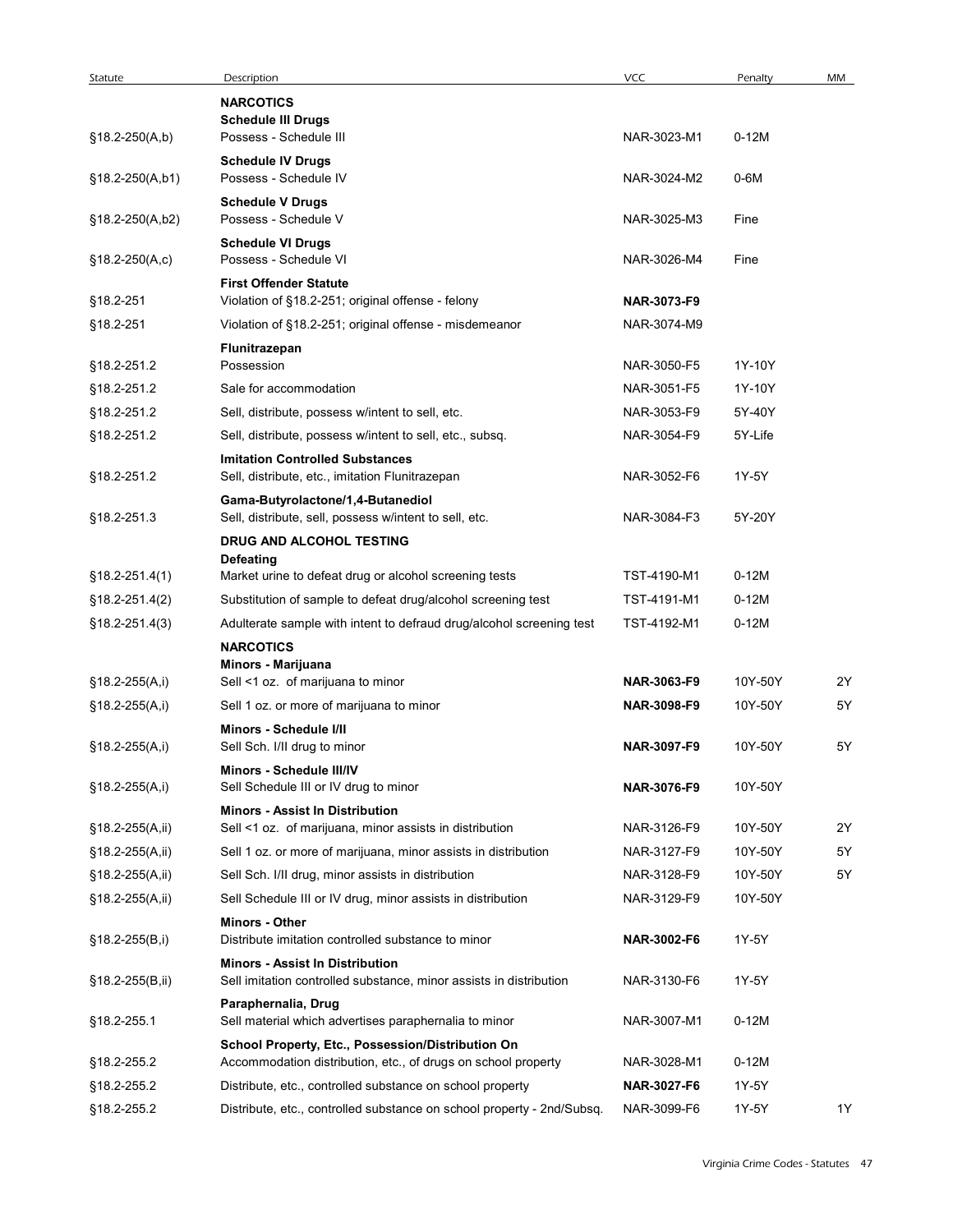| Statute            | Description                                                                                         | <b>VCC</b>         | Penalty | MM  |
|--------------------|-----------------------------------------------------------------------------------------------------|--------------------|---------|-----|
|                    | <b>NARCOTICS</b><br><b>Conspiracy to Violate Drug Control Act</b>                                   |                    |         |     |
| §18.2-256          | Use VCC code for actual crime & change "F" to "C" in code                                           |                    |         |     |
| $$18.2-257(a)$     | <b>Attempt to Commit Felony Act</b><br>Use VCC code for actual crime & change "F" to "A" in code    |                    |         |     |
|                    | <b>Attempt to Commit Misdemeanor Act</b>                                                            |                    |         |     |
| $§18.2-257(b)$     | Attempt to commit narcotics misdemeanor act                                                         | NAR-3010-M2        | 0-6M    |     |
|                    | <b>Common Nuisance</b>                                                                              |                    |         |     |
| §18.2-258          | Common nuisance - own or maintain                                                                   | NAR-3011-M1        | $0-12M$ |     |
| §18.2-258          | Common nuisance - own or maintain, subsequent offense                                               | NAR-3055-F6        | 1Y-5Y   |     |
| §18.2-258.02       | Fortified drug house - maintain or operate                                                          | NAR-3056-F5        | 1Y-10Y  |     |
| $§18.2-258.1(A)$   | <b>Prescription Fraud</b><br>Obtain by forgery, fraud                                               | NAR-3016-F6        | 1Y-5Y   |     |
| §18.2-258.1(B)     | Practitioner furnishes false info. in records or prescription                                       | NAR-3079-F6        | 1Y-5Y   |     |
| $§18.2 - 258.1(C)$ | Fictitious or revoked manufacture/distribution license                                              | <b>NAR-3080-F6</b> | 1Y-5Y   |     |
| §18.2-258.1(D)     | Assume title of doctor, pharmacist, etc., to obtain drugs                                           | NAR-3081-F6        | 1Y-5Y   |     |
| §18.2-258.1(E)     | Utter false or forged prescription                                                                  | NAR-3082-F6        | 1Y-5Y   |     |
| $$18.2 - 258.1(F)$ | False/forged label on container of controlled drugs                                                 | NAR-3083-F6        | 1Y-5Y   |     |
| §18.2-258.1(H)     | First offender - fulfillment of conditions of probation                                             | NAR-3078-M1        | $0-12M$ |     |
| $$18.2 - 258.1(H)$ | First offender - prescription fraud violation                                                       | NAR-3096-F6        | 1Y-5Y   |     |
| §18.2-258.2        | Procuring prescription from pharmacy, licensed or not, assist in                                    | NAR-3057-M1        | $0-12M$ |     |
| §18.2-258.2        | Procuring prescription from pharmacy, licensed or not, assist in subsq                              | NAR-3058-F6        | 1Y-5Y   |     |
| §18.2-260          | Prescribing, dispensing                                                                             | NAR-3017-M1        | $0-12M$ |     |
| §18.2-260.1        | Patient's prescription record, falsify with intent to defraud                                       | NAR-3075-M1        | $0-12M$ |     |
|                    | <b>Testify, Refuse to</b>                                                                           |                    |         |     |
| §18.2-262          | Refusing to testify in drug case                                                                    | NAR-3019-M2        | $0-6M$  |     |
|                    | <b>Inhale Drugs</b>                                                                                 | NAR-3014-M1        | $0-12M$ |     |
| §18.2-264(A)       | Inhale drugs, glue, etc.                                                                            |                    |         |     |
| $$18.2 - 264(B)$   | Inhale drugs, causing another to                                                                    | NAR-3015-M2        | $0-6M$  |     |
| §18.2-265.3(A)     | Paraphernalia, Drug<br>Drug paraphernalia - sell, possess with intent to sell, etc.                 | NAR-3013-M1        | $0-12M$ |     |
| §18.2-265.3(B)     | Distribute-drug paraphernalia, at least 3 yrs. junior                                               | NAR-3006-F6        | 1Y-5Y   |     |
| $§18.2 - 265.3(C)$ | Distribute to minor - drug paraphernalia                                                            | NAR-3005-M1        | $0-12M$ |     |
| §18.2-265.5        | Advertising drug paraphernalia                                                                      | NAR-3008-M1        | $0-12M$ |     |
|                    | <b>Precursors</b>                                                                                   |                    |         |     |
| §18.2-265.7        | Methamphetamine precursors, violate retail restrictions                                             | NAR-3150-M1        | $0-12M$ |     |
| §18.2-265.18       | Methamphetamine precursors, fail to report sales of ephedrine, etc.                                 | NAR-3109-M1        | $0-12M$ |     |
| §18.2-265.21       | <b>Dextromethorphan (Drug for Coughs)</b><br>Dextromethorphan, distribute, etc., (unfinished drugs) | NAR-3029-M1        | $0-12M$ |     |
|                    | <b>TRAFFIC - DRIVING WHILE INTOXICATED</b><br>Motor Vehicle, Etc. - 1st Conviction                  |                    |         |     |
| §18.2-266          | First conviction                                                                                    | DWI-5413-M1        | $0-12M$ |     |
| §18.2-266          | First conviction, blood alcohol level .15 to .20                                                    | DWI-5443-M1        | $0-12M$ | 5D  |
| §18.2-266          | First conviction, blood alcohol level > .20                                                         | DWI-5444-M1        | $0-12M$ | 10D |
| §18.2-266          | First conviction, influence of drugs                                                                | DWI-5462-M1        | $0-12M$ |     |
|                    | Motor Vehicle, Etc. - 1st Conviction (Marijuana)                                                    |                    |         |     |
| §18.2-266          | First conviction, influence of marijuana                                                            | DWI-5620-M1        | $0-12M$ |     |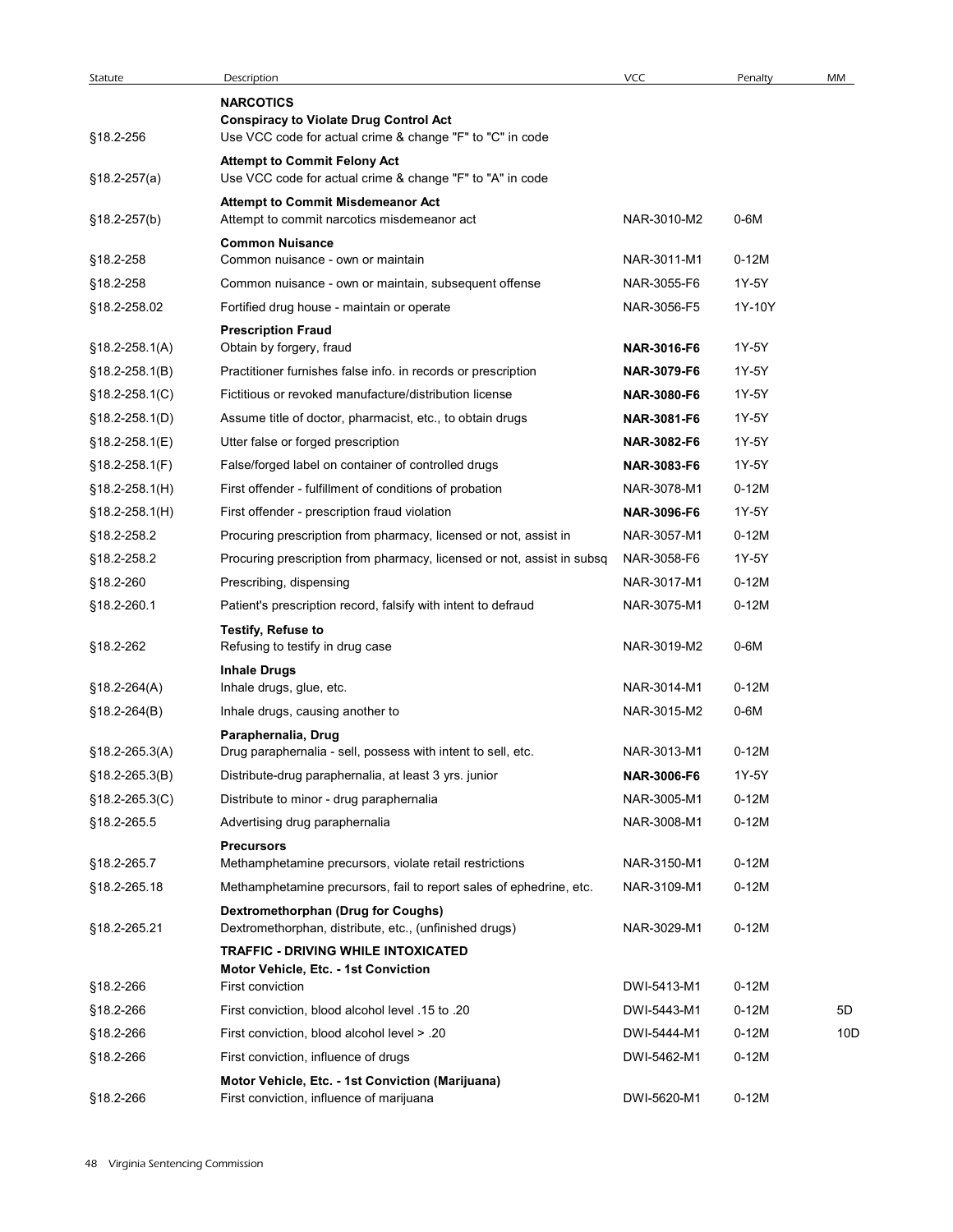| <b>VCC</b><br>Description<br>MM<br>Statute<br>Penalty<br><b>TRAFFIC - DRIVING WHILE INTOXICATED</b><br>Motor Vehicle, Etc. - 1st Conviction with Child<br>$0-12M$<br>5D<br>§18.2-266<br>First conviction w/child<br>DWI-5451-M1<br>$0-12M$<br>§18.2-266<br>First conviction, blood alcohol level .15 to .20 w/child<br>DWI-5452-M1<br>First conviction, blood alcohol level > .20 w/child<br>$0-12M$<br>§18.2-266<br>DWI-5453-M1<br>§18.2-266<br>First conviction, influence of drugs w/child<br>DWI-5463-M1<br>$0-12M$<br>5D<br>Motor Vehicle, Etc. - 1st Conviction with Child (Marijuana)<br>First conviction, influence of marijuana w/child<br>DWI-5621-M1<br>$0-12M$<br>5 <sub>D</sub><br>§18.2-266<br>Motor Vehicle, Etc. - 2nd Conviction<br>1M-1Y<br>§18.2-266<br>Second conviction within less than 5 years<br>DWI-5448-S9<br>DWI-5474-S9<br>1M-1Y<br>§18.2-266<br>Second conviction within less than 5 years .15-.20 blood alcohol level<br>DWI-5475-S9<br>1M-1Y<br>§18.2-266<br>Second conviction within less than 5 years, blood alcohol level > .20<br>Second conviction within less than 5 years, drugs<br>1M-1Y<br>§18.2-266<br>DWI-5464-S9<br>§18.2-266<br>Second conviction within 5 to 10 years<br>DWI-5447-S9<br>1M-1Y<br>DWI-5476-S9<br>§18.2-266<br>Second conviction within 5 to 10 years, blood alcohol level .15 to .20<br>1M-1Y<br>§18.2-266<br>DWI-5477-S9<br>Second conviction within 5 to 10 years, blood alcohol level > .20<br>1M-1Y<br>§18.2-266<br>Second conviction within 5 to 10 years, drugs<br>DWI-5465-S9<br>1M-1Y<br>§18.2-266<br>Second conviction within 10 years, blood alcohol level .15 to .20<br>DWI-5445-S9<br>1M-1Y<br>§18.2-266<br>Second conviction within 10 years, blood alcohol level > .20<br>1M-1Y<br>DWI-5446-S9<br>Motor Vehicle, Etc. - 2nd Conviction (Marijuana)<br>DWI-5622-S9<br>1M-1Y<br>§18.2-266<br>Second conviction within less than 5 years, marijuana<br>§18.2-266<br>Second conviction within 5 to 10 years, marijuana<br>DWI-5623-S9<br>1M-1Y<br>Motor Vehicle, Etc. - 2nd Conviction with Child<br>DWI-5457-S9<br>1M-1Y<br>§18.2-266<br>Second conviction within less than 5 years w/child<br>§18.2-266<br>DWI-5479-S9<br>1M-1Y<br>Second conviction within less than 5 years, BAC .15-.20 w/child<br>§18.2-266<br>Second conviction within less than 5 years, BAC > .20 w/child<br>DWI-5480-S9<br>1M-1Y<br>§18.2-266<br>Second conviction within less than 5 years, drugs, w/child<br>1M-1Y<br>DWI-5466-S9<br>1M-1Y<br>§18.2-266<br>Second conviction within 5 to 10 years w/child<br>DWI-5456-S9<br>§18.2-266<br>1M-1Y<br>Second conviction within 5 to 10 years, BAC .15 to .20 w/child<br>DWI-5481-S9<br>1M-1Y<br>§18.2-266<br>Second conviction within 5 to 10 years, BAC > .20 w/child<br>DWI-5482-S9<br>§18.2-266<br>Second conviction within 5 to 10 years, drugs, w/child<br>1M-1Y<br>DWI-5467-S9<br>Second conviction within 10 years, BAC .15-.20 w/child<br>DWI-5454-S9<br>1M-1Y<br>§18.2-266<br>§18.2-266<br>Second conviction within 10 years, BAC > .20 w/child<br>DWI-5455-S9<br>1M-1Y |
|--------------------------------------------------------------------------------------------------------------------------------------------------------------------------------------------------------------------------------------------------------------------------------------------------------------------------------------------------------------------------------------------------------------------------------------------------------------------------------------------------------------------------------------------------------------------------------------------------------------------------------------------------------------------------------------------------------------------------------------------------------------------------------------------------------------------------------------------------------------------------------------------------------------------------------------------------------------------------------------------------------------------------------------------------------------------------------------------------------------------------------------------------------------------------------------------------------------------------------------------------------------------------------------------------------------------------------------------------------------------------------------------------------------------------------------------------------------------------------------------------------------------------------------------------------------------------------------------------------------------------------------------------------------------------------------------------------------------------------------------------------------------------------------------------------------------------------------------------------------------------------------------------------------------------------------------------------------------------------------------------------------------------------------------------------------------------------------------------------------------------------------------------------------------------------------------------------------------------------------------------------------------------------------------------------------------------------------------------------------------------------------------------------------------------------------------------------------------------------------------------------------------------------------------------------------------------------------------------------------------------------------------------------------------------------------------------------------------------------------------------------------------------------------------------------------------------------------------------------------------------------------------------------------------------------------------------------------------------------------------------------------------------------------------------------------------------------|
| 10D<br>15D<br>20 <sub>D</sub><br>30 <sub>D</sub><br>40D<br>20D<br>10D<br>20 <sub>D</sub><br>30D<br>10D<br>20D<br>30D<br><b>20D</b><br>10 <sub>D</sub><br>25D<br>35D<br>45D<br>25D<br>15D<br>25D<br>35D<br>15D<br>25D<br>25D                                                                                                                                                                                                                                                                                                                                                                                                                                                                                                                                                                                                                                                                                                                                                                                                                                                                                                                                                                                                                                                                                                                                                                                                                                                                                                                                                                                                                                                                                                                                                                                                                                                                                                                                                                                                                                                                                                                                                                                                                                                                                                                                                                                                                                                                                                                                                                                                                                                                                                                                                                                                                                                                                                                                                                                                                                                    |
|                                                                                                                                                                                                                                                                                                                                                                                                                                                                                                                                                                                                                                                                                                                                                                                                                                                                                                                                                                                                                                                                                                                                                                                                                                                                                                                                                                                                                                                                                                                                                                                                                                                                                                                                                                                                                                                                                                                                                                                                                                                                                                                                                                                                                                                                                                                                                                                                                                                                                                                                                                                                                                                                                                                                                                                                                                                                                                                                                                                                                                                                                |
|                                                                                                                                                                                                                                                                                                                                                                                                                                                                                                                                                                                                                                                                                                                                                                                                                                                                                                                                                                                                                                                                                                                                                                                                                                                                                                                                                                                                                                                                                                                                                                                                                                                                                                                                                                                                                                                                                                                                                                                                                                                                                                                                                                                                                                                                                                                                                                                                                                                                                                                                                                                                                                                                                                                                                                                                                                                                                                                                                                                                                                                                                |
|                                                                                                                                                                                                                                                                                                                                                                                                                                                                                                                                                                                                                                                                                                                                                                                                                                                                                                                                                                                                                                                                                                                                                                                                                                                                                                                                                                                                                                                                                                                                                                                                                                                                                                                                                                                                                                                                                                                                                                                                                                                                                                                                                                                                                                                                                                                                                                                                                                                                                                                                                                                                                                                                                                                                                                                                                                                                                                                                                                                                                                                                                |
|                                                                                                                                                                                                                                                                                                                                                                                                                                                                                                                                                                                                                                                                                                                                                                                                                                                                                                                                                                                                                                                                                                                                                                                                                                                                                                                                                                                                                                                                                                                                                                                                                                                                                                                                                                                                                                                                                                                                                                                                                                                                                                                                                                                                                                                                                                                                                                                                                                                                                                                                                                                                                                                                                                                                                                                                                                                                                                                                                                                                                                                                                |
|                                                                                                                                                                                                                                                                                                                                                                                                                                                                                                                                                                                                                                                                                                                                                                                                                                                                                                                                                                                                                                                                                                                                                                                                                                                                                                                                                                                                                                                                                                                                                                                                                                                                                                                                                                                                                                                                                                                                                                                                                                                                                                                                                                                                                                                                                                                                                                                                                                                                                                                                                                                                                                                                                                                                                                                                                                                                                                                                                                                                                                                                                |
|                                                                                                                                                                                                                                                                                                                                                                                                                                                                                                                                                                                                                                                                                                                                                                                                                                                                                                                                                                                                                                                                                                                                                                                                                                                                                                                                                                                                                                                                                                                                                                                                                                                                                                                                                                                                                                                                                                                                                                                                                                                                                                                                                                                                                                                                                                                                                                                                                                                                                                                                                                                                                                                                                                                                                                                                                                                                                                                                                                                                                                                                                |
|                                                                                                                                                                                                                                                                                                                                                                                                                                                                                                                                                                                                                                                                                                                                                                                                                                                                                                                                                                                                                                                                                                                                                                                                                                                                                                                                                                                                                                                                                                                                                                                                                                                                                                                                                                                                                                                                                                                                                                                                                                                                                                                                                                                                                                                                                                                                                                                                                                                                                                                                                                                                                                                                                                                                                                                                                                                                                                                                                                                                                                                                                |
|                                                                                                                                                                                                                                                                                                                                                                                                                                                                                                                                                                                                                                                                                                                                                                                                                                                                                                                                                                                                                                                                                                                                                                                                                                                                                                                                                                                                                                                                                                                                                                                                                                                                                                                                                                                                                                                                                                                                                                                                                                                                                                                                                                                                                                                                                                                                                                                                                                                                                                                                                                                                                                                                                                                                                                                                                                                                                                                                                                                                                                                                                |
|                                                                                                                                                                                                                                                                                                                                                                                                                                                                                                                                                                                                                                                                                                                                                                                                                                                                                                                                                                                                                                                                                                                                                                                                                                                                                                                                                                                                                                                                                                                                                                                                                                                                                                                                                                                                                                                                                                                                                                                                                                                                                                                                                                                                                                                                                                                                                                                                                                                                                                                                                                                                                                                                                                                                                                                                                                                                                                                                                                                                                                                                                |
|                                                                                                                                                                                                                                                                                                                                                                                                                                                                                                                                                                                                                                                                                                                                                                                                                                                                                                                                                                                                                                                                                                                                                                                                                                                                                                                                                                                                                                                                                                                                                                                                                                                                                                                                                                                                                                                                                                                                                                                                                                                                                                                                                                                                                                                                                                                                                                                                                                                                                                                                                                                                                                                                                                                                                                                                                                                                                                                                                                                                                                                                                |
|                                                                                                                                                                                                                                                                                                                                                                                                                                                                                                                                                                                                                                                                                                                                                                                                                                                                                                                                                                                                                                                                                                                                                                                                                                                                                                                                                                                                                                                                                                                                                                                                                                                                                                                                                                                                                                                                                                                                                                                                                                                                                                                                                                                                                                                                                                                                                                                                                                                                                                                                                                                                                                                                                                                                                                                                                                                                                                                                                                                                                                                                                |
|                                                                                                                                                                                                                                                                                                                                                                                                                                                                                                                                                                                                                                                                                                                                                                                                                                                                                                                                                                                                                                                                                                                                                                                                                                                                                                                                                                                                                                                                                                                                                                                                                                                                                                                                                                                                                                                                                                                                                                                                                                                                                                                                                                                                                                                                                                                                                                                                                                                                                                                                                                                                                                                                                                                                                                                                                                                                                                                                                                                                                                                                                |
|                                                                                                                                                                                                                                                                                                                                                                                                                                                                                                                                                                                                                                                                                                                                                                                                                                                                                                                                                                                                                                                                                                                                                                                                                                                                                                                                                                                                                                                                                                                                                                                                                                                                                                                                                                                                                                                                                                                                                                                                                                                                                                                                                                                                                                                                                                                                                                                                                                                                                                                                                                                                                                                                                                                                                                                                                                                                                                                                                                                                                                                                                |
|                                                                                                                                                                                                                                                                                                                                                                                                                                                                                                                                                                                                                                                                                                                                                                                                                                                                                                                                                                                                                                                                                                                                                                                                                                                                                                                                                                                                                                                                                                                                                                                                                                                                                                                                                                                                                                                                                                                                                                                                                                                                                                                                                                                                                                                                                                                                                                                                                                                                                                                                                                                                                                                                                                                                                                                                                                                                                                                                                                                                                                                                                |
|                                                                                                                                                                                                                                                                                                                                                                                                                                                                                                                                                                                                                                                                                                                                                                                                                                                                                                                                                                                                                                                                                                                                                                                                                                                                                                                                                                                                                                                                                                                                                                                                                                                                                                                                                                                                                                                                                                                                                                                                                                                                                                                                                                                                                                                                                                                                                                                                                                                                                                                                                                                                                                                                                                                                                                                                                                                                                                                                                                                                                                                                                |
|                                                                                                                                                                                                                                                                                                                                                                                                                                                                                                                                                                                                                                                                                                                                                                                                                                                                                                                                                                                                                                                                                                                                                                                                                                                                                                                                                                                                                                                                                                                                                                                                                                                                                                                                                                                                                                                                                                                                                                                                                                                                                                                                                                                                                                                                                                                                                                                                                                                                                                                                                                                                                                                                                                                                                                                                                                                                                                                                                                                                                                                                                |
|                                                                                                                                                                                                                                                                                                                                                                                                                                                                                                                                                                                                                                                                                                                                                                                                                                                                                                                                                                                                                                                                                                                                                                                                                                                                                                                                                                                                                                                                                                                                                                                                                                                                                                                                                                                                                                                                                                                                                                                                                                                                                                                                                                                                                                                                                                                                                                                                                                                                                                                                                                                                                                                                                                                                                                                                                                                                                                                                                                                                                                                                                |
|                                                                                                                                                                                                                                                                                                                                                                                                                                                                                                                                                                                                                                                                                                                                                                                                                                                                                                                                                                                                                                                                                                                                                                                                                                                                                                                                                                                                                                                                                                                                                                                                                                                                                                                                                                                                                                                                                                                                                                                                                                                                                                                                                                                                                                                                                                                                                                                                                                                                                                                                                                                                                                                                                                                                                                                                                                                                                                                                                                                                                                                                                |
|                                                                                                                                                                                                                                                                                                                                                                                                                                                                                                                                                                                                                                                                                                                                                                                                                                                                                                                                                                                                                                                                                                                                                                                                                                                                                                                                                                                                                                                                                                                                                                                                                                                                                                                                                                                                                                                                                                                                                                                                                                                                                                                                                                                                                                                                                                                                                                                                                                                                                                                                                                                                                                                                                                                                                                                                                                                                                                                                                                                                                                                                                |
|                                                                                                                                                                                                                                                                                                                                                                                                                                                                                                                                                                                                                                                                                                                                                                                                                                                                                                                                                                                                                                                                                                                                                                                                                                                                                                                                                                                                                                                                                                                                                                                                                                                                                                                                                                                                                                                                                                                                                                                                                                                                                                                                                                                                                                                                                                                                                                                                                                                                                                                                                                                                                                                                                                                                                                                                                                                                                                                                                                                                                                                                                |
|                                                                                                                                                                                                                                                                                                                                                                                                                                                                                                                                                                                                                                                                                                                                                                                                                                                                                                                                                                                                                                                                                                                                                                                                                                                                                                                                                                                                                                                                                                                                                                                                                                                                                                                                                                                                                                                                                                                                                                                                                                                                                                                                                                                                                                                                                                                                                                                                                                                                                                                                                                                                                                                                                                                                                                                                                                                                                                                                                                                                                                                                                |
|                                                                                                                                                                                                                                                                                                                                                                                                                                                                                                                                                                                                                                                                                                                                                                                                                                                                                                                                                                                                                                                                                                                                                                                                                                                                                                                                                                                                                                                                                                                                                                                                                                                                                                                                                                                                                                                                                                                                                                                                                                                                                                                                                                                                                                                                                                                                                                                                                                                                                                                                                                                                                                                                                                                                                                                                                                                                                                                                                                                                                                                                                |
|                                                                                                                                                                                                                                                                                                                                                                                                                                                                                                                                                                                                                                                                                                                                                                                                                                                                                                                                                                                                                                                                                                                                                                                                                                                                                                                                                                                                                                                                                                                                                                                                                                                                                                                                                                                                                                                                                                                                                                                                                                                                                                                                                                                                                                                                                                                                                                                                                                                                                                                                                                                                                                                                                                                                                                                                                                                                                                                                                                                                                                                                                |
|                                                                                                                                                                                                                                                                                                                                                                                                                                                                                                                                                                                                                                                                                                                                                                                                                                                                                                                                                                                                                                                                                                                                                                                                                                                                                                                                                                                                                                                                                                                                                                                                                                                                                                                                                                                                                                                                                                                                                                                                                                                                                                                                                                                                                                                                                                                                                                                                                                                                                                                                                                                                                                                                                                                                                                                                                                                                                                                                                                                                                                                                                |
|                                                                                                                                                                                                                                                                                                                                                                                                                                                                                                                                                                                                                                                                                                                                                                                                                                                                                                                                                                                                                                                                                                                                                                                                                                                                                                                                                                                                                                                                                                                                                                                                                                                                                                                                                                                                                                                                                                                                                                                                                                                                                                                                                                                                                                                                                                                                                                                                                                                                                                                                                                                                                                                                                                                                                                                                                                                                                                                                                                                                                                                                                |
|                                                                                                                                                                                                                                                                                                                                                                                                                                                                                                                                                                                                                                                                                                                                                                                                                                                                                                                                                                                                                                                                                                                                                                                                                                                                                                                                                                                                                                                                                                                                                                                                                                                                                                                                                                                                                                                                                                                                                                                                                                                                                                                                                                                                                                                                                                                                                                                                                                                                                                                                                                                                                                                                                                                                                                                                                                                                                                                                                                                                                                                                                |
|                                                                                                                                                                                                                                                                                                                                                                                                                                                                                                                                                                                                                                                                                                                                                                                                                                                                                                                                                                                                                                                                                                                                                                                                                                                                                                                                                                                                                                                                                                                                                                                                                                                                                                                                                                                                                                                                                                                                                                                                                                                                                                                                                                                                                                                                                                                                                                                                                                                                                                                                                                                                                                                                                                                                                                                                                                                                                                                                                                                                                                                                                |
|                                                                                                                                                                                                                                                                                                                                                                                                                                                                                                                                                                                                                                                                                                                                                                                                                                                                                                                                                                                                                                                                                                                                                                                                                                                                                                                                                                                                                                                                                                                                                                                                                                                                                                                                                                                                                                                                                                                                                                                                                                                                                                                                                                                                                                                                                                                                                                                                                                                                                                                                                                                                                                                                                                                                                                                                                                                                                                                                                                                                                                                                                |
|                                                                                                                                                                                                                                                                                                                                                                                                                                                                                                                                                                                                                                                                                                                                                                                                                                                                                                                                                                                                                                                                                                                                                                                                                                                                                                                                                                                                                                                                                                                                                                                                                                                                                                                                                                                                                                                                                                                                                                                                                                                                                                                                                                                                                                                                                                                                                                                                                                                                                                                                                                                                                                                                                                                                                                                                                                                                                                                                                                                                                                                                                |
|                                                                                                                                                                                                                                                                                                                                                                                                                                                                                                                                                                                                                                                                                                                                                                                                                                                                                                                                                                                                                                                                                                                                                                                                                                                                                                                                                                                                                                                                                                                                                                                                                                                                                                                                                                                                                                                                                                                                                                                                                                                                                                                                                                                                                                                                                                                                                                                                                                                                                                                                                                                                                                                                                                                                                                                                                                                                                                                                                                                                                                                                                |
|                                                                                                                                                                                                                                                                                                                                                                                                                                                                                                                                                                                                                                                                                                                                                                                                                                                                                                                                                                                                                                                                                                                                                                                                                                                                                                                                                                                                                                                                                                                                                                                                                                                                                                                                                                                                                                                                                                                                                                                                                                                                                                                                                                                                                                                                                                                                                                                                                                                                                                                                                                                                                                                                                                                                                                                                                                                                                                                                                                                                                                                                                |
|                                                                                                                                                                                                                                                                                                                                                                                                                                                                                                                                                                                                                                                                                                                                                                                                                                                                                                                                                                                                                                                                                                                                                                                                                                                                                                                                                                                                                                                                                                                                                                                                                                                                                                                                                                                                                                                                                                                                                                                                                                                                                                                                                                                                                                                                                                                                                                                                                                                                                                                                                                                                                                                                                                                                                                                                                                                                                                                                                                                                                                                                                |
| Motor Vehicle, Etc. - 2nd Conviction with Child (Marijuana)                                                                                                                                                                                                                                                                                                                                                                                                                                                                                                                                                                                                                                                                                                                                                                                                                                                                                                                                                                                                                                                                                                                                                                                                                                                                                                                                                                                                                                                                                                                                                                                                                                                                                                                                                                                                                                                                                                                                                                                                                                                                                                                                                                                                                                                                                                                                                                                                                                                                                                                                                                                                                                                                                                                                                                                                                                                                                                                                                                                                                    |
| 25 <sub>D</sub><br>DWI-5624-S9<br>1M-1Y<br>§18.2-266<br>Second conviction within less than 5 years, marijuana, w/child                                                                                                                                                                                                                                                                                                                                                                                                                                                                                                                                                                                                                                                                                                                                                                                                                                                                                                                                                                                                                                                                                                                                                                                                                                                                                                                                                                                                                                                                                                                                                                                                                                                                                                                                                                                                                                                                                                                                                                                                                                                                                                                                                                                                                                                                                                                                                                                                                                                                                                                                                                                                                                                                                                                                                                                                                                                                                                                                                         |
| §18.2-266<br>DWI-5625-S9<br>1M-1Y<br>15D<br>Second conviction within 5 to 10 years, marijuana, w/child                                                                                                                                                                                                                                                                                                                                                                                                                                                                                                                                                                                                                                                                                                                                                                                                                                                                                                                                                                                                                                                                                                                                                                                                                                                                                                                                                                                                                                                                                                                                                                                                                                                                                                                                                                                                                                                                                                                                                                                                                                                                                                                                                                                                                                                                                                                                                                                                                                                                                                                                                                                                                                                                                                                                                                                                                                                                                                                                                                         |
| Motor Vehicle, Etc. - 3rd Conviction                                                                                                                                                                                                                                                                                                                                                                                                                                                                                                                                                                                                                                                                                                                                                                                                                                                                                                                                                                                                                                                                                                                                                                                                                                                                                                                                                                                                                                                                                                                                                                                                                                                                                                                                                                                                                                                                                                                                                                                                                                                                                                                                                                                                                                                                                                                                                                                                                                                                                                                                                                                                                                                                                                                                                                                                                                                                                                                                                                                                                                           |
| §18.2-266<br>Third conviction within 5 Years<br>DWI-5450-F6<br>1Y-5Y<br>6M                                                                                                                                                                                                                                                                                                                                                                                                                                                                                                                                                                                                                                                                                                                                                                                                                                                                                                                                                                                                                                                                                                                                                                                                                                                                                                                                                                                                                                                                                                                                                                                                                                                                                                                                                                                                                                                                                                                                                                                                                                                                                                                                                                                                                                                                                                                                                                                                                                                                                                                                                                                                                                                                                                                                                                                                                                                                                                                                                                                                     |
| §18.2-266<br>Third conviction within 5 Years, BAC .15 to .20<br>DWI-5680-F6<br>6M<br>1Y-5Y                                                                                                                                                                                                                                                                                                                                                                                                                                                                                                                                                                                                                                                                                                                                                                                                                                                                                                                                                                                                                                                                                                                                                                                                                                                                                                                                                                                                                                                                                                                                                                                                                                                                                                                                                                                                                                                                                                                                                                                                                                                                                                                                                                                                                                                                                                                                                                                                                                                                                                                                                                                                                                                                                                                                                                                                                                                                                                                                                                                     |
| §18.2-266<br>Third conviction within 5 Years, BAC > .20<br>6M<br>1Y-5Y<br>DWI-5681-F6                                                                                                                                                                                                                                                                                                                                                                                                                                                                                                                                                                                                                                                                                                                                                                                                                                                                                                                                                                                                                                                                                                                                                                                                                                                                                                                                                                                                                                                                                                                                                                                                                                                                                                                                                                                                                                                                                                                                                                                                                                                                                                                                                                                                                                                                                                                                                                                                                                                                                                                                                                                                                                                                                                                                                                                                                                                                                                                                                                                          |
| §18.2-266<br>1Y-5Y<br>6M<br>Third conviction within 5 years, influence of drugs<br>DWI-5469-F6                                                                                                                                                                                                                                                                                                                                                                                                                                                                                                                                                                                                                                                                                                                                                                                                                                                                                                                                                                                                                                                                                                                                                                                                                                                                                                                                                                                                                                                                                                                                                                                                                                                                                                                                                                                                                                                                                                                                                                                                                                                                                                                                                                                                                                                                                                                                                                                                                                                                                                                                                                                                                                                                                                                                                                                                                                                                                                                                                                                 |
| §18.2-266<br>1Y-5Y<br>90 <sub>D</sub><br>Third conviction within 10 years<br>DWI-5449-F6                                                                                                                                                                                                                                                                                                                                                                                                                                                                                                                                                                                                                                                                                                                                                                                                                                                                                                                                                                                                                                                                                                                                                                                                                                                                                                                                                                                                                                                                                                                                                                                                                                                                                                                                                                                                                                                                                                                                                                                                                                                                                                                                                                                                                                                                                                                                                                                                                                                                                                                                                                                                                                                                                                                                                                                                                                                                                                                                                                                       |
| §18.2-266<br>Third conviction within 10 Years, BAC .15 to .20<br>90D<br>DWI-5682-F6<br>1Y-5Y                                                                                                                                                                                                                                                                                                                                                                                                                                                                                                                                                                                                                                                                                                                                                                                                                                                                                                                                                                                                                                                                                                                                                                                                                                                                                                                                                                                                                                                                                                                                                                                                                                                                                                                                                                                                                                                                                                                                                                                                                                                                                                                                                                                                                                                                                                                                                                                                                                                                                                                                                                                                                                                                                                                                                                                                                                                                                                                                                                                   |
| §18.2-266<br>Third conviction within 10 Years, BAC > .20<br>DWI-5683-F6<br>1Y-5Y<br>90 <sub>D</sub>                                                                                                                                                                                                                                                                                                                                                                                                                                                                                                                                                                                                                                                                                                                                                                                                                                                                                                                                                                                                                                                                                                                                                                                                                                                                                                                                                                                                                                                                                                                                                                                                                                                                                                                                                                                                                                                                                                                                                                                                                                                                                                                                                                                                                                                                                                                                                                                                                                                                                                                                                                                                                                                                                                                                                                                                                                                                                                                                                                            |
| 90D<br>DWI-5468-F6<br>1Y-5Y<br>§18.2-266<br>Third conviction within 10 years, influence of drugs                                                                                                                                                                                                                                                                                                                                                                                                                                                                                                                                                                                                                                                                                                                                                                                                                                                                                                                                                                                                                                                                                                                                                                                                                                                                                                                                                                                                                                                                                                                                                                                                                                                                                                                                                                                                                                                                                                                                                                                                                                                                                                                                                                                                                                                                                                                                                                                                                                                                                                                                                                                                                                                                                                                                                                                                                                                                                                                                                                               |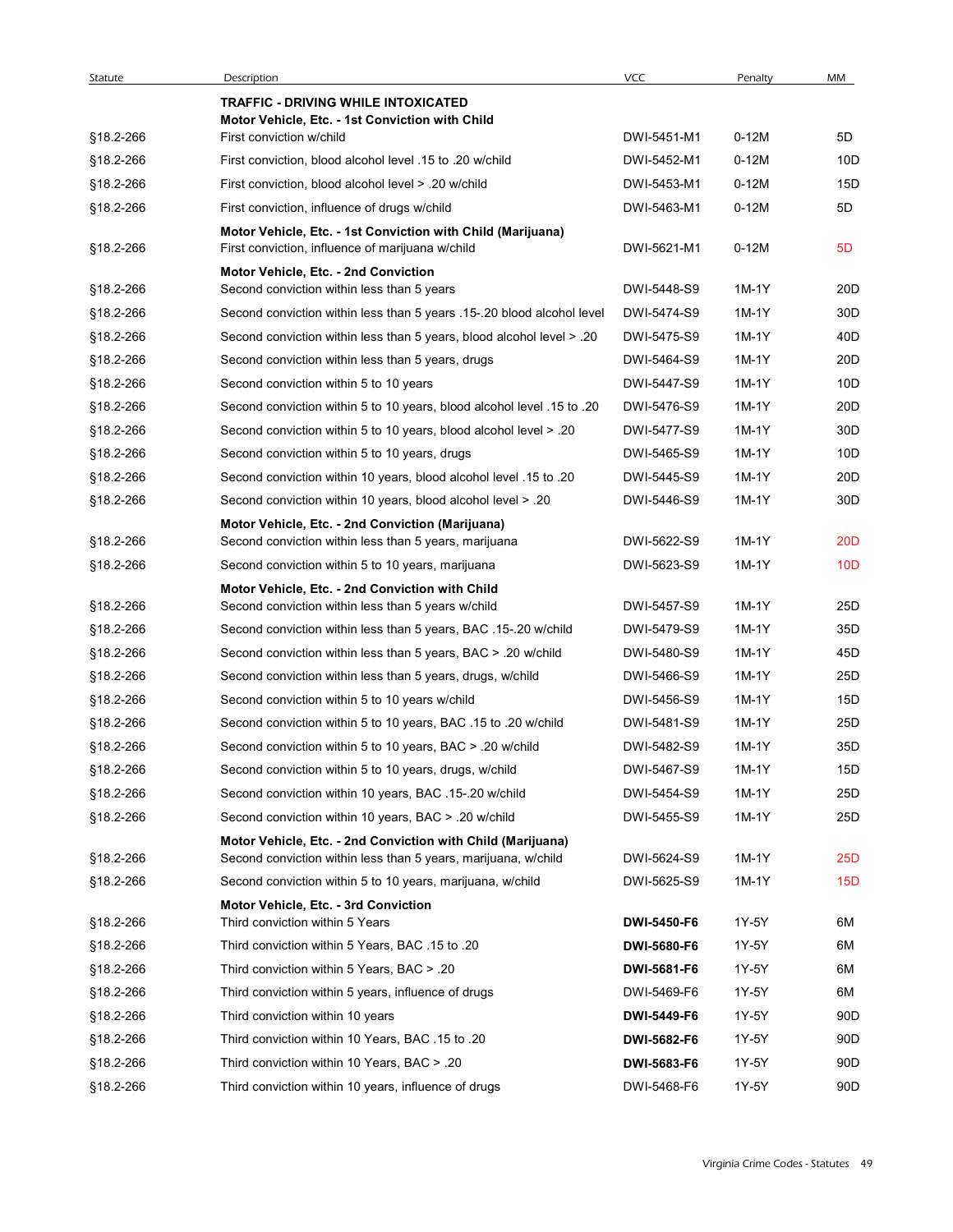| Statute     | Description<br><b>TRAFFIC - DRIVING WHILE INTOXICATED</b>                                                                        | <b>VCC</b>  | Penalty | MM              |
|-------------|----------------------------------------------------------------------------------------------------------------------------------|-------------|---------|-----------------|
|             | Motor Vehicle, Etc. - 3rd Conviction (Marijuana)                                                                                 |             |         |                 |
| §18.2-266   | Third conviction within 5 years, influence of marijuana                                                                          | DWI-5627-F6 | 1Y-5Y   | 6M              |
| §18.2-266   | Third conviction within 10 years, influence of marijuana                                                                         | DWI-5626-F6 | 1Y-5Y   | 90 <sub>D</sub> |
| §18.2-266   | Motor Vehicle, Etc. - 3rd Conviction with Child<br>Third conviction within 5 Years w/child                                       | DWI-5459-F6 | 1Y-5Y   | 6M 5            |
| §18.2-266   | Third conviction within 5 Years, BAC .15 to .20 w/child                                                                          | DWI-5684-F6 | 1Y-5Y   | 6M 5            |
| §18.2-266   | Third conviction within 5 Years, BAC > .20 w/child                                                                               | DWI-5685-F6 | 1Y-5Y   | 6M 5            |
| §18.2-266   | Third conviction within 5 Years, drugs, w/child                                                                                  | DWI-5471-F6 | 1Y-5Y   | 6M 5            |
| §18.2-266   | Third conviction within 10 years w/child                                                                                         | DWI-5458-F6 | 1Y-5Y   | 95 <sub>D</sub> |
| §18.2-266   | Third conviction within 10 Years, BAC .15 to .20 w/child                                                                         | DWI-5686-F6 | 1Y-5Y   | 95 <sub>D</sub> |
|             |                                                                                                                                  | DWI-5687-F6 | 1Y-5Y   | 95 <sub>D</sub> |
| §18.2-266   | Third conviction within 10 Years, BAC > .20 w/child                                                                              | DWI-5470-F6 | 1Y-5Y   | 95 <sub>D</sub> |
| §18.2-266   | Third conviction within 10 years, drugs, w/child<br>Motor Vehicle, Etc. - 3rd Conviction with Child (Marijuana)                  |             |         |                 |
| §18.2-266   | Third conviction within 5 Years, marijuana, w/child                                                                              | DWI-5629-F6 | 1Y-5Y   | 6M <sub>5</sub> |
| §18.2-266   | Third conviction within 10 years, marijuana, w/child                                                                             | DWI-5628-F6 | 1Y-5Y   | 95D             |
|             | Motor Vehicle, Etc. - 4th Conviction                                                                                             |             |         |                 |
| §18.2-266   | Fourth or subsequent conviction within 10 years                                                                                  | DWI-5406-F6 | 1Y-5Y   | 1Y              |
| §18.2-266   | Fourth or subsequent conviction within 10 yr., BAC .15 to .20                                                                    | DWI-5688-F6 | 1Y-5Y   | 1Y              |
| §18.2-266   | Fourth or subsequent conviction within 10 yr., BAC > .20                                                                         | DWI-5689-F6 | 1Y-5Y   | 1Y              |
| §18.2-266   | Fourth or subsequent conviction within 10 yr., drugs                                                                             | DWI-5472-F6 | 1Y-5Y   | 1Y              |
| §18.2-266   | Motor Vehicle, Etc. - 4th Conviction (Marijuana)<br>Fourth or subsequent conviction within 10 yr., marijuana                     | DWI-5630-F6 | 1Y-5Y   | 1Y              |
|             | Motor Vehicle, Etc. - 4th Conviction with Child                                                                                  |             |         |                 |
| §18.2-266   | Fourth or subsequent conviction within 10 years w/child                                                                          | DWI-5460-F6 | 1Y-5Y   | 1Y 5            |
| §18.2-266   | Fourth or subsequent conviction within 10 yr., BAC .15 to .20 w/child                                                            | DWI-5690-F6 | 1Y-5Y   | 1Y 5            |
| §18.2-266   | Fourth or subsequent conviction within 10 yr., BAC > .20 w/child                                                                 | DWI-5691-F6 | 1Y-5Y   | 1Y 5            |
| §18.2-266   | Fourth or subsequent conviction within 10 yr., drugs, w/child                                                                    | DWI-5473-F6 | 1Y-5Y   | 1Y 5            |
| §18.2-266   | Motor Vehicle, Etc. - 4th Conviction with Child (Marijuana)<br>Fourth or subsequent conviction within 10 yr., marijuana, w/child | DWI-5631-F6 | 1Y-5Y   | 1Y 5            |
|             | Motor Vehicle, Etc. - A Prior Felony (§ 18.2-270(C,2))                                                                           |             |         |                 |
| §18.2-266   | 3rd w/5 yrs - prior DWI manslaughter, assault or felony DWI                                                                      | DWI-5495-F6 | 1Y-5Y   | 1Y 6            |
| §18.2-266   | 3rd w/5 yrs - prior DWI manslaughter, assault or felony DWI w/child                                                              | DWI-5496-F6 | 1Y-5Y   | 1Y6             |
| §18.2-266   | 3rd w/10 yrs - prior DWI manslaughter, assault or felony DWI                                                                     | DWI-5497-F6 | 1Y-5Y   | 1Y90            |
| §18.2-266   | 3rd w/10 yrs - prior DWI manslaughter, assault or felony DWI w/child<br>Motor Vehicle, Etc. - A Prior Felony § 18.2-270(C,2)     | DWI-5498-F6 | 1Y-5Y   | 1Y95            |
| §18.2-266   | Prior DWI manslaughter, assault, felony DWI                                                                                      | DWI-5493-F6 | 1Y-5Y   | 1Y              |
| §18.2-266   | Prior DWI manslaughter, assault, felony DWI, BAC .15 to .20                                                                      | DWI-5692-F6 | 1Y-5Y   | 1Y              |
| §18.2-266   | Prior DWI manslaughter, assault, felony DWI, BAC > .20                                                                           | DWI-5693-F6 | 1Y-5Y   | 1Y              |
| §18.2-266   | Motor Vehicle, Etc. - A Prior Felony § 18.2-270(C,2) - Child<br>Prior DWI manslaughter, assault, felony DWI w/child              | DWI-5494-F6 | 1Y-5Y   | 1Y 5            |
| §18.2-266   | Prior DWI manslaughter, assault, felony DWI, BAC .15 to .20 w/child                                                              | DWI-5694-F6 | 1Y-5Y   | 1Y 5            |
| §18.2-266   | Prior DWI manslaughter, assault, felony DWI, BAC > .20 w/child                                                                   | DWI-5695-F6 | 1Y-5Y   | 1Y 5            |
|             | Under 21 Years of Age                                                                                                            |             |         |                 |
| §18.2-266.1 | Under 21 yrs. of age, illegally consume alcohol<br>Motor Vehicle, Etc. - Refusal                                                 | DWI-5416-M1 | $0-12M$ | Fine            |
| §18.2-268.2 | See §18.2-268.3                                                                                                                  |             |         |                 |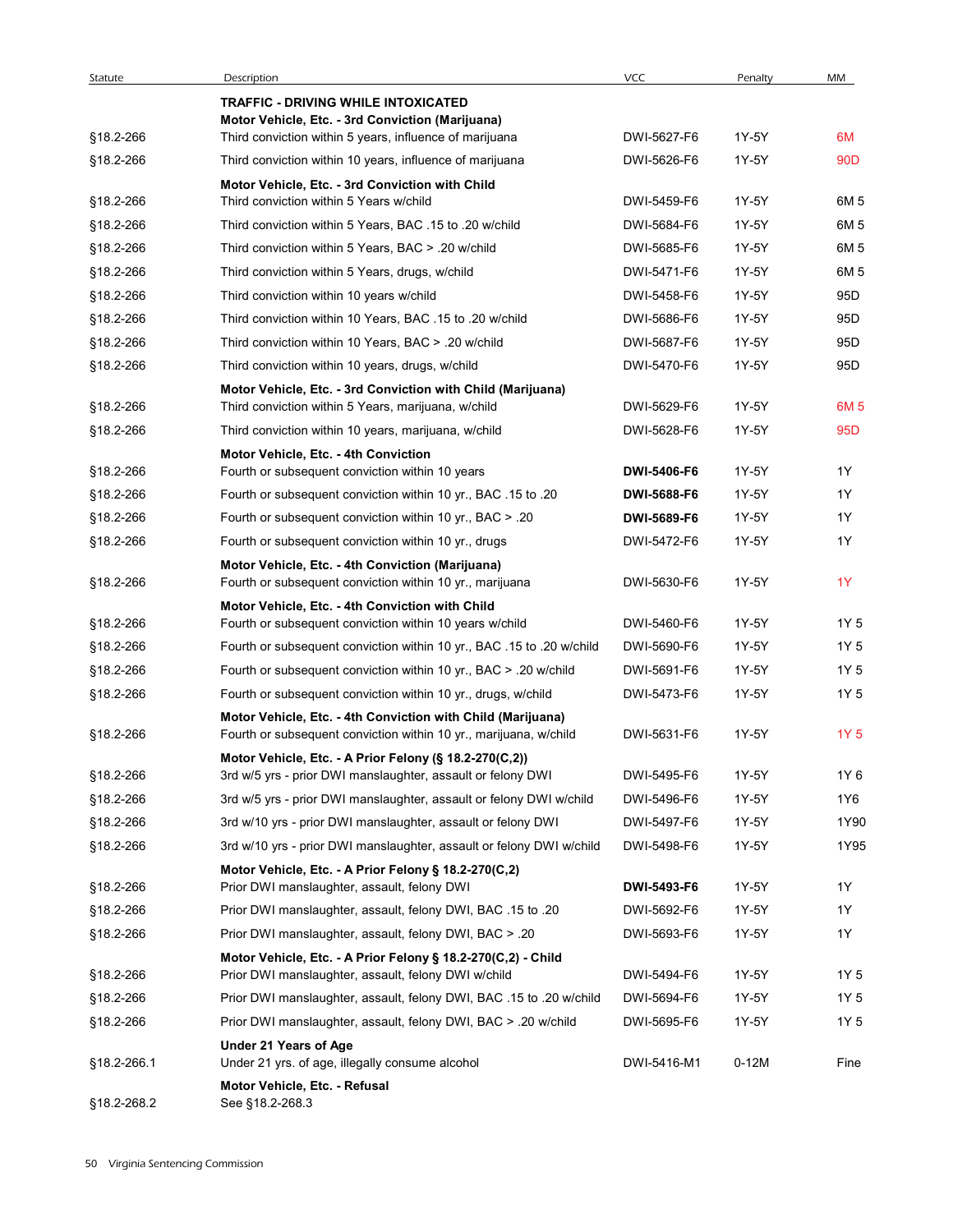| Statute                        | Description                                                                                                                | VCC                                      | Penalty                   | MM |
|--------------------------------|----------------------------------------------------------------------------------------------------------------------------|------------------------------------------|---------------------------|----|
|                                | <b>TRAFFIC - DRIVING WHILE INTOXICATED</b>                                                                                 |                                          |                           |    |
|                                | Motor Vehicle, Etc. - Refusal                                                                                              |                                          |                           |    |
| §18.2-268.3                    | Refusal of blood or breath test - first offense (Civil)                                                                    | DWI-5439-S9                              | <b>Civil Fine</b>         |    |
| §18.2-268.3                    | Refusal of blood test - second offense (Civil)                                                                             | DWI-9880-S9                              | Civil Fine                |    |
| §18.2-268.3                    | Refusal of breath test, 2nd DWI/refusal within 10 years                                                                    | DWI-5441-M1                              | $0-12M$                   |    |
| §18.2-268.4                    | See §18.2-268.3                                                                                                            |                                          |                           |    |
| §18.2-268.5                    | Motor Vehicle, Etc. - Drawing Blood<br>Drawing blood, using unsanitary methods                                             | DWI-5415-M3                              | Fine                      |    |
|                                | Motor Vehicle, Etc.                                                                                                        |                                          |                           |    |
| §18.2-270                      | Use VCC for §18.2-266                                                                                                      |                                          |                           |    |
| $§18.2-270(C,2)$               | Motor Vehicle, Etc. - Prior Record<br>See Driving While Intoxicated, Motor Vehicle, Etc. - A Prior Record                  |                                          |                           |    |
|                                | <b>Remote Alcohol Monitoring Device</b>                                                                                    |                                          |                           |    |
| $$18.2-270.1(H)$               | Tamper with remote alcohol monitoring device                                                                               | DWI-5488-M1                              | $0-12M$                   |    |
|                                | Ignition Interlock System                                                                                                  |                                          |                           |    |
| §18.2-270.1(G)                 | Tamper with, provide auto w/out device to unauthorized person                                                              | DWI-5423-M1                              | $0-12M$                   |    |
|                                | <b>SUPERVISION VIOLATION</b><br><b>VASAP</b>                                                                               |                                          |                           |    |
| §18.2-271.1                    | Alcohol safety program violation                                                                                           | ASP-4845-S9                              |                           |    |
|                                | <b>TRAFFIC - DRIVING WHILE INTOXICATED</b>                                                                                 |                                          |                           |    |
|                                | Motor Vehicle, Etc. - License Suspended<br>Driving after forfeiture of license, etc.                                       | DWI-5407-M1                              | $0-12M$                   |    |
| §18.2-272(A)<br>$$18.2-272(A)$ | Driving after forfeiture of license, etc., 3rd in 10 years                                                                 | DWI-5478-F6                              | 1Y-5Y                     |    |
| §18.2-272(B)                   | Driving on restricted license with BAC of .02 or more                                                                      | DWI-5440-M1                              | $0-12M$                   |    |
|                                | Ignition Interlock System                                                                                                  |                                          |                           |    |
| §18.2-272(C)                   | Operate vehicle without ignition interlock system                                                                          | DWI-5414-M1                              | $0-12M$                   |    |
|                                | <b>WEAPONS</b>                                                                                                             |                                          |                           |    |
|                                | <b>Building</b>                                                                                                            |                                          |                           |    |
| §18.2-279<br>§18.2-279         | Discharge firearm, missile in/at occupied bldg, unlawfully<br>Discharge firearm, missile in/at occupied bldg., maliciously | <b>WPN-5242-F6</b><br><b>WPN-5229-F4</b> | 1Y-5Y (II)<br>2Y-10Y (II) |    |
|                                | <b>Schools</b>                                                                                                             |                                          |                           |    |
| §18.2-279                      | Discharge firearm within or at occupied school                                                                             | WPN-5255-F4                              | 2Y-10Y (II)               |    |
| §18.2-279                      | Discharge firearm within or at unoccupied school                                                                           | WPN-5294-F4                              | 2Y-10Y                    |    |
|                                | <b>Public Place</b>                                                                                                        |                                          |                           |    |
| $$18.2 - 280(A)$               | Discharge firearm in public place, does not result in injury                                                               | WPN-5221-M1                              | $0-12M$                   |    |
| $$18.2-280(A)$                 | Discharge firearm in public place, results in injury                                                                       | WPN-5301-F6                              | 1Y-5Y (II)                |    |
| $$18.2 - 280(A)$               | Discharge firearm in public place; 3rd/subsequent                                                                          | WPN-5273-F6                              | 1Y-5Y (II)                |    |
| §18.2-280(B)                   | <b>Schools</b><br>Discharge firearm upon buildings or grounds                                                              | WPN-5200-F4                              | 2Y-10Y (II)               |    |
| $$18.2-280(C)$                 | Discharge firearm on public property within 1000 feet of school                                                            | WPN-5201-F4                              | 2Y-10Y                    |    |
|                                | <b>Remotely Controlled</b>                                                                                                 |                                          |                           |    |
| §18.2-281                      | Spring gun or deadly weapon, remotely controlled                                                                           | WPN-5238-F6                              | 1Y-5Y (II)                |    |
|                                | <b>Brandish</b>                                                                                                            |                                          |                           |    |
| $$18.2 - 282(A)$               | Brandish or point firearm                                                                                                  | WPN-5251-M1                              | $0-12M$                   |    |
| $$18.2 - 282(A)$               | Brandish or point firearm; 3rd/subsequent                                                                                  | WPN-5274-F6                              | 1Y-5Y (II)                |    |
| §18.2-282(A)                   | <b>Schools</b><br>Brandish/point firearm on school property or w/in 1000 feet                                              | WPN-5258-F6                              | 1Y-5Y (II)                |    |
|                                | <b>Brandish</b>                                                                                                            |                                          |                           |    |
| §18.2-282.1                    | Brandish machete or bladed weapon                                                                                          | WPN-5210-M1                              |                           |    |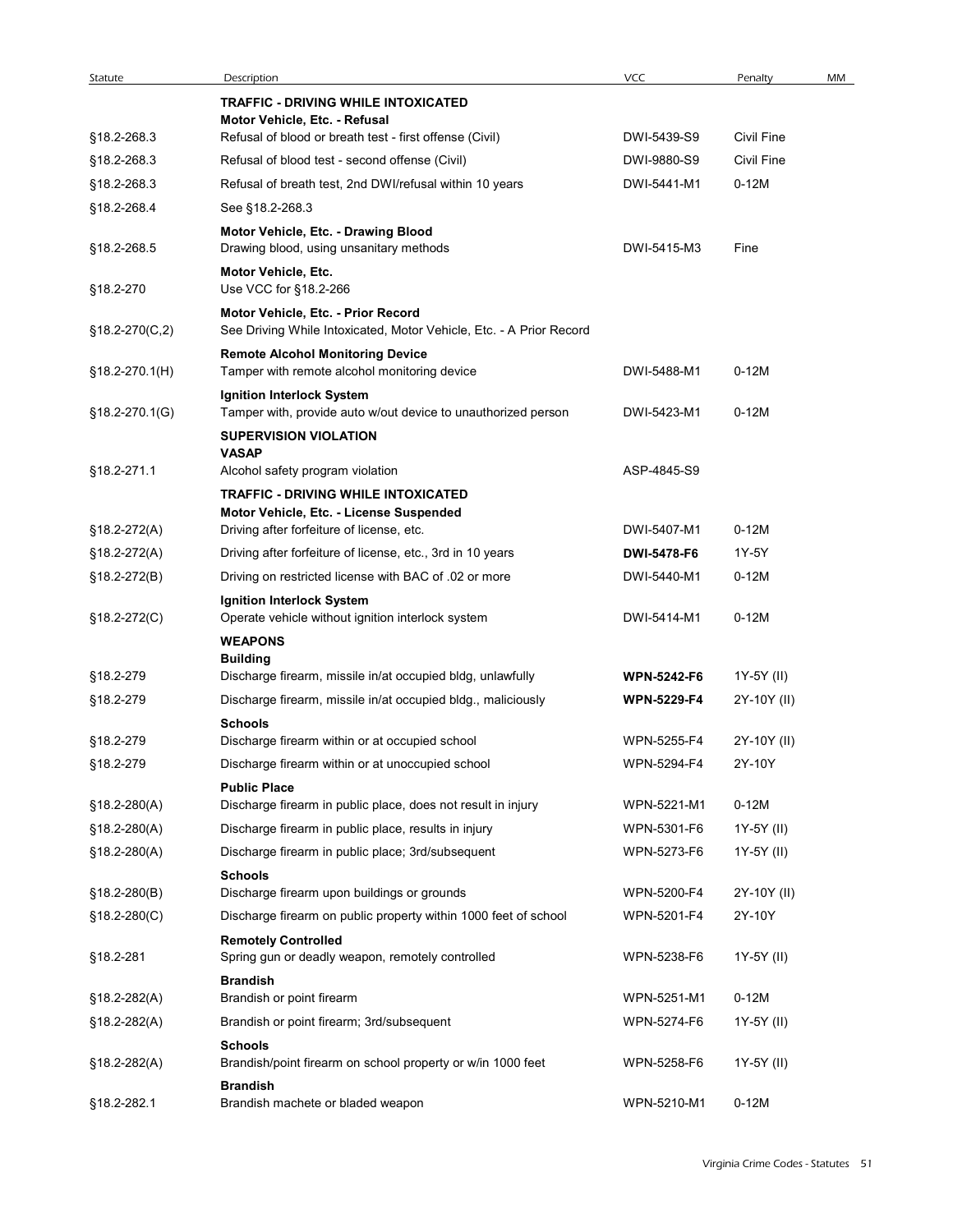| Statute<br>§18.2-282.1<br>§18.2-283 | Description                                                            |                    |              |    |
|-------------------------------------|------------------------------------------------------------------------|--------------------|--------------|----|
|                                     |                                                                        |                    |              |    |
|                                     |                                                                        |                    |              |    |
|                                     |                                                                        |                    |              |    |
|                                     |                                                                        |                    |              |    |
|                                     |                                                                        |                    |              |    |
|                                     |                                                                        |                    |              |    |
|                                     |                                                                        |                    |              |    |
|                                     |                                                                        | VCC                | Penalty      | MM |
|                                     | <b>WEAPONS</b><br><b>Schools</b>                                       |                    |              |    |
|                                     | Brandish machete or bladed weapon on school property                   | WPN-5287-F6        | 1Y-5Y (II)   |    |
|                                     | Church                                                                 |                    |              |    |
|                                     | Church, possession of weapon therein                                   | WPN-5219-M4        | Fine         |    |
|                                     | Courthouse                                                             |                    |              |    |
| §18.2-283.1                         | Courthouse, carry weapon into                                          | WPN-5217-M1        | $0-12M$      |    |
| §18.2-283.1                         | Courthouse, carry weapon into; 3rd/subsequent                          | WPN-5275-F6        | 1Y-5Y        |    |
|                                     | <b>Capitol Square</b>                                                  |                    |              |    |
| §18.2-283.2                         | Carry firearm or explosive within Capitol Square, surrounding area     | WPN-5188-M1        | $0-12M$      |    |
|                                     | <b>Toy Guns</b>                                                        |                    |              |    |
| §18.2-284                           | Toy guns, sell and give                                                | WPN-5241-M4        | Fine         |    |
| §18.2-285                           | <b>Hunting</b><br>Intoxicated person uses firearm, etc., while hunting | WPN-5224-M1        | $0-12M$      |    |
|                                     | Road/Street, Shoot                                                     |                    |              |    |
| §18.2-286                           | Shoot along road or street                                             | WPN-5237-M4        | Fine         |    |
|                                     | Vehicle                                                                |                    |              |    |
| §18.2-286.1                         | Discharge firearm from motor vehicle                                   | <b>WPN-5248-F5</b> | 1Y-10Y (II)  |    |
|                                     | <b>Airport Terminal</b>                                                |                    |              |    |
| §18.2-287.01                        | Carry weapon in air carrier/airport terminal                           | WPN-5304-M1        | $0-12M$      |    |
|                                     | <b>Transport Loaded Rifle In County</b>                                |                    |              |    |
| §18.2-287.1                         | (Use county ordinance code)                                            |                    |              |    |
|                                     | <b>Body Armor</b>                                                      |                    |              |    |
| §18.2-287.2                         | Body armor, wear during commission of violent or drug crime            | WPN-5247-F4        | 2Y-10Y (II)  |    |
|                                     | Loaded                                                                 |                    |              |    |
| §18.2-287.4                         | Carry loaded firearm in certain localities                             | WPN-5264-M1        | $0-12M$      |    |
| §18.2-287.4                         | Carry loaded firearm in certain localities; 3rd/subsequent             | WPN-5262-F6        | 1Y-5Y        |    |
|                                     | <b>Machine Guns</b>                                                    | WPN-5227-F2        |              |    |
| §18.2-289                           | Possession in perpetration of crime                                    |                    | 20Y-Life (I) |    |
| §18.2-290                           | Possession for offensive or aggressive purposes                        | WPN-5226-F4        | 2Y-10Y (II)  |    |
| §18.2-294                           | Dealer, manufacturer - regulations                                     | WPN-5225-M3        | Fine         |    |
| §18.2-295                           | Register, fail to                                                      | WPN-5228-M3        | Fine         |    |
|                                     | <b>Sawed-off Shotguns</b>                                              |                    |              |    |
| $$18.2-300(A)$                      | Possession in perpetration of violent crime                            | WPN-5261-F2        | 20Y-Life (I) |    |
| $$18.2-300(B)$                      | Possession                                                             | <b>WPN-5260-F4</b> | 2Y-10Y       |    |
| §18.2-304                           | Dealer, manufacturer- regulations                                      | WPN-5234-M3        | Fine         |    |
|                                     | Concealed                                                              |                    |              |    |
| $$18.2-308(A)$                      | Carry concealed weapon                                                 | WPN-5202-M1        | $0-12M$      |    |
| $$18.2-308(A)$                      | Carry concealed weapon - second conviction                             | <b>WPN-5245-F6</b> | 1Y-5Y        |    |
| $$18.2-308(A)$                      | Carry concealed weapon - third/subsequent                              | <b>WPN-5246-F5</b> | 1Y-10Y       |    |
|                                     | <b>Concealed Weapon Permit</b>                                         |                    |              |    |
| §18.2-308.012(A)                    | Under the influence while carrying handgun in public                   | WPN-5203-M1        | $0-12M$      |    |
| §18.2-308.012(B)                    | Consume alcohol in bar, etc., while carrying concealed handgun         | WPN-5307-M2        | 0-6M         |    |
|                                     | <b>PERJURY</b>                                                         |                    |              |    |
|                                     | <b>Concealed Handgun Permit</b>                                        |                    |              |    |
| §18.2-308.02                        | Concealed handgun permit, false statement                              | PER-5045-F5        | 1Y-10Y       |    |
|                                     | <b>WEAPONS</b><br><b>Schools</b>                                       |                    |              |    |
| $$18.2 - 308.1(A)$                  | Stun gun, knife, other than firearm, poss. on school prop., etc.       | WPN-5253-M1        | $0-12M$      |    |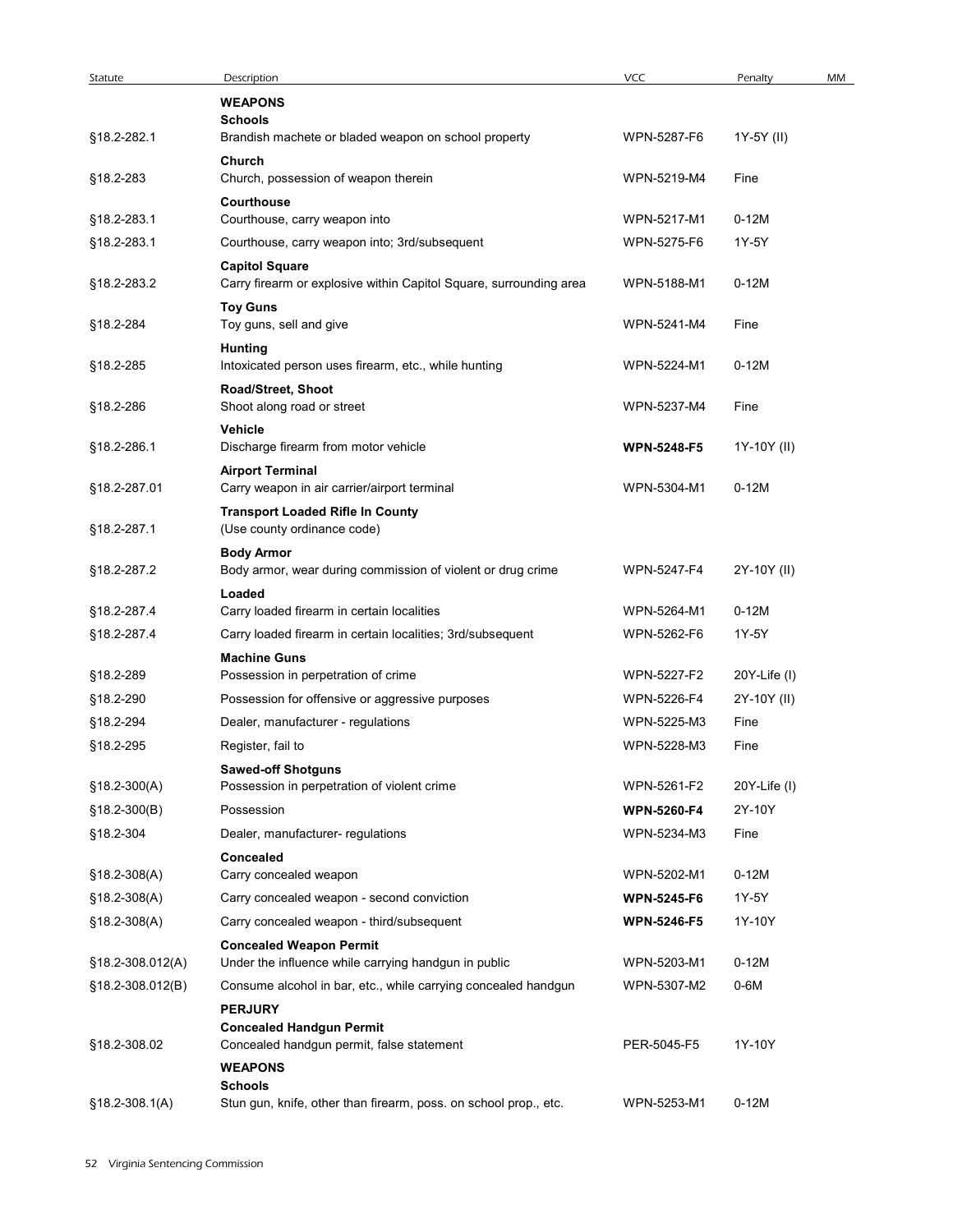| Statute                    | Description                                                                                                              | <b>VCC</b>         | Penalty     | MM |
|----------------------------|--------------------------------------------------------------------------------------------------------------------------|--------------------|-------------|----|
|                            | <b>WEAPONS</b>                                                                                                           |                    |             |    |
| $$18.2-308.1(A)$           | <b>Schools</b><br>Stun gun, knife, non-firearm poss. on school prop., etc. 3rd/subseq                                    | WPN-5270-F6        | 1Y-5Y       |    |
| §18.2-308.1(B)             | Firearm, possess on school property, etc.                                                                                | <b>WPN-5252-F6</b> | 1Y-5Y       |    |
| §18.2-308.1(C)             | Firearm, use or attempt to use on school property, etc.                                                                  | WPN-5300-F9        | 5Y-5Y (II)  | 5Y |
|                            | <b>Insane Person</b>                                                                                                     |                    |             |    |
| §18.2-308.1:1              | Firearms, possess/transport by acquitted insane person                                                                   | WPN-5216-M1        | $0-12M$     |    |
| §18.2-308.1:1              | Firearms, possess/transport by acquitted insane pers., 3rd/subsequent WPN-5292-F6                                        |                    | 1Y-5Y       |    |
| §18.2-308.1:2              | Purchase<br>Purchase, poss., trans. firearm by legally/mentally incompetent person  WPN-5213-M1                          |                    | $0-12M$     |    |
| §18.2-308.1:3              | Purchase, poss., trans. firearm by person invol. committed/incompetent WPN-5212-M1                                       |                    | $0-12M$     |    |
|                            | <b>Protective Order</b>                                                                                                  |                    |             |    |
| §18.2-308.1:4(A)           | Fail to surrender concealed weapon permit, subject to protective order                                                   | WPN-5211-M1        | $0-12M$     |    |
| $$18.2-308.1.4(A)$         | Purchase/transport firearm while protective order in effect                                                              | WPN-5214-M1        | $0-12M$     |    |
| §18.2-308.1:4(B)           | Possess firearm, family, etc., abuse protective order in effect                                                          | WPN-5310-F6        | 1Y-5Y       |    |
| §18.2-308.1:4(C)           | Fail to certify all firearms have been surrendered                                                                       | WPN-5192-M1        | $0-12M$     |    |
| §18.2-308.1:5              | <b>Drugs and Weapons</b><br>Purchase or transport handgun after two misdemeanor drug convictions WPN-5209-M1             |                    | $0-12M$     |    |
| §18.2-308.1:6              | <b>Substantial Risk Orders</b><br>Possess, transport, etc., firearm under substantial risk order                         | WPN-5199-M1        | $0-12M$     |    |
| §18.2-308.1:7              | <b>Voluntary Do Not Sell List</b><br>Possess, purchase, etc. firearm while on Voluntary Do Not Sell List                 | WPN-5194-M3        | Fine        |    |
| §18.2-308.1:8              | Assault & Battery Family Member, After Conviction<br>Possess, etc., firearm after assault & battery on family conviction | WPN-5187-M1        | $0-12M$     |    |
| §18.2-308.2(A)             | Felon<br>Convicted felon (non-violent >10 yr) possess firearm, etc.                                                      | <b>WPN-5291-F6</b> | 1Y-5Y (II)  |    |
| §18.2-308.2(A)             | Convicted felon (non-violent w/in 10 yr.) possess firearm, etc.                                                          | <b>WPN-5297-F6</b> | 1Y-5Y (II)  | 2Y |
| $$18.2-308.2(A)$           | Convicted felon (violent) possess/transport firearm                                                                      | <b>WPN-5296-F6</b> | 1Y-5Y (II)  | 5Y |
| §18.2-308.2(A)             | Convicted felon possess taser, explosives, ammunition, other weapon                                                      | <b>WPN-5298-F6</b> | 1Y-5Y (II)  |    |
| $$18.2-308.2(A)$           | Includes person < 29 adjudicated for a nonviolent felony at age $\geq$ 14                                                |                    |             |    |
|                            | Alien (Not Lawfully in US)                                                                                               |                    |             |    |
| §18.2-308.2:01(A)          | Alien, possess or transport assault firearm                                                                              | WPN-5215-F6        | 1Y-5Y       |    |
| §18.2-308.2:01(B)          | Firearm possessed or transported by alien                                                                                | WPN-5305-F6        | 1Y-5Y       |    |
|                            | Ineligible Person, Purchase/Provide to                                                                                   |                    |             |    |
| $$18.2-308.2:1(A)$         | Sell, give firearm to designated felon or ineligible person                                                              | WPN-5218-F4        | 1Y-10Y (II) |    |
| §18.2-308.2:1(A)           | Sell, give, etc. firearm to person - Do Not Sell List/after family A&B                                                   | WPN-5193-M1        | $0-12M$     |    |
| §18.2-308.2:2              | Purchase<br>Purchase more than one handgun w/in 30 day period; 3rd/subsequent                                            | WPN-5272-F6        | 1Y-5Y       |    |
| §18.2-308.2:2(E)           | <b>Criminal History Checks</b><br>Disseminate criminal history info. w/out proper authority                              | WPN-5279-M2        | 0-6M        |    |
| §18.2-308.2:2(E)           | Obtain criminal history info. under false pretenses                                                                      | WPN-5282-M2        | 0-6M        |    |
| $$18.2 - 308.2 \cdot 2(K)$ | False statements on consent form                                                                                         | <b>WPN-5281-F5</b> | 1Y-10Y      |    |
|                            | <b>Gun Dealer</b>                                                                                                        |                    |             |    |
| $$18.2 - 308.2 \, 2(L)$    | Dealer sell/transfer firearm in violation of §18.2-308.2:2                                                               | WPN-5280-F6        | 1Y-5Y       |    |
| §18.2-308.2:2(L1)          | Solicit, etc., dealer to transfer firearm to another                                                                     | WPN-5306-F6        | 1Y-5Y       |    |
| $$18.2-308.2:2(M)$         | <b>Purchase</b><br>Provide > 1 firearm to ineligible person through purchase/trans.                                      | WPN-5285-F4        | 2Y-10Y (II) | 5Y |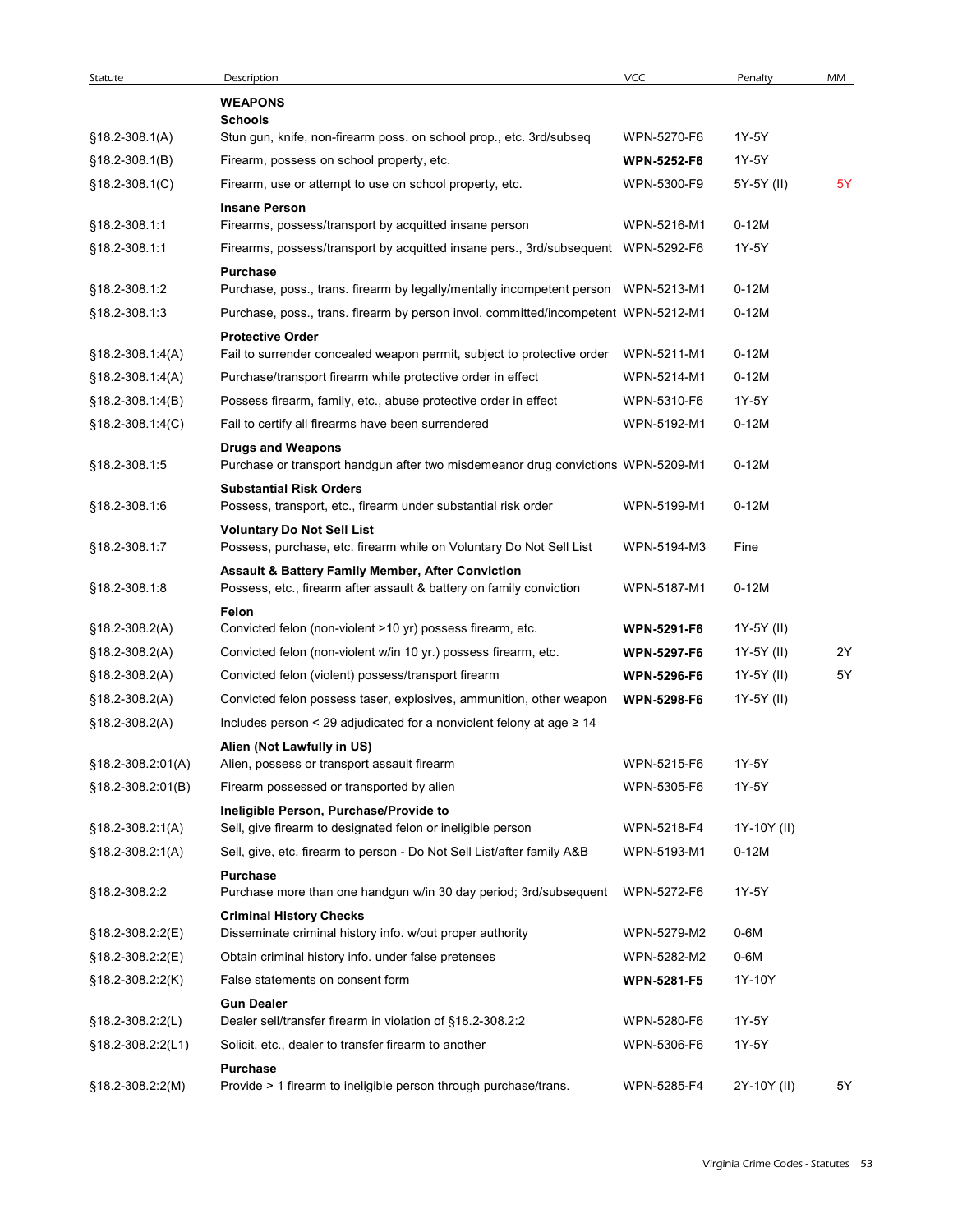| Statute                              | Description                                                                                       | <b>VCC</b>  | Penalty     | MM |
|--------------------------------------|---------------------------------------------------------------------------------------------------|-------------|-------------|----|
|                                      | <b>WEAPONS</b>                                                                                    |             |             |    |
| $$18.2-308.2:2(M,i)$                 | Ineligible Person, Purchase/Provide to<br>Purchase firearm - provide to ineligible person         | WPN-5283-F4 | 2Y-10Y (II) | 1Y |
| §18.2-308.2:2(M,ii)                  | Transport firearm out of state - provide to ineligible person                                     | WPN-5284-F4 | 2Y-10Y (II) | 1Y |
| §18.2-308.2:2(N)                     | Solicit by ineligible person, violation of §18.2-308.2:2(M)                                       | WPN-5286-F4 | 2Y-10Y (II) | 5Y |
|                                      | <b>Purchase</b>                                                                                   |             |             |    |
| $$18.2-308.2:2(R)$                   | Purchase more than one handgun within 30 day period                                               | WPN-5288-M1 | $0-12M$     |    |
|                                      | <b>Gun Dealer</b>                                                                                 |             |             |    |
| $§18.2-308.2:3(C,1)$                 | False statement on affidavit                                                                      | WPN-5208-F5 | 1Y-10Y      |    |
| $$18.2 - 308.2 :3(l)$                | Obtain criminal history info. under false pretenses                                               | WPN-5204-M2 | $0-6M$      |    |
| $$18.2-308.2:3(J)$                   | Dealer allows unauthorized person to act as firearm seller                                        | WPN-5205-M1 | $0-12M$     |    |
| $$18.2-308.2:3(J)$                   | False statement on the personal descriptive info.                                                 | WPN-5207-F5 | 1Y-10Y      |    |
| $$18.2-308.2:3(J)$                   | Offer firearm for unlawful transfer                                                               | WPN-5206-M1 | $0-12M$     |    |
| $$18.2 - 308.2.4(J)$                 | Gun Dealer - Firearm Verification<br>False statement on consent form                              | WPN-5309-M1 | $0-12M$     |    |
|                                      | <b>Criminal History Checks</b>                                                                    |             |             |    |
| $$18.2-308.2:5(C)$                   | Verification, sell firearm without                                                                | WPN-5190-M1 | $0-12M$     |    |
| §18.2-308.2:5(D)                     | Verification, purchase firearm without                                                            | WPN-5191-M1 | $0-12M$     |    |
| §18.2-308.3                          | <b>Ammunition</b><br>Restricted firearm ammunition use in crimes                                  | WPN-5233-F5 | 1Y-10Y (II) |    |
| $$18.2-308.4(A)$                     | <b>Drugs and Weapons</b><br>Possess Schedule I/II drug while possessing firearm(7/1/2003 & after) | WPN-5303-F6 | 1Y-5Y       |    |
| §18.2-308.4(B)                       | Possess Schedule I/II drug with firearm on or about person                                        | WPN-5302-F6 | 1Y-5Y       | 2Y |
|                                      | Sell, etc., more than 1 lb. marijuana while possessing firearm                                    | WPN-5278-F6 | 1Y-5Y       | 5Y |
| $$18.2 - 308.4(C)$<br>§18.2-308.4(C) | Sell, etc., Schedule I/II drug while possessing firearm                                           | WPN-5257-F6 | 1Y-5Y       | 5Y |
|                                      | <b>Plastic</b>                                                                                    |             |             |    |
| §18.2-308.5                          | Plastic firearms; sell, transfer, possess, etc.                                                   | WPN-5244-F5 | 1Y-10Y      |    |
| §18.2-308.5:1                        | <b>Trigger Activator</b><br>Possess, sell, etc., trigger activator<br>Minors                      | WPN-5189-F6 | 1Y-5Y       |    |
| §18.2-308.7                          | Possess handgun or assault rifle under age 18                                                     | WPN-5268-M1 | $0-12M$     |    |
| §18.2-308.7                          | Possess handgun/assault rifle under age 18; 3rd/subsequent                                        | WPN-5271-F6 | 1Y-5Y       |    |
| §18.2-308.8                          | <b>Restricted</b><br>Striker 12's, or like firearms; sell, possess, etc.                          | WPN-5267-F6 | 1Y-5Y       |    |
|                                      | <b>Minors</b>                                                                                     |             |             |    |
| $$18.2-309(A)$                       | Minors, furnish dirk, switchblade, or bowie knife                                                 | WPN-5266-M1 | $0-12M$     |    |
| §18.2-309(A)                         | Minors, furnish dirk, switchblade, or bowie knife; 3rd/subsequent                                 | WPN-5269-F6 | 1Y-5Y       |    |
| §18.2-309(B)                         | Minors, furnish handgun                                                                           | WPN-5265-F6 | 1Y-5Y       |    |
| §18.2-311                            | Blackjacks, Brass Knucks, Etc.<br>Possess, sell blackjacks, metal knucks, oriental darts          | WPN-5231-M4 | Fine        |    |
|                                      | <b>Serial Numbers</b>                                                                             |             |             |    |
| §18.2-311.1                          | Removal or alteration                                                                             | WPN-5236-M1 | $0-12M$     |    |
| §18.2-311.1                          | Removal or alteration; 3rd/subsequent                                                             | WPN-5293-F6 | 1Y-5Y       |    |
| §18.2-311.2                          | <b>Third Conviction</b><br>Third conviction of firearm/weapon offense                             | WPN-5295-F6 | 1Y-5Y       |    |
|                                      | <b>Tear Gas</b><br>Malicious release of dangerous gas resulting in injury                         | WPN-5239-F3 | 5Y-20Y (II) |    |
| §18.2-312                            |                                                                                                   |             | 1Y-5Y (II)  |    |
| §18.2-312                            | Unlawful release of dangerous gas resulting in injury                                             | WPN-5240-F6 |             |    |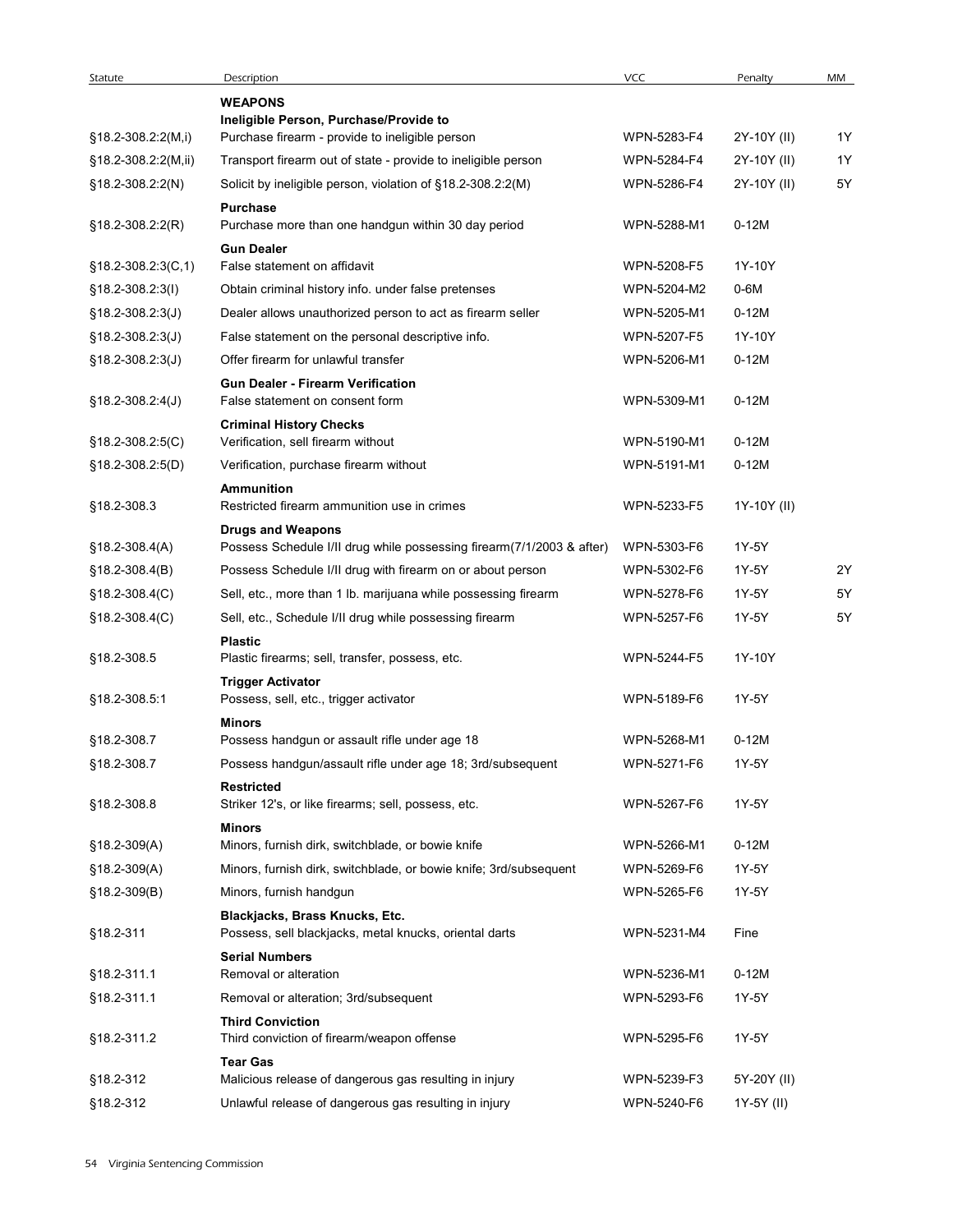| Statute          | Description                                                                                          | VCC         | Penalty                            | MM |
|------------------|------------------------------------------------------------------------------------------------------|-------------|------------------------------------|----|
|                  | <b>DANGEROUS CONDUCT</b><br><b>Snakes</b>                                                            |             |                                    |    |
| §18.2-313        | Handle, etc., to endanger humans<br><b>Animals</b>                                                   | DNG-3219-M4 | Fine                               |    |
| §18.2-313.1      | Rabid animals, give false info. about, fail to comply with authority<br>Fish                         | DNG-3272-M2 | 0-6M                               |    |
| §18.2-313.2      | Snakehead fish (channidae), introduce into state water without permit                                | DNG-3284-M1 | $0-12M$                            |    |
| §18.2-313.2      | <b>Mussels</b><br>Zebra mussel / larvae (Dreissena polymorph), place into state waters               | DNG-3287-M1 | $0-12M$                            |    |
| §18.2-314        | Minors<br>Fail to secure med. attention for injured or battered child                                | DNG-3216-M1 | $0-12M$                            |    |
| §18.2-316        | <b>Wells Or Pits</b><br>Failure to fill in                                                           | DNG-3222-M3 | Fine                               |    |
| §18.2-317        | Failure to cover                                                                                     | DNG-3221-M3 | Fine                               |    |
| §18.2-319        | Refrigerators<br>Discard without removing door                                                       | DNG-3218-M3 | Fine                               |    |
| §18.2-320        | <b>Plastic Bags</b><br>Warning required                                                              | DNG-3217-M3 | Fine                               |    |
| §18.2-321        | X-rays<br>Prohibited in fitting shoes                                                                | DNG-3223-M3 | Fine                               |    |
| §18.2-322        | <b>Spitting</b><br>Expectorate or spit upon public surface                                           | DNG-3220-M4 | Fine                               |    |
| §18.2-323        | <b>Animals</b><br>Leave dead or disabled animal on road                                              | DNG-3213-M3 | Fine                               |    |
| §18.2-323.01(i)  | <b>Burials</b><br>Dead body, illegal disposal of on private property                                 | DNG-3273-M1 | $0-12M$                            |    |
| §18.2-323.01(ii) | Dead body, illegal disposal of on public property                                                    | DNG-3274-M1 | $0-12M$                            |    |
| §18.2-323.02     | <b>Dead Body</b><br>Conceal, etc., dead body                                                         | DNG-4800-F6 | 1Y-5Y                              |    |
| §18.2-323.1      | <b>Driving</b><br>Drinking while driving; open container in vehicle                                  | DNG-3270-M4 | Fine                               |    |
| §18.2-324        | Littering<br>Throw or deposit substances on highway                                                  | DNG-3215-M1 | $0-12M$                            |    |
|                  | <b>Electric Fences</b>                                                                               |             |                                    |    |
| §18.2-324.1      | For agricultural purposes<br><b>SEX OFFENDER &amp; CRIMES AGAINST MINORS REGISTRY</b>                | DNG-3214-M1 | $0-12M$                            |    |
| §18.2-324.2(A)   | <b>Type</b><br>Use of unmanned aircraft to contact, capture images, etc.<br><b>PROTECTIVE ORDERS</b> | SOR-3649-M1 | $0-12M$                            |    |
| §18.2-324.2(B)   | Drones - Aircraft, Unmanned<br>Use of drone to contact, etc., petitoner<br><b>GAMBLING</b>           | PRT-5076-M1 | $0-12M$                            |    |
| §18.2-326        | <b>Horse Racing</b><br>Wager, receive bet, etc., on horse racing, illegally                          | GAM-3935-M1 | $0-12M$                            |    |
| §18.2-326        | Other<br>Wager, bet for money                                                                        | GAM-3930-M3 | Fine                               |    |
| §18.2-327        | Fraud<br>Win by fraud or cheating                                                                    | GAM-3931-S9 | Fine                               |    |
| §18.2-328        | Operator<br>Operator of continuous illegal gambling operation or revenue \$2000 +                    | GAM-3927-F9 | 1Y-10Y                             |    |
| §18.2-328        | Operator of illegal gambling operation                                                               | GAM-3926-F6 | 1Y-5Y                              |    |
|                  |                                                                                                      |             | Virginia Crime Codes - Statutes 55 |    |
|                  |                                                                                                      |             |                                    |    |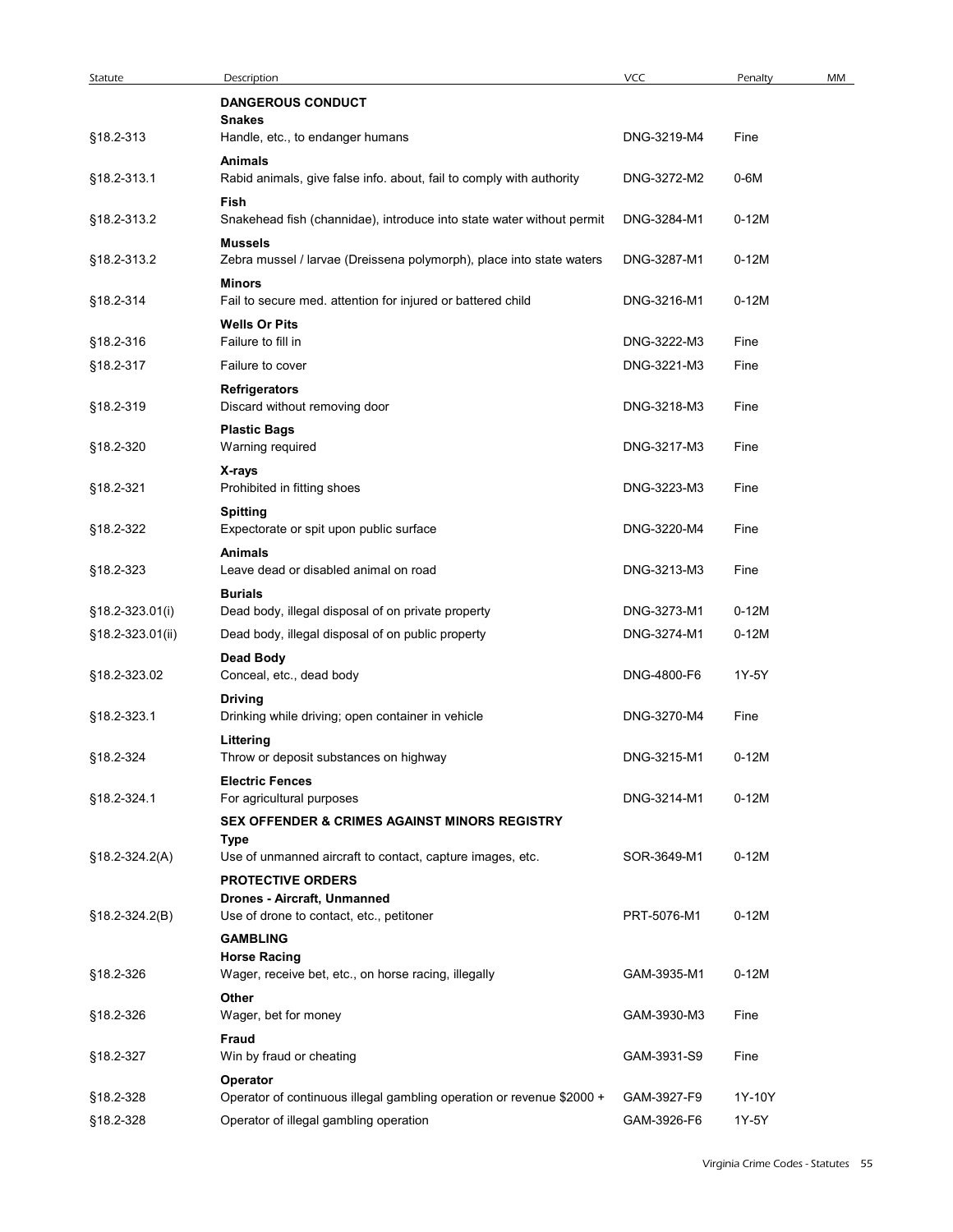|                        | Description                                                            | <b>VCC</b>                 | Penalty            | MM |
|------------------------|------------------------------------------------------------------------|----------------------------|--------------------|----|
| Statute                | <b>GAMBLING</b>                                                        |                            |                    |    |
|                        | Operator                                                               |                            |                    |    |
| §18.2-329              | Owner, tenant, or other occupant allow gambling                        | GAM-3928-M1                | $0-12M$            |    |
|                        | Other                                                                  |                            |                    |    |
| §18.2-330<br>§18.2-331 | Accessories to gambling activities<br>Possession of gambling devices   | GAM-3923-M1<br>GAM-3908-M1 | $0-12M$<br>$0-12M$ |    |
|                        | Fraud                                                                  |                            |                    |    |
| §18.2-333              | Fraudulent participant entered in events of speed or skill             | GAM-3929-M3                | Fine               |    |
|                        | ORDINANCE, CITY OR COUNTY                                              |                            |                    |    |
| §18.2-340              | Gambling                                                               | ORD-9894-M1                | $0-12M$            |    |
|                        | Illegal gambling<br><b>GAMBLING</b>                                    |                            |                    |    |
|                        | <b>Charitable Gaming</b>                                               |                            |                    |    |
| §18.2-340.22           | Unauthorized game                                                      | GAM-3920-M1                | $0-12M$            |    |
| §18.2-340.26           | Raffle, illegal sale or draw                                           | GAM-3921-M1                | $0-12M$            |    |
| §18.2-340.26:1         | Pull tab devices sold by unqualified orginaization, off premises, etc. | GAM-3959-M1                | $0-12M$            |    |
| §18.2-340.26:3         | Electronic gaming, unauthorized                                        | GAM-3960-M1                | $0-12M$            |    |
| §18.2-340.27           | Bingo games, conduct or permit violation                               | GAM-3958-M1                | $0-12M$            |    |
| §18.2-340.28           | Instant bingo, conduct or permit violation                             | GAM-3957-M1                | $0-12M$            |    |
| §18.2-340.28:2         | Texas Hold'em, conduct or permit violation                             | GAM-3932-M1                | $0-12M$            |    |
| §18.2-340.29           | Joint operation bingo, conduct or permit violation                     | GAM-3956-M1                | $0-12M$            |    |
| §18.2-340.30           | Fail to file reports                                                   | GAM-3955-M1                | $0-12M$            |    |
|                        | <b>PERJURY</b><br>Gambling                                             |                            |                    |    |
| §18.2-340.30           | Charitable gaming, false information on report                         | PER-5039-F5                | 1Y-10Y             |    |
|                        | <b>GAMBLING</b>                                                        |                            |                    |    |
|                        | <b>Charitable Gaming</b>                                               |                            |                    |    |
| §18.2-340.33           | Prohibited practices                                                   | GAM-3954-M1                | $0-12M$            |    |
| §18.2-340.34           | Suppliers violate regulations                                          | GAM-3952-M1                | $0-12M$            |    |
| §18.2-340.34:1         | Bingo manager/caller not registered                                    | GAM-3912-M1                | $0-12M$            |    |
| §18.2-340.34:2         | Sell bingo network without a license                                   | GAM-3913-M1                | $0-12M$            |    |
| §18.2-340.36           | Conduct game while permit suspended                                    | GAM-3953-M1                | $0-12M$            |    |
| §18.2-340.37(A)        | Violation of charitable gaming commission rules                        | GAM-3909-M1                | $0-12M$            |    |
| §18.2-340.37(C)        | Convert less than \$1000 from charitable gaming                        | GAM-3910-M1                | $0-12M$            |    |
| §18.2-340.37(C)        | Convert \$1000 or more from charitable gaming                          | GAM-3911-F9                | 1Y-20Y             |    |
|                        | <b>SEX OFFENSES</b><br>Prostitution                                    |                            |                    |    |
| §18.2-346              | Prostitution, intercourse, sodomy for money, etc.                      | SEX-3622-M1                | $0-12M$            |    |
| §18.2-346.01           | Solicitation of prostitution (offering money, etc., for sexual act)    | SEX-3637-M1                | $0-12M$            |    |
| §18.2-346.01(i)        | Solicitation of prostitution from minor age 16 or older                | SEX-3650-F6                | 1Y-5Y(II)          |    |
| §18.2-346.01(ii)       | Solicitation of prostitution from minor less than age 16               | SEX-3651-F5                | 1Y-10Y(II)         |    |
| §18.2-347              | Maintain or frequent bawdy place                                       | SEX-3627-M1                | $0-12M$            |    |
| §18.2-348              | Aiding/assisting in procurement                                        | SEX-3623-M1                | $0-12M$            |    |
| §18.2-348              | Aiding/assisting in procurement of person <18                          | SEX-3611-F6                | 1Y-5Y(II)          |    |
| §18.2-348.1            | Travel, promoting for prostitution                                     | SEX-1199-M1                | $0-12M$            |    |
| §18.2-349              | Using vehicle to promote                                               | SEX-3632-M1                | $0-12M$            |    |
| §18.2-349              | Using vehicle to promote prostitution of person <18                    | SEX-3612-F6                | 1Y-5Y(II)          |    |
|                        | Enticement, procurement                                                | SEX-3626-F4                | 2Y-10Y(II)         |    |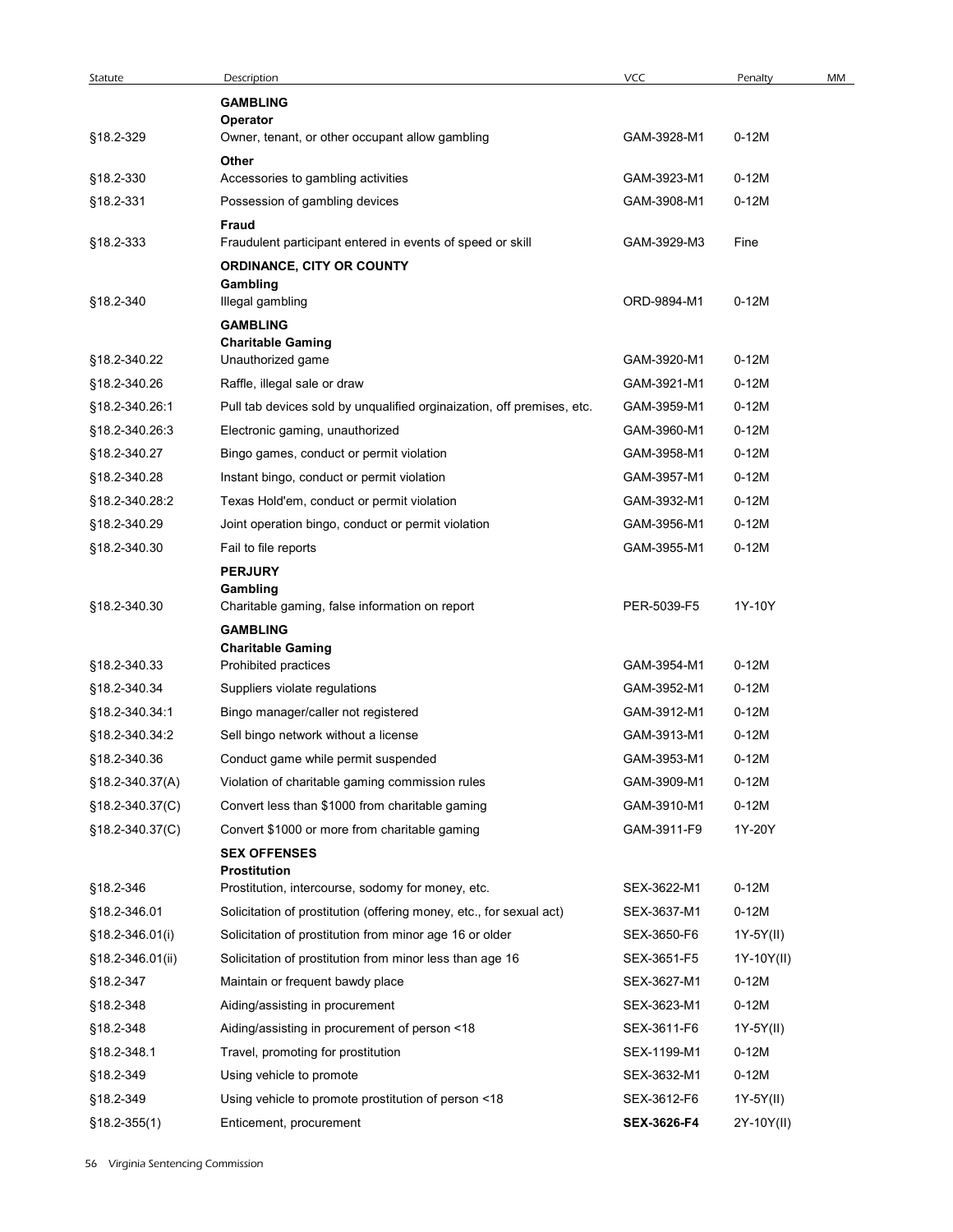| Statute          | Description                                                                                       | VCC                | Penalty     | MM |
|------------------|---------------------------------------------------------------------------------------------------|--------------------|-------------|----|
|                  | <b>SEX OFFENSES</b>                                                                               |                    |             |    |
|                  | Prostitution                                                                                      |                    |             |    |
| $$18.2 - 355(2)$ | Compel to marry by force or threats                                                               | SEX-3624-F4        | 2Y-10Y (II) |    |
| $$18.2 - 355(3)$ | Parent permitting child                                                                           | SEX-3629-F4        | 2Y-10Y (II) |    |
| $$18.2 - 355(4)$ | Minor, take etc., for prostitution, pandering                                                     | SEX-3607-F3        | 5Y-20Y(II)  |    |
| §18.2-356(i)     | Receive money, etc., for procuring/placing < age 18 to engage in sex                              | SEX-3692-F3        | 5Y-20Y(II)  |    |
| §18.2-356(i)     | Receive money, etc., for procuring/placing person to engage in sex act SEX-3631-F4                |                    | 2Y-10Y(II)  |    |
|                  | <b>LABOR</b><br><b>Procurement</b>                                                                |                    |             |    |
| §18.2-356(ii)    | Receive money, etc., for procuring < age 18 for forced labor/services                             | LAB-7485-F3        | 5Y-20Y(II)  |    |
| §18.2-356(ii)    | Receive money, etc., for procuring person for forced labor/services                               | LAB-7482-F4        | 2Y-10Y(II)  |    |
|                  | <b>OBSCENITY</b>                                                                                  |                    |             |    |
| §18.2-356(ii)    | Receive money, etc., procuring < age 18 - manufacture obscene                                     | OBS-3694-F3        | 5Y-20Y(II)  |    |
| §18.2-356(ii)    | Receive money, etc., procuring person - manufacture obscene material                              | OBS-3696-F4        | 2Y-10Y(II)  |    |
| §18.2-356(ii)    | <b>OBSCENITY - CHILD PORN</b><br>Receive money, etc., procuring < age 18 - manufacture child porn | OBS-3697-F3        | 5Y-20Y(II)  |    |
| §18.2-356(ii)    | Receive money, etc., procuring person - manufacture child porn                                    | OBS-3695-F4        | 2Y-10Y(II)  |    |
|                  | <b>SEX OFFENSES</b>                                                                               |                    |             |    |
|                  | Concubinage                                                                                       |                    |             |    |
| §18.2-356(ii)    | Receive money, etc., for procuring < age 18 to engage in concubinage SEX-3698-F3                  |                    | 5Y-20Y(II)  |    |
| §18.2-356(ii)    | Receive money, etc., for procuring person to engage in concubinage                                | SEX-3647-F4        | 2Y-10Y(II)  |    |
| §18.2-356(ii)    | <b>Prostitution</b><br>Receive money, etc., for procuring < age 18 to engage in prostitution      | SEX-3699-F3        | 5Y-20Y(II)  |    |
| §18.2-356(ii)    | Receive money, etc., for procuring person to engage in prostitution                               | SEX-3646-F4        | 2Y-10Y(II)  |    |
| §18.2-357        | Pander, pimp, or receive money from person < age 18                                               | SEX-3648-F3        | 5Y-20Y(II)  |    |
| §18.2-357        | Pander, pimp, or receive money from prostitute                                                    | SEX-3628-F4        | 2Y-10Y(II)  |    |
|                  | <b>Commercial Sex Trafficking</b>                                                                 |                    |             |    |
| $$18.2-357.1(A)$ | Sex trafficking                                                                                   | SEX-3662-F5        | 1Y-10Y (II) |    |
| §18.2-357.1(B)   | Sex trafficking by force, etc.                                                                    | SEX-3663-F4        | 2Y-10Y (II) |    |
| $§18.2-357.1(C)$ | Sex trafficking of person less than age 18                                                        | SEX-3664-F3        | 5Y-20Y (II) |    |
|                  | <b>Bestiality</b>                                                                                 |                    |             |    |
| $$18.2-361(A)$   | Bestiality, carnally know any brute animal                                                        | <b>SEX-3606-F6</b> | 1Y-5Y       |    |
| $$18.2-361(B)$   | Sodomy<br>Family member to family member                                                          | SEX-3641-F5        | 1Y-10Y (II) |    |
| $$18.2-361(B)$   | Parent/grandparent to child/grandchild age 13 to 17                                               | <b>SEX-3640-F3</b> | 5Y-20Y (II) |    |
|                  | <b>Bestiality</b>                                                                                 |                    |             |    |
| §18.2-361.01     | Sexual abuse of animal                                                                            | SEX-3639-F6        | 1Y-5Y       |    |
|                  | <b>Bigamy</b>                                                                                     |                    |             |    |
| §18.2-362        | Bigamy                                                                                            | SEX-3618-F4        | 2Y-10Y      |    |
| §18.2-365        | <b>Adultery and Fornication</b><br>Adultery - generally                                           | SEX-3613-M4        | Fine        |    |
|                  | Incest, Forbidden to Marry                                                                        |                    |             |    |
| $$18.2-366(A)$   | By persons forbidden to marry                                                                     | SEX-3614-M1        | $0-12M$     |    |
| $$18.2-366(B)$   | W/own or step child/grandchild age 13 to 17 (incest)                                              | <b>SEX-3642-F3</b> | 5Y-20Y (II) |    |
| $§18.2-366(B)$   | With own or step child or grandchild, father, mother, etc. (incest)                               | <b>SEX-3616-F5</b> | 1Y-10Y (II) |    |
|                  | Prostitution                                                                                      |                    |             |    |
| §18.2-368        | Place or leave wife for prostitution (pandering)                                                  | SEX-3630-F4        | 2Y-10Y (II) |    |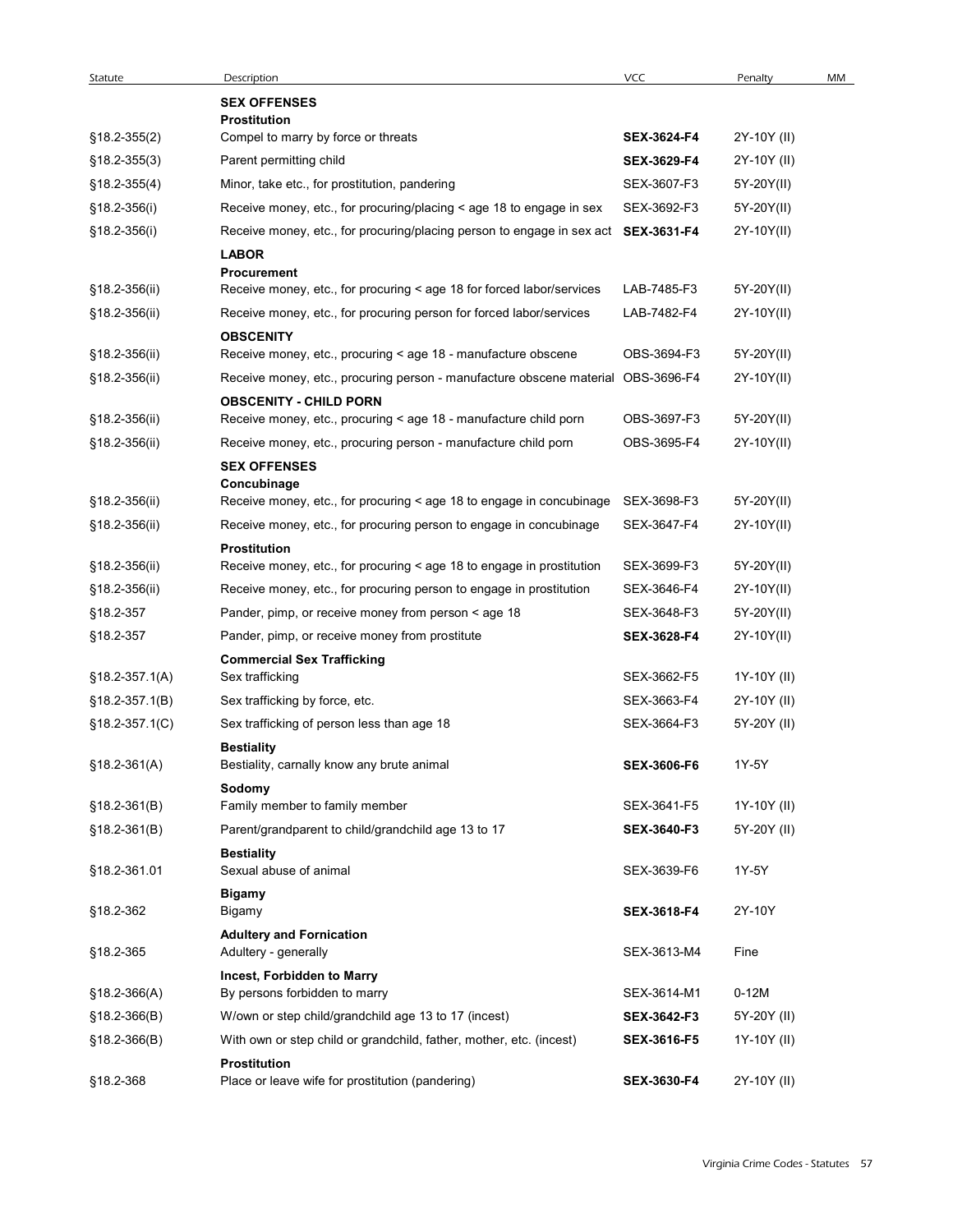|                     | Description                                                                                                          | VCC         | Penalty     | MM |
|---------------------|----------------------------------------------------------------------------------------------------------------------|-------------|-------------|----|
| Statute             | <b>FAMILY OFFENSE</b>                                                                                                |             |             |    |
|                     | <b>Adult Abuse and Neglect</b>                                                                                       |             |             |    |
| $$18.2-369(A)$      | Vulnerable adult, abuse or neglect, first offense                                                                    | FAM-3803-M1 | $0-12M$     |    |
| $$18.2-369(A)$      | Vulnerable adult, abuse or neglect, subsequent offense                                                               | FAM-3804-F6 | 1Y-5Y       |    |
| $$18.2-369(B)$      | Vulnerable adult, abuse or neglect, serious injury/disease                                                           | FAM-3802-F4 | 2Y-10Y (II) |    |
| $$18.2-369(B)$      | Vulnerable adult, abuse or neglect, results in death<br><b>SEX OFFENSES</b>                                          | FAM-3776-F3 | 5Y-20Y      |    |
| §18.2-370(A)        | <b>Indecent Liberties</b><br>Child under age 15                                                                      | SEX-3643-F5 | 1Y-10Y (II) |    |
| §18.2-370(B)        | Receive money, allowing minor subject of sexual material                                                             | SEX-3669-F5 | 1Y-10Y (II) |    |
| $$18.2-370(C)$      | Receive money, allowing minor subject of sexual material, subsq.                                                     | SEX-3670-F4 | 2Y-10Y (II) |    |
| §18.2-370(C)        | Take indecent liberties with child - 2nd or Subsequent                                                               | SEX-3666-F4 | 2Y-10Y (II) |    |
| §18.2-370(D,i)      | Parent/grandparent, etc., child age of 15 to 17                                                                      | SEX-3644-F5 | 1Y-10Y (II) |    |
| §18.2-370(D,ii)     | Parent/grandparent, etc., child age less than 15                                                                     | SEX-3645-F4 | 2Y-10Y (II) |    |
| $$18.2 - 370.01(A)$ | Accused minor >13, indecent liberties w/child 5 yrs his junior                                                       | SEX-3665-M1 | 0-12M       |    |
| $§18.2-370.1$       | Parent/grandparent etc., child age 15 to 17, use §18.2-370                                                           |             |             |    |
| §18.2-370.1         | Parent/grandparent etc., child age less than 15, use §18.2-370                                                       |             |             |    |
| §18.2-370.1(A)      | Take indecent liberties with child - custodian                                                                       | SEX-3635-F6 | 1Y-5Y (II)  |    |
| §18.2-370.1(B)      | Take indecent liberties with child - custodian, 2nd/subsq.                                                           | SEX-3668-F5 | 1Y-10Y (II) |    |
| §18.2-370.2         | Schools, Day Care, Playgrounds, Etc.<br>Loitering at school, contact at playground etc., after conviction            | SEX-3693-F6 | 1Y-5Y       |    |
| §18.2-370.2(B)      | Loitering at school after conv. prohibits proximity to children                                                      | SEX-3667-F6 | 1Y-5Y       |    |
| §18.2-370.2(C)      | Near playground etc., after conviction prohibits proximity to children                                               | SEX-3675-F6 | 1Y-5Y       |    |
| §18.2-370.3(A)      | Reside near school after conviction prohibits proximity to children                                                  | SEX-3671-F6 | 1Y-5Y       |    |
| §18.2-370.3(C)      | Reside near park after conviction prohibits proximity to children                                                    | SEX-3676-F6 | 1Y-5Y       |    |
| §18.2-370.4         | Work, etc., at school after conviction prohibits proximity to children                                               | SEX-3672-F6 | 1Y-5Y       |    |
| §18.2-370.5         | Enter school property, etc., after Tier III sex offense conviction                                                   | SEX-3673-F6 | 1Y-5Y       |    |
|                     | <b>Kissing</b>                                                                                                       |             |             |    |
| §18.2-370.6         | Penetrate with tongue, mouth of a child under age 13<br><b>FAMILY OFFENSE</b>                                        | SEX-3674-M1 | $0-12M$     |    |
| $$18.2-371(i)$      | Contribute<br>Contribute to delinquency, abuse of child                                                              | FAM-3805-M1 | $0-12M$     |    |
|                     | <b>Intercourse with Minors</b>                                                                                       |             |             |    |
| §18.2-371(ii)       | Consensual intercourse w/or by child age 15 or more (not parent, etc.) FAM-3807-M1<br><b>Child Abuse and Neglect</b> |             | $0-12M$     |    |
| $$18.2-371.1(A)$    | Child abuse and neglect, serious injury                                                                              | FAM-3806-F4 | 2Y-10Y (II) |    |
| $$18.2-371.1(B)$    | Gross, wanton, or reckless care for child                                                                            | FAM-3808-F6 | 1Y-5Y       |    |
| $$18.2-371.2(B)$    | <b>Tobacco - Civil</b><br>Purchase, attempted purchase or possession of tobacco by minor                             | FAM-3856-J9 | Fine        |    |
| §18.2-371.3         | <b>Tattoos</b><br>Tattoo/body piercing, minor without parent/guardian or medical license FAM-3854-M1                 |             | $0-12M$     |    |
|                     | <b>OBSCENITY</b>                                                                                                     |             |             |    |
| §18.2-374           | Pictures, Etc.<br>Production or possession for sale (first offense)                                                  | OBS-3728-M1 | $0-12M$     |    |
| §18.2-374           | Production or possession for sale (subsequent offense)                                                               | OBS-3729-F6 | 1Y-5Y       |    |
|                     | <b>OBSCENITY - CHILD PORN</b>                                                                                        |             |             |    |
|                     | Production, Publication, Sale, Financing                                                                             |             |             |    |
| $§18.2-374.1(B,1)$  | Entice minor to perform in porn, age <15                                                                             | OBS-3741-F9 | 5Y-30Y (II) |    |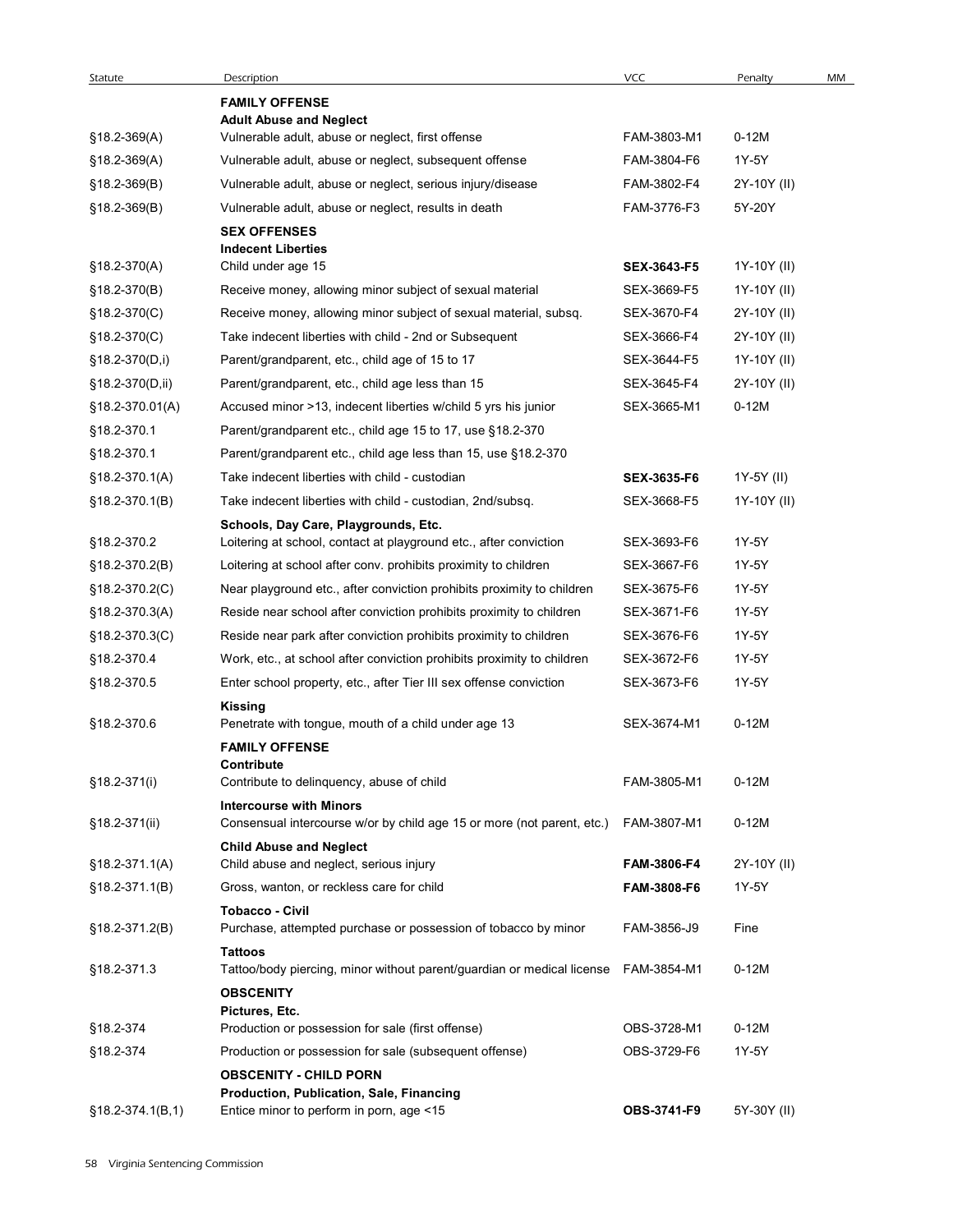| Statute                | Description<br><b>OBSCENITY - CHILD PORN</b>                                      | <b>VCC</b>         | Penalty        | MM  |
|------------------------|-----------------------------------------------------------------------------------|--------------------|----------------|-----|
|                        | Production, Publication, Sale, Financing                                          |                    |                |     |
| $§18.2-374.1(B,1)$     | Entice minor to perform in porn, age <15, offender 7+ yrs.                        | OBS-3742-F9        | 5Y-30Y (II)    | 5Y  |
| $§18.2-374.1(B,1)$     | Entice minor to perform in porn, age <15, offender 7+ yrs., 2nd/Subsq.            | OBS-3743-F9        | 15Y-40Y (I)    | 15Y |
| §18.2-374.1(B,1)       | Entice minor to perform in porn, age 15+                                          | <b>OBS-3744-F9</b> | 1Y-20Y (II)    |     |
| $§18.2-374.1(B,1)$     | Entice minor to perform in porn, age 15+, offender 7+ yrs.                        | <b>OBS-3745-F9</b> | 3Y-30Y (II)    | 3Y  |
| $§18.2-374.1(B,1)$     | Entice minor to perform in porn, age $15+$ , offender $7+$ yrs., 2nd/Subsq.       | OBS-3746-F9        | 10Y-30Y (II)   | 10Y |
| $§18.2-374.1(B,2)$     | Produce, make child porn, age <15                                                 | <b>OBS-3747-F9</b> | 5Y-30Y (II)    |     |
| §18.2-374.1(B,2)       | Produce, make child porn, age <15, offender 7+ yrs.                               | OBS-3748-F9        | 5Y-30Y (II)    | 5Y  |
| $§18.2-374.1(B,2)$     | Produce, make child porn, age <15, offender 7+ yrs., 2nd/Subsq.                   | <b>OBS-3749-F9</b> | 15Y-40Y (I)    | 15Y |
| $§18.2-374.1(B,2)$     | Produce, make child porn, age 15+                                                 | <b>OBS-3750-F9</b> | 1Y-20Y (II)    |     |
| $$18.2-374.1(B,2)$     | Produce, make child porn, age 15+, offender 7+ yrs.                               | <b>OBS-3751-F9</b> | 3Y-30Y (II)    | 3Y  |
| §18.2-374.1(B,2)       | Produce, make child porn, age 15+, offender 7+ yrs., 2nd/Subsq.                   | <b>OBS-3752-F9</b> | $10Y-30Y (II)$ | 10Y |
| $§18.2-374.1(B,3)$     | Take part, film child porn, age < 15                                              | <b>OBS-3753-F9</b> | 5Y-30Y (II)    |     |
| $§18.2-374.1(B,3)$     | Take part, film child porn, age < 15, offender 7+ yrs.                            | OBS-3754-F9        | 5Y-30Y (II)    | 5Y  |
| $§18.2-374.1(B,3)$     | Take part, film child porn, age < 15, offender 7+ yrs., 2nd/Subsq.                | OBS-3755-F9        | 15Y-40Y (I)    | 15Y |
| $§18.2-374.1(B,3)$     | Take part, film child porn, age 15+                                               | OBS-3756-F9        | 1Y-20Y (II)    |     |
| $§18.2-374.1(B,3)$     | Take part, film child porn, age 15+, offender 7+ yrs.                             | <b>OBS-3757-F9</b> | 3Y-30Y (II)    | 3Y  |
| $§18.2-374.1(B,3)$     | Take part, film child porn, age 15+, offender 7+ yrs., 2nd/Subsq.                 | <b>OBS-3760-F9</b> | 10Y-30Y (II)   | 10Y |
| $§18.2-374.1(B,4)$     | Finance child porn, age < 15                                                      | <b>OBS-3682-F9</b> | 5Y-30Y (II)    |     |
| $§18.2-374.1(B,4)$     | Finance child porn, age < 15, offender 7+ yrs.                                    | <b>OBS-3683-F9</b> | 5Y-30Y (II)    | 5Y  |
| $§18.2-374.1(B,4)$     | Finance child porn, age < 15, offender 7+ yrs., 2nd/Subsq.                        | <b>OBS-3684-F9</b> | 15Y-40Y (I)    | 15Y |
| $§18.2-374.1(B,4)$     | Finance child porn, age 15+                                                       | OBS-3685-F9        | 1Y-20Y (II)    |     |
| $§18.2-374.1(B,4)$     | Finance child porn, age 15+, offender 7+ yrs.                                     | OBS-3686-F9        | 3Y-30Y (II)    | 3Y  |
| $§18.2-374.1(B,4)$     | Finance child porn, age 15+, offender 7+ yrs., 2nd/Subsq.                         | OBS-3687-F9        | 10Y-30Y (II)   | 10Y |
| $§18.2-374.1(C1)$      | Use appropriate VCC for child less than age 15                                    |                    |                |     |
| §18.2-374.1(C2)        | Use appropriate VCC for child age 15 or more                                      |                    |                |     |
|                        | Possession, Distribution, Reproduction                                            |                    |                |     |
| $$18.2-374.1:1(A)$     | Possess child porn (first offense)                                                | OBS-3731-F6        | 1Y-5Y (II)     |     |
| §18.2-374.1:1(B)       | Possess child porn (subsequent offense)                                           | <b>OBS-3732-F5</b> | 1Y-10Y (II)    |     |
| §18.2-374.1.1(C,i)     | Reproduce, transmit, sell, etc., child porn                                       | <b>OBS-3680-F9</b> | 5Y-20Y (II)    |     |
| §18.2-374.1:1(C,i)     | Reproduce, transmit, sell, etc., child porn, subsequent                           | <b>OBS-3681-F9</b> | 5Y-20Y (II)    | 5Y  |
| §18.2-374.1:1(C,ii)    | Solicitation of child porn to gain entry to group                                 | OBS-3677-F9        | 5Y-20Y (II)    |     |
| $§18.2-374.1:1(C, ii)$ | Solicitation of child porn to gain entry to group, subsequent                     | OBS-3678-F9        | 5Y-20Y (II)    | 5Y  |
| $§18.2-374.1:1(D)$     | Website<br>Operate website; access to sexually explicit material for payment      | OBS-3740-F4        | 2Y-10Y (II)    |     |
|                        | <b>OBSCENITY - CHILD SOLICITATION</b><br><b>Communications System</b>             |                    |                |     |
| $§18.2-374.3(B)$       | Procure minor for obscene material by communications system                       | <b>OBS-3730-F6</b> | 1Y-5Y (II)     |     |
| §18.2-374.3(C)         | Propose sex act by communications sys. age <15                                    | OBS-3701-F5        | 1Y-10Y (II)    |     |
| §18.2-374.3(C)         | Propose sex act by communications sys. age <15, offender 7+ yr                    | OBS-3702-F9        | 5Y-30Y (II)    | 5Y  |
| §18.2-374.3(C)         | Propose sex act by communications sys. age <15, offender 7+ yr, 2nd+ OBS-3703-F9  |                    | 10Y-40Y (I)    | 10Y |
| §18.2-374.3(D)         | Propose sex act by communications sys. age 15+, offender 7+ yr                    | OBS-3690-F5        | 1Y-10Y (II)    |     |
| $$18.2-374.3(D)$       | Propose sex act by communications sys. age 15+, offender 7+ yr, 2nd+ OBS-3691-F9  |                    | 1Y-20Y (II)    | 1Y  |
|                        | Procure minor for prostitution, sodomy, porn by communications system OBS-3689-F5 |                    | 1Y-10Y (II)    |     |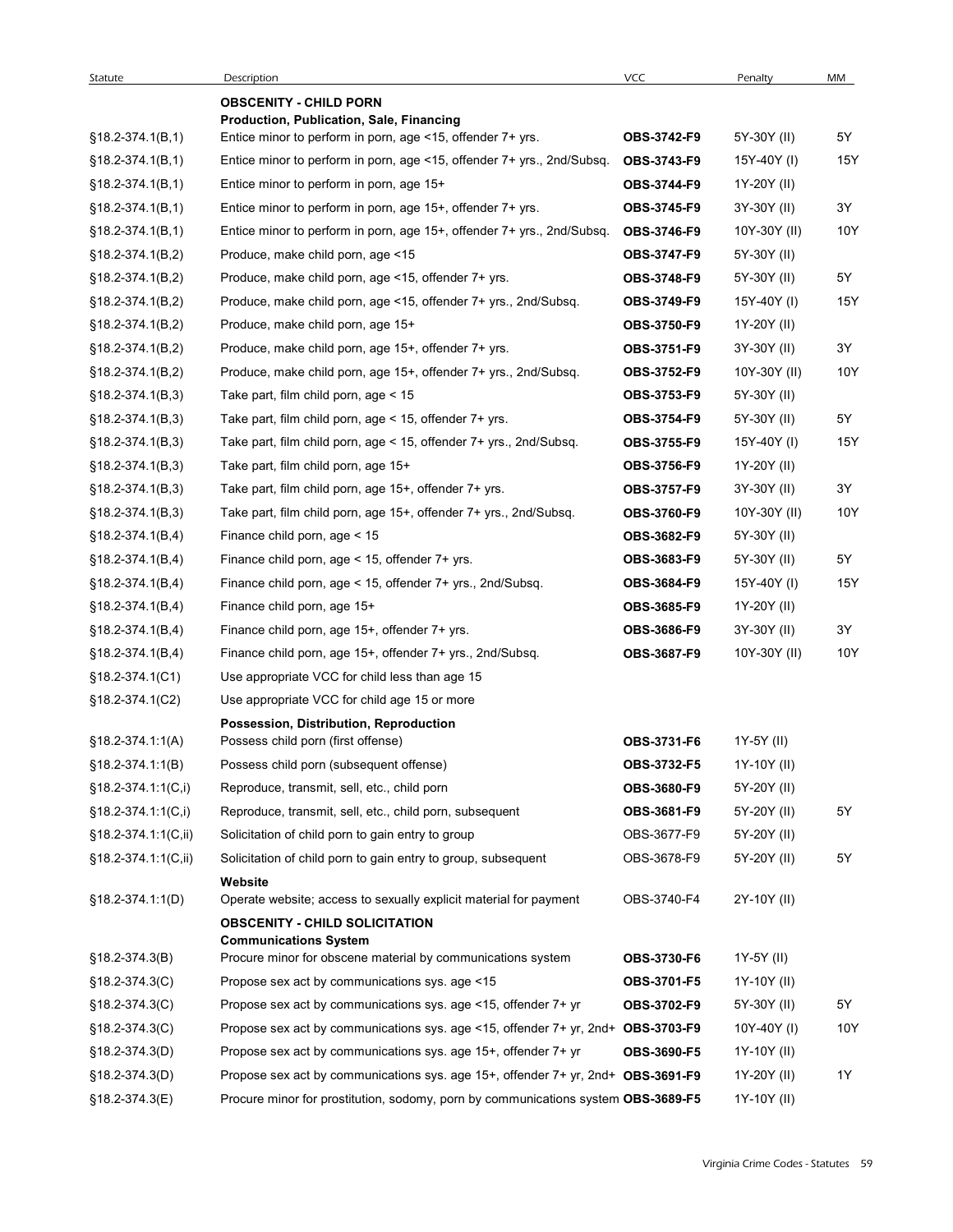| Statute                | Description                                                                                                 | <b>VCC</b>                 | Penalty               | MM |
|------------------------|-------------------------------------------------------------------------------------------------------------|----------------------------|-----------------------|----|
|                        | <b>OBSCENITY - CHILD GROOMING</b>                                                                           |                            |                       |    |
| §18.2-374.4            | Video<br>Display child porn or grooming video to child under age 13                                         | OBS-3679-F6                | 1Y-5Y (II)            |    |
|                        | <b>OBSCENITY</b>                                                                                            |                            |                       |    |
| §18.2-375              | Performances<br>Obscene exhibitions and performances (first offense)                                        | OBS-3724-M1                | $0-12M$               |    |
| §18.2-375              | Obscene exhibitions and performances (subsequent)                                                           | OBS-3725-F6                | 1Y-5Y                 |    |
|                        | <b>Advertising</b>                                                                                          |                            |                       |    |
| §18.2-376              | Advertisement of obscene items (first offense)                                                              | OBS-3708-M1                | $0-12M$               |    |
| §18.2-376              | Advertisement of obscene items (subsequent)                                                                 | OBS-3709-F6                | 1Y-5Y                 |    |
| §18.2-376.1            | Computer<br>Sell obscene pictures/performances by computer                                                  | OBS-3738-M1                | $0-12M$               |    |
| §18.2-376.1            | Sell obscene pictures/performances by computer (subsequent)                                                 | OBS-3739-F6                | 1Y-5Y                 |    |
|                        | <b>Advertising</b>                                                                                          |                            |                       |    |
| §18.2-377              | Obscene advertising, placards, bills, etc. (first offense)                                                  | OBS-3722-M1                | $0-12M$               |    |
| §18.2-377              | Obscene advertising, placards, bills, etc. (subsequent)                                                     | OBS-3723-F6                | 1Y-5Y                 |    |
| §18.2-378              | Coercing<br>Coercing acceptance of obscene publications (first offense)                                     | OBS-3710-M1                | $0-12M$               |    |
| §18.2-378              | Coercing acceptance of obscene publication (subsequent)                                                     | OBS-3711-F6                | 1Y-5Y                 |    |
|                        | Minors                                                                                                      |                            |                       |    |
| §18.2-379<br>§18.2-379 | Permit minors in obscene performances (first offense)<br>Permit minors in obscene performances (subsequent) | OBS-3719-M1<br>OBS-3720-F6 | $0-12M$<br>1Y-5Y (II) |    |
|                        | <b>Subsequent Offense</b>                                                                                   |                            |                       |    |
| §18.2-381              | Subsequent pornography conviction under §§18.2-374 thru 18.2-379                                            | OBS-3734-F6                | 1Y-5Y (II)            |    |
|                        | Pictures, Etc.                                                                                              |                            |                       |    |
| §18.2-382              | Obscene photography, modeling, film producing                                                               | OBS-3727-M3                | Fine                  |    |
| §18.2-386              | Obscene movie previews                                                                                      | OBS-3726-M1                | $0-12M$               |    |
| §18.2-386.1            | Minors<br>Unlawful creation of videographic/still image of a minor                                          | OBS-3705-F6                | 1Y-5Y                 |    |
|                        | Pictures, Etc.                                                                                              |                            |                       |    |
| §18.2-386.1            | Unlawful creation of videographic/still image of another                                                    | OBS-3733-M1                | $0-12M$               |    |
| §18.2-386.1            | Unlawful creation of videographic/still image of another, 3rd/subsq.                                        | OBS-3704-F6                | 1Y-5Y                 |    |
| §18.2-386.2            | Dissemination of videographic/still image with intent to harass, etc.<br><b>Indecent Exposure</b>           | OBS-3688-M1                | $0-12M$               |    |
| §18.2-387              | Indecent exposure                                                                                           | OBS-3713-M1                | $0-12M$               |    |
|                        | <b>Sexual Display</b>                                                                                       |                            |                       |    |
| §18.2-387.1            | Masturbation, actual or simulated in public                                                                 | OBS-3707-M1                | $0-12M$               |    |
| §18.2-388              | <b>Drunkenness</b><br>Drunk in public, intoxicated from any drug                                            | OBS-3712-M4                | Fine                  |    |
|                        | <b>Minors</b>                                                                                               |                            |                       |    |
| $$18.2-391(A)$         | Knowingly sell, rent, loan, or display obscene items                                                        | OBS-3718-M1                | $0-12M$               |    |
| $$18.2-391(B)$         | Admit to obscene show or exhibition                                                                         | OBS-3714-M1                | $0-12M$               |    |
| $§18.2-391(C)$         | Falsely represent age to obtain obscene matter                                                              | OBS-3716-M1                | $0-12M$               |    |
| §18.2-391(D)           | False rep. of guardian to secure matter for juvenile<br><b>ANIMALS</b>                                      | OBS-3715-M1                | $0-12M$               |    |
|                        | <b>Also See</b>                                                                                             |                            |                       |    |
| §18.2-403.1            | §§ 3.2-6504, 3.2-6508, 3.2-6518, 3.2-6553, 3.2-6570 and 3.2-6587                                            | $\overline{\phantom{a}}$   |                       |    |
| §18.2-403.2            | §§ 3.2-6509, 3.2-6510, 3.2-6511, 3.2-6519 and 3.2-6570                                                      |                            |                       |    |
| §18.2-403.3            | §§ 3.2-6503, 3.2-6522, 3.2-6525, 3.2-6539, 3.2-6554, 3.2-6566,                                              |                            |                       |    |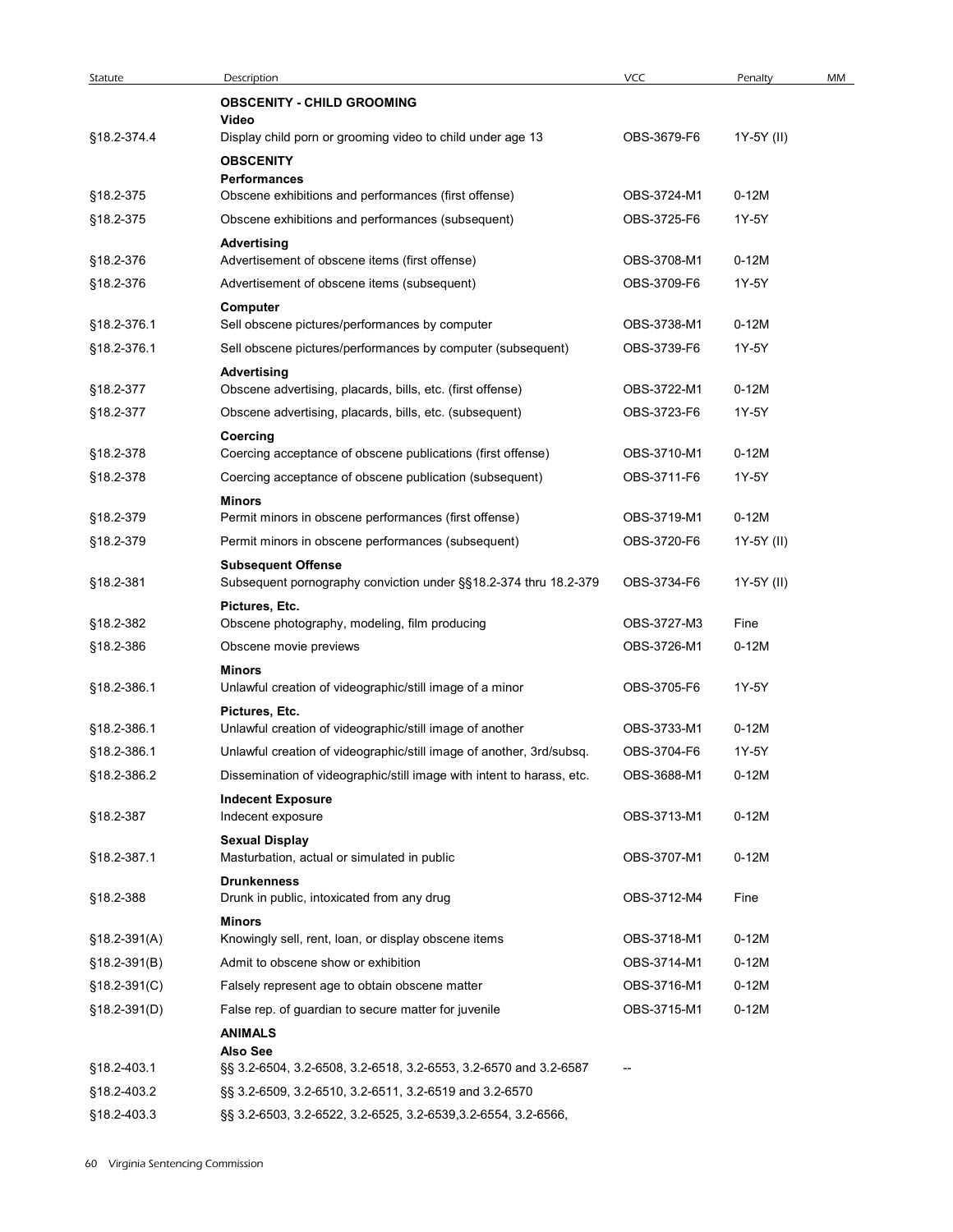| Statute         | Description                                                                                                    | VCC         | Penalty     | MM |
|-----------------|----------------------------------------------------------------------------------------------------------------|-------------|-------------|----|
|                 | <b>ANIMALS</b>                                                                                                 |             |             |    |
|                 | Dog/Cat, License                                                                                               |             |             |    |
| §18.2-403.3(7)  | Permits, foxhounds, night trials failure to secure; See §29.1-422                                              |             |             |    |
| §18.2-403.3(7)  | <b>Contagious/Infectious Diseases</b><br>Allow dog with contagious or infectious disease to stray (not rabies) | DOG-3308-M4 | Fine        |    |
|                 | Dog/Cat, License                                                                                               |             |             |    |
| §18.2-403.3(8)  | License application - false statement to secure a dog or cat license                                           | DOG-3312-M4 | Fine        |    |
| §18.2-403.3(9)  | License tax, failure to pay                                                                                    | DOG-4589-M4 | Fine        |    |
| §18.2-403.3(10) | Concealing unlicensed dog or cat                                                                               | DOG-3306-M4 | Fine        |    |
|                 | Dog/Cat, Collar                                                                                                |             |             |    |
| §18.2-403.3(11) | Remove dog or cat collar and tag                                                                               | DOG-3316-M4 | Fine        |    |
|                 | Release<br>Unauthorized release of animals                                                                     |             |             |    |
| §18.2-403.4     | RIOT AND UNLAWFUL ASSEMBLY                                                                                     | ANM-3347-M1 | $0-12M$     |    |
|                 | Other                                                                                                          |             |             |    |
| §18.2-404       | Obstruct free passage                                                                                          | RUA-5319-M1 | $0-12M$     |    |
|                 | General                                                                                                        |             |             |    |
| §18.2-405       | Participate in riot, generally                                                                                 | RUA-5322-M1 | $0-12M$     |    |
|                 | Weapons<br>Participate in riot with firearm or weapon                                                          |             |             |    |
| §18.2-405       |                                                                                                                | RUA-5321-F5 | 1Y-10Y (II) |    |
| §18.2-406       | General<br>Participate in unlawful assembly, generally                                                         | RUA-5323-M1 | $0-12M$     |    |
|                 | Weapons                                                                                                        |             |             |    |
| §18.2-406       | Participate in unlawful assembly w/firearm or weapon                                                           | RUA-5324-F5 | 1Y-10Y (II) |    |
|                 | Other                                                                                                          |             |             |    |
| §18.2-407       | Remain at the scene after being warned                                                                         | RUA-5325-M3 | Fine        |    |
| §18.2-408       | Conspire with, incite others to riot                                                                           | RUA-5315-F5 | 1Y-10Y (II) |    |
| §18.2-409       | Resist or obstruct execution of legal process                                                                  | RUA-5327-M1 | $0-12M$     |    |
|                 | <b>Governor's Order</b>                                                                                        |             |             |    |
| §18.2-410       | Ignore Governor's call for help                                                                                | RUA-5317-M1 | $0-12M$     |    |
| §18.2-413       | Governor's order, fail to disperse                                                                             | RUA-5316-F5 | 1Y-10Y (II) |    |
| §18.2-414       | Other<br>Injury to another, damage to property                                                                 | RUA-5318-F6 | 1Y-5Y (II)  |    |
|                 | Police, Firefighter, EMS, Etc.                                                                                 |             |             |    |
| §18.2-414.1     | EMS, rescue squads, etc., obstruct duties of                                                                   | RUA-5326-M2 | 0-6M        |    |
| §18.2-414.2     | Cross police lines or barricades w/o authorization                                                             | RUA-5330-M3 | Fine        |    |
|                 | DISORDERLY CONDUCT                                                                                             |             |             |    |
|                 | Type                                                                                                           |             |             |    |
| §18.2-415       | Disorderly conduct                                                                                             | DIS-5311-M1 | $0-12M$     |    |
| §18.2-416       | ABUSIVE AND INSULTING LANGUAGE<br>Direct curse or abusive language to another                                  | ABU-3200-M3 | Fine        |    |
| §18.2-417       | Slander and libel                                                                                              | ABU-3201-M3 | Fine        |    |
|                 | <b>PICKETING</b>                                                                                               |             |             |    |
| §18.2-419       | Picketing of dwelling house                                                                                    | PIC-3239-M3 | Fine        |    |
|                 | <b>VIOLENT ACTIVITIES</b>                                                                                      |             |             |    |
| §18.2-421       | Clandestine organization, fail to file w/State Corporation Commission                                          | VIO-5340-M3 | Fine        |    |
| §18.2-422       | Wearing of masks or hoods to conceal identity                                                                  | VIO-5320-F6 | 1Y-5Y       |    |
|                 | Cross, burn to intimidate                                                                                      | VIO-5328-F6 |             |    |
| §18.2-423       |                                                                                                                |             | 1Y-5Y (II)  |    |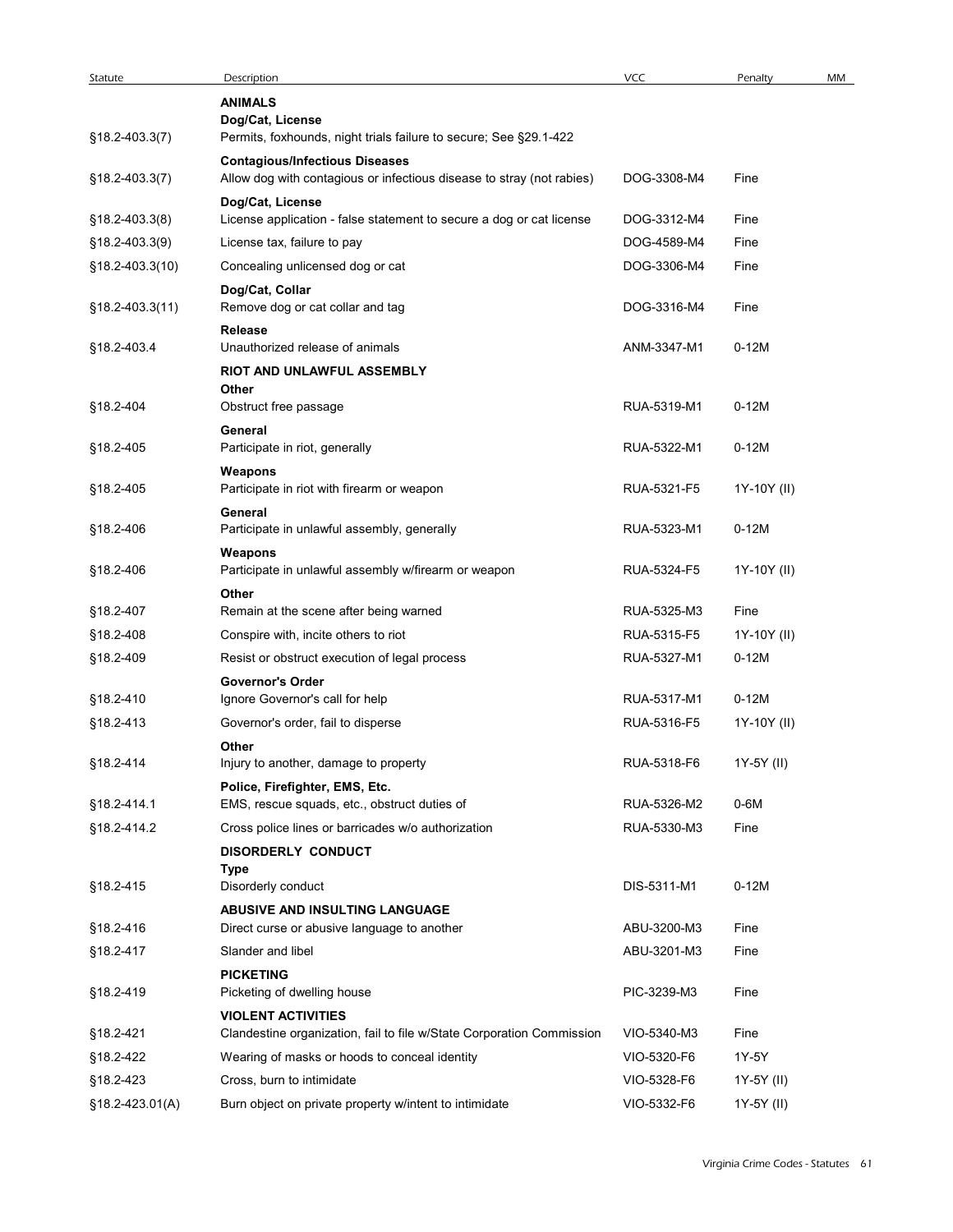| Statute          | Description                                                                                                  | VCC                        | Penalty       | MM |
|------------------|--------------------------------------------------------------------------------------------------------------|----------------------------|---------------|----|
|                  | <b>VIOLENT ACTIVITIES</b><br>Type                                                                            |                            |               |    |
| §18.2-423.01(B)  | Burn object on highway/public place w/intent to intimidate                                                   | VIO-5333-F6                | 1Y-5Y (II)    |    |
| §18.2-423.1      | Swastika, placement on building to intimidate                                                                | VIO-5329-F6                | 1Y-5Y (II)    |    |
| §18.2-423.2      | Noose, display in public place to intimidate                                                                 | VIO-5339-F6                | 1Y-5Y (II)    |    |
| §18.2-423.2      | Noose, display on private property to intimidate                                                             | VIO-5338-F6                | 1Y-5Y (II)    |    |
| §18.2-427        | <b>TELEPHONE</b><br><b>Abusive Calls</b><br>Abusive, profane, threatening calls or text on phone, C.B. radio | TEL-3245-M1                | $0-12M$       |    |
|                  | <b>False Reports</b>                                                                                         |                            |               |    |
| §18.2-428        | False reports concerning deaths, injury, etc.                                                                | TEL-3247-M1                | $0-12M$       |    |
| $$18.2-429(A)$   | <b>Ringing</b><br>Annoying ringing with or without intent to converse                                        | TEL-3246-M3                | Fine          |    |
| $$18.2-429(A)$   | Annoying ringing with or without intent to converse, subsequent                                              | TEL-3191-M2                | 0-6M          |    |
| $$18.2 - 429(B)$ | Annoying ringing to emergency personnel, false report                                                        | TEL-3199-M1                | $0-12M$       |    |
|                  | <b>Caller ID</b>                                                                                             |                            |               |    |
| §18.2-429.1      | False caller ID with intent to defraud, harass, etc.                                                         | TEL-3175-M3                | Fine          |    |
| §18.2-429.1      | False caller ID with intent to defraud, harass, etc., subsequent                                             | TEL-3176-M2                | $0-6M$        |    |
| §18.2-431        | Company<br>Phone companies duty to publish offenses<br><b>Prisoner</b>                                       | TEL-3250-M4                | Fine          |    |
| $$18.2-431.1(A)$ | Provide cellular phone, wireless device to prisoner or confined person                                       | TEL-3196-F6                | 1Y-5Y         |    |
| $$18.2-431.1(B)$ | Possession of cellular phone, wireless device by prisoner, etc.                                              | TEL-3197-F6                | 1Y-5Y         |    |
|                  | <b>VIOLENT ACTIVITIES</b>                                                                                    |                            |               |    |
|                  | <b>Type</b>                                                                                                  |                            |               |    |
| §18.2-433.2      | Paramilitary activity to cause disorder, teach, assemble for                                                 | VIO-5331-F5                | 1Y-10Y (II)   |    |
|                  | <b>PERJURY</b><br>General                                                                                    |                            |               |    |
| §18.2-434        | Falsely subscribe written declaration, etc.                                                                  | PER-5024-F5                | 1Y-10Y        |    |
| §18.2-434        | Falsely swear an oath                                                                                        | PER-5017-F5                | 1Y-10Y        |    |
| §18.2-435        | Conflicting statements                                                                                       | PER-5016-F5                | 1Y-10Y        |    |
| §18.2-436        | Induce another to give false testimony                                                                       | PER-5018-F5                | 1Y-10Y        |    |
|                  | <b>BRIBERY</b>                                                                                               |                            |               |    |
| §18.2-438        | <b>Public</b><br>Public official, police, candidate for office-giving                                        | BRI-5118-F4                | 2Y-10Y        |    |
| §18.2-439        | Public official, police, candidate for office-receiving                                                      | BRI-5119-F4                | 2Y-10Y        |    |
| §18.2-440        | Process serving                                                                                              | BRI-5117-M2                | 0-6M          |    |
| §18.2-441        | Give or receive bribe, commissioner, juror, etc.                                                             | BRI-5116-F4                | 2Y-10Y        |    |
| §18.2-441.1      | Witness                                                                                                      | BRI-5121-F6                | 1Y-5Y         |    |
|                  | <b>Sports</b>                                                                                                |                            |               |    |
| §18.2-442        | Participants in games, sports contests-giving                                                                | BRI-5122-F5                | 1Y-10Y        |    |
| §18.2-443        | Participants in games, sports contests-receiving                                                             | BRI-5123-F5                | 1Y-10Y        |    |
|                  | <b>Business</b>                                                                                              |                            |               |    |
| §18.2-444        | Corruption by agent/employee in business, procurement                                                        | BRI-5114-M3<br>BRI-5115-F6 | Fine<br>1Y-5Y |    |
| §18.2-444.2      | Give or accept a fee or gift for loan procurement<br><b>Public</b>                                           |                            |               |    |
| §18.2-447        | Public servant, party official                                                                               | BRI-5120-F4                | 2Y-10Y        |    |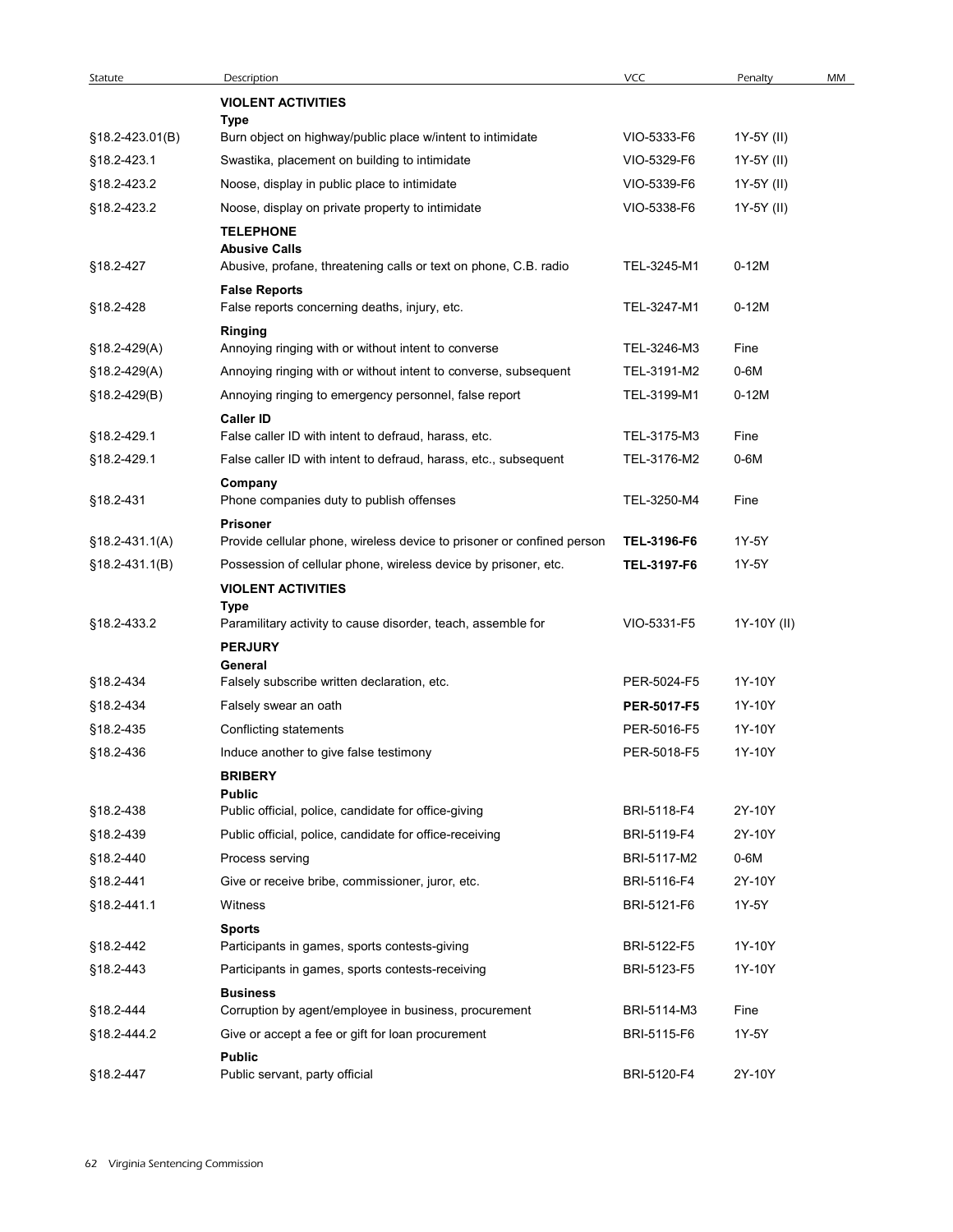| Statute                          | Description                                                                                                                       | <b>VCC</b>         | Penalty     | MM |
|----------------------------------|-----------------------------------------------------------------------------------------------------------------------------------|--------------------|-------------|----|
|                                  | <b>BARRATRY</b><br>Type                                                                                                           |                    |             |    |
| §18.2-452                        | Engage in barratry (stir up law suits)                                                                                            | BAR-3204-M1        | $0-12M$     |    |
| §18.2-453                        | Aiders and abettors                                                                                                               | BAR-3203-M1        | $0-12M$     |    |
|                                  | <b>CONTEMPT OF COURT</b>                                                                                                          |                    |             |    |
| $$18.2 - 456(1)$                 | Other<br>Misbehavior in the presence of the court                                                                                 | CON-3279-S9        | $0-10D$     |    |
| $$18.2 - 456(2)$                 | Violence, threats to judge, juror, witness, court officer                                                                         | CON-3280-S9        | Varies      |    |
| $$18.2 - 456(3)$                 | Vile, insulting language addressed to/published about judge                                                                       | CON-3281-S9        | Varies      |    |
| $$18.2 - 456(4)$                 | Officer of the court, misbehavior of an                                                                                           | CON-3282-S9        | Varies      |    |
| $$18.2 - 456(5)$                 | Disobedience/resistance of an officer of the court, etc.                                                                          | CON-3283-S9        | Varies      |    |
|                                  | <b>CUSTODY</b>                                                                                                                    |                    |             |    |
| $$18.2 - 456(5)$                 | <b>Juvenile and Domestic</b><br>Motion to show cause - custody/visitation                                                         | CUS-3874-J9        |             |    |
|                                  | <b>DESERTION AND NONSUPPORT</b>                                                                                                   |                    |             |    |
| $$18.2 - 456(5)$                 | Motion to show cause - non-support court orders                                                                                   | DES-3877-J9        |             |    |
|                                  | <b>STATUS OFFENSES - CHINS SUPERVISION</b>                                                                                        |                    |             |    |
| $$18.2 - 456(5)$                 | Motion to show cause - parents fail to obey CHINS/Deling order                                                                    | STA-3873-J9        |             |    |
|                                  | <b>CONTEMPT OF COURT</b><br><b>Fail to Appear</b>                                                                                 |                    |             |    |
| §18.2-456(6)                     | Fail to appear after charged w/ felony/misd., or released on summons                                                              | CON-5035-S9        | Varies      |    |
|                                  | <b>OBSTRUCTION OF JUSTICE</b>                                                                                                     |                    |             |    |
|                                  | Resisting Arrest/Intimidation of LEO, Judge, Juror, CA, Etc.                                                                      | JUS-4829-M1        | $0-12M$     |    |
| $$18.2-460(A)$<br>$$18.2-460(B)$ | Resisting arrest, obstructing justice without threats or force<br>Resisting arrest, obstructing justice by threats or force, etc. | JUS-4828-M1        | $0-12M$     |    |
|                                  | <b>Obstruct or Impede in Court</b>                                                                                                |                    |             |    |
| §18.2-460(C)                     | Obstructing justice by threats or force - drug, gang violent offense                                                              | JUS-4820-F5        | 1Y-10Y (II) |    |
|                                  | Resisting Arrest/Intimidation of LEO, Judge, Juror, CA, Etc.                                                                      |                    |             |    |
| $$18.2-460(C)$                   | Resisting arrest, obstructing justice by threats or force, etc.                                                                   | JUS-4832-F5        | 1Y-10Y (II) |    |
|                                  | <b>False Report/Statement</b>                                                                                                     | <b>JUS-4811-M1</b> | $0-12M$     |    |
| $$18.2-460(D)$                   | False statement during investigation of another's crime<br><b>Fleeing - Resisting Arrest</b>                                      |                    |             |    |
| $$18.2 - 460(E)$                 | Prevent law enforcement officer from making arrest                                                                                | JUS-4831-M1        | $0-12M$     |    |
|                                  | Wiretap                                                                                                                           |                    |             |    |
| §18.2-460.1                      | Wiretap, disclosure of authorization                                                                                              | JUS-4827-M1        | $0-12M$     |    |
|                                  | <b>False Report/Statement</b><br>False report to police because of race, religion, orientation, etc.                              | JUS-4804-F6        | 1Y-5Y       |    |
| §18.2-461<br>§18.2-461           | Type not clear - false report to police or falsely summoning police                                                               | JUS-4812-M1        | $0-12M$     |    |
| $$18.2 - 461(i)$                 | False report on commission of crime to police                                                                                     | <b>JUS-4806-M1</b> | $0-12M$     |    |
| §18.2-461(ii)                    | Cause another to give a false report to police                                                                                    | JUS-4805-M1        | $0-12M$     |    |
| §18.2-461(iii)                   | Call, summon, activate alarm w/intent to interfere with police                                                                    | JUS-4808-M1        | $0-12M$     |    |
|                                  | Concealing                                                                                                                        |                    |             |    |
| $$18.2-462(A)$                   | Concealing or compounding a felony                                                                                                | JUS-4814-M2        | 0-6M        |    |
| §18.2-462(A)                     | Concealing or compounding a misdemeanor                                                                                           | <b>JUS-4815-M4</b> | Fine        |    |
| $$18.2 - 462(B)$                 | Conceal, destroy, etc., physical evidence of felony offense                                                                       | JUS-4833-F6        | 1Y-5Y       |    |
|                                  | Radio                                                                                                                             |                    |             |    |
| §18.2-462.1                      | Police type radio, use of during commission of crime                                                                              | JUS-4830-M1        | $0-12M$     |    |
| §18.2-463                        | Officer<br>Refusal to aid officer                                                                                                 | JUS-4807-M2        | $0-6M$      |    |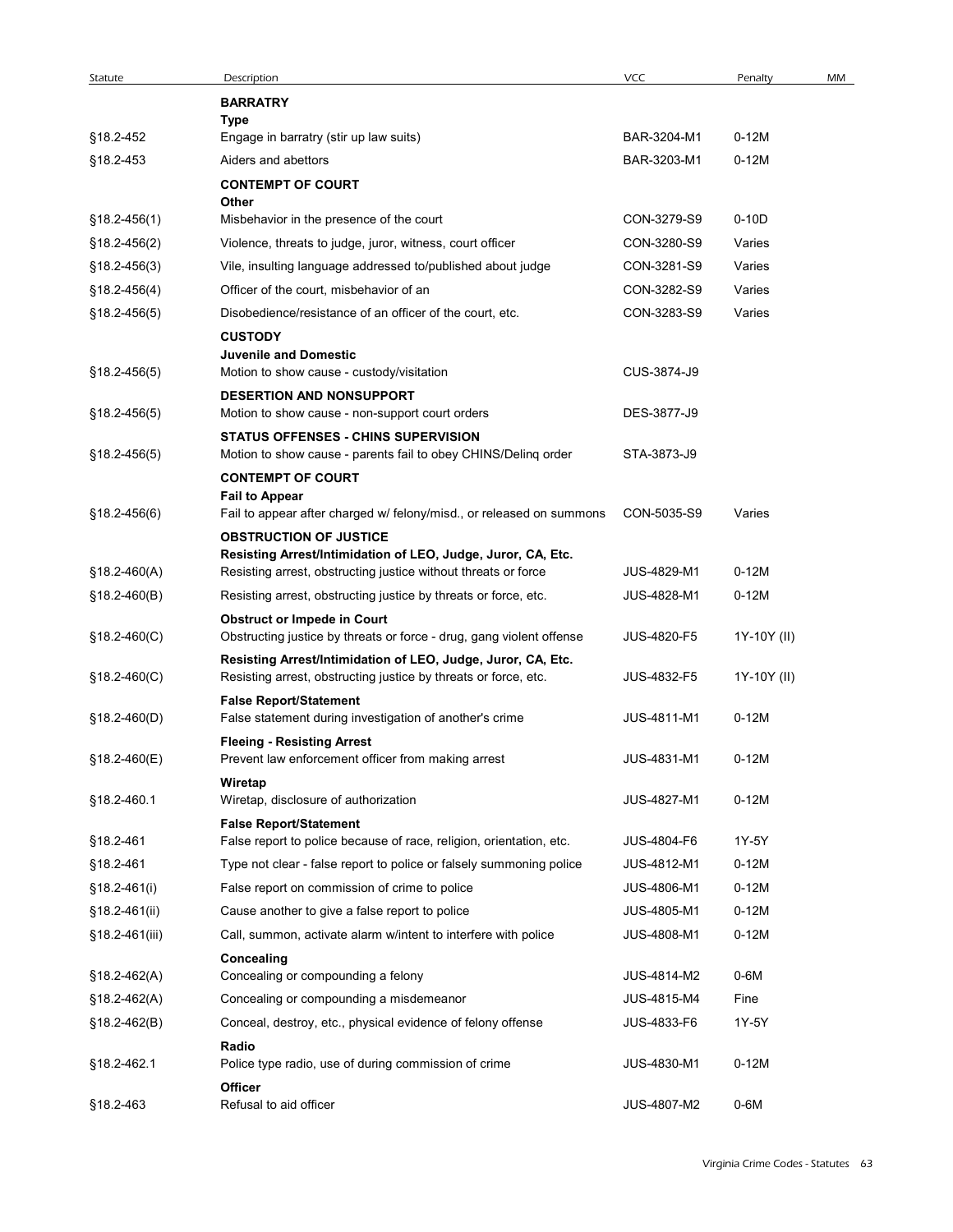| Statute                  | Description                                                                        | <b>VCC</b>                 | Penalty      | MM |
|--------------------------|------------------------------------------------------------------------------------|----------------------------|--------------|----|
|                          | <b>OBSTRUCTION OF JUSTICE</b>                                                      |                            |              |    |
| §18.2-464                | <b>Conservator of the Peace</b><br>Failure to obey conservator of the peace        | JUS-4817-M2                | $0-6M$       |    |
|                          | Jury                                                                               |                            |              |    |
| §18.2-465                | Jury, manipulation                                                                 | JUS-4823-M3                | Fine         |    |
| §18.2-465.1<br>§18.2-466 | Jury, employer penalizing employee to serve<br>Jury, corruptly procuring juror     | JUS-4822-M3<br>JUS-4821-M3 | Fine<br>Fine |    |
| §18.2-467                | Tampering, fraud in drawing jurors                                                 | JUS-4826-M1                | $0-12M$      |    |
| §18.2-468                | Jury, sound recording of jury                                                      | JUS-4824-F6                | 1Y-5Y        |    |
|                          | Officer                                                                            |                            |              |    |
| §18.2-469                | Refusal by officer to serve legal process                                          | <b>JUS-4825-M3</b>         | Fine         |    |
| §18.2-470                | Extortion by officer<br>Fees                                                       | JUS-4816-M4                | Fine         |    |
| §18.2-471                | Fraudulent issue of fee bills                                                      | JUS-4819-M3                | Fine         |    |
| §18.2-471.1              | <b>Evidence</b><br>Destruction of human biological evidence                        | <b>JUS-4809-F6</b>         | 1Y-5Y        |    |
|                          | Officer                                                                            |                            |              |    |
| §18.2-472                | False entries or destruction of records by officer                                 | JUS-4818-M1                | $0-12M$      |    |
|                          | <b>SEX OFFENDER &amp; CRIMES AGAINST MINORS REGISTRY</b>                           |                            |              |    |
| $$18.2-472.1(A)$         | Type<br>Other, sex offender, fail to register or provide false info.               | SOR-3658-M1                | $0-12M$      |    |
| $$18.2 - 472.1(A)$       | Other, sex offender, fail to register, etc., 2nd/subsequent                        | SOR-3659-F6                | 1Y-5Y        |    |
| §18.2-472.1(B)           | Tier III sex offender, fail to register or provide false info.                     | SOR-3657-F6                | 1Y-5Y        |    |
| §18.2-472.1(B)           | Tier III sex offender, fail to register, etc., 2nd/subsequent                      | SOR-3660-F5                | 1Y-10Y       |    |
|                          | <b>ESCAPES</b>                                                                     |                            |              |    |
| §18.2-473                | Aid In<br>Aid charged/convicted felon or juvenile in successful escape             | ESC-4905-F9                | 1Y-5Y        |    |
| §18.2-473                | Aid misd., juvenile in successful/unsuccessful escape                              | ESC-4906-M1                | $0-12M$      |    |
|                          | PRISONERS, JAILS AND PRISONS                                                       |                            |              |    |
| §18.2-473.1              | Other<br>Communication with prisoner or person confined                            | PRI-3240-M4                | Fine         |    |
|                          | <b>Security Camera</b>                                                             |                            |              |    |
| §18.2-473.2(B)           | Security camera covered, made inoperable, etc.                                     | PRI-4901-M1                | $0-12M$      |    |
| §18.2-473.2(C)           | Security camera covered, made inoperable, etc., prevent view of felony PRI-4902-F6 |                            | 1Y-5Y(II)    |    |
| §18.2-474                | Other<br>Unauthorized delivery of article to prisoner or person confined           | PRI-3243-M1                | $0-12M$      |    |
|                          | Drugs, etc.                                                                        |                            |              |    |
| §18.2-474.1              | Delivery of narcotics, marijuana to prisoner, etc.                                 | PRI-3241-F5                | 1Y-10Y (II)  |    |
| §18.2-474.1              | Weapons<br>Delivery of weapons or ammunition to prisoner or confined person        | PRI-3242-F3                | 5Y-20Y (II)  |    |
|                          | <b>Bribery</b>                                                                     |                            |              |    |
| §18.2-474.2              | Pecuniary benefit, providing weapon, drug, etc., to prisoner                       | PRI-4943-F4                | 2Y-10Y       |    |
|                          | <b>ESCAPES</b><br><b>Officer Contributes</b>                                       |                            |              |    |
| §18.2-475                | Officer voluntarily allowing felon escape, convicted or not                        | ESC-4913-F4                | 2Y-10Y       |    |
| §18.2-476                | Officer negligence contributes to escape, refuse to receive non-felon              | ESC-4912-M2                | 0-6M         |    |
|                          | <b>With Force</b>                                                                  |                            |              |    |
| §18.2-477                | Escape by force or violence from jail                                              | ESC-4908-F6                | 1Y-5Y (II)   |    |
| §18.2-477.1(B)           | Juvenile facility by force or violence, escape from secure                         | ESC-4927-F6                | 1Y-5Y (II)   |    |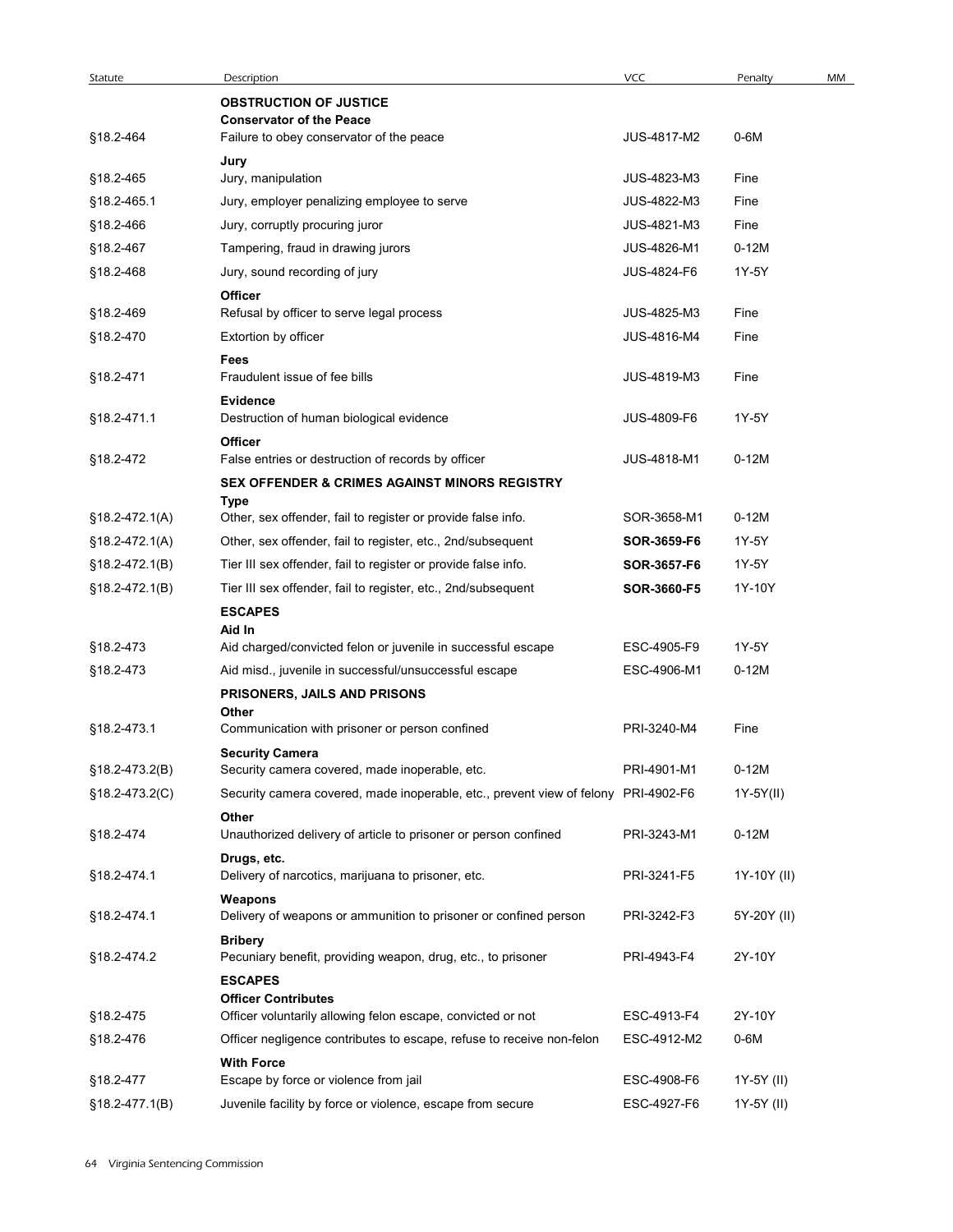| Statute        | Description                                                        | VCC         | Penalty         | MM |
|----------------|--------------------------------------------------------------------|-------------|-----------------|----|
|                | <b>ESCAPES</b>                                                     |             |                 |    |
|                | <b>Without Force</b>                                               |             |                 |    |
| §18.2-477.1(B) | Juvenile facility, escape from secure detention facility           | ESC-4926-M1 | $0-12M$         |    |
|                | <b>PRISONERS - JUVENILE FACILITY</b>                               |             |                 |    |
| §18.2-477.2    | Conspiracy<br>Conspiracy to commit act specified in §53.1-203      | PRI-3886-F6 | 1Y-5Y           |    |
|                | <b>Destroy Property</b>                                            |             |                 |    |
| §18.2-477.2    | Break, cut, damage any part of facility to aid escape              | PRI-3887-F6 | 1Y-5Y           |    |
| §18.2-477.2    | Burn or destroy with explosive any personal property               | PRI-3888-F6 | 1Y-5Y           |    |
| §18.2-477.2    | Fire protection/suppression system, tamper, damage, etc.           | PRI-3898-F6 | 1Y-5Y           |    |
|                | Drugs, Etc.                                                        |             |                 |    |
| §18.2-477.2    | Possess, sell, secrete Schedule III drug or marijuana              | PRI-3890-F5 | 1Y-10Y          |    |
| §18.2-477.2    | Possess, sell, secrete unlawful chemical compound                  | PRI-3889-F6 | 1Y-5Y           |    |
|                | <b>Escapes</b>                                                     |             |                 |    |
| §18.2-477.2    | Escape from juvenile facility or detention home                    | ESC-3891-F6 | 1Y-5Y           |    |
| §18.2-477.2    | Possess an instrument to aid escape                                | ESC-3892-F6 | 1Y-5Y           |    |
| §18.2-477.2    | Weapons<br>Introduce or possess firearms or ammunition in facility | PRI-3894-F6 | 1Y-5Y           |    |
| §18.2-477.2    | Make, possess weapon capable of death or injury                    | PRI-3893-F6 | 1Y-5Y           |    |
|                | <b>ESCAPES</b>                                                     |             |                 |    |
|                | <b>With Force</b>                                                  |             |                 |    |
| §18.2-478      | Not convicted, escape from jail/custody by force or violence       | ESC-4911-F6 | 1Y-5Y (II)      |    |
|                | <b>Without Force</b>                                               |             |                 |    |
| §18.2-479(A)   | Convicted or not - misd. escape w/o force, violence, or fire       | ESC-4907-M1 | $0-12M$         |    |
| §18.2-479(B)   | Convicted or not - felony, escape w/o force, violence, fire        | ESC-4924-F6 | 1Y-5Y           |    |
| §18.2-480      | Fire<br>Escape or attempted escape by setting fire to jail         | ESC-4910-F4 | 2Y-10Y (II)     |    |
|                | <b>TREASON</b>                                                     |             |                 |    |
|                | Type                                                               |             |                 |    |
| §18.2-481      | Levying war against national or state government                   | TRE-0111-F2 | $20Y$ -Life (I) |    |
| §18.2-482      | Failure to report acts of treason                                  | TRE-0109-F6 | 1Y-5Y           |    |
| §18.2-483      | Attempt to establish usurped government                            | TRE-0108-M1 | $0-12M$         |    |
| §18.2-484      | Advocating overthrow of government                                 | TRE-0107-F6 | 1Y-5Y           |    |
| §18.2-485      | Inciting one race to insurrection against another                  | TRE-0110-F4 | 2Y-10Y (II)     |    |
|                | <b>Flag Defacing</b>                                               |             |                 |    |
| §18.2-487      | Placing marks, design, figure, etc., upon any flag                 | TRE-0113-M1 | $0-12M$         |    |
| §18.2-488      | Mutilation, defacing of national or state flag                     | TRE-0112-M1 | $0-12M$         |    |
|                | <b>FIRE PROTECTION / SAFETY</b>                                    |             |                 |    |
| §18.2-494      | Type<br>Filling of gas containers, unlawful use                    | FIR-3224-M3 | Fine            |    |
|                | <b>FRAUD</b>                                                       |             |                 |    |
|                | Governmental                                                       |             |                 |    |
| §18.2-498.3    | Fraud in commercial dealings with government                       | FRD-2648-F6 | 1Y-5Y           |    |
| §18.2-498.4    | Submitting a false certified statement                             | FRD-2684-F6 | 1Y-5Y           |    |
|                | <b>CONSPIRACY</b>                                                  |             |                 |    |
|                | Type                                                               |             |                 |    |
| $$18.2-499(A)$ | Conspiracy to injure others in reputation, trade, business         | CNS-3209-M1 | $0-12M$         |    |
| §18.2-499(B)   | Injure others in reputation, trade, business, attempt to           | CNS-3180-M1 | $0-12M$         |    |
| §18.2-502      | <b>MISCELLANEOUS CRIME</b>                                         | MIS-3233-M1 | $0-12M$         |    |
|                | Medical referral for profit                                        |             |                 |    |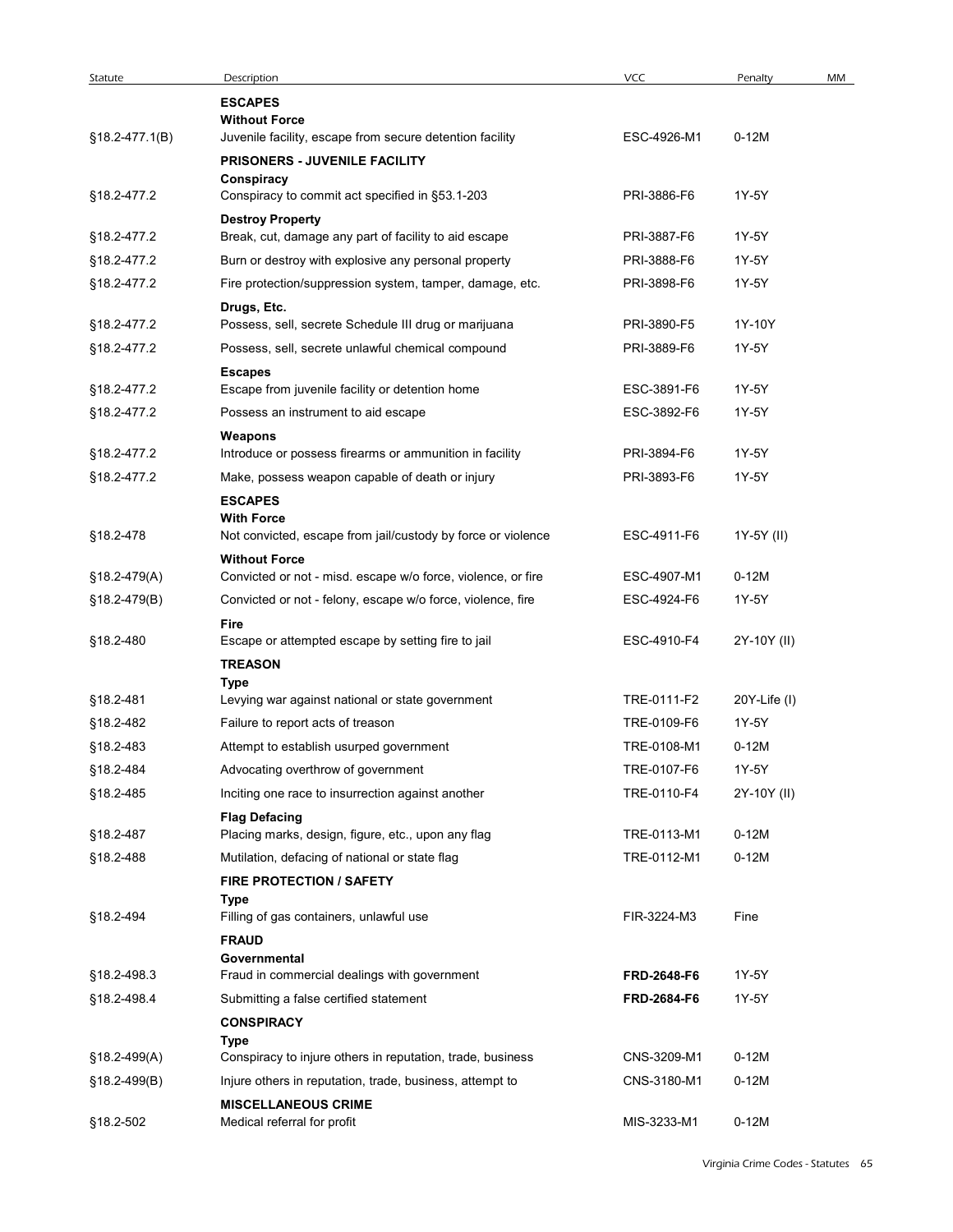| Statute          | Description                                                                                   | <b>VCC</b>  | Penalty  | MM |
|------------------|-----------------------------------------------------------------------------------------------|-------------|----------|----|
|                  | <b>MISCELLANEOUS CRIME</b>                                                                    |             |          |    |
|                  | Type                                                                                          |             |          |    |
| §18.2-502.1      | Weight loss center, improper disclosure by                                                    | MIS-3277-M1 | $0-12M$  |    |
| §18.2-502.2      | Failure to include warning on consumer medical test                                           | MIS-3265-M4 | Fine     |    |
| §18.2-503        | Possess or duplicate keys to state property                                                   | MIS-3234-M3 | Fine     |    |
| §18.2-504        | Destroy or conceal any will or codicil                                                        | MIS-3231-F6 | 1Y-5Y    |    |
| §18.2-504.1      | Unlawful name change, assume name of another                                                  | MIS-3236-M3 | Fine     |    |
| §18.2-505        | Sell term papers, thesis, dissertation, etc.                                                  | MIS-3235-M9 | Fine     |    |
| §18.2-509        | Cast spotlight on building housing animals                                                    | MIS-3230-M4 | Fine     |    |
| §18.2-510        | Fail to bury or cremate dead animals or fowl                                                  | MIS-3232-M4 | Fine     |    |
| §18.2-511.1      | Smoking in proximity to medical oxygen source                                                 | MIS-5570-M2 | 0-6M     |    |
|                  | RACKETEER / CORRUPT ORGANIZATION                                                              |             |          |    |
|                  | Racketeering                                                                                  |             |          |    |
| §18.2-514(A)     | Racketeering \$10,000 or more; obtain property, etc.                                          | RAC-0701-F9 | 5Y-40Y   |    |
| $$18.2 - 514(A)$ | Racketeering \$10,000 or more; obtain property, etc., 2nd/subsequent                          | RAC-0702-F2 | 20Y-Life |    |
| §18.2-514(B)     | Maintain interest in enterprise/property thru racketeering                                    | RAC-0700-F9 | 5Y-40Y   |    |
| $$18.2-514(B)$   | Maintain interest in enterprise/property thru racketeering, subsequent                        | RAC-0703-F2 | 20Y-Life |    |
| $§18.2-514(C)$   | Employed by enterprise, participate in racketeering                                           | RAC-0705-F9 | 5Y-40Y   |    |
| $§18.2-514(C)$   | Employed by enterprise, participate in racketeering, subsequent                               | RAC-0706-F2 | 20Y-Life |    |
| $§18.2-514(D)$   | Conspire to violate racketeering provisions                                                   | RAC-0708-F9 | 5Y-40Y   |    |
| §18.2-514(D)     | Conspire to violate racketeering provisions, subsequent                                       | RAC-0709-F2 | 20Y-Life |    |
|                  | <b>Transmitting Money</b>                                                                     |             |          |    |
| §18.2-516        | Transmitting money derived from racketeering                                                  | RAC-0704-F6 | 1Y-5Y    |    |
|                  | <b>TRAFFIC - HIT AND RUN, ACCIDENT REPORTS</b>                                                |             |          |    |
|                  | <b>Hit and Run</b>                                                                            |             |          |    |
| §18.2-900        | See §46.2-894 to §46.2-897                                                                    |             |          |    |
|                  | PEACE, CONSERVATOR OF THE (For Use by LIDS Only)<br>Type                                      |             |          |    |
| §19.2-19         | Recognizance to keep the peace                                                                | PEA-9898-S9 |          |    |
| §19.2-20         | Complaint and issuance of warrant                                                             | PEA-9900-S9 |          |    |
|                  | PEACE, CONSERVATOR OF THE                                                                     |             |          |    |
| §19.2-21         | Recognizance to keep the peace when required                                                  | PEA-3290-M1 | $0-12M$  |    |
|                  | PEACE, CONSERVATOR OF THE (For Use by LIDS Only)                                              |             |          |    |
| §19.2-22         | Arrest without warrant for threats to kill person or injure property                          | PEA-9901-S9 |          |    |
|                  | <b>SEARCH WARRANT</b>                                                                         |             |          |    |
| §19.2-56.2       | <b>Tracking Device</b><br>Disclosure of information related to tracking device search warrant | MAL-5051-M1 | $0-12M$  |    |
|                  | Search without Warrant - Malfeasance                                                          |             |          |    |
| §19.2-59         | Officer, etc., conducts search without a warrant                                              | MAL-5050-M1 | $0-12M$  |    |
|                  | <b>WIRE COMMUNICATIONS</b>                                                                    |             |          |    |
|                  | Type                                                                                          |             |          |    |
| §19.2-62         | Interception, disclosure of wire, electronic, or oral communications                          | WIR-3255-F6 | 1Y-5Y    |    |
| §19.2-62         | Transmission for commercial advantage or financial gain                                       | WIR-3591-M1 | $0-12M$  |    |
| §19.2-63         | Manuf., sell, poss., advertise surreptitious wire device                                      | WIR-3253-F6 | 1Y-5Y    |    |
| §19.2-63.1       | Unauthorized possession of illegal wire device                                                | WIR-3254-M1 | $0-12M$  |    |
| §19.2-67         | Disclosure of information by law enforcement officer                                          | WIR-3590-F6 | 1Y-5Y    |    |
|                  | Disclosure of information by law enforcement official                                         | WIR-3269-M1 | $0-12M$  |    |
| §19.2-67         |                                                                                               |             |          |    |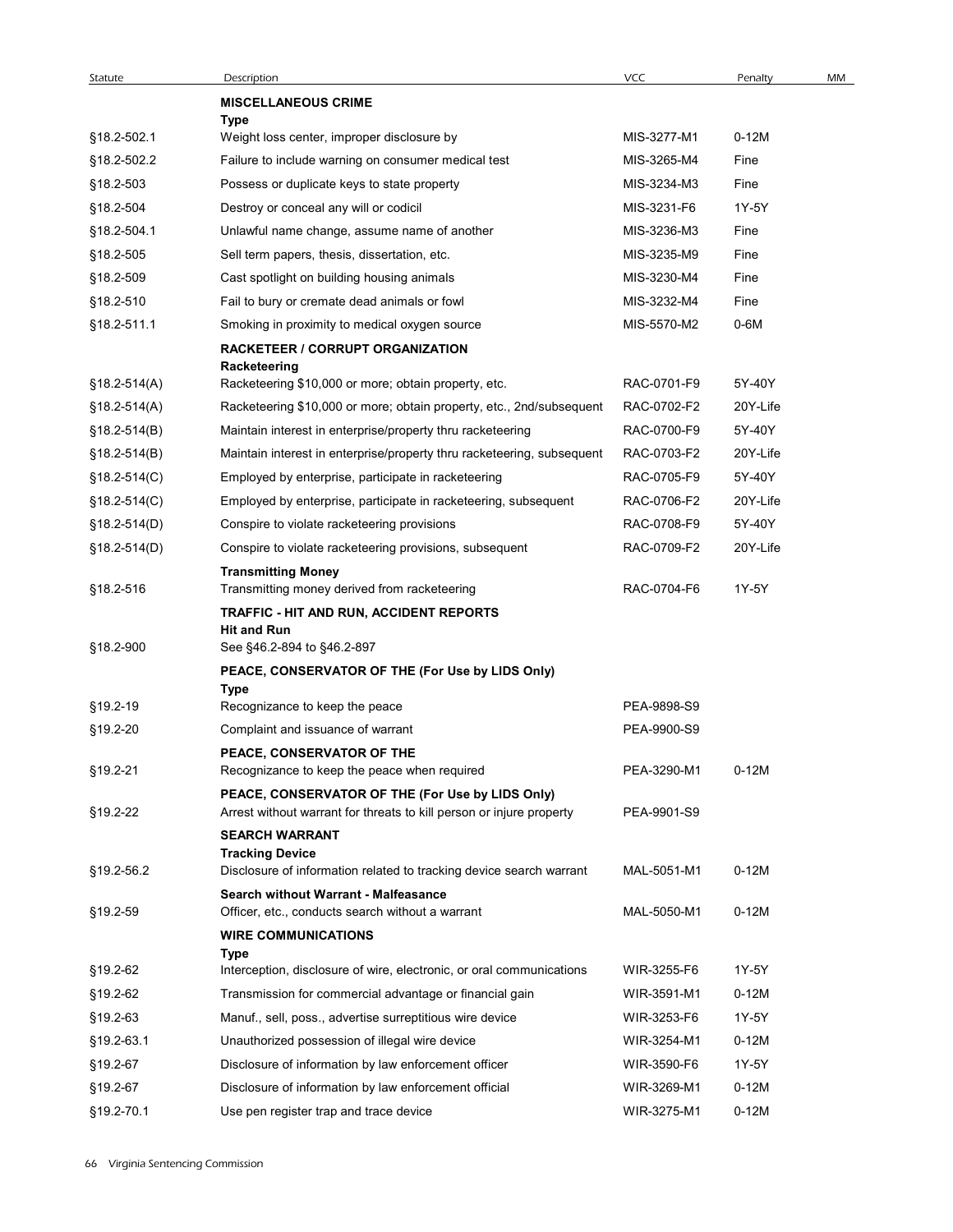| Statute       | Description                                                                                              | VCC                | Penalty | MM |
|---------------|----------------------------------------------------------------------------------------------------------|--------------------|---------|----|
|               | <b>ARRESTS (FOR USE BY POLICE &amp; MAGISTRATES)</b><br><b>Illegal Aliens</b>                            |                    |         |    |
| §19.2-81.6    | Authority to arrest illegal aliens                                                                       | ARR-9988-S9        |         |    |
|               | <b>OBSTRUCTION OF JUSTICE</b>                                                                            |                    |         |    |
| §19.2-82.1    | <b>False Name</b><br>False name or falsely identify self to law-enforcement                              | <b>JUS-4810-M1</b> | $0-12M$ |    |
|               | <b>LAW ENFORCEMENT</b>                                                                                   |                    |         |    |
|               | Neck Restraint, Use of                                                                                   |                    |         |    |
| §19.2-83.4    | Use appropriate Assault VCC                                                                              |                    |         |    |
| §19.2-83.6    | <b>Excessive Force - Fail to Intervene</b><br>If charged with criminal offense, use VCC for that offense |                    |         |    |
|               | <b>ARRESTS (For Use by Police &amp; Magistrates)</b>                                                     |                    |         |    |
|               | <b>Fugitive From Justice</b>                                                                             |                    |         |    |
| §19.2-99      | Felony - Extradition Warrant                                                                             | ARR-9980-S9        |         |    |
| §19.2-99      | Misdemeanor - Extradition Warrant                                                                        | ARR-9981-S9        |         |    |
| §19.2-100     | Felony arrest without warrant - Extradition                                                              | ARR-9986-S9        | Fine    |    |
|               | <b>BAIL</b>                                                                                              |                    |         |    |
| §19.2-123     | <b>Type</b><br>Violation of conditions of release, pretrial release                                      | BND-9975-S9        |         |    |
|               | <b>TRAFFIC - FLOODED AREA</b>                                                                            |                    |         |    |
|               | <b>Refer To</b>                                                                                          |                    |         |    |
| Ş             | Ordinance, City or County                                                                                |                    |         |    |
|               | <b>BAIL (For Use by Police)</b><br>Type                                                                  |                    |         |    |
| §19.2-124     | Appeal conditions of bail                                                                                | BND-9850-S9        |         |    |
|               | <b>FAILURE TO APPEAR</b>                                                                                 |                    |         |    |
| §19.2-128     | Felony<br>Fail to appear in court for felony offense                                                     | FTA-5019-F6        | 1Y-5Y   |    |
|               | Misdemeanor                                                                                              |                    |         |    |
| §19.2-128     | Fail to appear in court for misdemeanor offense                                                          | FTA-5020-M1        | $0-12M$ |    |
|               | <b>CONTEMPT OF COURT</b>                                                                                 |                    |         |    |
|               | <b>Bail &amp; Recognizances</b>                                                                          |                    |         |    |
| §19.2-129     | See §18.2-456, Contempt of Court - General                                                               |                    |         |    |
|               | PRISONERS (FOR USE BY LIDS ONLY)<br><b>Bond</b>                                                          |                    |         |    |
| §19.2-132     | Revoke or modify bond                                                                                    | PRI-9871-S9        |         |    |
|               | <b>Court/DOC (Compensation Board)</b>                                                                    |                    |         |    |
| §19.2-135     | Commitment for trial                                                                                     | PRI-9918-S9        |         |    |
| §19.2-135     | Violation of recognized conditions or bond                                                               | PRI-9920-S9        |         |    |
| §19.2-149     | <b>Bond (Compensation Board)</b><br>Principal arrested and surrendered to court                          | PRI-9916-S9        |         |    |
|               | <b>SUPERVISION VIOLATION</b>                                                                             |                    |         |    |
|               | <b>Pretrial - Contempt</b>                                                                               |                    |         |    |
| §19.2-152.4.1 | Note: See contempt statutes for penalty                                                                  |                    |         |    |
| §19.2-152.4:1 | Bail/pretrial services new arrest violation (Contempt)                                                   | PRE-5028-S9        | $0-10D$ |    |
| §19.2-152.4.1 | Bail/pretrial services technical violation (Contempt)                                                    | PRE-5029-S9        | $0-10D$ |    |
| §19.2-152.4:1 | Pretrial - Fail to Appear<br>Bail/pretrial services violation - Felony fail to appear                    | PRE-5030-F6        | 1Y-5Y   |    |
| §19.2-152.4:1 | Bail/pretrial services violation - Misdemeanor fail to appear                                            | PRE-5031-M1        | $0-12M$ |    |
| §19.2-152.4:1 | Violation of pretrial bail or conditions                                                                 | PRE-4859-S9        |         |    |
|               |                                                                                                          |                    |         |    |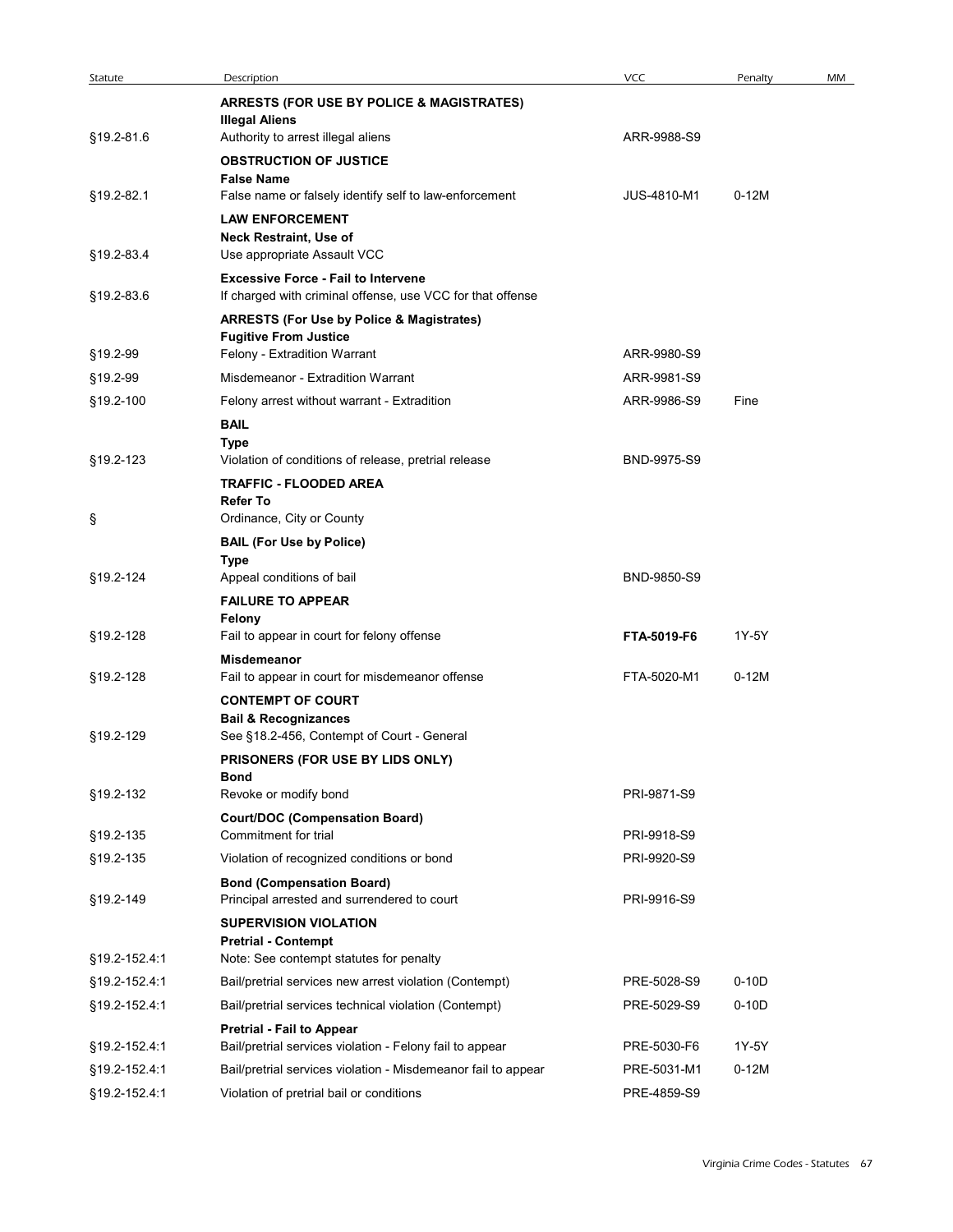| Statute                    | Description                                                                                                                                  | <b>VCC</b>                 | Penalty | MM   |
|----------------------------|----------------------------------------------------------------------------------------------------------------------------------------------|----------------------------|---------|------|
|                            | <b>PROTECTIVE ORDERS</b><br><b>Juvenile and Domestic</b>                                                                                     |                            |         |      |
| §19.2-152.8<br>§19.2-152.8 | Emergency protective orders in cases of stalking<br>Other<br>Emergency protective order violation                                            | PRT-3861-J9<br>PRT-5060-M1 | $0-12M$ |      |
| §19.2-152.9                | <b>Juvenile and Domestic</b><br>Preliminary protective order                                                                                 | PRT-3862-J9                |         |      |
| §19.2-152.9                | Other<br>Preliminary protective order violation                                                                                              | PRT-5061-M1                | $0-12M$ |      |
| §19.2-152.10               | <b>Juvenile and Domestic</b><br>Protective order                                                                                             | PRT-3863-J9                |         |      |
|                            | Other                                                                                                                                        |                            |         |      |
| §19.2-152.10               | Violation of a protective order<br><b>WEAPONS</b>                                                                                            | PRT-5062-M1                | $0-12M$ |      |
| §19.2-152.16               | <b>Substantial Risk Orders</b><br>False statement to law enforcement officer/CA, substantial risk orders WPN-5198-M1                         |                            | $0-12M$ |      |
|                            | <b>PERJURY</b><br><b>Court-Appointed Counsel</b>                                                                                             |                            |         |      |
| §19.2-161                  | False statement of indigence by charged felon                                                                                                | PER-5022-F5                | 1Y-10Y  |      |
| §19.2-161                  | False statement of indigence by charged misdemeanant                                                                                         | PER-5023-M1                | $0-12M$ |      |
|                            | PRISONERS (For Use by LIDS Only)<br><b>Mental Health (Compensation Board)</b>                                                                |                            |         |      |
| §19.2-182.8                | Revocation of conditional release                                                                                                            | PRI-9923-S9                |         |      |
| §19.2-182.9                | Emergency custody of conditionally released acquittee                                                                                        | PRI-9914-S9                |         |      |
|                            | <b>ESCAPES</b>                                                                                                                               |                            |         |      |
| §19.2-182.14               | <b>Mentally III</b><br>Escape of mentally ill placed or committed                                                                            | ESC-4941-F6                | 1Y-5Y   |      |
| §19.2-182.15               | Escape of mentally ill placed on conditional release                                                                                         | ESC-4940-F6                | 1Y-5Y   |      |
|                            | <b>PERJURY</b><br>Two-way Video Testimony                                                                                                    |                            |         |      |
| §19.2-188.4                | Engage in off-camera communications<br><b>CONTEMPT OF COURT</b>                                                                              | PER-5037-F5                | 1Y-5Y   |      |
| §19.2-215.7                | <b>Grand Juries</b><br>Refuse to testify or produce evidence                                                                                 | CON-5027-S9                | Varies  |      |
|                            | PRISONERS (For use by LIDS only)<br><b>Court/DOC (Compensation Board)</b>                                                                    |                            |         |      |
| §19.2-269.1                | Processing of convicts, etc., as witnesses                                                                                                   | PRI-9913-S9                |         |      |
|                            | <b>SUPERVISION VIOLATION</b><br>Post-Release                                                                                                 |                            |         |      |
| §19.2-295.2(B)             | Post-Release violation - Felony                                                                                                              | PRP-4847-F9                |         |      |
| §19.2-295.2(B)             | Post-Release violation - Type not clear from record                                                                                          | PRP-4842-S9                |         |      |
| §19.2-295.2:1              | Post-Release violation, fail to register - Felony                                                                                            | PRP-4858-F9                |         |      |
| §19.2-295.2:1              | Post-Release violation, fail to register - Misdemeanor<br>THIRD CONVICTION FOR VIOLENT FELONY                                                | PRP-4854-M9                |         |      |
| §19.2-297.1                | Type<br>Three Strikes - Use VCC for offense change "F" to "L"                                                                                |                            | Life    | Life |
|                            | PRISONERS (For Use by LIDS Only)<br><b>Court/DOC (Compensation Board)</b><br>Commitment pending pronouncement of sentence; fail to surrender | PRI-9919-S9                |         |      |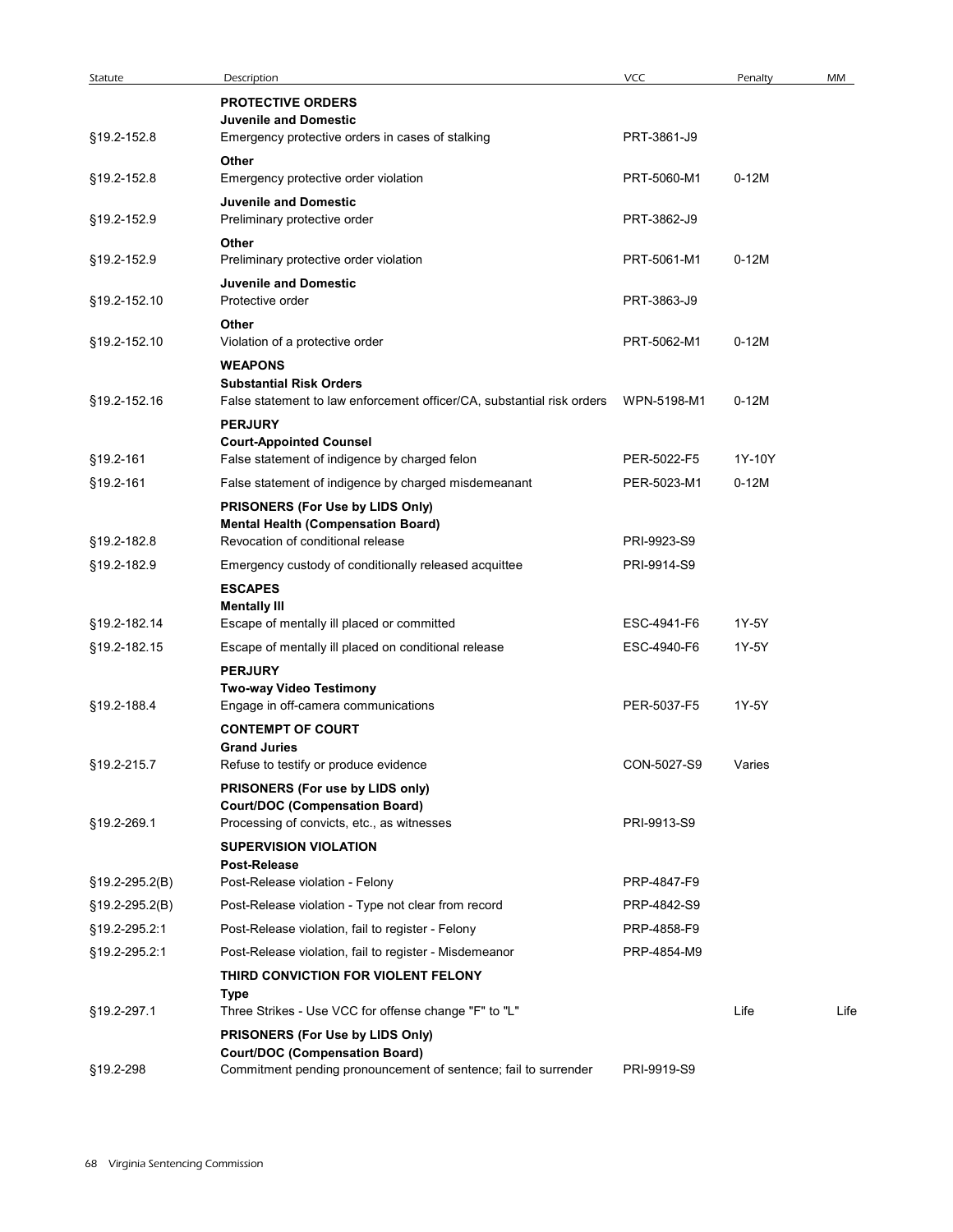| Statute                    | Description                                                                                              | VCC                        | Penalty | MM |
|----------------------------|----------------------------------------------------------------------------------------------------------|----------------------------|---------|----|
|                            | <b>SEX OFFENDER &amp; CRIMES AGAINST MINORS REGISTRY</b><br>Type                                         |                            |         |    |
| §19.2-298.1                | Use VCCs listed below: §18.2-472.1                                                                       |                            |         |    |
|                            | <b>LARCENY</b><br><b>First Offender Violation</b>                                                        |                            |         |    |
| §19.2-303.2                | First offender violation: larceny                                                                        | LAR-0116-M9                | Varies  |    |
| §19.2-303.2                | <b>TRESPASS</b><br>First offender violation; trespass                                                    | TRS-0115-M9                | Varies  |    |
|                            | VANDALISM, DAMAGE PROPERTY                                                                               |                            |         |    |
| §19.2-303.2                | First offender violation; vandalism<br><b>SUPERVISION VIOLATION</b>                                      | VAN-0170-M9                | Varies  |    |
|                            | <b>Community Based Probation Violation (CCCA)</b>                                                        |                            |         |    |
| §19.2-303.3<br>§19.2-303.3 | Community-Based Probation - Felony<br>Community-Based Probation - Misdemeanor                            | CBC-4848-F9<br>CBC-4852-M9 |         |    |
| §19.2-303.3                | Community-Based Probation - Type not clear from record                                                   | CBC-4843-S9                |         |    |
|                            | <b>RESTITUTION, FAIL TO PAY</b>                                                                          |                            |         |    |
| §19.2-305.2                | Refer To<br><b>Supervision Violation</b>                                                                 |                            |         |    |
|                            | Type                                                                                                     |                            |         |    |
| §19.2-305.2                | Fail to pay restitution<br><b>SUPERVISION VIOLATION</b>                                                  | SSV-4846-S9                |         |    |
|                            | <b>Community Diversion</b>                                                                               |                            |         |    |
| §19.2-306                  | CDI violation - Felony                                                                                   | CDI-4855-F9                |         |    |
| §19.2-306<br>§19.2-306     | CDI violation - Misdemeanor<br>CDI violation - Type not clear from record                                | CDI-4856-M9<br>CDI-4841-S9 |         |    |
|                            | <b>Good Behavior</b>                                                                                     |                            |         |    |
| §19.2-306                  | Suspended sentence violation - Felony                                                                    | SSV-4849-F9                |         |    |
| §19.2-306                  | Suspended sentence violation - Misdemeanor                                                               | SSV-4853-M9                |         |    |
| §19.2-306                  | Suspended sentence violation - Type not clear from record<br><b>Probation - Circuit/General District</b> | SSV-4844-S9                |         |    |
| §19.2-306                  | Probation violation - Felony                                                                             | PRB-4850-F9                |         |    |
| §19.2-306                  | Probation violation - Misdemeanor                                                                        | PRB-4851-M9                |         |    |
| §19.2-306                  | Probation violation - Type not clear from record                                                         | PRB-4839-S9                |         |    |
|                            | <b>DNA ANALYSIS &amp; DATA BANK</b><br><b>Juvenile and Domestic</b>                                      |                            |         |    |
| §19.2-310.2                | Motion to order DNA testing                                                                              | DNA-7196-S9                |         |    |
| §19.2-310.6                | <b>Type</b><br>Disseminate information without authorization                                             | DNA-7199-M3                | Fine    |    |
| §19.2-310.6                | Obtain any sample submitted to Div. of Forensic Science                                                  | DNA-7197-F5                | 1Y-10Y  |    |
| §19.2-310.6                | Use for purposes other than authorized by law                                                            | DNA-7198-M1                | $0-12M$ |    |
|                            | <b>SUPERVISION VIOLATION</b><br><b>Parole Violation</b>                                                  |                            |         |    |
| §19.2-315                  | Parole violation                                                                                         | PAR-4838-S9                |         |    |
|                            | <b>CONTEMPT OF COURT</b>                                                                                 |                            |         |    |
| §19.2-358                  | <b>Fines</b><br>Fail to pay court-ordered fine                                                           | CON-3289-S9                | $0-60D$ |    |
|                            | <b>LARCENY</b>                                                                                           |                            |         |    |
| §19.2-361                  | <b>Embezzlement</b><br>Embezzlement of fines < \$1000                                                    | LAR-2726-M1                | $0-12M$ |    |
|                            | Embezzlement of fines $\geq$ \$1000                                                                      |                            |         |    |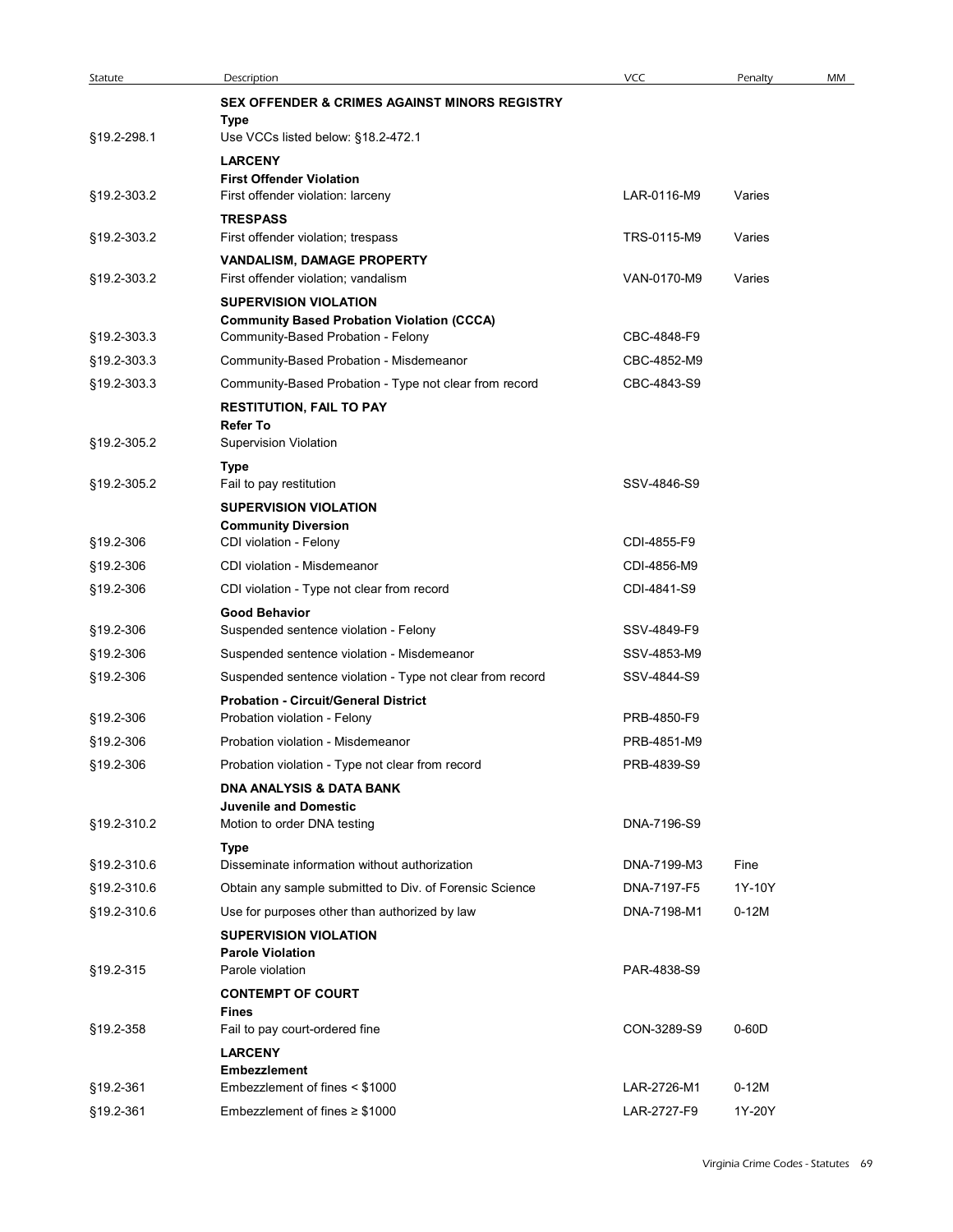| Statute          | Description                                                                  | <b>VCC</b>  | Penalty | MM |
|------------------|------------------------------------------------------------------------------|-------------|---------|----|
|                  | <b>CRIMINAL RECORDS</b>                                                      |             |         |    |
|                  | <b>Marijuana Possession</b>                                                  |             |         |    |
| §19.2-389.3(B)   | Employer/College require disclosure of marijuana arrest, etc.                | CCR-7194-M1 | $0-12M$ |    |
| §19.2-389.3(D)   | Government require disclosure of marijuana arrest, etc.                      | CCR-7195-M1 | $0-12M$ |    |
| §19.2-389.3(E)   | Dwelling rental/sale, requires disclosure of marijuana arrest, etc.          | CCR-7192-M1 | $0-12M$ |    |
| §19.2-389.3(F)   | Insurance company, requires disclosure of marijuana arrest, etc.             | CCR-7193-M1 | $0-12M$ |    |
|                  | PORNOGRAPHY REGISTRY, CHILD                                                  |             |         |    |
| §19.2-390.3      | Type<br>Unauthorized use or dissemination of information                     | POR-3700-F6 | 1Y-5Y   |    |
|                  | <b>CRIMINAL RECORDS</b>                                                      |             |         |    |
|                  | <b>Sealed Records</b>                                                        |             |         |    |
| §19.2-392.14     | Disclosure of sealed criminal records                                        | CCR-7190-M1 | $0-12M$ |    |
| §19.2-392.14     | Disclosure of sealed criminal records maliciously                            | CCR-7191-F6 | 1Y-5Y   |    |
| §19.2-392.15     | Require applicant to disclose sealed arrest/conviction, etc.                 | CCR-7189-M1 | $0-12M$ |    |
|                  | <b>Expunged Records</b>                                                      |             |         |    |
| §19.2-392.3      | Disclosure of expunged criminal records, illegal                             | CCR-3276-M1 | $0-12M$ |    |
|                  | <b>MISCELLANEOUS CRIME</b><br>Type                                           |             |         |    |
| §19.2-392.4      | Require disclosure of expunged criminal history on application               | MIS-3238-M1 | $0-12M$ |    |
|                  | <b>CRIMINAL RECORDS</b>                                                      |             |         |    |
|                  | <b>Sealed Records</b>                                                        |             |         |    |
| $$19.2-392.5(J)$ | Failure to disclose felony for jury selection, see perjury § 18.2-434        |             |         |    |
|                  | <b>WARRANTS, INSPECTION</b>                                                  |             |         |    |
| §19.2-397        | Type<br>Refusing an inspector authorized by a warrant                        | WAR-3252-M3 | Fine    |    |
|                  | <b>MARRIAGE LAW</b>                                                          |             |         |    |
| §20-28           | Perform a marriage ceremony without a license                                | MAR-3228-S9 | $0-1Y$  |    |
|                  | <b>Refer To</b>                                                              |             |         |    |
| §20-38.1         | VCC for § 20-40                                                              |             |         |    |
|                  | Type                                                                         |             |         |    |
| §20-40           | Prohibited marriages                                                         | MAR-3229-S9 | $0-6M$  |    |
|                  | <b>JUVENILE &amp; DOMESTIC COURT - OTHER</b><br><b>Juvenile and Domestic</b> |             |         |    |
| §20-49.1         | <b>Parental Determination</b>                                                | JUV-3832-J9 |         |    |
|                  | <b>DESERTION AND NONSUPPORT</b>                                              |             |         |    |
| §20-49.3         | Blood testing to determine paternity                                         | DES-3821-J9 |         |    |
|                  | <b>JUVENILE &amp; DOMESTIC COURT - OTHER</b>                                 |             |         |    |
| §20-49.10        | Paternity, relief from legal determination                                   | JUV-3869-J9 |         |    |
|                  | <b>DESERTION AND NONSUPPORT</b>                                              |             |         |    |
| §20-61           | <b>Spouse or Children</b><br>Desertion or nonsupport of spouse or children   | DES-3211-M9 | $0-12M$ |    |
|                  | <b>Parents</b>                                                               |             |         |    |
| §20-88           | Failure by children to support parents                                       | DES-3212-M9 | $0-12M$ |    |
|                  | <b>Juvenile and Domestic</b>                                                 |             |         |    |
| §20-88.47        | Commonwealth as initiating state                                             | DES-3822-J9 |         |    |
| §20-88.48        | Commonwealth as responding state                                             | DES-3823-J9 |         |    |
|                  | <b>PROTECTIVE ORDERS</b>                                                     |             |         |    |
|                  | Other                                                                        |             |         |    |
| $$20-103(B)$     | Family dwelling, protective order violation                                  | PRT-5072-M1 | $0-12M$ |    |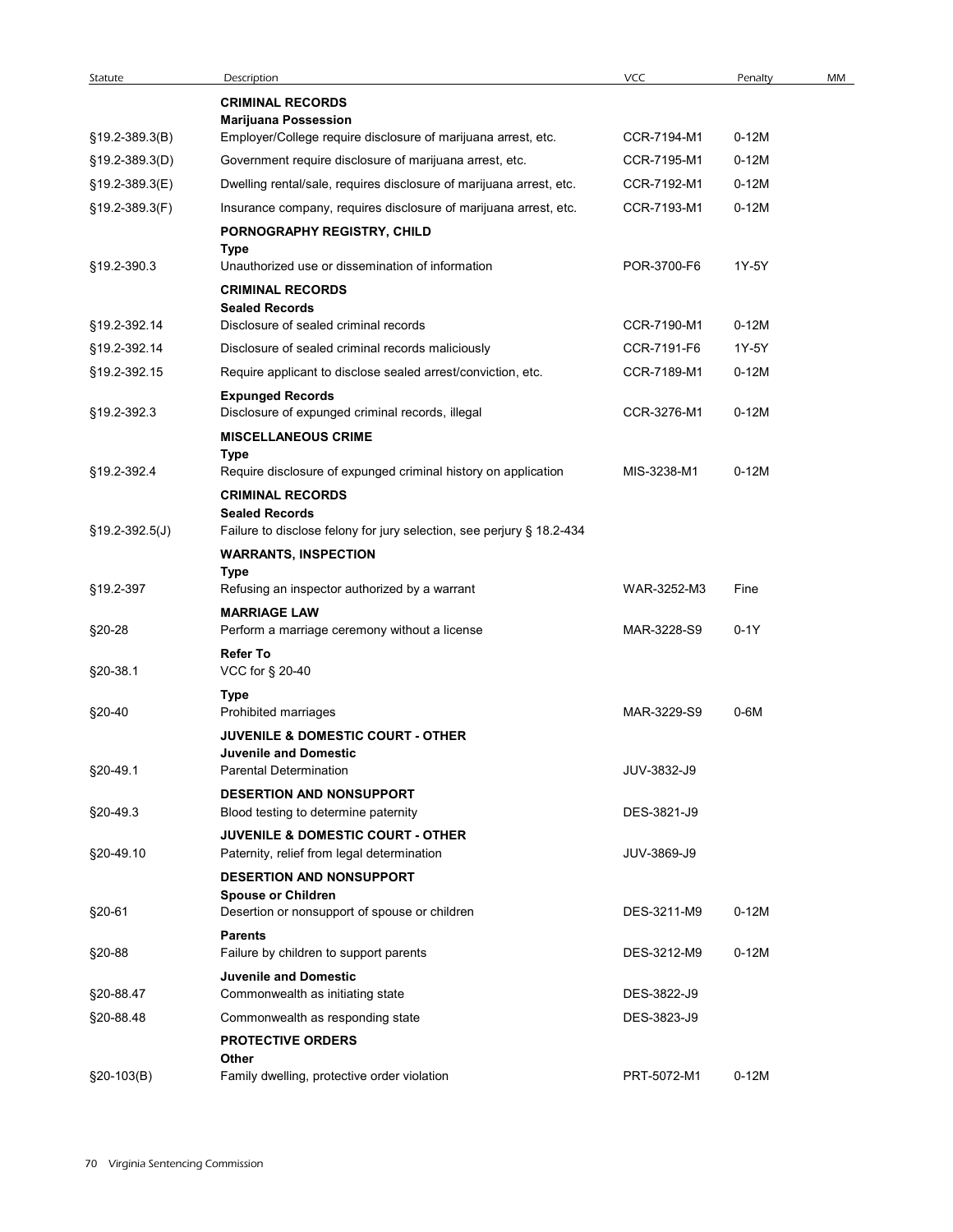| Statute                |                                                                                                     |                            |              |    |
|------------------------|-----------------------------------------------------------------------------------------------------|----------------------------|--------------|----|
|                        |                                                                                                     |                            |              |    |
|                        |                                                                                                     |                            |              |    |
|                        |                                                                                                     |                            |              |    |
|                        |                                                                                                     |                            |              |    |
|                        |                                                                                                     |                            |              |    |
|                        |                                                                                                     |                            |              |    |
|                        |                                                                                                     |                            |              |    |
|                        | Description                                                                                         | <b>VCC</b>                 | Penalty      | MM |
|                        | <b>DESERTION AND NONSUPPORT</b>                                                                     |                            |              |    |
| §20-115(i)             | <b>Divorces</b><br>Fail to comply w/support of spouse or children order/decree                      | DES-9021-M1                | $0-12M$      |    |
|                        | <b>CONTEMPT OF COURT</b>                                                                            |                            |              |    |
| §20-115(ii)            | Fail to comply with order or decree - divorce                                                       | CON-9022-M1                | $0-12M$      |    |
|                        | <b>DIVORCES</b>                                                                                     |                            |              |    |
| §20-122                | Type<br>Unlawful advertising - offer to obtain divorces, etc.                                       | DIV-9020-M9                | Fine         |    |
|                        | <b>CUSTODY</b>                                                                                      |                            |              |    |
|                        | <b>Juvenile and Domestic</b>                                                                        | CUS-3875-J9                |              |    |
| §20-124.2              | Motion to amend - custody/visitation<br>DESERTION AND NONSUPPORT                                    |                            |              |    |
| §20-124.2(C)           | Motion to amend - non-support orders                                                                | DES-3876-J9                |              |    |
|                        | <b>SURROGATES</b>                                                                                   |                            |              |    |
| §20-165                | Type<br>Accept compensation for arranging surrogate relationships                                   | SUR-9010-M1                | $0-12M$      |    |
|                        | <b>SANITATION LAW</b>                                                                               |                            |              |    |
| §21-223                | Discharge sewage, etc., into any tidal waters                                                       | SAN-5540-M1                | $0-12M$      |    |
| §21-290                | Discharge sewage, etc., into nontidal waters                                                        | SAN-5541-M1                | $0-12M$      |    |
|                        | <b>SOIL CONSERVATION</b><br>Drainage Projects / Soil Conservation                                   |                            |              |    |
| §21-364                | Improvement, etc., that damages a constructed waterway, etc.                                        | SLC-5550-M9                | Fine         |    |
| §21-388                | Fail to pay interest/principal for drainage project bonds                                           | SLC-5549-M1                | $0-12M$      |    |
|                        | <b>SCHOOL ATTENDANCE</b>                                                                            |                            |              |    |
| §22.1-3.2              | Type<br>False statement on school registration document                                             | SCH-4252-M3                | Fine         |    |
|                        | <b>EDUCATION</b>                                                                                    |                            |              |    |
| §22.1-124              | <b>Funds</b><br>School debt purchased at less than face value by govt officer                       | EDU-4262-M3                | Fine         |    |
|                        | Transportation                                                                                      |                            |              |    |
| §22.1-187              | Misuse of toll-exemption for school attendance                                                      | EDU-4260-M4                | Fine         |    |
|                        | TRAFFIC - MOVING VIOLATIONS, GENERAL                                                                |                            |              |    |
| §22.1-205              | <b>Driver Education Program</b><br>Exceed speed in area designated for driver education program     | MOV-2480-M4                | Fine         |    |
|                        | <b>SCHOOL ATTENDANCE</b>                                                                            |                            |              |    |
| §22.1-254              | Type<br>Guardian, etc., fail to send child age 5-17 to school                                       | SCH-3294-M3                | Fine         |    |
| §22.1-254              | Guardian, etc., fail to send child age 5-17 to school, subsequent                                   | SCH-3293-M2                | 0-6M         |    |
| §22.1-254(C,2)         | Release from mandatory school attendance                                                            | SCH-3278-J9                |              |    |
| §22.1-255              | Nonresident child, tuition not paid/child not returned                                              | SCH-3298-M3                | Fine         |    |
| §22.1-255              | Nonresident child, tuition not paid/child not returned, subsequent                                  | SCH-3299-M2                | $0-6M$       |    |
| §22.1-258              | Attendance officer provisions, violation of                                                         | SCH-4250-M3                | Fine         |    |
| §22.1-258              | Attendance officer provisions, violation of, subsequent                                             | SCH-4251-M2                | 0-6M         |    |
|                        | General                                                                                             |                            |              |    |
| §22.1-263<br>§22.1-263 | Violation of school attendance provisions<br>Violation of school attendance provisions - subsequent | SCH-4255-M3<br>SCH-3295-M2 | Fine<br>0-6M |    |
|                        | Type                                                                                                |                            |              |    |
|                        | Make false statement of child's age                                                                 | SCH-3296-M4                | Fine         |    |
| §22.1-264              |                                                                                                     |                            |              |    |
| §22.1-264.1            | Make false statement concerning residency                                                           | SCH-4253-M4                | Fine         |    |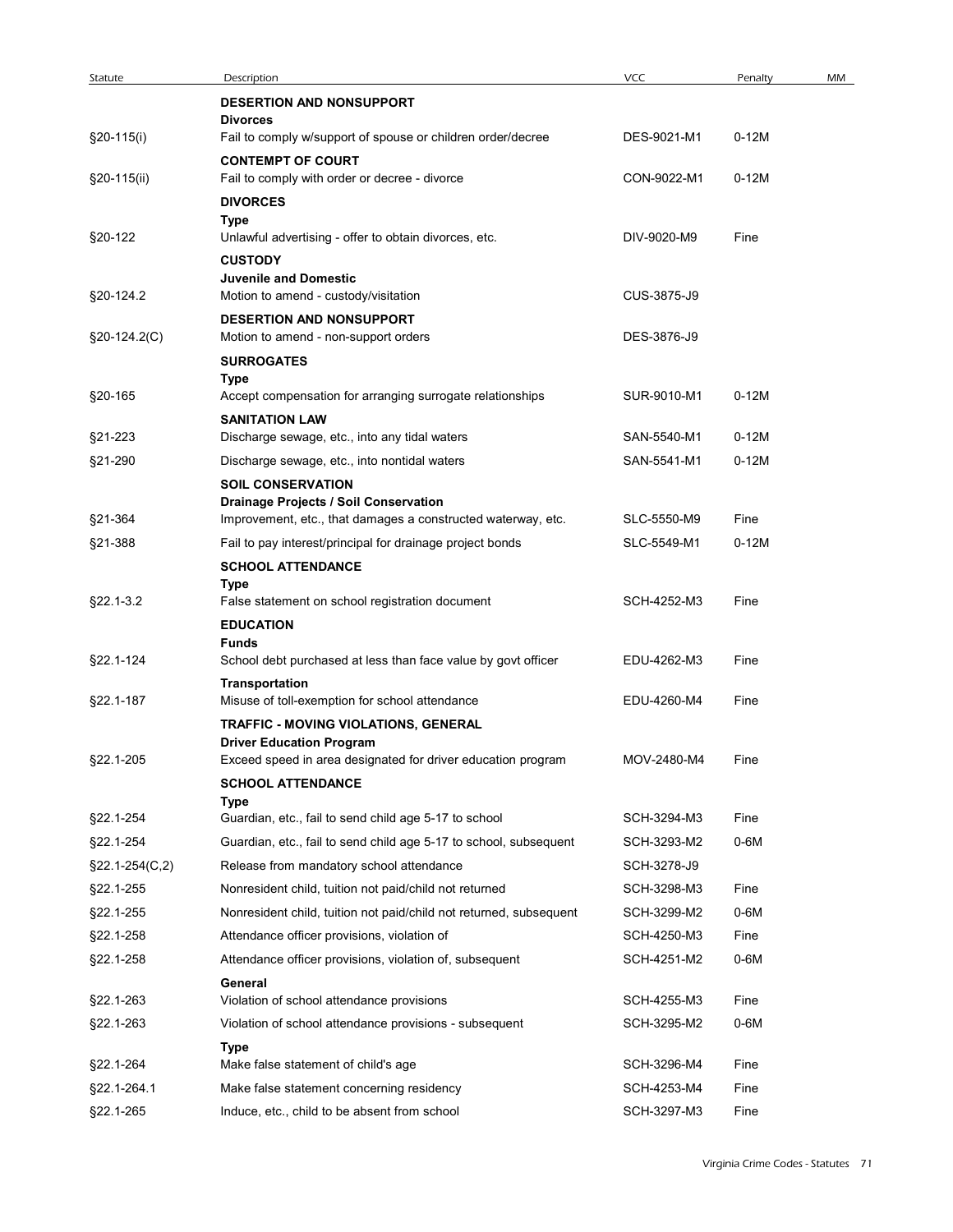| Statute            | Description                                                                                     | <b>VCC</b>  | Penalty | MM |
|--------------------|-------------------------------------------------------------------------------------------------|-------------|---------|----|
|                    | <b>SCHOOL ATTENDANCE</b>                                                                        |             |         |    |
| §22.1-265          | Type<br>Induce, etc., child to be absent from school, subsequent                                | SCH-3187-M2 | 0-6M    |    |
| §22.1-267          | Absent, guardian, etc., allows child to be habitually                                           | SCH-3292-M3 | Fine    |    |
| §22.1-267          | Absent, guardian, etc., allows child to be habitually, subsequent                               | SCH-3291-M2 | $0-6M$  |    |
| §22.1-279.3        | Fail to enforce compulsory school attendance                                                    | SCH-4256-M3 | Fine    |    |
|                    | <b>EDUCATION</b><br><b>Child/Family Day Program</b>                                             |             |         |    |
| §22.1-289.027(1)   | Interfere with day program superintendent                                                       | EDU-4240-M1 | $0-12M$ |    |
| §22.1-289.027(2)   | False report to day program superintendent                                                      | EDU-4241-M1 | $0-12M$ |    |
| §22.1-289.027(3)   | Operate day program without a license                                                           | EDU-4242-M1 | $0-12M$ |    |
| §22.1-289.027(4)   | Operate day program above maximum participants                                                  | EDU-4243-M1 | $0-12M$ |    |
|                    | <b>WELFARE (SOCIAL SERVICES)</b><br><b>Agencies and Facilities</b>                              |             |         |    |
| §22.1-289.035      | Make a false statement about operation child/family day system                                  | WSS-4000-M1 | $0-12M$ |    |
|                    | <b>Background Check</b>                                                                         |             |         |    |
| §22.1-289.036      | False statement to obtain license - child/family day system                                     | WSS-4001-M1 | $0-12M$ |    |
| §22.1-289.041      | Allow sex offender to reside, work or volunteer in family day home                              | WSS-3792-M1 | $0-12M$ |    |
| §22.1-289.06       | <b>Disclose Information</b><br>Improper disclosure of confidential information<br><b>SCHOOL</b> | WSS-4003-M1 | $0-12M$ |    |
| §22.1-296.1        | <b>Employment</b><br>False statement on school application about certain crimes                 | SCH-4254-M1 | $0-12M$ |    |
|                    | <b>EDUCATION</b><br><b>License to Operate School</b>                                            |             |         |    |
| §22.1-329          | Fail to comply with order of school license suspension<br><b>Schools / Colleges</b>             | EDU-4267-M2 | 0-6M    |    |
| §22.1-331          | Operate, etc., private trade/tech/etc., school w/o license                                      | EDU-4261-M2 | 0-6M    |    |
| §23.1-217          | Operate postsecondary school without certification                                              | EDU-4280-M1 | $0-12M$ |    |
| §23.1-225(A)       | Use term "college" or "university" without approval                                             | EDU-4272-M1 | $0-12M$ |    |
| $§23.1 - 225(B)$   | Sell degree, credit or certificate                                                              | EDU-4273-M1 | $0-12M$ |    |
| $\S$ 23.1-225(C,1) | Use, etc., forged, altered or purchased transcript, etc.                                        | EDU-4274-M1 | $0-12M$ |    |
| $$23.1-225(C,2)$   | Issue etc., fraudulent academic credential                                                      | EDU-4275-M1 | $0-12M$ |    |
| $\S$ 23.1-225(C,3) | Present fraudulent academic credential                                                          | EDU-4276-M1 | $0-12M$ |    |
| $\S$ 23.1-225(C,4) | Represent institution as accredited                                                             | EDU-4277-M1 | $0-12M$ |    |
| $\S$ 23.1-225(C,5) | Represent credits may be applied to a degree without approval                                   | EDU-4278-M1 | $0-12M$ |    |
| §23.1-228          | Violation of article or SCHEV regulations                                                       | EDU-4279-M1 | $0-12M$ |    |
|                    | <b>FACIAL RECOGNITION TECHNOLOGY</b>                                                            |             |         |    |
| §23.1-815.1        | <b>Campus Police Department</b><br>Violate facial recognition policy                            | FRT-0102-M3 | Fine    |    |
| §23.1-815.1        | Violate facial recognition policy - subsequent                                                  | FRT-0103-M1 | $0-12M$ |    |
|                    | <b>ELECTION / VOTING OFFENSES</b><br><b>Electoral Board</b>                                     |             |         |    |
| §24.2-106.1        | Solicitation of signatures by electoral board member or staff                                   | VOT-5150-M1 | $0-12M$ |    |
| §24.2-119.1        | Discrimination by employer against election officer, etc                                        | VOT-5152-M3 | Fine    |    |
|                    | Other                                                                                           |             |         |    |
| §24.2-407.1        | Social Security Number, unlawful disclosure                                                     | VOT-5172-M1 | $0-12M$ |    |
| §24.2-604          | Prohibited activities at polls                                                                  | VOT-5137-M1 | $0-12M$ |    |
| §24.2-649          | Improper assistance for voter with disabilities, language issues, etc.                          | VOT-5149-M1 | $0-12M$ |    |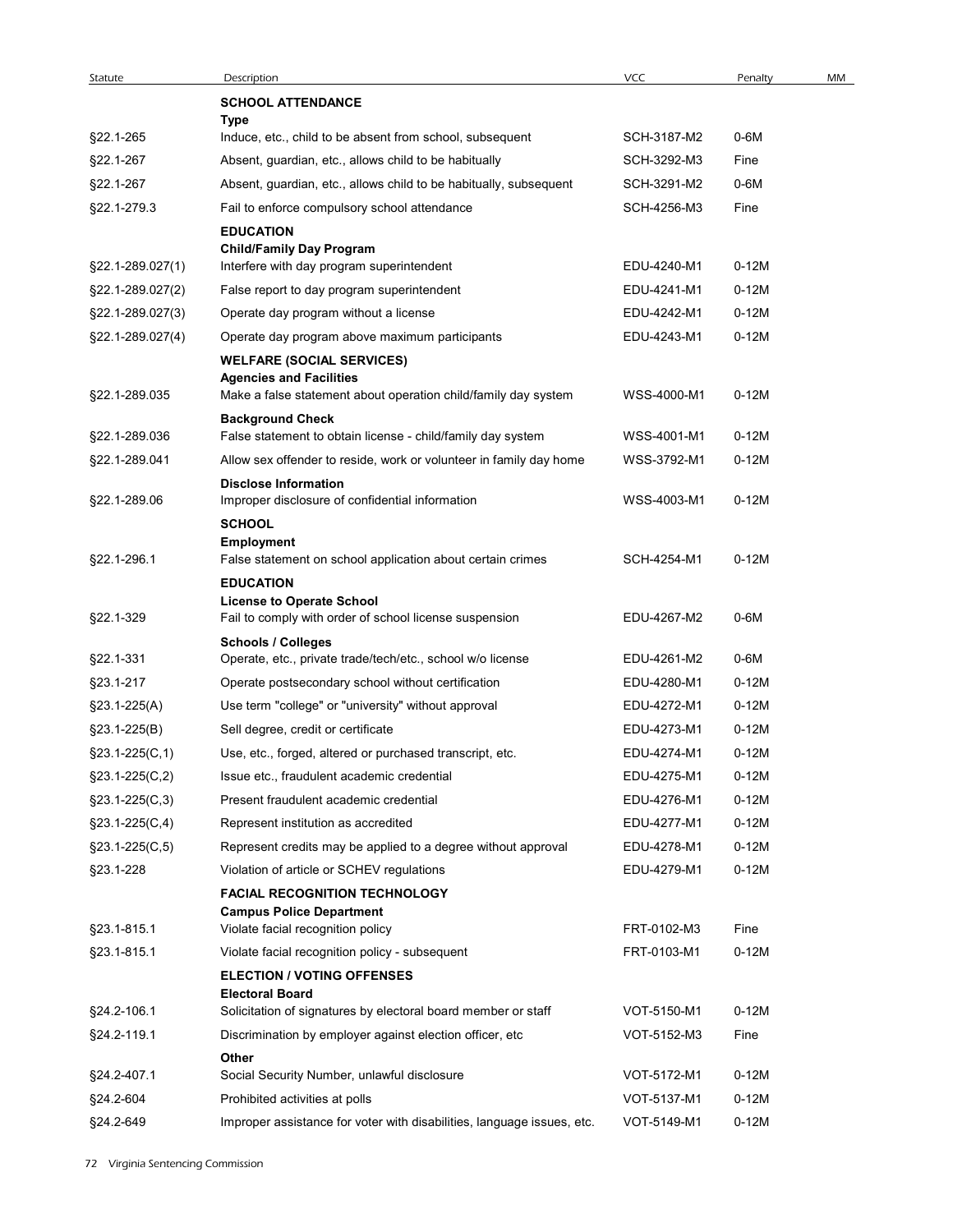| Statute                       | Description                                                                                 | <b>VCC</b>  | Penalty |
|-------------------------------|---------------------------------------------------------------------------------------------|-------------|---------|
|                               | <b>ELECTION / VOTING OFFENSES</b><br><b>Electoral Board</b>                                 |             |         |
| §24.2-671                     | Possess firearm within 40 feet of electoral board meeting place                             | VOT-5174-M1 | $0-12M$ |
|                               | Absentee                                                                                    |             |         |
| §24.2-703.2                   | False statement to obtain replacement absentee ballot                                       | VOT-5148-F5 | 1Y-10Y  |
| §24.2-704                     | Improper assistance, voting absentee                                                        | VOT-5154-F5 | 1Y-10Y  |
| §24.2-705.2                   | False statements absentee application by election officer                                   | VOT-5144-F5 | 1Y-10Y  |
| §24.2-706                     | Registrar fails to perform absentee voting duties                                           | VOT-5168-M1 | $0-12M$ |
| §24.2-712                     | Transmit counts of absentee ballots before poll closing                                     | VOT-5173-M1 | $0-12M$ |
| §24.2-947.3                   | <b>Contributions</b><br>Fail to report campaign contributions                               | VOT-5157-M1 | $0-12M$ |
|                               | <b>Inaugural Committee</b>                                                                  |             |         |
| §24.2-952.7                   | Unlawfully convert inaugural contributions to personal use                                  | VOT-5167-M1 | $0-12M$ |
| §24.2-952.7                   | Unlawfully disburse funds in excess of inaugural expenditures                               | VOT-5166-M1 | $0-12M$ |
| §24.2-953                     | <b>Advertisement</b><br>Violation of Campaign Finance Disclosure Act                        | VOT-5136-M1 | $0-12M$ |
| §24.2-955.2(A)                | Publication receives compensation for advocating candidacy                                  | VOT-5130-M1 | $0-12M$ |
|                               | Publication fails to require or retain identity of person placing ad                        | VOT-5141-M1 | $0-12M$ |
| §24.2-955.2(B)<br>§24.2-955.3 | Violate campaign TV/Radio advertisement requirements                                        | VOT-5147-M1 | $0-12M$ |
| §24.2-955.3(A)                | Violate campaign print advertisement requirements                                           | VOT-5155-M1 | $0-12M$ |
|                               | Campaign telephone calls, fail to provide/provide false I.D. info.                          |             | $0-12M$ |
| §24.2-955.3(C)                |                                                                                             | VOT-5135-M1 |         |
| §24.2-959                     | <b>Telephone Calls</b><br>Violate campaign telephone advertisement requirements - Candidate | VOT-5170-M1 | $0-12M$ |
| §24.2-959.1                   | Violate campaign telephone advertisement requirements - Committee                           | VOT-5171-M1 | $0-12M$ |
|                               | <b>Bribery</b>                                                                              |             |         |
| §24.2-1000                    | Bribery, intimidation, etc., of officers of election                                        | VOT-5111-F5 | 1Y-10Y  |
|                               | Officer                                                                                     |             |         |
| §24.2-1001                    | Corrupt conduct by election officer, etc.                                                   | VOT-5109-F5 | 1Y-10Y  |
| §24.2-1001                    | Neglect of duties by election officer, etc.                                                 | VOT-5110-M1 | $0-12M$ |
|                               | <b>Voting and Registration</b>                                                              |             |         |
| §24.2-1002                    | Interfere with registration                                                                 | VOT-5108-M1 | $0-12M$ |
| §24.2-1002.01                 | Destroy or fail to mail or deliver voter registration                                       | VOT-5151-M1 | $0-12M$ |
| §24.2-1002.01                 | Solicit multiple registrations/falsify voter registration                                   | VOT-5153-F5 | 1Y-10Y  |
| §24.2-1002.1                  | Other<br>Social Security Number, unlawful disclosure                                        | VOT-5112-F5 | 1Y-10Y  |
| §24.2-1003                    | Campaigning at registration locations, unlawful                                             | VOT-5107-M3 | Fine    |
|                               | <b>Voting and Registration</b>                                                              |             |         |
| §24.2-1004(A)                 | Wrongfully vote                                                                             | VOT-5158-M1 | $0-12M$ |
| §24.2-1004(B,i)               | Vote more than once in same election                                                        | VOT-5159-F6 | 1Y-5Y   |
| §24.2-1004(B,ii)              | Assist or induce another to vote more than once                                             | VOT-5162-F6 | 1Y-5Y   |
| §24.2-1004(B,iii)             | Vote knowing not qualified                                                                  | VOT-5163-F6 | 1Y-5Y   |
| §24.2-1004(B,iv)              | Assist or induce person not qualified to vote                                               | VOT-5164-F6 | 1Y-5Y   |
| §24.2-1004(C,i)               | Register with more than one address                                                         | VOT-5165-F6 | 1Y-5Y   |
| §24.2-1004(C,ii)              | Assist or induce another to register with more than one address                             | VOT-5142-F6 | 1Y-5Y   |
|                               | <b>Bribery</b>                                                                              |             |         |
| §24.2-1005                    | Bribery, intimidation, etc., of person receiving ballot                                     | VOT-5106-M1 | $0-12M$ |
| §24.2-1005.1                  | Impede, Interfere, Prevent Voting<br>Communicate false information to impede voter          | VOT-5156-M1 | $0-12M$ |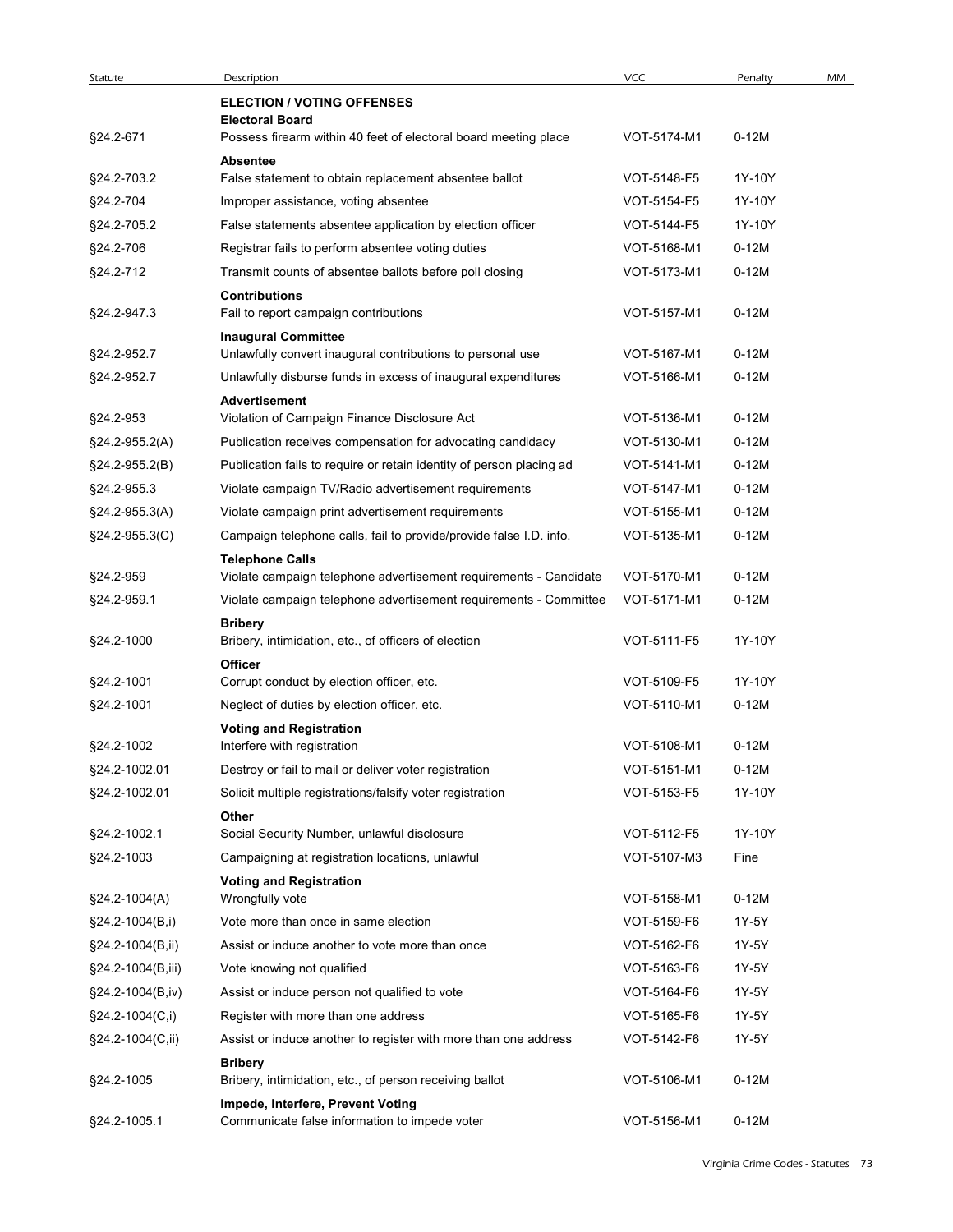| Statute            | Description                                                                                                     | <b>VCC</b>                 | Penalty         | MM |
|--------------------|-----------------------------------------------------------------------------------------------------------------|----------------------------|-----------------|----|
|                    | <b>ELECTION / VOTING OFFENSES</b>                                                                               |                            |                 |    |
| §24.2-1005.2       | Impede, Interfere, Prevent Voting<br>Change ballot to prevent voting as desired                                 | VOT-5176-M1                | $0-12M$         |    |
| §24.1-1005.2       | Furnish ballot in language to misinform, induce contrary vote                                                   | VOT-5175-M1                | $0-12M$         |    |
| §24.2-1006         | <b>Voting and Registration</b><br>Advise/assist in casting ballot in prohibited areas                           | VOT-5105-M1                | $0-12M$         |    |
|                    | <b>Bribery</b>                                                                                                  |                            |                 |    |
| §24.2-1007         | Soliciting or accepting a bribe for a vote<br>Other                                                             | VOT-5104-M1                | $0-12M$         |    |
| §24.2-1008         | Selling, giving, counterfeiting election ballots                                                                | VOT-5113-F5                | 1Y-10Y          |    |
| §24.2-1009         | Stealing or tampering with ballot box, equipment or software                                                    | VOT-5125-F5                | 1Y-10Y          |    |
| §24.2-1010         | Voting equipment key or electronic device, unauthorized possession                                              | VOT-5126-M1                | $0-12M$         |    |
| §24.2-1011         | <b>Voting and Registration</b><br>Ballot carried away from voting booth                                         | VOT-5127-M1                | $0-12M$         |    |
| §24.2-1012         | <b>Absentee</b><br>Absentee voting procedure violation                                                          | VOT-5128-F5                | 1Y-10Y          |    |
| §24.2-1012         | Fraud<br>Sign name of qualified voter, fraudulently                                                             | VOT-5129-F4                | 2Y-10Y          |    |
|                    | Impede, Interfere, Prevent Voting                                                                               |                            |                 |    |
| §24.2-1015         | Conspire to prevent citizen from voting, etc.<br>Fraud                                                          | VOT-5132-F5                | 1Y-10Y          |    |
| §24.2-1016         | False statements, etc., election fraud                                                                          | VOT-5133-F5                | 1Y-10Y          |    |
|                    | <b>FIRE PROTECTION / SAFETY</b>                                                                                 |                            |                 |    |
|                    | Type                                                                                                            |                            |                 |    |
| §27-15.1           | Refusal to obey lawful order from fire chief, etc.                                                              | FIR-9102-M4                | Fine            |    |
| §27-61<br>§27-97.1 | Fail to remedy inflammable or unsafe conditions                                                                 | FIR-9100-M9<br>FIR-9101-M1 | Fine<br>$0-12M$ |    |
| §27-100            | Fail to report theft or disappearance of explosives or blasting device<br>Violation of the Fire Protection Code | FIR-9103-M1                | $0-12M$         |    |
|                    | <b>GAME, FISH, WILDLIFE</b>                                                                                     |                            |                 |    |
| §28.2-106.2        | <b>Safety Zones / Restricted Areas</b><br>Violation of safety zones within tidal waters of Commonwealth         | GFW-3462-M1                | $0-12M$         |    |
|                    | <b>Ballast Water Discharge</b>                                                                                  |                            |                 |    |
| §28.2-110          | Fail to file a ballast water control report or make false statement                                             | GFW-3488-M1                | $0-12M$         |    |
|                    | <b>Fisheries/Tidal Waters</b>                                                                                   |                            |                 |    |
| §28.2-201          | General: Violation of Board Regulations                                                                         | GFW-3288-M9                |                 |    |
| §28.2-225          | Fisheries/Tidal Waters - License / ID<br>Fishing in Virginia's tidal waters without license                     | GFW-3475-M1                | $0-12M$         |    |
| §28.2-227          | Aid unlawful avoidance of nonresident harvester's license                                                       | GFW-3471-M1                | $0-12M$         |    |
| §28.2-228.1        | Seafood landing license violation                                                                               | GFW-3602-M3                | Fine            |    |
| §28.2-230          | Fishing license, false statement or altering                                                                    | GFW-3476-M1                | $0-12M$         |    |
| §28.2-231          | Failure to present fishing license to officer                                                                   | GFW-3473-M1                | $0-12M$         |    |
| §28.2-234          | Improper attachment/display of license/ID marking boats/devices/etc                                             | GFW-3477-M1                | $0-12M$         |    |
| §28.2-237          | Fisheries/Tidal Waters - Poles / Stakes<br>Failure to remove abandoned fishing poles/stakes                     | GFW-3474-M1                | $0-12M$         |    |
|                    | Fisheries/Tidal Waters - Boat, Etc.                                                                             |                            |                 |    |
| §28.2-238          | Concealing name or number of fishing vessel<br><b>Fisheries/Tidal Waters - Nets &amp; Devices</b>               | GFW-3472-M1                | $0-12M$         |    |
| §28.2-302          | Net fishing within 300 yards of fishing pier                                                                    | GFW-3400-M3                | Fine            |    |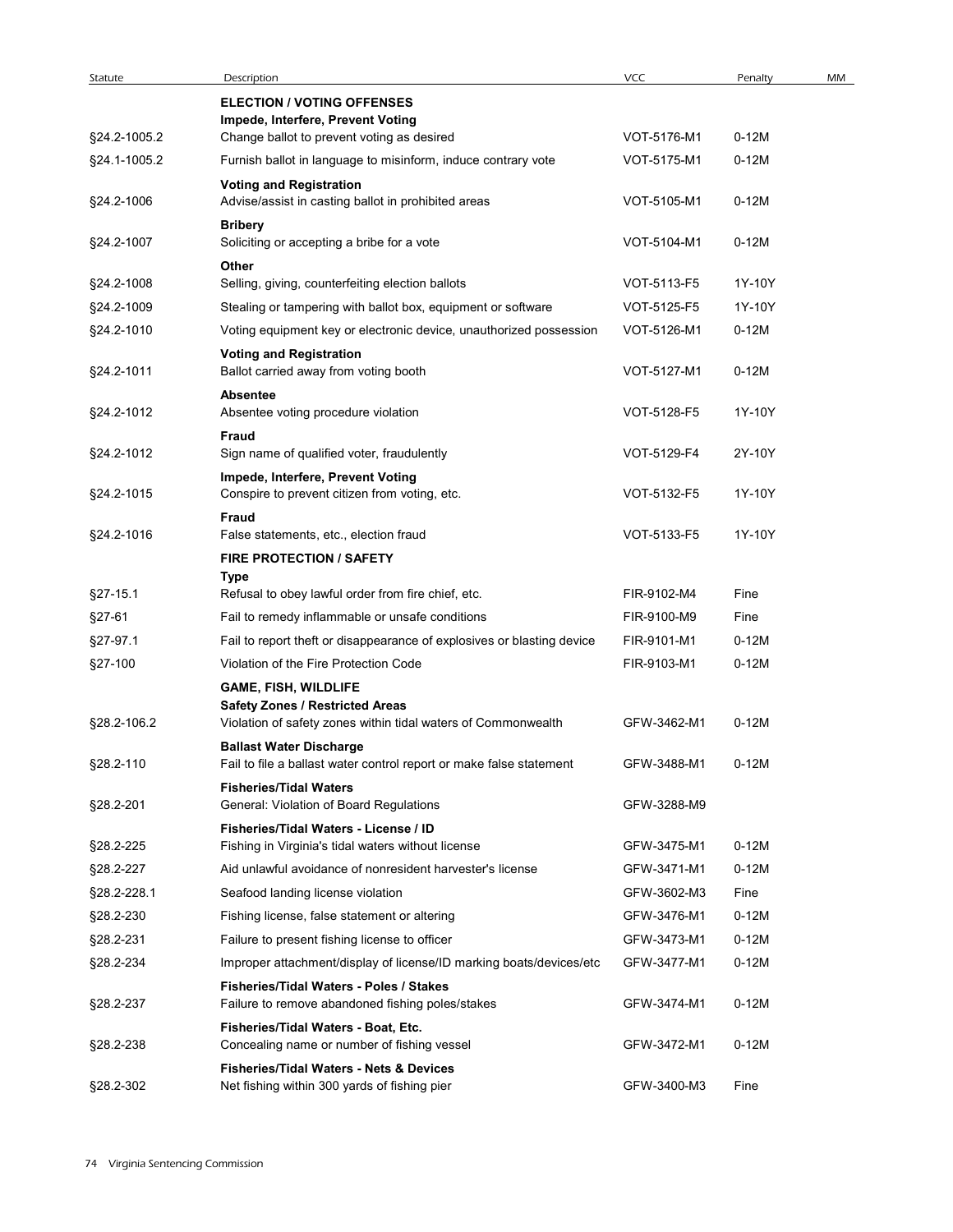| Statute        | Description                                                                                        | VCC         | Penalty | MM |
|----------------|----------------------------------------------------------------------------------------------------|-------------|---------|----|
|                | <b>GAME, FISH, WILDLIFE</b>                                                                        |             |         |    |
| §28.2-303      | Fisheries/Tidal Waters - Sturgeon<br>Sturgeon, take, possess, catch                                | GFW-3401-M1 | $0-12M$ |    |
|                | <b>Fisheries/Tidal Waters - Nets &amp; Devices</b>                                                 |             |         |    |
| §28.2-305      | Nets, unlawful size, length or depth                                                               | GFW-3403-M3 | Fine    |    |
| §28.2-306      | Fisheries/Tidal Waters - Rappahannock<br>Use snatch, grab, or gang hook in Rappahannock River      | GFW-3404-M3 | Fine    |    |
|                | <b>Fisheries/Tidal Waters - Nets &amp; Devices</b>                                                 |             |         |    |
| $$28.2-307(A)$ | Fixed fishing device, gill nets, unlawful length                                                   | GFW-3405-M3 | Fine    |    |
| §28.2-307(B)   | Distance between net and fixed fishing device violation                                            | GFW-3600-M3 | Fine    |    |
| §28.2-308      | Gill nets in oceanfront, illegal setting                                                           | GFW-3406-M3 | Fine    |    |
| §28.2-309      | Net extends over 1/4 width of body of water                                                        | GFW-3407-M3 | Fine    |    |
| §28.2-310      | <b>Fisheries/Tidal Waters - Eastern Shore</b><br>Trotline on ocean side of eastern shore           | GFW-3408-M3 | Fine    |    |
|                | Fisheries/Tidal Waters - Explosives/Drugs                                                          |             |         |    |
| §28.2-313      | Fish, kill by use of explosives, drugs or poison                                                   | GFW-3409-M3 | Fine    |    |
| §28.2-314      | <b>Fisheries/Tidal Waters - Nets &amp; Devices</b><br>Use trawl nets or drag nets to catch fish    | GFW-3410-M1 | $0-12M$ |    |
|                | Fisheries/Tidal Waters - License / ID                                                              |             |         |    |
| §28.2-316      | Trawling boat licensed for other fishing device                                                    | GFW-3411-M1 | $0-12M$ |    |
|                | Fisheries/Tidal Waters - Menhaden                                                                  |             |         |    |
| §28.2-400.4    | Harvest menhaden after total allowable landings has closed                                         | GFW-3610-M1 | $0-12M$ |    |
| §28.2-405      | Patent tongs, etc., carry while fishing for menhaden<br>Fisheries/Tidal Waters - Food Fish         | GFW-3412-M1 | $0-12M$ |    |
| §28.2-408      | Food fish not to be taken or exceeds 1% of catch                                                   | GFW-3413-M1 | $0-12M$ |    |
|                | Fisheries/Tidal Waters - Menhaden                                                                  |             |         |    |
| §28.2-410      | Menhaden, catch during closed season or with forbidden nets                                        | GFW-3414-M1 | $0-12M$ |    |
| §28.2-411      | <b>Fisheries/Tidal Waters - Nets &amp; Devices</b><br>Vessel under 70 tons use illegal net         | GFW-3415-M1 | $0-12M$ |    |
|                | Fisheries/Tidal Waters - License / ID                                                              |             |         |    |
| §28.2-504      | License fee, fail to pay                                                                           | GFW-3416-M1 | $0-12M$ |    |
| §28.2-506      | <b>Fisheries/Tidal Waters - Oysters</b><br>Oysters, taking out of season                           | GFW-3417-M1 | $0-12M$ |    |
| §28.2-508      | Oysters, catch with patent tongs in prohibited area                                                | GFW-3418-M1 | $0-12M$ |    |
| §28.2-509      | Patent tongs, exceed maximum weight or teeth length                                                | GFW-3419-M3 | Fine    |    |
| §28.2-510      | Oysters unculled, buy, sell or possess                                                             | GFW-3420-M3 | Fine    |    |
| §28.2-511      | Oysters, culling, violation of regulation                                                          | GFW-3421-M3 | Fine    |    |
| §28.2-512      | Oyster inspections, interfering with                                                               | GFW-3422-M1 | $0-12M$ |    |
| §28.2-514      | Oysters shucked, possession of                                                                     | GFW-3423-M3 | Fine    |    |
| §28.2-515      | Dredge or scrape tract during restricted times                                                     | GFW-3464-M3 | Fine    |    |
| §28.2-515      | Dredge or scrape tract during restricted times, 2nd or subsequent                                  | GFW-3465-M1 | $0-12M$ |    |
| §28.2-516      | Oyster dredging or equipment on boat, unlawful                                                     | GFW-3424-F6 | 1Y-5Y   |    |
| §28.2-518      | Oysters, dredging for on James River                                                               | GFW-3425-F6 | 1Y-5Y   |    |
| §28.2-519      | <b>Fisheries/Tidal Waters - Eastern Shore</b><br>Rakes/scrapes on ocean side of eastern shore, use | GFW-3426-M3 | Fine    |    |
|                | <b>Fisheries/Tidal Waters - Dredges</b>                                                            |             |         |    |
| §28.2-520      | Hydraulic dredges, use                                                                             | GFW-3427-M1 | $0-12M$ |    |
|                | <b>Fisheries/Tidal Waters - Oysters</b>                                                            |             |         |    |
| §28.2-523      | Oysters, take by other than ordinary/patent tongs or hand                                          | GFW-3428-F6 | 1Y-5Y   |    |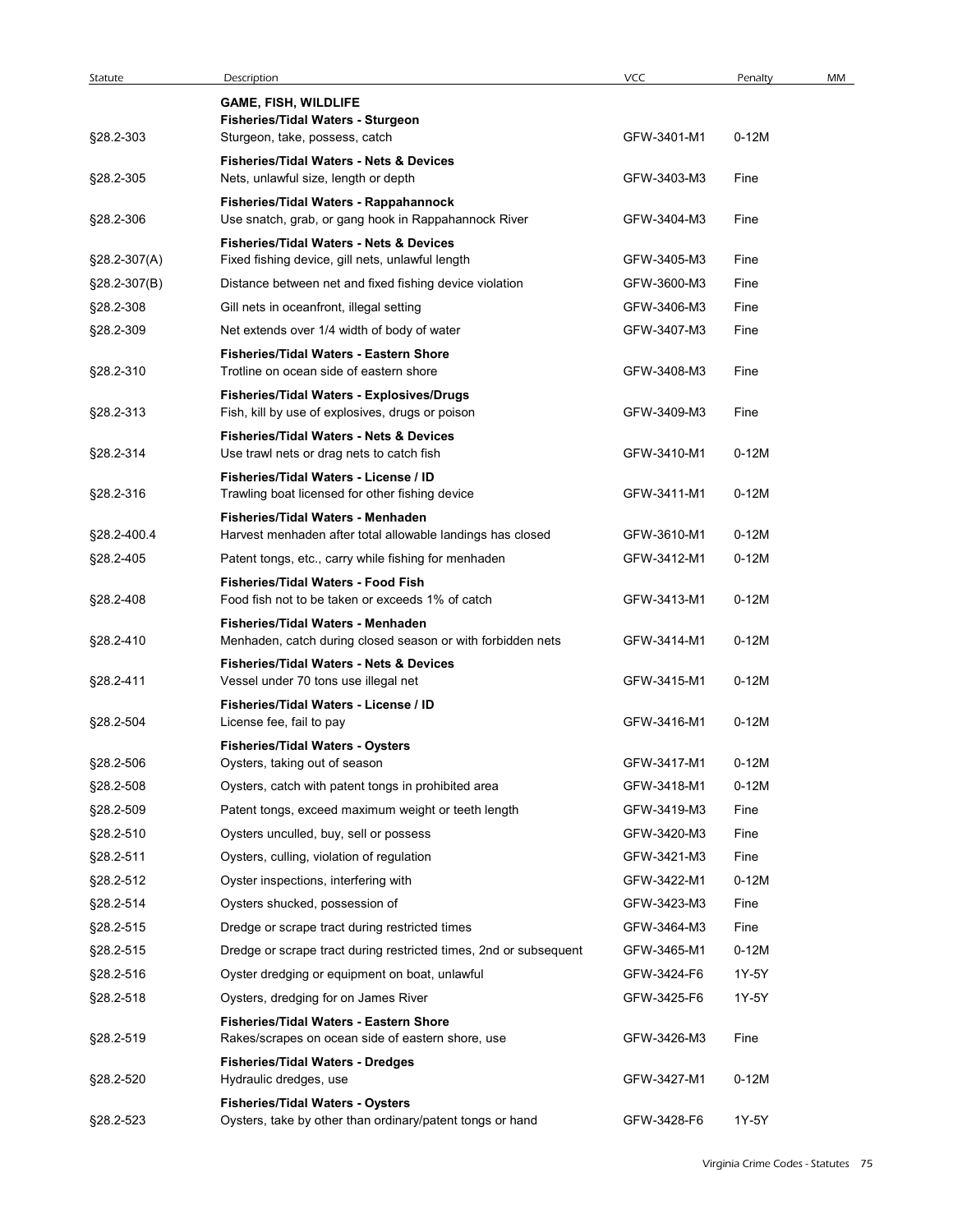| Statute     | Description                                                                                                      | VCC         | Penalty | MM |
|-------------|------------------------------------------------------------------------------------------------------------------|-------------|---------|----|
|             | <b>GAME, FISH, WILDLIFE</b>                                                                                      |             |         |    |
|             | <b>Fisheries/Tidal Waters - Oysters</b>                                                                          |             |         |    |
| §28.2-526   | Oyster measures violation                                                                                        | GFW-3514-M1 | $0-12M$ |    |
| §28.2-527   | Theft of oysters, clams, shells, etc., valued at less than \$1000                                                | GFW-3430-M1 | $0-12M$ |    |
| §28.2-527   | Theft of oysters, clams, shells, etc., valued at \$1000 or more                                                  | GFW-3429-F9 | 1Y-20Y  |    |
| §28.2-529   | Shells, convert to lime                                                                                          | GFW-3431-M3 | Fine    |    |
| §28.2-530   | Oysters, take on Sunday or at night                                                                              | GFW-3432-M3 | Fine    |    |
| §28.2-531   | <b>Fisheries/Tidal Waters - Clams</b><br>Clams, take on Sunday or at night                                       | GFW-3433-M3 | Fine    |    |
| §28.2-532   | Fisheries/Tidal Waters - Label<br>Imported oysters/clams labeled as Virginia product                             | GFW-3434-M3 | Fine    |    |
|             | <b>Fisheries/Tidal Waters - Oysters</b>                                                                          |             |         |    |
| §28.2-533   | Oysters, more than 1 bushel on crab dredging boat                                                                | GFW-3435-M1 | $0-12M$ |    |
| §28.2-534   | Oysters, possession during closed season while taking clams                                                      | GFW-3436-M1 | $0-12M$ |    |
| §28.2-535   | Oysters for seed, carry w/out permit; change planting location                                                   | GFW-3437-M1 | $0-12M$ |    |
|             | <b>Fisheries/Tidal Waters - Clams</b>                                                                            |             |         |    |
| §28.2-536   | Clams, take from prohibited areas                                                                                | GFW-3438-M1 | $0-12M$ |    |
| §28.2-537   | Clams, harvest illegal size                                                                                      | GFW-3439-M1 | $0-12M$ |    |
|             | <b>Fisheries/Tidal Waters - Oysters</b>                                                                          |             |         |    |
| §28.2-538   | Oysters handled, fail to keep record, etc.                                                                       | GFW-3901-M1 | $0-12M$ |    |
| §28.2-549   | Tax, fee, or record violation, oysters                                                                           | GFW-3440-M1 | $0-12M$ |    |
| §28.2-557   | Oyster grounds, interfere with surveyor                                                                          | GFW-3441-M3 | Fine    |    |
| §28.2-560   | Larceny from oyster-planting ground, value < \$1000                                                              | GFW-3443-M1 | $0-12M$ |    |
| §28.2-560   | Larceny from oyster-planting ground, value $\geq$ \$1000                                                         | GFW-3442-F9 | 1Y-20Y  |    |
| §28.2-561   | Oyster planting grounds, remove markers                                                                          | GFW-3444-M3 | Fine    |    |
| §28.2-634   | Oysters/clams, non-residents taking, planting, etc.                                                              | GFW-3445-M1 | $0-12M$ |    |
| §28.2-635   | Oysters/clams, resident assoc. w/non-residents taking, planting                                                  | GFW-3446-M1 | $0-12M$ |    |
|             | Fisheries/Tidal Waters - Crab                                                                                    |             |         |    |
| §28.2-701   | Crab traps and crab pounds - violation of regulations                                                            | GFW-3461-M3 | Fine    |    |
| §28.2-705   | Crab, violation of license restrictions                                                                          | GFW-3383-M3 | Fine    |    |
| §28.2-706   | Crab scraping restrictions violation                                                                             | GFW-3448-M3 | Fine    |    |
| §28.2-707   | Crab dredging restrictions violation                                                                             | GFW-3449-M3 | Fine    |    |
| §28.2-708   | Crab size limitations violation                                                                                  | GFW-3450-M3 | Fine    |    |
| §28.2-709   | Crab, take during closed season                                                                                  | GFW-3451-M3 | Fine    |    |
| §28.2-710   | Crab, eel, fish pot, place in navigable channel                                                                  | GFW-3452-M3 | Fine    |    |
| §28.2-711   | Crab pots in tidal tributaries during prohibited period                                                          | GFW-3453-M4 | Fine    |    |
| §28.2-712   | Crab, eel pot fail to display identification                                                                     | GFW-3454-M1 | $0-12M$ |    |
| §28.2-713   | Crab, limit violation                                                                                            | GFW-3455-M1 | $0-12M$ |    |
| §28.2-821   | <b>Fisheries/Tidal Waters - Condemned</b><br>Unlawful possession of shellfish removed, etc., from condemned area | GFW-3479-M1 | $0-12M$ |    |
| §28.2-825   | Fisheries/Tidal Waters - Import<br>Unlawful importing of fish/etc. for intro into Va. Waters                     | GFW-3478-M1 | $0-12M$ |    |
| §28.2-903   | Fisheries/Tidal Waters - Subsequent Offense<br>Second or subsequent violation within 12 months                   | GFW-3587-M1 | $0-12M$ |    |
| §28.2-903.1 | Fisheries/Tidal Waters - Impede Fishing<br>Impede lawful fishing                                                 | GFW-3459-M3 | Fine    |    |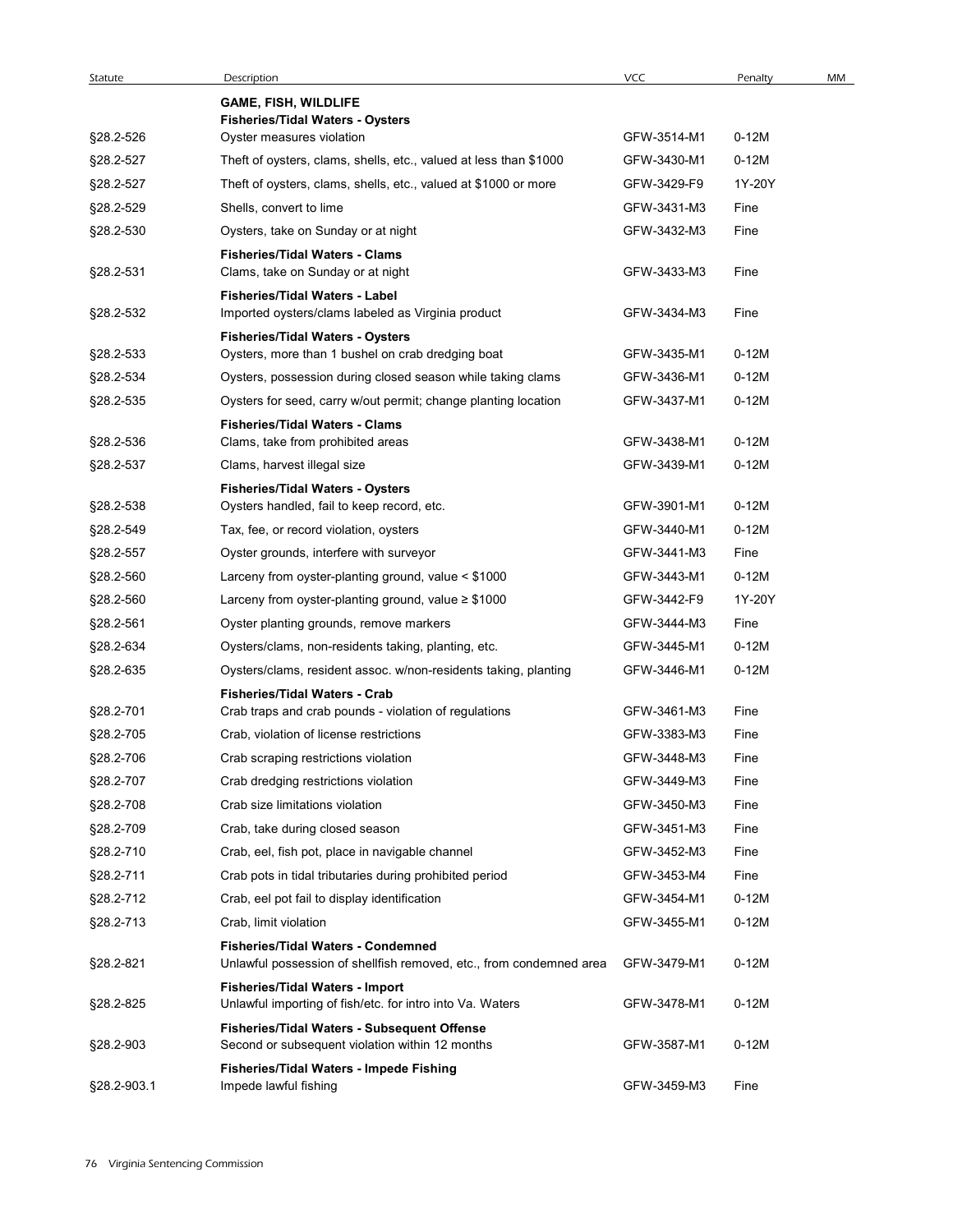| Statute      | Description                                                                                     | VCC         | Penalty | MM |
|--------------|-------------------------------------------------------------------------------------------------|-------------|---------|----|
|              | <b>GAME, FISH, WILDLIFE</b><br>Law Enforcement, Impede                                          |             |         |    |
| §28.2-905    | Resisting or impeding an officer - fisheries/tidal waters                                       | GFW-3510-M1 | $0-12M$ |    |
| §28.2-1000.2 | Fisheries/Tidal Waters - Menhaden<br>Take menhaden by purse seine after closure                 | GFW-3515-M1 | $0-12M$ |    |
|              | Fisheries/Tidal Waters - Potomac                                                                |             |         |    |
| §28.2-1001   | Violation of Potomac River Compact                                                              | GFW-3483-M1 | $0-12M$ |    |
| §28.2-1203   | <b>Submerged Lands</b><br>Unlawful use of subaqueous beds                                       | GFW-3470-M1 | $0-12M$ |    |
|              | Other                                                                                           |             |         |    |
| §28.2-1210   | Remove obstructions/property from state water                                                   | GFW-3460-M3 | Fine    |    |
|              | Law Enforcement, Impede                                                                         |             |         |    |
| §29.1-207    | Impede game warden/law enforcement                                                              | GFW-3350-M2 | $0-6M$  |    |
| §29.1-210    | <b>Fail to Appear</b><br>Fail to appear                                                         | GFW-3351-M2 | 0-6M    |    |
|              | License                                                                                         |             |         |    |
| §29.1-335    | Hunt. fish. or trap without a license                                                           | GFW-3352-M3 | Fine    |    |
| §29.1-336    | Fail to carry license                                                                           | GFW-3353-M4 | Fine    |    |
| §29.1-337    | Fail to display license upon request                                                            | GFW-3354-M3 | Fine    |    |
| §29.1-337.1  | Borrow/lend/alter license                                                                       | GFW-3356-M2 | $0-6M$  |    |
| §29.1-337.1  | Make false statement to obtain license                                                          | GFW-3355-M2 | 0-6M    |    |
| §29.1-338    | Hunt, fish, or trap after license revoked<br>Other                                              | GFW-3357-M2 | 0-6M    |    |
| §29.1-349    | Waterfowl, hunt within 500 yards of blind                                                       | GFW-3601-M2 | 0-6M    |    |
| §29.1-351.1  | Violate Article 2, waterfowl blinds & hunting waterfowl                                         | GFW-3358-M2 | 0-6M    |    |
|              | License                                                                                         |             |         |    |
| §29.1-354    | Fail to obtain damage stamp to hunt bear or deer                                                | GFW-3359-M3 | Fine    |    |
|              | Other                                                                                           |             |         |    |
| §29.1-406    | Violate Article 1, dealing furs                                                                 | GFW-3360-M3 | Fine    |    |
| §29.1-408    | License<br>Hunt, fish, or trap in national forest w/o permit                                    | GFW-3361-M3 | Fine    |    |
|              | Other                                                                                           |             |         |    |
| §29.1-412    | Violate Article 3, special permits                                                              | GFW-3362-M4 | Fine    |    |
|              | <b>ANIMALS</b>                                                                                  |             |         |    |
| §29.1-422    | Dog/Cat, License<br>Permits, foxhounds, night trials failure to secure and exhibit              | DOG-3314-M4 | Fine    |    |
|              | <b>GAME, FISH, WILDLIFE</b>                                                                     |             |         |    |
|              | Other                                                                                           |             |         |    |
| §29.1-505    | Violation of Board regulations                                                                  | GFW-3447-M3 | Fine    |    |
| §29.1-505.1  | Conspiracy<br>Use VCC for offense which was conspired                                           |             |         |    |
|              | <b>Drugs</b>                                                                                    |             |         |    |
| §29.1-508.1  | Administer drug to any vertebrate wildlife, unlawfully                                          | GFW-3581-M2 | 0-6M    |    |
|              | <b>Migratory Birds</b>                                                                          |             |         |    |
| §29.1-515    | Hunt migratory birds in violation of regulations                                                | GFW-3390-M2 | $0-6M$  |    |
| §29.1-517    | <b>Fur-Bearing Animals</b><br>Shoot muskrats or raccoons during closed season or without permit | GFW-3580-M2 | 0-6M    |    |
|              | Weapon                                                                                          |             |         |    |
| §29.1-519    | Weapon used, unauthorized                                                                       | GFW-3456-M3 | Fine    |    |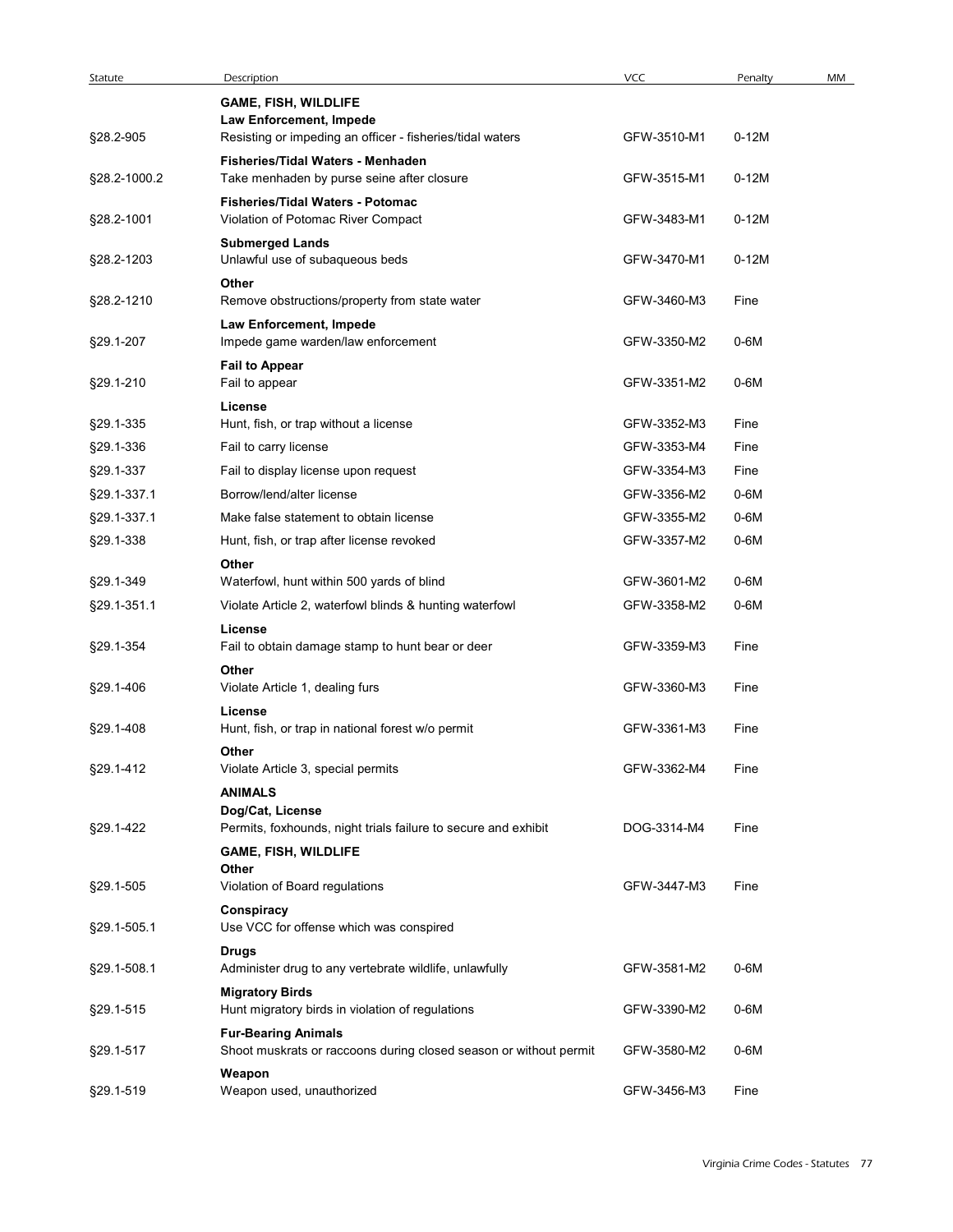| Statute             | Description                                                                                | VCC                        | Penalty          | MM |
|---------------------|--------------------------------------------------------------------------------------------|----------------------------|------------------|----|
|                     | <b>GAME, FISH, WILDLIFE</b>                                                                |                            |                  |    |
| §29.1-520           | <b>Set Time</b><br>Times for hunting, violation of set                                     | GFW-3457-M3                | Fine             |    |
|                     | <b>Type Not Clear</b>                                                                      |                            |                  |    |
| §29.1-521           | Unlawful hunting, trapping, etc., of wild birds/animals                                    | GFW-3364-M3                | Fine             |    |
| $$29.1 - 521(6)$    | Vehicle<br>Shoot at or kill wild bird/animal from vehicle                                  | GFW-3363-M3                | Fine             |    |
|                     | Sunday                                                                                     |                            |                  |    |
| $§29.1-521(A,1,i)$  | Hunt or kill wild bird or animal on Sunday near place of worship                           | GFW-8500-M3                | Fine             |    |
| $§29.1-521(A,1,ii)$ | Hunt or kill deer or bear with weapon and aid of dogs on Sunday<br>Other                   | GFW-8509-M3                | Fine             |    |
| $§29.1-521(A,2)$    | Destroy or harass nest, eggs or dens                                                       | GFW-8501-M3                | Fine             |    |
|                     | Limit, Daily Bag or Season                                                                 |                            |                  |    |
| $§29.1-521(A,3)$    | Hunt, kill, or trap after obtaining the daily or season limit<br><b>Baited Blind/Place</b> | GFW-3502-M3                | Fine             |    |
| $§29.1-521(A,4)$    | Occupy baited blind / place or place bait                                                  | GFW-8503-M3                | Fine             |    |
|                     | Fire                                                                                       |                            |                  |    |
| $§29.1-521(A,5)$    | Kill or capture wild bird or animal during forest fire                                     | GFW-8504-M3                | Fine             |    |
| $$29.1-521(A,7)$    | Trap<br>Set trap without name, address and ID                                              | GFW-8505-M3                | Fine             |    |
| $$29.1-521(A, 8)$   | Trap location likely to injure person, dog, stock or fowl                                  | GFW-8206-M3                | Fine             |    |
| $§29.1-521(A,9)$    | Fail to visit or check trap                                                                | GFW-8207-M3                | Fine             |    |
|                     | Other                                                                                      |                            |                  |    |
| §29.1-521(A,10)     | Deliver, transport wild bird, wild animal, carcass or parts                                | GFW-8208-M3                | Fine             |    |
| $§29.1-521(A,11)$   | Sell or purchase carcass<br>Sell or purchase carcass - aggregate \$1000 or more            | GFW-3604-M1<br>GFW-3605-F6 | $0-12M$<br>1Y-5Y |    |
| $$29.1-521(A,11)$   | Hunt                                                                                       |                            |                  |    |
| $§29.1-521(A, 12)$  | Hunt guaranteeing killing, offer                                                           | GFW-8507-M1                | $0-12M$          |    |
| $§29.1-521(A, 12)$  | Hunt guaranteeing killing, offer - aggregate \$1000 or more                                | GFW-8508-F6                | 1Y-5Y            |    |
|                     | <b>Impede Hunting / Killing</b>                                                            |                            |                  |    |
| $$29.1 - 521.1(A)$  | Impede the lawful hunting/trapping of wild birds/animals                                   | GFW-3365-M3                | Fine             |    |
| $§29.1-521.1(B)$    | Baiting, etc., area used by hunters to cause law violation<br>License                      | GFW-4591-M3                | Fine             |    |
| §29.1-521.2         | Hunting after license revoked                                                              | GFW-3513-M2                | $0-6M$           |    |
|                     | Deer                                                                                       |                            |                  |    |
| §29.1-522           | Kill male deer w/o antlers visible above hair                                              | GFW-3366-M2                | 0-6M             |    |
| §29.1-523           | Kill or attempt to kill deer with use of certain lights                                    | GFW-3369-M2                | 0-6M             |    |
| §29.1-523.1         | Hunt deer with sights after dark                                                           | GFW-3487-M2                | 0-6M             |    |
| $§29.1 - 525(A)$    | Spotlight for deer with weapon in vehicle                                                  | GFW-3367-M2                | $0-6M$           |    |
| $$29.1-525(B)$      | Spotlight for deer                                                                         | GFW-3368-M4                | Fine             |    |
| §29.1-525(C)        | Spotlight for deer while license revoked for same<br><b>Deer Enclosures</b>                | GFW-3511-M2                | 0-6M             |    |
| $$29.1 - 525.1(A)$  | Erect fence with intent to confine deer                                                    | GFW-3486-M1                | $0-12M$          |    |
| $§29.1-525.1(B)$    | Hunt deer inside fenced area that confines deer                                            | GFW-3485-M1                | $0-12M$          |    |
| §29.1-525.1(E)      | Hunt within facility after registration revoked                                            | GFW-3484-M1                | $0-12M$          |    |
|                     | <b>Fox and Coyote Enclosures</b>                                                           |                            |                  |    |
| §29.1-525.2         | Erect enclosure for hunting foxes and coyotes<br>Weapon                                    | GFW-3603-M1                | $0-12M$          |    |
| §29.1-528           | Hunting with prohibited firearm or ammunition                                              | GFW-3384-M3                | Fine             |    |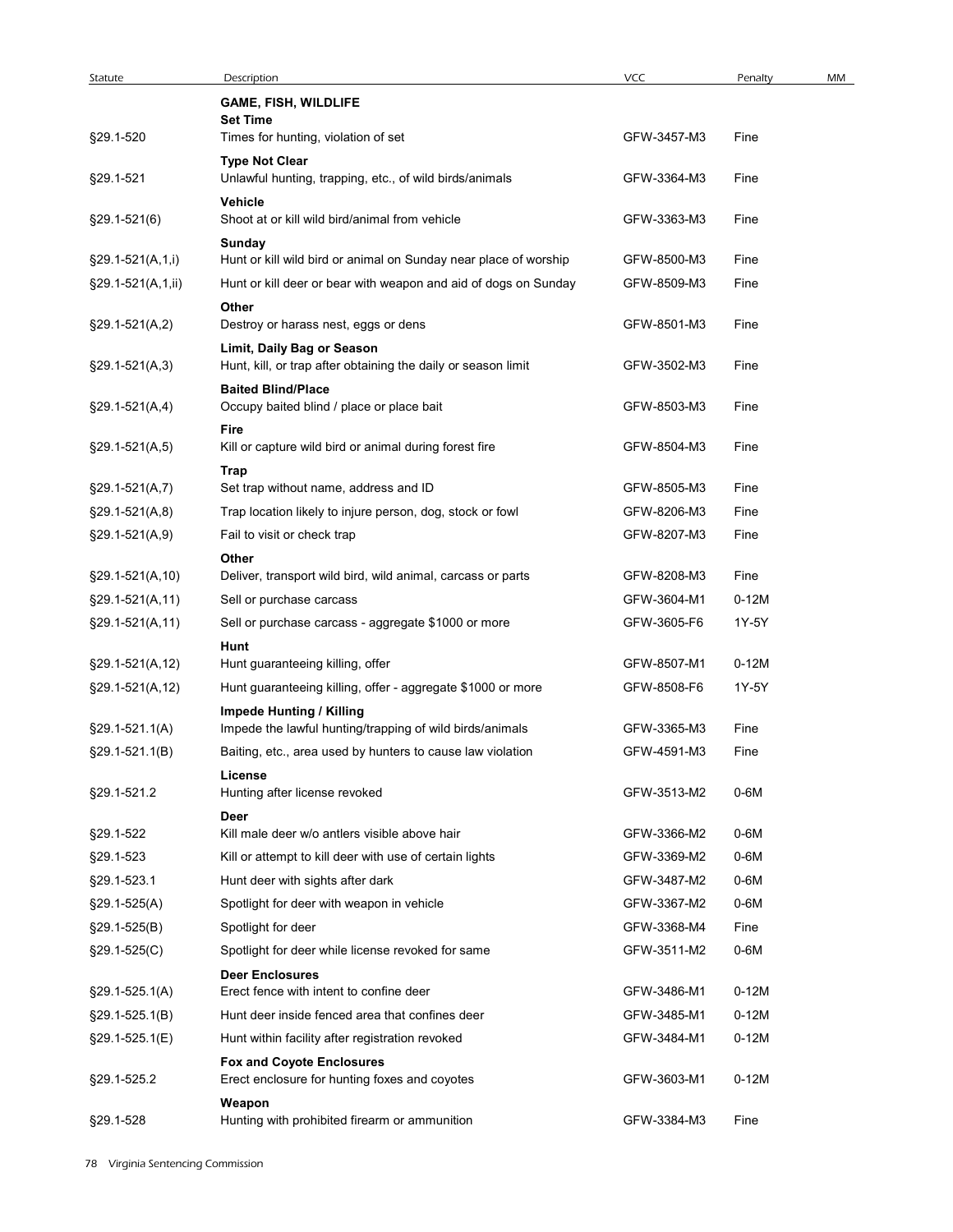| Statute        | Description                                                                                       | VCC         | Penalty | MM |
|----------------|---------------------------------------------------------------------------------------------------|-------------|---------|----|
|                | <b>GAME, FISH, WILDLIFE</b><br>Deer                                                               |             |         |    |
| §29.1-528.1    | Also see Ordinance, City or County                                                                |             |         |    |
|                | ORDINANCE, CITY OR COUNTY<br><b>Deer Hunting</b>                                                  |             |         |    |
| §29.1-528.1    | Deer hunting using bow & arrow/crossbow in violation of provisions<br><b>GAME, FISH, WILDLIFE</b> | ORD-9889-M3 | Fine    |    |
|                | <b>Impede Hunting / Killing</b>                                                                   |             |         |    |
| §29.1-529(H)   | Improper use of wildlife killed to protect property                                               | GFW-4590-M3 | Fine    |    |
| $$29.1-529(1)$ | Impede the lawful killing of a bear or deer<br>Other                                              | GFW-3900-M3 | Fine    |    |
| §29.1-530.1    | Fail to wear solid blaze orange or solid blaze pink clothing<br>Bear                              | GFW-3370-S9 | Fine    |    |
| §29.1-530.2    | Killing bear, unlawfully                                                                          | GFW-3481-M1 | $0-12M$ |    |
| §29.1-530.3    | Computer<br>Engage in computer-assisted remote hunting                                            | GFW-3586-M1 | $0-12M$ |    |
| §29.1-531      | <b>Fishing</b><br>Unlawful fishing practices                                                      | GFW-3371-M2 | $0-6M$  |    |
| §29.1-531      | Unlawful fishing practices - aggregate \$1000 or more                                             | GFW-3608-F6 | 1Y-5Y   |    |
| §29.1-533      | Fishing - use explosives                                                                          | GFW-3372-M1 | $0-12M$ |    |
| §29.1-533      | Use of substance injurious to fish                                                                | GFW-3512-M3 | Fine    |    |
| §29.1-540      | Fish<br>Transfer of fish for bait fish                                                            | GFW-8506-M1 | $0-12M$ |    |
| §29.1-541      | Other<br>Storage of wildlife or fish, unlawful                                                    | GFW-3480-M2 | $0-6M$  |    |
| §29.1-542      | Importation<br>Import animals, fish, birds, etc., illegally                                       | GFW-3582-M2 | $0-6M$  |    |
| §29.1-543.1    | Fish<br>Blue catfish, introduce, stock, etc.                                                      | GFW-3902-M2 | $0-6M$  |    |
| §29.1-545      | <b>Fur-Bearing Animals</b><br>Nutria, possession, sale, liberation of                             | GFW-3583-M2 | $0-6M$  |    |
| §29.1-546      | <b>General Penalty</b><br>Use VCC for specific act                                                |             |         |    |
| §29.1-547      | <b>Migratory Birds</b><br>Trap, sell, purchase, etc., migratory game birds                        | GFW-3373-M1 | $0-12M$ |    |
|                | Deer                                                                                              |             |         |    |
| §29.1-548      | Illegally kill deer during open season                                                            | GFW-3375-M3 | Fine    |    |
| §29.1-548      | Illegally kill or exceed bag limit for deer                                                       | GFW-3374-M2 | $0-6M$  |    |
| §29.1-549      | Kill deer from boat<br>Other                                                                      | GFW-3376-M4 | Fine    |    |
| §29.1-550(i)   | Take game/fish during closed season<br>Limit, Daily Bag or Season                                 | GFW-3377-M2 | $0-6M$  |    |
| §29.1-550(ii)  | Exceed bag or creel limit for game/fish                                                           | GFW-3378-M2 | $0-6M$  |    |
| §29.1-552      | <b>Turkey</b><br>Kill wild turkey during closed season                                            | GFW-3379-M2 | $0-6M$  |    |
| §29.1-553      | Other<br>Sell wild birds, animals, fish                                                           | GFW-3381-M1 | $0-12M$ |    |
| §29.1-553      | Sell wild birds, animals, fish - aggregate \$1000 or more                                         | GFW-3382-F6 | 1Y-5Y   |    |
| §29.1-553.1    | Wanton waste, violation of Board regulations                                                      | GFW-6280-M2 | $0-6M$  |    |
|                | Violation of sanctuaries, refuges, preserves, water                                               | GFW-3380-M3 | Fine    |    |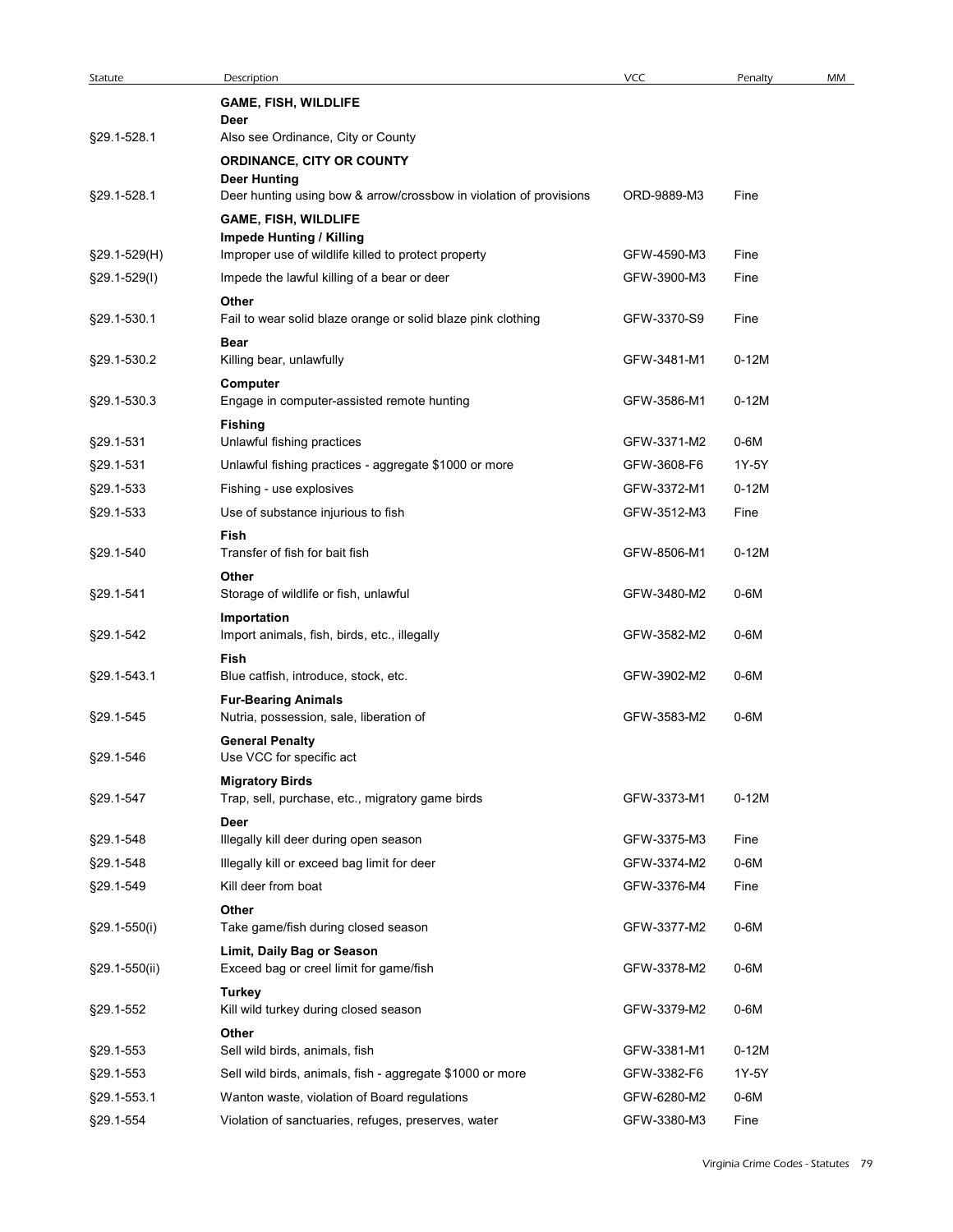| Statute        | Description                                                                       | <b>VCC</b>  | Penalty | MM |
|----------------|-----------------------------------------------------------------------------------|-------------|---------|----|
|                | <b>GAME, FISH, WILDLIFE</b>                                                       |             |         |    |
| §29.1-554.1    | Fisheries/Tidal Waters - Impede Fishing<br>Impede lawful fishing - inland waters  | GFW-3458-M3 | Fine    |    |
|                | <b>Endangered Species</b>                                                         |             |         |    |
| §29.1-564      | Sale, etc., wild bird, animal, fish                                               | ANM-3321-M1 | $0-12M$ |    |
| §29.1-564      | Sale, etc., wild bird, animal, fish - aggregate \$1000 or more                    | ANM-3397-F6 | 1Y-5Y   |    |
| §29.1-566      | Taking threatened/endangered species, regulations                                 | GFW-3903-M1 | $0-12M$ |    |
|                |                                                                                   |             | 1Y-5Y   |    |
| §29.1-566      | Taking threatened/endangered species, regulations - aggregate \$1000+ GFW-3904-F6 |             |         |    |
| §29.1-567      | Type Not Clear: Taking threatened/endangered species                              | GFW-3482-M1 | $0-12M$ |    |
| §29.1-567      | Type Not Clear: Taking threatened/endangered species - aggregate                  | GFW-3609-F6 | 1Y-5Y   |    |
| §29.1-568      | Regulation/permit violation threatened/endangered species                         | GFW-3905-M1 | $0-12M$ |    |
| §29.1-568      | Regulation/permit violation threatened/endangered species, agg.                   | GFW-3906-F6 | 1Y-5Y   |    |
|                | <b>Reptiles</b>                                                                   |             |         |    |
| §29.1-569      | Allow reptiles to run at large                                                    | ANM-3322-M2 | $0-6M$  |    |
|                | <b>Preserves / Sanctuaries</b>                                                    |             |         |    |
| §29.1-603      | Take game before compliance with Board requirements                               | GFW-3398-M3 | Fine    |    |
| §29.1-606      | Fail to attach seal to shot game                                                  | GFW-3579-M3 | Fine    |    |
|                | <b>BOATING</b><br>Registration                                                    |             |         |    |
| §29.1-702      | Fail to register and/or display number on boat                                    | BOT-6208-M4 | Fine    |    |
|                | <b>PERJURY</b>                                                                    |             |         |    |
|                | <b>Boating</b>                                                                    |             |         |    |
| §29.1-702.1    | Perjury, falsely swear an oath, or make false affidavit                           | PER-6262-F5 | 1Y-10Y  |    |
|                | <b>BOATING</b>                                                                    |             |         |    |
|                | Registration                                                                      |             |         |    |
| §29.1-703      | Fail to have boat numbered                                                        | BOT-6209-M4 | Fine    |    |
|                | Title, Etc.                                                                       |             |         |    |
| §29.1-708      | Unlawful transfer, destruction of motorboat                                       | BOT-6231-M4 | Fine    |    |
| §29.1-730      | Certificate of title, fail to surrender after loan paid                           | BOT-6228-M1 | $0-12M$ |    |
| §29.1-731      | Transfer title after levy and seizure                                             | BOT-6229-M1 | $0-12M$ |    |
| §29.1-732      | Title, possession by a person other than lawful holder                            | BOT-6230-M1 | $0-12M$ |    |
|                | Other                                                                             |             |         |    |
| §29.1-734      | Boating/water skiing in area marked for swimming                                  | BOT-6210-M4 | Fine    |    |
| §29.1-735      | See §29.1-748(A,2)                                                                |             |         |    |
| §29.1-736(B)   | Rent without life preserver                                                       | BOT-6235-M4 | Fine    |    |
|                | <b>Safety Course</b>                                                              |             |         |    |
| $$29.1-736(C)$ | Rent without completing basic safety course                                       | BOT-6236-M4 | Fine    |    |
|                | <b>Reckless</b>                                                                   |             |         |    |
| §29.1-738      | Spearfishing in a reckless manner, while diving                                   | BOT-6268-M1 | $0-12M$ |    |
| §29.1-738(A)   | Operate boat, skis, surfboard in reckless manner                                  | BOT-6211-M1 | $0-12M$ |    |
|                | Intoxicated                                                                       |             |         |    |
| §29.1-738(B)   | Operate boat while intoxicated                                                    | BOT-6212-M1 | $0-12M$ |    |
|                | Improper                                                                          |             |         |    |
| §29.1-738.01   | Operate boat, skis, surfboard, in improper manner                                 | BOT-6214-M3 | Fine    |    |
| §29.1-738.02   | Under Age 21                                                                      | BOT-6267-M9 | Fine    |    |
|                | Operate watercraft having consumed alcohol                                        |             |         |    |
|                | <b>Reckless</b>                                                                   | BOT-6232-M1 | $0-12M$ |    |
| §29.1-738.03   | Reckless operation of personal watercraft - first offense                         |             |         |    |
| §29.1-738.03   | Reckless operation of personal watercraft - subsequent offense                    | BOT-6233-M1 | $0-12M$ |    |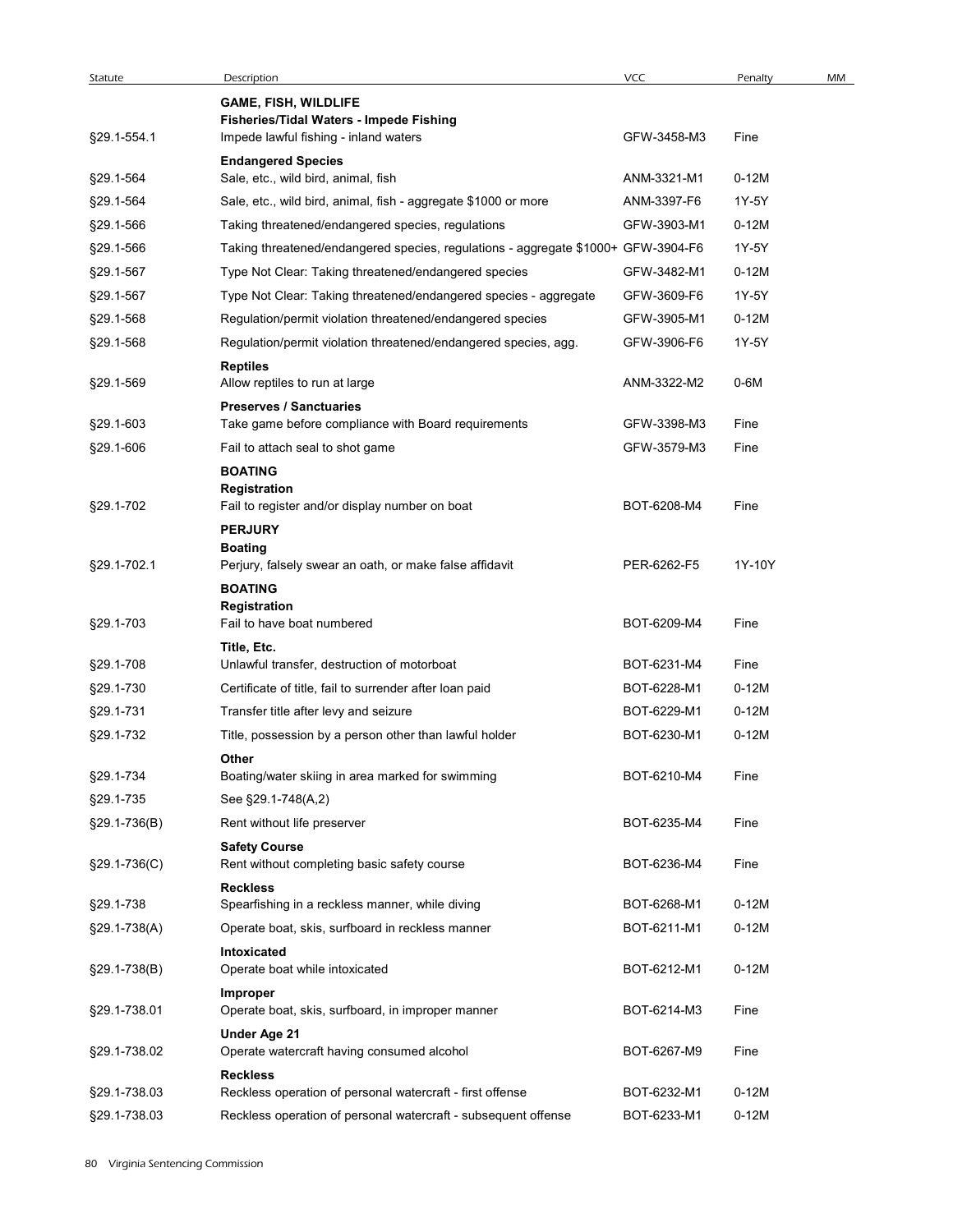| Statute             | Description                                                                            | VCC         | Penalty | MM |
|---------------------|----------------------------------------------------------------------------------------|-------------|---------|----|
|                     | <b>BOATING</b>                                                                         |             |         |    |
|                     | Intoxicated                                                                            |             |         |    |
| §29.1-738.2         | Refuse blood/breath test                                                               | BOT-6215-S9 | Fine    |    |
| §29.1-738.4         | <b>Operation Prohibited</b><br>Operate watercraft, etc., after ordered not to by court | BOT-6265-M2 | 0-6M    |    |
|                     |                                                                                        |             |         |    |
| §29.1-738.4         | Operate watercraft, etc., after ordered not to by court, 2nd/subsq.                    | BOT-6266-M1 | $0-12M$ |    |
| $$29.1 - 739.1(A)$  | <b>Law Enforcement Elude</b><br>Fail to stop for game warden/law enforcement           | BOT-6216-M3 | Fine    |    |
|                     |                                                                                        | BOT-6217-M1 | $0-12M$ |    |
| §29.1-739.1(B)      | Attempt to elude game warden/law enforcement                                           |             |         |    |
| §29.1-740           | <b>Hit and Run</b><br>Fail to stop and assist, property damage                         | BOT-6219-M1 | $0-12M$ |    |
| §29.1-740           | Fail to stop and assist, serious injury or death                                       | BOT-6218-F6 | 1Y-5Y   |    |
|                     |                                                                                        |             |         |    |
| §29.1-744.3         | Other<br>Motorboat - excessive speed within 50 feet of a structure                     | BOT-6240-M4 | Fine    |    |
| §29.1-746           | Violation of any boating regulation adopted under Chapter 7                            | BOT-6238-M4 | Fine    |    |
|                     | <b>Safety Course</b>                                                                   |             |         |    |
| $§29.1 - 748(A, 1)$ | Operate watercraft under the age of 16 or without safety course                        | BOT-6222-M4 | Fine    |    |
| $$29.1-748(A,2)$    | Operate watercraft without safety course                                               | BOT-6239-M4 | Fine    |    |
|                     | Other                                                                                  |             |         |    |
| $§29.1 - 748(A,3)$  | Operate watercraft without flotation devices on board                                  | BOT-6223-M4 | Fine    |    |
| $$29.1-748(A,4)$    | Fail to attach lanyard to his person                                                   | BOT-6224-M4 | Fine    |    |
| $$29.1-748(A,5)$    | Operate watercraft between sunset and sunrise                                          | BOT-6225-M4 | Fine    |    |
| $§29.1 - 748(A, 6)$ | Carry an excess number of passengers                                                   | BOT-6226-M4 | Fine    |    |
|                     |                                                                                        | BOT-6234-M4 |         |    |
| §29.1-748(A,7)      | Watercraft - excessive speed 50 feet from docks, people, etc.                          |             | Fine    |    |
|                     | ORDINANCE, CITY OR COUNTY<br>Watercraft                                                |             |         |    |
| §29.1-748.1         | Boat, etc., distance from shoreline violation                                          | ORD-9883-M4 | Fine    |    |
|                     | <b>BOATING</b>                                                                         |             |         |    |
|                     | <b>Safety Course</b>                                                                   |             |         |    |
| §29.1-749           | Permit person under 16 to operate watercraft w/o safety course                         | BOT-6227-M4 | Fine    |    |
|                     | <b>Watercraft Rentals</b>                                                              |             |         |    |
| §29.1-749.2         | Violation of local personal watercraft rentals ordinance                               | BOT-6207-M3 | Fine    |    |
|                     | <b>GAME, FISH, WILDLIFE</b>                                                            |             |         |    |
| §29.1-808           | Other<br>Selling boats/watercraft without a license                                    | GFW-3585-M2 | $0-6M$  |    |
|                     | <b>BOATING</b>                                                                         |             |         |    |
|                     | <b>Safety Course</b>                                                                   |             |         |    |
| §29.1-808.1         | Salesman/demonstrator engage in business w/out safety course                           | BOT-6237-M4 | Fine    |    |
|                     | <b>EMBLEMS</b>                                                                         |             |         |    |
|                     | <b>General Assembly</b>                                                                |             |         |    |
| $$30-15.1:1(1)$     | Senate armorial, use by unauthorized person                                            | EMB-9153-M3 | Fine    |    |
| $$30-15.1:1(2)$     | Senate armorial, not colored blue, used by former member                               | EMB-9151-M4 | Fine    |    |
| $§30-15.1:1(3)$     | Senate armorial used for commercial purpose                                            | EMB-9152-M4 | Fine    |    |
|                     | <b>GOVERNMENT</b>                                                                      |             |         |    |
| §30-103             | Prohibited conduct (Article 2)                                                         | GOV-8801-M1 | $0-12M$ |    |
| §30-103.1           | Prohibited gifts                                                                       | GOV-8805-M1 | $0-12M$ |    |
| §30-105             | Prohibited contracts (Article 3)                                                       | GOV-8802-M1 | $0-12M$ |    |
| §30-108             | Personal interest in a transaction (Article 4)                                         | GOV-8803-M1 | 0-12M   |    |
| §30-110             | Fail to disclose interest on Disclosure Form (Article 5)                               | GOV-8804-M1 | $0-12M$ |    |
|                     |                                                                                        |             |         |    |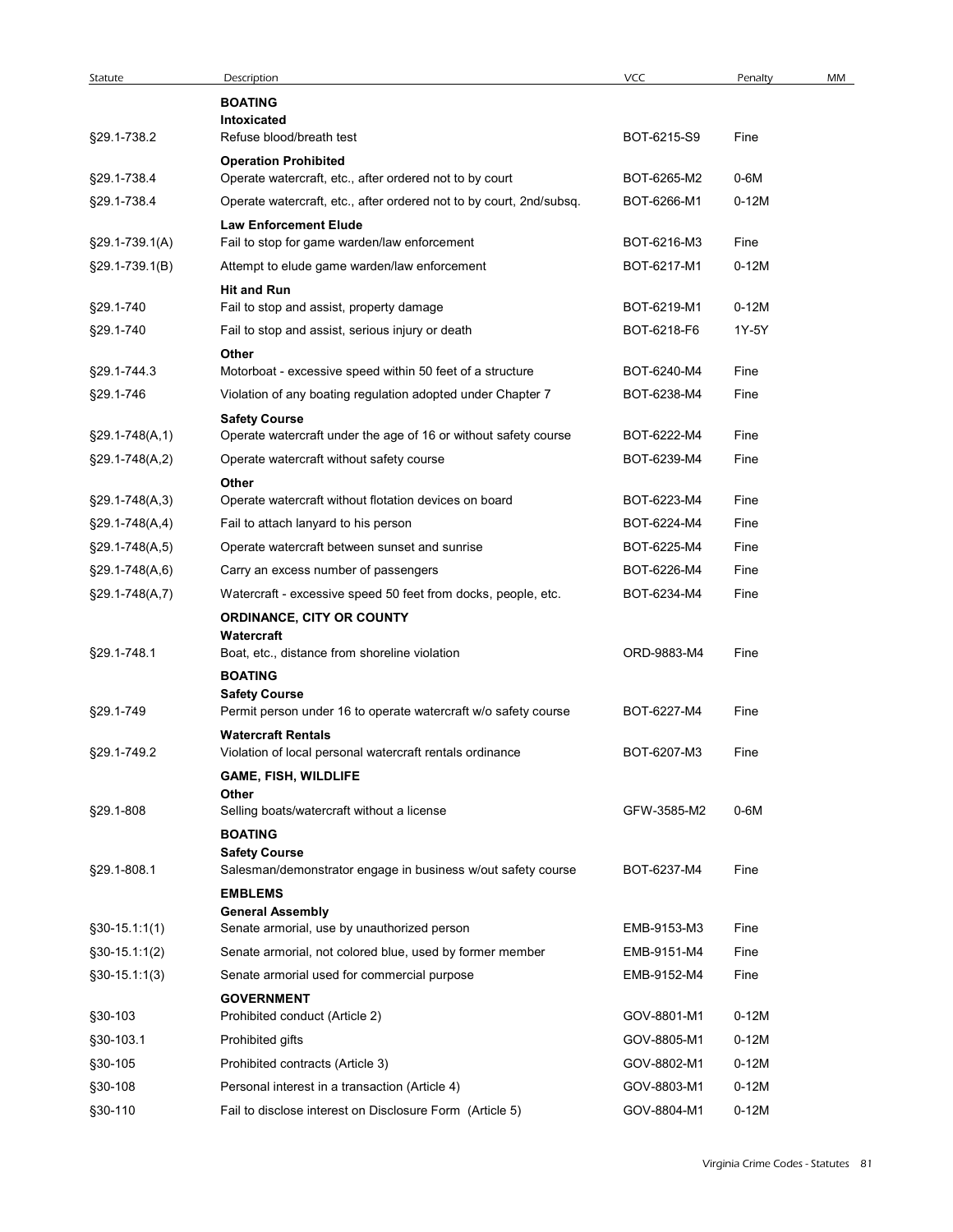| Statute        | Description                                                                            | VCC         | Penalty | MM |
|----------------|----------------------------------------------------------------------------------------|-------------|---------|----|
|                | <b>GOVERNMENT</b><br><b>General Assembly</b>                                           |             |         |    |
| §30-111        | Statement of Economic Interests, false statement                                       | COI-7266-F5 | 1Y-10Y  |    |
| §30-123        | See §§ 30-103 - 30-110                                                                 |             |         |    |
|                | <b>Auditor of Public Accounts</b>                                                      |             |         |    |
| §30-138        | Fail to report fraudulent transaction                                                  | GOV-8800-M3 | Fine    |    |
|                | <b>COMMISSIONS, BOARDS, AND INSTITUTIONS</b><br><b>Crime Commission</b>                |             |         |    |
| §30-162        | Crime Commission - private hearing information disclosed                               | CBI-8999-M1 | $0-12M$ |    |
|                | <b>FRAUD</b>                                                                           |             |         |    |
| §30-231.3      | Brown v. Board of Education Scholarship<br>False info. or conceal facts on application | FRD-2539-M3 | Fine    |    |
|                | <b>HEALTH</b>                                                                          |             |         |    |
|                | Dept. of Health & Health Commissioner                                                  |             |         |    |
| §32.1-27       | Health Board regulation/order, willfully violate                                       | HEA-5532-M1 | $0-12M$ |    |
| §32.1-48.014   | <b>Quarantine or Isolation</b><br>Fail to comply with quarantine or isolation order    | HEA-5525-M1 | $0-12M$ |    |
|                | <b>Emergency Medical Services</b>                                                      |             |         |    |
| §32.1-111.14:5 | Refuse to obey emergency medical services incident commander                           | HEA-5551-M4 | Fine    |    |
|                | <b>Nursing Home</b>                                                                    |             |         |    |
| §32.1-126.01   | Employee, etc., fail to disclose criminal history                                      | HEA-5500-M1 | $0-12M$ |    |
| §32.1-126.02   | Pharmacy, Hospital<br>Employee, etc., fail to disclose criminal history                | HEA-5501-M1 | $0-12M$ |    |
|                | <b>Nursing Home</b>                                                                    |             |         |    |
| §32.1-136      | Operate nursing home without license                                                   | HEA-5503-F6 | 1Y-5Y   |    |
| §32.1-162.9:1  | <b>Home Care</b><br>Employee, etc., fail to disclose criminal history                  | HEA-5545-M1 | $0-12M$ |    |
| §32.1-162.15   | Operate home care organization without license                                         | HEA-5502-F6 | 1Y-5Y   |    |
| §32.1-162.15:1 | Advertising as home care organization, unlawful                                        | HEA-5548-M1 | $0-12M$ |    |
|                | <b>SANITATION LAW</b>                                                                  |             |         |    |
|                | Type                                                                                   |             |         |    |
| §32.1-164      | False statement or inaccurate device submitted                                         | SAN-5542-F9 | 1Y-3Y   |    |
| §32.1-164      | Violate sewage disposal provisions of title or order of board                          | SAN-5543-M1 | $0-12M$ |    |
| §32.1-164      | Violation places person in danger of death or serious injury                           | SAN-5544-F9 | 2Y-15Y  |    |
| §32.1-164(L)   | Treatment system pump-out requirement violation<br><b>HEALTH</b>                       | HEA-5555-M3 | Fine    |    |
|                | <b>Bedding &amp; Upholstered Furniture</b>                                             |             |         |    |
| §32.1-213      | Fail to sanitize shoddy, second hand filling material                                  | HEA-5504-M2 | 0-6M    |    |
| §32.1-214      | Fail to sterilize new animal hair, feathers, & down                                    | HEA-5505-M2 | 0-6M    |    |
| §32.1-215      | Rent, sell, dispose of bedding, etc., not sanitized                                    | HEA-5506-M2 | 0-6M    |    |
| §32.1-216      | No permit to sanitize or sterilize                                                     | HEA-5507-M2 | 0-6M    |    |
| §32.1-219      | Tags, fail to place on new or secondhand item                                          | HEA-5508-M2 | 0-6M    |    |
| §32.1-220      | Fail to attach tag to filling material                                                 | HEA-5509-M2 | 0-6M    |    |
| §32.1-221      | Tags, false, misleading or removal of tags on bedding, etc.                            | HEA-5510-M2 | 0-6M    |    |
| §32.1-223      | New and sanitized items to be kept separate                                            | HEA-5511-M2 | 0-6M    |    |
| §32.1-226      | Use VCC for specific offense violated<br><b>VITAL RECORDS</b>                          |             |         |    |
|                | Certificates, Birth                                                                    |             |         |    |
| §32.1-276      | Birth Certificates - False statement, alter, mutilate, etc.                            | CER-3206-F4 | 2Y-10Y  |    |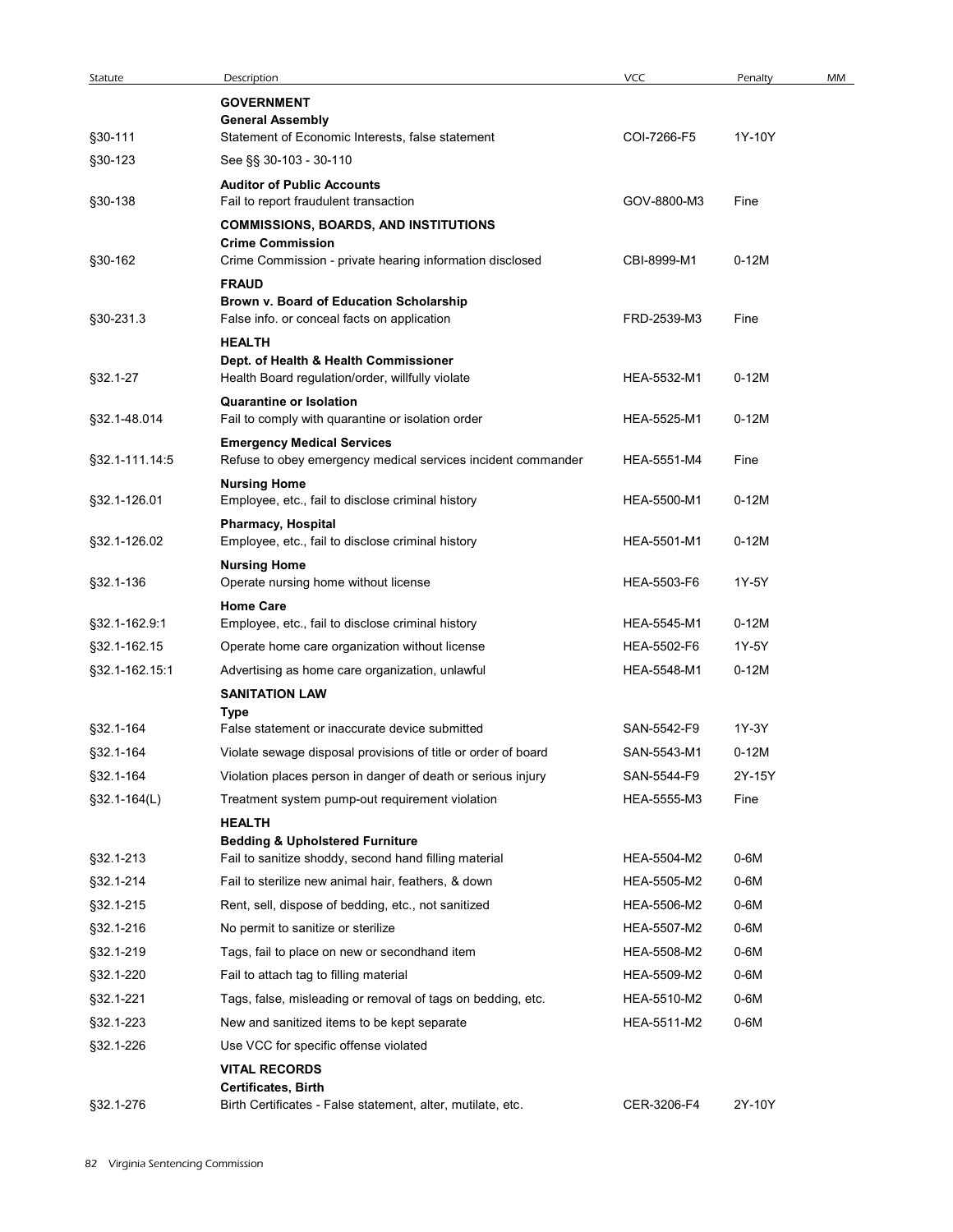| Statute          |                                                                                                |             |         |    |
|------------------|------------------------------------------------------------------------------------------------|-------------|---------|----|
|                  |                                                                                                |             |         |    |
|                  | Description                                                                                    | <b>VCC</b>  | Penalty | MM |
|                  | <b>VITAL RECORDS</b><br>Certificates, Death                                                    |             |         |    |
| §32.1-276        | Death Certificates - False statement, alter, mutilate, etc.                                    | CER-3207-F4 | 2Y-10Y  |    |
|                  | Other Records, Marriage, Divorce, Etc.                                                         |             |         |    |
| §32.1-276        | Other vital records, false statement, alter, mutilate, etc.                                    | CER-3186-F4 | 2Y-10Y  |    |
|                  | <b>HEALTH</b><br><b>Postmortem Examinations</b>                                                |             |         |    |
| §32.1-283.1      | Unlawful disclosure of child death investigation (state)                                       | HEA-5535-M3 | Fine    |    |
| §32.1-283.2      | Unlawful disclosure of child death investigation (local/regional)                              | HEA-5534-M3 | Fine    |    |
| §32.1-283.3      | Unlawful disclosure of family violence death investigation                                     | HEA-5536-M3 | Fine    |    |
| §32.1-283.5      | Unlawful disclosure of Adult Fatality Review Team information                                  | HEA-5547-M3 | Fine    |    |
|                  | <b>Adult Fatality Review Team</b>                                                              |             |         |    |
| §32.1-283.5(E)   | Violation of confidentiality, etc.                                                             | HEA-5571-M3 | Fine    |    |
| §32.1-283.6(D)   | Violation of confidentiality, local and regional                                               | HEA-5572-M3 | Fine    |    |
|                  | <b>Overdose Fatality Review Team</b>                                                           |             |         |    |
| §32.1-283.7      | Violation of confidentiailty, overdose fatality team                                           | HEA-5552-M3 | Fine    |    |
| §32.1-283.8      | <b>Maternal Mortality Review Team</b><br>Violation of confidentiality, maternal mortality team | HEA-5553-M3 | Fine    |    |
|                  | <b>Anatomical Gift</b>                                                                         |             |         |    |
| §32.1-291.16     | Sale or purchase body parts                                                                    | HEA-5564-F4 | 2Y-10Y  |    |
| §32.1-291.17     | Falsify, etc., document of anatomical gift                                                     | HEA-5565-F4 | 2Y-10Y  |    |
|                  | <b>Body Parts / Fluids</b>                                                                     |             |         |    |
| §32.1-303        | Trafficking in dead human bodies                                                               | HEA-5514-M1 | $0-12M$ |    |
|                  | <b>FRAUD</b>                                                                                   |             |         |    |
| §32.1-314        | <b>Medical Assistance</b><br>False statement in application for payment (felony)               | FRD-3337-F9 | 1Y-20Y  |    |
| $$32.1-315(A,1)$ | Receive remuneration referring one for service paid by asst.                                   | FRD-3338-F6 | 1Y-5Y   |    |
| $$32.1-315(A,2)$ | Receive remuneration for purchasing goods paid by asst.                                        | FRD-3339-F6 | 1Y-5Y   |    |
| $§32.1-315(B,1)$ | Pay kickback, purchasing goods, etc., paid for by asst.                                        | FRD-3340-F6 | 1Y-5Y   |    |
| $§32.1-315(B,2)$ | Pay kickback, referring person for service paid by asst.                                       | FRD-3341-F6 | 1Y-5Y   |    |
| §32.1-316        | Condition of hosp., nursing home, make false statements on                                     | FRD-3342-F6 | 1Y-5Y   |    |
| §32.1-317        | Collect, solicit, excess payments for services                                                 | FRD-3344-F6 | 1Y-5Y   |    |
| §32.1-318        | Patient trust fund, fail to maintain, deposit, etc.                                            | FRD-3345-M1 | $0-12M$ |    |
| §32.1-319        | Application by supplier contains false statement                                               | FRD-3388-M4 | Fine    |    |
| §32.1-321.4      | False statements to obtain benefits, < \$1000                                                  | FRD-3387-M1 | $0-12M$ |    |
| §32.1-321.4      | False statements to obtain benefits, $\geq$ \$1000                                             | FRD-3389-F9 | 1Y-20Y  |    |
|                  | <b>HEALTH</b>                                                                                  |             |         |    |
|                  | <b>Postmortem Examinations</b>                                                                 |             |         |    |
| §32.1-324.1      | Fail/refuse to comply with Dept of Medical Assist Services subpoena                            | HEA-5533-M4 | Fine    |    |
|                  | <b>FRAUD</b>                                                                                   |             |         |    |
| §32.1-341        | <b>Medical Assistance</b><br>Indigent health care trust fund, obtain participation from        | FRD-3386-M1 | $0-12M$ |    |
| §32.1-350        | State/local hospitalization, obtains benefits from                                             | FRD-3385-M1 | $0-12M$ |    |
|                  | <b>TRANSPORTATION / HIGHWAYS</b>                                                               |             |         |    |
|                  | Type                                                                                           |             |         |    |
| §33.2-110(B)     | Gate left open without permission                                                              | HWY-5383-M1 | $0-12M$ |    |
| §33.2-110(C)     | Gate/other obstruction leading to forest, unlawful removal, etc.,                              | HWY-5391-M9 | Fine    |    |
|                  | Violation of Transportation Board regulations                                                  | HWY-5394-M9 | Fine    |    |
| §33.2-210        |                                                                                                | HWY-5395-M1 |         |    |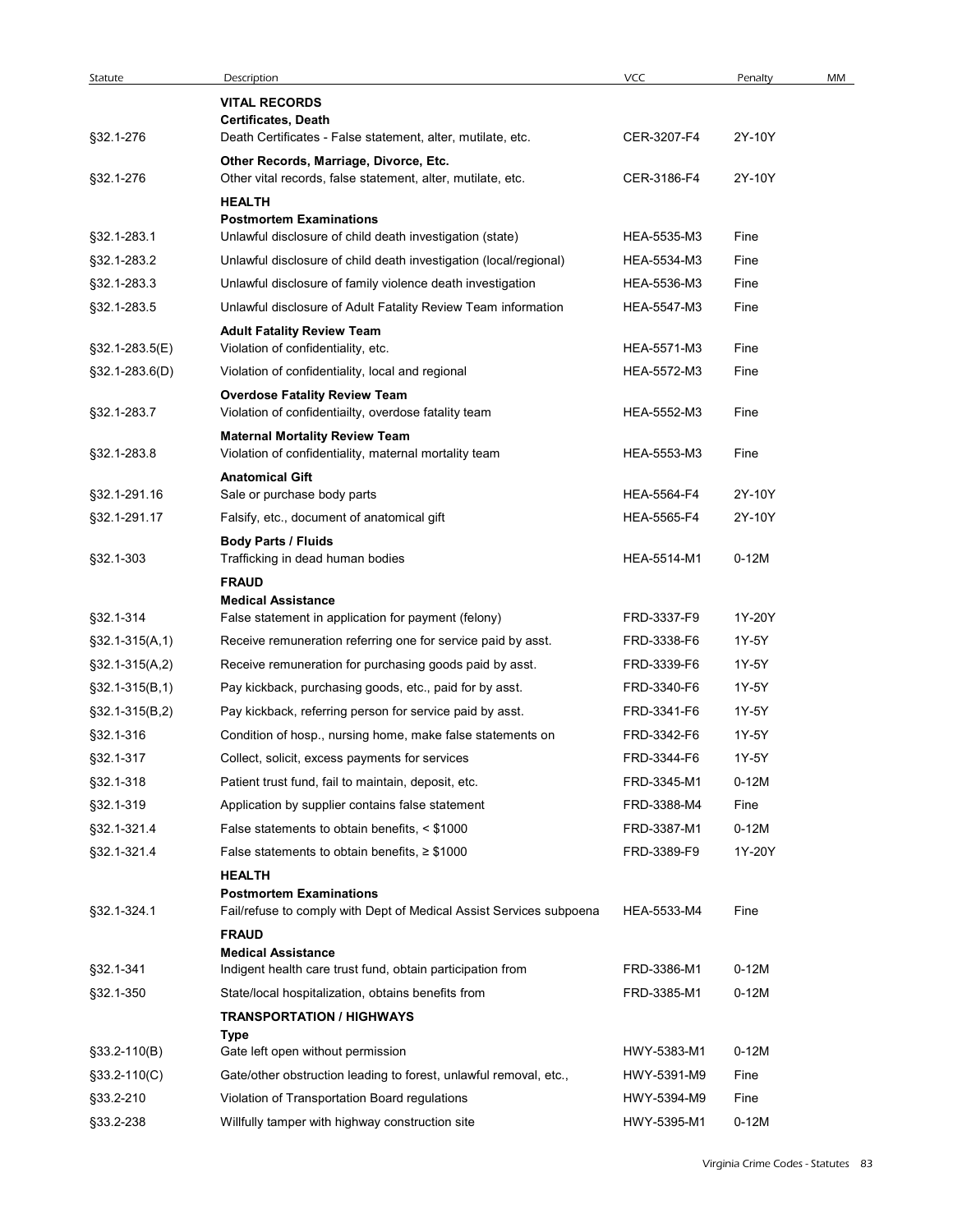| Statute        | Description                                                                                      | VCC         | Penalty | MM |
|----------------|--------------------------------------------------------------------------------------------------|-------------|---------|----|
|                | <b>TRANSPORTATION / HIGHWAYS</b>                                                                 |             |         |    |
|                | Type                                                                                             |             |         |    |
| §33.2-241      | Commercial entrance to highway not maintained properly                                           | HWY-5385-M9 | Fine    |    |
| §33.2-246      | Violation of recreational wayside rules/regulations                                              | HWY-5393-M9 | Fine    |    |
| §33.2-409      | Owner/occupier fails to maintain dam                                                             | HWY-5389-M9 | Fine    |    |
|                | <b>TRAFFIC - SIGNS AND SIGNALS</b>                                                               |             |         |    |
|                | Infraction                                                                                       |             |         |    |
| §33.2-501      | Fail to obey HOV lane sign                                                                       | SIG-6551-I9 | Fine    |    |
|                | <b>TRANSPORTATION / HIGHWAYS</b><br>Type                                                         |             |         |    |
| §33.2-504      | Release personal information from photo-enforcement system                                       | HWY-5396-M1 | $0-12M$ |    |
| §33.2-613(C)   | Improper refusal to honor toll pass                                                              | HWY-5388-M9 | Fine    |    |
| $$33.2-613(C)$ | Unauthorized use of toll pass                                                                    | HWY-5390-M1 | $0-12M$ |    |
|                | <b>HIGHWAYS</b>                                                                                  |             |         |    |
| §33.2-801      | Cut or injure trees near highways, injure bridges                                                | HWY-5401-M1 | $0-12M$ |    |
| §33.2-802      | Dispose of companion animal on public property                                                   | HWY-3348-M9 | $0-12M$ |    |
| §33.2-802      | Dump trash, etc., on highway or private property                                                 | HWY-5402-M9 | $0-12M$ |    |
| §33.2-803      | Dump creating fire hazard to public bridge                                                       | HWY-5403-M1 | $0-12M$ |    |
|                |                                                                                                  |             |         |    |
| §33.2-804      | Junkyard violation                                                                               | HWY-5404-M1 | $0-12M$ |    |
| §33.2-1203     | <b>TRANSPORTATION / HIGHWAYS</b><br>Hinder/obstruct DOT employee in performance of function/duty | HWY-5387-M1 | $0-12M$ |    |
|                |                                                                                                  | HWY-5384-M1 | $0-12M$ |    |
| §33.2-1300     | Employee, etc., contracts with Woodrow Wilson Bridge Authority                                   |             |         |    |
| §33.2-1300     | Fail, refuse, etc., to pay Wilson Bridge/Tunnel toll                                             | HWY-5386-M9 | $0-30D$ |    |
| §33.2-1726     | Violation of Board of Transportation rules/regulations                                           | HWY-5392-M1 | $0-12M$ |    |
| §33.2-2205     | Violation of the NOVA Transportation Commission's regulations                                    | HWY-5382-M1 | $0-12M$ |    |
|                | <b>AUTHORITIES</b>                                                                               |             |         |    |
| §33.2-2917     | <b>Richmond Metropolitan Authority</b><br>Use appropriate state or local ordinance code          |             |         |    |
|                |                                                                                                  |             |         |    |
| §33.2-2917     | Violation of Richmond Metro. Authority rule or regulation                                        | AUT-9110-M1 | $0-12M$ |    |
|                | <b>HEALTH</b><br><b>Hotels, Restaurants</b>                                                      |             |         |    |
| $§35.1 - 7$    | Violate Board/Commission of Health regulations                                                   | HEA-5537-M3 | Fine    |    |
|                | <b>HOUSING</b>                                                                                   |             |         |    |
|                | Type                                                                                             |             |         |    |
| §36-83         | Violation of Industrialized Building Law                                                         | HSN-7493-M1 | $0-12M$ |    |
| §36-85.12      | Violation of Natl. Manuf Housing Construction & Safety Standards Act                             | HSN-7490-M1 | $0-12M$ |    |
| §36-85.19      | Unlicensed, conducting manufactured home business                                                | HSN-7492-M1 | $0-12M$ |    |
| §36-99.5       | Fail to provide alternative smoke detectors for deaf/hearing impaired                            | HSN-7491-M3 | Fine    |    |
|                | ORDINANCE, CITY OR COUNTY                                                                        |             |         |    |
|                | <b>Building Code Violations</b>                                                                  |             |         |    |
| $$36-106(A)$   | First violation of code provisions                                                               | ORD-9967-M9 | Fine    |    |
| $$36-106(A)$   | Second violation of code provisions w/in 5 years                                                 | ORD-9968-M9 | Fine    |    |
| $$36-106(A)$   | Second violation of code provisions w/in 5-10 years                                              | ORD-9892-M9 | Fine    |    |
| $$36-106(A)$   | Third or subsequent violation of code provisions w/in 10 years                                   | ORD-9969-M9 | $0-10D$ |    |
| $$36-106(B)$   | Unsafe dwelling, 1st offense                                                                     | ORD-9932-M9 | Fine    |    |
| $$36-106(B)$   | Unsafe dwelling, 2nd within less than 5 years                                                    | ORD-9929-M9 | $0-5D$  |    |
| $§36-106(B)$   | Unsafe dwelling, 2nd within 5-10 years                                                           | ORD-9998-M9 | Fine    |    |
|                |                                                                                                  |             |         |    |
| $$36-106(B)$   | Unsafe dwelling, 3rd, same property                                                              | ORD-9999-M9 | $0-10D$ |    |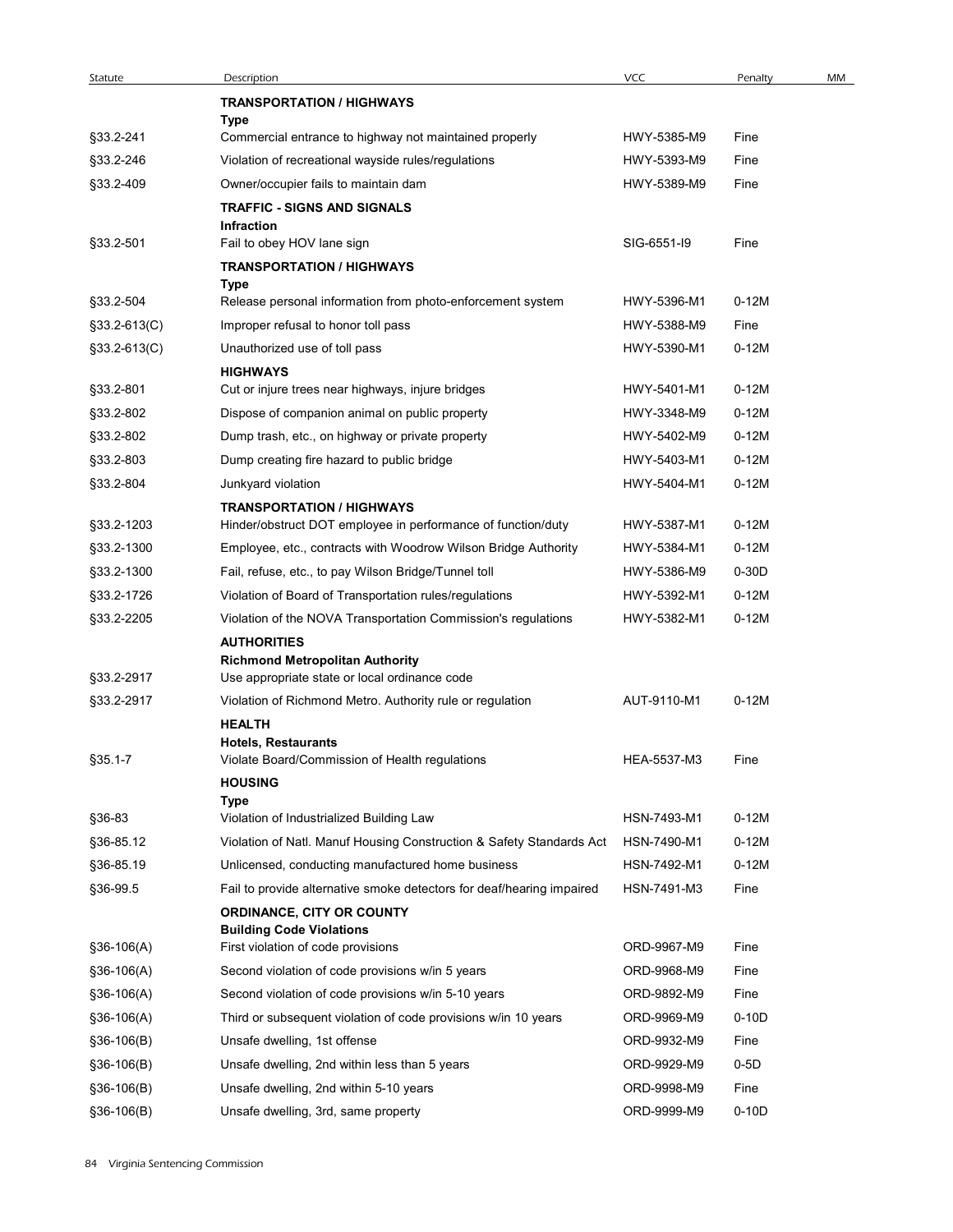| Statute      | Description                                                                                               | VCC         | Penalty    | MM |
|--------------|-----------------------------------------------------------------------------------------------------------|-------------|------------|----|
|              | ORDINANCE, CITY OR COUNTY                                                                                 |             |            |    |
|              | <b>Building Code Violations</b>                                                                           |             |            |    |
| §36-106(D)   | Covering/removal of lead-base paint, hazard to children, etc.                                             | ORD-9970-M9 | Fine       |    |
|              | <b>HOUSING</b><br>Type                                                                                    |             |            |    |
| §36-175      | First-time home buyer account, false claims                                                               | TAX-6069-M1 | $0-12M$    |    |
|              | <b>BEHAVIORAL HEALTH</b>                                                                                  |             |            |    |
|              | Developmental Disabilities Mortality Review Team                                                          |             |            |    |
| §37.2-314.1  | Violation of confidentiality, Disabilities Mortality Team                                                 | HEA-5554-M3 | Fine       |    |
|              | <b>MENTAL HEALTH</b><br><b>Behavioral Health and Developmental Services</b>                               |             |            |    |
| §37.2-405    | Operate facility, service without a license                                                               | HEA-5522-M3 | Fine       |    |
|              | <b>Group Homes / Residential Facilities</b>                                                               |             |            |    |
| §37.2-408    | Fail to comply with summary/final order of suspension                                                     | HEA-5528-M2 | 0-6M       |    |
| §37.2-408.1  | <b>Children's Residential Facilities</b><br>Background check, fail to perform or hire person w/conviction | HEA-5556-M3 | Fine       |    |
|              | <b>Behavioral Health and Developmental Services</b>                                                       |             |            |    |
| §37.2-416    | Background check, fail to perform or hire person w/conviction                                             | HEA-5523-M3 | Fine       |    |
|              | <b>Group Homes / Residential Facilities</b>                                                               |             |            |    |
| §37.2-418    | Fail to comply with summary/final order of suspension                                                     | HEA-5521-M2 | $0-6M$     |    |
| §37.2-419.1  | Fail to comply with order of adult facility license suspension                                            | HEA-4268-M2 | 0-6M       |    |
| §37.2-421    | <b>Behavioral Health and Developmental Services</b><br>False or misleading advertising                    | HEA-5526-M3 | Fine       |    |
| §37.2-422    | See §§ 37.2-405 through 37.2-421                                                                          |             |            |    |
|              | <b>Miscellaneous</b>                                                                                      |             |            |    |
| §37.2-427    | Mistreatment of patient(s) in hospital                                                                    | HEA-5516-M1 | $0-12M$    |    |
| §37.2-428    | Escapes, aiding and abetting                                                                              | HEA-5517-M1 | $0-12M$    |    |
| §37.2-429    | Disorderly conduct on hospital grounds                                                                    | HEA-5518-M1 | $0-12M$    |    |
| §37.2-430    | Alcoholic beverages for patients, provide                                                                 | HEA-5519-M1 | $0-12M$    |    |
| §37.2-431    | Admit person to any hospital, conspire to                                                                 | HEA-5520-M1 | $0-12M$    |    |
|              | <b>Civil Commitment</b>                                                                                   |             |            |    |
| §37.2-906    | Probable cause hearing for civil commitment                                                               | HEA-5539-S9 |            |    |
|              | <b>MENTAL HEALTH (FOR USE BY LIDS ONLY)</b>                                                               |             |            |    |
| §37.2-913    | <b>Civil Commitment (Compensation Board)</b><br>Emergency custody of conditionally released person        | HEA-5529-S9 |            |    |
|              | <b>MENTAL HEALTH</b>                                                                                      |             |            |    |
|              | <b>Civil Commitment</b>                                                                                   |             |            |    |
| §37.2-917    | Sexually violent predator - Escape from facility                                                          | HEA-5530-F6 | 1Y-5Y (II) |    |
| §37.2-918    | Sexually violent predator - Fail to return; on conditional release                                        | HEA-5524-F6 | 1Y-5Y      |    |
| §37.2-918    | Sexually violent predator - Leave state while on conditional release                                      | HEA-5531-F6 | 1Y-5Y      |    |
|              | <b>INSURANCE</b>                                                                                          |             |            |    |
| §38.2-210    | Other<br>Loans to officers, directors, etc.                                                               | INS-7370-M1 | $0-12M$    |    |
| §38.2-211    | Other interests and payments to officers, directors, etc.                                                 | INS-7371-M1 | $0-12M$    |    |
| §38.2-1058   | State treasurer disposes of securities illegally                                                          | INS-7373-F3 | 5Y-20Y     |    |
| §38.2-1304   | False statement on annual report, statement, etc.                                                         | INS-7372-F5 | 1Y-10Y     |    |
| §38.2-1802   | Acting as agent for unlicensed insurer                                                                    | INS-7374-M1 | $0-12M$    |    |
| §38.2-1916.1 | Perjury, etc., in response to Attorney General investigation                                              | INS-7378-M1 | $0-12M$    |    |
|              |                                                                                                           |             |            |    |
| §38.2-3542   | Employer fails to remit insurance funds                                                                   | INS-7375-M1 | $0-12M$    |    |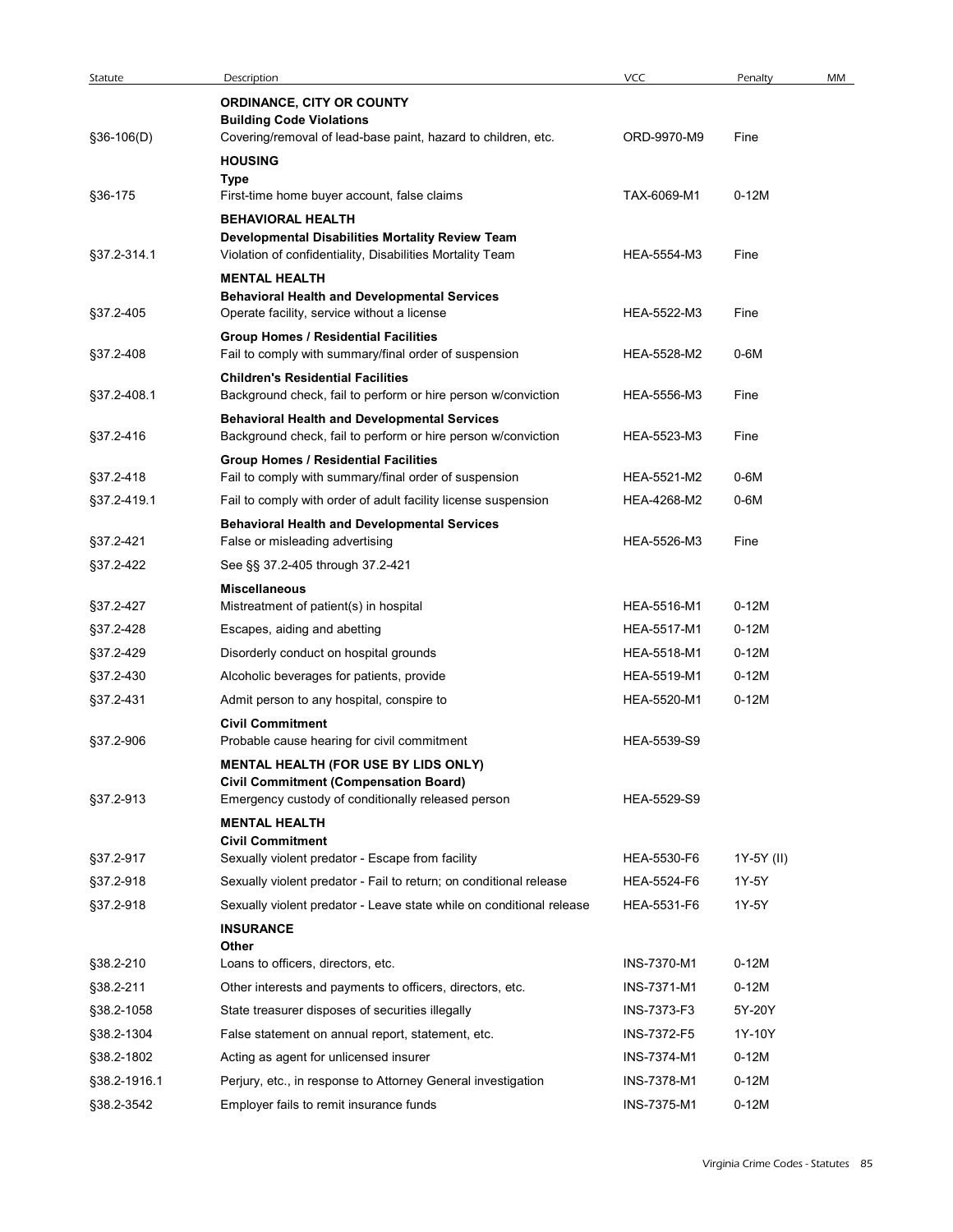| Statute         | Description                                                                     | <b>VCC</b>  | Penalty | MM |
|-----------------|---------------------------------------------------------------------------------|-------------|---------|----|
|                 | <b>INSURANCE</b>                                                                |             |         |    |
| §38.2-4614      | Other<br>Pay or receive title insurance kickbacks, etc.                         | INS-7377-M9 | Fine    |    |
| §38.2-4809      | Insurer tax evasion or fraud                                                    | INS-7376-M1 | $0-12M$ |    |
|                 | <b>LABOR</b>                                                                    |             |         |    |
|                 | Examinations, Inspections, Etc.                                                 |             |         |    |
| §40.1-10        | Fail to cooperate with Dept. of Labor's examination, inspection, etc.           | LAB-7488-M9 | $0-90D$ |    |
|                 | Other                                                                           |             |         |    |
| §40.1-11.1      | Refer undocumented alien for employment for fee                                 | LAB-7477-M1 | $0-12M$ |    |
| §40.1-27        | Prevention of employment, willful and malicious                                 | LAB-7474-M9 | Fine    |    |
| §40.1-29        | Wages<br>Withhold wages with intent to defraud, less than \$10,000              | LAB-3859-M1 | $0-12M$ |    |
| §40.1-29        | Withhold wages with intent to defraud, \$10,000 or more                         | LAB-7469-F6 | 1Y-5Y   |    |
| §40.1-29        | Withhold wages with intent to defraud, 2nd or subsequent                        | LAB-7468-F6 | 1Y-5Y   |    |
|                 | Other                                                                           |             |         |    |
| §40.1-30        | Nonresident employers, fail to register                                         | LAB-3852-M9 | Fine    |    |
|                 | <b>Safety</b>                                                                   |             |         |    |
| $§40.1-49.4(K)$ | Employer's violation of safety rules results in death                           | LAB-7471-M9 | $0-6M$  |    |
| $§40.1-49.4(K)$ | Employer's violation of safety rules results in death - 2nd/subsq.              | LAB-7470-S9 | $0-1Y$  |    |
| §40.1-51.3.1    | Provide advanced notice of health/safety inspection without authority           | LAB-7476-M9 | $0-6M$  |    |
| §40.1-51.4:2    | False statement on safety records, etc., required by title                      | LAB-7472-M9 | $0-6M$  |    |
|                 | Other                                                                           |             |         |    |
| §40.1-51.4:3    | Prohibited questions on employment polygraph test                               | LAB-7475-M1 | $0-12M$ |    |
| §40.1-53        | Picketing, interfere with another's right to work                               | LAB-7473-M1 | $0-12M$ |    |
|                 | Unions                                                                          | LAB-7478-M9 |         |    |
| $§40.1-54(2)$   | Carrier/shipper pays to benefit labor organization                              |             | Fine    |    |
| §40.1-54(3)     | Receive payment from carrier/shipper to benefit labor organization              | LAB-7480-M9 | Fine    |    |
| §40.1-54.2      | Employee engages in strike/work stoppage to interfere with hospital             | LAB-7479-M1 | $0-12M$ |    |
| §40.1-100.2     | Minor<br>Permit person under 18 to perform, etc., in sexually explicit material | LAB-7489-F6 | 1Y-5Y   |    |
|                 | <b>Child Abuse And Neglect</b>                                                  |             |         |    |
| §40.1-103       | Endangerment, cruelty or injuries to children                                   | FAM-3810-F6 | 1Y-5Y   |    |
|                 | Solicitation                                                                    |             |         |    |
| §40.1-112       | Employ any person without a permit, unlawfully                                  | LAB-3847-M1 | $0-12M$ |    |
|                 | <b>LIBRARIES</b>                                                                |             |         |    |
| §42.1-72        | Type<br>Deface, destroy, etc., books/other property of libraries, etc.          | LIB-2325-M1 | $0-12M$ |    |
| §42.1-73        | Concealment, removal of books, etc., value less than \$1000                     | LIB-2322-M1 | $0-12M$ |    |
| §42.1-73        | Concealment, removal of books, etc., value \$1000 or more                       | LIB-2323-F9 | 1Y-20Y  |    |
| §42.1-74        | Failure to return library book, etc., after written notice                      | LIB-2326-M9 | Fine    |    |
| §42.1-88        | Custodian refuses to deliver public records to successor                        | LIB-2324-M3 | Fine    |    |
|                 | <b>FRAUD</b>                                                                    |             |         |    |
|                 | <b>Construction Fraud</b>                                                       |             |         |    |
| §43-13          | Intent to defraud, funds not used to pay for labor/supplies, <\$1000            | FRD-2601-M1 | $0-12M$ |    |
| §43-13          | Intent to defraud, funds not used to pay for labor/supplies, $\geq$ \$1000      | FRD-2602-F9 | 1Y-20Y  |    |
| §43-13.1        | Forgery of signature on lien waiver form                                        | FRD-2603-F5 | 1Y-10Y  |    |
| §43-13.2        | Misrepresent payment required prior to sale                                     | FRD-2604-F5 | 1Y-10Y  |    |
|                 | Mechanic's/Materialmen's Lien                                                   |             |         |    |
| §43-13.3        | Willful misrepresentation on affidavit of payment, causing loss                 | FRD-2798-M3 | Fine    |    |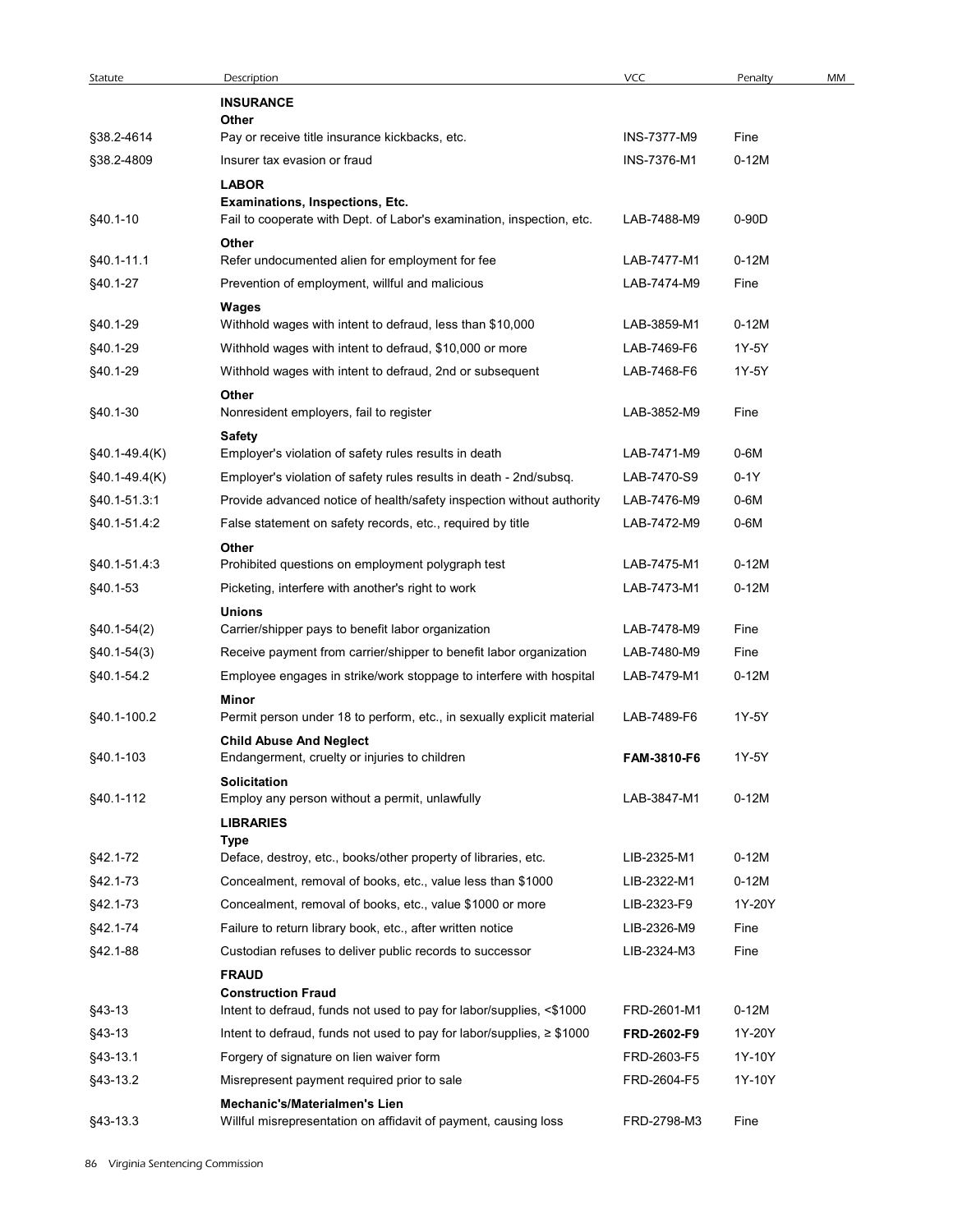| Statute          | Description                                                                                          | <b>VCC</b>  | Penalty    |
|------------------|------------------------------------------------------------------------------------------------------|-------------|------------|
|                  | <b>MILITARY &amp; EMERGENCY</b>                                                                      |             |            |
|                  | <b>Military</b>                                                                                      |             |            |
| §44-41.1         | Failure to report, VA National Guard                                                                 | MIL-5367-M4 | Fine       |
|                  | MILITARY & EMERGENCY (FOR USE BY LIDS ONLY)                                                          |             |            |
| §44-41.1         | <b>National Guard (Compensation Board)</b><br>Fail to report for annual active duty                  | MIL-5361-M9 |            |
| §44-41.1         | Fail to report for scheduled inactive duty training                                                  | MIL-5362-M9 |            |
|                  | <b>MILITARY &amp; EMERGENCY</b>                                                                      |             |            |
|                  | <b>National Guard Courts-Martial</b>                                                                 |             |            |
| §44-44           | Special courts-martial                                                                               | MIL-5364-M9 | $0-10D$    |
| §44-45           | Summary courts-martial                                                                               | MIL-5365-M9 | $0-2$ 1/2D |
| §44-98           | <b>Military</b><br>Interfere with employment of VA National Guard, etc.                              | MIL-5358-M9 | $0-30D$    |
| §44-109          | Willful destruction, etc., of military property                                                      | MIL-5360-M9 | 14D-2M     |
| §44-110          | Sale, etc., of military property                                                                     | MIL-5359-M9 | 6M-1Y      |
|                  | <b>Uniform</b>                                                                                       |             |            |
| §44-120          | Military uniform, unlawfully wear                                                                    | MIL-5366-M9 | $0-30D$    |
|                  | Emergency                                                                                            |             |            |
| §44-146.17       | Violation of Governor's emergency executive order                                                    | EMG-5356-M1 | $0-12M$    |
|                  | MINES AND MINING (Before 10/1/21)                                                                    |             |            |
| §45.1-161.21     | <b>Type</b><br>False statement, etc., during mine investigation                                      | MIN-7219-M1 | $0-12M$    |
| §45.1-161.30     | Perform task in mine without Board certification                                                     | MIN-7217-M1 | $0-12M$    |
| §45.1-161.66     | False statements on maps or in data                                                                  | MIN-7209-M1 | $0-12M$    |
| §45.1-161.94     | Violation of closure, abatement order                                                                | MIN-7208-M1 | $0-12M$    |
| §45.1-161.129    | Unlawful blasting practices                                                                          | MIN-7207-M1 | $0-12M$    |
| §45.1-161.177    | Possess, etc., smoking materials                                                                     | MIN-7206-F6 | 1Y-5Y      |
| §45.1-161.178    | Operator, etc., allow smoker's articles in mine                                                      | MIN-7213-F6 | 1Y-5Y      |
| §45.1-161.232    | Methane monitor, tamper with                                                                         | MIN-7212-F6 | 1Y-5Y      |
| §45.1-161.233    | Methane monitor disconnected, operator, etc., allow workers in mine                                  | MIN-7211-F6 | 1Y-5Y      |
| §45.1-161.292:21 | Mining task performed by uncertified person                                                          | MIN-7227-M1 | $0-12M$    |
| §45.1-161.292:21 | Unlawful performance of mining task requiring certification                                          | MIN-7215-M1 | $0-12M$    |
| §45.1-161.292:34 | Operate an unlicensed mineral mine                                                                   | MIN-7214-M3 | Fine       |
| §45.1-161.61     | Operating an unlicensed mine                                                                         | MIN-7220-M3 | Fine       |
|                  | <b>Geothermal Energy</b>                                                                             |             |            |
| §45.1-179.10     | Violation of geothermal chapter provision                                                            | MIN-7228-M9 | Fine       |
|                  | <b>Type Not Clear</b>                                                                                |             |            |
| §45.1-191        | Violation of chapter or director's order                                                             | MIN-7229-M1 | $0-12M$    |
|                  | Type                                                                                                 |             |            |
| §45.1-246(E,i)   | Coal surface mining, exploration without a permit                                                    | MIN-7221-M1 | $0-12M$    |
| §45.1-246(E,ii)  | Violate condition of mining permit                                                                   | MIN-7222-M1 | $0-12M$    |
| §45.1-246(E,iii) | Refuse to comply with mining regulations                                                             | MIN-7223-M1 | $0-12M$    |
| §45.1-246(F)     | Corporate director, etc., violates permit, order, etc.                                               | MIN-7224-M1 | $0-12M$    |
| §45.1-246(G)     | False statement on mining document, etc.                                                             | MIN-7225-M1 | $0-12M$    |
| §45.1-257        | Impede director or mining agent                                                                      | MIN-7226-S9 | $0-1Y$     |
| §45.2-513        | <b>MINES AND MINING</b>                                                                              | MIN-7219-M1 | $0-12M$    |
| §45.2-522        | False statement, etc., during mine investigation<br>Perform task in mine without Board certification |             |            |
|                  |                                                                                                      | MIN-7217-M1 | $0-12M$    |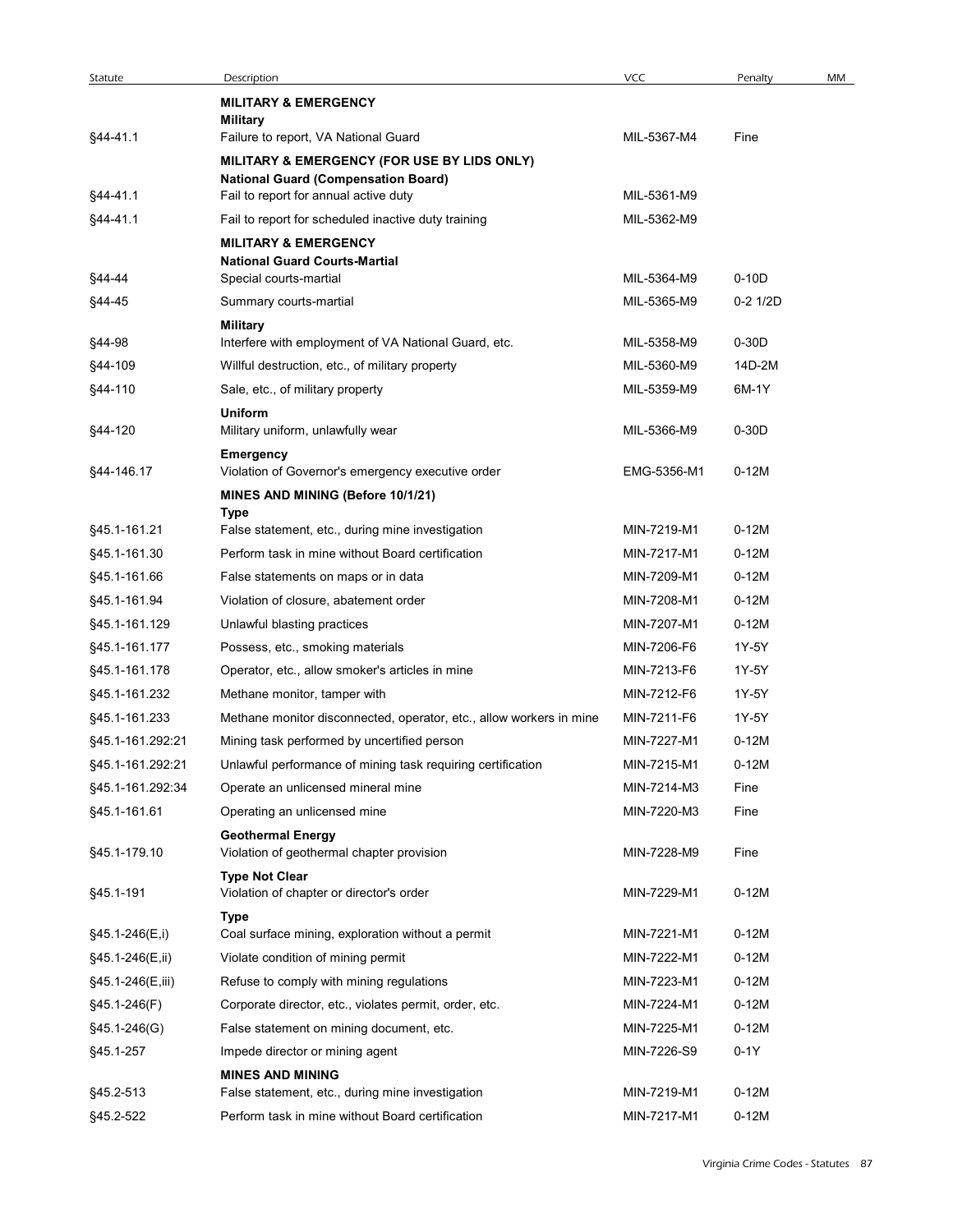| Statute           | Description                                                                                         | <b>VCC</b>                 | Penalty      | MM |
|-------------------|-----------------------------------------------------------------------------------------------------|----------------------------|--------------|----|
|                   | <b>MINES AND MINING</b><br>Type                                                                     |                            |              |    |
| §45.2-539         | Operating an unlicensed mine                                                                        | MIN-7220-M3                | Fine         |    |
| §45.2-544         | False statements on maps or in data                                                                 | MIN-7209-M1                | $0-12M$      |    |
| §45.2-572         | Violation of closure, abatement order                                                               | MIN-7208-M1                | $0-12M$      |    |
| §45.2-722         | Unlawful blasting practices                                                                         | MIN-7207-M1                | $0-12M$      |    |
| §45.2-848         | Methane monitor, tamper with                                                                        | MIN-7212-F6                | 1Y-5Y        |    |
| §45.2-849         | Methane monitor disconnected, operator, etc., allow workers in mine                                 | MIN-7211-F6                | 1Y-5Y        |    |
| §45.2-856         | Possess, etc., smoking materials                                                                    | MIN-7206-F6                | 1Y-5Y        |    |
| §45.2-857         | Operator, etc., allow smoker's articles in mine                                                     | MIN-7213-F6                | 1Y-5Y        |    |
| §45.2-1006        | Impede director or mining agent                                                                     | MIN-7226-S9                | $0-1Y$       |    |
| §45.2-1021(E,i)   | Coal surface mining, exploration without a permit                                                   | MIN-7221-M1                | $0-12M$      |    |
| §45.2-1021(E,ii)  | Violate condition of mining permit                                                                  | MIN-7222-M1                | $0-12M$      |    |
| §45.2-1021(E,iii) | Refuse to comply with mining regulations                                                            | MIN-7223-M1                | $0-12M$      |    |
| §45.2-1021(F)     | Corporate director, etc., violates permit, order, etc.                                              | MIN-7224-M1                | $0-12M$      |    |
| §45.2-1021(G)     | False statement on mining document, etc.                                                            | MIN-7225-M1                | $0-12M$      |    |
| §45.2-1116        | Unlawful performance of mining task requiring certification                                         | MIN-7215-M1                | $0-12M$      |    |
| §45.2-1128        | Operate an unlicensed mineral mine                                                                  | MIN-7214-M3                | Fine         |    |
|                   | <b>Type Not Clear</b>                                                                               |                            |              |    |
| §45.2-1223        | Violation of chapter or director's order<br><b>Geothermal Energy</b>                                | MIN-7229-M1                | $0-12M$      |    |
| §45.2-2007        | Violation of geothermal chapter provision<br><b>TRAFFIC - OPERATOR'S LICENSE</b>                    | MIN-7228-M9                | Fine         |    |
|                   | Infraction                                                                                          |                            |              |    |
| §46.2-104         | Drive without license or registration in possession                                                 | LIC-6812-I9<br>LIC-6813-I9 | Fine<br>Fine |    |
| §46.2-104         | Exhibit - license or registration, fail to display or<br><b>PERJURY</b>                             |                            |              |    |
| §46.2-105         | <b>Traffic</b><br>False affidavit to DMV matters                                                    | PER-5015-F5                | 1Y-10Y       |    |
|                   | <b>TRAFFIC - DMV DOCUMENTS</b>                                                                      |                            |              |    |
|                   | Type                                                                                                |                            |              |    |
| $$46.2-105.1(A)$  | Unlawful procurement of certificate, license or permit                                              | DMV-6838-M2                | $0-6M$       |    |
| §46.2-105.1(D)    | Sell, etc., license to operate vehicle                                                              | DMV-6846-M1                | $0-12M$      |    |
| $§46.2-105.2(A)$  | Obtain/possess license, ID, registration, etc., when not entitled                                   | DMV-6841-F6                | 1Y-5Y        |    |
| §46.2-105.2(B)    | Aid in obtaining any document issued by DMV                                                         | DMV-6891-F6                | 1Y-5Y        |    |
| $§46.2-105.2(C)$  | Possess or use any DMV document obtained in violation of provisions                                 | DMV-6892-F6                | 1Y-5Y        |    |
| §46.2-105.2(D)    | Obtain/possess license, ID, registration, etc., age-limited activity                                | DMV-6890-M2                | 0-6M         |    |
| §46.2-108         | Rental car not covered by insurance                                                                 | DMV-6842-M1                | $0-12M$      |    |
|                   | <b>TRAFFIC - EQUIPMENT VIOLATIONS</b><br>Infraction                                                 |                            |              |    |
| §46.2-109         | Fail to report auto struck by bullet, bullet-proof glass, etc.                                      | EQU-6495-19                | Fine         |    |
| §46.2-111         | TRAFFIC - MOVING VIOLATIONS, GENERAL<br>Reflectors-Disable vehicle-See licensing parking-Reflectors |                            |              |    |
| $§46.2-111(A)$    | Flares-Disabled vehicle-See licensing parking-Flares                                                |                            |              |    |
|                   | <b>TRAFFIC - PARKING</b>                                                                            |                            |              |    |
| $§46.2-111(A)$    | Flares, none around disabled vehicle blocking highway                                               | PRK-6618-I9                | Fine         |    |
| $§46.2-111(B)$    | Reflectors, none around disabled inflammable vehicle                                                | PRK-6620-I9                | Fine         |    |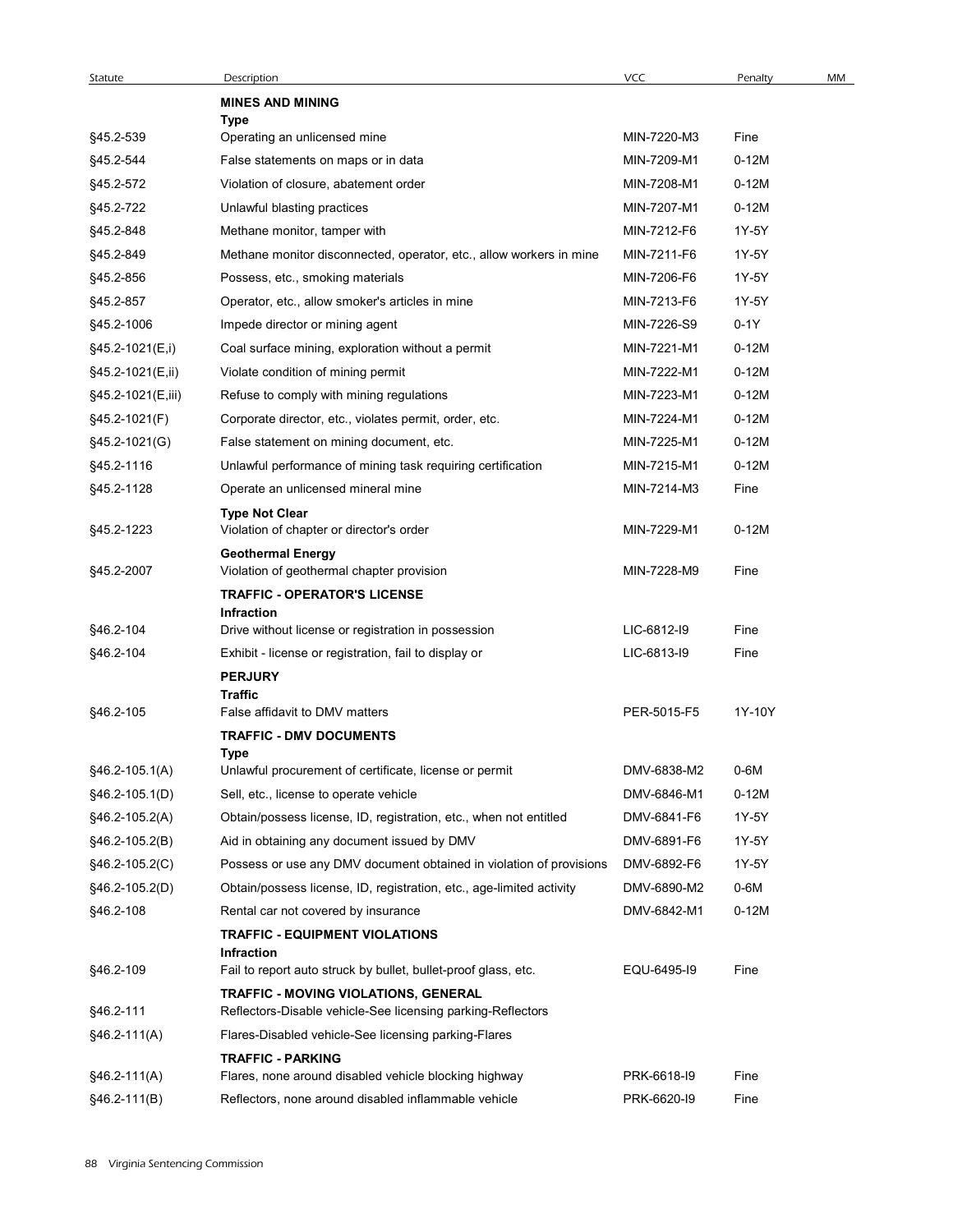| <b>VCC</b><br>Statute<br>Description<br>Penalty<br>MM<br>TRAFFIC - MOVING VIOLATIONS, GENERAL<br>Infraction<br>§46.2-111(C)<br>Red flags-Disabled vehicle-See licensing parking-Flags<br><b>TRAFFIC - PARKING</b><br>$§46.2-111(C)$<br>Flags, none around disabled vehicle-Daytime<br>PRK-6617-I9<br>Fine<br>TRAFFIC - REGISTRATION, PLATES, ETC.<br>Odometer<br>$0-12M$<br>§46.2-112<br>Odometer tampering - (first offense)<br>REG-6720-M9<br>§46.2-112<br>Odometer tampering - (subsequent offense)<br>REG-6721-F9<br>1Y-5Y<br><b>TRAFFIC - TOW TRUCKS</b><br>Type<br>§46.2-116<br>Tow truck driver, failure to register with DCJS<br>REG-6880-M3<br>Fine<br><b>TRAFFIC - PUBLIC OFFICIAL</b><br><b>Illegal Fees</b><br>§46.2-218<br>Law enforcement accepting fee for arrest<br>PUB-5102-M4<br>Fine<br><b>TRAFFIC - OPERATOR'S LICENSE</b><br><b>No License</b><br>Drive without a valid license<br>LIC-6808-M2<br>$0-6M$<br>§46.2-300<br>§46.2-300<br>$0-12M$<br>Drive without a valid license, 2nd/subsequent<br>LIC-6867-M1<br><b>License Revoked</b><br>§46.2-301<br>License revoked - drive while<br>LIC-6809-M1<br>$0-12M$<br>§46.2-301.1<br>LIC-6830-M1<br>$0-12M$<br>Authorize person to operate vehicle while lic revoked/susp<br>§46.2-302<br>License revoked - no insurance - drive while (first offense)<br>LIC-6811-M2<br>0-6M<br>$0-12M$<br>§46.2-302<br>License revoked - no insurance - drive while (subsequent)<br>LIC-6814-M1<br><b>No License</b><br>§46.2-308<br>New Resident w/no Virginia license; see § 46.2-300<br><b>Incompetent Licensee</b><br>§46.2-322<br>LIC-6792-M2<br>0-6M<br>False information on mental or physical conditions<br>Application<br>§46.2-323.1<br>False certification of Virginia residency<br>LIC-6801-M2<br>$0-6M$<br>Firearm<br>§46.2-323.1<br>False certification of Virginia residency, intent to buy gun<br>LIC-6844-F4<br>2Y-10Y<br>Infraction<br>Address change, fail to notify DMV<br>LIC-6793-I9<br>§46.2-324<br>Fine<br><b>TRAFFIC - MOTORCYCLES &amp; BICYCLES</b><br><b>Motorcycles</b><br>§46.2-328<br>Operate w/o license endorsement- See Traffic-Operator's license<br><b>TRAFFIC - OPERATOR'S LICENSE</b><br><b>Special Endorsements</b><br>$0-12M$<br>§46.2-328<br>School bus/motorcycle-operate w/o endorsement on license<br>LIC-6815-M1<br><b>Restricted License</b><br>0-6M<br>Restricted license - violate restrictions<br>LIC-6827-M2<br>§46.2-329<br><b>Expired License</b><br>§46.2-330<br>See No License<br>Juvenile<br>Parent or guardian, etc., requests license be canceled<br>LIC-6797-J9<br>$§46.2-334(B)$<br>§46.2-334.001<br>License suspended for unexcused absences<br>LIC-6698-J9<br><b>Restricted License</b><br>§46.2-334.01(A,2)<br>LIC-6794-J9<br>Petition to request restricted license<br>Juvenile<br>LIC-6795-J9<br>§46.2-334.01(B)<br>Operate vehicle with more than 1 passenger under age 21 |  |  |  |
|-------------------------------------------------------------------------------------------------------------------------------------------------------------------------------------------------------------------------------------------------------------------------------------------------------------------------------------------------------------------------------------------------------------------------------------------------------------------------------------------------------------------------------------------------------------------------------------------------------------------------------------------------------------------------------------------------------------------------------------------------------------------------------------------------------------------------------------------------------------------------------------------------------------------------------------------------------------------------------------------------------------------------------------------------------------------------------------------------------------------------------------------------------------------------------------------------------------------------------------------------------------------------------------------------------------------------------------------------------------------------------------------------------------------------------------------------------------------------------------------------------------------------------------------------------------------------------------------------------------------------------------------------------------------------------------------------------------------------------------------------------------------------------------------------------------------------------------------------------------------------------------------------------------------------------------------------------------------------------------------------------------------------------------------------------------------------------------------------------------------------------------------------------------------------------------------------------------------------------------------------------------------------------------------------------------------------------------------------------------------------------------------------------------------------------------------------------------------------------------------------------------------------------------------------------------------------------------------------------------------------------------------------------------------------------------------------------------------------------------------------------------------------------------------------------------------------------------------------------------------------------------------------|--|--|--|
|                                                                                                                                                                                                                                                                                                                                                                                                                                                                                                                                                                                                                                                                                                                                                                                                                                                                                                                                                                                                                                                                                                                                                                                                                                                                                                                                                                                                                                                                                                                                                                                                                                                                                                                                                                                                                                                                                                                                                                                                                                                                                                                                                                                                                                                                                                                                                                                                                                                                                                                                                                                                                                                                                                                                                                                                                                                                                                 |  |  |  |
|                                                                                                                                                                                                                                                                                                                                                                                                                                                                                                                                                                                                                                                                                                                                                                                                                                                                                                                                                                                                                                                                                                                                                                                                                                                                                                                                                                                                                                                                                                                                                                                                                                                                                                                                                                                                                                                                                                                                                                                                                                                                                                                                                                                                                                                                                                                                                                                                                                                                                                                                                                                                                                                                                                                                                                                                                                                                                                 |  |  |  |
|                                                                                                                                                                                                                                                                                                                                                                                                                                                                                                                                                                                                                                                                                                                                                                                                                                                                                                                                                                                                                                                                                                                                                                                                                                                                                                                                                                                                                                                                                                                                                                                                                                                                                                                                                                                                                                                                                                                                                                                                                                                                                                                                                                                                                                                                                                                                                                                                                                                                                                                                                                                                                                                                                                                                                                                                                                                                                                 |  |  |  |
|                                                                                                                                                                                                                                                                                                                                                                                                                                                                                                                                                                                                                                                                                                                                                                                                                                                                                                                                                                                                                                                                                                                                                                                                                                                                                                                                                                                                                                                                                                                                                                                                                                                                                                                                                                                                                                                                                                                                                                                                                                                                                                                                                                                                                                                                                                                                                                                                                                                                                                                                                                                                                                                                                                                                                                                                                                                                                                 |  |  |  |
|                                                                                                                                                                                                                                                                                                                                                                                                                                                                                                                                                                                                                                                                                                                                                                                                                                                                                                                                                                                                                                                                                                                                                                                                                                                                                                                                                                                                                                                                                                                                                                                                                                                                                                                                                                                                                                                                                                                                                                                                                                                                                                                                                                                                                                                                                                                                                                                                                                                                                                                                                                                                                                                                                                                                                                                                                                                                                                 |  |  |  |
|                                                                                                                                                                                                                                                                                                                                                                                                                                                                                                                                                                                                                                                                                                                                                                                                                                                                                                                                                                                                                                                                                                                                                                                                                                                                                                                                                                                                                                                                                                                                                                                                                                                                                                                                                                                                                                                                                                                                                                                                                                                                                                                                                                                                                                                                                                                                                                                                                                                                                                                                                                                                                                                                                                                                                                                                                                                                                                 |  |  |  |
|                                                                                                                                                                                                                                                                                                                                                                                                                                                                                                                                                                                                                                                                                                                                                                                                                                                                                                                                                                                                                                                                                                                                                                                                                                                                                                                                                                                                                                                                                                                                                                                                                                                                                                                                                                                                                                                                                                                                                                                                                                                                                                                                                                                                                                                                                                                                                                                                                                                                                                                                                                                                                                                                                                                                                                                                                                                                                                 |  |  |  |
|                                                                                                                                                                                                                                                                                                                                                                                                                                                                                                                                                                                                                                                                                                                                                                                                                                                                                                                                                                                                                                                                                                                                                                                                                                                                                                                                                                                                                                                                                                                                                                                                                                                                                                                                                                                                                                                                                                                                                                                                                                                                                                                                                                                                                                                                                                                                                                                                                                                                                                                                                                                                                                                                                                                                                                                                                                                                                                 |  |  |  |
|                                                                                                                                                                                                                                                                                                                                                                                                                                                                                                                                                                                                                                                                                                                                                                                                                                                                                                                                                                                                                                                                                                                                                                                                                                                                                                                                                                                                                                                                                                                                                                                                                                                                                                                                                                                                                                                                                                                                                                                                                                                                                                                                                                                                                                                                                                                                                                                                                                                                                                                                                                                                                                                                                                                                                                                                                                                                                                 |  |  |  |
|                                                                                                                                                                                                                                                                                                                                                                                                                                                                                                                                                                                                                                                                                                                                                                                                                                                                                                                                                                                                                                                                                                                                                                                                                                                                                                                                                                                                                                                                                                                                                                                                                                                                                                                                                                                                                                                                                                                                                                                                                                                                                                                                                                                                                                                                                                                                                                                                                                                                                                                                                                                                                                                                                                                                                                                                                                                                                                 |  |  |  |
|                                                                                                                                                                                                                                                                                                                                                                                                                                                                                                                                                                                                                                                                                                                                                                                                                                                                                                                                                                                                                                                                                                                                                                                                                                                                                                                                                                                                                                                                                                                                                                                                                                                                                                                                                                                                                                                                                                                                                                                                                                                                                                                                                                                                                                                                                                                                                                                                                                                                                                                                                                                                                                                                                                                                                                                                                                                                                                 |  |  |  |
|                                                                                                                                                                                                                                                                                                                                                                                                                                                                                                                                                                                                                                                                                                                                                                                                                                                                                                                                                                                                                                                                                                                                                                                                                                                                                                                                                                                                                                                                                                                                                                                                                                                                                                                                                                                                                                                                                                                                                                                                                                                                                                                                                                                                                                                                                                                                                                                                                                                                                                                                                                                                                                                                                                                                                                                                                                                                                                 |  |  |  |
|                                                                                                                                                                                                                                                                                                                                                                                                                                                                                                                                                                                                                                                                                                                                                                                                                                                                                                                                                                                                                                                                                                                                                                                                                                                                                                                                                                                                                                                                                                                                                                                                                                                                                                                                                                                                                                                                                                                                                                                                                                                                                                                                                                                                                                                                                                                                                                                                                                                                                                                                                                                                                                                                                                                                                                                                                                                                                                 |  |  |  |
|                                                                                                                                                                                                                                                                                                                                                                                                                                                                                                                                                                                                                                                                                                                                                                                                                                                                                                                                                                                                                                                                                                                                                                                                                                                                                                                                                                                                                                                                                                                                                                                                                                                                                                                                                                                                                                                                                                                                                                                                                                                                                                                                                                                                                                                                                                                                                                                                                                                                                                                                                                                                                                                                                                                                                                                                                                                                                                 |  |  |  |
|                                                                                                                                                                                                                                                                                                                                                                                                                                                                                                                                                                                                                                                                                                                                                                                                                                                                                                                                                                                                                                                                                                                                                                                                                                                                                                                                                                                                                                                                                                                                                                                                                                                                                                                                                                                                                                                                                                                                                                                                                                                                                                                                                                                                                                                                                                                                                                                                                                                                                                                                                                                                                                                                                                                                                                                                                                                                                                 |  |  |  |
|                                                                                                                                                                                                                                                                                                                                                                                                                                                                                                                                                                                                                                                                                                                                                                                                                                                                                                                                                                                                                                                                                                                                                                                                                                                                                                                                                                                                                                                                                                                                                                                                                                                                                                                                                                                                                                                                                                                                                                                                                                                                                                                                                                                                                                                                                                                                                                                                                                                                                                                                                                                                                                                                                                                                                                                                                                                                                                 |  |  |  |
|                                                                                                                                                                                                                                                                                                                                                                                                                                                                                                                                                                                                                                                                                                                                                                                                                                                                                                                                                                                                                                                                                                                                                                                                                                                                                                                                                                                                                                                                                                                                                                                                                                                                                                                                                                                                                                                                                                                                                                                                                                                                                                                                                                                                                                                                                                                                                                                                                                                                                                                                                                                                                                                                                                                                                                                                                                                                                                 |  |  |  |
|                                                                                                                                                                                                                                                                                                                                                                                                                                                                                                                                                                                                                                                                                                                                                                                                                                                                                                                                                                                                                                                                                                                                                                                                                                                                                                                                                                                                                                                                                                                                                                                                                                                                                                                                                                                                                                                                                                                                                                                                                                                                                                                                                                                                                                                                                                                                                                                                                                                                                                                                                                                                                                                                                                                                                                                                                                                                                                 |  |  |  |
|                                                                                                                                                                                                                                                                                                                                                                                                                                                                                                                                                                                                                                                                                                                                                                                                                                                                                                                                                                                                                                                                                                                                                                                                                                                                                                                                                                                                                                                                                                                                                                                                                                                                                                                                                                                                                                                                                                                                                                                                                                                                                                                                                                                                                                                                                                                                                                                                                                                                                                                                                                                                                                                                                                                                                                                                                                                                                                 |  |  |  |
|                                                                                                                                                                                                                                                                                                                                                                                                                                                                                                                                                                                                                                                                                                                                                                                                                                                                                                                                                                                                                                                                                                                                                                                                                                                                                                                                                                                                                                                                                                                                                                                                                                                                                                                                                                                                                                                                                                                                                                                                                                                                                                                                                                                                                                                                                                                                                                                                                                                                                                                                                                                                                                                                                                                                                                                                                                                                                                 |  |  |  |
|                                                                                                                                                                                                                                                                                                                                                                                                                                                                                                                                                                                                                                                                                                                                                                                                                                                                                                                                                                                                                                                                                                                                                                                                                                                                                                                                                                                                                                                                                                                                                                                                                                                                                                                                                                                                                                                                                                                                                                                                                                                                                                                                                                                                                                                                                                                                                                                                                                                                                                                                                                                                                                                                                                                                                                                                                                                                                                 |  |  |  |
|                                                                                                                                                                                                                                                                                                                                                                                                                                                                                                                                                                                                                                                                                                                                                                                                                                                                                                                                                                                                                                                                                                                                                                                                                                                                                                                                                                                                                                                                                                                                                                                                                                                                                                                                                                                                                                                                                                                                                                                                                                                                                                                                                                                                                                                                                                                                                                                                                                                                                                                                                                                                                                                                                                                                                                                                                                                                                                 |  |  |  |
|                                                                                                                                                                                                                                                                                                                                                                                                                                                                                                                                                                                                                                                                                                                                                                                                                                                                                                                                                                                                                                                                                                                                                                                                                                                                                                                                                                                                                                                                                                                                                                                                                                                                                                                                                                                                                                                                                                                                                                                                                                                                                                                                                                                                                                                                                                                                                                                                                                                                                                                                                                                                                                                                                                                                                                                                                                                                                                 |  |  |  |
|                                                                                                                                                                                                                                                                                                                                                                                                                                                                                                                                                                                                                                                                                                                                                                                                                                                                                                                                                                                                                                                                                                                                                                                                                                                                                                                                                                                                                                                                                                                                                                                                                                                                                                                                                                                                                                                                                                                                                                                                                                                                                                                                                                                                                                                                                                                                                                                                                                                                                                                                                                                                                                                                                                                                                                                                                                                                                                 |  |  |  |
|                                                                                                                                                                                                                                                                                                                                                                                                                                                                                                                                                                                                                                                                                                                                                                                                                                                                                                                                                                                                                                                                                                                                                                                                                                                                                                                                                                                                                                                                                                                                                                                                                                                                                                                                                                                                                                                                                                                                                                                                                                                                                                                                                                                                                                                                                                                                                                                                                                                                                                                                                                                                                                                                                                                                                                                                                                                                                                 |  |  |  |
|                                                                                                                                                                                                                                                                                                                                                                                                                                                                                                                                                                                                                                                                                                                                                                                                                                                                                                                                                                                                                                                                                                                                                                                                                                                                                                                                                                                                                                                                                                                                                                                                                                                                                                                                                                                                                                                                                                                                                                                                                                                                                                                                                                                                                                                                                                                                                                                                                                                                                                                                                                                                                                                                                                                                                                                                                                                                                                 |  |  |  |
|                                                                                                                                                                                                                                                                                                                                                                                                                                                                                                                                                                                                                                                                                                                                                                                                                                                                                                                                                                                                                                                                                                                                                                                                                                                                                                                                                                                                                                                                                                                                                                                                                                                                                                                                                                                                                                                                                                                                                                                                                                                                                                                                                                                                                                                                                                                                                                                                                                                                                                                                                                                                                                                                                                                                                                                                                                                                                                 |  |  |  |
|                                                                                                                                                                                                                                                                                                                                                                                                                                                                                                                                                                                                                                                                                                                                                                                                                                                                                                                                                                                                                                                                                                                                                                                                                                                                                                                                                                                                                                                                                                                                                                                                                                                                                                                                                                                                                                                                                                                                                                                                                                                                                                                                                                                                                                                                                                                                                                                                                                                                                                                                                                                                                                                                                                                                                                                                                                                                                                 |  |  |  |
|                                                                                                                                                                                                                                                                                                                                                                                                                                                                                                                                                                                                                                                                                                                                                                                                                                                                                                                                                                                                                                                                                                                                                                                                                                                                                                                                                                                                                                                                                                                                                                                                                                                                                                                                                                                                                                                                                                                                                                                                                                                                                                                                                                                                                                                                                                                                                                                                                                                                                                                                                                                                                                                                                                                                                                                                                                                                                                 |  |  |  |
|                                                                                                                                                                                                                                                                                                                                                                                                                                                                                                                                                                                                                                                                                                                                                                                                                                                                                                                                                                                                                                                                                                                                                                                                                                                                                                                                                                                                                                                                                                                                                                                                                                                                                                                                                                                                                                                                                                                                                                                                                                                                                                                                                                                                                                                                                                                                                                                                                                                                                                                                                                                                                                                                                                                                                                                                                                                                                                 |  |  |  |
|                                                                                                                                                                                                                                                                                                                                                                                                                                                                                                                                                                                                                                                                                                                                                                                                                                                                                                                                                                                                                                                                                                                                                                                                                                                                                                                                                                                                                                                                                                                                                                                                                                                                                                                                                                                                                                                                                                                                                                                                                                                                                                                                                                                                                                                                                                                                                                                                                                                                                                                                                                                                                                                                                                                                                                                                                                                                                                 |  |  |  |
|                                                                                                                                                                                                                                                                                                                                                                                                                                                                                                                                                                                                                                                                                                                                                                                                                                                                                                                                                                                                                                                                                                                                                                                                                                                                                                                                                                                                                                                                                                                                                                                                                                                                                                                                                                                                                                                                                                                                                                                                                                                                                                                                                                                                                                                                                                                                                                                                                                                                                                                                                                                                                                                                                                                                                                                                                                                                                                 |  |  |  |
|                                                                                                                                                                                                                                                                                                                                                                                                                                                                                                                                                                                                                                                                                                                                                                                                                                                                                                                                                                                                                                                                                                                                                                                                                                                                                                                                                                                                                                                                                                                                                                                                                                                                                                                                                                                                                                                                                                                                                                                                                                                                                                                                                                                                                                                                                                                                                                                                                                                                                                                                                                                                                                                                                                                                                                                                                                                                                                 |  |  |  |
|                                                                                                                                                                                                                                                                                                                                                                                                                                                                                                                                                                                                                                                                                                                                                                                                                                                                                                                                                                                                                                                                                                                                                                                                                                                                                                                                                                                                                                                                                                                                                                                                                                                                                                                                                                                                                                                                                                                                                                                                                                                                                                                                                                                                                                                                                                                                                                                                                                                                                                                                                                                                                                                                                                                                                                                                                                                                                                 |  |  |  |
|                                                                                                                                                                                                                                                                                                                                                                                                                                                                                                                                                                                                                                                                                                                                                                                                                                                                                                                                                                                                                                                                                                                                                                                                                                                                                                                                                                                                                                                                                                                                                                                                                                                                                                                                                                                                                                                                                                                                                                                                                                                                                                                                                                                                                                                                                                                                                                                                                                                                                                                                                                                                                                                                                                                                                                                                                                                                                                 |  |  |  |
|                                                                                                                                                                                                                                                                                                                                                                                                                                                                                                                                                                                                                                                                                                                                                                                                                                                                                                                                                                                                                                                                                                                                                                                                                                                                                                                                                                                                                                                                                                                                                                                                                                                                                                                                                                                                                                                                                                                                                                                                                                                                                                                                                                                                                                                                                                                                                                                                                                                                                                                                                                                                                                                                                                                                                                                                                                                                                                 |  |  |  |
|                                                                                                                                                                                                                                                                                                                                                                                                                                                                                                                                                                                                                                                                                                                                                                                                                                                                                                                                                                                                                                                                                                                                                                                                                                                                                                                                                                                                                                                                                                                                                                                                                                                                                                                                                                                                                                                                                                                                                                                                                                                                                                                                                                                                                                                                                                                                                                                                                                                                                                                                                                                                                                                                                                                                                                                                                                                                                                 |  |  |  |
|                                                                                                                                                                                                                                                                                                                                                                                                                                                                                                                                                                                                                                                                                                                                                                                                                                                                                                                                                                                                                                                                                                                                                                                                                                                                                                                                                                                                                                                                                                                                                                                                                                                                                                                                                                                                                                                                                                                                                                                                                                                                                                                                                                                                                                                                                                                                                                                                                                                                                                                                                                                                                                                                                                                                                                                                                                                                                                 |  |  |  |
|                                                                                                                                                                                                                                                                                                                                                                                                                                                                                                                                                                                                                                                                                                                                                                                                                                                                                                                                                                                                                                                                                                                                                                                                                                                                                                                                                                                                                                                                                                                                                                                                                                                                                                                                                                                                                                                                                                                                                                                                                                                                                                                                                                                                                                                                                                                                                                                                                                                                                                                                                                                                                                                                                                                                                                                                                                                                                                 |  |  |  |
|                                                                                                                                                                                                                                                                                                                                                                                                                                                                                                                                                                                                                                                                                                                                                                                                                                                                                                                                                                                                                                                                                                                                                                                                                                                                                                                                                                                                                                                                                                                                                                                                                                                                                                                                                                                                                                                                                                                                                                                                                                                                                                                                                                                                                                                                                                                                                                                                                                                                                                                                                                                                                                                                                                                                                                                                                                                                                                 |  |  |  |
|                                                                                                                                                                                                                                                                                                                                                                                                                                                                                                                                                                                                                                                                                                                                                                                                                                                                                                                                                                                                                                                                                                                                                                                                                                                                                                                                                                                                                                                                                                                                                                                                                                                                                                                                                                                                                                                                                                                                                                                                                                                                                                                                                                                                                                                                                                                                                                                                                                                                                                                                                                                                                                                                                                                                                                                                                                                                                                 |  |  |  |
|                                                                                                                                                                                                                                                                                                                                                                                                                                                                                                                                                                                                                                                                                                                                                                                                                                                                                                                                                                                                                                                                                                                                                                                                                                                                                                                                                                                                                                                                                                                                                                                                                                                                                                                                                                                                                                                                                                                                                                                                                                                                                                                                                                                                                                                                                                                                                                                                                                                                                                                                                                                                                                                                                                                                                                                                                                                                                                 |  |  |  |
|                                                                                                                                                                                                                                                                                                                                                                                                                                                                                                                                                                                                                                                                                                                                                                                                                                                                                                                                                                                                                                                                                                                                                                                                                                                                                                                                                                                                                                                                                                                                                                                                                                                                                                                                                                                                                                                                                                                                                                                                                                                                                                                                                                                                                                                                                                                                                                                                                                                                                                                                                                                                                                                                                                                                                                                                                                                                                                 |  |  |  |
|                                                                                                                                                                                                                                                                                                                                                                                                                                                                                                                                                                                                                                                                                                                                                                                                                                                                                                                                                                                                                                                                                                                                                                                                                                                                                                                                                                                                                                                                                                                                                                                                                                                                                                                                                                                                                                                                                                                                                                                                                                                                                                                                                                                                                                                                                                                                                                                                                                                                                                                                                                                                                                                                                                                                                                                                                                                                                                 |  |  |  |
|                                                                                                                                                                                                                                                                                                                                                                                                                                                                                                                                                                                                                                                                                                                                                                                                                                                                                                                                                                                                                                                                                                                                                                                                                                                                                                                                                                                                                                                                                                                                                                                                                                                                                                                                                                                                                                                                                                                                                                                                                                                                                                                                                                                                                                                                                                                                                                                                                                                                                                                                                                                                                                                                                                                                                                                                                                                                                                 |  |  |  |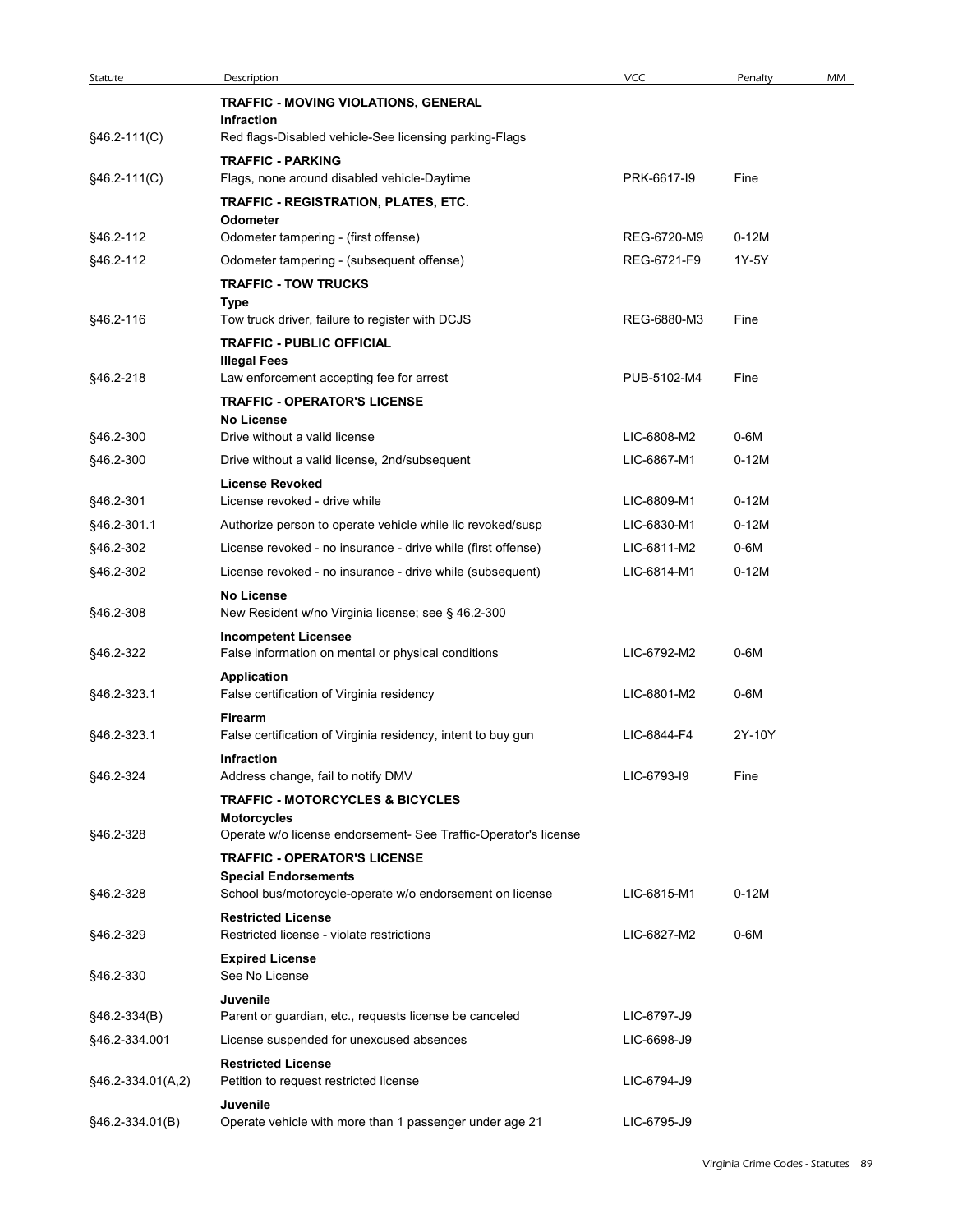| Statute<br>§46.2-334.01(C)       | Description                                                                                                                                                   |                            |                    |                        |
|----------------------------------|---------------------------------------------------------------------------------------------------------------------------------------------------------------|----------------------------|--------------------|------------------------|
|                                  | <b>TRAFFIC - OPERATOR'S LICENSE</b>                                                                                                                           | <b>VCC</b>                 | Penalty            | MM                     |
|                                  | Juvenile                                                                                                                                                      |                            |                    |                        |
|                                  | Operate vehicle between midnight and 4:00 AM                                                                                                                  | LIC-6796-J9                |                    |                        |
|                                  | Learner's                                                                                                                                                     |                            |                    |                        |
| $§46.2-335(A)$<br>$§46.2-335(C)$ | Operate without licensed, etc., accompanying driver<br>Passengers, more than one and driver under age 21                                                      | LIC-6879-M2<br>LIC-6876-M2 | $0-6M$<br>$0-6M$   |                        |
| $§46.2-355(D)$                   | Operate vehicle between midnight and 4:00 AM,                                                                                                                 | LIC-6878-M2                | $0-6M$             |                        |
| §46.2-335(H)                     | Operate vehicle without licensed driver, learner's permit violation                                                                                           | LIC-6829-M2                | $0-6M$             |                        |
| $§46.2-335(J)$                   | Motorcycle learner's permit violation                                                                                                                         | LIC-6877-M2                | $0-6M$             |                        |
| §46.2-339                        | Sex Offender & Crimes Against Minors Registry<br>Drive school bus while required to register w/ sex offender registry                                         | LIC-6680-M2                | $0-6M$             |                        |
|                                  | <b>Special Endorsements</b>                                                                                                                                   |                            |                    |                        |
| §46.2-339                        | School bus - drive without passing special examination                                                                                                        | LIC-6828-M2                | $0-6M$             |                        |
|                                  | <b>Commercial Vehicles</b>                                                                                                                                    |                            |                    |                        |
| §46.2-341.6                      | Have more than one commercial vehicle driver's license                                                                                                        | LIC-6864-M2                | $0-6M$             |                        |
| §46.2-341.7                      | Drive commercial vehicles without commercial license/permit                                                                                                   | LIC-6837-M2                | $0-6M$             |                        |
| §46.2-341.8                      | Fail to obtain commercial vehicle license/permit w/in 30 days                                                                                                 | LIC-6865-M2                | 0-6M               |                        |
| §46.2-341.10                     | Instruction permit, operate commercial vehicle without licensed driver                                                                                        | LIC-6799-M2                | 0-6M               |                        |
| §46.2-341.16<br>§46.2-341.19     | Operate commercial vehicle without required endorsements<br><b>TRAFFIC - DISTRIBUTE/POSSESS DRUGS</b><br>Use commercial vehicle to distribute controlled drug | LIC-6798-M2<br>BUS-6839-M1 | $0-6M$<br>$0-12M$  |                        |
| §46.2-341.20:7                   | Possess marijuana in a commercial vehicle                                                                                                                     | BUS-6667-S9                | Civil              |                        |
|                                  | <b>TRAFFIC - OPERATOR'S LICENSE</b><br><b>Commercial Vehicles</b>                                                                                             |                            |                    |                        |
| §46.2-341.21                     | Drive commercial veh. after being disqualified - first                                                                                                        | LIC-6835-M2                | 0-6M               |                        |
| §46.2-341.21                     | Drive commercial veh. after being disqualified - subsq.                                                                                                       | LIC-6836-M1                | $0-12M$            |                        |
|                                  | <b>TRAFFIC - DRIVING WHILE INTOXICATED</b><br>Motor Vehicle, Etc. - Commercial Vehicles - 1st                                                                 |                            |                    |                        |
| §46.2-341.24                     | 1st DWI commercial vehicle<br>1st DWI commercial vehicle: BAC .15 to .20                                                                                      | DWI-5417-M1<br>DWI-5573-M1 | $0-12M$<br>$0-12M$ | 5D                     |
| §46.2-341.24<br>§46.2-341.24     | 1st DWI commercial vehicle: BAC > .20                                                                                                                         | DWI-5574-M1                | $0-12M$            | 10D                    |
| §46.2-341.24                     | 1st DWI commercial vehicle: drug                                                                                                                              | DWI-5483-M1                | $0-12M$            |                        |
|                                  | Motor Vehicle, Etc. - Commercial Vehicles - 1st (Marijuana)                                                                                                   |                            |                    |                        |
| §46.2-341.24                     | 1st DWI commercial vehicle: marijuana                                                                                                                         | DWI-5632-M1                | $0-12M$            |                        |
| §46.2-341.24                     | 1st DWI commercial vehicle: marijuana w/child                                                                                                                 | DWI-5641-M1                | $0-12M$            | 5D                     |
|                                  | Motor Vehicle, Etc. - Commercial Vehicles - 1st with Child                                                                                                    |                            |                    |                        |
| §46.2-341.24                     | 1st DWI commercial vehicle: with child                                                                                                                        | DWI-5575-M1                | $0-12M$            | 5D                     |
| §46.2-341.24                     | 1st DWI commercial vehicle: BAC .15 to .20 w/child                                                                                                            | DWI-5576-M1                | $0-12M$            | 10D                    |
| §46.2-341.24                     | 1st DWI commercial vehicle: BAC > .20 w/child                                                                                                                 | DWI-5577-M1                | $0-12M$            | 15D                    |
| §46.2-341.24                     | 1st DWI commercial vehicle: drug w/child                                                                                                                      | DWI-5578-M1                | $0-12M$            | $5\mathsf{D}$          |
|                                  | Motor Vehicle, Etc. - Commercial Vehicles - 2nd                                                                                                               |                            |                    |                        |
| §46.2-341.24                     | 2nd DWI commercial vehicle w/in < 5 yrs.                                                                                                                      | DWI-5418-S9                | 1M-1Y              | 20 <sub>D</sub>        |
| §46.2-341.24                     | 2nd DWI commercial vehicle w/in < 5 yrs., drug                                                                                                                | DWI-5484-S9                | 1M-1Y              | 20D                    |
| §46.2-341.24                     | 20. 20 21. 215 2nd DWI commercial vehicle w/in < 5 yrs: BAC                                                                                                   | DWI-5580-S9                | 1M-1Y              | 30 <sub>D</sub>        |
| §46.2-341.24                     | 20. 20 2nd DWI commercial vehicle w/in < 5 yrs: BAC                                                                                                           | DWI-5581-S9                | 1M-1Y              | 40 <sub>D</sub>        |
| §46.2-341.24                     | 2nd DWI commercial vehicle w/in 5 to 10 yrs                                                                                                                   | DWI-5419-S9                | 1M-1Y              | 10D                    |
| §46.2-341.24<br>§46.2-341.24     | 2nd DWI commercial vehicle w/in 5 to 10 yrs: BAC .15-.20<br>2nd DWI commercial vehicle w/in 5 to 10 yrs: BAC > 20                                             | DWI-5582-S9<br>DWI-5583-S9 | 1M-1Y<br>1M-1Y     | 20 <sub>D</sub><br>30D |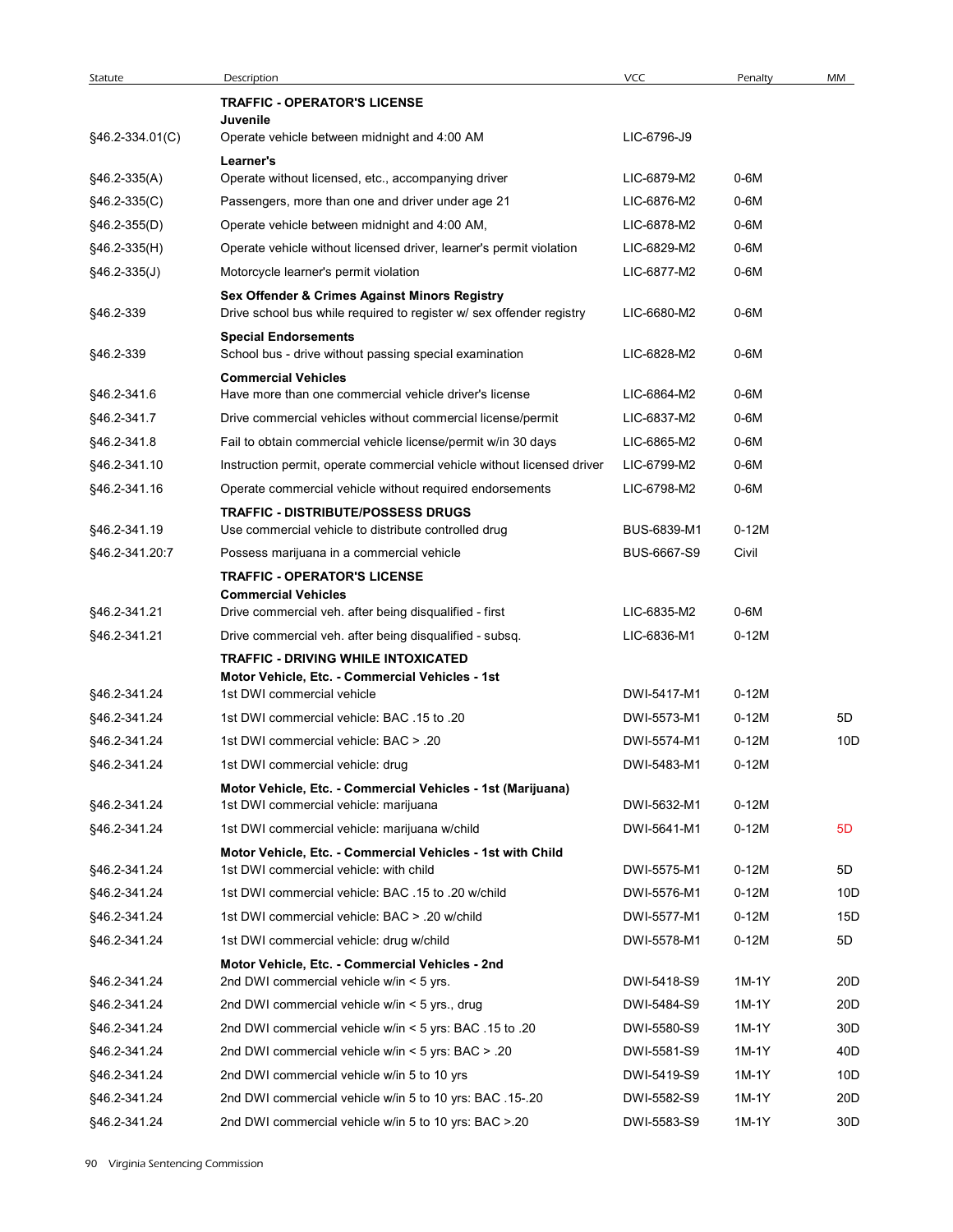| Statute                      | Description                                                                                                    | <b>VCC</b>                 | Penalty | MM              |
|------------------------------|----------------------------------------------------------------------------------------------------------------|----------------------------|---------|-----------------|
|                              | <b>TRAFFIC - DRIVING WHILE INTOXICATED</b><br>Motor Vehicle, Etc. - Commercial Vehicles - 2nd                  |                            |         |                 |
| §46.2-341.24                 | 2nd DWI commercial vehicle w/in 5 to 10 yrs: drug                                                              | DWI-5485-S9                | 1M-1Y   | 10D             |
| §46.2-341.24                 | 2nd DWI commercial vehicle w/in 10 yrs: BAC .15-.20                                                            | DWI-5584-S9                | 1M-1Y   | 20 <sub>D</sub> |
| §46.2-341.24                 | 2nd DWI commercial vehicle w/in 10 yrs: BAC > 20                                                               | DWI-5585-S9                | 1M-1Y   | 30 <sub>D</sub> |
|                              | Motor Vehicle, Etc. - Commercial Vehicles - 2nd (Marijuana)                                                    |                            |         |                 |
| §46.2-341.24                 | 2nd DWI commercial vehicle w/in < 5 yrs., marij. w/child                                                       | DWI-5643-S9                | 1M-1Y   | 25 <sub>D</sub> |
| §46.2-341.24                 | 2nd DWI commercial vehicle w/in < 5 yrs., marij.                                                               | DWI-5642-S9                | 1M-1Y   | 20 <sub>D</sub> |
| §46.2-341.24                 | 2nd DWI commercial vehicle w/in 5 to 10 yrs: marij.                                                            | DWI-5644-S9                | 1M-1Y   | 10 <sub>D</sub> |
| §46.2-341.24                 | 2nd DWI commercial vehicle w/in 5 to 10 yrs: marij.w/child                                                     | DWI-5645-S9                | 1M-1Y   | 15D             |
| §46.2-341.24                 | Motor Vehicle, Etc. - Commercial Vehicles - 2nd with Child<br>2nd DWI commercial vehicle w/in < 5 yrs. w/child | DWI-5586-S9                | 1M-1Y   | 25D             |
| §46.2-341.24                 | 2nd DWI commercial vehicle w/in < 5 yrs., drug w/child                                                         | DWI-5589-S9                | 1M-1Y   | 25D             |
| §46.2-341.24                 | 2nd DWI commercial vehicle w/in < 5 yrs: BAC .15 to .20 w/child                                                | DWI-5587-S9                | 1M-1Y   | 35D             |
| §46.2-341.24                 | 2nd DWI commercial vehicle w/in < 5 yrs: BAC > .20 w/child                                                     | DWI-5588-S9                | 1M-1Y   | 45D             |
| §46.2-341.24                 | 2nd DWI commercial vehicle w/in 5 to 10 yrs w/child                                                            | DWI-5591-S9                | 1M-1Y   | 15D             |
| §46.2-341.24                 | 2nd DWI commercial vehicle w/in 5 to 10 yrs: BAC .15-.20 w/child                                               | DWI-5592-S9                | 1M-1Y   | 25D             |
| §46.2-341.24                 | 2nd DWI commercial vehicle w/in 5 to 10 yrs: BAC > 20 w/child                                                  | DWI-5593-S9                | 1M-1Y   | 35D             |
| §46.2-341.24                 | 2nd DWI commercial vehicle w/in 5 to 10 yrs: drug w/child                                                      | DWI-5594-S9                | 1M-1Y   | 15D             |
| §46.2-341.24                 | 2nd DWI commercial vehicle w/in 10 yrs: BAC .15-.20 w/child                                                    | DWI-5596-S9                | 1M-1Y   | 25D             |
| §46.2-341.24                 | 2nd DWI commercial vehicle w/in 10 yrs: BAC > 20 w/child                                                       | DWI-5597-S9                | 1M-1Y   | 35D             |
|                              | Motor Vehicle, Etc. - Commercial Vehicles - 3rd                                                                |                            |         |                 |
| §46.2-341.24                 | 3rd DWI commercial vehicle within 5 yrs.                                                                       | DWI-5420-F6                | 1Y-5Y   | 6M              |
| §46.2-341.24                 | 3rd DWI commercial vehicle within 5 yrs., BAC .15 to .20                                                       | DWI-5696-F6                | 1Y-5Y   | 6M              |
| §46.2-341.24                 | 3rd DWI commercial vehicle within 5 yrs., BAC > .20                                                            | DWI-5697-F6                | 1Y-5Y   | 6M              |
| §46.2-341.24                 | 3rd DWI commercial vehicle within 10 yrs.                                                                      | DWI-5421-F6                | 1Y-5Y   | 90 <sub>D</sub> |
| §46.2-341.24                 | 3rd DWI commercial vehicle within 10 yrs., BAC .15 to .20                                                      | DWI-5677-F6                | 1Y-5Y   | 90 <sub>D</sub> |
| §46.2-341.24                 | 3rd DWI commercial vehicle within 10 yrs., BAC > .20                                                           | DWI-5678-F6                | 1Y-5Y   | 90 <sub>D</sub> |
|                              | Motor Vehicle, Etc. - Commercial Vehicles - 3rd with Child                                                     |                            | 1Y-5Y   | 6M 5            |
| §46.2-341.24<br>§46.2-341.24 | 3rd DWI commercial vehicle within 5 yrs. w/child                                                               | DWI-5598-F6<br>DWI-5673-F6 | 1Y-5Y   | 6M 5            |
|                              | 3rd DWI commercial vehicle within 5 yrs., BAC .15 to .20 w/child                                               | DWI-5674-F6                | 1Y-5Y   | 6M 5            |
| §46.2-341.24                 | 3rd DWI commercial vehicle within 5 yrs., BAC > .20 w/child                                                    |                            |         |                 |
| §46.2-341.24<br>§46.2-341.24 | 3rd DWI commercial vehicle within 10 yrs. w/child                                                              | DWI-5599-F6                | 1Y-5Y   | 95D<br>95D      |
|                              | 3rd DWI commercial vehicle within 10 yrs., BAC .15 to .20 w/child                                              | DWI-5675-F6                | 1Y-5Y   |                 |
| §46.2-341.24                 | 3rd DWI commercial vehicle within 10 yrs., BAC > .20 w/child                                                   | DWI-5676-F6                | 1Y-5Y   | 95D             |
| §46.2-341.24                 | Motor Vehicle, Etc. - Commercial Vehicles - 4th<br>4th DWI commercial vehicle within 10 yrs.                   | DWI-5602-F6                | 1Y-5Y   | 1Y              |
| §46.2-341.24                 | 4th DWI commercial vehicle within 10 yrs., BAC .15 to .20                                                      | DWI-5671-F6                | 1Y-5Y   | 1Y              |
| §46.2-341.24                 | 4th DWI commercial vehicle within 10 yrs., BAC > .20                                                           | DWI-5672-F6                | 1Y-5Y   | 1Y              |
|                              | Motor Vehicle, Etc. - Commercial Vehicles - 4th with Child                                                     |                            |         |                 |
| §46.2-341.24                 | 4th DWI commercial vehicle within 10 yrs. w/child                                                              | DWI-5603-F6                | 1Y-5Y   | 1Y 5            |
| §46.2-341.24                 | 4th DWI commercial vehicle within 10 yrs., BAC .15 to .20 w/child                                              | DWI-5669-F6                | 1Y-5Y   | 1Y 5            |
| §46.2-341.24                 | 4th DWI commercial vehicle within 10 yrs., BAC > .20 w/child                                                   | DWI-5670-F6                | 1Y-5Y   | 1Y 5            |
|                              | Motor Vehicle, Etc. - Commercial Vehicles - A Prior Felony                                                     |                            |         |                 |
| §46.2-341.24                 | Prior DWI manslaughter, assault, felony commercial DWI                                                         | DWI-5604-F6                | 1Y-5Y   | 1Y              |
| §46.2-341.24                 | Prior DWI manslaughter, assault, felony commercial DWI, BAC .15 to                                             | DWI-5667-F6                | 1Y-5Y   | 1Y              |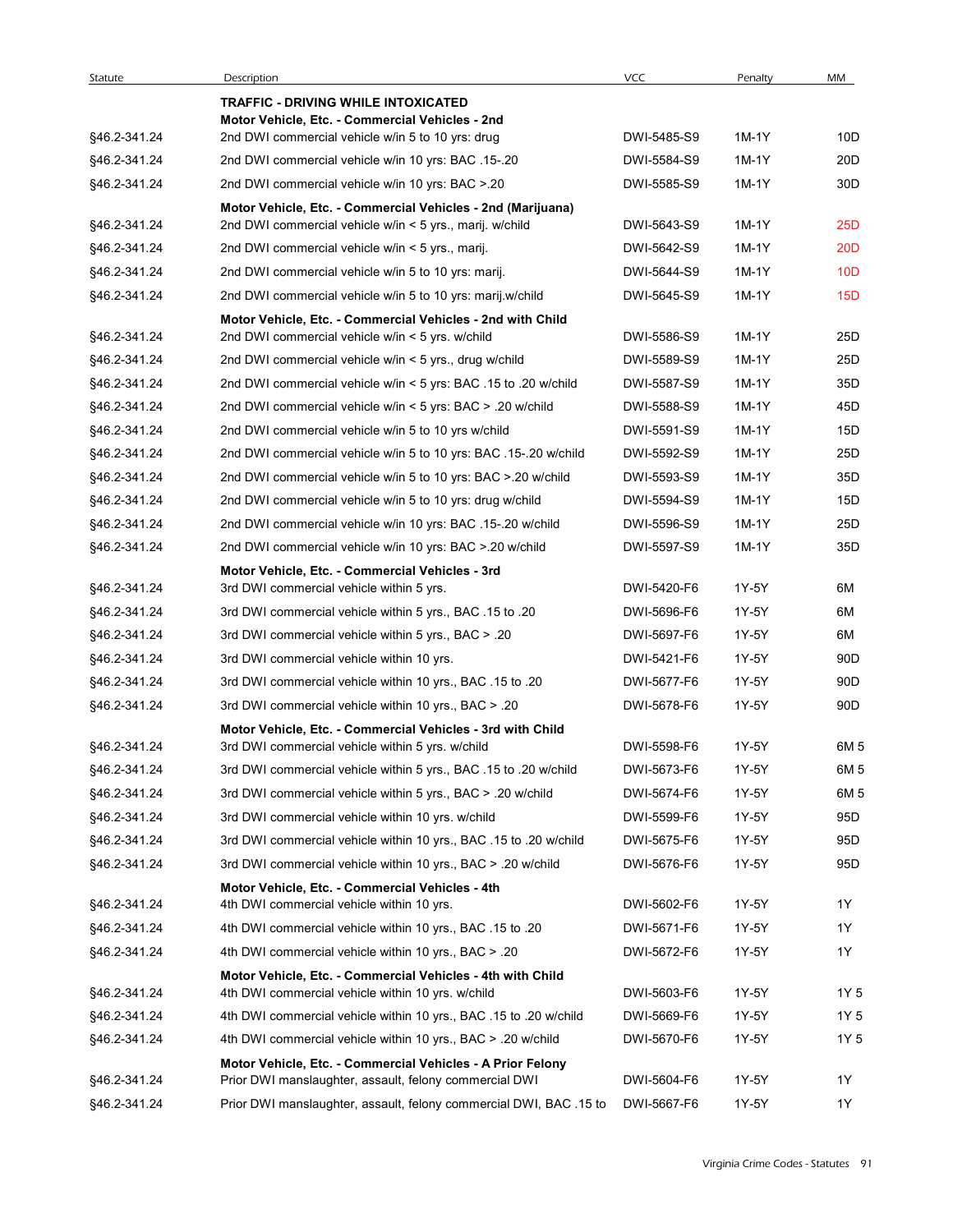| Statute          | Description                                                                                      | <b>VCC</b>  | Penalty           | MM   |
|------------------|--------------------------------------------------------------------------------------------------|-------------|-------------------|------|
|                  | <b>TRAFFIC - DRIVING WHILE INTOXICATED</b>                                                       |             |                   |      |
|                  | Motor Vehicle, Etc. - Commercial Vehicles - A Prior Felony                                       |             |                   |      |
| §46.2-341.24     | Prior DWI manslaughter, assault, felony commercial DWI, BAC > .20                                | DWI-5668-F6 | 1Y-5Y             | 1Y   |
| §46.2-341.24     | Prior DWI manslaughter, assault, felony DWI w/child                                              | DWI-5606-F6 | 1Y-5Y             | 1Y 5 |
| §46.2-341.24     | Prior DWI manslaughter, assault, felony DWI, BAC .15 to .20 w/child                              | DWI-5607-F6 | 1Y-5Y             | 1Y 5 |
| §46.2-341.24     | Prior DWI manslaughter, assault, felony DWI, BAC > .20 w/child                                   | DWI-5608-F6 | 1Y-5Y             | 1Y 5 |
| §46.2-341.24(B)  | Motor Vehicle, Etc. - Commercial Vehicles<br>Drive commercial vehicle with BAC > or equal to .04 | DWI-5422-M3 | Fine              |      |
|                  | Motor Vehicle, Etc. - Commercial Vehicles - Refusal                                              |             |                   |      |
| §46.2-341.26:3   | Refusal of blood or breath test (Civil)                                                          | DWI-5400-S9 | Civil Fine        |      |
| §46.2-341.26:3   | Refusal of blood test - second offense (Civil)                                                   | DWI-9881-S9 | <b>Civil Fine</b> |      |
| §46.2-341.26:3   | Refusal of breath test, 2nd DWI/refusal within 10 years                                          | DWI-5499-M1 | $0-12M$           |      |
| §46.2-341.26:5   | Motor Vehicle, Etc. - Commercial Vehicles<br>Needle or syringe, reuse single use for DUI test    | DWI-5461-M3 | Fine              |      |
| §46.2-341.28     | See §46.2-341.24                                                                                 |             |                   |      |
|                  |                                                                                                  |             |                   |      |
|                  | <b>TRAFFIC - IDENTIFICATION CARD</b><br>Firearm                                                  |             |                   |      |
| $§46.2-345(I)$   | I.D. Card-false information on application for a gun or felony offense<br>Fraud                  | LIC-6845-F4 | 2Y-10Y            |      |
| §46.2-345(I)     | I.D. Card fraud- false information on application                                                | LIC-6802-M2 | 0-6M              |      |
| §46.2-345.2      | <b>Without Photograph</b><br>I.D. Card fraud - false information on application                  | LIC-6673-M2 | 0-6M              |      |
| §46.2-345.2      | Obtain to commit felony offense                                                                  | LIC-6672-F4 | 2Y-10Y            |      |
|                  |                                                                                                  |             |                   |      |
| §46.2-345.3      | <b>Privilege Card</b><br>False statement on privilege card application                           | LIC-6674-M2 | 0-6M              |      |
| §46.2-345.3      | False statement, etc., on privilege card application to commit felony                            | LIC-6675-F4 | 2Y-10Y            |      |
|                  | <b>TRAFFIC - OPERATOR'S LICENSE</b>                                                              |             |                   |      |
|                  | Fraud                                                                                            |             |                   |      |
| $§46.2-346(A,1)$ | License - fictitious display, knowing to be fictitious                                           | LIC-6818-M2 | 0-6M              |      |
|                  | Lend                                                                                             |             |                   |      |
| $§46.2-346(A,2)$ | Lend to another                                                                                  | LIC-6821-M2 | $0-6M$            |      |
| $§46.2-346(A,3)$ | <b>Display Another's License</b><br>Another's license - display as his own                       | LIC-6819-M2 | $0-6M$            |      |
|                  | Reproduce                                                                                        |             |                   |      |
| $§46.2-346(A,4)$ | Reproduce or photograph                                                                          | LIC-6823-M2 | $0-6M$            |      |
|                  | <b>License Revoked</b>                                                                           |             |                   |      |
| $§46.2-346(A,5)$ | Revoked - fail to surrender                                                                      | LIC-6817-M2 | 0-6M              |      |
|                  | Alcohol                                                                                          |             |                   |      |
| §46.2-347        | Beer, alcohol use altered or fictitious license to obtain                                        | LIC-6807-M3 | Fine              |      |
| §46.2-348        | Application<br>Application for license-false statement, conceal fact on                          | LIC-6820-M2 | 0-6M              |      |
|                  | Firearm                                                                                          |             |                   |      |
| §46.2-348        | Fictitious license - used w/intent to purchase firearm                                           | LIC-6825-F4 | 2Y-10Y            |      |
| §46.2-349        | Owner of Vehicle (et al)                                                                         | LIC-6847-M2 | 0-6M              |      |
|                  | Allow person with no legal right to drive vehicle<br><b>License Revoked</b>                      |             |                   |      |
| §46.2-370        | Revoked license, registration, plates-fail to turn in<br>TRAFFIC - HIT AND RUN, ACCIDENT REPORTS | LIC-6816-M2 | $0-6M$            |      |
|                  | <b>Accident Report</b>                                                                           |             |                   |      |
| §46.2-371        | Injury or death, fail to notify police immediately                                               | HIT-6612-M4 | Fine              |      |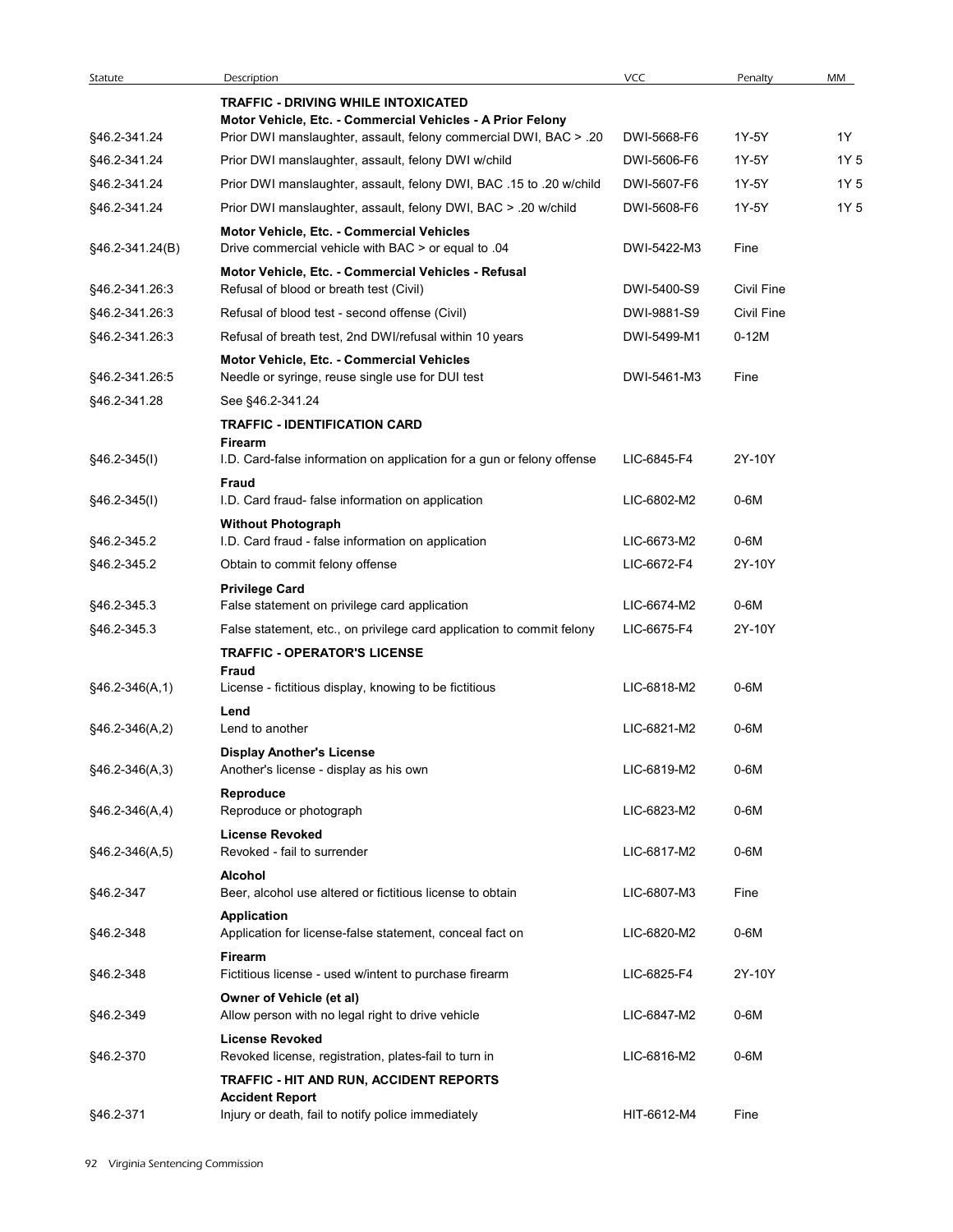| Statute                              | Description                                                                                               | <b>VCC</b>                 | Penalty          | MM  |
|--------------------------------------|-----------------------------------------------------------------------------------------------------------|----------------------------|------------------|-----|
|                                      | TRAFFIC - HIT AND RUN, ACCIDENT REPORTS                                                                   |                            |                  |     |
|                                      | <b>Accident Report</b><br>Fail to report accident to DMV                                                  | HIT-6613-M4                | Fine             |     |
| §46.2-372                            | <b>TRAFFIC - OFFICIALS</b>                                                                                |                            |                  |     |
|                                      | <b>Dereliction of Duty</b>                                                                                |                            |                  |     |
| §46.2-387                            | Official fails to forward record of conviction or judgement                                               | DMV-6668-M4                | Fine             |     |
|                                      | <b>TRAFFIC - OPERATOR'S LICENSE</b>                                                                       |                            |                  |     |
| §46.2-391(D,1)                       | License Revoked for DWI, Manslaughter, Maiming<br>Operate vehicle after license revoked - no endangerment | LIC-6858-M1                | $0-12M$          | 10D |
| §46.2-391(D,2a,i)                    | Operate vehicle after license revoked - endangerment                                                      | LIC-6859-F9                | 1Y-5Y            | 12M |
| §46.2-391(D,2a,ii)                   | Operate vehicle after license revoked - DWI, etc., violation                                              | LIC-6860-F9                | 1Y-5Y            | 12M |
| §46.2-391(D,3)                       | Operate vehicle after license revoked - 2nd or subsequent                                                 | LIC-6861-F9                | 1Y-5Y            | 12M |
|                                      | <b>No License</b>                                                                                         |                            |                  |     |
| §46.2-411.1(B)                       | Drive before completion of alcohol safety action program                                                  | LIC-6800-M2                | 0-6M             |     |
|                                      | <b>TRAFFIC - DMV DOCUMENTS</b><br>Type                                                                    |                            |                  |     |
| §46.2-463                            | Forging evidence of financial responsibility                                                              | DMV-6843-M1                | $0-12M$          |     |
|                                      | TRAFFIC - DRIVER IMPROVEMENT PROGRAM                                                                      |                            |                  |     |
| §46.2-490.9(A,1)                     | Operate driver improvement clinic without a license                                                       | DVP-7460-M1                | $0-12M$          |     |
| §46.2-490.9(A,2)                     | Denote standard of professional competence without license                                                | DVP-7461-M1                | $0-12M$          |     |
| §46.2-490.9(A,3)                     | Perform restricted function without license                                                               | DVP-7462-M1<br>DVP-7463-M1 | 0-12M<br>$0-12M$ |     |
| §46.2-490.9(A,4)<br>§46.2-490.9(A,5) | Misrepresent facts in application for license<br>Refuse to furnish driving clinic records to Department   | DVP-7464-M1                | $0-12M$          |     |
|                                      | TRAFFIC - REGISTRATION, PLATES, ETC.                                                                      |                            |                  |     |
|                                      | Infraction                                                                                                |                            |                  |     |
| §46.2-600                            | Fail to obtain registration                                                                               | REG-6728-I9                | Fine             |     |
|                                      | Motorcycle, Converted                                                                                     | REG-6895-M1                | $0-12M$          |     |
| §46.2-602.4                          | False certification, off-road to on-road use<br>Fraud                                                     |                            |                  |     |
| §46.2-605                            | Registration, title, certificate, etc. - altering or forging                                              | REG-6737-F6                | 1Y-5Y            |     |
|                                      | Infraction                                                                                                |                            |                  |     |
| §46.2-606                            | Fail to notify DMV of change of address                                                                   | REG-6563-19                | Fee              |     |
| §46.2-612(A)                         | <b>Plates</b><br>Revoked plates - failure to surrender                                                    | REG-6729-M2                | 0-6M             |     |
|                                      | Fraud                                                                                                     |                            |                  |     |
| §46.2-612(B,1)                       | Display altered or fictitious registration, title, or plates                                              | REG-6701-M2                | $0-6M$           |     |
|                                      | <b>Plates</b>                                                                                             |                            |                  |     |
| §46.2-612(B,2)                       | Plates - fail to surrender                                                                                | REG-6707-M2                | $0-6M$           |     |
| $§46.2-612(B,3)$                     | Fraud<br>False information to obtain registration                                                         | REG-6719-M1                | $0-12M$          |     |
|                                      | <b>Infraction</b>                                                                                         |                            |                  |     |
| §46.2-613(A,2)                       | Possess, use registration or license not entitled                                                         | REG-6753-19                | Fine             |     |
| §46.2-613(A,3)                       | Farm vehicle use violation                                                                                | REG-6659-19                | Fine             |     |
|                                      | TRAFFIC - SIZE AND WEIGHT VIOLATIONS                                                                      |                            |                  |     |
| §46.2-613.4                          | Type<br>Operate vehicle before overweight judgment/order satisfied                                        | SIZ-6492-M4                | Fine             |     |
|                                      | TRAFFIC - REGISTRATION, PLATES, ETC.                                                                      |                            |                  |     |
|                                      | Infraction                                                                                                |                            |                  |     |
|                                      | Operate, etc., or park without registration or title or plates                                            | REG-6725-19                | Fine             |     |
| §46.2-613(A,1)<br>$§46.2-613(A,3)$   | Violate limitations for operating "Farm Use" vehicle, subsequent                                          | REG-6881-I9                |                  |     |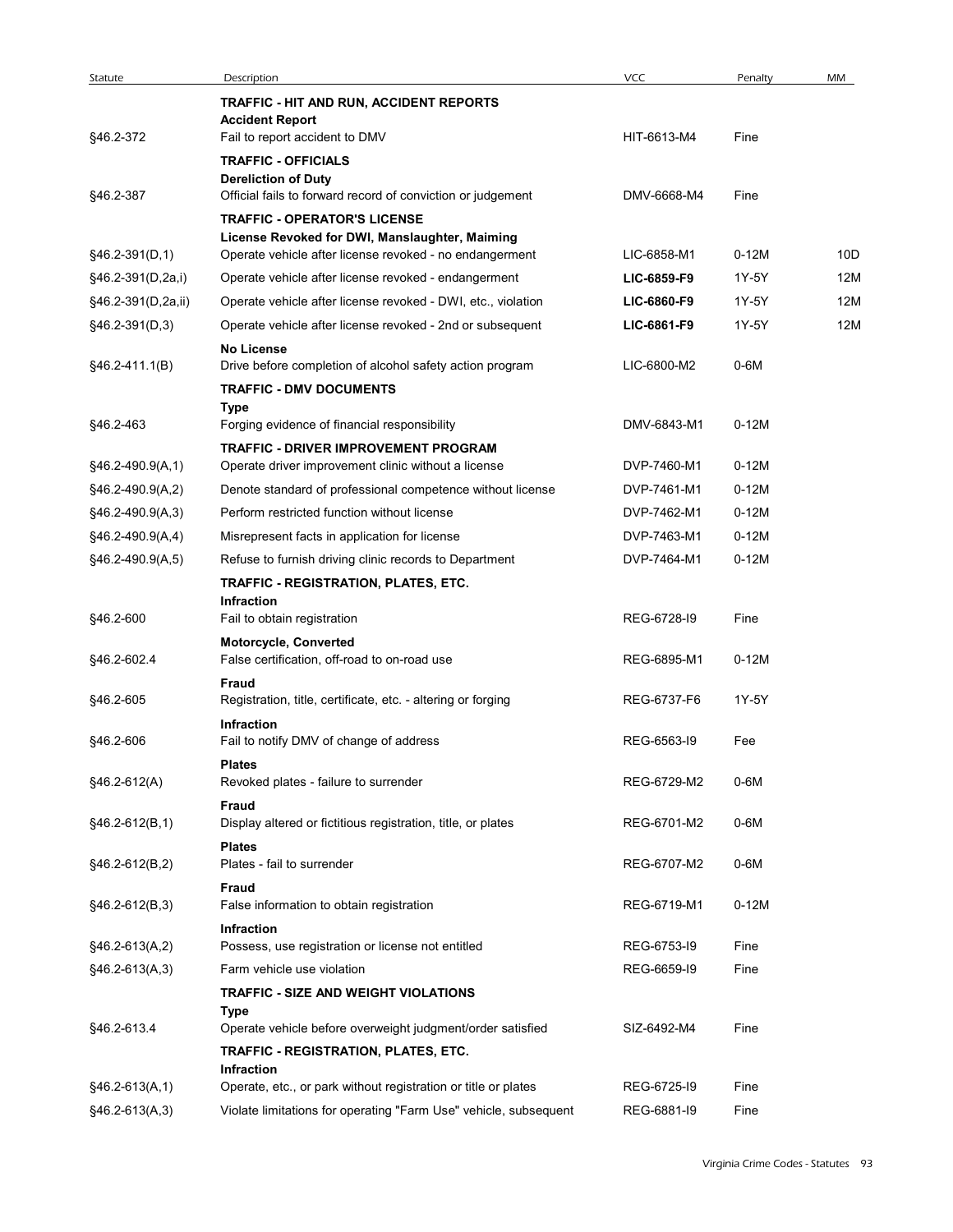| Statute        | Description                                                                                    | <b>VCC</b>  | Penalty | MM |
|----------------|------------------------------------------------------------------------------------------------|-------------|---------|----|
|                | TRAFFIC - REGISTRATION, PLATES, ETC.                                                           |             |         |    |
| §46.2-616      | <b>Infraction</b><br>Title-Buy vehicle without                                                 | REG-6703-19 | Fine    |    |
|                | Title                                                                                          |             |         |    |
| §46.2-617      | Sell vehicle without having title                                                              | REG-6730-M3 | Fine    |    |
| §46.2-618      | Title issued to another, possess                                                               | REG-6735-M1 | $0-12M$ |    |
| $§46.2-624(A)$ | Transfer title, etc., without notice vehicle was used as taxicab                               | REG-6692-M1 | $0-12M$ |    |
| §46.2-628      | Owner willfully fails to endorse assignment of title                                           | REG-6738-M3 | Fine    |    |
| §46.2-629(C)   | Mileage, record incorrect on title                                                             | REG-6717-M1 | $0-12M$ |    |
| §46.2-644      | Fraudulently assign or transfer title                                                          | REG-6739-M1 | $0-12M$ |    |
| §46.2-646      | Infraction<br>Expiration of registration, expired plates                                       | REG-6751-I9 | Fine    |    |
| §46.2-649.2    | Other<br>Procure registration exempt from alternative fuel standard                            | REG-6740-M1 | $0-12M$ |    |
|                | Infraction                                                                                     | REG-6734-19 |         |    |
| §46.2-650      | Temporary registration-missing                                                                 |             | Fine    |    |
| §46.2-652      | Heavy equipment-No registration when required                                                  | REG-6713-I9 | Fine    |    |
| §46.2-653      | Mobile home-No registration                                                                    | REG-6718-I9 | Fine    |    |
| §46.2-656      | Registration-Fail to obtain on becoming a resident                                             | REG-6706-19 | Fine    |    |
| §46.2-658      | Fail to register foreign vehicle operating regularly in state                                  | REG-6987-19 | Fine    |    |
| §46.2-662      | Registration - fail to obtain on becoming resident                                             | REG-6872-I9 | Fine    |    |
| §46.2-662      | See § 46.2-658, fail to register vehicle                                                       |             |         |    |
| §46.2-665      | Farm equipment, unregistered- Improper use<br><b>TRAFFIC - BUSES AND TRUCKS</b><br><b>Type</b> | REG-6708-I9 | Fine    |    |
| §46.2-687      | Bus - fail to pay fee                                                                          | BUS-6416-M2 | $0-6M$  |    |
|                | TRAFFIC - REGISTRATION, PLATES, ETC.<br><b>Farm Use</b>                                        |             |         |    |
| §46.2-698(F)   | Violation of farm use only requirements or restrictions                                        | REG-6682-M2 | $0-6M$  |    |
|                | <b>Apportionment / Allocation Road Tax</b>                                                     |             |         |    |
| §46.2-703(A)   | Fail to pay fees to operate vehicle, trailer, etc., on highway                                 | REG-6775-M2 | $0-6M$  |    |
| §46.2-703(D,1) | Not in compliance with Unified Carrier Registration System                                     | REG-6776-M4 | Fine    |    |
| §46.2-703(D,2) | Not in compliance with International Fuel Tax Agreement                                        | REG-6894-M4 | Fine    |    |
| §46.2-703(D,3) | Use invalid registration, ID, marker, etc.                                                     | REG-6777-M3 | Fine    |    |
|                | <b>TRAFFIC - BUSES AND TRUCKS</b>                                                              |             |         |    |
|                | Type<br>Trucks - fail to pay fee, overweight                                                   | BUS-6418-M2 | $0-6M$  |    |
| §46.2-704(A)   |                                                                                                | BUS-6419-M2 | $0-6M$  |    |
| §46.2-704(B)   | Trucks - refuse to be weighed<br><b>TRAFFIC - INSURANCE</b>                                    |             |         |    |
|                | Infraction                                                                                     |             |         |    |
| §46.2-706      | Certificate of insurance, failure to submit                                                    | LIC-6803-I9 | Fine    |    |
| §46.2-707      | <b>Type</b><br>No insurance, operate uninsured vehicle                                         | LIC-6806-M3 | Fine    |    |
| §46.2-707      | Submit false evidence of insurance                                                             | LIC-6805-M3 | Fine    |    |
| §46.2-709      | <b>Infraction</b><br>Fail to return license suspended because uninsured                        | LIC-6804-I9 | Fine    |    |
|                | TRAFFIC - REGISTRATION, PLATES, ETC.                                                           |             |         |    |
| §46.2-711(c)   | Operate vehicle without displaying plates                                                      | REG-6724-I9 | Fine    |    |
| §46.2-715      | Dealer plates, improper use of                                                                 | REG-6704-I9 | Fine    |    |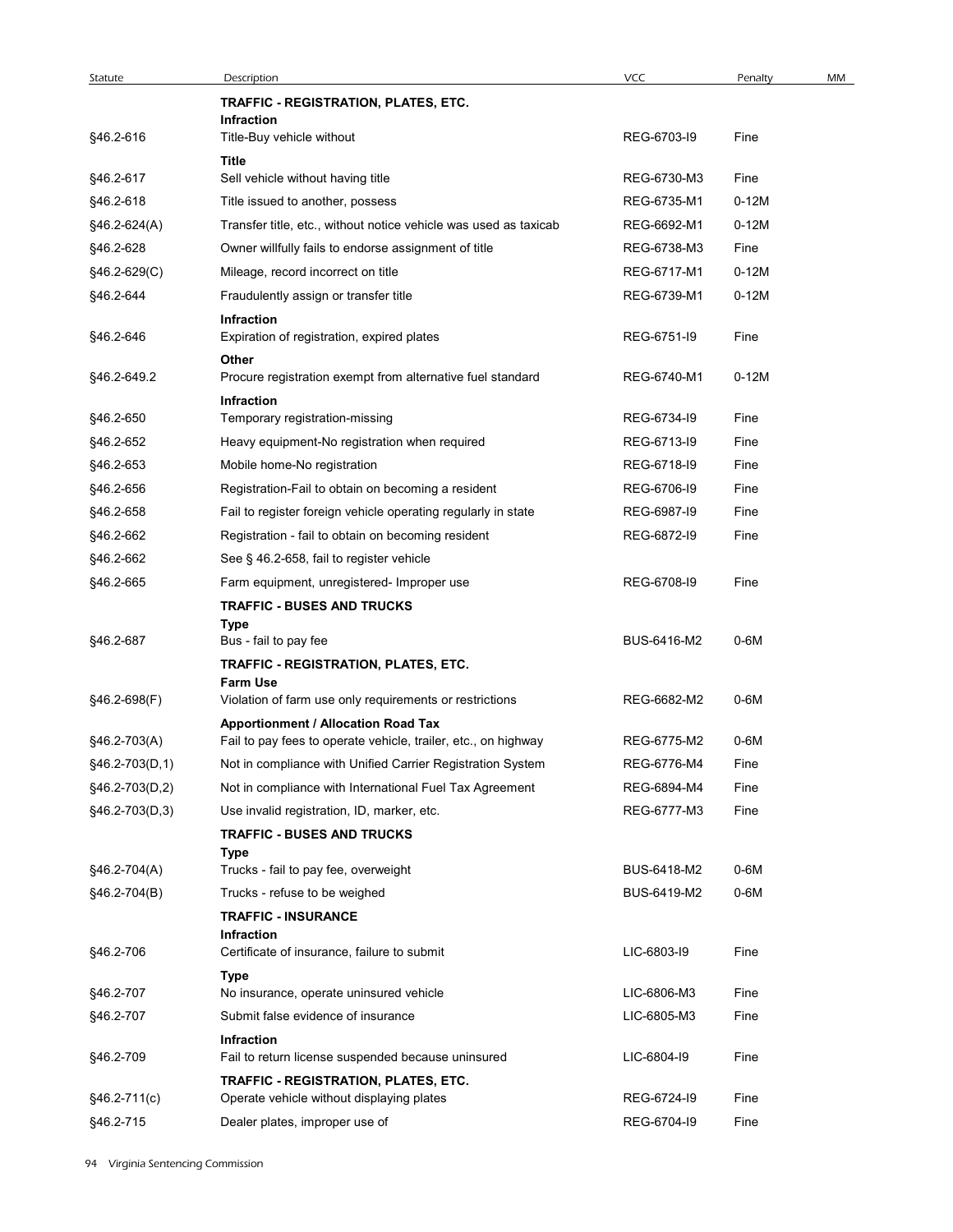| Statute      | Description                                                        | <b>VCC</b>  | Penalty | MM |
|--------------|--------------------------------------------------------------------|-------------|---------|----|
|              | TRAFFIC - REGISTRATION, PLATES, ETC.                               |             |         |    |
| §46.2-715    | Infraction<br>License plates-Improper display of                   | REG-6715-19 | Fine    |    |
| §46.2-716    | License plates-Improper mounting of                                | REG-6716-I9 | Fine    |    |
|              | Fraud                                                              |             |         |    |
| §46.2-722    | Altered or forged license plates                                   | REG-6714-M1 | $0-12M$ |    |
|              | <b>TRAFFIC - OPERATOR'S LICENSE</b>                                |             |         |    |
| §46.2-724    | <b>Infraction</b><br>Not for hire plates, improper use of          | LIC-6826-I9 | Fine    |    |
|              | TRAFFIC - REGISTRATION, PLATES, ETC.                               |             |         |    |
|              | <b>Antique Plates</b>                                              |             |         |    |
| §46.2-730    | Antique motor vehicle violation                                    | REG-6868-M4 | Fine    |    |
|              | <b>Military Surplus Vehicles</b>                                   |             |         |    |
| §46.2-730.1  | Military surplus vehicle registration violation                    | REG-6676-M4 | Fine    |    |
| §46.2-731    | Infraction<br>Handicapped plates-False application for or use of   | REG-6712-I9 | Fine    |    |
| §46.2-745.1  | Represent self to obtain armed services medal plate                | REG-6666-S9 | Fine    |    |
| §46.2-745.2  | Represent self to obtain Expeditionary Medal plate                 | REG-6663-S9 | Fine    |    |
| §46.2-745.4  | Represent self to obtain Distinguished Service Medal plate         | REG-6661-S9 | Fine    |    |
| §46.2-745.5  | Represent self to obtain Defense Distinguished Service Medal plate | REG-6599-S9 | Fine    |    |
| §46.2-750    | Public Use tags-fail to use, improper use                          | REG-6727-19 | Fine    |    |
|              | <b>Local License</b>                                               |             |         |    |
| §46.2-752(G) | Local license for auto, trailer, etc., fail to obtain              | REG-6700-M4 | Fine    |    |
| §46.2-752(K) | Regional local license for auto, trailer, etc., fail to obtain     | REG-6699-M4 | Fine    |    |
|              | <b>ORDINANCE, CITY OR COUNTY</b><br><b>Traffic - Flooded Area</b>  |             |         |    |
| §46.2-800.3  | Operate motor vehicle or watercraft in flooded area                | ORD-6593-M4 | Fine    |    |
|              | TRAFFIC - MOVING VIOLATIONS, GENERAL                               |             |         |    |
|              | Infraction                                                         |             |         |    |
| §46.2-802    | Right side, fail to drive on                                       | MOV-6440-19 | Fine    |    |
| §46.2-803    | Passing in intersection or railroad crossing                       | MOV-6436-I9 | Fine    |    |
| §46.2-804    | <b>TRAFFIC - SIGNS AND SIGNALS</b><br>Lane markings, fail to obey  | SIG-6548-I9 | Fine    |    |
| §46.2-805    | Lane control signals, fail to obey                                 | SIG-6547-19 | Fine    |    |
|              | TRAFFIC - MOVING VIOLATIONS, GENERAL                               |             |         |    |
| §46.2-806    | One way street, drive wrong way on                                 | MOV-6458-I9 | Fine    |    |
| §46.2-807    | Traffic island, fail to drive around on the right                  | MOV-6453-I9 | Fine    |    |
| §46.2-808    | Interstate, use by prohibited vehicles, etc.                       | MOV-6417-19 | Fine    |    |
| §46.2-808.1  | Crossover, unlawful use of                                         | MOV-6478-I9 | Fine    |    |
|              | <b>TRAFFIC - BUSES AND TRUCKS</b>                                  |             |         |    |
| §46.2-810    | Bus-Operate-Under 18 years old                                     | BUS-6415-I9 | Fine    |    |
|              | TRAFFIC - MOVING VIOLATIONS, GENERAL                               |             |         |    |
| §46.2-811    | Coasting-Gears in neutral                                          | MOV-6421-I9 | Fine    |    |
| §46.2-812    | Hours, Drive more than 13 in 24 hour period                        | MOV-6428-I9 | Fine    |    |
| §46.2-812    | Hours, owner permit driver to drive vehicle over 13 in 24          | MOV-6429-I9 | Fine    |    |
| §46.2-813    | Trailer-Tow occupied trailer                                       | MOV-6454-I9 | Fine    |    |
| §46.2-814    | Safety zone, drive through or over                                 | MOV-6441-I9 | Fine    |    |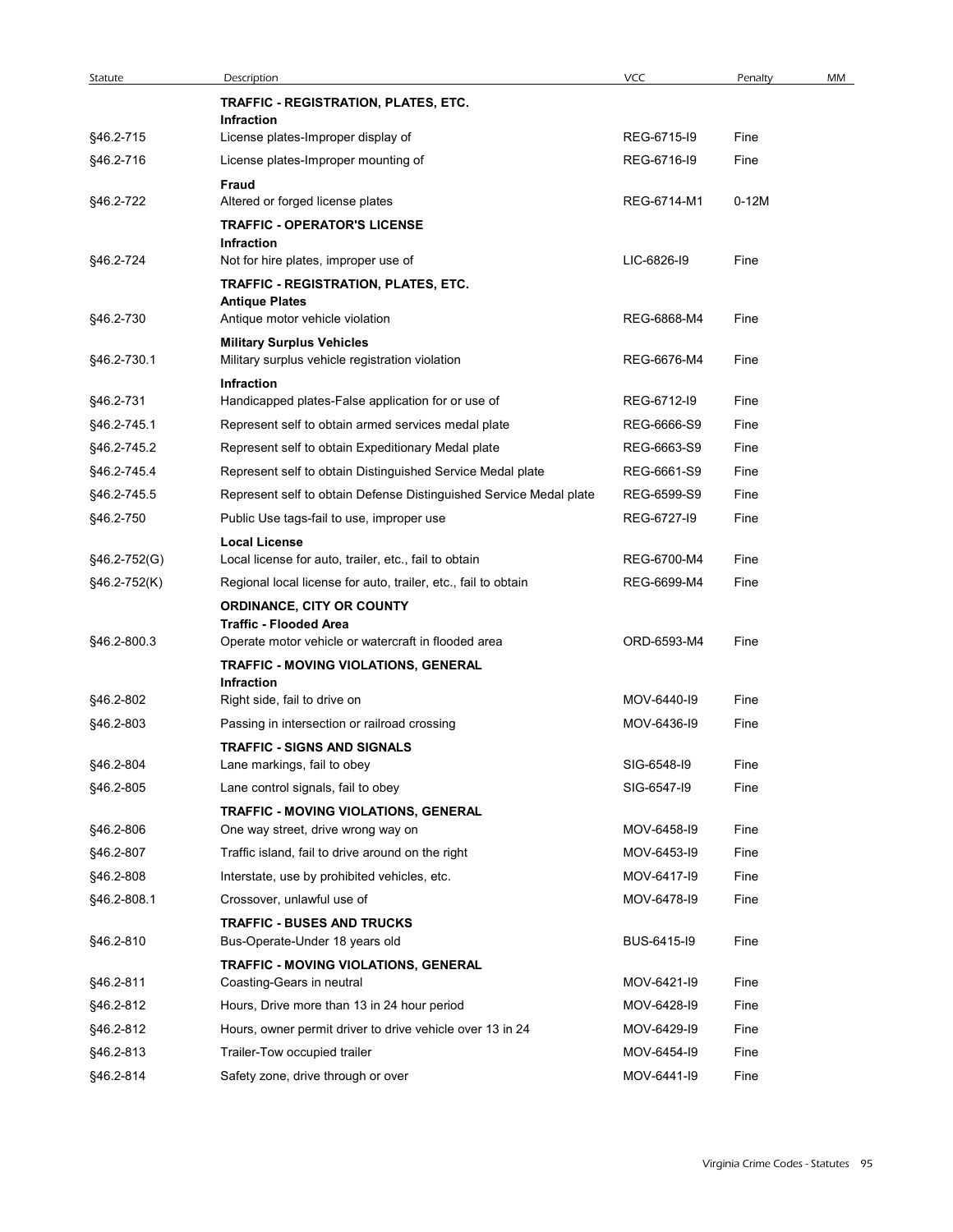| Statute          | Description                                                                           | <b>VCC</b>                        | Penalty         | MM |
|------------------|---------------------------------------------------------------------------------------|-----------------------------------|-----------------|----|
|                  | <b>TRAFFIC - SIGNS AND SIGNALS</b>                                                    |                                   |                 |    |
|                  | Type                                                                                  |                                   |                 |    |
| §46.2-815        | Haul prohibited cargo in tunnel - viol. of posted signs                               | SIG-6571-M1                       | $0-12M$         |    |
|                  | TRAFFIC - MOVING VIOLATIONS, GENERAL                                                  |                                   |                 |    |
| §46.2-816        | Infraction<br>Follow too closely                                                      | MOV-6426-19                       | Fine            |    |
|                  | <b>TRAFFIC - RECKLESS DRIVING</b>                                                     |                                   |                 |    |
|                  | <b>Vulnerable Road User</b>                                                           |                                   |                 |    |
| §46.2-816.1      | Cause serious injury or death to vulnerable road user                                 | REC-6669-M1                       | $0-12M$         |    |
|                  | <b>TRAFFIC - ELUDE POLICE</b><br><b>Refer To</b>                                      |                                   |                 |    |
| §46.2-817        | TRAFFIC - RECKLESS DRIVING, Police Command, Disregard                                 |                                   |                 |    |
|                  | <b>TRAFFIC - RECKLESS DRIVING</b>                                                     |                                   |                 |    |
|                  | Elude Police, Disregard Command to Stop                                               |                                   |                 |    |
| $§46.2-817(A)$   | Fail to stop for police, attempt to escape or elude                                   | REC-6631-M2                       | 0-6M            |    |
| $§46.2-817(B)$   | Disregard police command to stop, endangerment                                        | <b>REC-6624-F6</b><br>REC-6640-F4 | 1Y-5Y<br>2Y-10Y |    |
| §46.2-817(C)     | Law-enforcement officer killed as result of pursuit<br><b>TRAFFIC - MISCELLANEOUS</b> |                                   |                 |    |
|                  | Type                                                                                  |                                   |                 |    |
| §46.2-818(1)     | Stop veh. of another to impede its progress on the highway                            | MOV-6572-M1                       | $0-12M$         |    |
| §46.2-818(2)     | Block access of any service vehicle                                                   | MOV-6573-M1                       | $0-12M$         |    |
| §46.2-818(3)     | Damage any veh. engaged in business or threaten operator                              | MOV-6574-M1                       | $0-12M$         |    |
|                  | <b>TRAFFIC - PARKING</b>                                                              |                                   |                 |    |
| §46.2-818.1      | Infraction<br>Open door on side of moving traffic, when not safe                      | PRK-6658-I9                       | Fine            |    |
|                  | <b>TRAFFIC - CELL PHONE</b>                                                           |                                   |                 |    |
| §46.2-818.2      | Holding phone, driving in work zone while                                             | MOV-6587-I9                       | Fine            |    |
| §46.2-818.2      | Holding phone, operate vehicle while                                                  | MOV-6588-I9                       | Fine            |    |
| §46.2-818.2      | Holding phone, operate vehicle while, subsequent offense                              | MOV-6589-I9                       | Fine            |    |
|                  | <b>TRAFFIC - TOLL</b>                                                                 |                                   |                 |    |
| §46.2-819        | Fail to pay toll                                                                      | MOV-6591-I9                       | Fine            |    |
| §46.2-819.1      | Fail to pay toll, photo-monitoring system                                             | MOV-6592-I9                       | Fine            |    |
| §46.2-819.1(C)   | Type<br>Release personal information from vehicle ID enforcement system               | HWY-5397-M1                       | $0-12M$         |    |
|                  | TRAFFIC - FAIL TO PAY FOR FUEL                                                        |                                   |                 |    |
|                  | Infraction                                                                            |                                   |                 |    |
| §46.2-819.2      | Drive off premises without paying for fuel                                            | MOV-6590-I9                       | Fine            |    |
|                  | <b>TRAFFIC - TOLL</b><br>Type                                                         |                                   |                 |    |
| §46.2-819.3:1(C) | Release personal information from vehicle ID enforcement system                       | HWY-5398-M1                       | $0-12M$         |    |
|                  | <b>TRAFFIC - SMOKING</b>                                                              |                                   |                 |    |
|                  | <b>Gas Pumps</b>                                                                      |                                   |                 |    |
| §46.2-819.4      | Smoking/open flame near gas pump, results in fire/explosion                           | SMK-6527-M1                       | $0-12M$         |    |
| §46.2-819.4      | Smoking/open flame near gas pumps                                                     | SMK-6523-M3                       | Fine            |    |
|                  | <b>TRAFFIC - TOLL</b><br>Type                                                         |                                   |                 |    |
| §46.2-819.5(B)   | Release personal info. from vehicle ID enforcement system - Dulles                    | HWY-5399-M1                       | $0-12M$         |    |
|                  | <b>TRAFFIC - RIGHT OF WAY</b>                                                         |                                   |                 |    |
|                  | Infraction                                                                            |                                   |                 |    |
| §46.2-820        | Yield to traffic on right at intersection, fail to                                    | WAY-6937-19                       | Fine            |    |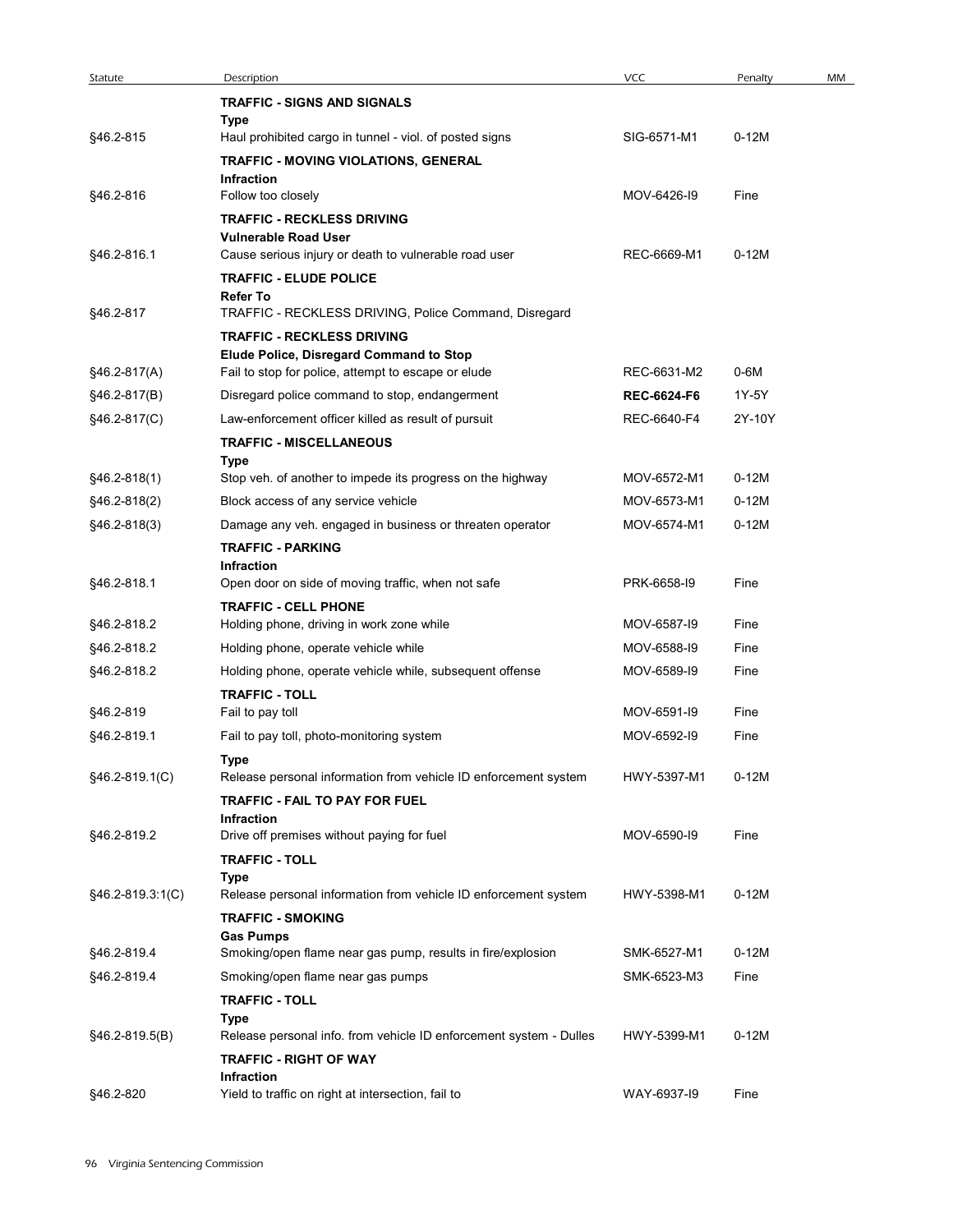|             |                                                                                                 | VCC         |         |    |
|-------------|-------------------------------------------------------------------------------------------------|-------------|---------|----|
| Statute     | Description<br><b>TRAFFIC - SIGNS AND SIGNALS</b>                                               |             | Penalty | MM |
|             | Infraction                                                                                      |             |         |    |
| §46.2-821   | Stop sign, fail to stop at                                                                      | SIG-6553-I9 | Fine    |    |
| §46.2-821   | Yield sign, fail to yield at                                                                    | SIG-6555-19 | Fine    |    |
| §46.2-823   | <b>TRAFFIC - RIGHT OF WAY</b>                                                                   | WAY-6564-I9 | Fine    |    |
| §46.2-824   | Unlawful speed, fail to forfeit right-of-way<br>Yield at uncontrolled "T" intersection, fail to | WAY-6958-I9 | Fine    |    |
|             | Yield to oncoming vehicle when turning left, fail to                                            | WAY-6936-I9 |         |    |
| §46.2-825   |                                                                                                 |             | Fine    |    |
| §46.2-826   | TRAFFIC - MOVING VIOLATIONS, GENERAL<br>Entering highway, fail to stop or yield before          | MOV-6457-19 | Fine    |    |
| §46.2-827   | <b>TRAFFIC - RIGHT OF WAY</b><br>Yield to US troops or Virginia National Guard, fail to         | WAY-6938-19 | Fine    |    |
| §46.2-828   | Yield to funeral processions with a police escort, fail to                                      | WAY-6935-19 | Fine    |    |
| §46.2-828.2 | Disrupt, etc., vehicle with escort                                                              | WAY-6579-19 | Fine    |    |
|             | <b>TRAFFIC - RECKLESS DRIVING</b>                                                               |             |         |    |
|             | Pass                                                                                            |             |         |    |
| §46.2-829   | Emergency vehicle, overtake or pass                                                             | REC-6671-M1 | $0-12M$ |    |
|             | <b>TRAFFIC - RIGHT OF WAY</b>                                                                   |             |         |    |
| §46.2-829   | <b>Infraction</b><br>Yield vehicle for emergency, fail to                                       | WAY-6939-I9 | Fine    |    |
|             | <b>TRAFFIC - SIGNS AND SIGNALS</b>                                                              |             |         |    |
| §46.2-830   | Fail to obey signs                                                                              | SIG-6552-I9 | Fine    |    |
| §46.2-830.1 | Fail to obey highway sign, driver sleeping/resting                                              | SIG-6578-I9 | Fine    |    |
|             | <b>Type</b>                                                                                     |             |         |    |
| §46.2-831   | Signs, traffic control device, etc., unauthorized                                               | SIG-6546-M4 | Fine    |    |
| §46.2-832   | Signs, traffic control device, etc., highway or street, damaging                                | SIG-6545-M1 | $0-12M$ |    |
|             | Infraction                                                                                      |             |         |    |
| §46.2-833   | Traffic lights, fail to obey                                                                    | SIG-6554-I9 | Fine    |    |
| §46.2-833.1 | Signs, drive onto public or private property to evade                                           | SIG-6559-I9 | Fine    |    |
| §46.2-834   | Police hand signals, fail to obey crossing guards                                               | SIG-6556-I9 | Fine    |    |
| §46.2-835   | Improper right turn on red                                                                      | SIG-6557-I9 | Fine    |    |
| §46.2-836   | Improper left turn on red                                                                       | SIG-6558-I9 | Fine    |    |
| §46.2-837   | TRAFFIC - MOVING VIOLATIONS, GENERAL<br>Pass oncoming vehicle on right - fail to                | MOV-6432-I9 | Fine    |    |
|             |                                                                                                 |             |         |    |
| §46.2-838   | Pass overtaken vehicle on left or at a safe speed - fail to                                     | MOV-6433-I9 | Fine    |    |
| §46.2-839   | Bicycle, moped, animal, etc., passing violation                                                 | MOV-6402-I9 | Fine    |    |
| §46.2-840   | Passing, fail to sound horn when necessary before                                               | MOV-6437-I9 | Fine    |    |
| §46.2-841   | Passing on shoulder or off the highway                                                          | MOV-6444-19 | Fine    |    |
| §46.2-842   | <b>TRAFFIC - RIGHT OF WAY</b><br>Give way to overtaking vehicle - fail to                       | WAY-6933-I9 | Fine    |    |
| §46.2-843   | TRAFFIC - MOVING VIOLATIONS, GENERAL<br>Pass when lacking visibility or traffic approaching     | MOV-6434-I9 | Fine    |    |
| §46.2-843   | Passing-Truck pass truck on uphill grade                                                        | MOV-6435-19 | Fine    |    |
| §46.2-844   | Type<br>School bus, pass stopped                                                                | MOV-6459-I9 | Fine    |    |
|             | Infraction                                                                                      |             |         |    |
| §46.2-845   | U-Turn with poor visibility or not at intersection                                              | MOV-6456-I9 | Fine    |    |
| §46.2-846   | Improper turn at intersection                                                                   | MOV-6431-I9 | Fine    |    |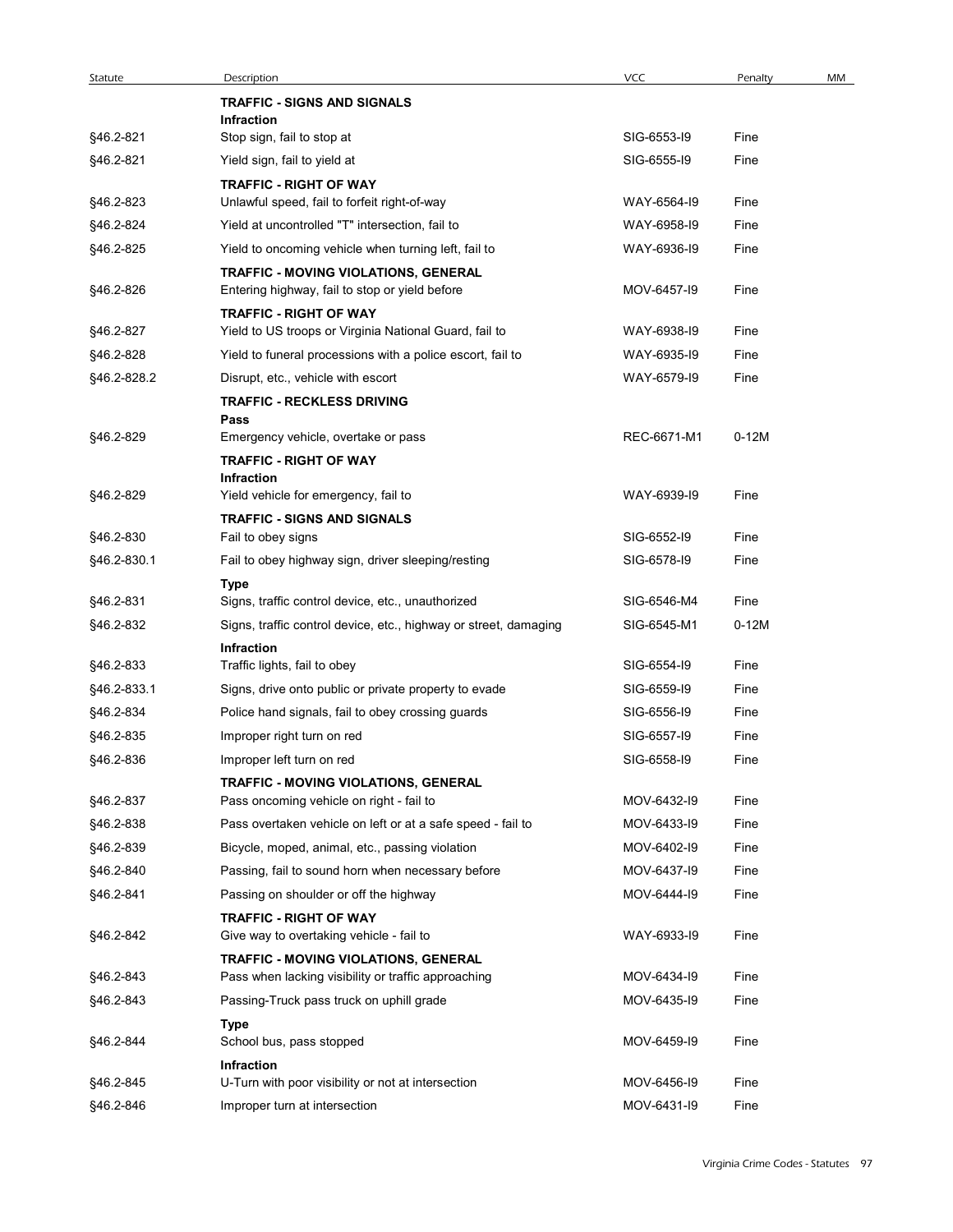| Statute                | Description                                                                            | <b>VCC</b>  | Penalty | MM |
|------------------------|----------------------------------------------------------------------------------------|-------------|---------|----|
|                        | TRAFFIC - MOVING VIOLATIONS, GENERAL                                                   |             |         |    |
|                        | Infraction                                                                             |             |         |    |
| §46.2-848              | Signal, none before starting, stopping, backing, or turning                            | MOV-6447-19 | Fine    |    |
| §46.2-849              | Signal, improper or, fail to give                                                      | MOV-6445-19 | Fine    |    |
| §46.2-850              | Signal, then change course after signaling                                             | MOV-6448-I9 | Fine    |    |
| §46.2-851              | Signal, none before moving from curb<br><b>TRAFFIC - RECKLESS DRIVING</b>              | MOV-6446-I9 | Fine    |    |
| §46.2-852              | Other<br>Endanger life or limb                                                         | REC-6625-M1 | $0-12M$ |    |
| §46.2-853              | Out of control or bad brakes                                                           | REC-6629-M1 | $0-12M$ |    |
|                        | Pass                                                                                   |             |         |    |
| §46.2-854              | Pass without visibility<br>Other                                                       | REC-6660-M1 | $0-12M$ |    |
| §46.2-855              | Control - load or passengers interfere with                                            | REC-6662-M1 | $0-12M$ |    |
| §46.2-856              | Pass<br>Pass two vehicles abreast                                                      | REC-6664-M1 | $0-12M$ |    |
|                        | Other                                                                                  |             |         |    |
| §46.2-857              | Riding abreast in one lane                                                             | REC-6641-M1 | $0-12M$ |    |
| §46.2-858              | Pass<br>Pass at railway crossing or intersection                                       | REC-6632-M1 | $0-12M$ |    |
|                        | <b>School Bus</b>                                                                      |             |         |    |
| §46.2-859              | School bus flashing lights, fail to stop for                                           | REC-6639-M1 | $0-12M$ |    |
| §46.2-860              | Other<br>Signal turn or stop, fail to                                                  | REC-6643-M1 | $0-12M$ |    |
|                        | <b>Speeding</b>                                                                        |             |         |    |
| §46.2-861              | Speed unreasonable for conditions                                                      | REC-6651-M1 | $0-12M$ |    |
|                        | TRAFFIC - MOVING VIOLATIONS, GENERAL<br>Infraction                                     |             |         |    |
| §46.2-861.1            | Stationary emergency vehicle, approach without caution                                 | MOV-6480-I9 | Fine    |    |
|                        | <b>TRAFFIC - RECKLESS DRIVING</b>                                                      |             |         |    |
| $§46.2-861.1(A)$       | <b>Warning Lights</b><br>Move over for stationary vehicle with warning lights, fail to | REC-6653-M1 | $0-12M$ |    |
|                        | <b>Speeding</b>                                                                        |             |         |    |
| §46.2-862(i)           | 20 MPH or more over speed limit                                                        | REC-6646-M1 | $0-12M$ |    |
| §46.2-862(ii)          | Speed over 85 MPH                                                                      | REC-6648-M1 | $0-12M$ |    |
|                        | Other                                                                                  | REC-6627-M1 | $0-12M$ |    |
| §46.2-863<br>§46.2-863 | Enter highway, fail to yield right of way<br>Fail to yield right of way, sign posted   | REC-6654-M1 | $0-12M$ |    |
| §46.2-864              | Parking lots - drive in endangering life or limb                                       | REC-6630-M1 | $0-12M$ |    |
|                        | Racing                                                                                 |             |         |    |
| §46.2-865              | Racing                                                                                 | REC-6634-M1 | $0-12M$ |    |
| §46.2-865.1(A,1)       | Racing, causes serious bodily injury                                                   | REC-6635-F6 | 1Y-5Y   |    |
| §46.2-865.1(A,2)       | Cause death of another by racing                                                       | REC-6633-F9 | 1Y-20Y  | 1Y |
| §46.2-866              | Racing, aiding or abetting                                                             | REC-6636-M1 | $0-12M$ |    |
| $§46.2-868(B)$         | Death<br>Driving license suspended/reckless driving causes death of another            | REC-6626-F6 | 1Y-5Y   |    |
|                        | <b>Texting</b>                                                                         |             |         |    |
| §46.2-868(C)           | Reckless driving committed while texting                                               | REC-6649-M1 | $0-12M$ |    |
| §46.2-868.1            | <b>Aggressive Driving</b><br>Aggressive driving                                        | REC-6652-M2 | $0-6M$  |    |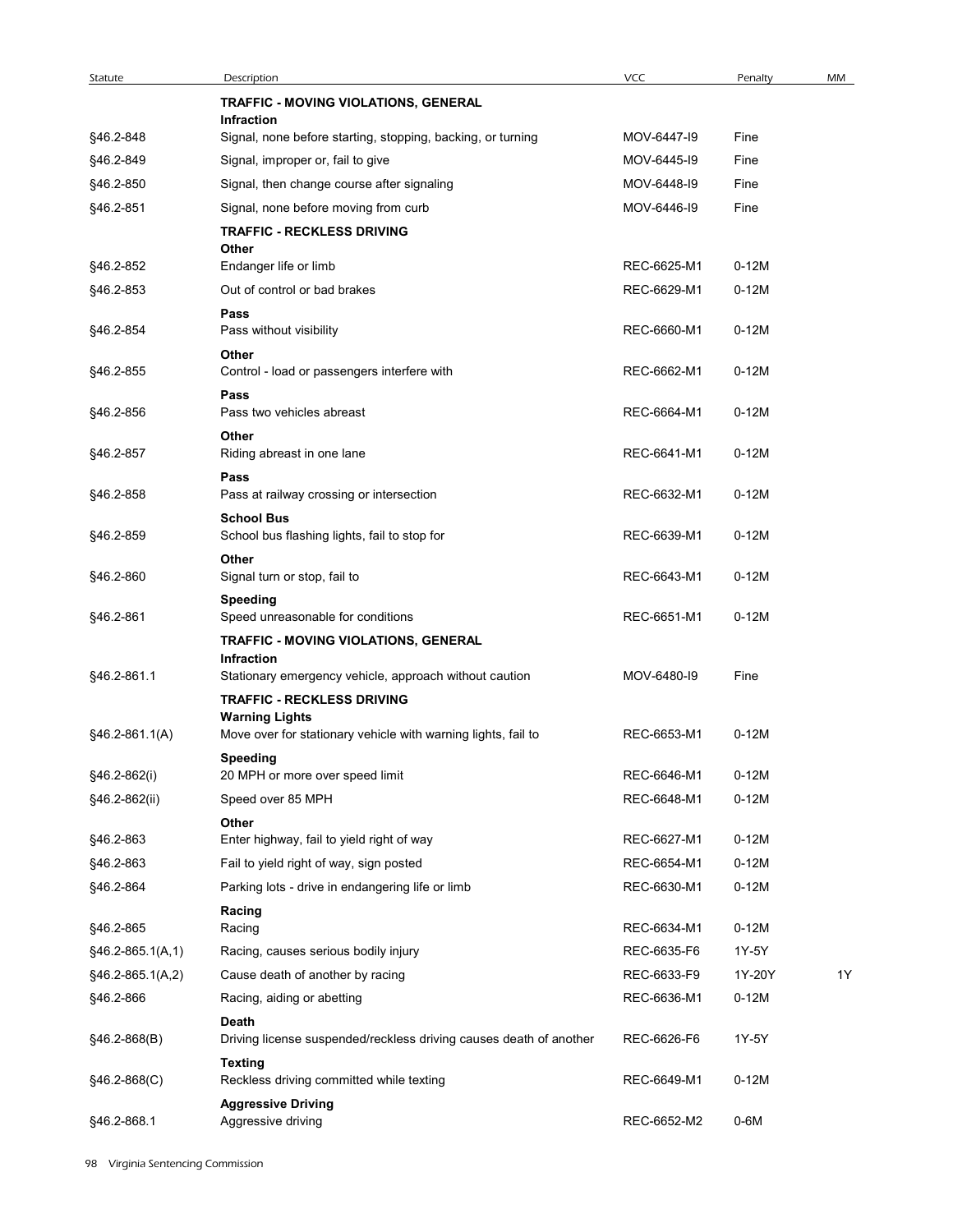| Statute                  | Description                                                                  | <b>VCC</b>                 | Penalty      | MM |
|--------------------------|------------------------------------------------------------------------------|----------------------------|--------------|----|
|                          | <b>TRAFFIC - RECKLESS DRIVING</b>                                            |                            |              |    |
| §46.2-868.1              | <b>Aggressive Driving</b><br>Aggressive driving with intent to injure        | REC-6655-M1                | $0-12M$      |    |
| §46.2-869                | <b>Infraction</b><br>Improper driving                                        | REC-6621-I9                | Fine         |    |
|                          | <b>TRAFFIC - MOVING VIOLATIONS, GENERAL</b>                                  |                            |              |    |
| §46.2-870                | Speeding-0 to 9 MPH above speed limit                                        | MOV-6449-I9                | Fine         |    |
| §46.2-870                | Speeding-10 to 19 MPH above speed limit                                      | MOV-6450-19                | Fine         |    |
| §46.2-870                | Speeding-Speed over limit not clear from record                              | MOV-6451-I9                | Fine         |    |
| §46.2-871                | Speeding - School bus                                                        | MOV-6461-I9                | Fine         |    |
| §46.2-872                | Speeding - vehicle w/ special permit                                         | MOV-6462-I9                | Fine         |    |
| §46.2-873                | Speeding at school crossing                                                  | MOV-6463-I9                | Fine         |    |
| §46.2-874                | Speeding- business/residential district                                      | MOV-6464-I9                | Fine         |    |
| §46.2-875                | Speeding on highways in the city                                             | MOV-6465-I9                | Fine         |    |
| §46.2-876                | Speeding - vehicle towing trailer                                            | MOV-6466-I9                | Fine         |    |
| §46.2-877                | Impede traffic-Drive too slow                                                | MOV-6430-I9                | Fine         |    |
| §46.2-878                | Speeding - limit set by Transportation Commissioner<br>Speeding in work zone | MOV-6481-I9<br>MOV-6474-I9 | Fine         |    |
| §46.2-878.1              | Speeding in residential area etc.                                            | MOV-6475-I9                | Fine         |    |
| §46.2-878.2<br>§46.2-881 | Speeding on bridge                                                           | MOV-6452-I9                | Fine<br>Fine |    |
|                          | <b>TRAFFIC - SIGNS AND SIGNALS</b>                                           |                            |              |    |
| §46.2-884                | Rail crossing warning sign, disobey                                          | SIG-6550-I9                | Fine         |    |
|                          | TRAFFIC - MOVING VIOLATIONS, GENERAL                                         |                            |              |    |
| §46.2-885                | Rail crossing, fail to stop                                                  | MOV-6439-I9                | Fine         |    |
| §46.2-886                | Bus-Fail to stop at railroad crossings                                       | MOV-6420-I9                | Fine         |    |
| §46.2-887                | Crawl tractor-Improper rail track crossing                                   | MOV-6422-I9                | Fine         |    |
| §46.2-888                | <b>TRAFFIC - PARKING</b><br>Stop on highway where dangerous                  | PRK-6656-I9                | Fine         |    |
| §46.2-889                | Park improperly                                                              | PRK-6622-I9                | Fine         |    |
| §46.2-890                | Park near emergency so interferes with emergency workers                     | PRK-6623-I9                | Fine         |    |
| §46.2-893                | Truck-Stop on highway                                                        | PRK-6657-19                | Fine         |    |
|                          | TRAFFIC - HIT AND RUN, ACCIDENT REPORTS                                      |                            |              |    |
|                          | <b>Hit and Run</b>                                                           |                            |              |    |
| §46.2-894                | Damage to attended property, driver fails to report (Less than \$1000)       | HIT-6603-M1                | $0-12M$      |    |
| §46.2-894                | Damage to attended property, driver fails to report (\$1000 or more)         | HIT-6604-F5                | 1Y-10Y       |    |
| §46.2-894                | Victim injured - driver fails to stop, report or assist                      | HIT-6608-F5                | 1Y-10Y       |    |
| §46.2-895                | Damage to attended property, passenger fails to report                       | HIT-6605-M1                | $0-12M$      |    |
| §46.2-895                | Victim injured - passenger fail to report                                    | HIT-6614-F6                | 1Y-5Y        |    |
| §46.2-896                | Damage under \$250, driver fails to report or leave note                     | HIT-6606-M4                | Fine         |    |
| §46.2-896                | Damage over \$250, driver fails to report or leave note                      | HIT-6610-M1                | $0-12M$      |    |
| §46.2-897                | Damage under \$250, passenger fails to report                                | HIT-6607-M4                | Fine         |    |
| §46.2-897                | Damage over \$250, passenger fails to report<br><b>TRAFFIC - PARKING</b>     | HIT-6611-M1                | $0-12M$      |    |
| §46.2-902                | Infraction<br>Accident scene-Fail to leave when directed by police           | PRK-6602-I9                | Fine         |    |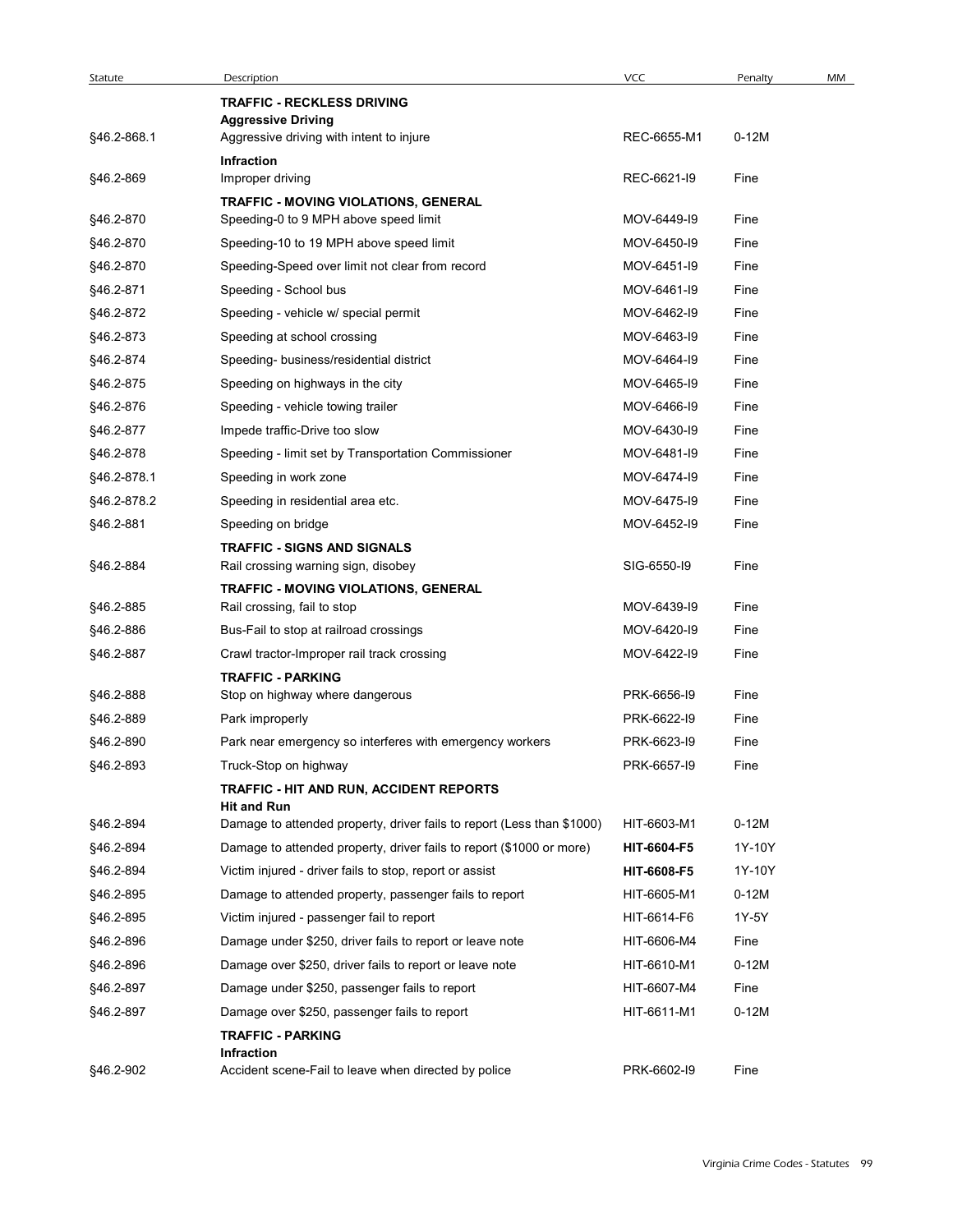| Statute                | Description                                                                                                    | <b>VCC</b>                 | Penalty      | MM |
|------------------------|----------------------------------------------------------------------------------------------------------------|----------------------------|--------------|----|
|                        | <b>TRAFFIC - INSURANCE</b><br>Type                                                                             |                            |              |    |
| §46.2-902.1            | Fail to provide proof of insurance or payment of uninsured fee,<br><b>TRAFFIC - MOTORCYCLES &amp; BICYCLES</b> | HIT-6600-M2                | 0-6M         |    |
| §46.2-903              | <b>Infraction</b><br>Ride on Sidewalk-See Traffic- Moving, drive on sidewalk                                   |                            |              |    |
|                        | <b>TRAFFIC - MOVING VIOLATIONS, GENERAL</b>                                                                    |                            |              |    |
| §46.2-903              | Ride on sidewalk-See Traffic- Moving, drive on sidewalk                                                        |                            |              |    |
| §46.2-903              | Sidewalk, drive / ride vehicle other than bicycle on                                                           | MOV-6443-19                | Fine         |    |
| §46.2-905              | <b>TRAFFIC - MOTORCYCLES &amp; BICYCLES</b><br>Fail to ride on right of highway or ride two abreast            | CYC-6921-I9                | Fine         |    |
| §46.2-906              | Carry article preventing at least one hand on handlebars                                                       | CYC-6920-I9                | Fine         |    |
| §46.2-907              | Pass on left if unsafe or ride between two traffic lanes                                                       | CYC-6923-I9                | Fine         |    |
| §46.2-909              | Improper operation of motorcycle or no seats                                                                   | CYC-6925-19                | Fine         |    |
| $§46.2-910(A)$         | Improper motorcycle safety equipment                                                                           | CYC-6926-I9                | Fine         |    |
| §46.2-910(B)           | <b>Motorcycles</b><br>Helmet does not meet safety standards, sell                                              | CYC-6959-M4                | Fine         |    |
| §46.2-911.1            | Infraction                                                                                                     | CYC-6577-I9                | Fine         |    |
| §46.2-912              | Operate motor-driven cycle, moped, ATV, etc., on highway<br>No headlights, horn or mirror                      | CYC-6927-I9                | Fine         |    |
| §46.2-913              | Seller-Fail to give license & safety information to buyer                                                      | CYC-6928-I9                | Fine         |    |
| §46.2-914              | Operate moped at more than 30 mph or under age 16 on street                                                    | CYC-6924-I9                | Fine         |    |
| §46.2-915              | <b>Bicycles</b><br>Sell bike with helper motor without decal                                                   | CYC-6918-M1                | $0-12M$      |    |
| §46.2-915.1            | <b>All-Terrain Vehicles</b><br>Operate vehicle on highway, etc., or while under age 16                         | CYC-6957-M3                | Fine         |    |
| §46.2-915.2            | Infraction<br>Moped ordinance violation                                                                        | CYC-6565-I9                | Fine         |    |
|                        | <b>TRAFFIC - BUSES AND TRUCKS</b><br>Type                                                                      |                            |              |    |
| §46.2-917              | Bus - operate yellow vehicle w/seating capacity of >15, unlawfully                                             | BUS-6476-M1                | $0-12M$      |    |
| §46.2-918              | Bus - require student to cross divided highway                                                                 | BUS-6477-M1                | $0-12M$      |    |
|                        | TRAFFIC - MOVING VIOLATIONS, GENERAL                                                                           |                            |              |    |
| §46.2-921              | Infraction<br>Follow fire apparatus too closely or park too close                                              | MOV-6425-19                | Fine         |    |
| §46.2-922              | Fire hose, unprotected, drive over                                                                             | MOV-6424-I9                | Fine         |    |
|                        | <b>TRAFFIC - PEDESTRIANS</b>                                                                                   |                            |              |    |
| §46.2-923              | Pedestrian - interfere with traffic                                                                            | PED-6942-I9                | Fine         |    |
| §46.2-924              | Also see Traffic-Moving, right of way                                                                          |                            |              |    |
| §46.2-924              | Pedestrian Right-Of-Way- Violate                                                                               | PED-6934-19                | Fine         |    |
| §46.2-925              | Disobey walk/wait sign                                                                                         | PED-6940-I9<br>PED-6945-19 | Fine         |    |
| §46.2-926<br>§46.2-928 | Step into street where visibility poor<br>Walk in street-unnecessary or fail to walk on left                   | PED-6946-19                | Fine<br>Fine |    |
| §46.2-929              | Stand in roadway while hitchhiking                                                                             | PED-6944-19                | Fine         |    |
| §46.2-930              | Loiter on posted bridges or highway right-of-way                                                               | PED-6941-I9                | Fine         |    |
| §46.2-932              | Play in street or be pulled by vehicle                                                                         | PED-6943-19                | Fine         |    |
|                        | Type<br>Fail to stop for blind person crossing the highway                                                     | REC-6575-M3                | Fine         |    |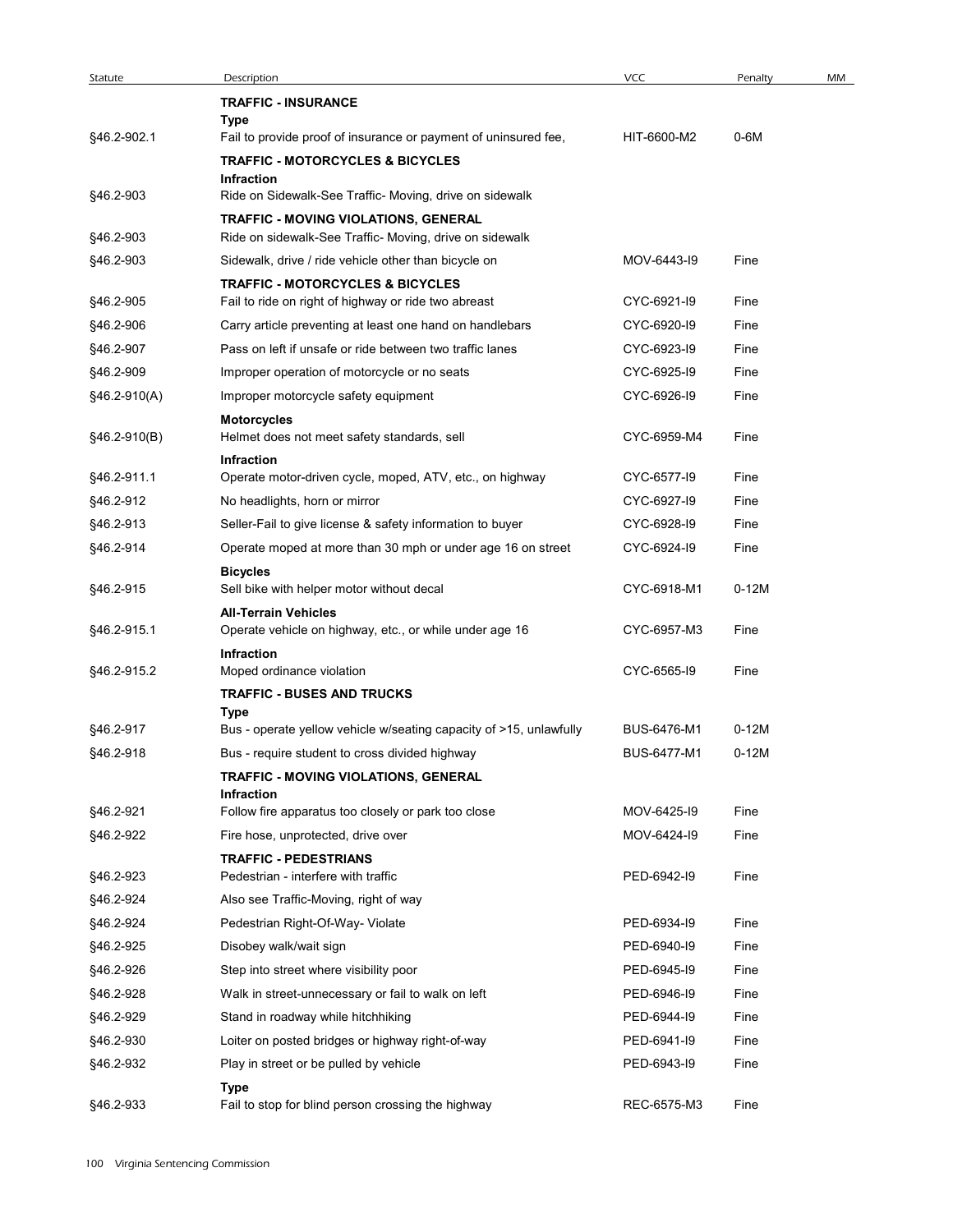| Statute      | Description                                                                         | <b>VCC</b>  | Penalty | MM |
|--------------|-------------------------------------------------------------------------------------|-------------|---------|----|
|              | <b>TRAFFIC - RIGHT OF WAY</b><br>Infraction                                         |             |         |    |
| §46.2-933    | Blind person with cane-Fail to stop                                                 | WAY-6932-I9 | Fine    |    |
|              | <b>TRAFFIC - SUMMONS</b>                                                            |             |         |    |
|              | Type                                                                                |             |         |    |
| §46.2-936    | Fail to appear after notice or signing promise on summons                           | REG-6710-M1 | $0-12M$ |    |
| §46.2-938    | <b>TRAFFIC - FAIL TO APPEAR</b><br>Fail to comply with terms of a summons or notice | REG-6752-M1 | $0-12M$ |    |
|              | <b>TRAFFIC - EQUIPMENT VIOLATIONS</b>                                               |             |         |    |
|              | Infraction                                                                          |             |         |    |
| §46.2-1002   | Unapproved equipment-Use, or possess w/intent to sell                               | EQU-6540-I9 | Fine    |    |
| §46.2-1003   | Defective equipment-Use or have on vehicle                                          | EQU-6506-I9 | Fine    |    |
| §46.2-1004   | Trademark-Sell parts without                                                        | EQU-6539-I9 | Fine    |    |
|              | TRAFFIC - REGISTRATION, PLATES, ETC.<br>Other                                       |             |         |    |
| §46.2-1009   | Electric vehicle - operate without permit                                           | REG-6705-M1 | $0-12M$ |    |
|              | <b>TRAFFIC - LIGHTING EQUIPMENT</b>                                                 |             |         |    |
|              | <b>Infraction</b>                                                                   |             |         |    |
| §46.2-1010   | Lights - missing or inoperable                                                      | LIG-6909-I9 | Fine    |    |
| §46.2-1011   | Headlights-Vehicle without two                                                      | LIG-6904-19 | Fine    |    |
| §46.2-1012   | Motorcycle lights: head, tail, brake or auxiliary violation                         | LIG-6906-I9 | Fine    |    |
| §46.2-1013   | Tail lights or license plate light, missing                                         | LIG-6915-I9 | Fine    |    |
| §46.2-1014   | Brake lights, missing or unapproved type                                            | LIG-6901-I9 | Fine    |    |
| §46.2-1015   | Also see Traffic-Motorcycles, bicycles (§46.2-1015)                                 |             |         |    |
| §46.2-1015   | <b>TRAFFIC - MOTORCYCLES &amp; BICYCLES</b><br>Lights or reflector missing          | CYC-6922-I9 | Fine    |    |
|              | <b>TRAFFIC - LIGHTING EQUIPMENT</b>                                                 |             |         |    |
| §46.2-1016   | Other vehicles-Missing require lights or reflectors                                 | LIG-6913-I9 | Fine    |    |
| §46.2-1017   | Marker lights missing on vehicle over 7 ft. wide                                    | LIG-6911-I9 | Fine    |    |
| §46.2-1018   | Marker lights missing on vehicle over 35 ft. long                                   | LIG-6912-I9 | Fine    |    |
| §46.2-1019   | Also see Traffic-Lighting Equipment - lights improper (§46.2-1020)                  |             |         |    |
| §46.2-1019   | Emergency scene lights - improper use by police                                     | LIG-6947-19 | Fine    |    |
| §46.2-1020   | Nonpermissible lights                                                               | LIG-6499-I9 | Fine    |    |
| §46.2-1021   | Improper fog, side interior, or auxiliary driving lights                            | LIG-6948-I9 | Fine    |    |
| §46.2-1021.1 | Improper lights-delivery in private vehicles                                        | LIG-6949-I9 | Fine    |    |
| §46.2-1022   | Improper lights-flashing blue/ red & blue                                           | LIG-6950-I9 | Fine    |    |
| §46.2-1023   | Improper lights-flashing red/ red & white - emerg. vehicle                          | LIG-6951-I9 | Fine    |    |
| §46.2-1024   | Improper lights-flash/steady red/red & white - emerg. pers.                         | LIG-6952-I9 | Fine    |    |
| §46.2-1025   | Improper lights-flashing amber                                                      | LIG-6953-I9 | Fine    |    |
| §46.2-1026   | Improper lights-flashing high intensity amber                                       | LIG-6954-19 | Fine    |    |
| §46.2-1027   | Lights of improper type - Type not clear from record                                | LIG-6910-I9 | Fine    |    |
| §46.2-1027   | Warning lights-improper use on demonstrator vehicle                                 | LIG-6955-19 | Fine    |    |
| §46.2-1028   | Also see Traffic-Lighting, Improper (§46.2-1028)                                    |             |         |    |
| §46.2-1030   | Headlights-Too many illuminated                                                     | LIG-6903-I9 | Fine    |    |
| §46.2-1030   | Warning-Fail to use/emergency, when towing, doing repairs                           | LIG-6914-I9 | Fine    |    |
|              | TRAFFIC - MOVING VIOLATIONS, GENERAL                                                |             |         |    |
| §46.2-1030   | Headlights-Drive at night, in rain, fog, etc. without                               | MOV-6460-I9 | Fine    |    |
| §46.2-1030   | Headlights-Too many lit-See Traffic-Equipment, Headlights                           |             |         |    |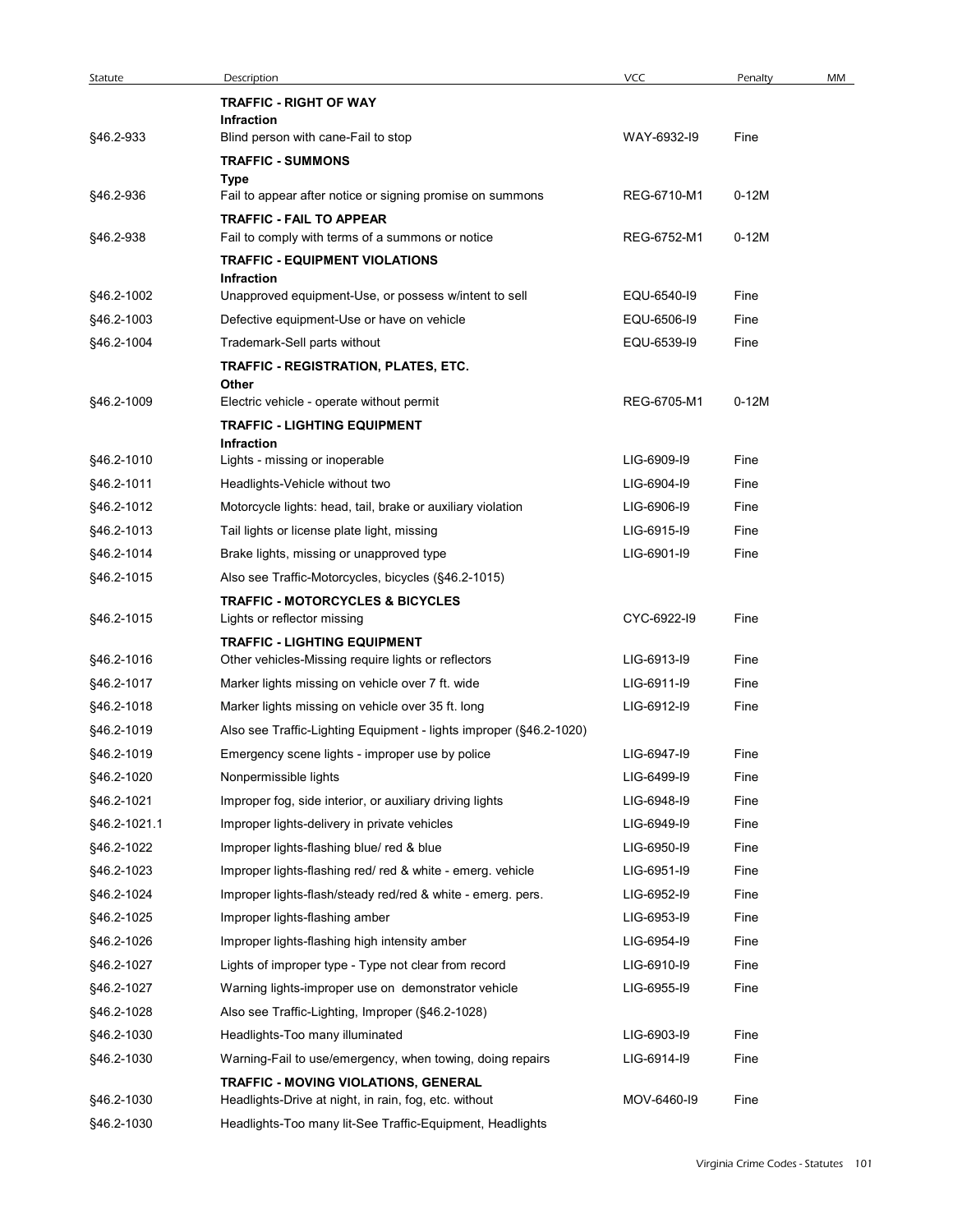| <b>VCC</b><br>Description<br>Penalty<br>Statute<br><b>TRAFFIC - LIGHTING EQUIPMENT</b><br>Infraction<br>LIG-6907-19<br>Headlights, single beam-Aim improper<br>Fine<br>§46.2-1032<br>LIG-6905-19<br>Headlights, dual beam-Aim improper<br>Fine<br>§46.2-1033<br>High beam indicator missing<br>LIG-6908-19<br>Fine<br>§46.2-1034<br>Also see Traffic, Moving-Headlights (§46.2-1034)<br>TRAFFIC - MOVING VIOLATIONS, GENERAL<br>§46.2-1034<br>Headlights-Fail to dim<br>MOV-6427-19<br>Fine<br><b>TRAFFIC - LIGHTING EQUIPMENT</b><br>Also see Traffic, Parking-Park with headlights on (§46.2-1035)<br><b>TRAFFIC - PARKING</b><br>PRK-6615-I9<br>Park with headlights on blinding drivers<br>Fine<br><b>TRAFFIC - LIGHTING EQUIPMENT</b><br>LIG-6902-I9<br>§46.2-1036<br>Acetylene lamps-Incorrect or on non-antique<br>Fine<br>§46.2-1037<br>Also see Traffic, Parking-Lights (§46.2-1037)<br><b>TRAFFIC - PARKING</b><br>PRK-6670-I9<br>Lights, Parking-Park on highway at night without on<br>Fine<br><b>TRAFFIC - LIGHTING EQUIPMENT</b><br>Turn signals-Operate vehicle without<br>LIG-6916-I9<br>Fine<br>LIG-6917-19<br>Fine<br>Turn signals-Inadequate<br>Hazard lights-failure to use<br>LIG-6956-19<br>Fine<br><b>TRAFFIC - EQUIPMENT VIOLATIONS</b><br>EQU-6537-I9<br>Fine<br>Tires-Solid rubber-Improper type or use without permit<br><b>Tires</b><br>Tires - regrooved, use/sell unless designed for regrooving<br>EQU-6535-M1<br>$0-12M$<br>Infraction<br>Tires-Inadequate tread depth<br>EQU-6534-I9<br>Fine<br>EQU-6583-I9<br>Tires - weight greater than that marked on sidewall<br>Fine<br>Tires-With improper cleats or studs out of season<br>EQU-6538-I9<br>Fine<br><b>Tires</b><br>$0-12M$<br>Tires - sell with improper cleats<br>EQU-6536-M1<br>Infraction<br>§46.2-1047<br>Muffler-With noise suppression defeated<br>EQU-6518-I9<br>Fine<br>§46.2-1048<br>Pollution control device- Improper or modified<br>EQU-6519-I9<br>Fine<br>§46.2-1049<br>Exhaust system-Producing excessive noise, smoke, etc.<br>EQU-6507-I9<br>Fine<br><b>TRAFFIC - MOTORCYCLES &amp; BICYCLES</b><br>CYC-6931-I9<br>§46.2-1050<br>Fine<br>Mufflers-Not in working order or removed<br><b>TRAFFIC - EQUIPMENT VIOLATIONS</b><br>§46.2-1052<br>Operate vehicle with sun-shading or tinting films<br>EQU-6582-I9<br>Fine<br>Windshield-Obstructed by poster, sign, decal<br>EQU-6542-I9<br>Fine<br><b>Windows</b><br>§46.2-1052<br>Apply tinted film, decals, etc., first offense<br>EQU-6580-M3<br>Fine<br>Apply tinted film, decals, etc., subsequent conviction<br>EQU-6581-M2<br>0-6M<br>§46.2-1052 |                          |  |    |
|-------------------------------------------------------------------------------------------------------------------------------------------------------------------------------------------------------------------------------------------------------------------------------------------------------------------------------------------------------------------------------------------------------------------------------------------------------------------------------------------------------------------------------------------------------------------------------------------------------------------------------------------------------------------------------------------------------------------------------------------------------------------------------------------------------------------------------------------------------------------------------------------------------------------------------------------------------------------------------------------------------------------------------------------------------------------------------------------------------------------------------------------------------------------------------------------------------------------------------------------------------------------------------------------------------------------------------------------------------------------------------------------------------------------------------------------------------------------------------------------------------------------------------------------------------------------------------------------------------------------------------------------------------------------------------------------------------------------------------------------------------------------------------------------------------------------------------------------------------------------------------------------------------------------------------------------------------------------------------------------------------------------------------------------------------------------------------------------------------------------------------------------------------------------------------------------------------------------------------------------------------------------------------------------------------------------------------------------------------------------------------------------------------------------------------------------------------------------------------------------------------------------------------------------------------------------------------------------------------------|--------------------------|--|----|
|                                                                                                                                                                                                                                                                                                                                                                                                                                                                                                                                                                                                                                                                                                                                                                                                                                                                                                                                                                                                                                                                                                                                                                                                                                                                                                                                                                                                                                                                                                                                                                                                                                                                                                                                                                                                                                                                                                                                                                                                                                                                                                                                                                                                                                                                                                                                                                                                                                                                                                                                                                                                             |                          |  | MM |
|                                                                                                                                                                                                                                                                                                                                                                                                                                                                                                                                                                                                                                                                                                                                                                                                                                                                                                                                                                                                                                                                                                                                                                                                                                                                                                                                                                                                                                                                                                                                                                                                                                                                                                                                                                                                                                                                                                                                                                                                                                                                                                                                                                                                                                                                                                                                                                                                                                                                                                                                                                                                             |                          |  |    |
|                                                                                                                                                                                                                                                                                                                                                                                                                                                                                                                                                                                                                                                                                                                                                                                                                                                                                                                                                                                                                                                                                                                                                                                                                                                                                                                                                                                                                                                                                                                                                                                                                                                                                                                                                                                                                                                                                                                                                                                                                                                                                                                                                                                                                                                                                                                                                                                                                                                                                                                                                                                                             | §46.2-1031               |  |    |
|                                                                                                                                                                                                                                                                                                                                                                                                                                                                                                                                                                                                                                                                                                                                                                                                                                                                                                                                                                                                                                                                                                                                                                                                                                                                                                                                                                                                                                                                                                                                                                                                                                                                                                                                                                                                                                                                                                                                                                                                                                                                                                                                                                                                                                                                                                                                                                                                                                                                                                                                                                                                             |                          |  |    |
|                                                                                                                                                                                                                                                                                                                                                                                                                                                                                                                                                                                                                                                                                                                                                                                                                                                                                                                                                                                                                                                                                                                                                                                                                                                                                                                                                                                                                                                                                                                                                                                                                                                                                                                                                                                                                                                                                                                                                                                                                                                                                                                                                                                                                                                                                                                                                                                                                                                                                                                                                                                                             |                          |  |    |
|                                                                                                                                                                                                                                                                                                                                                                                                                                                                                                                                                                                                                                                                                                                                                                                                                                                                                                                                                                                                                                                                                                                                                                                                                                                                                                                                                                                                                                                                                                                                                                                                                                                                                                                                                                                                                                                                                                                                                                                                                                                                                                                                                                                                                                                                                                                                                                                                                                                                                                                                                                                                             |                          |  |    |
|                                                                                                                                                                                                                                                                                                                                                                                                                                                                                                                                                                                                                                                                                                                                                                                                                                                                                                                                                                                                                                                                                                                                                                                                                                                                                                                                                                                                                                                                                                                                                                                                                                                                                                                                                                                                                                                                                                                                                                                                                                                                                                                                                                                                                                                                                                                                                                                                                                                                                                                                                                                                             |                          |  |    |
|                                                                                                                                                                                                                                                                                                                                                                                                                                                                                                                                                                                                                                                                                                                                                                                                                                                                                                                                                                                                                                                                                                                                                                                                                                                                                                                                                                                                                                                                                                                                                                                                                                                                                                                                                                                                                                                                                                                                                                                                                                                                                                                                                                                                                                                                                                                                                                                                                                                                                                                                                                                                             | §46.2-1035               |  |    |
|                                                                                                                                                                                                                                                                                                                                                                                                                                                                                                                                                                                                                                                                                                                                                                                                                                                                                                                                                                                                                                                                                                                                                                                                                                                                                                                                                                                                                                                                                                                                                                                                                                                                                                                                                                                                                                                                                                                                                                                                                                                                                                                                                                                                                                                                                                                                                                                                                                                                                                                                                                                                             | §46.2-1035               |  |    |
|                                                                                                                                                                                                                                                                                                                                                                                                                                                                                                                                                                                                                                                                                                                                                                                                                                                                                                                                                                                                                                                                                                                                                                                                                                                                                                                                                                                                                                                                                                                                                                                                                                                                                                                                                                                                                                                                                                                                                                                                                                                                                                                                                                                                                                                                                                                                                                                                                                                                                                                                                                                                             |                          |  |    |
|                                                                                                                                                                                                                                                                                                                                                                                                                                                                                                                                                                                                                                                                                                                                                                                                                                                                                                                                                                                                                                                                                                                                                                                                                                                                                                                                                                                                                                                                                                                                                                                                                                                                                                                                                                                                                                                                                                                                                                                                                                                                                                                                                                                                                                                                                                                                                                                                                                                                                                                                                                                                             |                          |  |    |
|                                                                                                                                                                                                                                                                                                                                                                                                                                                                                                                                                                                                                                                                                                                                                                                                                                                                                                                                                                                                                                                                                                                                                                                                                                                                                                                                                                                                                                                                                                                                                                                                                                                                                                                                                                                                                                                                                                                                                                                                                                                                                                                                                                                                                                                                                                                                                                                                                                                                                                                                                                                                             | §46.2-1037               |  |    |
|                                                                                                                                                                                                                                                                                                                                                                                                                                                                                                                                                                                                                                                                                                                                                                                                                                                                                                                                                                                                                                                                                                                                                                                                                                                                                                                                                                                                                                                                                                                                                                                                                                                                                                                                                                                                                                                                                                                                                                                                                                                                                                                                                                                                                                                                                                                                                                                                                                                                                                                                                                                                             |                          |  |    |
|                                                                                                                                                                                                                                                                                                                                                                                                                                                                                                                                                                                                                                                                                                                                                                                                                                                                                                                                                                                                                                                                                                                                                                                                                                                                                                                                                                                                                                                                                                                                                                                                                                                                                                                                                                                                                                                                                                                                                                                                                                                                                                                                                                                                                                                                                                                                                                                                                                                                                                                                                                                                             | §46.2-1038               |  |    |
|                                                                                                                                                                                                                                                                                                                                                                                                                                                                                                                                                                                                                                                                                                                                                                                                                                                                                                                                                                                                                                                                                                                                                                                                                                                                                                                                                                                                                                                                                                                                                                                                                                                                                                                                                                                                                                                                                                                                                                                                                                                                                                                                                                                                                                                                                                                                                                                                                                                                                                                                                                                                             | §46.2-1039               |  |    |
|                                                                                                                                                                                                                                                                                                                                                                                                                                                                                                                                                                                                                                                                                                                                                                                                                                                                                                                                                                                                                                                                                                                                                                                                                                                                                                                                                                                                                                                                                                                                                                                                                                                                                                                                                                                                                                                                                                                                                                                                                                                                                                                                                                                                                                                                                                                                                                                                                                                                                                                                                                                                             | §46.2-1040               |  |    |
|                                                                                                                                                                                                                                                                                                                                                                                                                                                                                                                                                                                                                                                                                                                                                                                                                                                                                                                                                                                                                                                                                                                                                                                                                                                                                                                                                                                                                                                                                                                                                                                                                                                                                                                                                                                                                                                                                                                                                                                                                                                                                                                                                                                                                                                                                                                                                                                                                                                                                                                                                                                                             | §46.2-1041               |  |    |
|                                                                                                                                                                                                                                                                                                                                                                                                                                                                                                                                                                                                                                                                                                                                                                                                                                                                                                                                                                                                                                                                                                                                                                                                                                                                                                                                                                                                                                                                                                                                                                                                                                                                                                                                                                                                                                                                                                                                                                                                                                                                                                                                                                                                                                                                                                                                                                                                                                                                                                                                                                                                             | §46.2-1042               |  |    |
|                                                                                                                                                                                                                                                                                                                                                                                                                                                                                                                                                                                                                                                                                                                                                                                                                                                                                                                                                                                                                                                                                                                                                                                                                                                                                                                                                                                                                                                                                                                                                                                                                                                                                                                                                                                                                                                                                                                                                                                                                                                                                                                                                                                                                                                                                                                                                                                                                                                                                                                                                                                                             |                          |  |    |
|                                                                                                                                                                                                                                                                                                                                                                                                                                                                                                                                                                                                                                                                                                                                                                                                                                                                                                                                                                                                                                                                                                                                                                                                                                                                                                                                                                                                                                                                                                                                                                                                                                                                                                                                                                                                                                                                                                                                                                                                                                                                                                                                                                                                                                                                                                                                                                                                                                                                                                                                                                                                             | §46.2-1043               |  |    |
|                                                                                                                                                                                                                                                                                                                                                                                                                                                                                                                                                                                                                                                                                                                                                                                                                                                                                                                                                                                                                                                                                                                                                                                                                                                                                                                                                                                                                                                                                                                                                                                                                                                                                                                                                                                                                                                                                                                                                                                                                                                                                                                                                                                                                                                                                                                                                                                                                                                                                                                                                                                                             | §46.2-1043.1             |  |    |
|                                                                                                                                                                                                                                                                                                                                                                                                                                                                                                                                                                                                                                                                                                                                                                                                                                                                                                                                                                                                                                                                                                                                                                                                                                                                                                                                                                                                                                                                                                                                                                                                                                                                                                                                                                                                                                                                                                                                                                                                                                                                                                                                                                                                                                                                                                                                                                                                                                                                                                                                                                                                             | §46.2-1044               |  |    |
|                                                                                                                                                                                                                                                                                                                                                                                                                                                                                                                                                                                                                                                                                                                                                                                                                                                                                                                                                                                                                                                                                                                                                                                                                                                                                                                                                                                                                                                                                                                                                                                                                                                                                                                                                                                                                                                                                                                                                                                                                                                                                                                                                                                                                                                                                                                                                                                                                                                                                                                                                                                                             | §46.2-1045               |  |    |
|                                                                                                                                                                                                                                                                                                                                                                                                                                                                                                                                                                                                                                                                                                                                                                                                                                                                                                                                                                                                                                                                                                                                                                                                                                                                                                                                                                                                                                                                                                                                                                                                                                                                                                                                                                                                                                                                                                                                                                                                                                                                                                                                                                                                                                                                                                                                                                                                                                                                                                                                                                                                             |                          |  |    |
|                                                                                                                                                                                                                                                                                                                                                                                                                                                                                                                                                                                                                                                                                                                                                                                                                                                                                                                                                                                                                                                                                                                                                                                                                                                                                                                                                                                                                                                                                                                                                                                                                                                                                                                                                                                                                                                                                                                                                                                                                                                                                                                                                                                                                                                                                                                                                                                                                                                                                                                                                                                                             |                          |  |    |
|                                                                                                                                                                                                                                                                                                                                                                                                                                                                                                                                                                                                                                                                                                                                                                                                                                                                                                                                                                                                                                                                                                                                                                                                                                                                                                                                                                                                                                                                                                                                                                                                                                                                                                                                                                                                                                                                                                                                                                                                                                                                                                                                                                                                                                                                                                                                                                                                                                                                                                                                                                                                             |                          |  |    |
|                                                                                                                                                                                                                                                                                                                                                                                                                                                                                                                                                                                                                                                                                                                                                                                                                                                                                                                                                                                                                                                                                                                                                                                                                                                                                                                                                                                                                                                                                                                                                                                                                                                                                                                                                                                                                                                                                                                                                                                                                                                                                                                                                                                                                                                                                                                                                                                                                                                                                                                                                                                                             |                          |  |    |
|                                                                                                                                                                                                                                                                                                                                                                                                                                                                                                                                                                                                                                                                                                                                                                                                                                                                                                                                                                                                                                                                                                                                                                                                                                                                                                                                                                                                                                                                                                                                                                                                                                                                                                                                                                                                                                                                                                                                                                                                                                                                                                                                                                                                                                                                                                                                                                                                                                                                                                                                                                                                             |                          |  |    |
|                                                                                                                                                                                                                                                                                                                                                                                                                                                                                                                                                                                                                                                                                                                                                                                                                                                                                                                                                                                                                                                                                                                                                                                                                                                                                                                                                                                                                                                                                                                                                                                                                                                                                                                                                                                                                                                                                                                                                                                                                                                                                                                                                                                                                                                                                                                                                                                                                                                                                                                                                                                                             |                          |  |    |
|                                                                                                                                                                                                                                                                                                                                                                                                                                                                                                                                                                                                                                                                                                                                                                                                                                                                                                                                                                                                                                                                                                                                                                                                                                                                                                                                                                                                                                                                                                                                                                                                                                                                                                                                                                                                                                                                                                                                                                                                                                                                                                                                                                                                                                                                                                                                                                                                                                                                                                                                                                                                             | §46.2-1052               |  |    |
|                                                                                                                                                                                                                                                                                                                                                                                                                                                                                                                                                                                                                                                                                                                                                                                                                                                                                                                                                                                                                                                                                                                                                                                                                                                                                                                                                                                                                                                                                                                                                                                                                                                                                                                                                                                                                                                                                                                                                                                                                                                                                                                                                                                                                                                                                                                                                                                                                                                                                                                                                                                                             |                          |  |    |
|                                                                                                                                                                                                                                                                                                                                                                                                                                                                                                                                                                                                                                                                                                                                                                                                                                                                                                                                                                                                                                                                                                                                                                                                                                                                                                                                                                                                                                                                                                                                                                                                                                                                                                                                                                                                                                                                                                                                                                                                                                                                                                                                                                                                                                                                                                                                                                                                                                                                                                                                                                                                             |                          |  |    |
| Infraction<br>EQU-6541-I9<br>Windshield-Obstructed by hanging object<br>Fine                                                                                                                                                                                                                                                                                                                                                                                                                                                                                                                                                                                                                                                                                                                                                                                                                                                                                                                                                                                                                                                                                                                                                                                                                                                                                                                                                                                                                                                                                                                                                                                                                                                                                                                                                                                                                                                                                                                                                                                                                                                                                                                                                                                                                                                                                                                                                                                                                                                                                                                                | §46.2-1054               |  |    |
| EQU-6544-I9                                                                                                                                                                                                                                                                                                                                                                                                                                                                                                                                                                                                                                                                                                                                                                                                                                                                                                                                                                                                                                                                                                                                                                                                                                                                                                                                                                                                                                                                                                                                                                                                                                                                                                                                                                                                                                                                                                                                                                                                                                                                                                                                                                                                                                                                                                                                                                                                                                                                                                                                                                                                 |                          |  |    |
| Windshield wipers-Missing or improper<br>Fine                                                                                                                                                                                                                                                                                                                                                                                                                                                                                                                                                                                                                                                                                                                                                                                                                                                                                                                                                                                                                                                                                                                                                                                                                                                                                                                                                                                                                                                                                                                                                                                                                                                                                                                                                                                                                                                                                                                                                                                                                                                                                                                                                                                                                                                                                                                                                                                                                                                                                                                                                               | §46.2-1055               |  |    |
| Safety Glass-Operate with another type of glass<br>EQU-6520-I9<br>Fine<br>Windshield-Operate without<br>EQU-6543-I9<br>Fine                                                                                                                                                                                                                                                                                                                                                                                                                                                                                                                                                                                                                                                                                                                                                                                                                                                                                                                                                                                                                                                                                                                                                                                                                                                                                                                                                                                                                                                                                                                                                                                                                                                                                                                                                                                                                                                                                                                                                                                                                                                                                                                                                                                                                                                                                                                                                                                                                                                                                 | §46.2-1056<br>§46.2-1057 |  |    |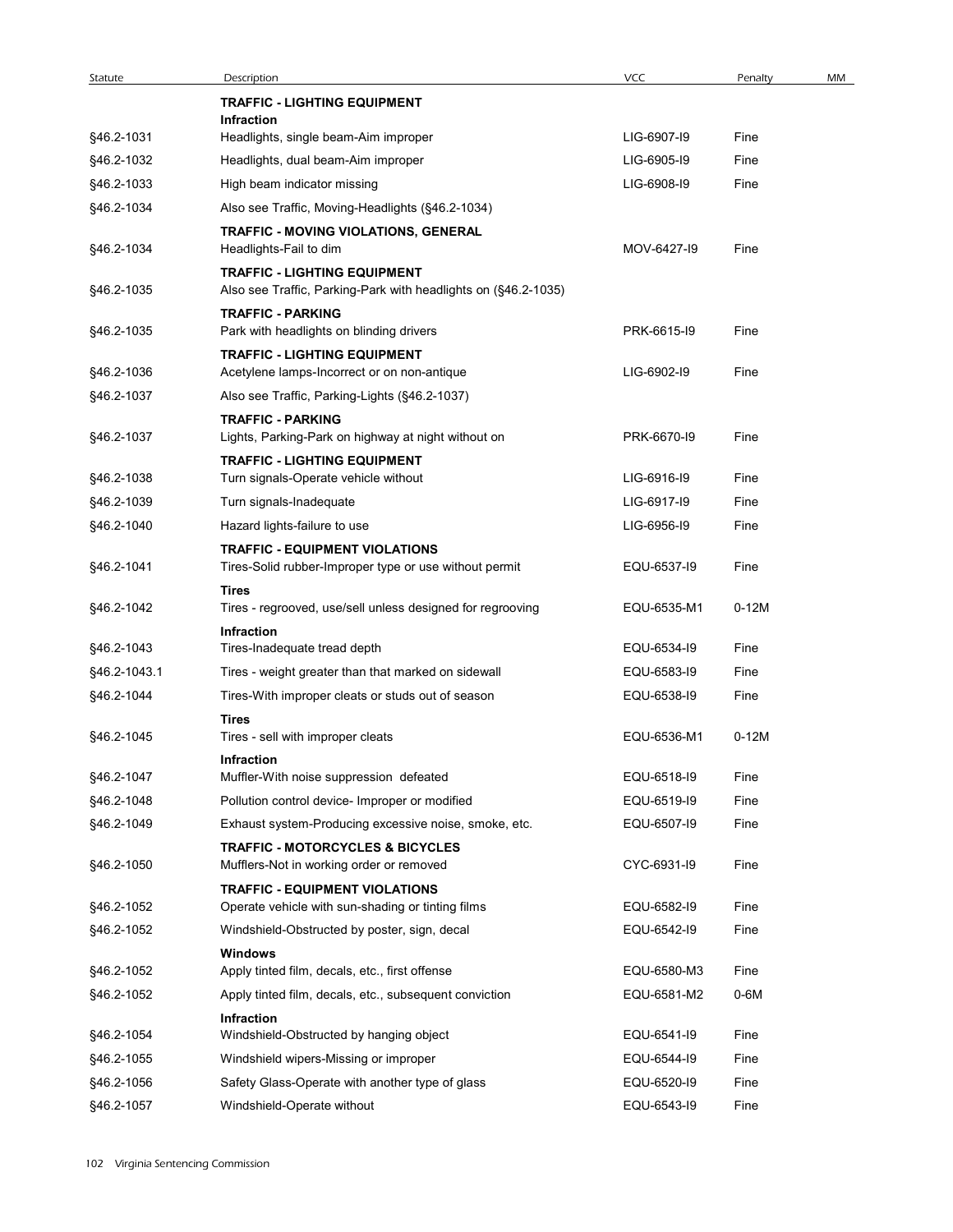| Statute       | Description                                                              | <b>VCC</b>  | Penalty<br>MM |
|---------------|--------------------------------------------------------------------------|-------------|---------------|
|               | <b>TRAFFIC - EQUIPMENT VIOLATIONS</b>                                    |             |               |
| §46.2-1058    | Infraction<br>Safety Glass-Replace glass w/ another type of glass        | EQU-6521-I9 | Fine          |
| §46.2-1059    | Horn-Inadequate                                                          | EQU-6509-I9 | Fine          |
| §46.2-1060    | Siren-Use on Non-Emergency vehicle or improper type                      | EQU-6529-I9 | Fine          |
| §46.2-1063    | Suspension-Outside prescribed limits                                     | EQU-6533-I9 | Fine          |
| §46.2-1065    | Steering gear-Inadequate                                                 | EQU-6532-I9 | Fine          |
| §46.2-1066    | Also see Traffic-Motorcycles - Bicycles, Brakes                          |             |               |
| §46.2-1066    | Brakes-Vehicle with inadequate brakes                                    | EQU-6503-I9 | Fine          |
|               | <b>TRAFFIC - MOTORCYCLES &amp; BICYCLES</b>                              |             |               |
| §46.2-1066    | <b>Brakes inadequate</b>                                                 | CYC-6919-I9 | Fine          |
| §46.2-1068    | <b>TRAFFIC - EQUIPMENT VIOLATIONS</b><br>Breaks, no emergency or parking | EQU-6561-I9 | Fine          |
|               | <b>TRAFFIC - MOTORCYCLES &amp; BICYCLES</b>                              |             |               |
| §46.2-1069    | Brakes inadequate                                                        | CYC-6929-I9 | Fine          |
|               | <b>TRAFFIC - EQUIPMENT VIOLATIONS</b>                                    |             |               |
| §46.2-1070    | Brakes-Trailer (3000 lbs. or more)-Inadequate                            | EQU-6502-I9 | Fine          |
| §46.2-1071    | <b>TRAFFIC - PARKING</b><br>Brake not set or wheels not curbed           | PRK-6616-I9 | Fine          |
|               | TRAFFIC - REGISTRATION, PLATES, ETC.                                     |             |               |
| §46.2-1072    | Vehicle I.D. number-Operate or sell vehicle without                      | REG-6723-I9 | Fine          |
|               | <b>TRAFFIC - EQUIPMENT VIOLATIONS</b>                                    |             |               |
| §46.2-1073    | Display fictitious sticker or sticker of another                         | EQU-6510-I9 | Fine          |
|               | TRAFFIC - REGISTRATION, PLATES, ETC.<br>Fraud                            |             |               |
| §46.2-1074    | Vehicle I.D. number, altering                                            | REG-6736-F6 | 1Y-5Y         |
| §46.2-1075    | Vehicle I.D. number, altered, possession of vehicle with                 | REG-6702-F6 | 1Y-5Y         |
|               | <b>TRAFFIC - EQUIPMENT VIOLATIONS</b>                                    |             |               |
| §46.2-1075.1  | Weight<br>Remove or alter gross weight ratings <15,000 lbs.              | EQU-6576-M3 | Fine          |
|               | TRAFFIC - REGISTRATION, PLATES, ETC.                                     |             |               |
|               | Infraction                                                               |             |               |
| §46.2-1076    | Operate for hire without name on side                                    | REG-6722-19 | Fine          |
|               | TRAFFIC - MOVING VIOLATIONS, GENERAL                                     |             |               |
| §46.2-1077    | TV visible to driver, register or drive vehicle with                     | MOV-6455-I9 | Fine          |
|               | <b>TRAFFIC - EQUIPMENT VIOLATIONS</b><br><b>Obscene Images</b>           |             |               |
| §46.2-1077.01 | Display within vehicle, obscene image, etc., visible outside             | EQU-6568-M4 | Fine          |
|               | TRAFFIC - MOVING VIOLATIONS, GENERAL                                     |             |               |
| §46.2-1078    | Infraction<br>Earphones, drive while wearing                             | MOV-6423-I9 | Fine          |
| §46.2-1079    | Radar detector, usable, have in vehicle                                  | MOV-6438-I9 | Fine          |
|               | <b>TRAFFIC - EQUIPMENT VIOLATIONS</b>                                    |             |               |
| §46.2-1080    | Speedometer not in good working order                                    | EQU-6566-19 | Fine          |
| §46.2-1081    | Slow moving vehicle emblem missing on slow vehicle                       | EQU-6530-19 | Fine          |
| §46.2-1082    | Mirrors-Missing or improper                                              | EQU-6517-I9 | Fine          |
| §46.2-1083    | Flaps, rear-Missing on heavy vehicles                                    | EQU-6508-I9 | Fine          |
| §46.2-1084    | Seat-Not secure or wrong position                                        | EQU-6525-19 | Fine          |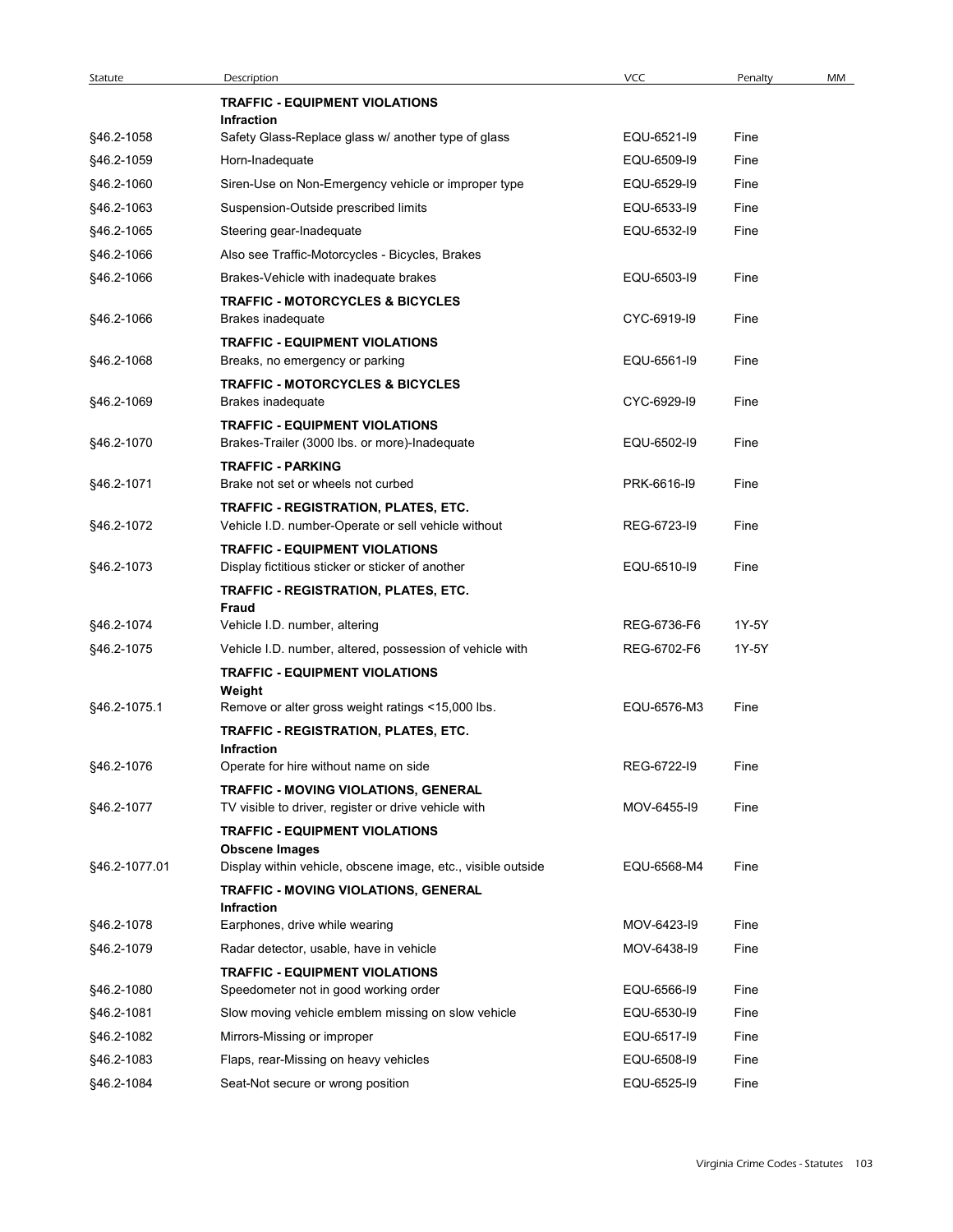| Statute                  | Description                                                                  | VCC                        | Penalty      | MM |
|--------------------------|------------------------------------------------------------------------------|----------------------------|--------------|----|
|                          | <b>TRAFFIC - MOTORCYCLES &amp; BICYCLES</b>                                  |                            |              |    |
| §46.2-1085               | Infraction<br>Handlebars-Too tall                                            | CYC-6930-I9                | Fine         |    |
|                          | <b>TRAFFIC - EQUIPMENT VIOLATIONS</b>                                        |                            |              |    |
|                          | <b>Smoke Screen</b>                                                          |                            |              |    |
| §46.2-1086               | Smoke screens/flame throw - Use, install, possess vehicle with               | EQU-6531-F6                | 1Y-5Y        |    |
| §46.2-1088               | Infraction<br>Air conditioners-Improper type                                 | EQU-6501-I9                | Fine         |    |
|                          | Airbags                                                                      |                            |              |    |
| §46.2-1088.3(B)          | Knowingly install airbag not meeting federal safety regulations              | EQU-6494-M1                | $0-12M$      |    |
| §46.2-1088.3(C)          | Install previously installed airbag w/o owner's knowledge                    | EQU-6496-M2                | 0-6M         |    |
| §46.2-1088.3(D)          | Knowingly install counterfeit airbag                                         | EQU-6490-M1                | $0-12M$      |    |
| §46.2-1088.4             | <b>Nitrous Oxide</b><br>Drive vehicle equipped with nitrous oxide on highway | EQU-6497-M3                | Fine         |    |
| §46.2-1089               | Infraction<br>School bus-Improperly marked or imitate school bus markings    | EQU-6524-I9                | Fine         |    |
| §46.2-1090               | <b>School Bus</b><br>School bus - incorrect or missing warning device        | EQU-6522-M3                | Fine         |    |
|                          | TRAFFIC - MOVING VIOLATIONS, GENERAL                                         |                            |              |    |
| §46.2-1091               | School bus driver - fail to wear seat belt                                   | MOV-6442-M3                | Fine         |    |
|                          | <b>TRAFFIC - EQUIPMENT VIOLATIONS</b>                                        |                            |              |    |
| §46.2-1092               | Infraction<br>Seatbelts-Operate vehicle not equipped with belts              | EQU-6528-I9                | Fine         |    |
|                          | <b>Seatbelts</b>                                                             |                            |              |    |
| §46.2-1093               | Sell inadequate seatbelts<br>Infraction                                      | EQU-6526-M1                | $0-12M$      |    |
| §46.2-1094               | Seatbelts, failure to wear                                                   | EQU-6570-I9                | Fine         |    |
| §46.2-1095               | Child restraint, fail to carry statement required by § 46.2-1096             | EQU-2484-19                | Fine         |    |
| §46.2-1095               | Child restraint, fail to restrain child/carry statement - 2nd/subsq          | EQU-2483-19                | Fine         |    |
| §46.2-1095(A)            | Fail to use proper child restraint with child less than 8 in auto            | EQU-6505-19                | Fine         |    |
| §46.2-1095(B)            | Seatbelts - non-use, child less than 18                                      | EQU-6569-19                | Fine         |    |
|                          | <b>TRAFFIC - SIZE AND WEIGHT VIOLATIONS</b>                                  |                            |              |    |
| §46.2-1102               | Agricultural, farm machinery, operate on Interstate                          | SIZ-6498-I9                | Fine         |    |
| §46.2-1104               | Type<br>Special limits established by commissioner, violate                  | SIZ-6413-M2                | 0-6M         |    |
|                          | Infraction                                                                   |                            |              |    |
| §46.2-1105               | Width-Vehicle too wide                                                       | SIZ-6411-I9                | Fine         |    |
| §46.2-1107<br>§46.2-1108 | Buses, width >96 inches w/out permit                                         | SIZ-6467-19<br>SIZ-6468-I9 | Fine<br>Fine |    |
| §46.2-1110               | Buses, too wide on interstate highways<br>Height-Vehicle too tall            | SIZ-6412-19                | Fine         |    |
|                          | Type                                                                         |                            |              |    |
| §46.2-1110               | Report collision with overhead structure, fail to<br>Infraction              | SIZ-6473-M1                | $0-12M$      |    |
| §46.2-1111               | Load extends over 6 inches beyond body                                       | SIZ-6406-19                | Fine         |    |
| §46.2-1112               | Length-Vehicle Too Long                                                      | SIZ-6414-19                | Fine         |    |
| §46.2-1112               | Vehicle length not in conformity w/provisions                                | EQU-6567-19                | Fine         |    |
| §46.2-1115               | Mobile home-Towed, too long                                                  | SIZ-6408-I9                | Fine         |    |
| §46.2-1116               | Tractor/trailer-No permit or improper configuration                          | SIZ-6409-I9                | Fine         |    |
|                          | Tractor/Trailer-Improper connection between vehicles                         | SIZ-6404-I9                | Fine         |    |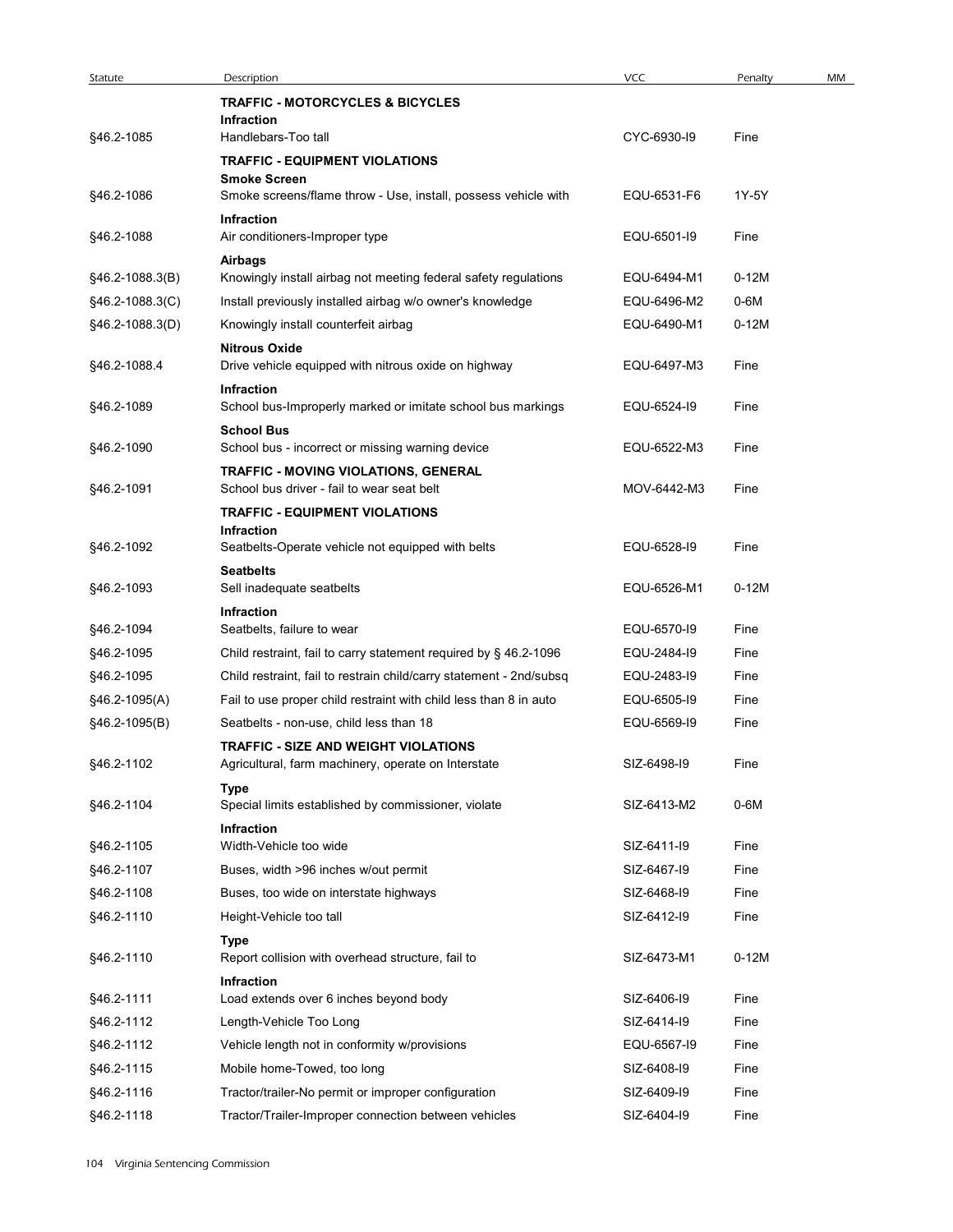| Statute                  | Description                                                                                        | VCC                        | Penalty      |
|--------------------------|----------------------------------------------------------------------------------------------------|----------------------------|--------------|
|                          | <b>TRAFFIC - SIZE AND WEIGHT VIOLATIONS</b>                                                        |                            |              |
|                          | Infraction                                                                                         |                            |              |
| §46.2-1120               | Load extends over 3 feet in front of vehicle                                                       | SIZ-6405-19                | Fine         |
| §46.2-1121               | Flag-Carry long load without flag/lights                                                           | SIZ-6401-I9                | Fine         |
| §46.2-1123               | Weight-Vehicle over weight                                                                         | SIZ-6410-19                | Fine         |
| §46.2-1124               | Maximum single axle weight - exceed limit                                                          | SIZ-6469-19<br>SIZ-6470-19 | Fine         |
| §46.2-1125               | Maximum tandem axle weight - exceed limit                                                          | SIZ-6471-I9                | Fine<br>Fine |
| §46.2-1126<br>§46.2-1127 | Maximum gross weight - exceed limit<br>Vehicles on interstate highway - exceed weight limits       | SIZ-6472-19                | Fine         |
|                          | Type                                                                                               |                            |              |
| §46.2-1134               | Operate vehicle before overweight judgment/order satisfied                                         | SIZ-6491-M4                | Fine         |
| §46.2-1137(B)            | Refuse to allow vehicle to be weighed                                                              | SIZ-6407-M4                | Fine         |
| §46.2-1137(C)            | Refuse to allow vehicle to be weighed - gross weight > 10,000 lbs.                                 | SIZ-6479-M4                | Fine         |
| §46.2-1139               | Permits for excessive size or weight, violation of                                                 | SIZ-6400-M1                | $0-12M$      |
| §46.2-1148               | Farm produce-violate terms of permit to haul                                                       | SIZ-6403-M1                | $0-12M$      |
|                          | <b>TRAFFIC - EQUIPMENT VIOLATIONS</b>                                                              |                            |              |
| §46.2-1155               | Infraction<br>Load not securely fastened                                                           | EQU-6516-I9                | Fine         |
| §46.2-1156               | Leaking contents; uncovered loads                                                                  | EQU-6515-I9                | Fine         |
|                          | <b>TRAFFIC - MISCELLANEOUS</b>                                                                     |                            |              |
| §46.2-1156.1             | Transport person less than 16 in back of pickup truck                                              | MOV-2481-I9                | Fine         |
|                          | <b>TRAFFIC - EQUIPMENT VIOLATIONS</b>                                                              |                            |              |
| §46.2-1157               | Use VCC for § 46.2-1158                                                                            |                            | Fine         |
| §46.2-1158               | Expired rejection sticker                                                                          | EQU-6500-I9                | Fine         |
| §46.2-1158               | No inspection or expired, fail to correct defect or get inspected                                  | EQU-6511-I9                | Fine         |
| §46.2-1171               | Inspection<br>Second or subsequent inspection violation                                            | EQU-6493-M1                | $0-12M$      |
| §46.2-1172               | Unauthorized taking or possession of stickers                                                      | EQU-6514-M1                | $0-12M$      |
| §46.2-1173               | Make, issue or use counterfeit stickers                                                            | EQU-6512-M3                | Fine         |
| §46.2-1173               | Make, issue or use counterfeit stickers, 2nd or subsequent                                         | EQU-6504-M1                | $0-12M$      |
| §46.2-1186               | Make, issue, or use fake emissions inspection certificate.                                         | EQU-6513-M3                | Fine         |
|                          | SALVAGE, NONREPAIRABLE & REBUILT VEHICLES                                                          |                            |              |
|                          | Type                                                                                               |                            |              |
| §46.2-1206               | Demolisher etc. fails to maintain accurate records/falsifies info 2nd+                             | JNK-6697-M1                | $0-12M$      |
| §46.2-1206               | Demolisher etc. fails to maintain accurate records/falsifies info.                                 | JNK-6696-M3                | Fine         |
|                          | <b>TRAFFIC - PARKING</b><br>Infraction                                                             |                            |              |
| §46.2-1209               | Abandonment on roadway, improper                                                                   | PRK-6601-I9                | Fine         |
| §46.2-1219.3             | Park is space reserved for electric vehicle                                                        | PRK-6597-I9                | Fine         |
|                          | ORDINANCE, CITY OR COUNTY                                                                          |                            |              |
| §46.2-1237               | <b>Disabled Parking</b><br>Ordinance, Disable Parking Violation                                    | ORD-9925-M9                |              |
|                          | <b>TRAFFIC - PARKING</b>                                                                           |                            |              |
|                          | Infraction                                                                                         |                            |              |
| §46.2-1237               | Park in handicapped space-Use code for local ordinance                                             |                            |              |
|                          | TRAFFIC - REGISTRATION, PLATES, ETC.                                                               |                            |              |
| §46.2-1238               | Handicapped-Falsely represent self as                                                              | REG-6711-I9                | Fine         |
| §46.2-1239               | TRAFFIC - MOVING VIOLATIONS, GENERAL<br>Hydrant or firehouse, block- See licensing-Parking-Hydrant |                            |              |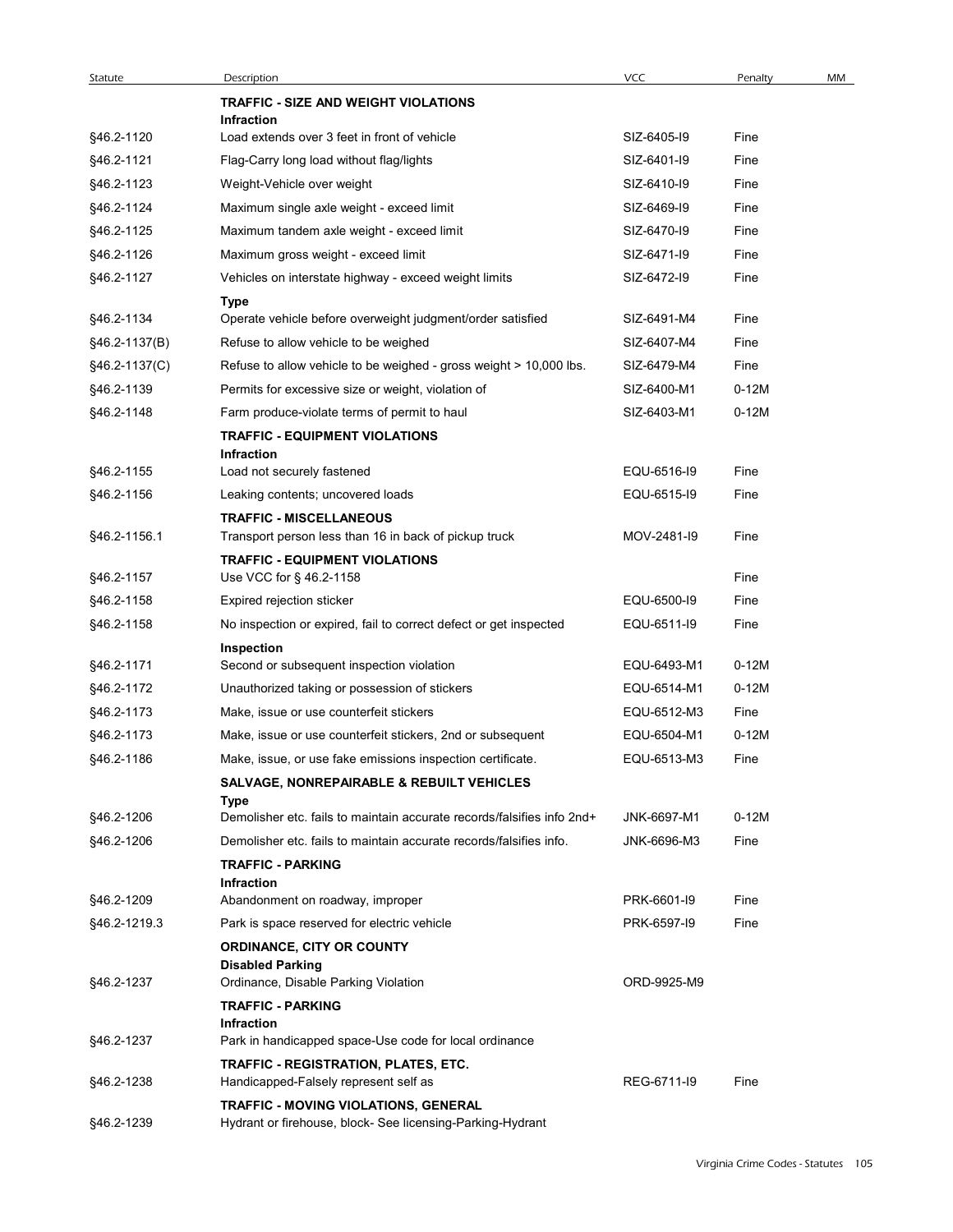| Statute<br>§46.2-1239 | Description                                                                        |             |         |    |
|-----------------------|------------------------------------------------------------------------------------|-------------|---------|----|
|                       |                                                                                    | VCC         | Penalty | MM |
|                       | <b>TRAFFIC - PARKING</b>                                                           |             |         |    |
|                       | Infraction                                                                         |             |         |    |
|                       | Hydrant, firehouse or driveway - Park blocking                                     | PRK-6619-I9 | Fine    |    |
| §46.2-1242            | Park in space reserved for disabled person or adjacent space                       | PRK-6683-I9 | Fine    |    |
| §46.2-1247            | <b>Disabled Parking</b><br>Create counterfeit disabled parking license plate, etc. | PRK-6685-M2 | $0-6M$  |    |
| §46.2-1248            | Use counterfeit disabled parking license plate, etc.                               | PRK-6686-M2 | $0-6M$  |    |
| §46.2-1249            | Alter disabled parking license plate, etc.                                         | PRK-6687-M2 | $0-6M$  |    |
| §46.2-1250            | Park in space reserved for disabled person                                         | PRK-6688-M2 | $0-6M$  |    |
| §46.2-1252            | Sell or exchange disabled parking license                                          | PRK-6684-M3 | Fine    |    |
| §46.2-1253            | Provide disabled parking license to another                                        | PRK-6689-M3 | Fine    |    |
|                       | TRAFFIC - MOVING VIOLATIONS, GENERAL                                               |             |         |    |
|                       | Infraction                                                                         |             |         |    |
| §46.2-1304            | Truck route, fail to use-Use code for local ordinance                              |             |         |    |
|                       | <b>TRAFFIC - PARKING</b>                                                           |             |         |    |
| §46.2-1306            | Fire hydrant, park near-Use code for local ordinance                               |             |         |    |
|                       | <b>TRAFFIC - PUBLIC OFFICIAL</b>                                                   |             |         |    |
| §46.2-1308            | <b>Fines</b><br>Failure, refusal, neglect to return fines to treasurer             | PUB-5103-M4 | Fine    |    |
|                       | <b>TRAFFIC - SIGNS AND SIGNALS</b>                                                 |             |         |    |
|                       | Infraction                                                                         |             |         |    |
| §46.2-1309            | Police hand signals, fail to obey                                                  | SIG-6549-I9 | Fine    |    |
|                       | AUTO, MANUFACTURED HOMES, TRAILER DEALERS                                          |             |         |    |
| §46.2-1508            | License<br>Motor vehicle salesperson, fail to obtain license                       | CAR-6754-M1 | $0-12M$ |    |
|                       | <b>MANUFACTURED HOME DEALERS</b>                                                   |             |         |    |
|                       | Type                                                                               |             |         |    |
| §46.2-1508            | Manufactured home dealer, fail to obtain certificate                               | MHD-6874-M1 | $0-12M$ |    |
|                       | <b>TRAILER DEALERS</b>                                                             |             |         |    |
| §46.2-1508            | Certificate<br>Watercraft trailer dealer, fail to obtain certificate               | TRL-6873-M1 | $0-12M$ |    |
|                       | <b>AUTO DEALERS</b>                                                                |             |         |    |
|                       | Sale by Owner                                                                      |             |         |    |
| $§46.2-1508.2(A)$     | Display or parking of used vehicle for sale, improper                              | CAR-6681-M4 | Fine    |    |
|                       | Odometer                                                                           |             |         |    |
| §46.2-1532            | Fail to maintain, complete, etc., odometer statement                               | CAR-6758-M1 | $0-12M$ |    |
| §46.2-1536            | <b>Insurance</b><br>Coerce buyer to purchase insurance coverage                    | CAR-6747-M1 | $0-12M$ |    |
|                       | <b>AUTO, TRAILER DEALERS</b>                                                       |             |         |    |
|                       | Inspection                                                                         |             |         |    |
| §46.2-1539            | Sell auto, watercraft trailer, without official safety inspection                  | CAR-6748-M1 | $0-12M$ |    |
|                       | <b>TRAILER DEALERS</b>                                                             |             |         |    |
| §46.2-1539.1          | Sell trailer without safety inspection                                             | TRL-6875-M1 | $0-12M$ |    |
|                       | <b>AUTO, TRAILER DEALERS</b>                                                       |             |         |    |
|                       | Title                                                                              |             |         |    |
| §46.2-1544            | Certificate of title, fail to obtain                                               | CAR-6746-M1 | $0-12M$ |    |
|                       | <b>AUTO DEALERS</b><br><b>Dealer Plates</b>                                        |             |         |    |
| §46.2-1547            | Use dealer plates without vehicle insurance                                        | CAR-6778-M3 | Fine    |    |
| §46.2-1550            | Use of dealer plates unlawfully                                                    | CAR-6779-M3 | Fine    |    |
| §46.2-1553            | Operate vehicle on highway without dealer plates                                   | CAR-6780-M3 | Fine    |    |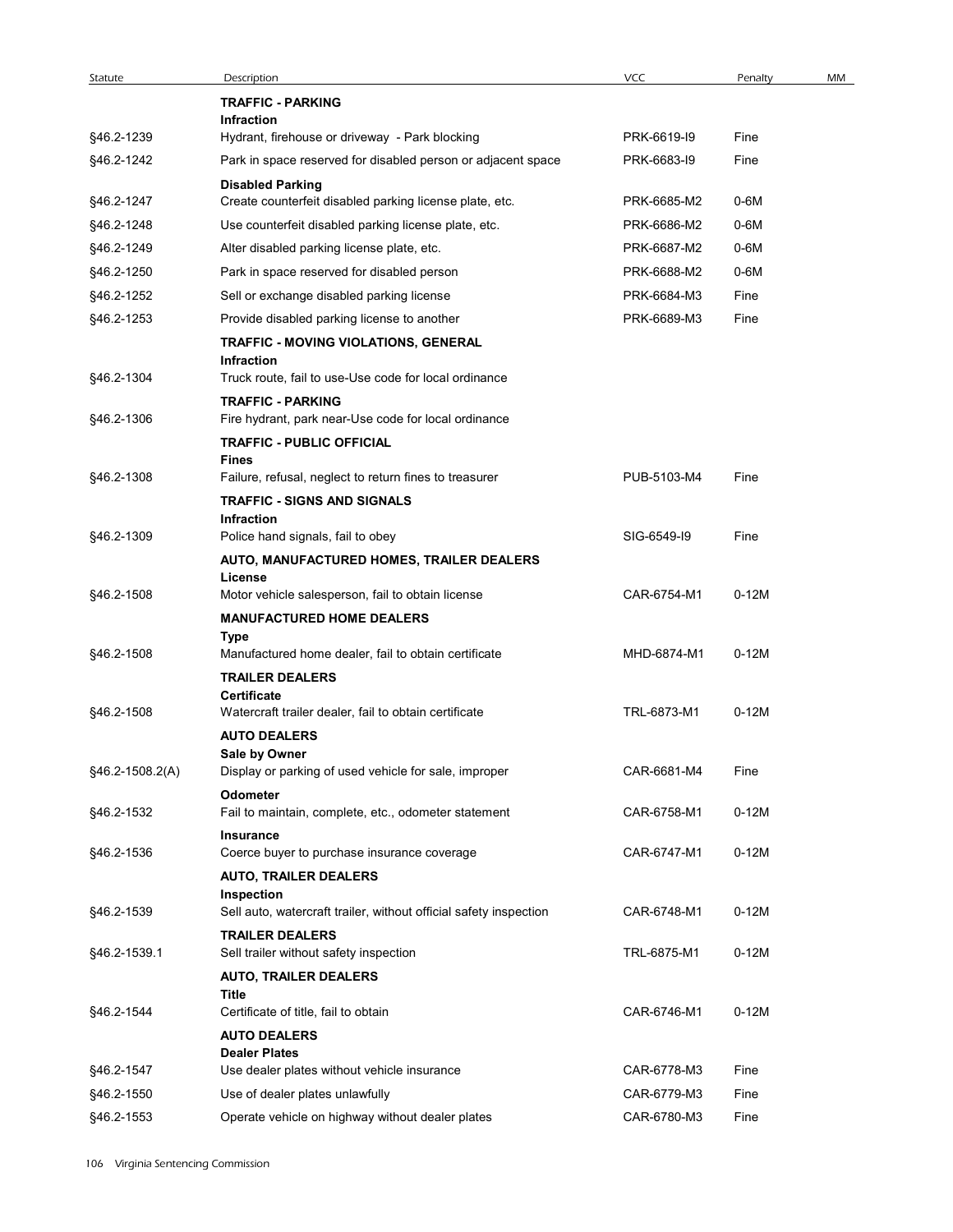| Statute                              |                                                                                                                  |             |         |    |
|--------------------------------------|------------------------------------------------------------------------------------------------------------------|-------------|---------|----|
|                                      | Description                                                                                                      | VCC         | Penalty | MM |
|                                      | <b>AUTO DEALERS</b><br><b>Dealer Plates</b>                                                                      |             |         |    |
| §46.2-1556                           | Operate vehicle with foreign dealer plates                                                                       | CAR-6781-M3 | Fine    |    |
|                                      | TRAFFIC - REGISTRATION, PLATES, ETC.<br>Infraction                                                               |             |         |    |
| §46.2-1556                           | Foreign dealer's license, operate vehicle under                                                                  | REG-6709-19 | Fine    |    |
|                                      | <b>Temporary Plates</b>                                                                                          |             |         |    |
| §46.2-1559                           | Temporary plates, dealer fails to keep records                                                                   | REG-6598-M1 | $0-12M$ |    |
| §46.2-1561                           | Temporary plates, improper use of                                                                                | REG-6733-M1 | $0-12M$ |    |
| §46.2-1562                           | Temporary plates, fail to mark expiration date on                                                                | REG-6732-M1 | $0-12M$ |    |
| §46.2-1564                           | Temporary plates, expired, fail to destroy<br><b>MOTOR VEHICLE FRANCHISES</b><br><b>Manufacturer/Distributor</b> | REG-6731-M1 | $0-12M$ |    |
| §46.2-1568(A)                        | Manufacturer, etc., coerce finance company, etc., on auto dealer<br><b>AUTO DEALERS</b>                          | CAR-6997-M1 | $0-12M$ |    |
| $§46.2-1568(B)$                      | Unfair trade practices                                                                                           | CAR-6743-M1 | $0-12M$ |    |
|                                      | <b>MOTOR VEHICLE FRANCHISES</b>                                                                                  |             |         |    |
| §46.2-1568(C)                        | Manufacturer, etc., provide lead info. specify finance etc., company                                             | CAR-6757-M1 | 0-12M   |    |
| $§46.2-1568(D)$                      | Manufacturer, etc., coercion of auto dealer                                                                      | CAR-6998-M1 | $0-12M$ |    |
| §46.2-1569                           | Manufacturer, etc., coercion of auto dealer, other                                                               | CAR-6899-M1 | $0-12M$ |    |
|                                      | <b>Manufacture/Distributor</b>                                                                                   |             |         |    |
| §46.2-1571(B,5a)                     | Manufacturer, etc., fail to reburse for vehical rental                                                           | CAR-7550-M1 | 0-12M   |    |
| §46.2-1571(B,5b)                     | Manufacture, etc., fail to compensate for remote changes                                                         | CAR-7551-M1 | $0-12M$ |    |
| §46.2-1571(B,10)                     | Manufacturer, etc., fail to provide written disclosure<br>Warranty                                               | CAR-7552-M1 | 0-12M   |    |
| $§46.2-1571(B,1)$                    | Fail to perform recall or warranty obligation                                                                    | CAR-6975-M1 | $0-12M$ |    |
| $§46.2-1571(B,2)$                    | Fail to assume responsibility for structural, etc., defects                                                      | CAR-6976-M1 | $0-12M$ |    |
| $§46.2-1571(B,3)$                    | Fail to include date parts, etc., are available to correct defects                                               | CAR-6977-M1 | $0-12M$ |    |
| $§46.2-1571(B,4)$                    | Fail to compensate dealer for repairs                                                                            | CAR-6978-M1 | $0-12M$ |    |
| $§46.2-1571(B,5)$                    | Fail to compensate dealer for parts, work, legal fees                                                            | CAR-6979-M1 | 0-12M   |    |
| $§46.2-1571(B,6)$                    | Misrepresent warranty                                                                                            | CAR-6994-M1 | $0-12M$ |    |
| $§46.2-1571(B,7)$                    | Require dealer to make warranty                                                                                  | CAR-6995-M1 | $0-12M$ |    |
| $§46.2-1571(B,8)$                    | Shift or attempt to shift liabilities to dealer                                                                  | CAR-6996-M1 | 0-12M   |    |
|                                      | <b>Manufacturer/Distributor</b><br>Manufacturer, etc., deny dealer right to return parts or accessory            | CAR-6900-M1 | $0-12M$ |    |
| $§46.2-1571(B,9)$<br>$§46.2-1571(C)$ | Manufacturer, etc., fail to indemnify dealer                                                                     | CAR-6999-M1 | $0-12M$ |    |
|                                      |                                                                                                                  |             | $0-12M$ |    |
| §46.2-1572                           | Manufacturer, etc., operation of dealership                                                                      | CAR-6974-M1 |         |    |
| §46.2-1572.1                         | Manufacturer, etc., operation of service/warranty facility by<br><b>RECREATIONAL VEHICLE FRANCHISES</b>          | CAR-6973-M1 | $0-12M$ |    |
| §46.2-1573.4                         | Manufacturer, etc., coerced finance company, etc., on RV dealer                                                  | RVS-6960-M1 | $0-12M$ |    |
| §46.2-1573.5                         | Manufacturer, etc., coercion of RV dealer                                                                        | RVS-6961-M1 | $0-12M$ |    |
| §46.2-1573.8(B,1)                    | Warranty<br>Fail to perform warranty obligation                                                                  | RVS-6962-M1 | $0-12M$ |    |
| §46.2-1573.8(B,2)                    | Fail to assume responsibility for structural, etc., defects                                                      | RVS-6963-M1 | $0-12M$ |    |
| $§46.2-1573.8(B,3)$                  | Fail to include date parts, etc., are available to correct defects                                               | RVS-6964-M1 | 0-12M   |    |
| §46.2-1573.8(B,4)                    | Fail to compensate dealer for repairs                                                                            | RVS-6965-M1 | $0-12M$ |    |
| §46.2-1573.8(B,5)                    | Fail to compensate dealer for parts, work, legal fees                                                            | RVS-6966-M1 | $0-12M$ |    |
|                                      | Misrepresent warranty                                                                                            | RVS-6967-M1 | $0-12M$ |    |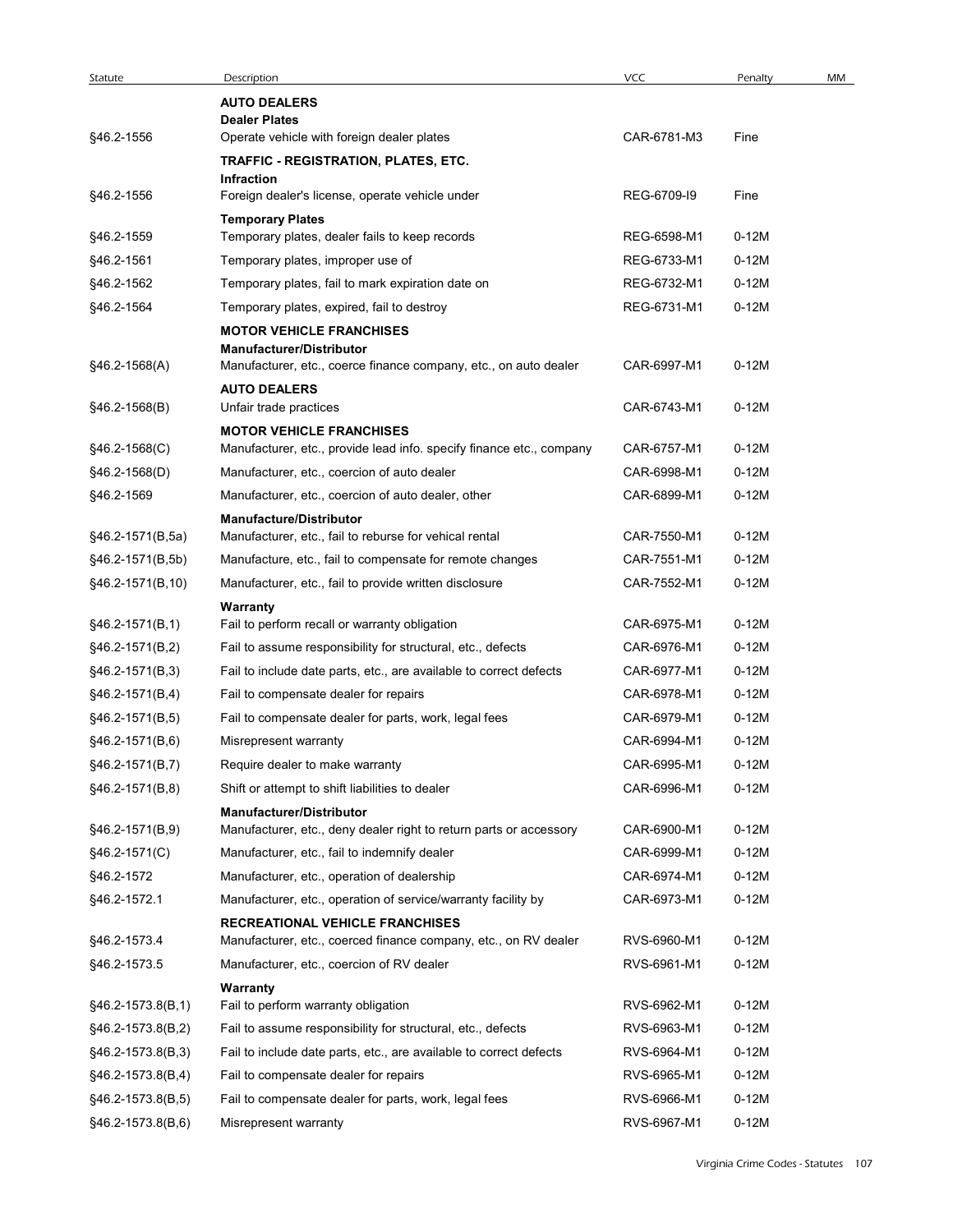| Statute              | Description                                                                        |                            |           |    |
|----------------------|------------------------------------------------------------------------------------|----------------------------|-----------|----|
|                      |                                                                                    | <b>VCC</b>                 | Penalty   | MM |
| §46.2-1573.8(B,7)    | <b>RECREATIONAL VEHICLE FRANCHISES</b>                                             |                            |           |    |
|                      | Warranty<br>Require dealer to make warranty                                        |                            | $0-12M$   |    |
| §46.2-1573.8(B,8)    | Shift or attempt to shift liabilities to dealer                                    | RVS-6968-M1<br>RVS-6969-M1 | $0-12M$   |    |
|                      | <b>Manufacturer/Distributor</b>                                                    |                            |           |    |
| §46.2-1573.8(C)      | Manufacturer, etc., fail to indemnify                                              | RVS-6970-M1                | $0-12M$   |    |
| §46.2-1573.9         | Manufacturer, etc., operation of dealership                                        | RVS-6972-M1                | $0-12M$   |    |
| §46.2-1573.10        | Manufacturer, etc., operation of service/warranty facility by                      | RVS-6971-M1                | $0-12M$   |    |
|                      | <b>TRAILER DEALERS</b>                                                             |                            |           |    |
| §46.2-1573.16        | Manufacturer coerced finance company, etc., on trailer dealer                      | TRL-6389-M1                | $0-12M$   |    |
| §46.2-1573.17        | Manufacturer coercion of trailer dealer                                            | TRL-6391-M1                | $0-12M$   |    |
| $§46.2-1573.20(B,1)$ | Warranty<br>Fail to perform warranty obligation                                    | TRL-6392-M1                | $0-12M$   |    |
| §46.2-1573.20(B,2)   | Fail to assume responsibility for structural, etc., defects                        | TRL-6393-M1                | $0-12M$   |    |
| §46.2-1573.20(B,3)   | Fail to include date parts, etc., are available to correct defects                 | TRL-6394-M1                | $0-12M$   |    |
| §46.2-1573.20(B,4)   | Fail to compensate dealer for repairs                                              | TRL-6395-M1                | $0-12M$   |    |
| §46.2-1573.20(B,5)   | Fail to compensate dealer for parts, work, legal fees                              | TRL-6396-M1                | $0 - 12M$ |    |
| §46.2-1573.20(B,6)   | Misrepresent warranty                                                              | TRL-6397-M1                | $0-12M$   |    |
| §46.2-1573.20(B,7)   | Require dealer to make warranty                                                    | TRL-6398-M1                | $0-12M$   |    |
| §46.2-1573.20(B,8)   | Shift or attempt to shift liabilities to dealer                                    | TRL-6399-M1                | $0-12M$   |    |
|                      | <b>Manufacturer/Distributor</b>                                                    |                            |           |    |
| §46.2-1573.20(C)     | Manufacturer, etc., fail to indemnify                                              | TRL-6350-M1                | $0-12M$   |    |
| §46.2-1573.21        | Manufacturer, operation of dealership                                              | TRL-6352-M1                | $0-12M$   |    |
| §46.2-1573.22        | Manufacturer, etc., operation of service/warranty facility by                      | TRL-6351-M1                | $0-12M$   |    |
|                      | <b>MOTORCYCLE DEALERS</b>                                                          |                            |           |    |
| §46.2-1573.27        | Manufacturer, etc., coerce finance company, etc., or motorcycle dealer CYC-6353-M1 |                            | $0-12M$   |    |
| §46.2-1573.28        | Manufacturer, etc., coercion of motorcycle dealer                                  | CYC-6354-M1                | $0-12M$   |    |
| §46.2-1573.33(B,1)   | Warranty<br>Fail to perform warranty obligation                                    | CYC-6355-M1                | $0-12M$   |    |
| §46.2-1573.33(B,2)   | Fail to assume responsibility for structural, etc., defects                        | CYC-6356-M1                | $0-12M$   |    |
| §46.2-1573.33(B,3)   | Fail to include date parts, etc., are available to correct defects                 | CYC-6357-M1                | $0-12M$   |    |
| §46.2-1573.33(B,4)   | Fail to compensate dealer for repairs                                              | CYC-6358-M1                | $0-12M$   |    |
| §46.2-1573.33(B,5)   | Fail to compensate dealer for parts, work, legal fees                              | CYC-6359-M1                | $0-12M$   |    |
| §46.2-1573.33(B,6)   | Misrepresent warranty                                                              | CYC-6360-M1                | $0-12M$   |    |
| §46.2-1573.33(B,7)   | Require dealer to make warranty                                                    | CYC-6361-M1                | $0-12M$   |    |
| §46.2-1573.33(B,8)   | Shift or attempt to shift liabilities to dealer                                    | CYC-6362-M1                | $0-12M$   |    |
|                      | <b>Manufacturer/Distributor</b>                                                    |                            |           |    |
| §46.2-1573.33(C)     | Manufacturer, etc., fail to indemnify                                              | CYC-6363-M1                | $0-12M$   |    |
| §46.2-1573.34        | Manufacturer, etc., operation of service/warranty facility by                      | CYC-6364-M1                | $0-12M$   |    |
| §46.2-1573.35        | Manufacturer, etc., operation of dealership                                        | CYC-6365-M1                | $0-12M$   |    |
|                      | <b>SALVAGE, NONREPAIRABLE &amp; REBUILT VEHICLES</b>                               |                            |           |    |
| §46.2-1601           | Type<br>No auto recycler or rebuilder license                                      | JNK-6760-M1                | $0-12M$   |    |
| §46.2-1601.1(A)      | License, business hours, fail to display                                           | JNK-6679-M1                | $0-12M$   |    |
| §46.2-1601.1(B)      | Advertise to public without a license                                              | JNK-6677-M1                | $0-12M$   |    |
| §46.2-1601.1(C)      | Advertise without complete identifying info                                        | JNK-6678-M1                | $0-12M$   |    |
| §46.2-1602(1)        | Sale of vehicle or parts by scrap metal processor                                  | JNK-6761-M1                | $0-12M$   |    |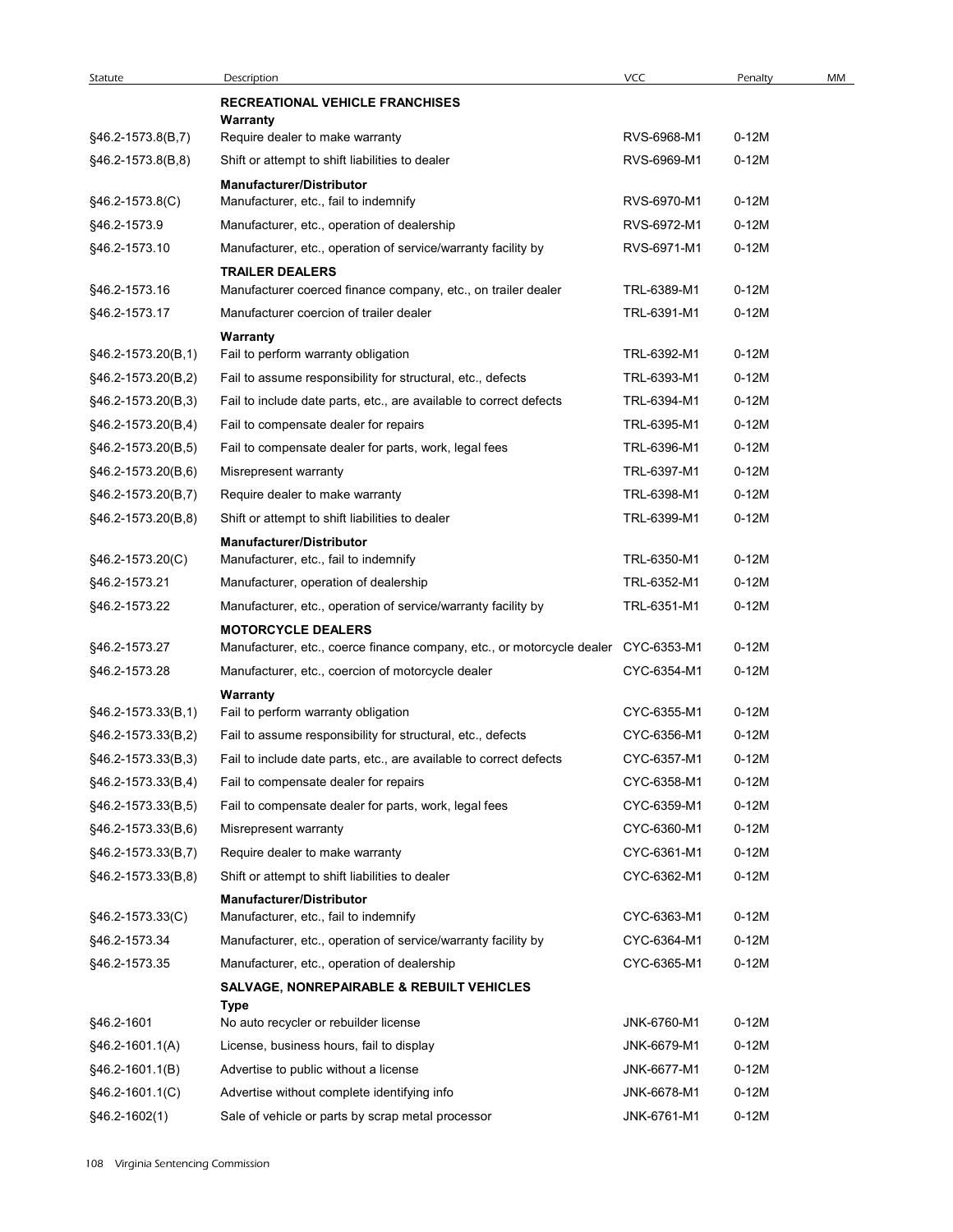| Statute                                  | Description                                                                                                         | VCC                        | Penalty            | MM |
|------------------------------------------|---------------------------------------------------------------------------------------------------------------------|----------------------------|--------------------|----|
|                                          | <b>SALVAGE, NONREPAIRABLE &amp; REBUILT VEHICLES</b>                                                                |                            |                    |    |
|                                          | Type                                                                                                                |                            |                    |    |
| §46.2-1602(2)                            | Salvage vehicle sold by salvage pool to unauthorized person                                                         | JNK-6762-M1                | $0-12M$<br>$0-12M$ |    |
| §46.2-1602(3)<br>§46.2-1602(4)           | Sale of nonrepairable vehicle to unauthorized person<br>Rebuilt vehicle sold without disclosing that it was rebuilt | JNK-6763-M1<br>JNK-6764-M1 | $0-12M$            |    |
| §46.2-1603.1                             | Licensee purchases, etc., vehicle without proper documentation                                                      | JNK-6765-M1                | $0-12M$            |    |
| §46.2-1604                               | Rebuilder fails to have certification of title                                                                      | JNK-6766-M1                | $0-12M$            |    |
| §46.2-1607                               | Fail to produce salvage record or allow examination of inventory                                                    | JNK-6690-M1                | $0-12M$            |    |
| §46.2-1608                               | Fail to maintain or provide record of receipt for any vehicle or part                                               | JNK-6767-M1                | $0-12M$            |    |
|                                          | ORDINANCE, CITY OR COUNTY                                                                                           |                            |                    |    |
| $§46.2-1608.1(A)$                        | Salvage, Nonrepairable & Rebuilt Vehicles<br>Fail to maintain or provide record of receipt for any vehicle or part  | ORD-9888-M9                | Fine               |    |
|                                          | <b>SALVAGE, NONREPAIRABLE &amp; REBUILT VEHICLES</b>                                                                |                            |                    |    |
|                                          | Type                                                                                                                |                            |                    |    |
| $§46.2-1608.1(B)$                        | Crush, etc., vehicle during holding period                                                                          | JNK-6694-M1                | $0-12M$            |    |
| §46.2-1609                               | Second or subsequent salvage law violation                                                                          | JNK-6691-F5                | 1Y-10Y             |    |
|                                          | <b>TRAFFIC - SCHOOLS</b><br><b>Commercial Driver Training</b>                                                       |                            |                    |    |
| §46.2-1707(A)                            | Third or subsequent violation of statute/regulation                                                                 | CDT-5432-F6                | 1Y-5Y              |    |
| $§46.2-1707(A,1)$                        | Instructor does not hold valid license                                                                              | CDT-5426-M1                | $0-12M$            |    |
| §46.2-1707(A,2)                          | Use designation without being certified/licensed                                                                    | CDT-5427-M1                | $0-12M$            |    |
| §46.2-1707(A,3)                          | Performing function without being certified/licensed                                                                | CDT-5428-M1                | $0-12M$            |    |
| §46.2-1707(A,4)                          | Misrepresent facts in application for license/certification                                                         | CDT-5429-M1                | $0-12M$            |    |
| §46.2-1707(A,5)                          | Refuse to furnish records to state                                                                                  | CDT-5430-M1                | $0-12M$            |    |
| §46.2-1707(A,6)                          | Violating statute/regulation governing driving school                                                               | CDT-5431-M1                | $0-12M$            |    |
|                                          | <b>TRAFFIC - CARRIERS, PASSENGER</b>                                                                                |                            |                    |    |
| §46.2-2011.18                            | Disorderly/Ejection<br>Passenger acts in disorderly manner                                                          | PAS-6993-M4                | Fine               |    |
|                                          | Carrier                                                                                                             |                            |                    |    |
| §46.2-2011.20                            | Also see §46.2-2011.21                                                                                              |                            |                    |    |
|                                          | <b>Registration and Identification</b>                                                                              | PAS-6980-M4                | Fine               |    |
| §46.2-2011.21(A,1)                       | Fail to obtain proper registration or ID marker<br>Fail to carry proper registration and identification             | PAS-6981-M4                | Fine               |    |
| §46.2-2011.21(A,2)<br>§46.2-2011.21(A,3) | Display/use identification marker, etc., not issued to owner/operator                                               | PAS-6982-M3                | Fine               |    |
| $§46.2-2011.21(A,4)$                     | Operate passenger carrier after registration/ID revoked or suspended                                                | PAS-6983-M3                | Fine               |    |
| §46.2-2011.22(A)                         | Violation of passenger carrier regulations                                                                          | PAS-6984-M9                | Fine               |    |
| §46.2-2011.22(B)                         | Fraudulently evade passenger carrier regulations                                                                    | PAS-6985-M9                | Fine               |    |
| §46.2-2011.22(C)                         | Fail to make or alter, etc., passenger carrier's report to Dept.                                                    | PAS-6986-M9                | Fine               |    |
|                                          | Carrier                                                                                                             |                            |                    |    |
| §46.2-2011.29                            | Operate carrier with revoked, suspended, etc., certificate                                                          | PAS-6988-M9                | Fine               |    |
|                                          | Taxi                                                                                                                |                            |                    |    |
| §46.2-2059<br>§46.2-2060                 | Operate taxi without permit<br>Use term taxi without permit, etc.                                                   | PAS-6989-M9<br>PAS-6990-M9 | Fine<br>Fine       |    |
|                                          | Carrier                                                                                                             |                            |                    |    |
| §46.2-2096                               | Operate carrier without certificate of public convenience                                                           | PAS-6991-I9                | Fine               |    |
| §46.2-2099.1                             | Violation of operational requirements                                                                               | PAS-6992-M3                | Fine               |    |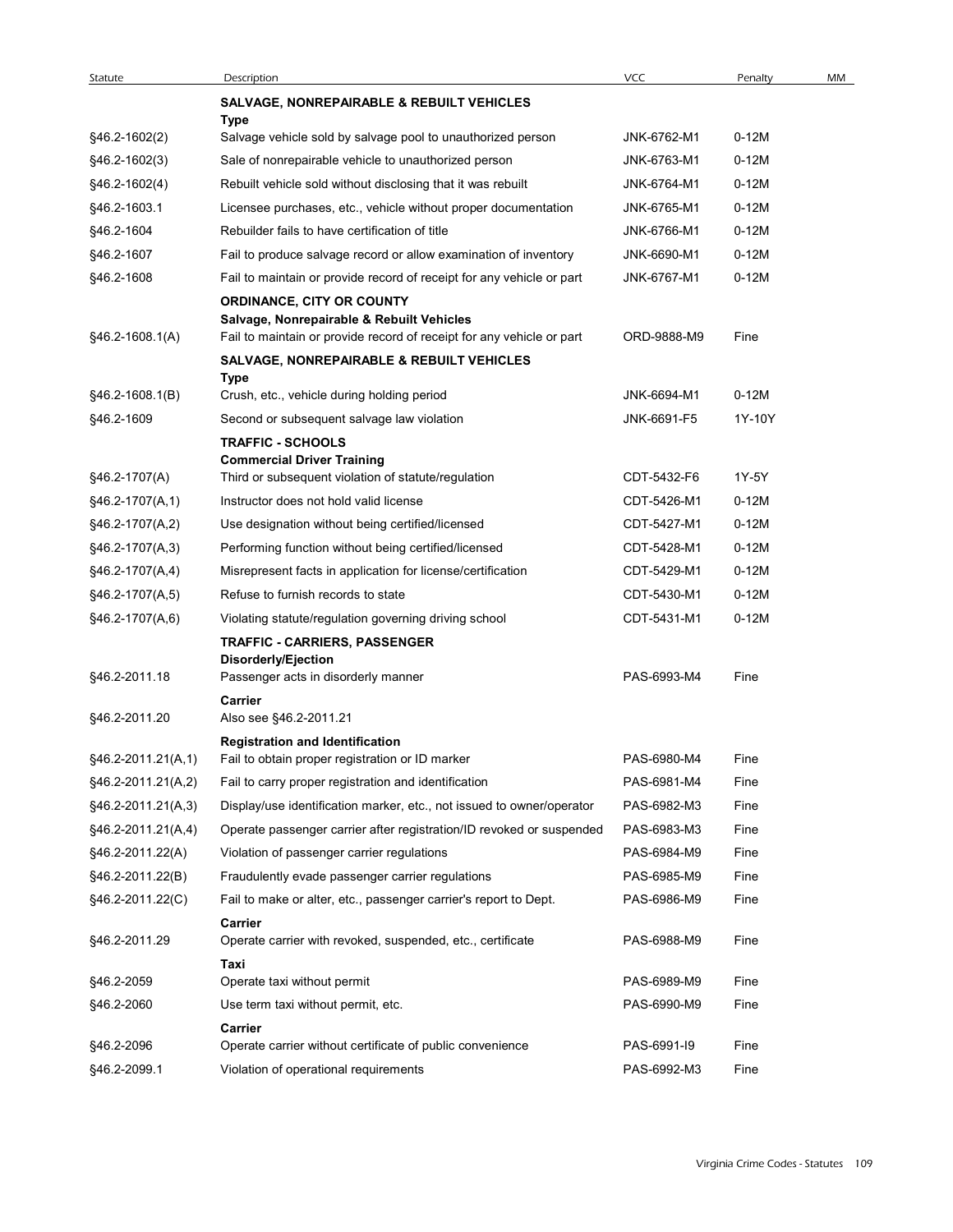| Statute<br>§46.2-2108.2<br>§46.2-2129<br>§46.2-2129<br>$§46.2-2130(A,1)$<br>§46.2-2130(A,2)<br>$§46.2-2130(A,3)$<br>$§46.2-2130(A,4)$<br>§46.2-2131(A)<br>§46.2-2131(B)<br>§46.2-2131(C)<br>§46.2-2139 | Description<br>TRAFFIC - CARRIERS, PROPERTY<br>Type<br>Transport property w/out license, certificate of fitness, etc.<br><b>Refer To</b><br>§46.2-2130<br>Type<br>Registration or identification markers, unlawful use, etc.,<br>Fail to declare vehicle for hire or obtain registration<br>Fail to carry registration, ID marker, etc.<br>Display false registration, ID marker, etc.<br>Operate vehicle after registration, ID marker, etc., revoked<br>Violation of motor carrier regulations<br>Fraudulently evade motor carrier regulations | <b>VCC</b><br>REG-6883-M9<br>REG-6884-M9<br>REG-6886-M4<br>REG-6887-M4<br>REG-6888-M3<br>REG-6889-M3 | Penalty<br>Fine<br>Fine<br>Fine<br>Fine |    |
|--------------------------------------------------------------------------------------------------------------------------------------------------------------------------------------------------------|--------------------------------------------------------------------------------------------------------------------------------------------------------------------------------------------------------------------------------------------------------------------------------------------------------------------------------------------------------------------------------------------------------------------------------------------------------------------------------------------------------------------------------------------------|------------------------------------------------------------------------------------------------------|-----------------------------------------|----|
|                                                                                                                                                                                                        |                                                                                                                                                                                                                                                                                                                                                                                                                                                                                                                                                  |                                                                                                      |                                         | MM |
|                                                                                                                                                                                                        |                                                                                                                                                                                                                                                                                                                                                                                                                                                                                                                                                  |                                                                                                      |                                         |    |
|                                                                                                                                                                                                        |                                                                                                                                                                                                                                                                                                                                                                                                                                                                                                                                                  |                                                                                                      |                                         |    |
|                                                                                                                                                                                                        |                                                                                                                                                                                                                                                                                                                                                                                                                                                                                                                                                  |                                                                                                      |                                         |    |
|                                                                                                                                                                                                        |                                                                                                                                                                                                                                                                                                                                                                                                                                                                                                                                                  |                                                                                                      |                                         |    |
|                                                                                                                                                                                                        |                                                                                                                                                                                                                                                                                                                                                                                                                                                                                                                                                  |                                                                                                      |                                         |    |
|                                                                                                                                                                                                        |                                                                                                                                                                                                                                                                                                                                                                                                                                                                                                                                                  |                                                                                                      |                                         |    |
|                                                                                                                                                                                                        |                                                                                                                                                                                                                                                                                                                                                                                                                                                                                                                                                  |                                                                                                      |                                         |    |
|                                                                                                                                                                                                        |                                                                                                                                                                                                                                                                                                                                                                                                                                                                                                                                                  |                                                                                                      |                                         |    |
|                                                                                                                                                                                                        |                                                                                                                                                                                                                                                                                                                                                                                                                                                                                                                                                  |                                                                                                      | Fine                                    |    |
|                                                                                                                                                                                                        |                                                                                                                                                                                                                                                                                                                                                                                                                                                                                                                                                  |                                                                                                      | Fine                                    |    |
|                                                                                                                                                                                                        |                                                                                                                                                                                                                                                                                                                                                                                                                                                                                                                                                  | REG-6896-M9                                                                                          | Fine                                    |    |
|                                                                                                                                                                                                        |                                                                                                                                                                                                                                                                                                                                                                                                                                                                                                                                                  | REG-6897-M9                                                                                          | Fine                                    |    |
|                                                                                                                                                                                                        | Fail to report, keep records or falsify records                                                                                                                                                                                                                                                                                                                                                                                                                                                                                                  | REG-6898-M9                                                                                          | Fine                                    |    |
|                                                                                                                                                                                                        | <b>TRAFFIC - CARRIERS</b>                                                                                                                                                                                                                                                                                                                                                                                                                                                                                                                        |                                                                                                      |                                         |    |
|                                                                                                                                                                                                        | Fail or refuse to surrender carriers license or registration                                                                                                                                                                                                                                                                                                                                                                                                                                                                                     | REG-6885-M9                                                                                          | Fine                                    |    |
|                                                                                                                                                                                                        | <b>TOWING AND RECOVERY</b>                                                                                                                                                                                                                                                                                                                                                                                                                                                                                                                       |                                                                                                      |                                         |    |
| §46.2-2812                                                                                                                                                                                             | <b>Licenses</b><br>Engage in towing and recovery without license                                                                                                                                                                                                                                                                                                                                                                                                                                                                                 | TOW-8200-M1                                                                                          | $0-12M$                                 |    |
|                                                                                                                                                                                                        | <b>NOTARIES</b>                                                                                                                                                                                                                                                                                                                                                                                                                                                                                                                                  |                                                                                                      |                                         |    |
|                                                                                                                                                                                                        | Type                                                                                                                                                                                                                                                                                                                                                                                                                                                                                                                                             |                                                                                                      |                                         |    |
| §47.1-24                                                                                                                                                                                               | Official misconduct by notary                                                                                                                                                                                                                                                                                                                                                                                                                                                                                                                    | NOT-2800-M3                                                                                          | Fine                                    |    |
| $§47.1-28(A)$                                                                                                                                                                                          | Willful misconduct by notary                                                                                                                                                                                                                                                                                                                                                                                                                                                                                                                     | NOT-2831-M3                                                                                          | Fine                                    |    |
| $§47.1-28(B)$                                                                                                                                                                                          | Willful misconduct, induced by employer                                                                                                                                                                                                                                                                                                                                                                                                                                                                                                          | NOT-2832-M3                                                                                          | Fine                                    |    |
| $§47.1-28(C)$                                                                                                                                                                                          | Misrepresent criminal record on application for notary                                                                                                                                                                                                                                                                                                                                                                                                                                                                                           | NOT-2799-M1                                                                                          | $0-12M$                                 |    |
| §47.1-29                                                                                                                                                                                               | Impersonate a notary                                                                                                                                                                                                                                                                                                                                                                                                                                                                                                                             | NOT-2830-F6                                                                                          | 1Y-5Y                                   |    |
| §47.1-29.1                                                                                                                                                                                             | Wrongful possession, use of electronic notary                                                                                                                                                                                                                                                                                                                                                                                                                                                                                                    | NOT-2849-M1                                                                                          | $0-12M$                                 |    |
| §47.1-30                                                                                                                                                                                               | Conflict of interests, use VCC for official misconduct, § 47.1-24                                                                                                                                                                                                                                                                                                                                                                                                                                                                                |                                                                                                      |                                         |    |
|                                                                                                                                                                                                        | <b>CONTEMPT OF COURT</b>                                                                                                                                                                                                                                                                                                                                                                                                                                                                                                                         |                                                                                                      |                                         |    |
| §48-10                                                                                                                                                                                                 | <b>Nuisances (Prostitution Houses etc.)</b>                                                                                                                                                                                                                                                                                                                                                                                                                                                                                                      | CON-9023-M9                                                                                          | 3M-6M                                   |    |
|                                                                                                                                                                                                        | Violation of injunction to restrain nuisance                                                                                                                                                                                                                                                                                                                                                                                                                                                                                                     |                                                                                                      |                                         |    |
|                                                                                                                                                                                                        | <b>LIMITED PARTNERSHIP</b><br>Type                                                                                                                                                                                                                                                                                                                                                                                                                                                                                                               |                                                                                                      |                                         |    |
| §50-73.10:1                                                                                                                                                                                            | Limited partnership transacts business unlawfully                                                                                                                                                                                                                                                                                                                                                                                                                                                                                                | PTN-8850-M1                                                                                          | $0-12M$                                 |    |
| §50-73.15                                                                                                                                                                                              | Sign false document                                                                                                                                                                                                                                                                                                                                                                                                                                                                                                                              | PTN-8851-M1                                                                                          | $0-12M$                                 |    |
|                                                                                                                                                                                                        | <b>DISABILITIES, PERSONS WITH</b>                                                                                                                                                                                                                                                                                                                                                                                                                                                                                                                |                                                                                                      |                                         |    |
| §51.5-44.1                                                                                                                                                                                             | Dog, fraudulently represent as service or hearing                                                                                                                                                                                                                                                                                                                                                                                                                                                                                                | PWD-0902-M4                                                                                          | Fine                                    |    |
| §51.5-104                                                                                                                                                                                              | Commonwealth, Virginia, etc., used in the sale of blind-made products                                                                                                                                                                                                                                                                                                                                                                                                                                                                            | PWD-0901-M1                                                                                          | $0-12M$                                 |    |
| §51.5-105                                                                                                                                                                                              | Manufacturing by the blind, falsely indicate                                                                                                                                                                                                                                                                                                                                                                                                                                                                                                     | PWD-3767-M1                                                                                          | $0-12M$                                 |    |
|                                                                                                                                                                                                        | <b>FACIAL RECOGNITION TECHNOLOGY</b>                                                                                                                                                                                                                                                                                                                                                                                                                                                                                                             |                                                                                                      |                                         |    |
|                                                                                                                                                                                                        | <b>State Police</b><br>Violate facial recognition policy                                                                                                                                                                                                                                                                                                                                                                                                                                                                                         | FRT-0105-M1                                                                                          | $0-12M$                                 |    |
| §52-4.5                                                                                                                                                                                                |                                                                                                                                                                                                                                                                                                                                                                                                                                                                                                                                                  |                                                                                                      |                                         |    |
| §52-4.5                                                                                                                                                                                                | Violate facial recognition policy                                                                                                                                                                                                                                                                                                                                                                                                                                                                                                                | FRT-0104-M3                                                                                          | Fine                                    |    |
|                                                                                                                                                                                                        | INTELLIGENCE, CRIMINAL/TERRORISM<br>Virginia Fusion Intelligence Center                                                                                                                                                                                                                                                                                                                                                                                                                                                                          |                                                                                                      |                                         |    |
| §52-48                                                                                                                                                                                                 | Disseminate criminal or terrorism intelligence                                                                                                                                                                                                                                                                                                                                                                                                                                                                                                   | INT-8050-M1                                                                                          | $0-12M$                                 |    |
| §52-48                                                                                                                                                                                                 | Disseminate criminal or terrorism intelligence - death/injury results                                                                                                                                                                                                                                                                                                                                                                                                                                                                            | INT-8051-F4                                                                                          | 2Y-10Y (II)                             |    |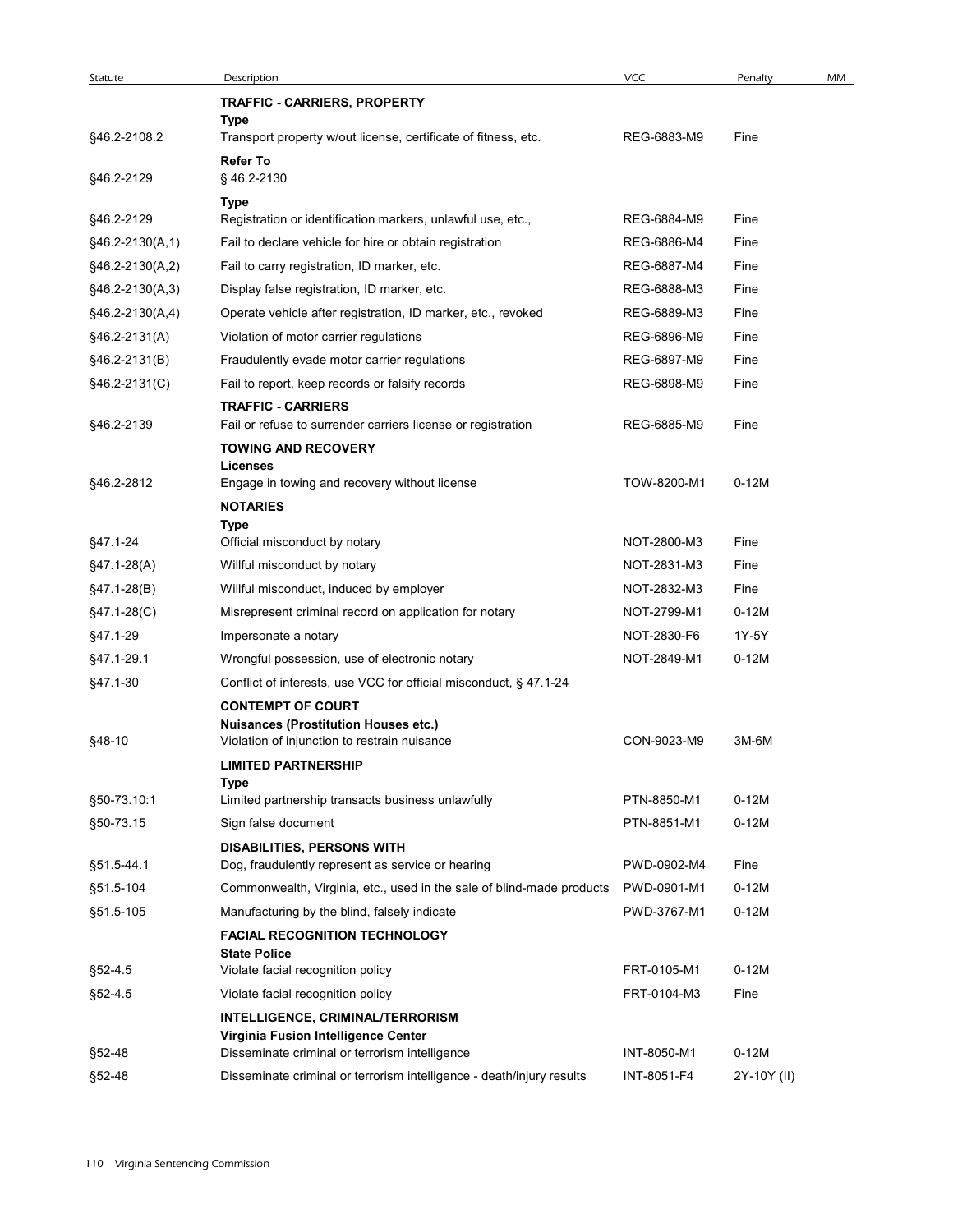| Statute                | Description                                                                                | VCC         | Penalty | MM |
|------------------------|--------------------------------------------------------------------------------------------|-------------|---------|----|
|                        | <b>WEAPONS</b>                                                                             |             |         |    |
|                        | <b>Voluntary Do Not Sell List</b>                                                          | WPN-5195-M1 | $0-12M$ |    |
| $$52-52(A)$            | Inquiry into Voluntary Do Not Sell List, unlawful<br>Voluntary Do Not Sell List (7-1-2021) |             |         |    |
| $$52-52(B)$            | False information, Voluntary Do Not Sell List                                              | WPN-5196-M1 | $0-12M$ |    |
| $$52-52(C)$            | Discrimination of person on Voluntary Do Not Sell List                                     | WPN-5197-M1 | $0-12M$ |    |
|                        | PRISONERS (FOR USE BY LIDS ONLY)                                                           |             |         |    |
| §53.1-28               | <b>Improper Release (Compensation Board)</b><br>Early or improper release                  | PRI-9852-S9 |         |    |
|                        | <b>ESCAPES</b>                                                                             |             |         |    |
| §53.1-37(D)            | <b>Furlough Violation</b><br>Willfully fail to stay within limits or time prescribed       | ESC-4914-F6 | 1Y-5Y   |    |
| §53.1-37(E)            | With no authority/just cause fail to stay in limits/time                                   | ESC-4915-M2 | 0-6M    |    |
|                        | <b>Work and Education Programs</b>                                                         |             |         |    |
| §53.1-60               | Leave area, vehicle, or route of education or work                                         | ESC-4916-F6 | 1Y-5Y   |    |
| §53.1-60               | No culpability - leave area, vehicle, or route                                             | ESC-4917-M2 | 0-6M    |    |
|                        | <b>PRISONERS, JAILS AND PRISONS</b><br><b>Compensation Board</b>                           |             |         |    |
| §53.1-115.1            | Regional jail staff falsifying info. in reports                                            | PRI-3895-M1 | $0-12M$ |    |
|                        | PRISONERS (For Use by LIDS Only)<br><b>Improper Release (Compensation Board)</b>           |             |         |    |
| §53.1-116.3            | Improper release of a prisoner from custody                                                | PRI-9921-S9 |         |    |
|                        | PRISONERS, JAILS AND PRISONS                                                               |             |         |    |
| §53.1-118              | Sheriffs, Duties of<br>Fail to perform jail duties                                         | PRI-3266-S9 | Fine    |    |
|                        | <b>Compensation Board</b>                                                                  |             |         |    |
| §53.1-121              | Sheriff or staff falsifying info. in reports                                               | PRI-3896-M1 | $0-12M$ |    |
| §53.1-130              | Sheriffs, Duties of<br>Sheriff - interest in property where inmate work performed          | PRI-3257-M1 | $0-12M$ |    |
|                        | <b>ESCAPES</b>                                                                             |             |         |    |
|                        | <b>Work and Education Programs</b>                                                         |             |         |    |
| §53.1-131              | Prisoner in jail - leave Commonwealth                                                      | ESC-4919-F6 | 1Y-5Y   |    |
| §53.1-131              | Prisoner in jail leave work, educational area                                              | ESC-4918-M1 | $0-12M$ |    |
|                        | PRISONERS, JAILS AND PRISONS<br>Fail to Report to Jail                                     |             |         |    |
| §53.1-131.1            | Fail to report to jail at times specified by the court                                     | PRI-3897-S9 |         |    |
|                        | <b>ESCAPES</b><br><b>Electronic Incarceration</b>                                          |             |         |    |
| §53.1-131.2            | Home or electronic incarceration, violation of                                             | ESC-4925-M1 | $0-12M$ |    |
|                        | <b>Furlough Violation</b>                                                                  |             |         |    |
| §53.1-132              | Work release, violation of furlough from                                                   | ESC-4920-M1 | $0-12M$ |    |
|                        | <b>SUPERVISION VIOLATION</b><br><b>Parole Violation</b>                                    |             |         |    |
| §53.1-137              | Disobey parole board subpoena or hinder hearing                                            | PAR-4840-M1 | $0-12M$ |    |
|                        | <b>ARRESTS (FOR USE BY POLICE &amp; MAGISTRATES)</b>                                       |             |         |    |
| §53.1-149              | Probationer<br>Felony                                                                      | ARR-9984-S9 |         |    |
| §53.1-149              | Misdemeanor                                                                                | ARR-9985-S9 |         |    |
|                        | Parolee                                                                                    |             |         |    |
|                        | Felony                                                                                     | ARR-9982-S9 |         |    |
| §53.1-162<br>§53.1-162 | Misdemeanor                                                                                | ARR-9983-S9 |         |    |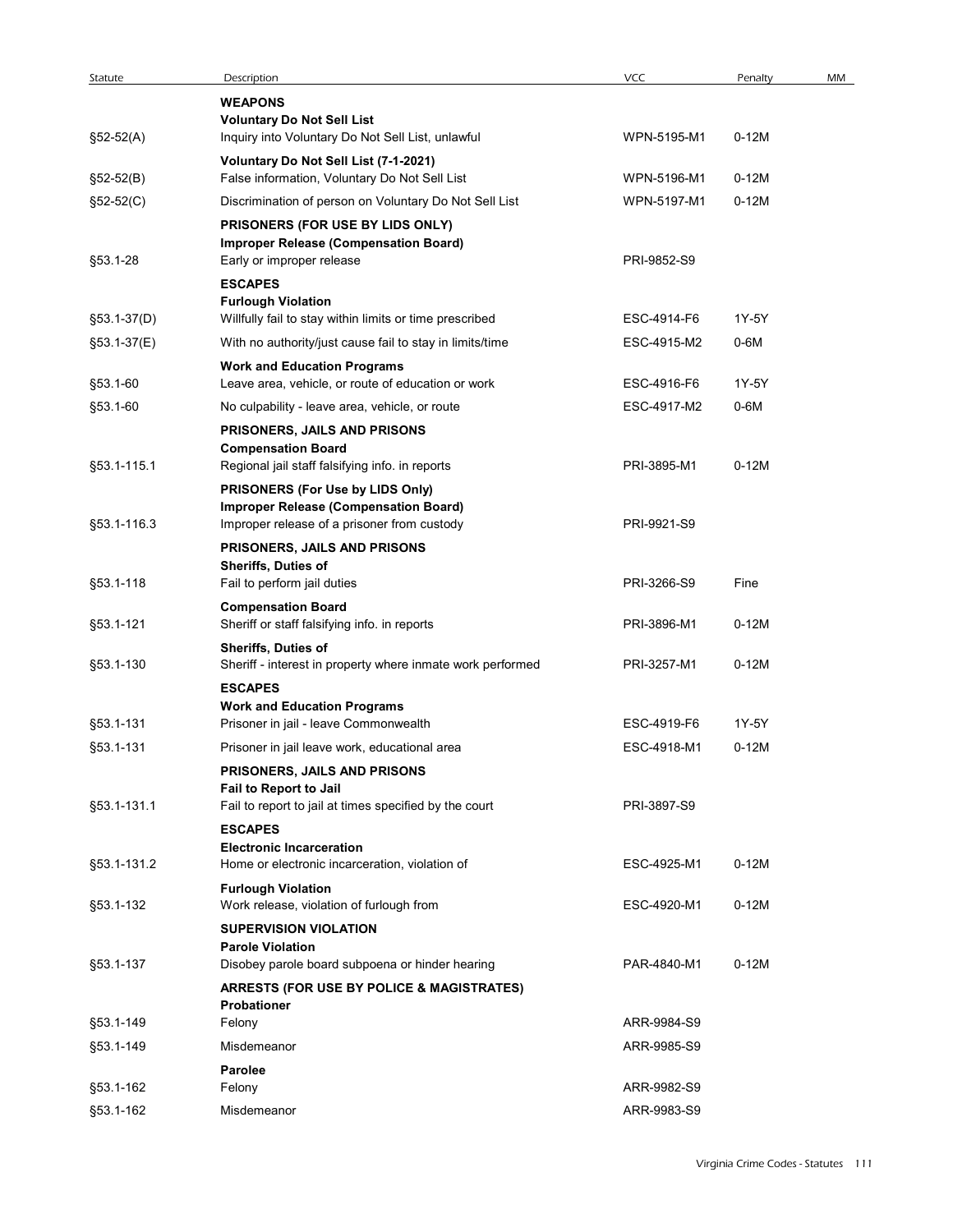| Statute       | Description                                                                                                                       | VCC                | Penalty     | MM |
|---------------|-----------------------------------------------------------------------------------------------------------------------------------|--------------------|-------------|----|
|               | <b>ESCAPES</b>                                                                                                                    |                    |             |    |
| §53.1-203(1)  | <b>Correctional Facility</b><br>Escape from a correctional facility                                                               | <b>ESC-4921-F6</b> | 1Y-5Y (II)  | 1Y |
|               | PRISONERS, JAILS AND PRISONS                                                                                                      |                    |             |    |
|               | <b>Destroy Property</b>                                                                                                           |                    |             |    |
| §53.1-203(2)  | Break, cut, damage any part of facility to aid escape                                                                             | PRI-3258-F6        | 1Y-5Y (II)  |    |
|               | <b>ESCAPES</b>                                                                                                                    |                    |             |    |
| §53.1-203(3)  | Other<br>Possess an instrument to aid escape                                                                                      | ESC-4922-F6        | 1Y-5Y (II)  |    |
|               | PRISONERS, JAILS AND PRISONS                                                                                                      |                    |             |    |
|               | Weapons                                                                                                                           |                    |             |    |
| §53.1-203(4)  | Make, possess unauthor. weapon capable of death, injury                                                                           | PRI-3259-F6        | 1Y-5Y (II)  |    |
| §53.1-203(5)  | Drugs, etc.<br>Possess, sell, secrete unlawful chemical compound                                                                  | PRI-3260-F6        | 1Y-5Y (II)  |    |
| §53.1-203(6)  | Possess, sell, secrete Sch. III drug, marijuana                                                                                   | PRI-3261-F5        | 1Y-10Y (II) |    |
|               | Weapons                                                                                                                           |                    |             |    |
| §53.1-203(7)  | Introduce or possess firearms or ammunition in facility                                                                           | PRI-3262-F6        | 1Y-5Y (II)  |    |
|               | <b>Destroy Property</b>                                                                                                           |                    |             |    |
| §53.1-203(8)  | Burn or destroy with explosive any personal property                                                                              | PRI-3263-F6        | 1Y-5Y (II)  |    |
| §53.1-203(9)  | Fire protection/suppression system, tamper, damage, etc.                                                                          | PRI-4942-F6        | 1Y-5Y (II)  |    |
| §53.1-203(10) | Other<br>Conspiracy to commit any act specified in §53.1 - 203                                                                    | PRI-3264-F6        | 1Y-5Y (II)  |    |
|               | JUVENILE & DOMESTIC COURT - OTHER                                                                                                 |                    |             |    |
|               | <b>Community Placements</b>                                                                                                       |                    |             |    |
| §53.1-206     | Material witness                                                                                                                  | PRI-3885-J9        |             |    |
|               | <b>ESCAPES</b><br>Other                                                                                                           |                    |             |    |
| §53.1-213     | Detainer, escape while in custody pursuant to                                                                                     | ESC-4923-F9        | 1Y-5Y       |    |
|               | PROFESSIONS AND OCCUPATIONS                                                                                                       |                    |             |    |
| §54.1-102     | <b>Business or Professional Regulation/License (General)</b><br>Unlawfully obtain a regulated business/professional license, etc. | PRO-7446-M2        | 0-6M        |    |
| §54.1-111     | Operate business, conflict w/regulations                                                                                          | PRO-5820-M1        | $0-12M$     |    |
|               | <b>Third or Subsequent Offense</b>                                                                                                |                    |             |    |
| §54.1-111     | Operate business, conflict w/regulations - 3rd/subsequent                                                                         | PRO-5821-F6        | 1Y-5Y       |    |
| §54.1-111     | Profession violation - 3rd/subsequent                                                                                             | PRO-7432-F6        | 1Y-5Y       |    |
|               | Architect, Engineer, Surveyor                                                                                                     |                    |             |    |
| §54.1-406     | Architecture or engineering, practice without a license                                                                           | PRO-7160-M1        | $0-12M$     |    |
| §54.1-409     | <b>Landscape Architecture</b><br>Landscape architecture, practice without a license                                               | PRO-7161-M1        | $0-12M$     |    |
|               | Asbestos / Lead / Home Inspection                                                                                                 |                    |             |    |
| §54.1-503     | No license, contract with another, etc.                                                                                           | PRO-7421-M1        | $0-12M$     |    |
| §54.1-503     | No license, contract with another, third/subsequent                                                                               | PRO-7422-F6        | 1Y-5Y       |    |
| §54.1-504     | No license, held by supervisor/workers                                                                                            | PRO-7419-M1        | $0-12M$     |    |
| §54.1-504     | No license, held by supervisor/workers, third/subsequent                                                                          | PRO-7420-F6        | 1Y-5Y       |    |
| §54.1-517     | Violation of regulations                                                                                                          | PRO-7417-M1        | $0-12M$     |    |
| §54.1-517     | Violation of regulations, third or subsequent offense                                                                             | PRO-7418-F6        | 1Y-5Y       |    |
|               | <b>PERJURY</b>                                                                                                                    |                    |             |    |
|               | <b>Athlete Agents</b>                                                                                                             | PER-7495-F5        | 1Y-10Y      |    |
| §54.1-522     | Registration application for athlete agent, perjury                                                                               |                    |             |    |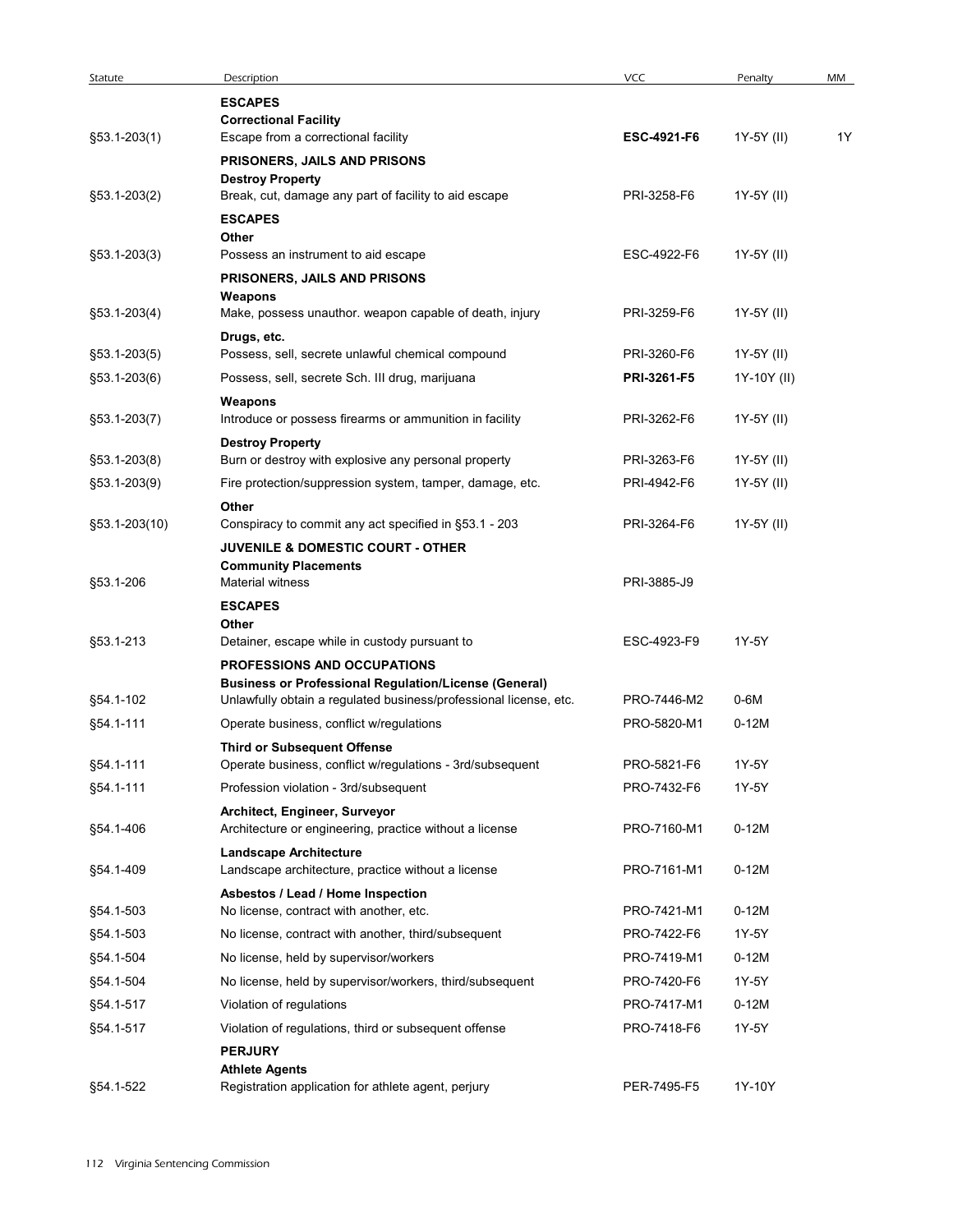| Statute       | Description<br><b>PROFESSIONS AND OCCUPATIONS</b>                                                     | <b>VCC</b>                 | Penalty            | MM |
|---------------|-------------------------------------------------------------------------------------------------------|----------------------------|--------------------|----|
|               | <b>Athlete Agents</b>                                                                                 |                            |                    |    |
| §54.1-531     | Prohibited conduct by athlete agent                                                                   | PRO-7435-M1                | $0-12M$            |    |
| §54.1-603     | <b>Auctioneer</b><br>Sell at auction without a license                                                | PRO-7162-M1                | $0-12M$            |    |
| §54.1-606     | Advertise as auctioneer without a license                                                             | PRO-7163-M1                | $0-12M$            |    |
|               | Barbering, Cosmetology, Tattooing, Piercing, Etc.                                                     |                            |                    |    |
| §54.1-703     | Barbering, cosmetology, tattooing, piercing, practice w/out a license                                 | PRO-7164-M1                | $0-12M$            |    |
| §54.1-704.1   | Operate barbershop, salon, parlor or spa without a license                                            | PRO-7165-M1                | $0-12M$            |    |
| §54.1-834(A)  | <b>Boxing / Wrestling / Martial Arts</b>                                                              | PRO-7423-M1                | $0-12M$            |    |
| §54.1-834(B)  | Permit betting or wagering<br>Sham or fake boxing, martial arts etc., contest                         | PRO-7424-M1                | $0-12M$            |    |
| §54.1-834(C)  | Violation of boxing, wrestling, martial arts provision                                                | PRO-7486-M1                | $0-12M$            |    |
| §54.1-834(D)  | 3rd or subsequent violation of any provision within 36 months                                         | PRO-7484-F6                | 1Y-5Y              |    |
|               | <b>Branch Pilots</b>                                                                                  |                            |                    |    |
| §54.1-912     | Employ unlicensed branch pilots                                                                       | PRO-7166-M1                | $0-12M$            |    |
| §54.1-924     | Pilot, etc., vessel without a license                                                                 | PRO-7168-M1                | $0-12M$            |    |
| §54.1-926     | Receive unlawful fees, branch pilot                                                                   | PRO-7167-M1                | $0-12M$            |    |
|               | <b>Contractors</b>                                                                                    |                            |                    |    |
| §54.1-1101(B) | Fail to obtain certificate of occupancy prior to conveying property                                   | PRO-7452-M1<br>PRO-7451-M1 | $0-12M$<br>$0-12M$ |    |
| §54.1-1101(C) | Fail to comply with uniform building code<br>Third or subsequent building code or occupancy violation | PRO-7453-F6                | 1Y-5Y              |    |
| §54.1-1101(D) | <b>Building Official</b>                                                                              |                            |                    |    |
| §54.1-1111    | Building official issues permit without proper documents                                              | PRO-5862-M3                | Fine               |    |
|               | Contractors                                                                                           |                            |                    |    |
| §54.1-1115    | Contractor operate w/out license or violate regulations                                               | PRO-5830-M1                | $0-12M$            |    |
| §54.1-1135(A) | <b>Liquefied Petroleum Gas Fitter</b><br>Practice or attempt to practice as gas fitter                | PRO-7430-M1                | $0-12M$            |    |
|               | <b>Backflow Prevention Device Worker</b>                                                              |                            |                    |    |
| §54.1-1135(B) | Represent self as certified, when not                                                                 | PRO-7431-M1                | $0-12M$            |    |
|               | <b>Health Professions</b>                                                                             |                            |                    |    |
| §54.1-1504    | Hearing aid specialist, fit, etc., hearing aids without a license                                     | PRO-7169-M1                | $0-12M$            |    |
| §54.1-1801    | Polygraph Examiner<br>Unlicensed polygraph examiner                                                   | PRO-7170-M1                | $0-12M$            |    |
|               | <b>Real Estate Appraiser</b>                                                                          |                            |                    |    |
| §54.1-2011    | Appraise real estate without a license                                                                | PRO-7171-M1                | $0-12M$            |    |
| §54.1-2021.1  | Appraisal management company, engage in business without a license PRO-7184-M1                        |                            | $0-12M$            |    |
|               | Real Estate Broker, Salesperson, Agent                                                                |                            |                    |    |
| §54.1-2106.1  | Act as broker or salesperson without a license                                                        | PRO-7172-M1                | $0-12M$            |    |
| §54.1-2208(A) | Soil Scientist / Wetland Delineator<br>Unlawful representation as soil scientist                      | PRO-7444-M1                | $0-12M$            |    |
| §54.1-2208(B) | Unlawful representation as wetland delineator                                                         | PRO-7438-M1                | $0-12M$            |    |
|               | <b>Waste Management Facility Operator</b>                                                             |                            |                    |    |
| §54.1-2212    | Waste management facility operator, not licensed                                                      | PRO-7188-M1                | $0-12M$            |    |
| §54.1-2302    | Waterworks/Wastewater Works Operator<br>Waterworks or wastewater works, operate without a license     | PRO-7173-M1                | $0-12M$            |    |
|               | <b>Cemeteries &amp; Burials</b>                                                                       |                            |                    |    |
| §54.1-2311    | Operate cemetery without license or notifying Board of changes                                        | CEM-5770-M1                | $0-12M$            |    |
|               | Influence bodies be sent to particular funeral home or cemetery                                       | CEM-5771-M1                | $0-12M$            |    |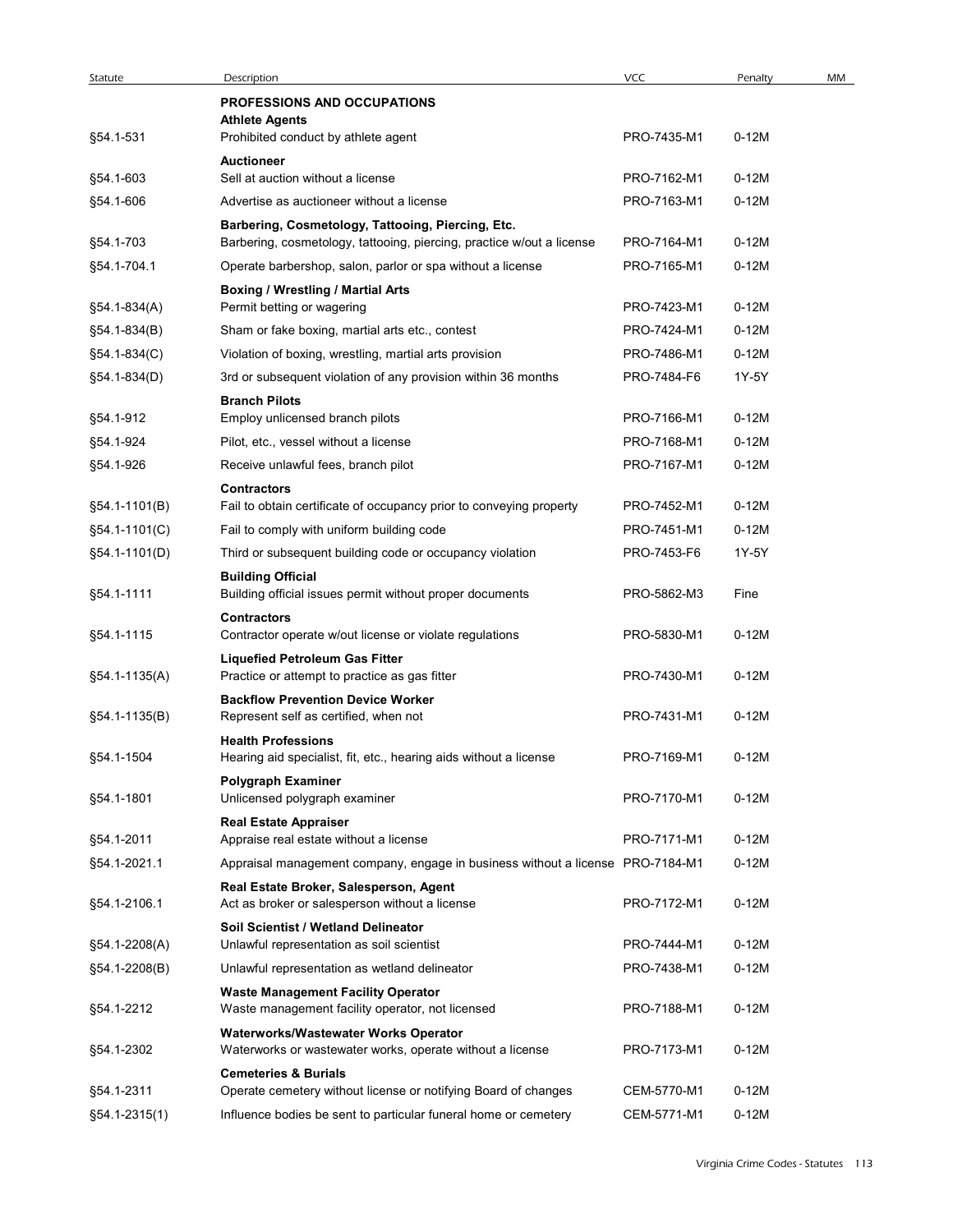| Statute           | Description<br><b>PROFESSIONS AND OCCUPATIONS</b>                                                                        | <b>VCC</b>  | Penalty | MM |
|-------------------|--------------------------------------------------------------------------------------------------------------------------|-------------|---------|----|
|                   | <b>Cemeteries &amp; Burials</b>                                                                                          |             |         |    |
| §54.1-2315(2)     | Solicit, accept, etc., commission to dispose of body in cemetery, etc.                                                   | CEM-5772-M1 | $0-12M$ |    |
| §54.1-2315(4)     | Interfere with choice of funeral services, planning or contracts                                                         | CEM-5773-M1 | $0-12M$ |    |
| §54.1-2316        | Fail to establish perpetual care trust fund                                                                              | CEM-5775-M1 | $0-12M$ |    |
| §54.1-2316        | Sell grave/entombment right w/out adequate perpetual care provision                                                      | CEM-5774-M1 | $0-12M$ |    |
| §54.1-2319        | Fail to make deposit to perpetual care fund after sale of grave, etc.                                                    | CEM-5776-F6 | 1Y-5Y   |    |
| §54.1-2321        | Fail to resume deposits to perpetual care trust fund                                                                     | CEM-5777-F6 | 1Y-5Y   |    |
| §54.1-2322        | Use perpetual care trust fund for unauthorized purposes                                                                  | CEM-5778-F6 | 1Y-5Y   |    |
| §54.1-2324        | Fail to report information to cemetery board                                                                             | CEM-5779-M1 | $0-12M$ |    |
| §54.1-2325        | Preneed burial contract, fail to make trust fund deposit                                                                 | CEM-5780-F6 | 1Y-5Y   |    |
| §54.1-2327(A)     | Fail to furnish written price list or itemized statement                                                                 | CEM-5781-M1 | $0-12M$ |    |
| §54.1-2327(B)     | Make at-need or preneed solicitation in-person                                                                           | CEM-5782-M1 | $0-12M$ |    |
| §54.1-2328(A)     | Preneed burial contract, not in compliance                                                                               | CEM-5783-M1 | $0-12M$ |    |
| §54.1-2328(B)     | Preneed burial contract, fail to include required statement                                                              | CEM-5784-M1 | $0-12M$ |    |
| §54.1-2329        | Fail to identify records deposited in trust account                                                                      | CEM-5785-M1 | $0-12M$ |    |
| §54.1-2330        | Fail to certify or determine cost                                                                                        | CEM-5786-M1 | $0-12M$ |    |
| §54.1-2331        | Unlawful disbursement of preneed funds                                                                                   | CEM-5737-M1 | $0-12M$ |    |
| §54.1-2332        | Preneed burial, seller fail to file accounts with board                                                                  | CEM-5787-M1 | $0-12M$ |    |
| §54.1-2333        | Preneed trust accounts, fail to report information required by board                                                     | CEM-5788-M1 | $0-12M$ |    |
| §54.1-2337        | Transfer trust funds without notice                                                                                      | CEM-5792-M1 | $0-12M$ |    |
| §54.1-2338        | Trustee's name used in advertisement without permission                                                                  | CEM-5789-M1 | $0-12M$ |    |
| §54.1-2339        | Mausoleums, crypts, fail to start/complete construction<br><b>Cemeteries &amp; Burials - Type Not Clear</b>              | CEM-5790-M1 | $0-12M$ |    |
| §54.1-2342        | Felony violations of Chapter 23.1- perpetual care/preneed trust fund                                                     | CEM-5735-F6 | 1Y-5Y   |    |
| §54.1-2342        | Misdemeanor violations Chapter 23.1- perpetual care/preneed trust fund CEM-5736-M1<br><b>Common Interest Communities</b> |             | $0-12M$ |    |
| §54.1-2346        | Offer services to common interest community without a license                                                            | PRO-7174-M1 | $0-12M$ |    |
| §54.1-2400.2      | <b>Health Professions</b><br>Disclosure of confidential health regulatory board                                          | PRO-5822-M1 | $0-12M$ |    |
| §54.1-2409.1(i)   | Invasive procedure performed without license                                                                             | PRO-5865-F6 | 1Y-5Y   |    |
| §54.1-2409.1(ii)  | Controlled drug dispensed, etc., without license                                                                         | PRO-5864-F6 | 1Y-5Y   |    |
| §54.1-2409.1(iii) | Practice profession after having license revoked/susp.                                                                   | PRO-5863-F6 | 1Y-5Y   |    |
| §54.1-2525        | <b>Health - Prescription Monitoring Program</b><br>Disclose confidential information, Prescription Monitoring Program    | PRO-5823-M1 | $0-12M$ |    |
|                   | <b>Health Professions</b>                                                                                                |             |         |    |
| §54.1-2603        | Audiology or speech pathology, practice without a license                                                                | PRO-7175-M1 | $0-12M$ |    |
| §54.1-2709        | Dentistry, practice without a license                                                                                    | PRO-7176-M1 | $0-12M$ |    |
| §54.1-2722        | Dental hygienist, practice without a license                                                                             | PRO-7177-M1 | $0-12M$ |    |
| §54.1-2729.3      | Dialysis technician, claim to be without certification                                                                   | PRO-5859-M3 | Fine    |    |
| §54.1-2731(B)     | Dietitian or nutritionist, unlawfully advertise self as                                                                  | PRO-7445-M3 | Fine    |    |
| §54.1-2731(C)     | Fail to maintain genomics information                                                                                    | PRO-7487-M3 | Fine    |    |
|                   | <b>Funeral Director or Embalmer</b>                                                                                      |             |         |    |
| §54.1-2805        | Funeral services, practice without a license<br>Funeral                                                                  | PRO-7178-M1 | $0-12M$ |    |
| §54.1-2808.3(A)   | Casket for sale by non-licensed funeral service - preneed arrangements PRO-5793-M1                                       |             | $0-12M$ |    |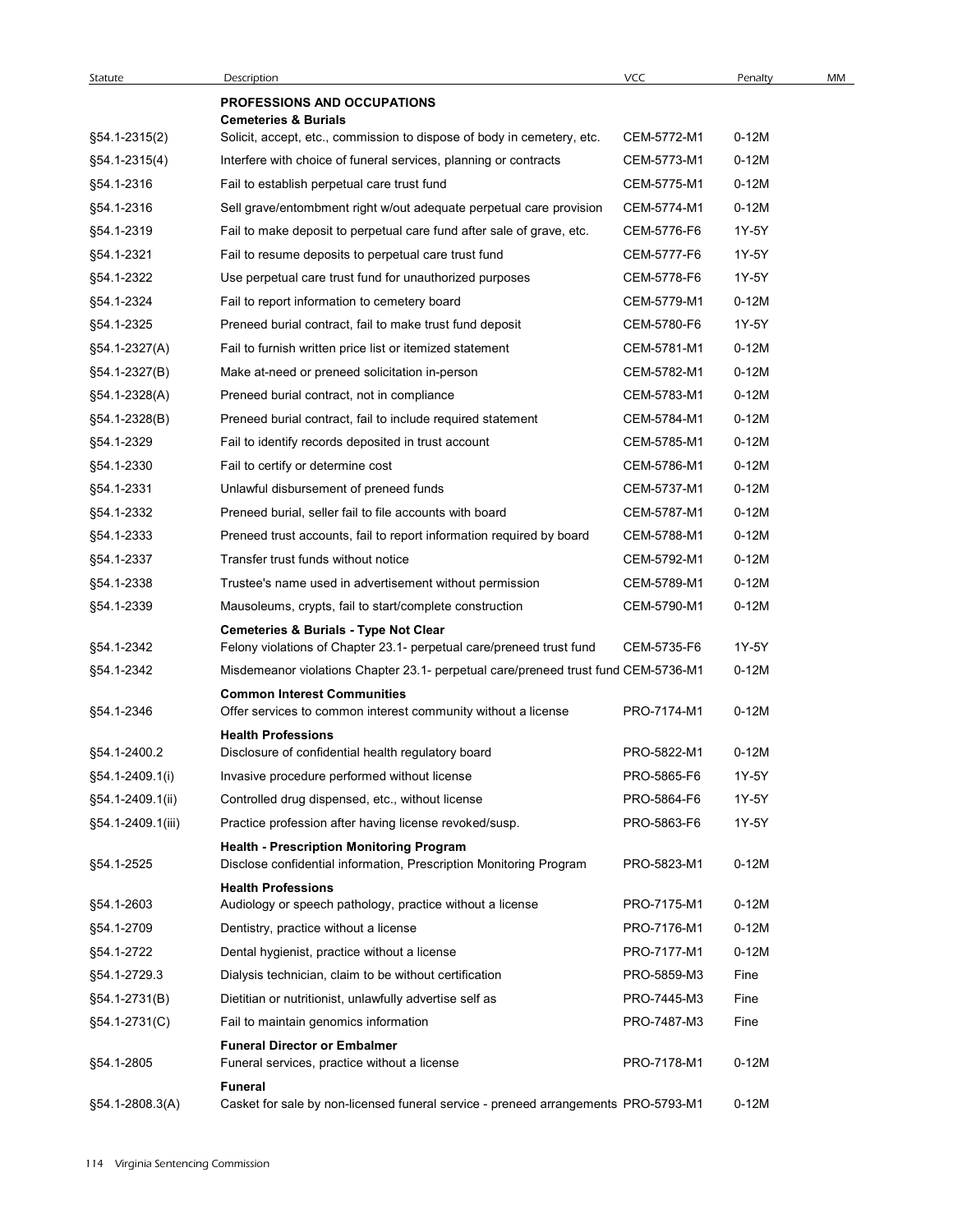| Statute                            | Description                                                                                             | <b>VCC</b>                 | Penalty            | MM |
|------------------------------------|---------------------------------------------------------------------------------------------------------|----------------------------|--------------------|----|
|                                    | <b>PROFESSIONS AND OCCUPATIONS</b>                                                                      |                            |                    |    |
| §54.1-2808.3(A)                    | <b>Funeral</b><br>Casket from third party not accepted for at-need arrangement                          | PRO-5794-M1                | $0-12M$            |    |
| §54.1-2808.3(C)                    | Casket, preneed violation                                                                               | PRO-5795-M1                | $0-12M$            |    |
|                                    | <b>Cemeteries &amp; Burials</b>                                                                         |                            |                    |    |
| §54.1-2820(A)                      | Preneed funeral contracts, not in compliance with requirements                                          | CEM-5791-M1                | $0-12M$            |    |
|                                    | <b>Health Professions</b>                                                                               |                            |                    |    |
| §54.1-2902                         | Medicine, practice without a license                                                                    | PRO-7403-M1                | $0-12M$            |    |
| §54.1-2929                         | Medicine, chiropractic, podiatry, psychology practice w/out a license                                   | PRO-7179-M1                | $0-12M$            |    |
| §54.1-2949                         | Physician Assistant, practice without a license                                                         | PRO-7458-M1                | $0-12M$            |    |
| §54.1-2952.1<br>§54.1-2955         | Physician Assistant, unlawfully prescribe drugs/devices<br>Respiratory care, practice without a license | PRO-7494-M1<br>PRO-7456-M1 | $0-12M$<br>$0-12M$ |    |
| §54.1-2956.5                       | Occupational therapist, practice without a license                                                      | PRO-7466-M1                | $0-12M$            |    |
| §54.1-2956.8:1                     | Radiologist, practice without a license                                                                 | PRO-7465-M1                | $0-12M$            |    |
| §54.1-2956.9                       | Acupuncturists, practice without a license                                                              | PRO-7436-M1                | $0-12M$            |    |
| §54.1-2956.12                      | Surgical technologist, not certified, etc.                                                              | PRO-7467-M1                | $0-12M$            |    |
| §54.1-2956.13                      | Surgical technologist assistant, not registered                                                         | PRO-7483-M1                | $0-12M$            |    |
| §54.1-2957.04                      | Midwife, practice without a license                                                                     | PRO-7496-M1                | $0-12M$            |    |
| §54.1-2957.8                       | Midwifery, practice unlawfully                                                                          | PRO-5829-M1                | $0-12M$            |    |
| §54.1-2957.15                      | Polysomnographic tech., practice without a license                                                      | PRO-7459-M1                | $0-12M$            |    |
| §54.1-2957.16                      | Behavior analyst, practice without a license                                                            | PRO-7434-M1                | $0-12M$            |    |
| §54.1-2957.18                      | Genetic counseling, practice without a license                                                          | PRO-7433-M1                | $0-12M$            |    |
| §54.1-2962                         | Physician and referred specialist, prohibited fee splitting                                             | PRO-7443-M1                | $0-12M$            |    |
| §54.1-2967                         | Physician, etc fail to properly report certain weapon inflicted wounds                                  | PRO-7441-M3                | Fine               |    |
|                                    | <b>HEALTH</b>                                                                                           |                            |                    |    |
| §54.1-2989                         | <b>Decisions Act</b><br>Action caused life-prolonging procedures to be used                             | HEA-5568-F6                | 1Y-5Y              |    |
| §54.1-2989                         | Conceal, etc., do not resuscitate order/directive                                                       | HEA-5560-M1                | $0-12M$            |    |
| §54.1-2989                         | Conceal, etc., do not resuscitate order/directive - death hastened                                      | HEA-5567-F2                | 20Y-Life           |    |
| §54.1-2989                         | Conceal, etc., revocation of do not resuscitate order - death hastened                                  | HEA-5563-F2                | 20Y-Life           |    |
| §54.1-2989                         | Falsify, etc., do not resuscitate order/directive                                                       | HEA-5566-M1                | $0-12M$            |    |
| §54.1-2989                         | Falsify, etc., do not resuscitate order/directive - death hastened                                      | HEA-5562-F2                | 20Y-Life           |    |
| §54.1-2989                         | Falsify, etc., revocation of do not resuscitate order - death hastened                                  | HEA-5569-F2                | 20Y-Life           |    |
| §54.1-2989                         |                                                                                                         |                            | $0-12M$            |    |
|                                    | Falsify, etc., revocation of do not resuscitate order/directive                                         | HEA-5561-M1                |                    |    |
|                                    | PROFESSIONS AND OCCUPATIONS<br><b>Health Professions</b>                                                |                            |                    |    |
| §54.1-3008                         | Nursing without a license                                                                               | PRO-5861-M1                | $0-12M$            |    |
| §54.1-3102                         | Nursing home administration, engage in, without a license                                               | PRO-7180-M1                | $0-12M$            |    |
| §54.1-3204                         | Optometrist, practice optometry without a license                                                       | PRO-7181-M1                | $0-12M$            |    |
| §54.1-3205                         | Optometrist, practice optometry in a commercial establishment                                           | PRO-7182-M1                | $0-12M$            |    |
| §54.1-3304.1                       | Healing arts practitioner, controlled drugs dispensed by                                                | PRO-7185-M1                | $0-12M$            |    |
| §54.1-3310                         | Pharmacists, practice pharmacy without license                                                          | PRO-7183-M1                | $0-12M$            |    |
| §54.1-3434.05                      | Use VCC for § 54.1-111                                                                                  |                            |                    |    |
| §54.1-3434.4(A,i)                  | Ship etc., Schedule II-VI drug into state by unregistered person                                        | PRO-7186-M1                | $0-12M$            |    |
| §54.1-3434.4(A,ii)<br>§54.1-3434.5 | Advertise pharmacy services, unlawfully<br>Use VCC for § 54.1-111                                       | PRO-7187-M1                | $0-12M$            |    |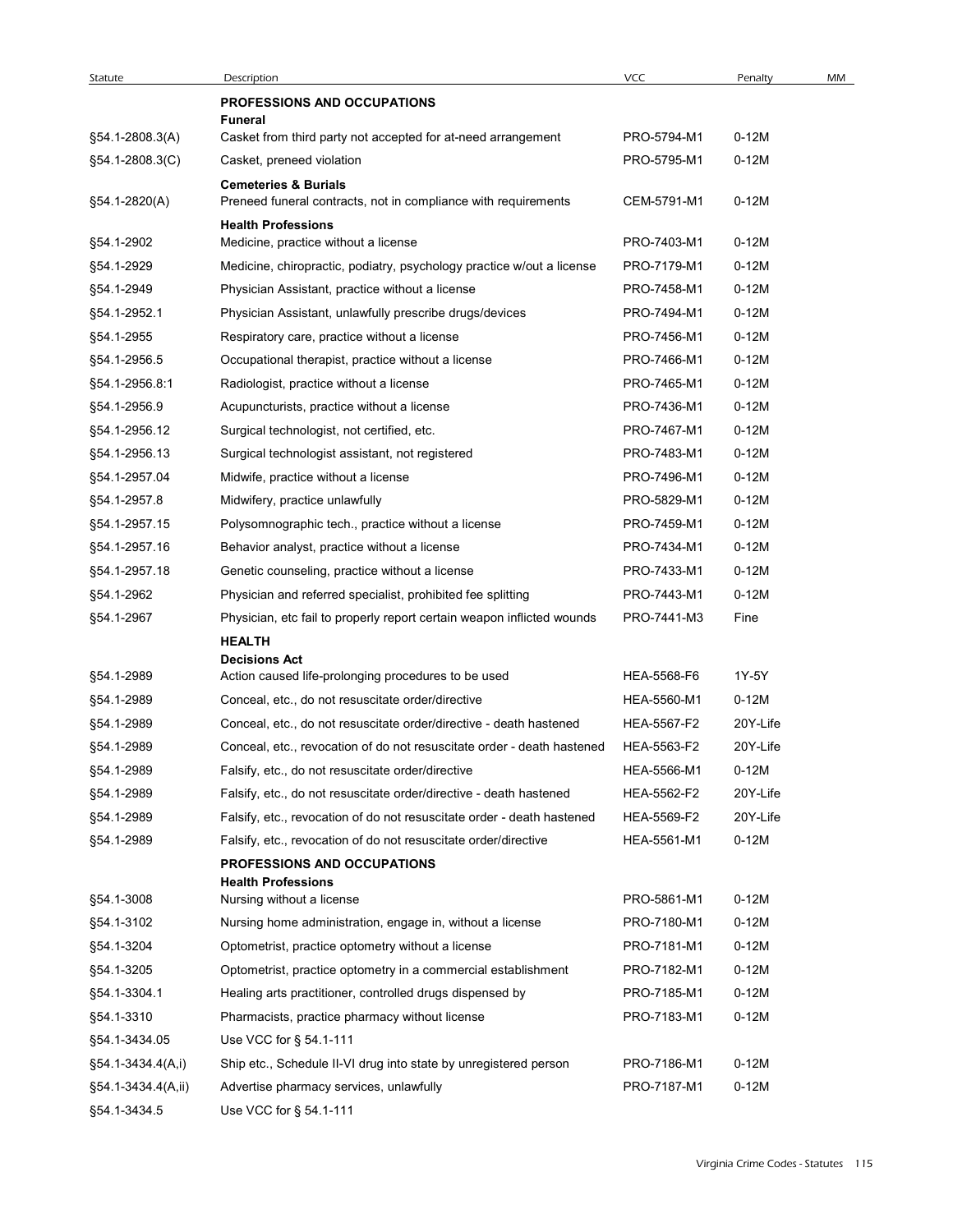| Statute                  | Description                                                                                                 | <b>VCC</b>                 | Penalty      | MM |
|--------------------------|-------------------------------------------------------------------------------------------------------------|----------------------------|--------------|----|
|                          | <b>NARCOTICS</b>                                                                                            |                            |              |    |
|                          | Designer Drugs / Analog                                                                                     |                            |              |    |
| §54.1-3456               | If not specifically listed, use VCC for Schedule of drug imitated                                           |                            |              |    |
|                          | <b>DRUGS/COSMETICS MISBRANDED</b><br>Type                                                                   |                            |              |    |
| §54.1-3457               | Adulterate, misbrand or other prohibited acts                                                               | PHA-3509-M2                | 0-6M         |    |
|                          | PARAPHERNALIA, CONTROLLED                                                                                   |                            |              |    |
| §54.1-3466               | Type Not Clear - Possession/Distribution<br>Type not clear possession or distribution of drug paraphernalia | PHA-3508-M1                | $0-12M$      |    |
|                          | <b>Possession/Distribution</b>                                                                              |                            |              |    |
| $$54.1-3466(B)$          | Possession of needles, capsules, pipe, etc.                                                                 | PHA-3170-M1                | $0-12M$      |    |
| §54.1-3466(C)            | Distribution of needles, capsules, pipe, etc.                                                               | PHA-3171-M1                | $0-12M$      |    |
| §54.1-3468               | <b>Dispense Without Authority</b><br>Fail to maintain records                                               | PHA-3503-M1                | $0-12M$      |    |
| §54.1-3469               | Permit controlled paraphernalia to be used for unlawful purpose                                             | PHA-3504-M1                | $0-12M$      |    |
|                          | <b>Needles, Capsules, Quinine</b>                                                                           |                            |              |    |
| §54.1-3470               | Falsely claim to be a manf. to obtain devices in §54.1-3467                                                 | PHA-3507-M1                | $0-12M$      |    |
| §54.1-3470               | Furnish false info to obtain devices in §54.1-3467                                                          | PHA-3506-M1                | $0-12M$      |    |
| §54.1-3470               | Obtain/attempt to obtain any device in §54.1-3467 by fraud                                                  | PHA-3505-M1                | $0-12M$      |    |
|                          | <b>PROFESSIONS AND OCCUPATIONS</b><br><b>Health Professions</b>                                             |                            |              |    |
| §54.1-3474               | Physical therapy, practice without a license                                                                | PRO-7150-M1                | $0-12M$      |    |
| §54.1-3481               | Physical therapist or assistant, unlawful designation                                                       | PRO-7151-M1                | $0-12M$      |    |
|                          | <b>Counseling, Marriage or Family Therapy</b>                                                               |                            |              |    |
| §54.1-3506               | Counseling, practice without a license                                                                      | PRO-7152-M1                | $0-12M$      |    |
| §54.1-3606               | <b>Health Professions</b><br>Psychology, applied, school or clinical, practice without a license            | PRO-7153-M1                | $0-12M$      |    |
|                          | <b>Social Worker</b>                                                                                        |                            |              |    |
| §54.1-3706               | Social work, practice without a license                                                                     | PRO-7154-M1                | $0-12M$      |    |
| §54.1-3709               | Use title of Social Worker unlawfully (eff 7/1/2013)                                                        | PRO-7437-M1                | 0-12M        |    |
|                          | <b>Veterinary Medicine</b>                                                                                  |                            |              |    |
| §54.1-3805               | Veterinary medicine, practice without a license                                                             | PRO-7155-M1                | $0-12M$      |    |
| §54.1-3904               | Law<br>Practice law without authority/license                                                               | PRO-5860-M1                | $0-12M$      |    |
| §54.1-3905               | Debt-pooling plan, provide services to                                                                      | PRO-7159-M1                | $0-12M$      |    |
| §54.1-3916               | Legal aid society renders services in violation of regulations                                              | PRO-7450-M1                | $0-12M$      |    |
| §54.1-3944               | Runners, cappers, solicitation of professional employment                                                   | PRO-7440-M1                | $0-12M$      |    |
|                          | Pawnbroker                                                                                                  |                            |              |    |
| §54.1-4001<br>§54.1-4004 | No valid license                                                                                            | PRO-5841-M1<br>PRO-5832-M4 | $0-12M$      |    |
| §54.1-4005               | Memorandum violation<br>Sale of goods pawned before agreed upon date                                        | PRO-5833-M4                | Fine<br>Fine |    |
| §54.1-4008               | Interest violation                                                                                          | PRO-5836-M4                | Fine         |    |
| §54.1-4009(A)            | Records, fail to maintain                                                                                   | PRO-5837-M4                | Fine         |    |
| §54.1-4009(C)            | Exceed service fee                                                                                          | PRO-7447-M4                | Fine         |    |
| §54.1-4009(D)            | Serial number defaced, etc., pawn or accept article                                                         | PRO-7457-M4                | Fine         |    |
| §54.1-4010               | Reports daily, fail to maintain                                                                             | PRO-5838-M4                | Fine         |    |
| §54.1-4011               | Fail to admit authorized law-enforcement officer                                                            | PRO-5842-M4                | Fine         |    |
| §54.1-4012               | Disfigure, change, conceal property                                                                         | PRO-5839-M4                | Fine         |    |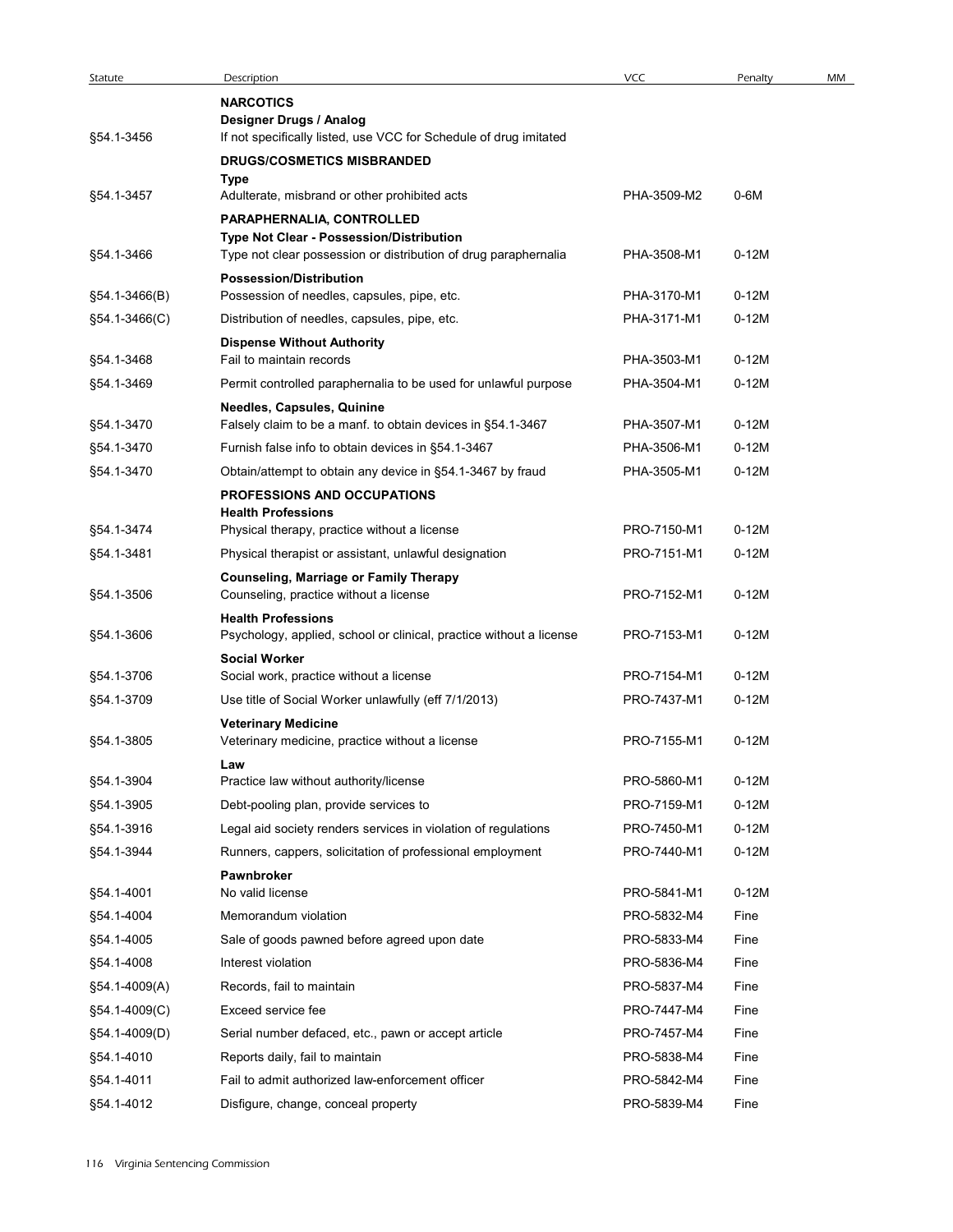| <b>VCC</b><br>Description<br>Penalty<br>MM<br>Statute<br><b>PROFESSIONS AND OCCUPATIONS</b><br>Pawnbroker<br>§54.1-4013<br>Tangible property, fail to take proper care of<br>PRO-5840-M4<br>Fine<br><b>Precious Metals Dealers</b><br>§54.1-4101<br>PRO-7401-M2<br>$0-6M$<br>Failure to maintain records of purchase<br>§54.1-4101<br>Failure to maintain records of purchase, subsequent<br>PRO-7402-M1<br>$0-12M$<br>§54.1-4102<br>Failure to obtain credentials of seller<br>PRO-7404-M2<br>0-6M<br>§54.1-4102<br>$0-12M$<br>Failure to obtain credentials of seller, subsequent<br>PRO-7439-M1<br>§54.1-4103(A)<br>Purchase from seller under age 18<br>PRO-7405-M2<br>0-6M<br>§54.1-4103(A)<br>Purchase from seller under age 18, subsequent<br>PRO-7406-M1<br>$0-12M$<br>§54.1-4103(B)<br>Purchase from other than owner<br>PRO-7407-M2<br>0-6M<br>§54.1-4103(B)<br>Purchase from other than owner, subsequent<br>PRO-7408-M1<br>$0-12M$<br>§54.1-4104<br>PRO-7409-M2<br>0-6M<br>Retain purchase for 10 days, fail to<br>§54.1-4104<br>PRO-7410-M1<br>$0-12M$<br>Retain purchase for 10 days, fail to, subsequent<br>§54.1-4105<br>Records, fail to maintain<br>PRO-7411-M2<br>0-6M<br>§54.1-4105<br>Records, fail to maintain, subsequent<br>PRO-7412-M1<br>$0-12M$<br>$0-6M$<br>§54.1-4108<br>Permit, fail to obtain<br>PRO-7413-M2<br>§54.1-4108<br>Permit, fail to obtain, subsequent offense<br>PRO-7414-M1<br>$0-12M$<br>§54.1-4110<br>Violation of Chapter 41 provisions<br>PRO-7415-M2<br>0-6M<br>§54.1-4110<br>Violation of Chapter 41 provisions, subsequent<br>PRO-7416-M1<br>$0-12M$<br><b>Firearms Dealer</b><br>Records violation by firearms dealer<br>PRO-7156-M2<br>$0-6M$<br>§54.1-4201<br>§54.1-4201.1<br>Improper notification of firearms show, promoter<br>PRO-7442-M3<br>Fine<br>Second or subsequent firearms dealer violation<br>PRO-7157-M1<br>$0-12M$<br>§54.1-4202<br><b>Merchant - Itinerant</b><br>§54.1-4301<br>Fail to maintain records<br>PRO-7454-M4<br>Fine<br>§54.1-4302<br>Fail to allow examination of records<br>PRO-7455-M4<br>Fine<br>§54.1-4305<br>Sell baby formula/nonprescription drug, merchant<br>PRO-7448-M3<br>Fine<br>§54.1-4305<br>$0-6M$<br>Sell baby formula/nonprescription drug, merchant, subsq.<br>PRO-7449-M2<br><b>Accountant, Public</b><br>PRO-7158-M1<br>$0-12M$<br>§54.1-4409.1<br>Accountant, practice without a license<br><b>TRESPASS</b><br>Animals<br>§55-328<br>TRS-5702-M4<br>Fine<br>Animal at large after order<br><b>REAL ESTATE</b><br>Settlements, Kickbacks, Etc.<br>PRC-5960-M3<br>Fine<br>§55.1-904<br>Kickbacks, etc., resulting from sale of real estate<br>PROPERTY AND CONVEYANCES<br><b>Condominiums</b><br>§55.1-1971<br>Common Interest Community Board regulation violation<br>PRC-5961-M9<br>Fine<br>§55.1-1972<br>PRC-5962-M9<br>Method of offer or disposition for purpose of evasion<br>Fine<br>PRC-5963-M9<br>§55.1-1974<br>Offer or dispose of unit not registered/without statement<br>Fine<br>§55.1-1975<br>PRC-5964-M9<br>Violation of registration requirements<br>Fine<br>PRC-5965-M9<br>§55.1-1976<br>Public offering statement violation<br>Fine<br>PRC-5966-M9<br>§55.1-1979<br>Annual report by declarant violation<br>Fine<br>Conversion provision violation<br>PRC-5967-M9<br>§55.1-1982<br>Fine |  |  |  |
|---------------------------------------------------------------------------------------------------------------------------------------------------------------------------------------------------------------------------------------------------------------------------------------------------------------------------------------------------------------------------------------------------------------------------------------------------------------------------------------------------------------------------------------------------------------------------------------------------------------------------------------------------------------------------------------------------------------------------------------------------------------------------------------------------------------------------------------------------------------------------------------------------------------------------------------------------------------------------------------------------------------------------------------------------------------------------------------------------------------------------------------------------------------------------------------------------------------------------------------------------------------------------------------------------------------------------------------------------------------------------------------------------------------------------------------------------------------------------------------------------------------------------------------------------------------------------------------------------------------------------------------------------------------------------------------------------------------------------------------------------------------------------------------------------------------------------------------------------------------------------------------------------------------------------------------------------------------------------------------------------------------------------------------------------------------------------------------------------------------------------------------------------------------------------------------------------------------------------------------------------------------------------------------------------------------------------------------------------------------------------------------------------------------------------------------------------------------------------------------------------------------------------------------------------------------------------------------------------------------------------------------------------------------------------------------------------------------------------------------------------------------------------------------------------------------------------------------------------------------------------------------------------------------------------------------------------------------------------------------------------------------------------------------------------------------------------------------------------------------------------------------------------------------------------------------------------------------------------------------------------------------------------------------------------------------|--|--|--|
|                                                                                                                                                                                                                                                                                                                                                                                                                                                                                                                                                                                                                                                                                                                                                                                                                                                                                                                                                                                                                                                                                                                                                                                                                                                                                                                                                                                                                                                                                                                                                                                                                                                                                                                                                                                                                                                                                                                                                                                                                                                                                                                                                                                                                                                                                                                                                                                                                                                                                                                                                                                                                                                                                                                                                                                                                                                                                                                                                                                                                                                                                                                                                                                                                                                                                                               |  |  |  |
|                                                                                                                                                                                                                                                                                                                                                                                                                                                                                                                                                                                                                                                                                                                                                                                                                                                                                                                                                                                                                                                                                                                                                                                                                                                                                                                                                                                                                                                                                                                                                                                                                                                                                                                                                                                                                                                                                                                                                                                                                                                                                                                                                                                                                                                                                                                                                                                                                                                                                                                                                                                                                                                                                                                                                                                                                                                                                                                                                                                                                                                                                                                                                                                                                                                                                                               |  |  |  |
|                                                                                                                                                                                                                                                                                                                                                                                                                                                                                                                                                                                                                                                                                                                                                                                                                                                                                                                                                                                                                                                                                                                                                                                                                                                                                                                                                                                                                                                                                                                                                                                                                                                                                                                                                                                                                                                                                                                                                                                                                                                                                                                                                                                                                                                                                                                                                                                                                                                                                                                                                                                                                                                                                                                                                                                                                                                                                                                                                                                                                                                                                                                                                                                                                                                                                                               |  |  |  |
|                                                                                                                                                                                                                                                                                                                                                                                                                                                                                                                                                                                                                                                                                                                                                                                                                                                                                                                                                                                                                                                                                                                                                                                                                                                                                                                                                                                                                                                                                                                                                                                                                                                                                                                                                                                                                                                                                                                                                                                                                                                                                                                                                                                                                                                                                                                                                                                                                                                                                                                                                                                                                                                                                                                                                                                                                                                                                                                                                                                                                                                                                                                                                                                                                                                                                                               |  |  |  |
|                                                                                                                                                                                                                                                                                                                                                                                                                                                                                                                                                                                                                                                                                                                                                                                                                                                                                                                                                                                                                                                                                                                                                                                                                                                                                                                                                                                                                                                                                                                                                                                                                                                                                                                                                                                                                                                                                                                                                                                                                                                                                                                                                                                                                                                                                                                                                                                                                                                                                                                                                                                                                                                                                                                                                                                                                                                                                                                                                                                                                                                                                                                                                                                                                                                                                                               |  |  |  |
|                                                                                                                                                                                                                                                                                                                                                                                                                                                                                                                                                                                                                                                                                                                                                                                                                                                                                                                                                                                                                                                                                                                                                                                                                                                                                                                                                                                                                                                                                                                                                                                                                                                                                                                                                                                                                                                                                                                                                                                                                                                                                                                                                                                                                                                                                                                                                                                                                                                                                                                                                                                                                                                                                                                                                                                                                                                                                                                                                                                                                                                                                                                                                                                                                                                                                                               |  |  |  |
|                                                                                                                                                                                                                                                                                                                                                                                                                                                                                                                                                                                                                                                                                                                                                                                                                                                                                                                                                                                                                                                                                                                                                                                                                                                                                                                                                                                                                                                                                                                                                                                                                                                                                                                                                                                                                                                                                                                                                                                                                                                                                                                                                                                                                                                                                                                                                                                                                                                                                                                                                                                                                                                                                                                                                                                                                                                                                                                                                                                                                                                                                                                                                                                                                                                                                                               |  |  |  |
|                                                                                                                                                                                                                                                                                                                                                                                                                                                                                                                                                                                                                                                                                                                                                                                                                                                                                                                                                                                                                                                                                                                                                                                                                                                                                                                                                                                                                                                                                                                                                                                                                                                                                                                                                                                                                                                                                                                                                                                                                                                                                                                                                                                                                                                                                                                                                                                                                                                                                                                                                                                                                                                                                                                                                                                                                                                                                                                                                                                                                                                                                                                                                                                                                                                                                                               |  |  |  |
|                                                                                                                                                                                                                                                                                                                                                                                                                                                                                                                                                                                                                                                                                                                                                                                                                                                                                                                                                                                                                                                                                                                                                                                                                                                                                                                                                                                                                                                                                                                                                                                                                                                                                                                                                                                                                                                                                                                                                                                                                                                                                                                                                                                                                                                                                                                                                                                                                                                                                                                                                                                                                                                                                                                                                                                                                                                                                                                                                                                                                                                                                                                                                                                                                                                                                                               |  |  |  |
|                                                                                                                                                                                                                                                                                                                                                                                                                                                                                                                                                                                                                                                                                                                                                                                                                                                                                                                                                                                                                                                                                                                                                                                                                                                                                                                                                                                                                                                                                                                                                                                                                                                                                                                                                                                                                                                                                                                                                                                                                                                                                                                                                                                                                                                                                                                                                                                                                                                                                                                                                                                                                                                                                                                                                                                                                                                                                                                                                                                                                                                                                                                                                                                                                                                                                                               |  |  |  |
|                                                                                                                                                                                                                                                                                                                                                                                                                                                                                                                                                                                                                                                                                                                                                                                                                                                                                                                                                                                                                                                                                                                                                                                                                                                                                                                                                                                                                                                                                                                                                                                                                                                                                                                                                                                                                                                                                                                                                                                                                                                                                                                                                                                                                                                                                                                                                                                                                                                                                                                                                                                                                                                                                                                                                                                                                                                                                                                                                                                                                                                                                                                                                                                                                                                                                                               |  |  |  |
|                                                                                                                                                                                                                                                                                                                                                                                                                                                                                                                                                                                                                                                                                                                                                                                                                                                                                                                                                                                                                                                                                                                                                                                                                                                                                                                                                                                                                                                                                                                                                                                                                                                                                                                                                                                                                                                                                                                                                                                                                                                                                                                                                                                                                                                                                                                                                                                                                                                                                                                                                                                                                                                                                                                                                                                                                                                                                                                                                                                                                                                                                                                                                                                                                                                                                                               |  |  |  |
|                                                                                                                                                                                                                                                                                                                                                                                                                                                                                                                                                                                                                                                                                                                                                                                                                                                                                                                                                                                                                                                                                                                                                                                                                                                                                                                                                                                                                                                                                                                                                                                                                                                                                                                                                                                                                                                                                                                                                                                                                                                                                                                                                                                                                                                                                                                                                                                                                                                                                                                                                                                                                                                                                                                                                                                                                                                                                                                                                                                                                                                                                                                                                                                                                                                                                                               |  |  |  |
|                                                                                                                                                                                                                                                                                                                                                                                                                                                                                                                                                                                                                                                                                                                                                                                                                                                                                                                                                                                                                                                                                                                                                                                                                                                                                                                                                                                                                                                                                                                                                                                                                                                                                                                                                                                                                                                                                                                                                                                                                                                                                                                                                                                                                                                                                                                                                                                                                                                                                                                                                                                                                                                                                                                                                                                                                                                                                                                                                                                                                                                                                                                                                                                                                                                                                                               |  |  |  |
|                                                                                                                                                                                                                                                                                                                                                                                                                                                                                                                                                                                                                                                                                                                                                                                                                                                                                                                                                                                                                                                                                                                                                                                                                                                                                                                                                                                                                                                                                                                                                                                                                                                                                                                                                                                                                                                                                                                                                                                                                                                                                                                                                                                                                                                                                                                                                                                                                                                                                                                                                                                                                                                                                                                                                                                                                                                                                                                                                                                                                                                                                                                                                                                                                                                                                                               |  |  |  |
|                                                                                                                                                                                                                                                                                                                                                                                                                                                                                                                                                                                                                                                                                                                                                                                                                                                                                                                                                                                                                                                                                                                                                                                                                                                                                                                                                                                                                                                                                                                                                                                                                                                                                                                                                                                                                                                                                                                                                                                                                                                                                                                                                                                                                                                                                                                                                                                                                                                                                                                                                                                                                                                                                                                                                                                                                                                                                                                                                                                                                                                                                                                                                                                                                                                                                                               |  |  |  |
|                                                                                                                                                                                                                                                                                                                                                                                                                                                                                                                                                                                                                                                                                                                                                                                                                                                                                                                                                                                                                                                                                                                                                                                                                                                                                                                                                                                                                                                                                                                                                                                                                                                                                                                                                                                                                                                                                                                                                                                                                                                                                                                                                                                                                                                                                                                                                                                                                                                                                                                                                                                                                                                                                                                                                                                                                                                                                                                                                                                                                                                                                                                                                                                                                                                                                                               |  |  |  |
|                                                                                                                                                                                                                                                                                                                                                                                                                                                                                                                                                                                                                                                                                                                                                                                                                                                                                                                                                                                                                                                                                                                                                                                                                                                                                                                                                                                                                                                                                                                                                                                                                                                                                                                                                                                                                                                                                                                                                                                                                                                                                                                                                                                                                                                                                                                                                                                                                                                                                                                                                                                                                                                                                                                                                                                                                                                                                                                                                                                                                                                                                                                                                                                                                                                                                                               |  |  |  |
|                                                                                                                                                                                                                                                                                                                                                                                                                                                                                                                                                                                                                                                                                                                                                                                                                                                                                                                                                                                                                                                                                                                                                                                                                                                                                                                                                                                                                                                                                                                                                                                                                                                                                                                                                                                                                                                                                                                                                                                                                                                                                                                                                                                                                                                                                                                                                                                                                                                                                                                                                                                                                                                                                                                                                                                                                                                                                                                                                                                                                                                                                                                                                                                                                                                                                                               |  |  |  |
|                                                                                                                                                                                                                                                                                                                                                                                                                                                                                                                                                                                                                                                                                                                                                                                                                                                                                                                                                                                                                                                                                                                                                                                                                                                                                                                                                                                                                                                                                                                                                                                                                                                                                                                                                                                                                                                                                                                                                                                                                                                                                                                                                                                                                                                                                                                                                                                                                                                                                                                                                                                                                                                                                                                                                                                                                                                                                                                                                                                                                                                                                                                                                                                                                                                                                                               |  |  |  |
|                                                                                                                                                                                                                                                                                                                                                                                                                                                                                                                                                                                                                                                                                                                                                                                                                                                                                                                                                                                                                                                                                                                                                                                                                                                                                                                                                                                                                                                                                                                                                                                                                                                                                                                                                                                                                                                                                                                                                                                                                                                                                                                                                                                                                                                                                                                                                                                                                                                                                                                                                                                                                                                                                                                                                                                                                                                                                                                                                                                                                                                                                                                                                                                                                                                                                                               |  |  |  |
|                                                                                                                                                                                                                                                                                                                                                                                                                                                                                                                                                                                                                                                                                                                                                                                                                                                                                                                                                                                                                                                                                                                                                                                                                                                                                                                                                                                                                                                                                                                                                                                                                                                                                                                                                                                                                                                                                                                                                                                                                                                                                                                                                                                                                                                                                                                                                                                                                                                                                                                                                                                                                                                                                                                                                                                                                                                                                                                                                                                                                                                                                                                                                                                                                                                                                                               |  |  |  |
|                                                                                                                                                                                                                                                                                                                                                                                                                                                                                                                                                                                                                                                                                                                                                                                                                                                                                                                                                                                                                                                                                                                                                                                                                                                                                                                                                                                                                                                                                                                                                                                                                                                                                                                                                                                                                                                                                                                                                                                                                                                                                                                                                                                                                                                                                                                                                                                                                                                                                                                                                                                                                                                                                                                                                                                                                                                                                                                                                                                                                                                                                                                                                                                                                                                                                                               |  |  |  |
|                                                                                                                                                                                                                                                                                                                                                                                                                                                                                                                                                                                                                                                                                                                                                                                                                                                                                                                                                                                                                                                                                                                                                                                                                                                                                                                                                                                                                                                                                                                                                                                                                                                                                                                                                                                                                                                                                                                                                                                                                                                                                                                                                                                                                                                                                                                                                                                                                                                                                                                                                                                                                                                                                                                                                                                                                                                                                                                                                                                                                                                                                                                                                                                                                                                                                                               |  |  |  |
|                                                                                                                                                                                                                                                                                                                                                                                                                                                                                                                                                                                                                                                                                                                                                                                                                                                                                                                                                                                                                                                                                                                                                                                                                                                                                                                                                                                                                                                                                                                                                                                                                                                                                                                                                                                                                                                                                                                                                                                                                                                                                                                                                                                                                                                                                                                                                                                                                                                                                                                                                                                                                                                                                                                                                                                                                                                                                                                                                                                                                                                                                                                                                                                                                                                                                                               |  |  |  |
|                                                                                                                                                                                                                                                                                                                                                                                                                                                                                                                                                                                                                                                                                                                                                                                                                                                                                                                                                                                                                                                                                                                                                                                                                                                                                                                                                                                                                                                                                                                                                                                                                                                                                                                                                                                                                                                                                                                                                                                                                                                                                                                                                                                                                                                                                                                                                                                                                                                                                                                                                                                                                                                                                                                                                                                                                                                                                                                                                                                                                                                                                                                                                                                                                                                                                                               |  |  |  |
|                                                                                                                                                                                                                                                                                                                                                                                                                                                                                                                                                                                                                                                                                                                                                                                                                                                                                                                                                                                                                                                                                                                                                                                                                                                                                                                                                                                                                                                                                                                                                                                                                                                                                                                                                                                                                                                                                                                                                                                                                                                                                                                                                                                                                                                                                                                                                                                                                                                                                                                                                                                                                                                                                                                                                                                                                                                                                                                                                                                                                                                                                                                                                                                                                                                                                                               |  |  |  |
|                                                                                                                                                                                                                                                                                                                                                                                                                                                                                                                                                                                                                                                                                                                                                                                                                                                                                                                                                                                                                                                                                                                                                                                                                                                                                                                                                                                                                                                                                                                                                                                                                                                                                                                                                                                                                                                                                                                                                                                                                                                                                                                                                                                                                                                                                                                                                                                                                                                                                                                                                                                                                                                                                                                                                                                                                                                                                                                                                                                                                                                                                                                                                                                                                                                                                                               |  |  |  |
|                                                                                                                                                                                                                                                                                                                                                                                                                                                                                                                                                                                                                                                                                                                                                                                                                                                                                                                                                                                                                                                                                                                                                                                                                                                                                                                                                                                                                                                                                                                                                                                                                                                                                                                                                                                                                                                                                                                                                                                                                                                                                                                                                                                                                                                                                                                                                                                                                                                                                                                                                                                                                                                                                                                                                                                                                                                                                                                                                                                                                                                                                                                                                                                                                                                                                                               |  |  |  |
|                                                                                                                                                                                                                                                                                                                                                                                                                                                                                                                                                                                                                                                                                                                                                                                                                                                                                                                                                                                                                                                                                                                                                                                                                                                                                                                                                                                                                                                                                                                                                                                                                                                                                                                                                                                                                                                                                                                                                                                                                                                                                                                                                                                                                                                                                                                                                                                                                                                                                                                                                                                                                                                                                                                                                                                                                                                                                                                                                                                                                                                                                                                                                                                                                                                                                                               |  |  |  |
|                                                                                                                                                                                                                                                                                                                                                                                                                                                                                                                                                                                                                                                                                                                                                                                                                                                                                                                                                                                                                                                                                                                                                                                                                                                                                                                                                                                                                                                                                                                                                                                                                                                                                                                                                                                                                                                                                                                                                                                                                                                                                                                                                                                                                                                                                                                                                                                                                                                                                                                                                                                                                                                                                                                                                                                                                                                                                                                                                                                                                                                                                                                                                                                                                                                                                                               |  |  |  |
|                                                                                                                                                                                                                                                                                                                                                                                                                                                                                                                                                                                                                                                                                                                                                                                                                                                                                                                                                                                                                                                                                                                                                                                                                                                                                                                                                                                                                                                                                                                                                                                                                                                                                                                                                                                                                                                                                                                                                                                                                                                                                                                                                                                                                                                                                                                                                                                                                                                                                                                                                                                                                                                                                                                                                                                                                                                                                                                                                                                                                                                                                                                                                                                                                                                                                                               |  |  |  |
|                                                                                                                                                                                                                                                                                                                                                                                                                                                                                                                                                                                                                                                                                                                                                                                                                                                                                                                                                                                                                                                                                                                                                                                                                                                                                                                                                                                                                                                                                                                                                                                                                                                                                                                                                                                                                                                                                                                                                                                                                                                                                                                                                                                                                                                                                                                                                                                                                                                                                                                                                                                                                                                                                                                                                                                                                                                                                                                                                                                                                                                                                                                                                                                                                                                                                                               |  |  |  |
|                                                                                                                                                                                                                                                                                                                                                                                                                                                                                                                                                                                                                                                                                                                                                                                                                                                                                                                                                                                                                                                                                                                                                                                                                                                                                                                                                                                                                                                                                                                                                                                                                                                                                                                                                                                                                                                                                                                                                                                                                                                                                                                                                                                                                                                                                                                                                                                                                                                                                                                                                                                                                                                                                                                                                                                                                                                                                                                                                                                                                                                                                                                                                                                                                                                                                                               |  |  |  |
|                                                                                                                                                                                                                                                                                                                                                                                                                                                                                                                                                                                                                                                                                                                                                                                                                                                                                                                                                                                                                                                                                                                                                                                                                                                                                                                                                                                                                                                                                                                                                                                                                                                                                                                                                                                                                                                                                                                                                                                                                                                                                                                                                                                                                                                                                                                                                                                                                                                                                                                                                                                                                                                                                                                                                                                                                                                                                                                                                                                                                                                                                                                                                                                                                                                                                                               |  |  |  |
|                                                                                                                                                                                                                                                                                                                                                                                                                                                                                                                                                                                                                                                                                                                                                                                                                                                                                                                                                                                                                                                                                                                                                                                                                                                                                                                                                                                                                                                                                                                                                                                                                                                                                                                                                                                                                                                                                                                                                                                                                                                                                                                                                                                                                                                                                                                                                                                                                                                                                                                                                                                                                                                                                                                                                                                                                                                                                                                                                                                                                                                                                                                                                                                                                                                                                                               |  |  |  |
|                                                                                                                                                                                                                                                                                                                                                                                                                                                                                                                                                                                                                                                                                                                                                                                                                                                                                                                                                                                                                                                                                                                                                                                                                                                                                                                                                                                                                                                                                                                                                                                                                                                                                                                                                                                                                                                                                                                                                                                                                                                                                                                                                                                                                                                                                                                                                                                                                                                                                                                                                                                                                                                                                                                                                                                                                                                                                                                                                                                                                                                                                                                                                                                                                                                                                                               |  |  |  |
|                                                                                                                                                                                                                                                                                                                                                                                                                                                                                                                                                                                                                                                                                                                                                                                                                                                                                                                                                                                                                                                                                                                                                                                                                                                                                                                                                                                                                                                                                                                                                                                                                                                                                                                                                                                                                                                                                                                                                                                                                                                                                                                                                                                                                                                                                                                                                                                                                                                                                                                                                                                                                                                                                                                                                                                                                                                                                                                                                                                                                                                                                                                                                                                                                                                                                                               |  |  |  |
|                                                                                                                                                                                                                                                                                                                                                                                                                                                                                                                                                                                                                                                                                                                                                                                                                                                                                                                                                                                                                                                                                                                                                                                                                                                                                                                                                                                                                                                                                                                                                                                                                                                                                                                                                                                                                                                                                                                                                                                                                                                                                                                                                                                                                                                                                                                                                                                                                                                                                                                                                                                                                                                                                                                                                                                                                                                                                                                                                                                                                                                                                                                                                                                                                                                                                                               |  |  |  |
|                                                                                                                                                                                                                                                                                                                                                                                                                                                                                                                                                                                                                                                                                                                                                                                                                                                                                                                                                                                                                                                                                                                                                                                                                                                                                                                                                                                                                                                                                                                                                                                                                                                                                                                                                                                                                                                                                                                                                                                                                                                                                                                                                                                                                                                                                                                                                                                                                                                                                                                                                                                                                                                                                                                                                                                                                                                                                                                                                                                                                                                                                                                                                                                                                                                                                                               |  |  |  |
|                                                                                                                                                                                                                                                                                                                                                                                                                                                                                                                                                                                                                                                                                                                                                                                                                                                                                                                                                                                                                                                                                                                                                                                                                                                                                                                                                                                                                                                                                                                                                                                                                                                                                                                                                                                                                                                                                                                                                                                                                                                                                                                                                                                                                                                                                                                                                                                                                                                                                                                                                                                                                                                                                                                                                                                                                                                                                                                                                                                                                                                                                                                                                                                                                                                                                                               |  |  |  |
|                                                                                                                                                                                                                                                                                                                                                                                                                                                                                                                                                                                                                                                                                                                                                                                                                                                                                                                                                                                                                                                                                                                                                                                                                                                                                                                                                                                                                                                                                                                                                                                                                                                                                                                                                                                                                                                                                                                                                                                                                                                                                                                                                                                                                                                                                                                                                                                                                                                                                                                                                                                                                                                                                                                                                                                                                                                                                                                                                                                                                                                                                                                                                                                                                                                                                                               |  |  |  |
| PRC-5968-M9<br>§55.1-1989<br>False statement on application<br>Fine                                                                                                                                                                                                                                                                                                                                                                                                                                                                                                                                                                                                                                                                                                                                                                                                                                                                                                                                                                                                                                                                                                                                                                                                                                                                                                                                                                                                                                                                                                                                                                                                                                                                                                                                                                                                                                                                                                                                                                                                                                                                                                                                                                                                                                                                                                                                                                                                                                                                                                                                                                                                                                                                                                                                                                                                                                                                                                                                                                                                                                                                                                                                                                                                                                           |  |  |  |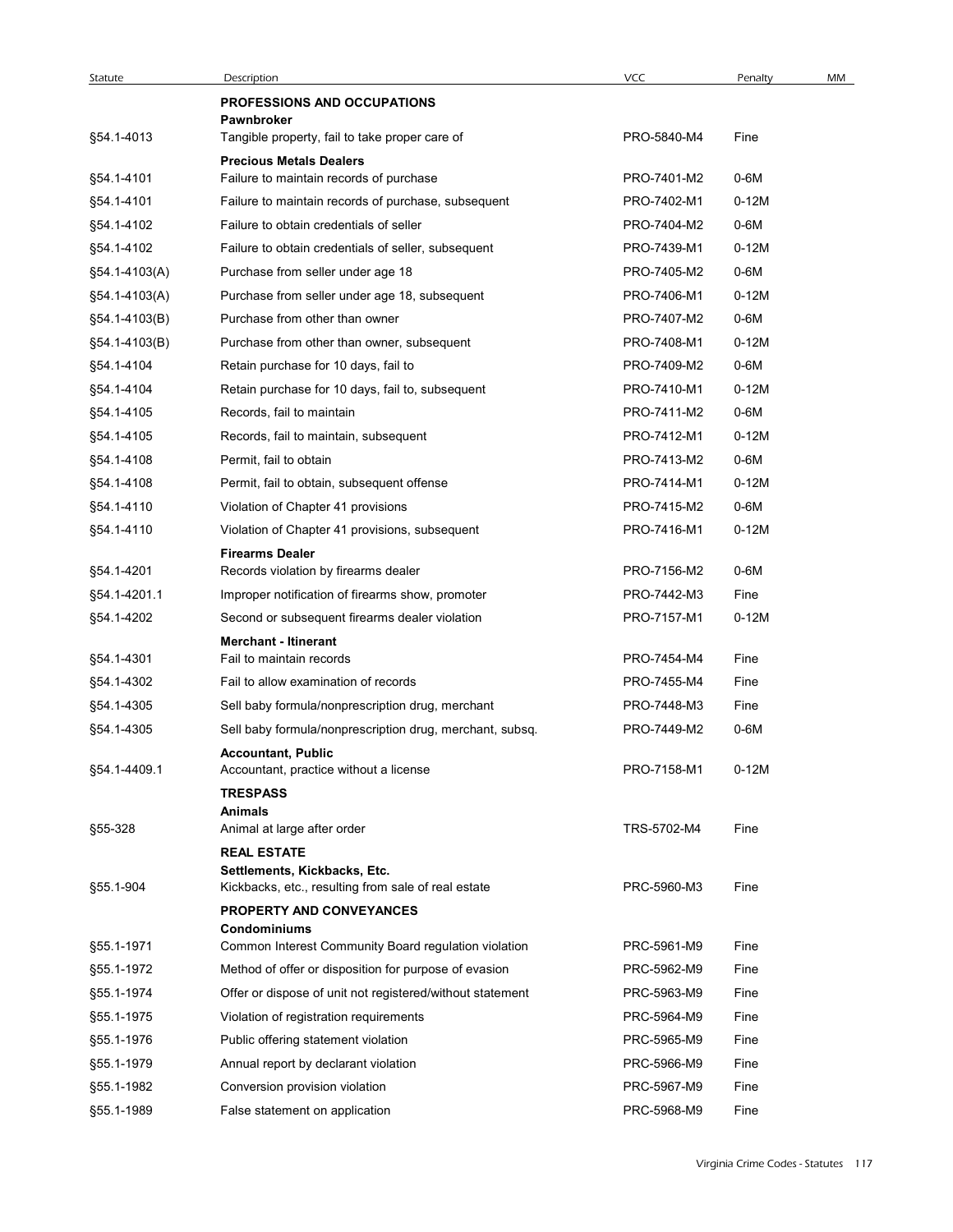| Statute       | Description                                               | <b>VCC</b>  | Penalty | MM |
|---------------|-----------------------------------------------------------|-------------|---------|----|
|               | <b>PROPERTY AND CONVEYANCES</b>                           |             |         |    |
| §55.1-2155    | Cooperative<br>Public offering statement violation        | PRC-5969-M9 | Fine    |    |
| §55.1-2158    | Conversion provision statement violation                  | PRC-5970-M9 | Fine    |    |
| §55.1-2159    | Cooperative securities violation                          | PRC-5971-M9 | Fine    |    |
| §55.1-2162    | Escrow violation                                          | PRC-5972-M9 | Fine    |    |
| §55.1-2164    | Conversion provision violation                            | PRC-5973-M9 | Fine    |    |
| §55.1-2174    | Common Interest Community Board regulation violation      | PRC-5974-M9 | Fine    |    |
| §55.1-2176    | Uncompleted unit registration violation                   | PRC-5975-M9 | Fine    |    |
| §55.1-2181    | Annual report violation                                   | PRC-5976-M9 | Fine    |    |
| §55.1-2184    | False statement on application                            | PRC-5977-M9 | Fine    |    |
|               | <b>Time Share</b>                                         |             |         |    |
| §55.1-2217    | Public offering statement violation                       | PRC-5978-F5 | 1Y-10Y  |    |
| §55.1-2218    | Advertising violation                                     | PRC-5979-F5 | 1Y-10Y  |    |
| §55.1-2219    | Exchange program violation                                | PRC-5980-F5 | 1Y-10Y  |    |
| §55.1-2220    | Escrow violation                                          | PRC-5981-F5 | 1Y-10Y  |    |
| §55.1-2221    | Rights of cancellation violation                          | PRC-5982-F5 | 1Y-10Y  |    |
| §55.1-2226    | Buyer's acknowledgment violation                          | PRC-5983-M1 | $0-12M$ |    |
| §55.1-2228    | Resale disclosure violation                               | PRC-5984-M1 | $0-12M$ |    |
| §55.1-2229    | Lien violation                                            | PRC-5985-F5 | 1Y-10Y  |    |
| §55.1-2233    | Financial records violation                               | PRC-5986-F5 | 1Y-10Y  |    |
| §55.1-2238    | Registration violation                                    | PRC-5987-F5 | 1Y-10Y  |    |
| §55.1-2244    | Reseller registration violation                           | PRC-5988-M1 | $0-12M$ |    |
| §55.1-2247    | Board order violation                                     | PRC-5989-F5 | 1Y-10Y  |    |
| §55.1-2247    | Board order violation                                     | PRC-5990-M1 | $0-12M$ |    |
| §55.1-2248    | Cease and desist violation                                | PRC-5992-M1 | $0-12M$ |    |
| §55.1-2248    | Cease and desist violation                                | PRC-5991-F5 | 1Y-10Y  |    |
| §55.1-2249    | Public offering statement, Board regulation violation     | PRC-5993-F5 | 1Y-10Y  |    |
| §55.1-2249    | Public offering statement, Board regulation violation     | PRC-5994-M1 | $0-12M$ |    |
| §55.1-2250    | Board order violation                                     | PRC-5996-M1 | $0-12M$ |    |
| §55.1-2250    | Violation of Board order                                  | PRC-5995-F5 | 1Y-10Y  |    |
| §55.1-2302    | <b>Subdivided Land</b><br>Transfer of ownership violation | PRC-5997-M2 | 0-6M    |    |
| §55.1-2303    | Blanket encumbrances violation                            | PRC-5998-M2 | 0-6M    |    |
| §55.1-2304    | Restrain owner from selling lot in subdivision            | PRC-5999-M2 | 0-6M    |    |
| §55.1-2305    | Common facilities violation                               | PRC-5959-M2 | 0-6M    |    |
|               | <b>Procedural and Administrative</b>                      |             |         |    |
| §55.1-2542(A) | Fee for locating reported property, etc.                  | PRC-5958-M9 | Fine    |    |
| §55.1-2542(B) | Invalid agreement to locate property                      | PRC-5945-M9 | Fine    |    |
|               | <b>Fences</b>                                             |             |         |    |
| §55.1-2801    | Electric fence not regulated by approved control device   | PRC-5956-M1 | $0-12M$ |    |
| §55.1-2802    | Electric fence, sell unapproved control device            | PRC-5957-M1 | $0-12M$ |    |
|               | <b>Animals at Large</b>                                   |             |         |    |
| §55.1-2820    | Permit livestock to run at large                          | PRC-5944-M4 | Fine    |    |
| §55.1-2832    | After order, permit livestock to run at large             | PRC-5949-M4 | Fine    |    |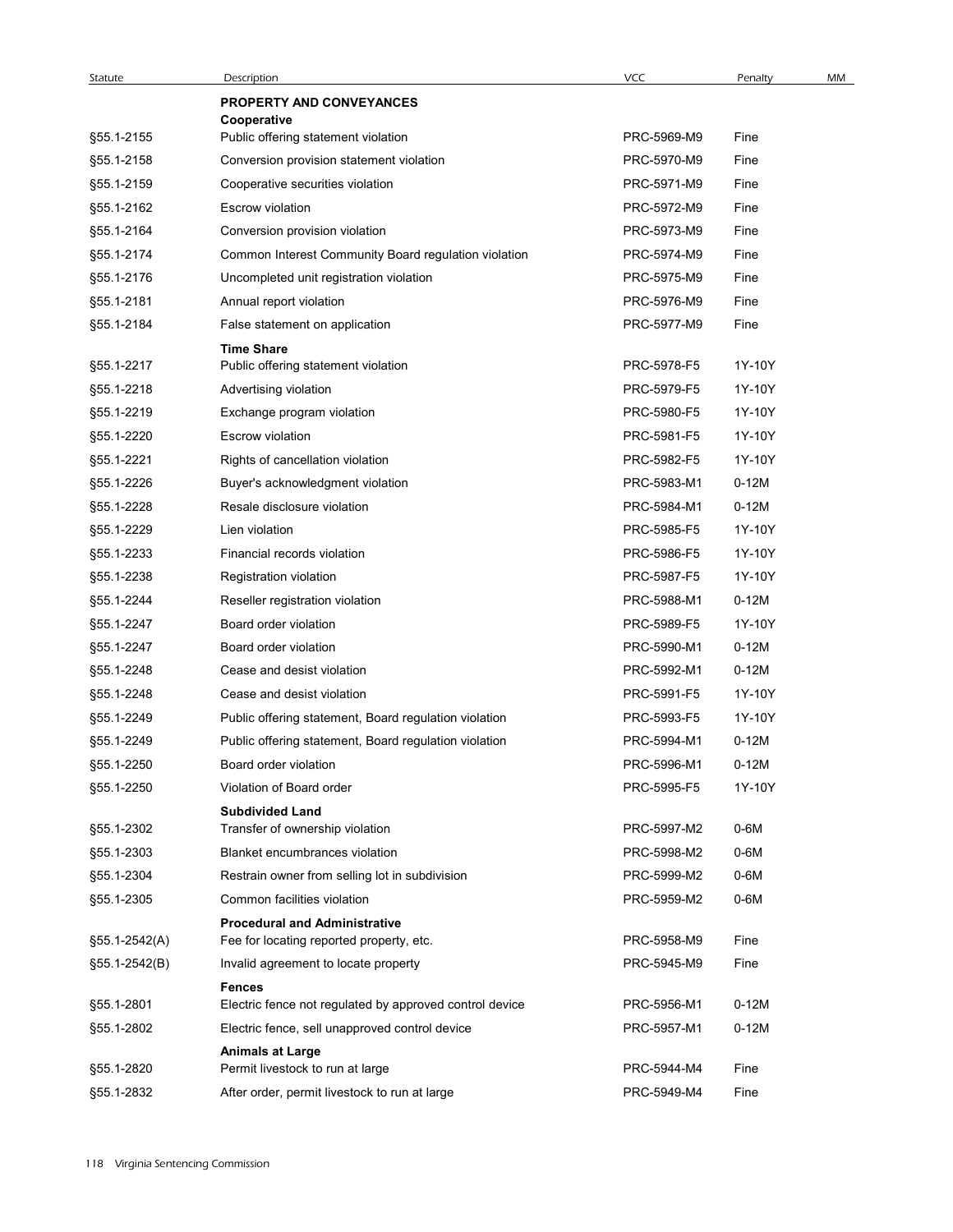| Statute                | Description                                                                                          | VCC                        | Penalty            | MM |
|------------------------|------------------------------------------------------------------------------------------------------|----------------------------|--------------------|----|
|                        | <b>LARCENY</b>                                                                                       |                            |                    |    |
|                        | Timber                                                                                               |                            |                    |    |
| §55.1-2838             | Timber valued at \$1000 or more                                                                      | LAR-2345-F9                | 1Y-20Y             |    |
| §55.1-2838             | Timber valued at less than \$1000                                                                    | LAR-2346-M1                | $0-12M$            |    |
| §55.1-2839             | Fail to pay owner of the land and timber                                                             | LAR-2347-M1                | $0-12M$            |    |
| §55.1-2840             | Load ticket, fail to provide or falsify<br><b>PUBLIC SERVICE COMPANIES</b><br>General                | LAR-2348-M3                | Fine               |    |
| §56-8.1                | Unlawful provision of certain perks to certain government officials                                  | PSC-8951-M9                | Fine               |    |
| §56-74                 | <b>Stocks and Bonds</b><br>Misrepresent state's financial obligation for public service company      | PSC-8950-M9                | Fine               |    |
|                        | <b>Railroad Corporations</b>                                                                         |                            |                    |    |
| §56-405                | Fail to maintain railroad highway crossing                                                           | PSC-8952-M9                | Fine               |    |
| §56-408                | Unlawful signs similar to railroad crossing signs                                                    | PSC-8954-M9                | Fine               |    |
| §56-412.1              | Railroad cars obstructing street, etc.                                                               | PSC-8956-M9                | Fine               |    |
| §56-412.1              | <b>Railroad Tracks</b><br>Vehicle, etc., blocking railroad tracks                                    | PSC-8957-M9                | Fine               |    |
| §56-419                | <b>Railroad Corporations</b><br>Unauthorized making, etc., duplicate railroad switch key             | PSC-8953-M9                | Fine               |    |
|                        |                                                                                                      | PSC-5948-M1                | $0-12M$            |    |
| §56-439.1              | Disposal of animal without notification<br><b>Electric</b>                                           |                            |                    |    |
| §56-586.1              | Electric energy emergency declaration or guideline violation<br><b>SOLICITATION OF CONTRIBUTIONS</b> | PSC-8955-M1                | $0-12M$            |    |
|                        | Type                                                                                                 |                            |                    |    |
| §57-49                 | Charitable org., fail to file/refile registration statement                                          | SCA-5752-M9                | 0-6M               |    |
| §57-49                 | Charitable org., fail to file/refile registration statement, 2nd/subsq                               | SCA-5753-M9                | $0-12M$            |    |
| §57-59                 | Give false/incorrect information to Commissioner                                                     | SCA-5750-M9                | 0-6M               |    |
| §57-59                 | Give false/incorrect information to Commissioner, 2nd/subsq.<br><b>TAX LAWS</b>                      | SCA-5751-M9                | $0-12M$            |    |
|                        | <b>Confidential Information</b>                                                                      |                            |                    |    |
| $§58.1-3(A)$           | Divulge, etc., confidential tax documents or information                                             | TAX-6145-M1                | $0-12M$            |    |
| $$58.1-3(F)$           | Disseminate, etc., confidential tax documents or information                                         | TAX-6164-M1                | $0-12M$            |    |
| §58.1-4                | Preparer discloses tax form information without consent                                              | TAX-6166-M2                | 0-6M               |    |
| §58.1-11               | <b>Returns</b><br>Make false return                                                                  | TAX-6142-M1                | $0-12M$            |    |
| §58.1-103              | Other<br>Fail to allow inspection of tax records/documents                                           | TAX-6154-M2                | 0-6M               |    |
|                        | <b>Income Tax</b>                                                                                    |                            |                    |    |
| §58.1-316              | Evade real estate rental income tax by fraud                                                         | TAX-6171-M1                | $0-12M$            |    |
| §58.1-317<br>§58.1-348 | Evade real estate sale income tax by fraud<br><b>Returns</b><br>Fail or refusal to file tax return   | TAX-6172-M1<br>TAX-6187-M1 | $0-12M$<br>$0-12M$ |    |
| §58.1-348              | False statement to defraud Commonwealth                                                              | TAX-6188-F6                | 1Y-5Y              |    |
| §58.1-348.1            | Preparer<br>Preparation, etc., of fraudulent or false tax return by preparer                         | TAX-6194-F6                | 1Y-5Y              |    |
| §58.1-394.2            | <b>Pass-through Entity</b><br>Owner of pass-through entity makes false return/statement              | TAX-6192-M1                | $0-12M$            |    |
|                        | <b>Returns</b><br>Fraudulent tax return by officer of a corporation                                  | TAX-6174-F6                | 1Y-5Y              |    |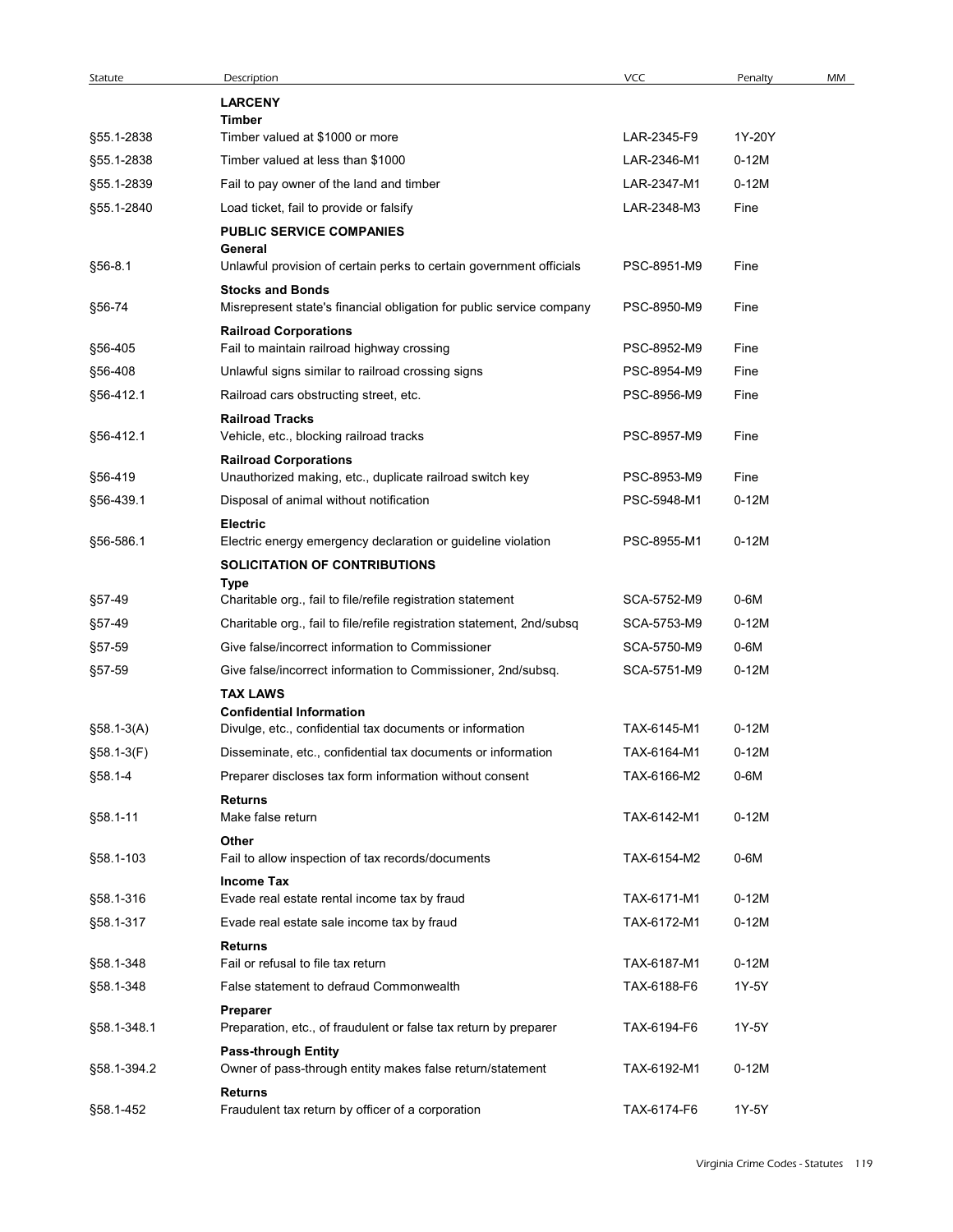| Statute          | Description                                                                                | <b>VCC</b>  | Penalty | MM |
|------------------|--------------------------------------------------------------------------------------------|-------------|---------|----|
|                  | <b>TAX LAWS</b>                                                                            |             |         |    |
| §58.1-471        | Other<br>Fraudulent withholding exemption certificate                                      | TAX-6105-M1 | $0-12M$ |    |
| §58.1-485        | <b>Employer</b><br>Employer failure to withhold tax or furnish statement                   | TAX-6102-M1 | $0-12M$ |    |
|                  | Employment                                                                                 |             |         |    |
| $$58.1-485.1(A)$ | Coerce another to declare employment status to evade taxes                                 | TAX-6097-M1 | $0-12M$ |    |
| $§58.1-485.1(B)$ | Claim employment status to evade taxes                                                     | TAX-6098-M1 | $0-12M$ |    |
| §58.1-496        | <b>Income Tax</b><br>Estimated tax, refuse to file, false statement, etc.                  | TAX-6170-M1 | $0-12M$ |    |
| §58.1-498        | Returns<br>False tax return, willful filing of a                                           | TAX-6173-M1 | $0-12M$ |    |
| §58.1-547        | Local income tax, false/refused to supply information                                      | TAX-6175-M1 | $0-12M$ |    |
|                  | Sales/Use Tax                                                                              |             |         |    |
| §58.1-613        | Engage in business without dealer's certificate                                            | TAX-6182-M2 | 0-6M    |    |
| §58.1-623.1      | Tax exempt certificate, knowingly used/given while suspended                               | TAX-6180-M1 | $0-12M$ |    |
| §58.1-625        | Dealer fails to collect or pay tax                                                         | TAX-6138-M1 | $0-12M$ |    |
| §58.1-626        | Absorption of sales/use tax prohibited                                                     | TAX-6178-M2 | 0-6M    |    |
| §58.1-633        | Fail to keep record of sales by wholesaler/jobber                                          | TAX-6179-M1 | $0-12M$ |    |
|                  | Dealer                                                                                     |             |         |    |
| §58.1-636        | Fail to file tax return                                                                    | TAX-6111-M1 | $0-12M$ |    |
| §58.1-653        | <b>Communications</b><br>No or revoked certificate of registration: communication provider | TAX-6100-M2 | 0-6M    |    |
| §58.1-659        | Fail to pay or collect communications tax                                                  | TAX-6099-M1 | $0-12M$ |    |
|                  | <b>Recordation</b>                                                                         |             |         |    |
| §58.1-812        | Knowingly misrepresent property information for recording                                  | TAX-6163-M1 | $0-12M$ |    |
|                  | <b>Cigarettes</b>                                                                          |             |         |    |
| §58.1-1006       | Interfering with enforcement of cigarette excise tax                                       | TAX-6195-M2 | 0-6M    |    |
| §58.1-1007       | Fail to keep records on purchase, sale etc. of cigarettes (Excise Tax)                     | TAX-6197-M2 | 0-6M    |    |
| §58.1-1008.1     | Manufacturer fails or refuses to file report with Tax Dept.                                | TAX-6184-M2 | 0-6M    |    |
| §58.1-1008.1     | Manufacturer refuses audit or inspection of records by Tax Dept.                           | TAX-6185-M2 | 0-6M    |    |
| §58.1-1008.2     | False statement in record required for cigarette tax                                       | TAX-6090-F6 | 1Y-5Y   |    |
| §58.1-1009       | Cigarettes, unlawful sale of revenue stamps                                                | TAX-6148-F6 | 1Y-5Y   |    |
| §58.1-1009       | Revenue stamps not purchased from Tax Dept.                                                | TAX-6186-F6 | 1Y-5Y   |    |
| §58.1-1010       | Illegal sale of unstamped cigarettes by wholesale dealers                                  | TAX-6190-M2 | 0-6M    |    |
| §58.1-1011       | False/fraudulent statement in application for stamping permit                              | TAX-6196-M1 | $0-12M$ |    |
| §58.1-1017(B)    | Cigarettes without stamp, sale, purchase, possess < 500 pkgs.                              | TAX-6189-M1 | $0-12M$ |    |
| §58.1-1017(B)    | Cigarettes without stamp, sale, purchase, possess < 500 pkgs., subsq.                      | TAX-6087-F6 | 1Y-5Y   |    |
| §58.1-1017(C)    | Cigarettes without stamp, sale, purchase, possess $\geq 500$ pkgs.                         | TAX-6086-F6 | 1Y-5Y   |    |
| §58.1-1017(C)    | Cigarettes without stamp, sale, purchase, possess $\geq 500$ pkgs., subsq.                 | TAX-6085-F5 | 1Y-10Y  |    |
| §58.1-1017.1     | Intent/distribute $> 5,000$ & $< 40,000$ tax-paid cigarettes                               | TAX-6063-M1 | $0-12M$ |    |
| §58.1-1017.1     | Intent/distribute $> 5,000$ & $< 40,000$ tax-paid cigarettes, subsequent                   | TAX-6064-F6 | 1Y-5Y   |    |
| §58.1-1017.1     | Intent/distribute $\geq 40,000$ tax-paid cigarettes                                        | TAX-6065-F6 | 1Y-5Y   |    |
| §58.1-1017.1     | Intent/distribute $\geq 40,000$ tax-paid cigarettes, subsequent                            | TAX-6066-F5 | 1Y-10Y  |    |
| §58.1-1017.3     | Fraudulent purchase > 5,000 cigarettes                                                     | TAX-6061-F6 | 1Y-5Y   |    |
| §58.1-1017.3     | Fraudulent purchase $\leq$ 5,000 cigarettes                                                | TAX-6059-M1 | $0-12M$ |    |
| §58.1-1017.3     | Fraudulent purchase $\leq 5,000$ cigarettes, subsequent                                    | TAX-6060-F6 | 1Y-5Y   |    |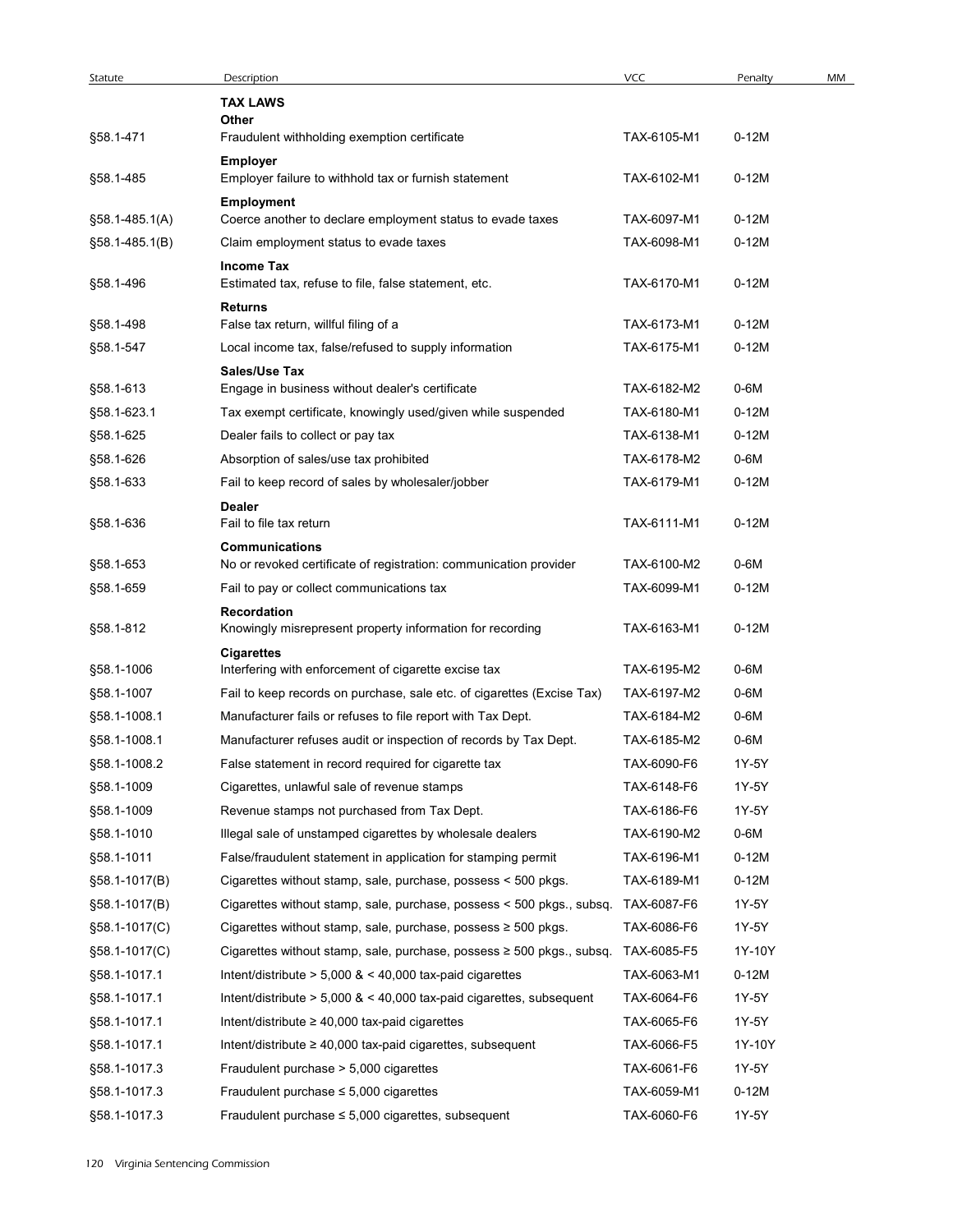| Statute                    | Description                                                                                                          | <b>VCC</b>  | Penalty      | MM |
|----------------------------|----------------------------------------------------------------------------------------------------------------------|-------------|--------------|----|
|                            | <b>TAX LAWS</b><br><b>Cigarettes</b>                                                                                 |             |              |    |
| §58.1-1017.3               | Fraudulent purchase of > 5,000 cigarettes, subsequent                                                                | TAX-6062-F5 | 1Y-10Y       |    |
| §58.1-1021                 | Fail to keep records on purchase, sale etc. of cigarettes (Use Tax)                                                  | TAX-6198-M2 | 0-6M         |    |
| §58.1-1021.04:1            | False statement in application for distributor/remote retail license                                                 | TAX-6088-M1 | $0-12M$      |    |
| §58.1-1033                 | <b>Cigarettes for Export</b><br>Violation of restrictions                                                            | TAX-6146-F5 | 1Y-10Y       |    |
| §58.1-1034                 | Violation of reporting requirements                                                                                  | TAX-6147-F5 | 1Y-10Y       |    |
|                            | Watercraft                                                                                                           |             |              |    |
| §58.1-1403                 | Watercraft, knowingly misrepresent value or tax                                                                      | TAX-6168-M1 | $0-12M$      |    |
|                            | Aircraft                                                                                                             |             |              |    |
| §58.1-1503                 | Aircraft, knowingly misrepresent value or tax                                                                        | TAX-6150-M1 | $0-12M$      |    |
| §58.1-1614                 | <b>Forest</b><br>Forest products, fail to maintain transporter's report                                              | TAX-6109-M2 | 0-6M         |    |
| §58.1-1618                 | Forest Products Tax, fail to fulfill records obligation                                                              | TAX-6160-M2 | $0-6M$       |    |
|                            | <b>State Taxes</b>                                                                                                   |             |              |    |
| §58.1-1805                 | Enter without permission premises padlocked by Tax Commissioner                                                      | TAX-6153-M1 | $0-12M$      |    |
|                            | <b>Returns</b>                                                                                                       | TAX-6101-M1 | $0-12M$      |    |
| $$58.1-1814(A)$            | Failure to file tax return or keep required tax records<br><b>Sales Suppression Device</b>                           |             |              |    |
| §58.1-1814(B)              | Use device/software to falsify state tax liability                                                                   | TAX-6067-M1 | $0-12M$      |    |
|                            | Sales/Use Tax                                                                                                        |             |              |    |
| §58.1-1815                 | Evade, fail to pay, etc., sales/use/withholding tax                                                                  | TAX-6169-M1 | $0-12M$      |    |
| §58.1-1815                 | Failure to collect/pay/account for sales/use/withholding tax                                                         | TAX-6104-M1 | $0-12M$      |    |
| §58.1-1816                 | Failure to account for sales - withholding tax, \$1000 or more                                                       | TAX-6110-F6 | 1Y-5Y        |    |
| §58.1-2203                 | Fuel, Oil, Gas<br>Divulge, disseminate, etc., confidential tax documents or information                              | TAX-6144-M2 | 0-6M         |    |
| §58.1-2272                 | Violation of Fuel Tax Act                                                                                            | TAX-6193-M1 | $0-12M$      |    |
| §58.1-2273(1)              | Tamper with device to measure dispensing fuel to evade tax                                                           | TAX-6119-F6 | 1Y-5Y        |    |
| §58.1-2273(2)              | Fail to pay tax and divert                                                                                           | TAX-6121-F6 | 1Y-5Y        |    |
| §58.1-2273(3)              | Convert fuel tax by licensee for own use                                                                             | TAX-6118-F6 | 1Y-5Y        |    |
| §58.1-2273(4)              | Collecting taxes when not authorized                                                                                 | TAX-6117-F6 | 1Y-5Y        |    |
| §58.1-2273(5)              | Importing fuel illegally                                                                                             | TAX-6116-F6 | 1Y-5Y        |    |
| §58.1-2273(6)              | Scheme to defraud Commonwealth of tax proceeds                                                                       | TAX-6115-F6 | 1Y-5Y        |    |
| §58.1-2273(7)              | Dyed diesel fuel used for a taxable use, < 20 gal.                                                                   | TAX-6103-M1 | $0-12M$      |    |
| §58.1-2273(7)              | Dyed diesel fuel used for a taxable use, $\geq 20$ gal.                                                              | TAX-6114-F6 | 1Y-5Y        |    |
| §58.1-2273(8)              | Dyed diesel fuel, alter strength of dye                                                                              | TAX-6113-F6 | 1Y-5Y        |    |
| §58.1-2273(9)              | Fail to remit any fuel tax levied                                                                                    | TAX-6199-F6 | 1Y-5Y        |    |
| §58.1-2273(10)             | Apply/collect fuels tax refund, $\leq$ 20 gal. for taxable purposes                                                  | TAX-6093-M1 | $0-12M$      |    |
| §58.1-2273(10)             | Apply/collect fuels tax refund, > 20 gal. for taxable purposes                                                       | TAX-6094-F6 | 1Y-5Y        |    |
| §58.1-2273(11)             | Use fuel for taxable purpose, fuel tax refund issued $\leq 20$ gal.                                                  | TAX-6096-M1 | $0-12M$      |    |
| $$58.1 - 2273(11)$         | Use fuel for taxable purpose, fuel tax refund issued > 20 gal.                                                       | TAX-6095-F6 | 1Y-5Y        |    |
|                            | Fuel, Oil, Gas (Transportation District)                                                                             | TAX-6070-M2 |              |    |
| §58.1-2294                 | Disseminate, etc., confidential tax documents or information                                                         | TAX-6071-M2 | 0-6M<br>0-6M |    |
| §58.1-2294<br>§58.1-2299.3 | Divulge, etc., confidential tax documents or information<br>Distributor fails or refuses to pay or collect fuels tax | TAX-6072-M1 | $0-12M$      |    |
| §58.1-2299.4               | Absorption of fuels tax                                                                                              | TAX-6073-M2 | 0-6M         |    |
|                            |                                                                                                                      |             |              |    |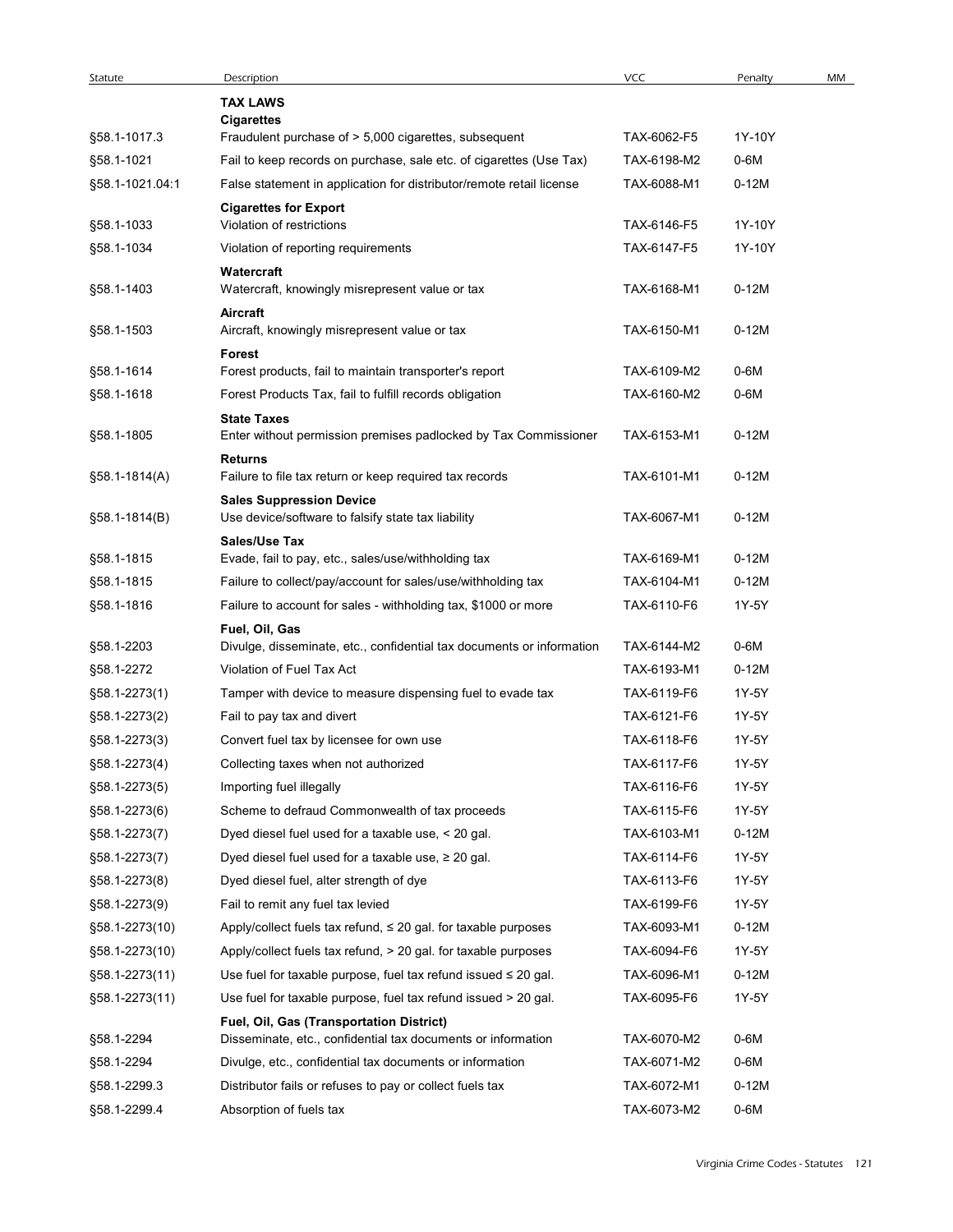| Statute                          | Description                                                                                                          | VCC                        | Penalty            | MM |
|----------------------------------|----------------------------------------------------------------------------------------------------------------------|----------------------------|--------------------|----|
|                                  | <b>TAX LAWS</b>                                                                                                      |                            |                    |    |
|                                  | Fuel, Oil, Gas (Transportation District)                                                                             |                            |                    |    |
| §58.1-2299.9(A)                  | Motor vehicle fuels sales tax, prohibited acts                                                                       | TAX-6074-M1<br>TAX-6075-M1 | $0-12M$<br>$0-12M$ |    |
| §58.1-2299.9(B)<br>§58.1-2299.10 | Disperse fuel in supply tank, required tax not paid<br>Apply for or collect tax credit, 20 gallons or less of fuel   | TAX-6077-M1                | $0-12M$            |    |
| §58.1-2299.10                    | Evade or circumvent fuels sales tax, willfully                                                                       | TAX-6076-F6                | 1Y-5Y              |    |
|                                  | <b>Motor Vehicle</b>                                                                                                 |                            |                    |    |
| §58.1-2402                       | False statement of vehicle sale price w/intent to evade sale/use tax                                                 | TAX-6159-M3                | Fine               |    |
| §58.1-2410                       | Engage in rental business without retail certificate of registration                                                 | TAX-6152-M1                | $0-12M$            |    |
| §58.1-2601                       | <b>Commissioner of the Revenue</b><br>Fail to provide political-unit boundaries by commissioner of revenue           | TAX-6158-M4                | Fine               |    |
|                                  | <b>Confidential Information</b>                                                                                      |                            |                    |    |
| §58.1-2712.2                     | Divulge tax information in violation of the fuel tax agreement                                                       | TAX-6183-M2                | $0-6M$             |    |
|                                  | <b>Commissioner of the Revenue</b>                                                                                   | TAX-6155-M3                |                    |    |
| §58.1-3111<br>§58.1-3112         | Fail to provide information to commissioner of revenue<br>Local commissioner fails to retain tax returns for 7 years | TAX-6176-M2                | Fine<br>$0-6M$     |    |
|                                  | <b>Local Officers</b>                                                                                                |                            |                    |    |
| §58.1-3128                       | Refuse to answer tax liability questions                                                                             | TAX-6143-M4                | Fine               |    |
|                                  | <b>Treasurer</b>                                                                                                     |                            |                    |    |
| §58.1-3141<br>§58.1-3141         | Embezzlement, less than \$1000 by treasurer                                                                          | TAX-6080-M1<br>TAX-6081-F9 | $0-12M$<br>1Y-20Y  |    |
| §58.1-3142                       | Embezzlement, \$1000 or more by treasurer<br>Local treasurer fails to direct interest on a fund appropriately        | TAX-6177-M1                | $0-12M$            |    |
| §58.1-3149                       | Fail to deposit money                                                                                                | TAX-6091-M2                | 0-6M               |    |
|                                  | <b>Equalization Board</b>                                                                                            |                            |                    |    |
| §58.1-3387                       | Disobey summons from Board of Equalization                                                                           | TAX-6151-M4                | Fine               |    |
|                                  | <b>Mobile Homes</b>                                                                                                  | TAX-6165-M3                |                    |    |
| §58.1-3520                       | Manufactured home delivered/located without permits<br>License                                                       |                            | Fine               |    |
| §58.1-3703                       | Local license tax, fail to pay                                                                                       | TAX-6092-M1                | $0-12M$            |    |
|                                  | <b>Worker's Compensation</b>                                                                                         |                            |                    |    |
| §58.1-3714                       | Present false certificate to governing body                                                                          | TAX-6141-M3                | Fine               |    |
| §58.1-3726                       | License<br>Fortune-telling, etc., without license                                                                    | TAX-6161-M3                | Fine               |    |
|                                  | ORDINANCE, CITY OR COUNTY                                                                                            |                            |                    |    |
|                                  | <b>Cigarette Tax</b>                                                                                                 |                            |                    |    |
| §58.1-3832                       | Local cigarette tax violation                                                                                        | ORD-9887-M1                | $0-12M$            |    |
|                                  | <b>TAX LAWS</b><br>Food & Beverage Tax                                                                               |                            |                    |    |
| §58.1-3833                       | Embezzlement, see §18.2-111                                                                                          |                            |                    |    |
|                                  | Tenants                                                                                                              |                            |                    |    |
| §58.1-3901                       | Fail to provide list of tenants to Commissioner of Revenue                                                           | TAX-6157-M4                | Fine               |    |
| §58.1-3902                       | Watercraft<br>Fail to provide list of boat owners to Commissioner of Revenue                                         | TAX-6156-M4                | Fine               |    |
|                                  | Other                                                                                                                |                            |                    |    |
| §58.1-3907                       | Fail to collect and account for tax, corporate officer                                                               | TAX-6137-M1                | $0-12M$            |    |
| §58.1-3907(B)                    | <b>Sales Suppression Device</b><br>Use device/software to falsify local tax liability                                | TAX-6068-M1                | $0-12M$            |    |
|                                  | <b>Treasurer</b>                                                                                                     |                            |                    |    |
|                                  | Treasurer fails to mail certain bills to taxpayer                                                                    | TAX-6167-M4                | Fine               |    |
| §58.1-3912                       |                                                                                                                      |                            |                    |    |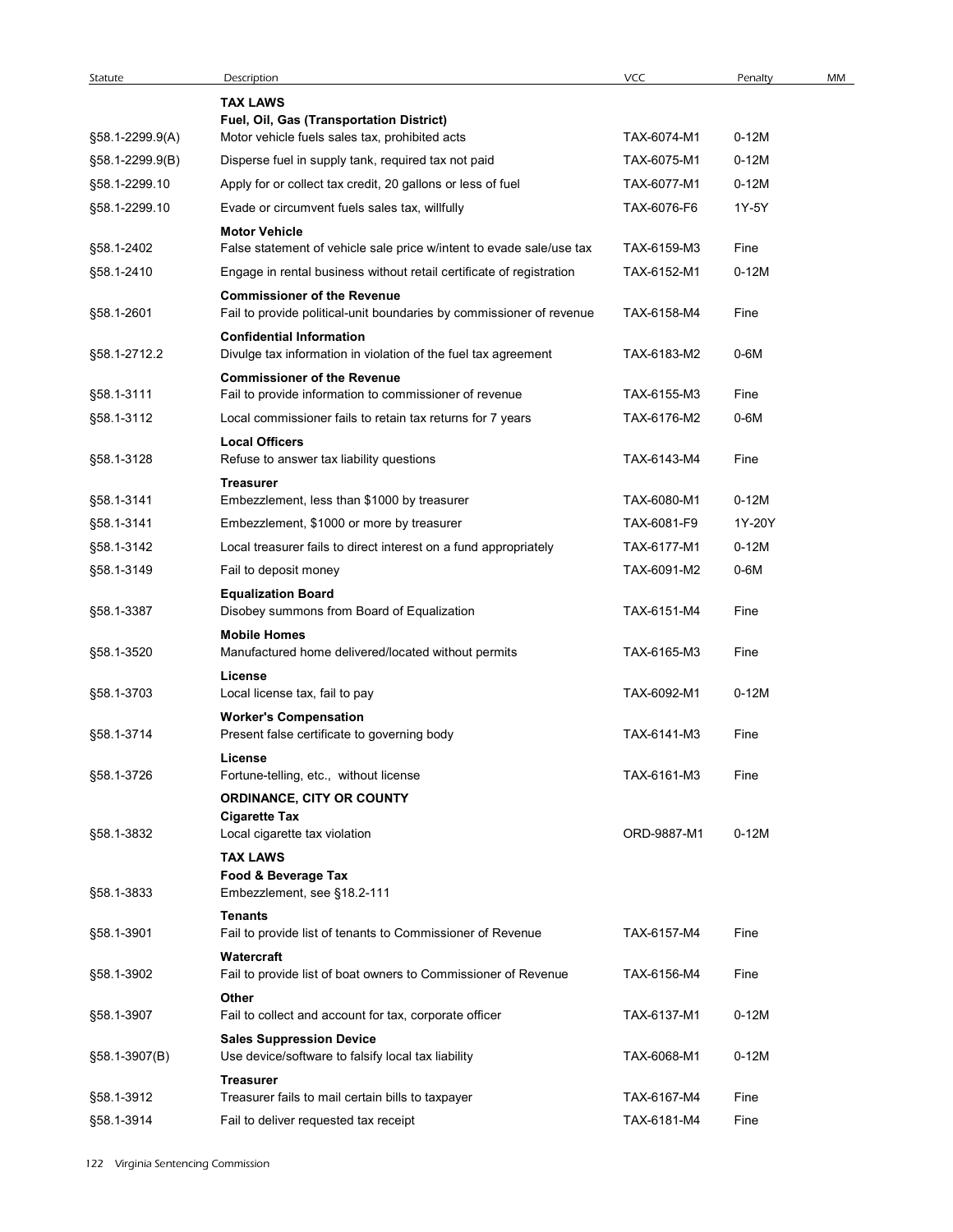| Statute                            | Description                                                                                   | <b>VCC</b>                 | Penalty          | MM |
|------------------------------------|-----------------------------------------------------------------------------------------------|----------------------------|------------------|----|
|                                    | <b>TAX LAWS</b><br><b>Treasurer</b>                                                           |                            |                  |    |
| §58.1-3914                         | Fraudulent purposes, fail to deliver requested tax receipt                                    | TAX-6162-M1                | $0-12M$          |    |
|                                    | <b>LOTTERY</b>                                                                                |                            |                  |    |
|                                    | Type                                                                                          |                            |                  |    |
| §58.1-4009(C)                      | Application for sales license, false statements on                                            | LOT-3971-M1                | $0-12M$          |    |
| §58.1-4014                         | Operate a lottery ticket courier service                                                      | LOT-3987-M1                | $0-12M$          |    |
| §58.1-4014                         | Unapproved price, sell lottery ticket at                                                      | LOT-3977-M1                | $0-12M$          |    |
| §58.1-4014                         | Unlicensed agent, sale of tickets by                                                          | LOT-3978-M1                | $0-12M$          |    |
| §58.1-4015                         | Person under age 18, sell ticket to                                                           | LOT-3976-M1                | $0-12M$          |    |
| §58.1-4016                         | Person under 18, give or share ticket with                                                    | LOT-3980-M3                | Fine             |    |
| §58.1-4017                         | Forge, alter, make ticket w/intent to present for payment                                     | LOT-3972-F6<br>LOT-3970-F3 | 1Y-5Y<br>5Y-20Y  |    |
| §58.1-4018                         | Accounting entries, make w/intent to defraud                                                  |                            |                  |    |
| §58.1-4018                         | Fraudulent use of lottery money<br>Lottery machinery, fraudulently tamper with                | LOT-3973-F3<br>LOT-3974-F3 | 5Y-20Y<br>5Y-20Y |    |
| §58.1-4018                         | Make, etc., lottery document with intent to defraud                                           | LOT-3985-F5                | 1Y-10Y           |    |
| §58.1-4018.1                       |                                                                                               | LOT-3983-M1                | $0-12M$          |    |
| §58.1-4018.1(A)<br>§58.1-4018.1(A) | Larceny of lottery ticket(s), $\leq$ \$1000<br>Larceny of lottery ticket(s), $\geq$ \$1000    | LOT-3984-F9                | 1Y-20Y           |    |
| §58.1-4019                         | Person under age 18, give ticket to                                                           | LOT-3975-M3                | Fine             |    |
| §58.1-4019.1                       |                                                                                               | LOT-3986-M3                | Fine             |    |
|                                    | No license for instant ticket games                                                           |                            |                  |    |
|                                    | <b>GAMBLING</b><br><b>Sports Betting</b>                                                      |                            |                  |    |
| §58.1-4032                         | False information on application for sports betting permit                                    | GAM-3942-M1                | $0-12M$          |    |
| §58.1-4039(A,1)                    | Youth sports, accept bet                                                                      | GAM-3943-M1                | $0-12M$          |    |
| §58.1-4039(A,2)                    | College sports, accept a proposition bet                                                      | GAM-3944-M1                | $0-12M$          |    |
| §58.1-4039(A,3)                    | Virginia college sports, accept a bet on                                                      | GAM-3945-M1                | $0-12M$          |    |
| §58.1-4039(B,4)                    | Permit holder, take a bet in violation of regulations                                         | GAM-3946-M1                | $0-12M$          |    |
| §58.1-4040                         | Under age 21 betting                                                                          | GAM-3947-M1                | $0-12M$          |    |
| §58.1-4041                         | Prohibited person, sports betting by                                                          | GAM-3948-M1                | $0-12M$          |    |
|                                    | <b>Casino Gaming</b>                                                                          |                            |                  |    |
| §58.1-4114                         | Supplier's permit, false statement on application                                             | GAM-3933-F4                | 2Y-10Y           |    |
| §58.1-4126                         | Illegal operation of casino                                                                   | GAM-3934-F6                | 1Y-5Y            |    |
| §58.1-4127                         | Credential, license, etc., fraudulent use of                                                  | GAM-3936-F4                | 2Y-10Y           |    |
| §58.1-4128(A)                      | Under age 21 gambling                                                                         | GAM-3937-M1                | $0-12M$          |    |
| §58.1-4128(B)                      | Youth sports wagering                                                                         | GAM-3938-M1                | $0-12M$          |    |
| §58.1-4129                         | Conspire/Attempt use VCC for completed act and change"F" to "C" or                            |                            |                  |    |
| §58.1-4137                         | Mobile casino gaming, without approval                                                        | GAM-3939-F6                | 1Y-5Y            |    |
| §58.1-4138                         | Mobile casino gaming, tamper with equipment, etc.                                             | GAM-3940-F5                | 1Y-5Y            |    |
| §58.1-4139                         | Mobile casino gaming, tamper with odds, rules, etc.<br><b>TRADE AND COMMERCE</b>              | GAM-3941-F5                | 1Y-5Y            |    |
| §59.1-9.10                         | <b>Antitrust</b><br>Fail to cooperate or hinder Attorney General's investigation<br>Recording | TRC-2864-M9                | $0-12M$          |    |
| §59.1-41.2                         | Distribute concert recordings                                                                 | TRC-2819-M1                | $0-12M$          |    |
| §59.1-41.2                         | Distribute concert recordings, 100 recordings or 20 w/in 180 days                             | TRC-2893-F9                | 1Y-3Y            |    |
| §59.1-41.2                         | Distribute concert recordings, 1000 recordings or 65 w/in 180 days                            | TRC-2894-F9                | 1Y-3Y            |    |
|                                    | Distribute concert recordings, second or subsequent                                           | TRC-2895-F9                | 1Y-3Y            |    |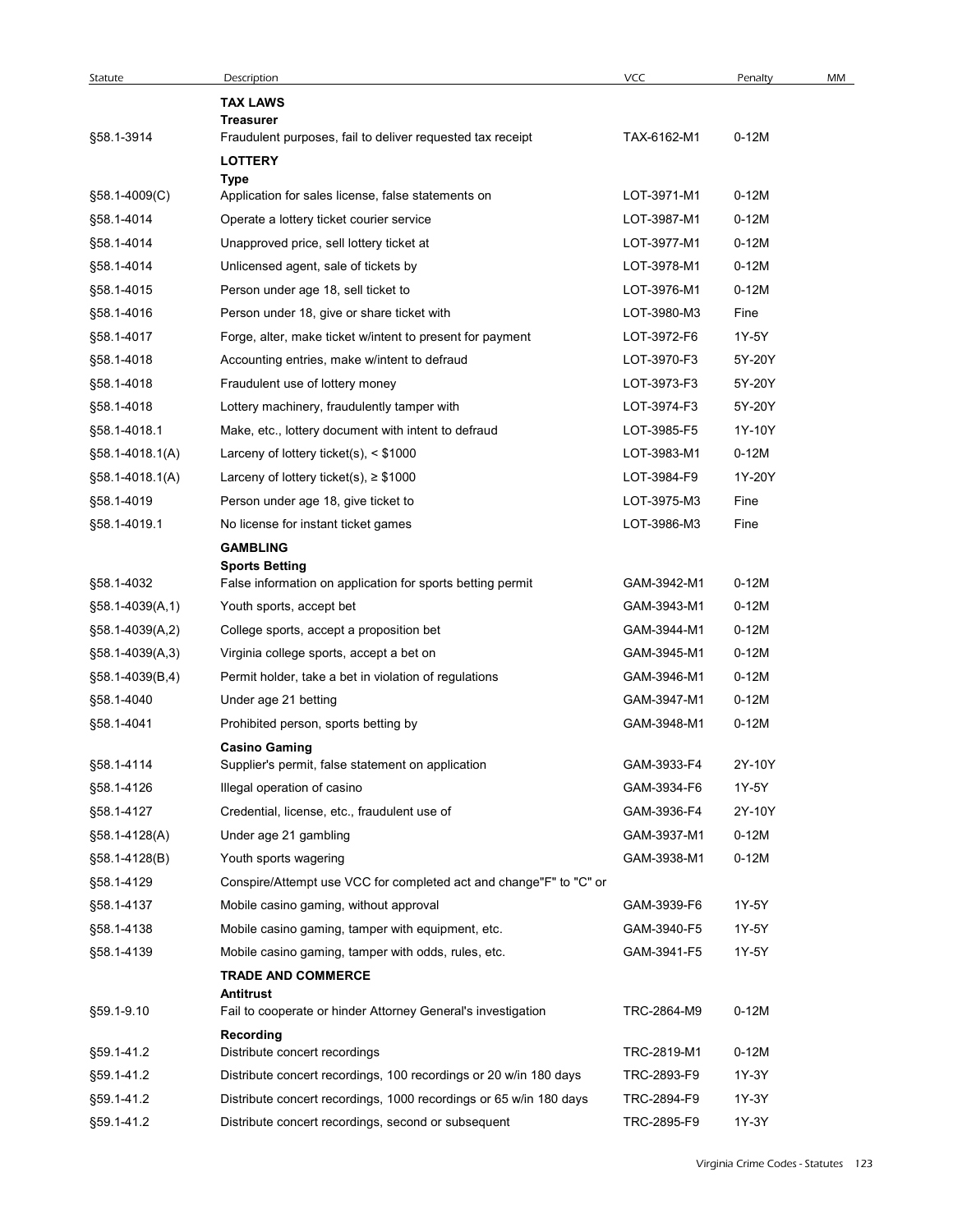| Statute           | Description                                                                                | <b>VCC</b>  | Penalty | MM |
|-------------------|--------------------------------------------------------------------------------------------|-------------|---------|----|
|                   | <b>TRADE AND COMMERCE</b>                                                                  |             |         |    |
| §59.1-41.3        | Recording<br>Sell/rent unlawful recordings                                                 | TRC-2823-M1 | $0-12M$ |    |
| §59.1-41.3        | Sell/rent unlawful recordings, 100 recordings or 20 w/in 180 days                          | TRC-2899-F9 | 1Y-2Y   |    |
| §59.1-41.3        | Sell/rent unlawful recordings, 1000 recordings or 65 w/in 180 days                         | TRC-2885-F9 | 1Y-3Y   |    |
| §59.1-41.3        | Sell/rent unlawful recordings, second or subsequent                                        | TRC-2884-F9 | 1Y-3Y   |    |
| §59.1-41.4        | No manufacturer name on recordings                                                         | TRC-2824-M1 | $0-12M$ |    |
| §59.1-41.4        | No manufacturer name on recordings, 100 rec. or 20 w/in 180                                | TRC-2896-F9 | 1Y-2Y   |    |
| §59.1-41.4        | No manufacturer name on recordings, 1000 rec. or 65 w/in 180                               | TRC-2897-F9 | 1Y-3Y   |    |
| §59.1-41.4        | No manufacturer name on recordings, second or subsequent                                   | TRC-2898-F9 | 1Y-3Y   |    |
| §59.1-41.6(1,a)   | Type Not Clear - Record, sell, rent, etc. 100 rec or 20 w/in 180 days                      | TRC-2820-F9 | 1Y-2Y   |    |
| $$59.1-41.6(1,b)$ | Type Not Clear - Record, sell, rent, etc. 1000 rec or 65 w/in 180 days                     | TRC-2821-F9 | 1Y-3Y   |    |
| §59.1-41.6(1,c)   | Type Not Clear - Record, sell, rent, etc. second or subsequent felony                      | TRC-2822-F9 | 1Y-3Y   |    |
|                   | <b>Rig Bids to Government</b>                                                              |             |         |    |
| §59.1-68.7        | Price fixing; rigged or altered bids submitted                                             | TRC-2851-F6 | 1Y-5Y   |    |
|                   | <b>Business Under Assumed Name</b>                                                         |             |         |    |
| §59.1-69          | Operate without certificate                                                                | TRC-2846-M9 | $0-12M$ |    |
| §59.1-70          | Certificate with State Corporation Commission, fail to file                                | TRC-2847-M9 | $0-12M$ |    |
| §59.1-75.1        | Sign a false certificate for business                                                      | TRC-2716-M1 | $0-12M$ |    |
|                   | <b>Trademark &amp; Service Mark Infringement</b>                                           |             |         |    |
| §59.1-92.12       | Possess 100 or more counterfeit marks/items valued at \$200 or more                        | TRC-2874-F6 | 1Y-5Y   |    |
| §59.1-92.12(i)    | Use trademark, etc., without consent - first offense                                       | TRC-2860-M1 | $0-12M$ |    |
| §59.1-92.12(i)    | Use trademark, etc., without consent - subsequent conviction                               | TRC-2861-F6 | 1Y-5Y   |    |
| §59.1-92.12(ii)   | Reproduces/counterfeits registered mark, first offense                                     | TRC-2862-M1 | $0-12M$ |    |
| §59.1-92.12(ii)   | Reproduces/counterfeits registered mark, subsequent conviction                             | TRC-2863-F6 | 1Y-5Y   |    |
| §59.1-96          | <b>Containers &amp; Other Articles</b><br>Unlawful use of names, etc., on certain articles | TRC-2888-M9 | 10D-1Y  |    |
|                   |                                                                                            |             |         |    |
| §59.1-96          | Unlawful use of names, etc., on certain articles, subsequent<br>Timber                     | TRC-2889-M9 | 20D-1Y  |    |
| §59.1-111         | Branding iron/marks, unauthorized use, etc., of                                            | TRC-2867-F9 | 1Y-3Y   |    |
| §59.1-114         | Cut down or possess branded timber                                                         | TRC-2866-F9 | 1Y-2Y   |    |
|                   | <b>Building Fixtures</b>                                                                   |             |         |    |
| §59.1-124         | Secondhand building fixture violation                                                      | TRC-2855-M3 | Fine    |    |
| §59.1-124         | Secondhand building fixture violation - subsequent offense                                 | TRC-2856-M1 | $0-12M$ |    |
|                   | <b>Secondhand Articles</b>                                                                 |             |         |    |
| §59.1-125         | Buy secondhand articles, unlawfully                                                        | TRC-2802-M1 | $0-12M$ |    |
| §59.1-126         | Fail to obtain/retain required info., receipt or bill of sale                              | TRC-2803-M1 | $0-12M$ |    |
| §59.1-127         | See §59.1-125 or §59.1-126                                                                 |             |         |    |
| §59.1-128         | Copper or aluminum wire, buy or exchange secondhand                                        | TRC-2869-F9 | 1Y-2Y   |    |
| §59.1-129         | Copper or aluminum wire, fail to tag, etc.                                                 | TRC-2883-F9 | 1Y-2Y   |    |
| §59.1-130         | See §59.1-128 or §59.1-129                                                                 |             |         |    |
| §59.1-135         | Watches<br>Secondhand watch violation                                                      | TRC-2857-M9 | 0-90D   |    |
|                   | <b>Scrap Metal</b>                                                                         |             |         |    |
| §59.1-136.3       | Purchase scrap metal in violation of requirements                                          | TRC-2871-M1 | $0-12M$ |    |
| §59.1-136.4       | Purchase scrap metal from minor                                                            | TRC-2858-M1 | $0-12M$ |    |
|                   | Fail to maintain, file, etc., scrap metal sale reports                                     | TRC-2859-M1 | $0-12M$ |    |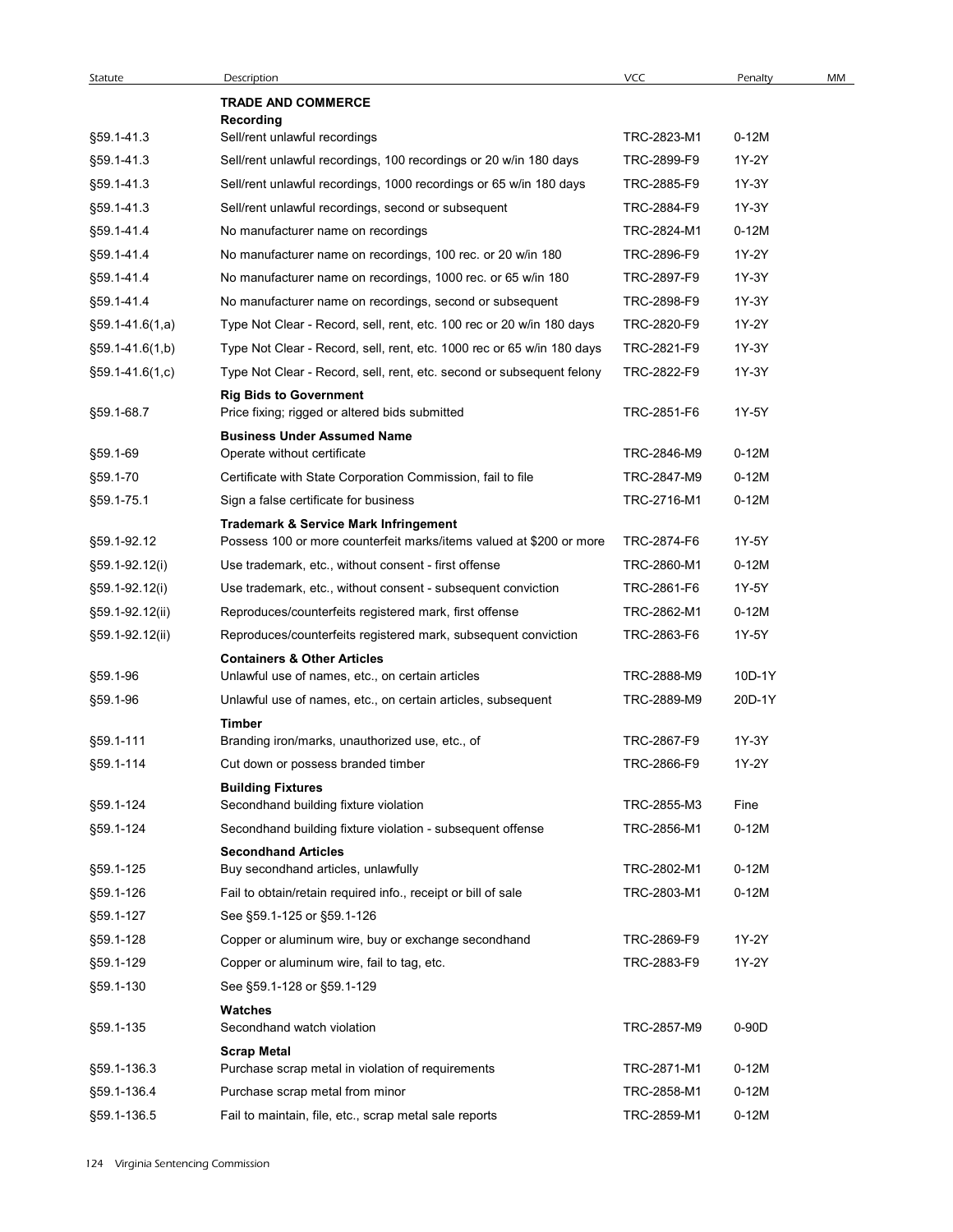| Statute        | Description                                                                              | VCC         | Penalty | MM |
|----------------|------------------------------------------------------------------------------------------|-------------|---------|----|
|                | <b>TRADE AND COMMERCE</b>                                                                |             |         |    |
| §59.1-138(a)   | <b>Explosives</b><br>Fail to keep record of explosives sold                              | TRC-2852-M1 | $0-12M$ |    |
| §59.1-138(b)   | Sell, give, etc., explosives to person under age 18                                      | TRC-2853-M1 | $0-12M$ |    |
| §59.1-139      | Fail to report stolen explosives                                                         | TRC-2854-M1 | $0-12M$ |    |
| §59.1-141      | Explosives violation - Type not clear from record                                        | TRC-2850-M1 | $0-12M$ |    |
|                | Motor Fuels / Oil                                                                        |             |         |    |
| §59.1-163      | Receipt of or adulteration with inferior motor fuel                                      | TRC-2886-M1 | $0-12M$ |    |
| §59.1-163      | Sale of inferior motor fuel/lubricating oil                                              | TRC-2887-M1 | $0-12M$ |    |
|                | <b>Consumer Protection</b>                                                               |             |         |    |
| §59.1-200      | Consumer Protection Act, prohibited practices (General)                                  | TRC-2780-M3 | Fine    |    |
| §59.1-201      | Unlawfully disclose evidence, etc., consumer protection investig.                        | TRC-2891-M2 | $0-6M$  |    |
| §59.1-201      | Unlawfully disclose information about business firm by DHCD                              | TRC-2892-M2 | 0-6M    |    |
| §59.1-269      | <b>Business Opportunity Sales</b><br>False statement in disclosure or contract statement | TRC-2865-M1 | $0-12M$ |    |
| §59.1-269      | False statement or act to defraud or deceive purchaser                                   | TRC-2868-F4 | 2Y-10Y  |    |
|                | <b>Nicotine Liquid</b>                                                                   |             |         |    |
| §59.1-293.11   | Liquid nicotine container without child-resistant packaging                              | TRC-4624-M4 | Fine    |    |
|                | <b>Tanning Facility</b>                                                                  |             |         |    |
| §59.1-310.3    | Fail to provide notice, warning about tanning                                            | TRC-2872-M3 | Fine    |    |
| §59.1-310.5    | Violation of tanning operational requirements                                            | TRC-2873-M3 | Fine    |    |
|                | <b>Septic System Inspectors</b>                                                          |             |         |    |
| §59.1-310.10   | Septic system inspector, use title or inspect w/out meeting standards                    | TRC-2882-M3 | Fine    |    |
| §59.1-377      | Racetrack / Pari-mutuel Wagering<br>False statement to obtain license                    | TRC-2835-F4 | 2Y-10Y  |    |
| §59.1-395      | Pari-mutuel, horse racing, unlawfully conduct                                            | TRC-2836-F4 | 2Y-10Y  |    |
| §59.1-396      | Credential, fraudulent use of                                                            | TRC-2837-F4 | 2Y-10Y  |    |
| §59.1-397      | Transmission of results, progress, odds, unlawfully                                      | TRC-2838-F4 | 2Y-10Y  |    |
| §59.1-398      | Touting, demand money for information                                                    | TRC-2839-M1 | $0-12M$ |    |
| §59.1-399      | Bribe accepted by jockey, driver, groom, etc.                                            | TRC-2841-F4 | 2Y-10Y  |    |
| §59.1-399      | Bribing jockey, driver, groom, etc.                                                      | TRC-2840-F4 | 2Y-10Y  |    |
| §59.1-400      | Administer drugs, electrical shock, etc., to horse                                       | TRC-2842-F4 | 2Y-10Y  |    |
| §59.1-401      | Possession of drugs without veterinarian's prescription                                  | TRC-2843-M1 | $0-12M$ |    |
| §59.1-402      | False name, race under                                                                   | TRC-2844-F4 | 2Y-10Y  |    |
| §59.1-403      | Minors, wagering or admitted to track                                                    | TRC-2845-M1 | $0-12M$ |    |
| §59.1-403      | Under age 21, use electronic device to wager on historical horse race                    | TRC-2784-M1 | $0-12M$ |    |
| §59.1-405      | Attempts or conspiracies - Use VCC for specific offense                                  |             |         |    |
|                | <b>Greyhound Racing</b>                                                                  |             |         |    |
| §59.1-405.1(A) | Conduct race for public exhibition for money                                             | TRC-2833-F4 | 2Y-10Y  |    |
| §59.1-405.1(B) | Simulcast race for commercial purposes                                                   | TRC-2834-F4 | 2Y-10Y  |    |
|                | <b>Home Service Contract</b>                                                             |             |         |    |
| §59.1-434.2    | Offer contract, not properly registered                                                  | TRC-2781-M3 | Fine    |    |
| §59.1-434.8    | Violation of home service contract provisions                                            | TRC-2782-M3 | Fine    |    |
| §59.1-437      | <b>Obligor, Third Party</b><br>Purchaser's request improperly denied                     | TRC-2783-M3 | Fine    |    |
|                | <b>Legal Services Contracts</b>                                                          |             |         |    |
|                |                                                                                          | TRC-2878-M3 |         |    |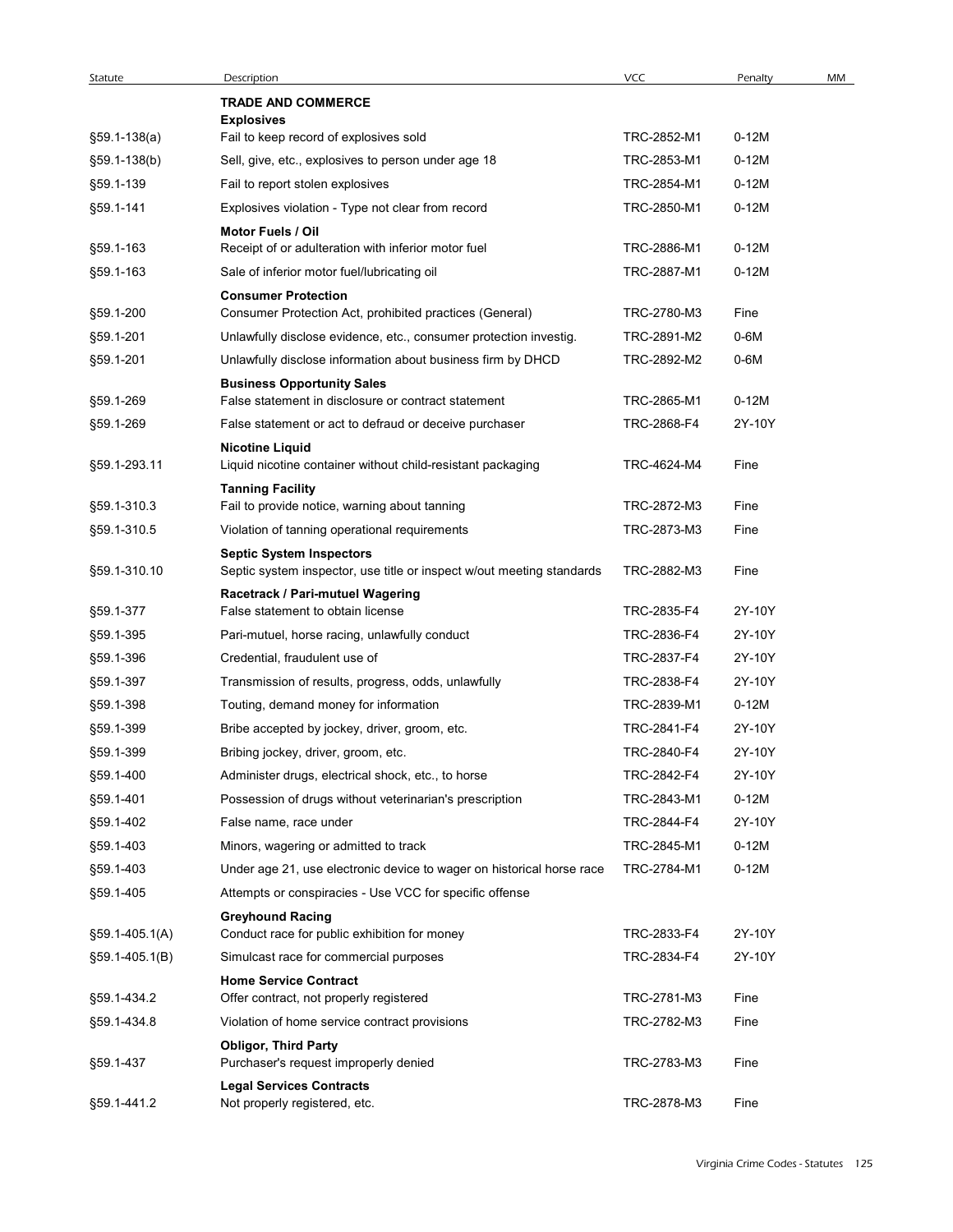| Statute                | Description                                                                                                               | <b>VCC</b>                 | Penalty            | MM |
|------------------------|---------------------------------------------------------------------------------------------------------------------------|----------------------------|--------------------|----|
|                        | <b>TRADE AND COMMERCE</b><br><b>Legal Services Contracts</b>                                                              |                            |                    |    |
| §59.1-441.5            | Fail to maintain or provide records                                                                                       | TRC-2879-M3                | Fine               |    |
|                        | UNEMPLOYMENT COMPENSATION                                                                                                 |                            |                    |    |
|                        | Type                                                                                                                      |                            |                    |    |
| §60.2-107              | Unlawful agreement to reduce employer's unemployment tax                                                                  | EMP-2825-M1                | $0-12M$            |    |
| §60.2-114<br>§60.2-122 | Unlawful release of employment information<br>Illegal fees charged by Employment Commission/representative                | EMP-2829-M2<br>EMP-2826-M1 | 0-6M<br>$0-12M$    |    |
| $§60.2-518(A,1)$       | False statement by employer to prevent payment or reduce tax, etc.                                                        | EMP-2827-M1                | $0-12M$            |    |
| $§60.2-518(A,2)$       | Employer willfully fails to furnish reports or records                                                                    | EMP-2828-M1                | $0-12M$            |    |
| §60.2-536.3            | Also see § 18.2-204.3, Fraud                                                                                              |                            |                    |    |
| §60.2-627              | Fail to obey subpoena or court order                                                                                      | EMP-2530-M1                | $0-12M$            |    |
| §60.2-632              | False statement to obtain increased benefits                                                                              | EMP-2607-M1                | $0-12M$            |    |
|                        | <b>WAREHOUSES</b>                                                                                                         |                            |                    |    |
|                        | Receipts                                                                                                                  |                            |                    |    |
| $§61.1 - 2$            | Fraudulent receipt for goods by warehouseman, etc.                                                                        | WHS-7704-M1                | $0-12M$            |    |
| §61.1-4<br>§61.1-5     | Fail to state in receipt warehouseman's interest in goods<br>Deliver warehouse goods without obtaining negotiable receipt | WHS-7702-M1<br>WHS-7701-M1 | $0-12M$<br>$0-12M$ |    |
| $§61.1-6$              | Fraudulent negotiation of receipt for mortgaged goods                                                                     | WHS-7703-M1                | $0-12M$            |    |
|                        | <b>Tobacco</b>                                                                                                            |                            |                    |    |
| §61.1-39               | Weighing leaf tobacco, fail to provide itemized statement                                                                 | WHS-7706-M1                | $0-12M$            |    |
| §61.1-44               | Manufactured tobacco, false branding                                                                                      | WHS-7705-M1                | $0-12M$            |    |
| §61.1-45               | Nest a parcel of tobacco with inferior tobacco with intent to defraud                                                     | WHS-7707-M1                | $0-12M$            |    |
|                        | <b>WATERS, PORTS AND HARBORS</b>                                                                                          |                            |                    |    |
| §62.1-44.15:1.1        | <b>Sewage Treatment</b><br>Special orders, violation of                                                                   | WTR-7021-F4                | 2Y-10Y             |    |
| §62.1-44.18:3(A)       | Fail to implement closure plan, results in harm to humans/environment                                                     | WTR-7020-F4                | 2Y-10Y             |    |
| §62.1-44.18:3(B)       | Ceases operations after waiver, harms humans or the environment                                                           | WTR-7611-F4                | 2Y-10Y             |    |
|                        | <b>General Penalties</b>                                                                                                  |                            |                    |    |
| §62.1-44.32(b)         | False statements or inaccurate device submitted - knowingly                                                               | WTR-7606-F9                | 1Y-3Y              |    |
| §62.1-44.32(b)         | Willfully violate provisions of chapter or order of board                                                                 | WTR-7607-M9                | $0-12M$            |    |
| $§62.1 - 44.32(c)$     | Violation places person in danger of death or serious injury                                                              | WTR-7005-F9                | 2Y-15Y             |    |
| $§62.1 - 44.32(c)$     | Violation places person in danger of death or serious injury, subseq.                                                     | WTR-7079-F9                | 2Y-30Y             |    |
| §62.1-44.33            | Boat / Vessel<br>Illegal discharge of sewage or waste from boat or vessel                                                 | WTR-7612-M1                | $0-12M$            |    |
|                        | Oil                                                                                                                       |                            |                    |    |
| §62.1-44.34:20(E)      | Knowingly make false statement on State Water Control document, etc. WTR-7617-F9                                          |                            | 1Y-3Y              |    |
| §62.1-44.34:20(E)      | Knowingly violate State Water Control provisions                                                                          | WTR-7616-M1                | $0-12M$            |    |
| §62.1-44.34:20(E,1)    | Negligently discharge oil into water                                                                                      | WTR-7602-M9                | $0-12M$            |    |
| §62.1-44.34.20(E,1)    | Willfully discharge oil into water                                                                                        | WTR-7601-F9                | 1Y-10Y             |    |
|                        | <b>Cleaning Agents</b>                                                                                                    |                            |                    |    |
| §62.1-193.3            | Sale, etc., of cleaning agent with more than .5% phosphorus                                                               | WTR-7609-M1                | $0-12M$            |    |
| §62.1-193.3            | Use of cleaning agent with more than .5% phosphorus                                                                       | WTR-7610-M4                | Fine               |    |
| §62.1-194              | <b>State Waters</b><br>Dispose of or cast garbage into state waters                                                       | WTR-7600-M9                | $0-30D$            |    |
| §62.1-194.1            | Endanger, obstruct, contaminate or impair use of state waters                                                             | WTR-7604-M1                | $0-12M$            |    |
|                        | <b>Obstruct River, Creek, Stream</b>                                                                                      |                            |                    |    |
| §62.1-194.2            | Obstruct free passage of boats, canoes, etc., or fish                                                                     | WTR-7603-M1                | $0-12M$            |    |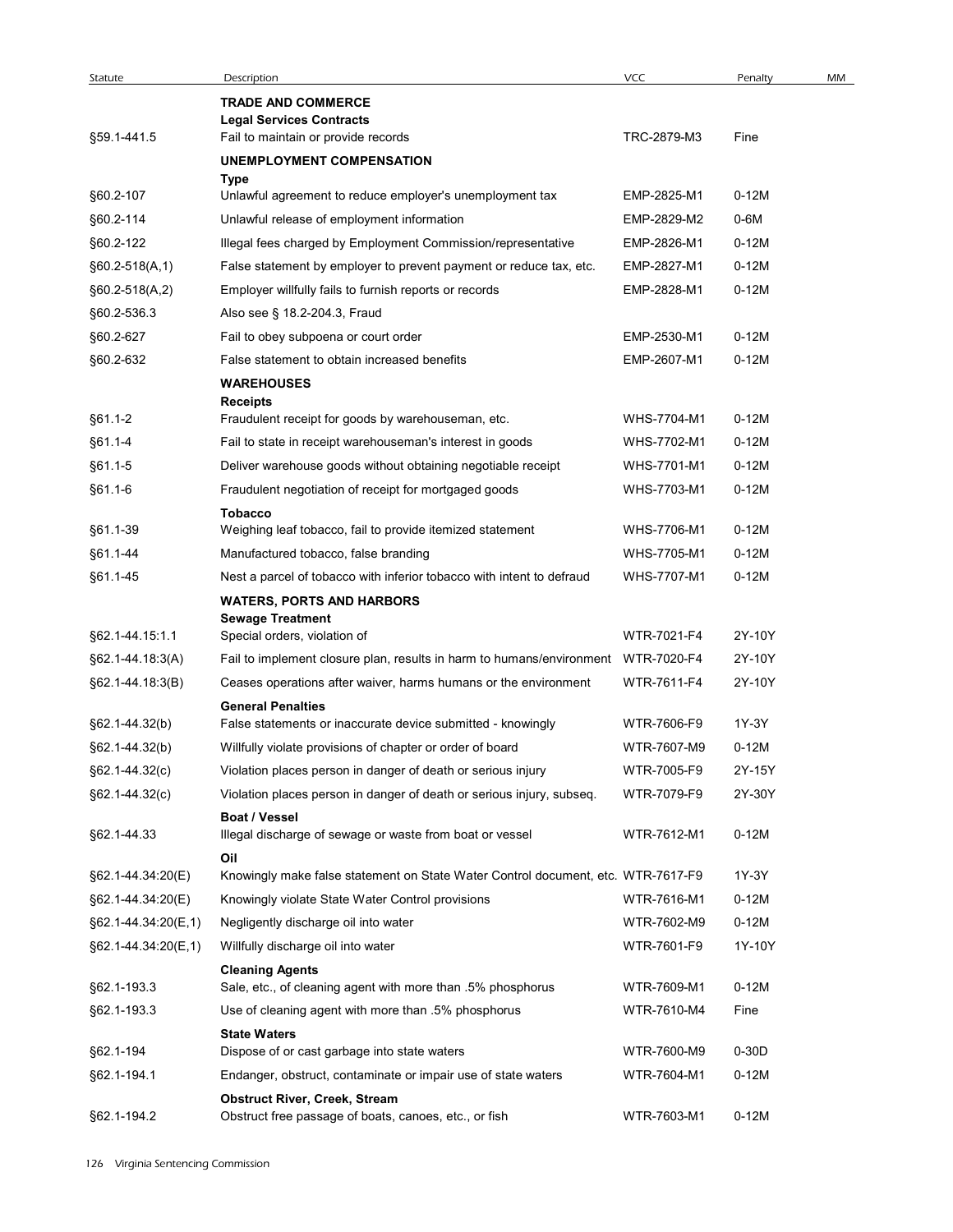| Statute                | Description                                                                                       | VCC         | Penalty          | MM |
|------------------------|---------------------------------------------------------------------------------------------------|-------------|------------------|----|
|                        | <b>WATERS, PORTS AND HARBORS</b><br><b>Miscellaneous</b>                                          |             |                  |    |
| §62.1-194.3            | Dumping refuse, etc., into Big Sandy River or tributaries                                         | WTR-7608-M1 | $0-12M$          |    |
|                        | <b>Ground Water</b>                                                                               |             |                  |    |
| §62.1-258              | Use VCC for § 62.1-270                                                                            |             |                  |    |
| §62.1-258.1            | <b>Irrigation Wells</b><br>Use VCC for § 62.1-270                                                 |             |                  |    |
|                        | <b>Ground Water</b>                                                                               |             |                  |    |
| §62.1-270(B)           | False statement on ground water form, permit, etc.                                                | WTR-7614-F9 | 1Y-3Y<br>$0-12M$ |    |
| §62.1-270(B)           | Ground water provision, regulation or order violation                                             | WTR-7613-M9 |                  |    |
| §62.1-270(C)           | Imminent danger as a result of ground water violation<br><b>WELFARE (SOCIAL SERVICES)</b>         | WTR-7615-F9 | 2Y-15Y           |    |
|                        | <b>Disclose Information</b><br>Unauthorized access of Dept. of Social Services records            | WSS-3769-M1 | $0-12M$          |    |
| §63.2-102<br>§63.2-104 | Improper disclosure of public assistance information                                              | WSS-3766-M1 | $0-12M$          |    |
|                        | Subpoena                                                                                          |             |                  |    |
| §63.2-106              | Subpoena/fee violations related to public assistance hearing<br><b>FRAUD</b>                      | WSS-3768-M1 | $0-12M$          |    |
|                        | <b>Welfare Fraud</b>                                                                              |             |                  |    |
| §63.2-502              | Knowingly make any false application for assistance (Perjury)<br><b>WELFARE (SOCIAL SERVICES)</b> | FRD-2700-F5 | 1Y-10Y           |    |
| §63.2-510              | <b>Nonsupport</b><br>See §20-61, Desertion / Nonsupport                                           |             |                  |    |
|                        | <b>FRAUD</b>                                                                                      |             |                  |    |
|                        | <b>Welfare Fraud</b>                                                                              |             |                  |    |
| §63.2-513              | Failure to notify, change in circumstances, < \$1000                                              | FRD-2698-M1 | $0-12M$          |    |
| §63.2-513              | Failure to notify, change in circumstances, $\geq$ \$1000                                         | FRD-2797-F9 | 1Y-20Y           |    |
| §63.2-522              | Fraudulently obtaining welfare assistance, < \$1000                                               | FRD-2696-M1 | $0-12M$          |    |
| §63.2-522              | Fraudulently obtaining welfare assistance, $\geq$ \$1000                                          | FRD-2695-F9 | 1Y-20Y           |    |
| §63.2-523              | Unauthorized use of food stamps, < \$1000                                                         | FRD-2694-M1 | $0-12M$          |    |
| §63.2-523              | Unauthorized use of food stamps, $\geq$ \$1000                                                    | FRD-2693-F9 | 1Y-20Y           |    |
| §63.2-602              | TANF, misidentify as a parent for                                                                 | FRD-2600-F5 | 1Y-10Y           |    |
|                        | <b>CUSTODY</b>                                                                                    |             |                  |    |
| §63.2-908              | <b>Juvenile and Domestic</b><br>Permanent foster care                                             | CUS-3819-J9 |                  |    |
|                        | <b>FRAUD</b>                                                                                      |             |                  |    |
|                        | <b>Adoption</b>                                                                                   |             |                  |    |
| §63.2-1217             | Provide false information                                                                         | FRD-2562-F6 | 1Y-5Y            |    |
| §63.2-1218             | Exchange money, property, etc., for adoption, placement                                           | FRD-2531-F6 | 1Y-5Y            |    |
|                        | <b>JUVENILE &amp; DOMESTIC COURT - OTHER</b><br><b>Juvenile and Domestic</b>                      |             |                  |    |
| §63.2-1230             | Adoption independent                                                                              | JUV-3827-J9 |                  |    |
|                        | <b>PERJURY</b>                                                                                    |             |                  |    |
| §63.2-1250             | <b>Adoption</b><br>False statement on mutual consent adoption registry form                       | PER-5026-F5 | 1Y-10Y           |    |
|                        | <b>WELFARE (SOCIAL SERVICES)</b>                                                                  |             |                  |    |
|                        | <b>Birth Father Registry</b>                                                                      | WSS-3775-M4 | Fine             |    |
| §63.2-1251             | Release information from Virginia Birth Father Registry, intentionally<br><b>FAMILY OFFENSE</b>   |             |                  |    |
|                        | <b>Child Abuse and Neglect</b>                                                                    |             |                  |    |
| §63.2-1509             | Professional or official fails to report rape, etc., of child                                     | FAM-3868-M1 | $0-12M$          |    |
|                        |                                                                                                   |             |                  |    |